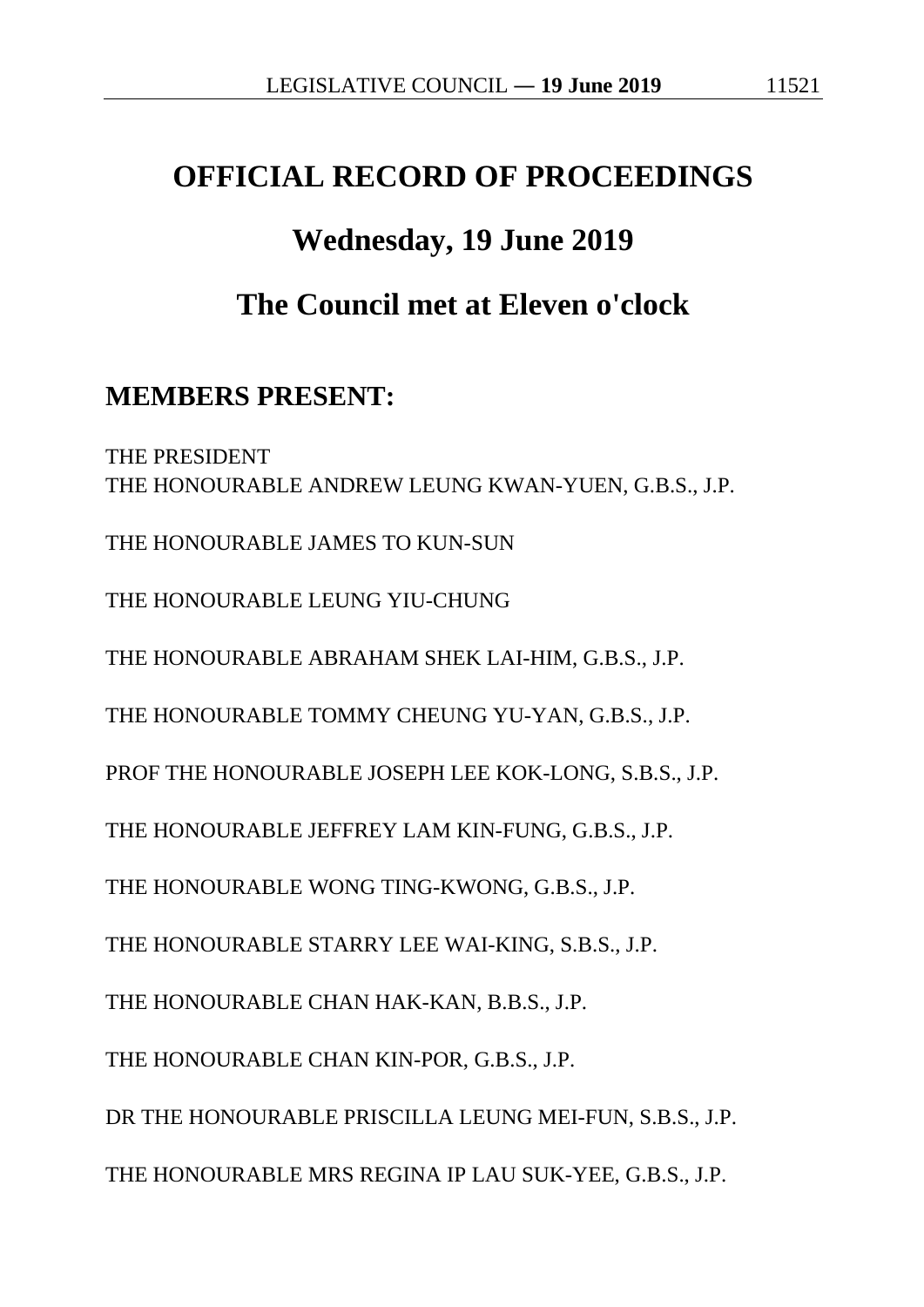THE HONOURABLE PAUL TSE WAI-CHUN, J.P.

THE HONOURABLE CLAUDIA MO

THE HONOURABLE MICHAEL TIEN PUK-SUN, B.B.S., J.P.

THE HONOURABLE STEVEN HO CHUN-YIN, B.B.S.

THE HONOURABLE FRANKIE YICK CHI-MING, S.B.S., J.P.

THE HONOURABLE WU CHI-WAI, M.H.

THE HONOURABLE YIU SI-WING, B.B.S.

THE HONOURABLE MA FUNG-KWOK, S.B.S., J.P.

THE HONOURABLE CHARLES PETER MOK, J.P.

THE HONOURABLE CHAN CHI-CHUEN

THE HONOURABLE CHAN HAN-PAN, B.B.S., J.P.

THE HONOURABLE LEUNG CHE-CHEUNG, S.B.S., M.H., J.P.

THE HONOURABLE KENNETH LEUNG

THE HONOURABLE ALICE MAK MEI-KUEN, B.B.S., J.P.

DR THE HONOURABLE KWOK KA-KI

THE HONOURABLE KWOK WAI-KEUNG, J.P.

THE HONOURABLE DENNIS KWOK WING-HANG

THE HONOURABLE CHRISTOPHER CHEUNG WAH-FUNG, S.B.S., J.P.

DR THE HONOURABLE FERNANDO CHEUNG CHIU-HUNG

DR THE HONOURABLE HELENA WONG PIK-WAN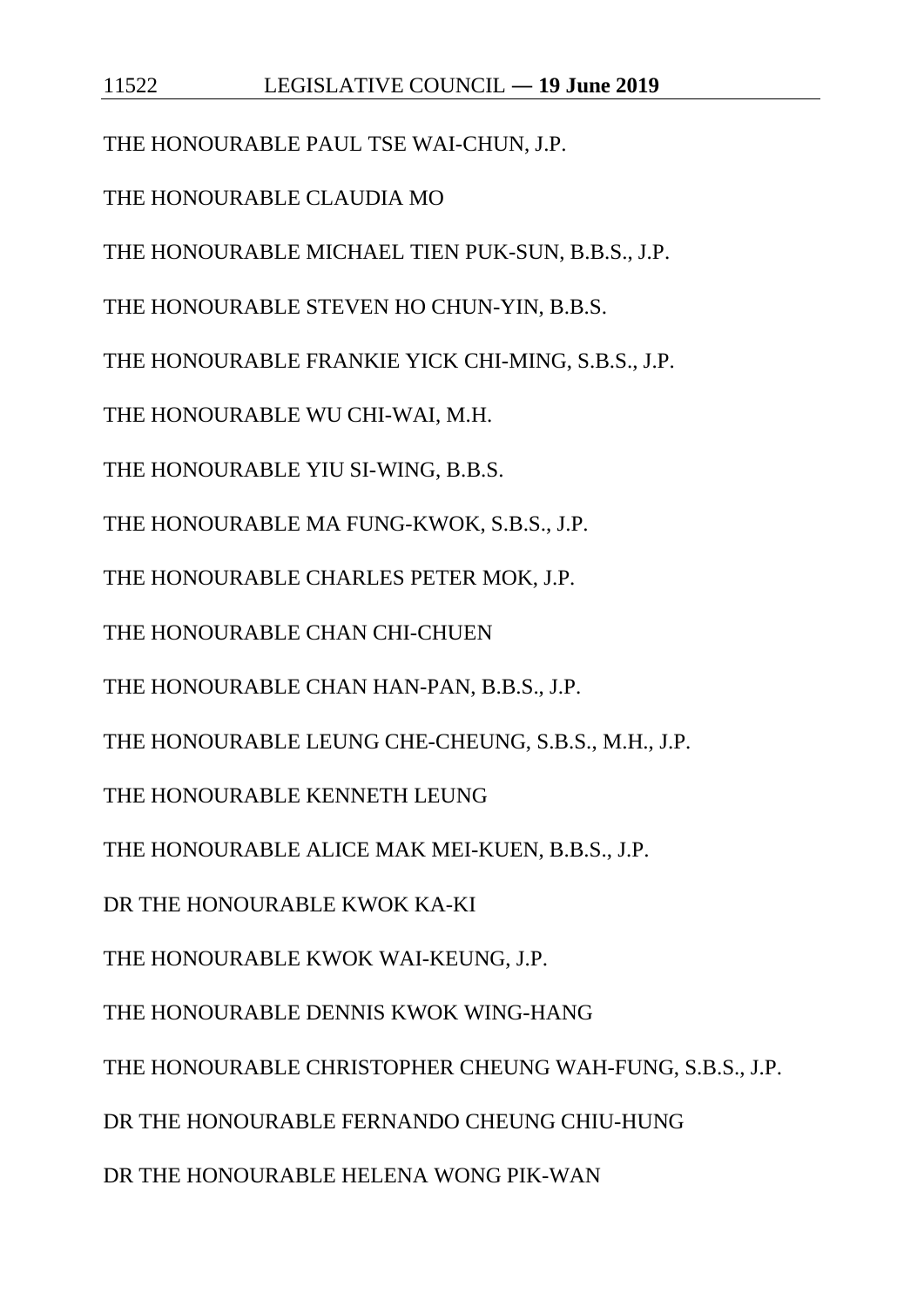### THE HONOURABLE IP KIN-YUEN

DR THE HONOURABLE ELIZABETH QUAT, B.B.S., J.P.

THE HONOURABLE MARTIN LIAO CHEUNG-KONG, S.B.S., J.P.

THE HONOURABLE POON SIU-PING, B.B.S., M.H.

DR THE HONOURABLE CHIANG LAI-WAN, S.B.S., J.P.

IR DR THE HONOURABLE LO WAI-KWOK, S.B.S., M.H., J.P.

THE HONOURABLE CHUNG KWOK-PAN

THE HONOURABLE ALVIN YEUNG

THE HONOURABLE ANDREW WAN SIU-KIN

THE HONOURABLE CHU HOI-DICK

THE HONOURABLE JIMMY NG WING-KA, J.P.

DR THE HONOURABLE JUNIUS HO KWAN-YIU, J.P.

THE HONOURABLE HO KAI-MING

THE HONOURABLE LAM CHEUK-TING

THE HONOURABLE HOLDEN CHOW HO-DING

THE HONOURABLE SHIU KA-FAI

THE HONOURABLE WILSON OR CHONG-SHING, M.H.

THE HONOURABLE YUNG HOI-YAN

DR THE HONOURABLE PIERRE CHAN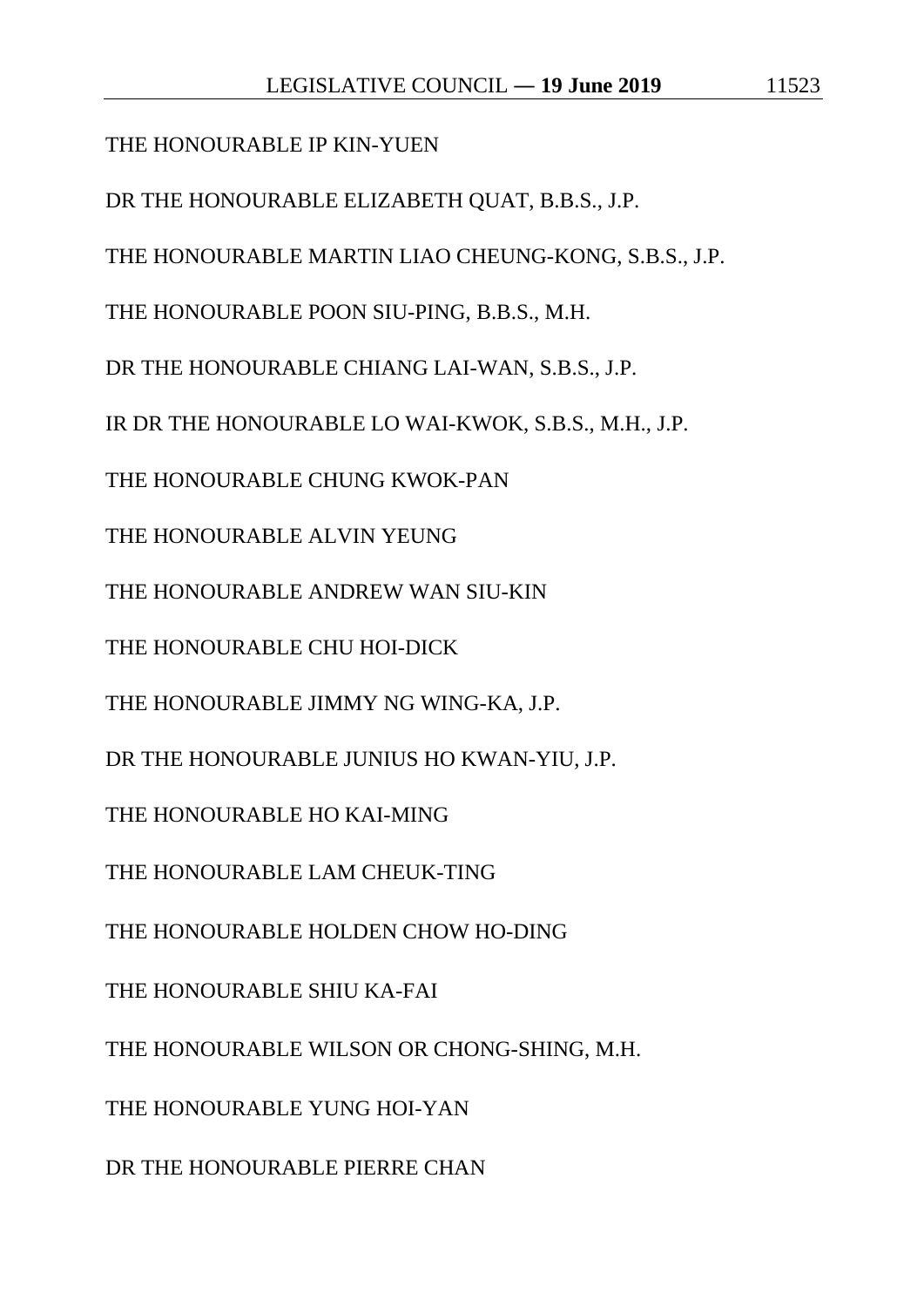THE HONOURABLE CHAN CHUN-YING, J.P.

THE HONOURABLE TANYA CHAN

THE HONOURABLE CHEUNG KWOK-KWAN, J.P.

THE HONOURABLE HUI CHI-FUNG

THE HONOURABLE LUK CHUNG-HUNG, J.P.

THE HONOURABLE LAU KWOK-FAN, M.H.

THE HONOURABLE KENNETH LAU IP-KEUNG, B.B.S., M.H., J.P.

DR THE HONOURABLE CHENG CHUNG-TAI

THE HONOURABLE KWONG CHUN-YU

THE HONOURABLE JEREMY TAM MAN-HO

THE HONOURABLE GARY FAN KWOK-WAI

THE HONOURABLE AU NOK-HIN

THE HONOURABLE VINCENT CHENG WING-SHUN, M.H.

THE HONOURABLE TONY TSE WAI-CHUEN, B.B.S.

THE HONOURABLE CHAN HOI-YAN

# **MEMBERS ABSENT:**

THE HONOURABLE WONG KWOK-KIN, S.B.S., J.P.

THE HONOURABLE SHIU KA-CHUN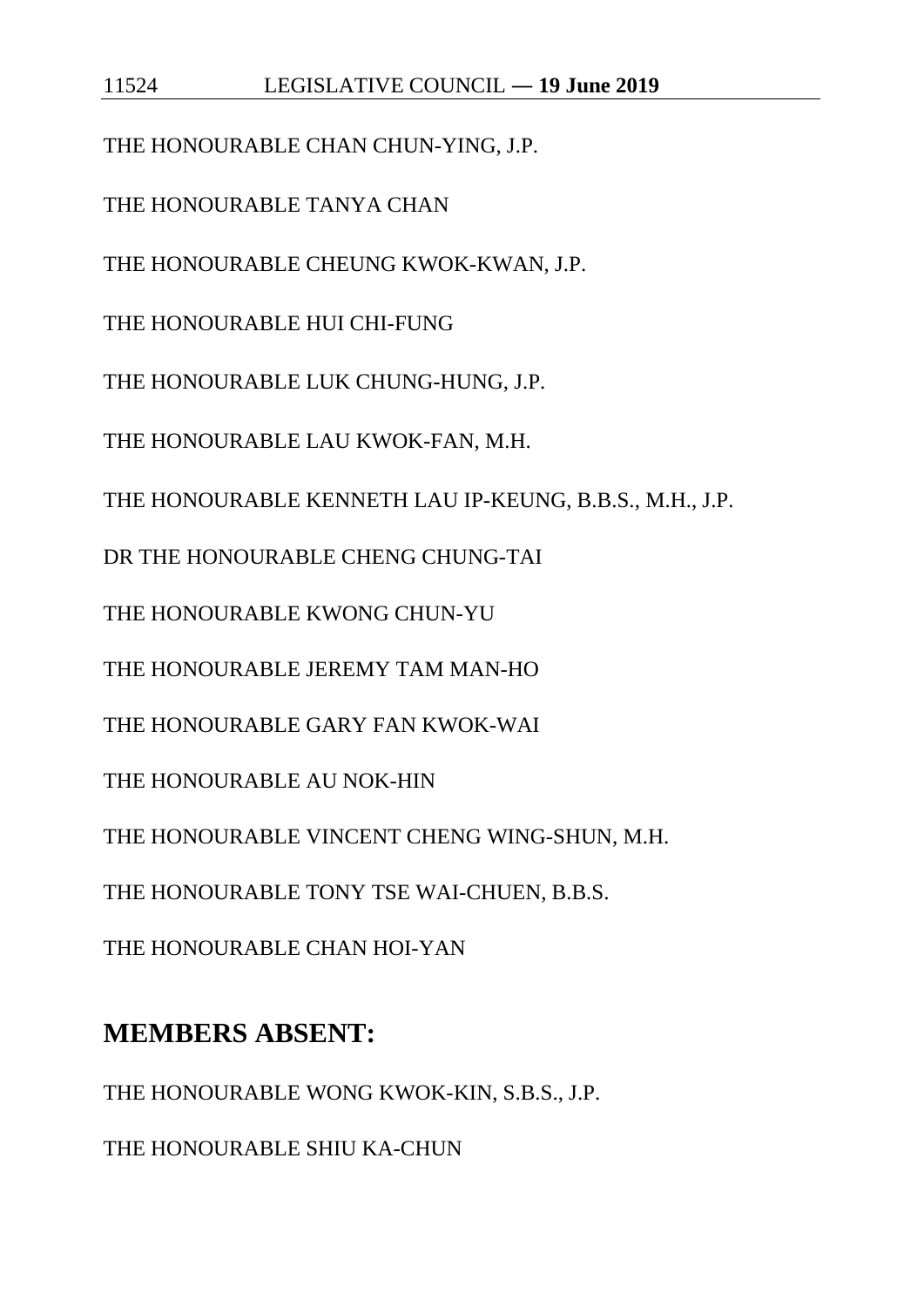### **PUBLIC OFFICERS ATTENDING:**

THE HONOURABLE JAMES HENRY LAU JR., J.P. SECRETARY FOR FINANCIAL SERVICES AND THE TREASURY

THE HONOURABLE JOHN LEE KA-CHIU, S.B.S., P.D.S.M., J.P. SECRETARY FOR SECURITY

# **CLERKS IN ATTENDANCE:**

MR KENNETH CHEN WEI-ON, S.B.S., SECRETARY GENERAL

MISS ODELIA LEUNG HING-YEE, DEPUTY SECRETARY GENERAL

MS ANITA SIT, ASSISTANT SECRETARY GENERAL

MR MATTHEW LOO, ASSISTANT SECRETARY GENERAL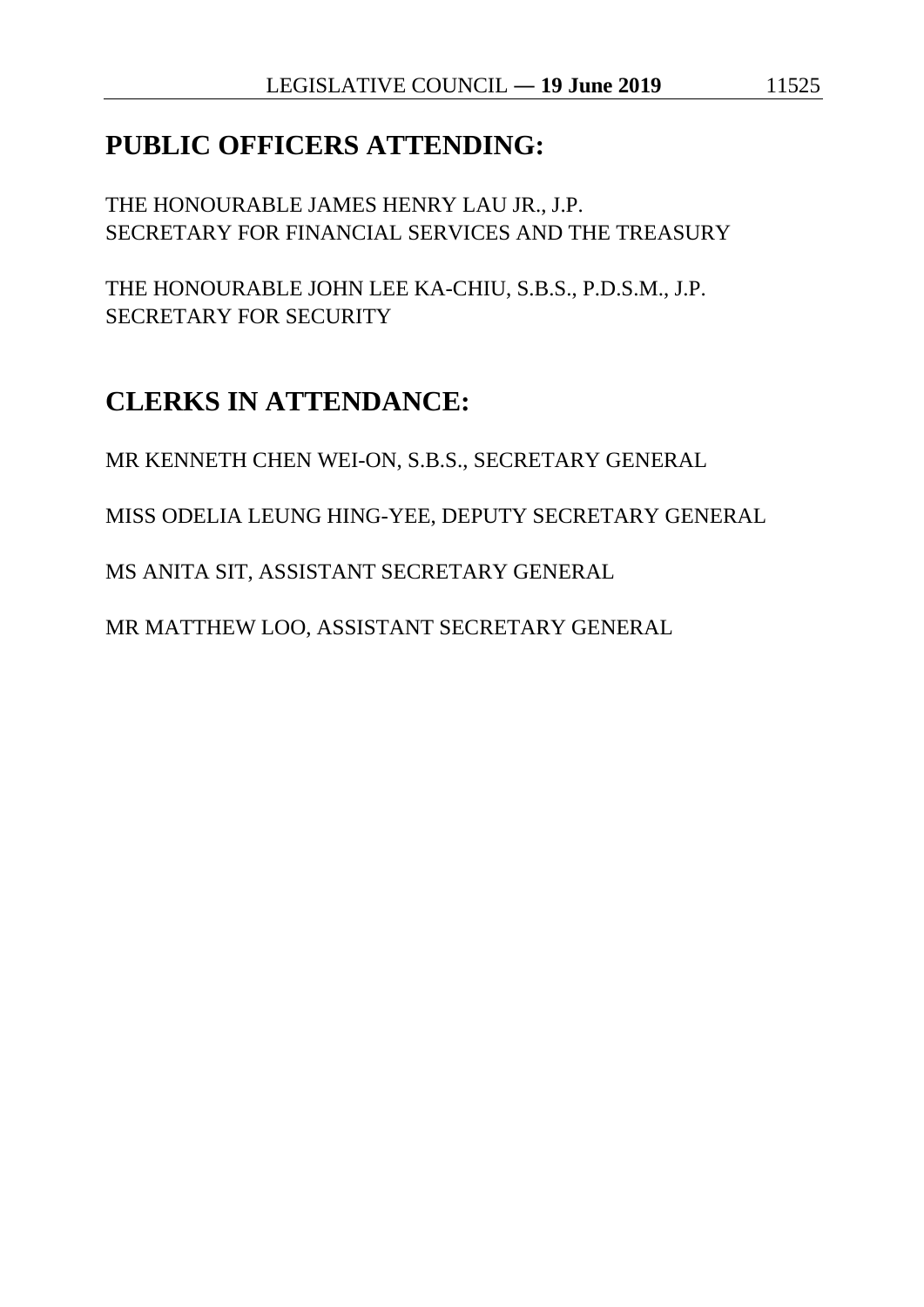### **PAPERS TO BE LAID ON THE TABLE OF THE COUNCIL**

The following papers were laid on the table under Rule 21(2) of the Rules of Procedure:

The 30th Report on the Work of the Advisory Committee on Post-service Employment of Civil Servants (1 January - 31 December 2018)

Construction Industry Council Annual Report 2018 (including Financial Statements and Independent Auditor's Report)

Report No. 19/18-19 of the House Committee on Consideration of Subsidiary Legislation and Other Instruments

Report No. 20/18-19 of the House Committee on Consideration of Subsidiary Legislation and Other Instruments

#### **URGENT QUESTIONS**

**PRESIDENT** (in Cantonese): Questions. Today, the meeting ...

(Mr Jeremy TAM indicated his wish to raise a point of order)

**PRESIDENT** (in Cantonese): Mr Jeremy TAM, what is your point of order?

**MR JEREMY TAM** (in Cantonese): President, we very much hope that we can hold a one minute silence in memory of Mr Marco LEUNG who had sacrificed his life to stand against the China extradition bill. We will now rise to pay silent tribute for one minute.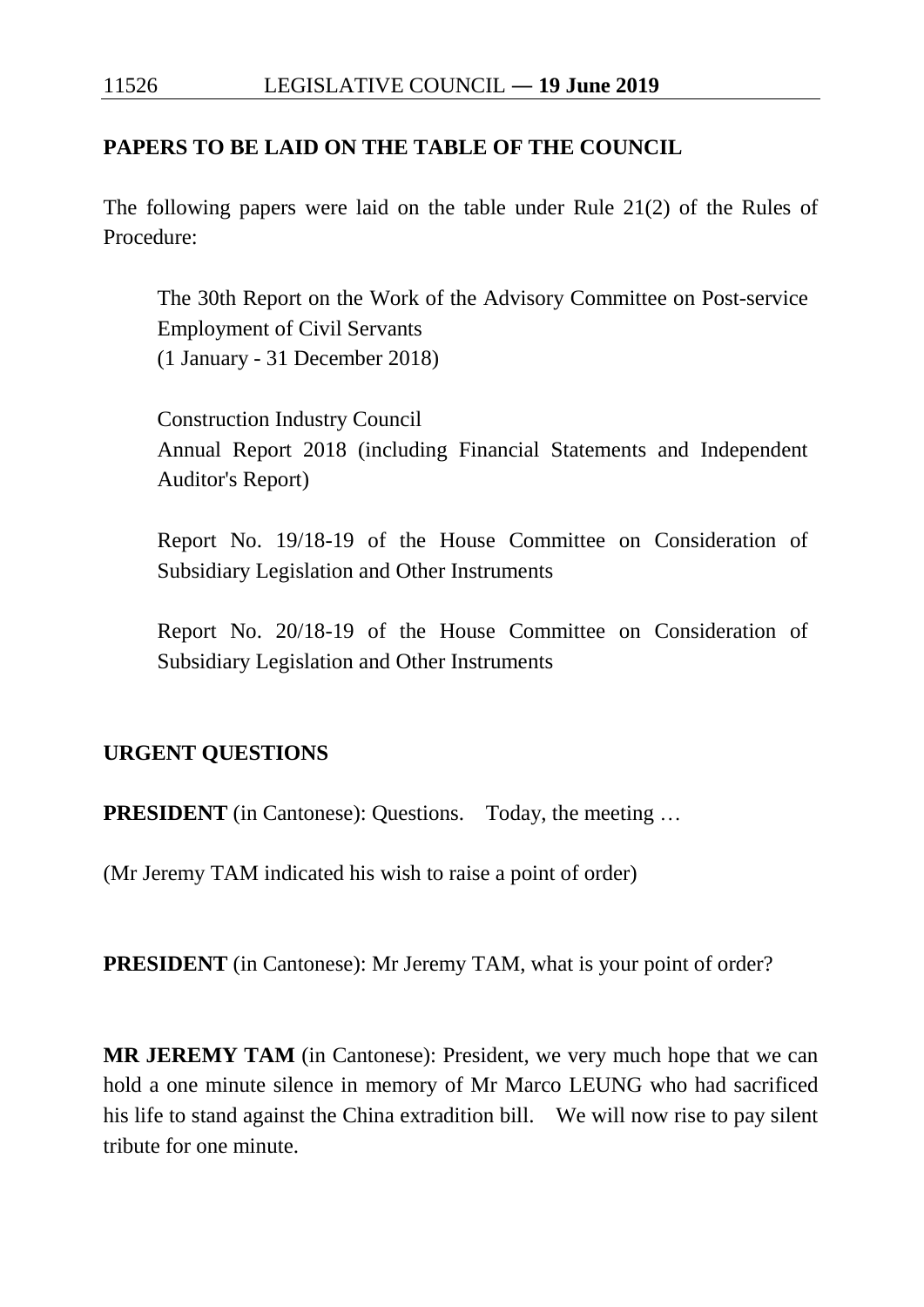**PRESIDENT** (in Cantonese): According to the convention of this Council, silent tributes at Council meetings are only offered to incumbent Members, political dignitaries with significant contribution to Hong Kong or victims of catastrophes upon their death.

As Mr LEUNG does not belong to any of the aforesaid categories, this Council will not pay silent tribute to him. Members may consider mourning for him on other occasions or in other ways.

**PRESIDENT** (in Cantonese): Questions. Apart from six oral questions for this meeting, with my permission, two urgent oral questions will be asked by Mr AU Nok-hin and Mr LAM Cheuk-ting respectively under Rule 24(4) of the Rules of Procedure.

The urgent questions asked today are about the way in which the Police handle large-scale demonstrations and assemblies. I will first call upon: Mr AU Nok-hin to ask his question and the public officer to reply, then Mr LAM Cheuk-ting to ask his question and the public officer to reply. I will forthwith invite the two Members to ask supplementary questions, and then other Members may ask supplementary questions.

Members who wish to ask supplementary questions please press the "Request to speak" button as early as possible, so that we can estimate when the urgent questions will end and the first oral question will start.

Having regard to the situation, I will as far as possible allow Members to ask supplementary questions if they so wish. To allow more Members to ask questions, questions raised by Members should be as concise as possible. Members should not make arguments when asking questions.

**PRESIDENT** (in Cantonese): First urgent oral question.

Mr AU Nok-hin, please ask the first urgent oral question.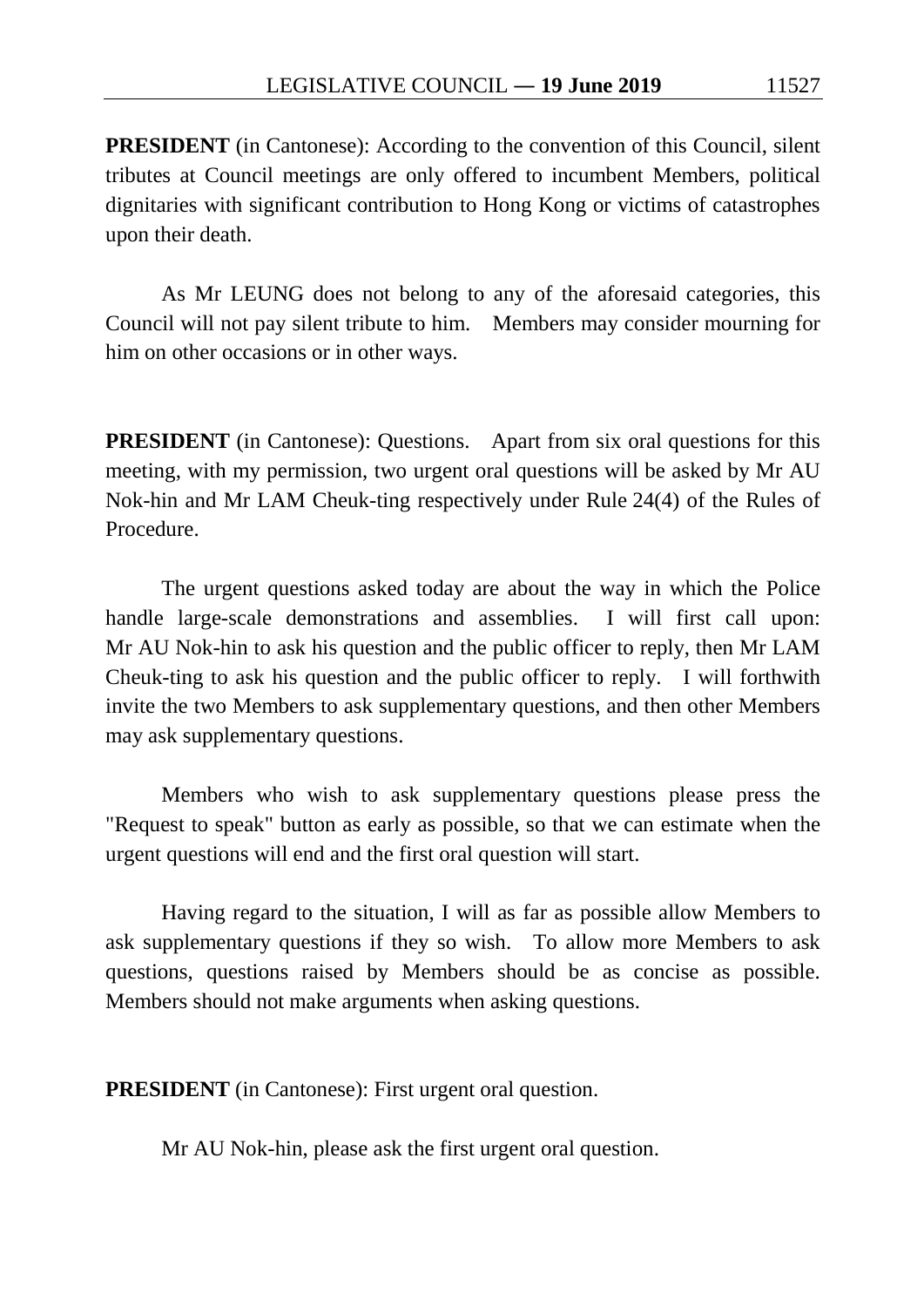**Use of force by police officers against demonstrators**

**MR AU NOK-HIN** (in Cantonese): *President, can you allow us some more time?*

**PRESIDENT** (in Cantonese): If you do not ask your urgent oral question, I will invite the other Member to ask his question.

**MR AU NOK-HIN** (in Cantonese): *I will ask my urgent oral question.*

**PRESIDENT** (in Cantonese): Please ask your urgent oral question.

1. **MR AU NOK-HIN** (in Cantonese): *On the 12th of this month* …

(Some Members shouted loudly: "Shame on Andrew LEUNG!")

**PRESIDENT** (in Cantonese): Will Members please keep quiet.

(Dr KWOK Ka-ki indicated his wish to raise a point of order)

**PRESIDENT** (in Cantonese): Dr KWOK Ka-ki, what is your point of order?

**DR KWOK KA-KI** (in Cantonese): *President, I have two points of order. First, I demand an explanation. The incident on 12 June has saddened all Hong Kong people, and one of the persons who made the situation worse is you, Mr Andrew LEUNG. After the Government's introduction of the draconian bill, you decided to rush through the bill in two weeks' time, hence tearing society apart. While Carrie LAM had hidden herself for a week, you had also holed up for quite a long time, bringing shame on the Legislative Council, the general public and Members. Carrie LAM, though unwillingly* …

**PRESIDENT** (in Cantonese): Dr KWOK, please raise your point of order.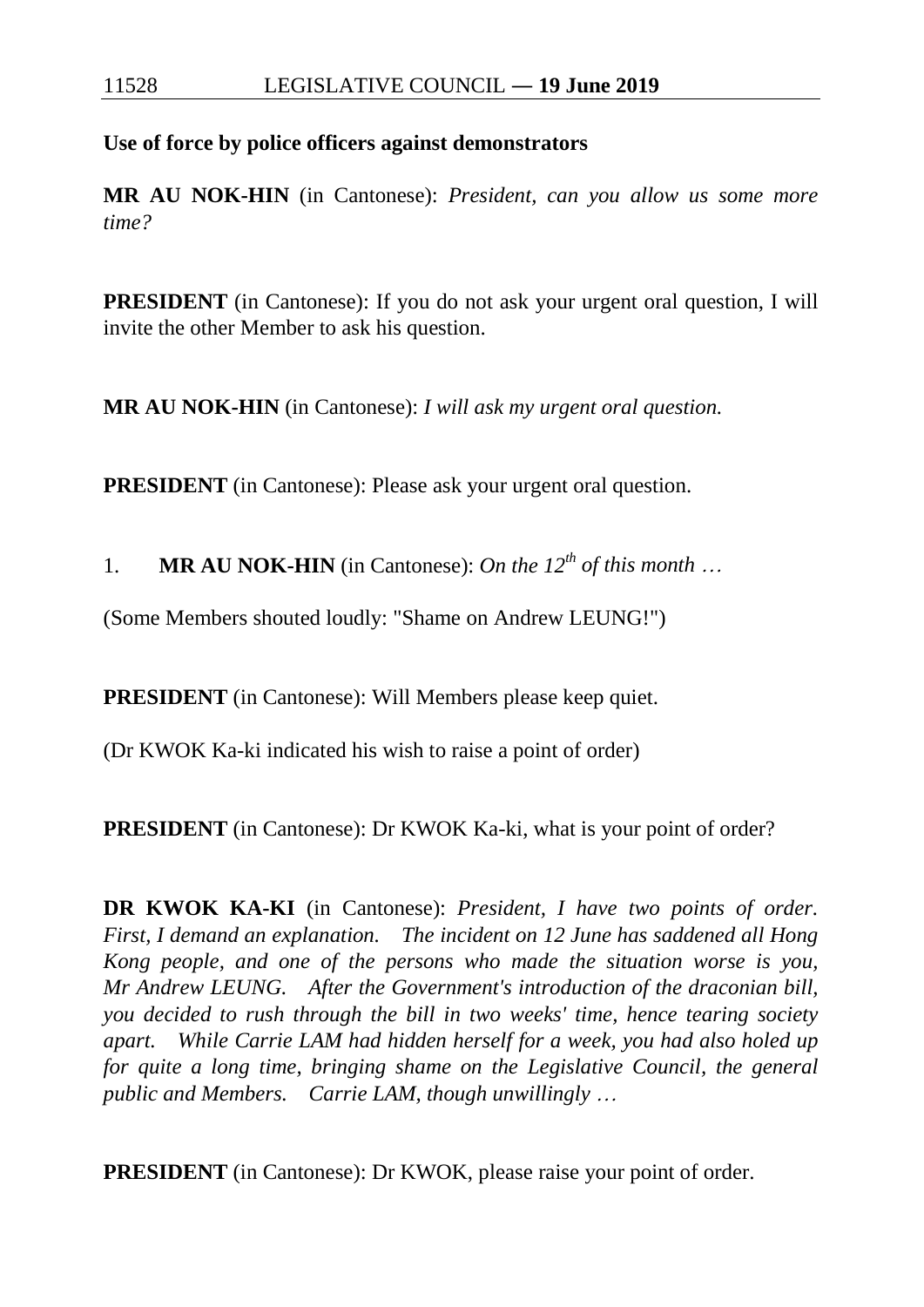**DR KWOK KA-KI** (in Cantonese): *President, I am about to raise my points of order. Yesterday, Carrie LAM finally showed up and apologized unwillingly. You also have an unshirkable responsibility in this incident for the Legislative Council has lost its monitoring function over the Government because of you. Will you give an account on this point? You have two options: first, to bow in apology before the public; second, to assume responsibility and step down. This is my first point of order.*

*Regarding my second point of order, I intended to raise an urgent question today concerning the leakage of privacy data of patients and the persons arrested by the Hospital Authority ("HA"). As we all know, the Police may now make arrests and access to patient privacy in HA's hospitals at will. These actions do*  not merely affect the persons being arrested. Yet, HA has shifted the *responsibility to the Police while Stephen LO has pushed the responsibility back to HA. Neither of them has addressed the concerns of the public. When tens of thousands of patients go to HA hospitals each day for treatment, how can my concern over this issue be non-urgent in character? Why didn't you permit me to raise this urgent question? Why didn't you let the officials in charge, including John LEE and Sophia CHAN, answer this question? These are my two points of order.*

**PRESIDENT** (in Cantonese): Regarding the first point of order, I had, following the past practice and in accordance with the Rules of Procedure and the Basic Law, made meeting arrangements to allow time for Members to debate over the relevant bill and monitor the Government. This is my reply to your first point of order.

This time, I received 15 urgent oral questions of similar character, all of which were about the Police's handling of large-scale demonstrations. I then drew reference from the established principles, i.e. whether the urgent questions related to a matter of public importance and were of an urgent character, to decide whether to permit these questions or not. In fact, I have given permission to two of these 15 urgent questions and explained in detail the reasons for permitting or rejecting these urgent questions in my reply to Members. Therefore, Members should stop arguing over my ruling. The urgent oral questions will now start.

(Dr KWOK Ka-ki indicated his wish to raise a point of order)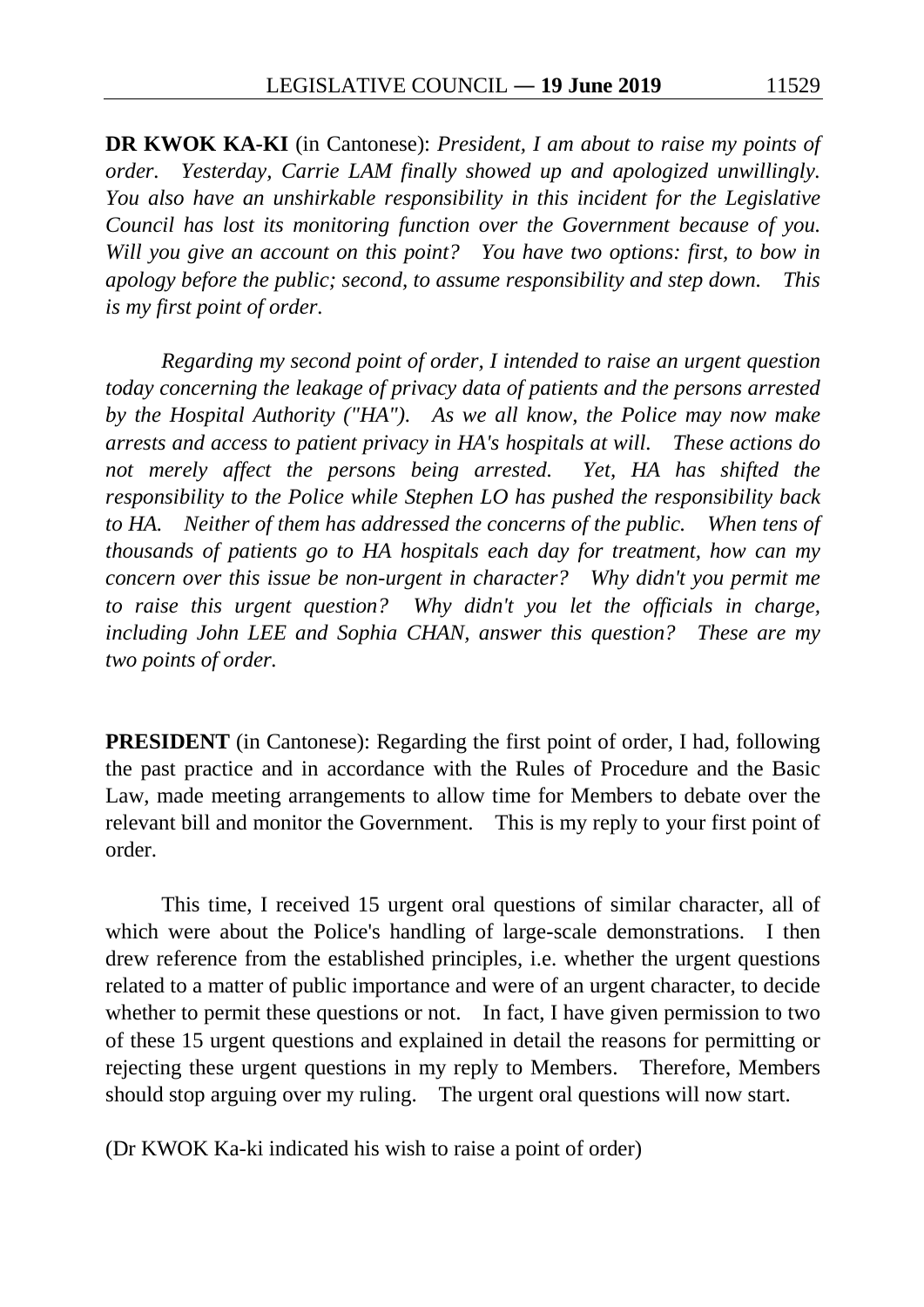**PRESIDENT** (in Cantonese): Dr KWOK Ka-ki, what is your point of order?

**DR KWOK KA-KI** (in Cantonese): *President, unless someone pointed a gun at you and forced you to put the bill to vote on 20 June, how would you take the unprecedented move to rush through this highly controversial bill in two weeks?*

*President, just now, I gave you two options: first, to bow and apologize for causing troubles in this incident; second, to step down. Of course, neither of these options is easy for you, a shameless person. I do not know which option you will choose.*

*What is more, you have not responded to my second point of order. The two urgent questions permitted today are completely irrelevant to the serious problem of privacy leakage by HA hospitals which treat tens of thousands of patients a day. This problem has already caused grave concerns among patients. So, why isn't my concern urgent in character? Why can't my question be discussed in the Council?*

**PRESIDENT** (in Cantonese): I have already made a clear explanation in my written ruling. Please stop labouring this point.

(Ms Claudia MO indicated her wish to raise a point of order)

**PRESIDENT** (in Cantonese): Ms Claudia MO, what is your point of order?

**MS CLAUDIA MO** (in Cantonese): *Mr Andrew LEUNG, I am not criticizing you personally, but you give Hong Kong people an impression that you have led the Legislative Council to rush through the bill like a locomotive to support the Government. If you had not decided to hold Council meetings on Monday and Tuesday―an arrangement unheard of―a large-scale demonstration would no have taken place. You are actually an accomplice, and there is no way for you to deny your responsibility. Yet, you now claim that you have fully followed the Basic Law and the Rules of Procedure. We should have regard to basic political ethics and be a person of integrity. Will you bow, apologize and step down?*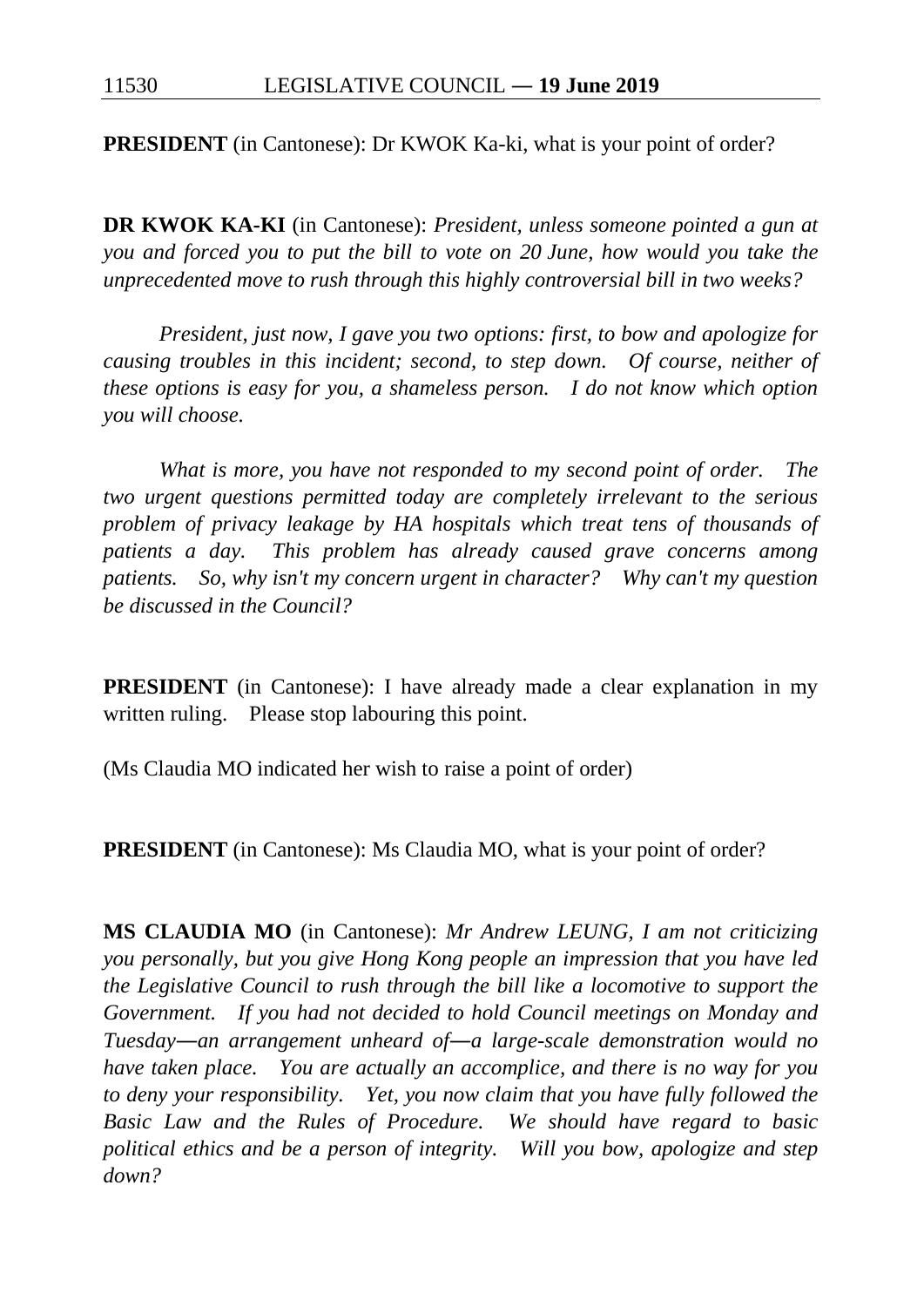**PRESIDENT** (in Cantonese): Ms MO, this is not a point of order. Please sit down.

Mr AU Nok-hin, please ask the first urgent oral question.

(Mr Jeremy TAM stood up)

**PRESIDENT** (in Cantonese): Mr Jeremy TAM, what is your point?

**MR JEREMY TAM** (in Cantonese): *President, while we were observing silence just now, you showed great disrespect to the deceased; you interrupted us. Will you apologize to the deceased Mr LEUNG?*

**PRESIDENT** (in Cantonese): I have all along acted in accordance with the Rules of Procedure. As I said earlier, there are established practices regarding the observance of silence at meetings of the Legislative Council. Thus, I hope Members will not dwell on this matter. In fact

**MR JEREMY TAM** (in Cantonese): *President, will you apologize to Mr LEUNG or not?*

**PRESIDENT** (in Cantonese): Anyone …

**MR JEREMY TAM** (in Cantonese): *Your earlier behaviour showed great disrespect to the deceased.*

**PRESIDENT** (in Cantonese): Mr AU Nok-hin, please put your first urgent oral question.

(Mr Charles Peter MOK stood up)

**PRESIDENT** (in Cantonese): Mr Charles Peter MOK, what is your point?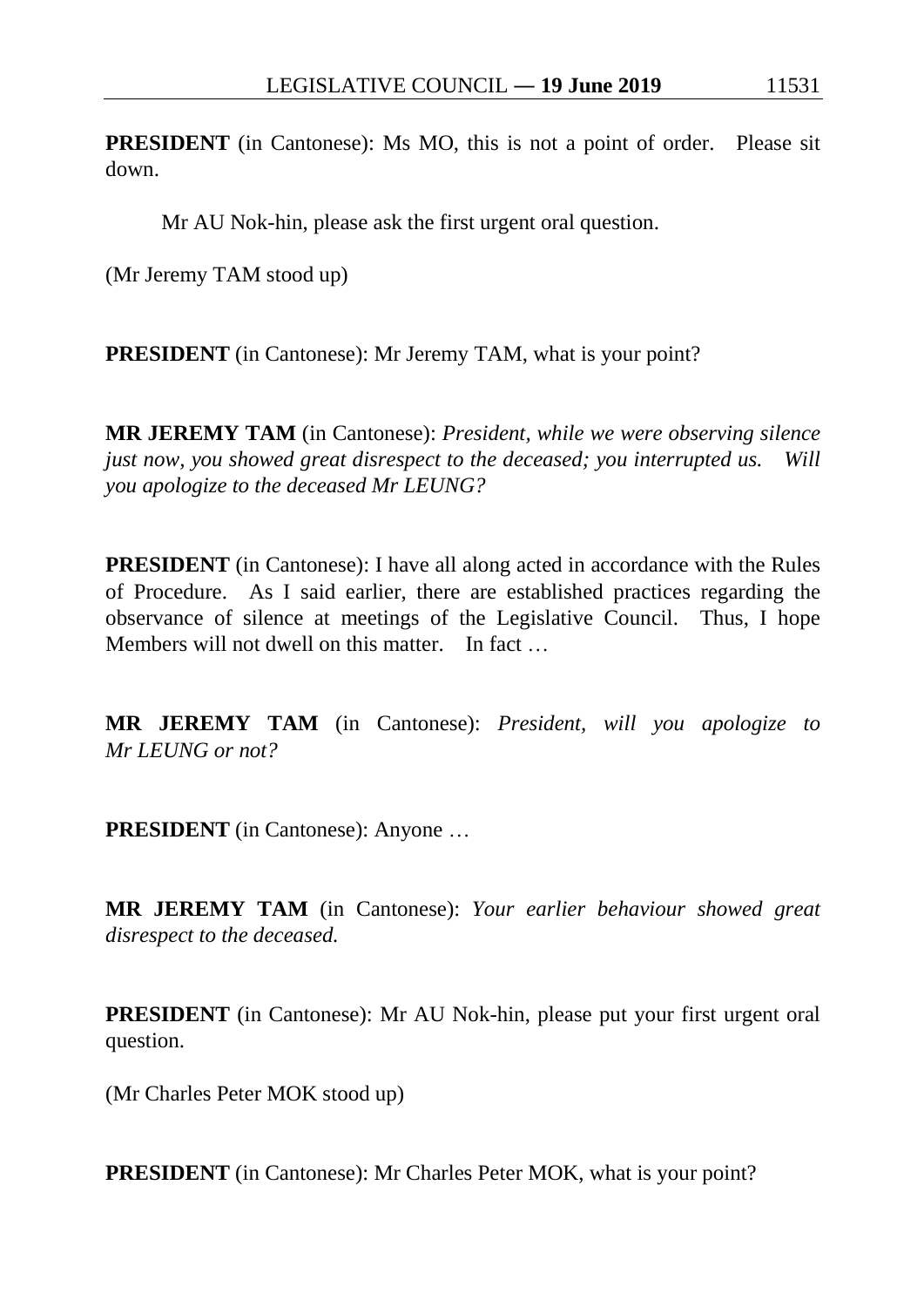**MR CHARLES PETER MOK** (in Cantonese): *President, in fact, there are many ways to handle the matter in a better way; even a mere utterance of "I express my deepest sympathy" would be a better approach. Would you do so? I understand that there are procedural requirements, but we do not think that the procedures prevent you from allowing us to observe silence. You can at least say, "I express my deepest sympathy", can't you? Your attitude will only further antagonize the general public. If the fury of the public cannot be controlled, you too will be held responsible.*

*President, would you show some sympathy if you still have a tinge of sympathy?*

**PRESIDENT** (in Cantonese): I would express my deepest sympathy in any major incident where casualties are involved.

Mr AU Nok-hin, please put your question.

(Mr Kenneth LEUNG raised his hand to indicate his wish to speak)

**PRESIDENT** (in Cantonese): Mr Kenneth LEUNG, what is your point?

**MR KENNETH LEUNG** (in Cantonese): *President, may I request that the meeting be suspended for five minutes so that Members can observe silence? President, it is just a modest request for a five-minute break. Thank you.*

**PRESIDENT** (in Cantonese): The meeting is now suspended.

11:10 am

Meeting suspended.

11:20 am

Council then resumed.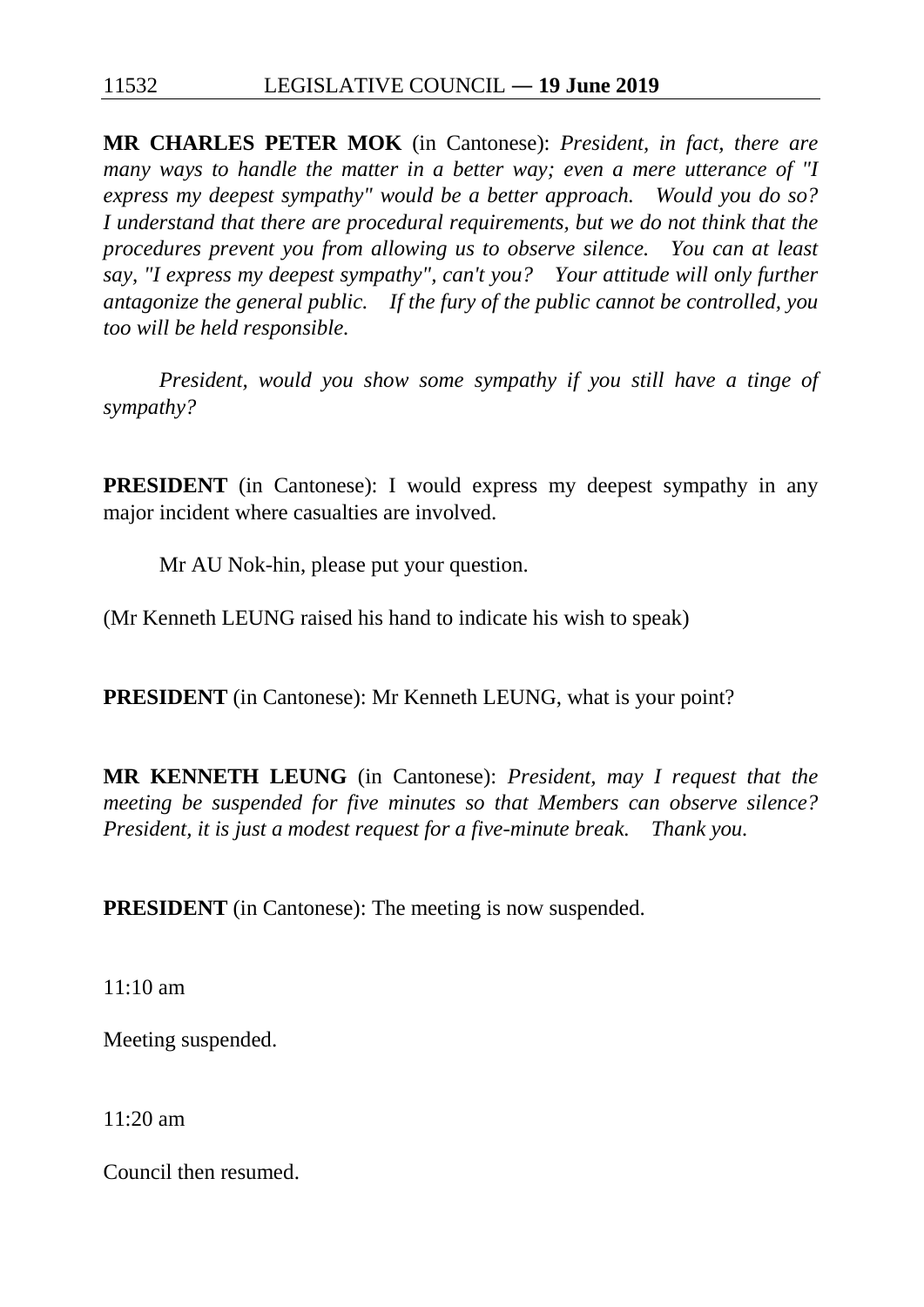**PRESIDENT** (in Cantonese): First urgent question.

**MR AU NOK-HIN** (in Cantonese): *On the*  $12<sup>th</sup>$  *of this month, the Police used various kinds of weapons (including batons as well as pepper balls, bean bag rounds and rubber bullets which were discharged by arms) against demonstrators in the vicinity of Admiralty, and the injured persons included a driver of a press vehicle who was shot in the head and fell unconscious onto the ground, and a demonstrator who was shot in the eye. As seen on the television screen, some police officers aimed at the heads of unarmed demonstrators when they fired. There are comments querying that such acts were in violation of a requirement in Chapter 29 of the Police General Orders, which stipulates, among others, that the level of force to be used by police officers shall be minimal and reasonably required under the prevailing circumstances. Therefore, John LEE should step down.*

*Besides, on the day following the Government's announcement of the suspension of the relevant legislative amendment exercise, over a million of members of the public still took to the streets to protest. Given that large-scale demonstrations may be triggered at any moment, will the Government undertake that when a similar demonstration takes place again, police officers will not aim at the upper bodies of demonstrators anymore for firing bean bag rounds and rubber bullets, so as not to cause incidents of serious injuries?*

(Mr AU Nok-hin and a number of Members yelled repeatedly, "Down with John LEE!")

**PRESIDENT** (in Cantonese): Will Members please keep quiet. Secretary for Security, please answer.

**SECRETARY FOR SECURITY** (in Cantonese): President, in the morning of 12 June there was a peaceful assembly to be held outside the Legislative Council Complex originally. At around 8:00 am, a large number of people in mask suddenly rushed out to Lung Wo Road, Tim Mei Avenue, Queensway and Harcourt Road in an organized manner, occupying the roads, blocking the traffic and disrupting social order. Some protesters even did threatening and provoking acts. As there were citizens being trapped inside a tunnel at Lung Wo Road, Police Negotiators were deployed, with the incident lasting for eight hours. The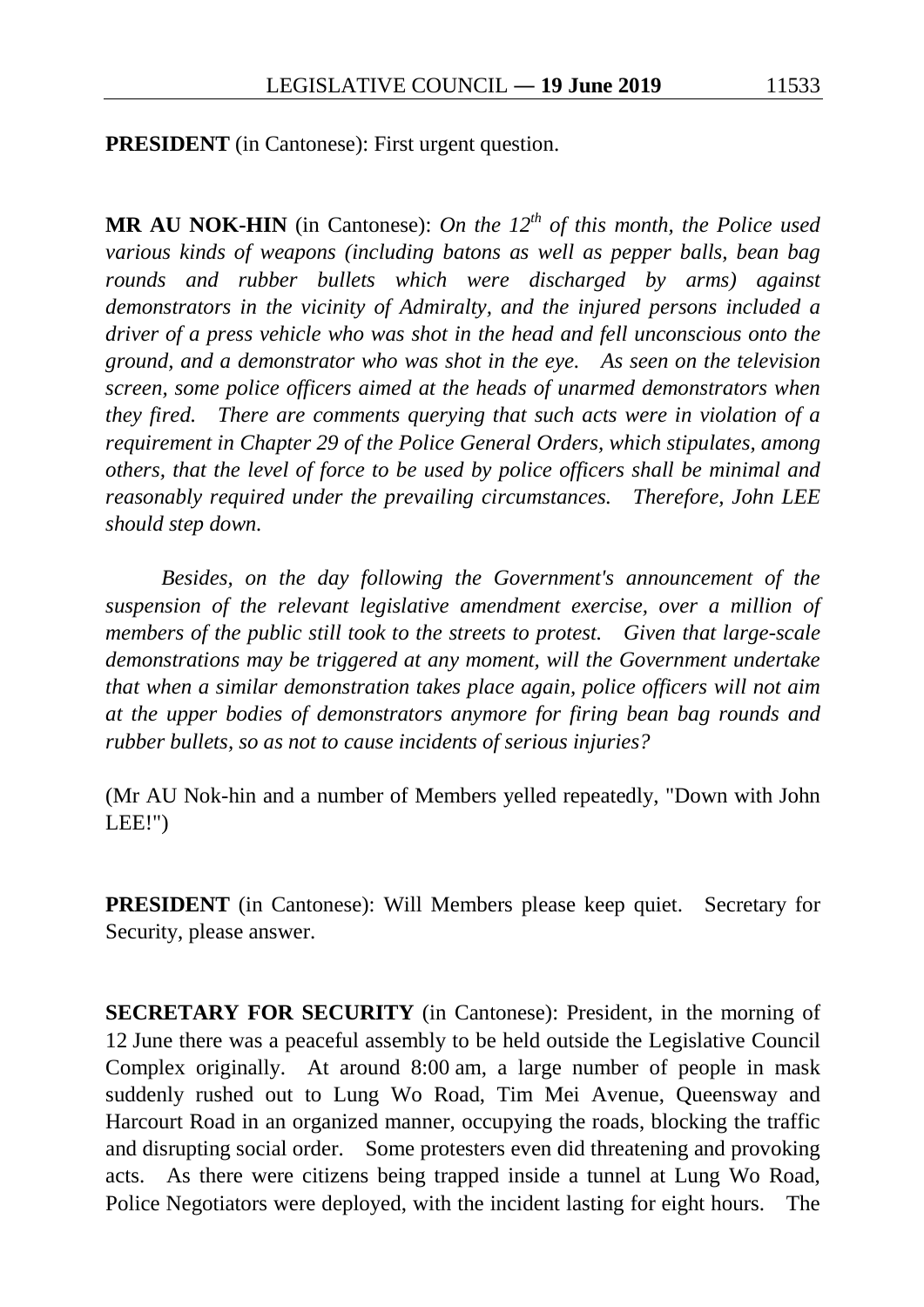people affected could not use the toilet or drink water when they were trapped. At the same time, roads were congested and blocked, which nearly paralysed the traffic. Notwithstanding this, the Police maintained a high degree of tolerance.

Around 3:00 pm, the situation at the Legislative Council Complex began to deteriorate, when protesters mainly at the front continuously charged towards the police cordon line violently. The Police set up cordon line there mainly to safeguard the Legislative Council Complex and persons therein. The protesters who violently charged towards the Police hurled bricks at police officers, and attacked police officers with metal poles, mills barriers and wooden planks. The police cordon line retreated all the way to the demonstration areas at the entrance of the Legislative Council Complex.

At that time, some of the protesters at the front ignored the Police's repeated advice and warning, and repeatedly charged towards the police cordon line using violence in an organized manner. This posed serious threats to public safety and order, as well as endangered the personal safety or even lives of people at the scene (including other protesters, members of the media and police officers on duty). Having given warning several times and without any other choices, the Police used appropriate and necessary force to disperse the crowd and control the situation in order to protect the safety of their own and others.

Up to present, the Police have arrested a total of 32 people for offences including behaving in a disorderly manner in a public place, unlawful assembly, assaulting police officer, etc. A total of 22 police officers have sustained different degrees of injuries in the incident.

The Police have the responsibility to adopt lawful measures to maintain public safety, public order, as well as safeguard people's life and property. The Police shall, based on the circumstances at the scene, make assessments and exercise professional judgment to take appropriate actions, which include using necessary force in a bid to ensure public safety and public order.

The Police have established guidelines on the use of force. Police officers may use minimum force as appropriate only when such an action is absolutely necessary and there are no other means to accomplish the lawful duty. Police officers shall give verbal warning prior to the use of force as far as circumstances permit, while the person(s) involved shall be given every opportunity, where practicable, to obey police orders before force is used.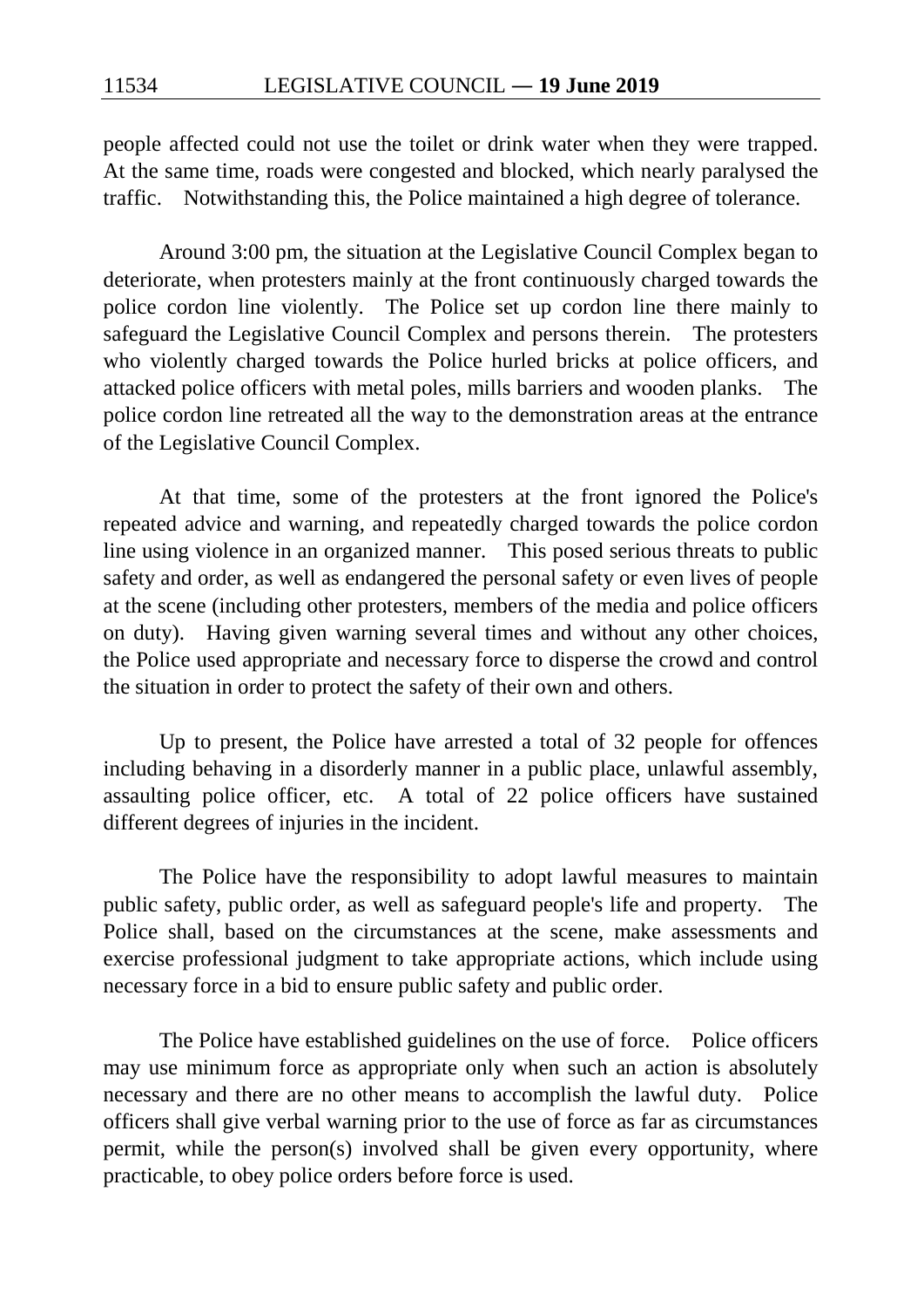The Police have rigorous training with regard to the use of force. Every newly recruited or serving police officer has to go through rigorous training on the use of force, so that they may fully understand how to use different levels of force in a safe and effective manner, including the use of verbal advice/verbal control, empty-hand control, pepper sprays, batons and other equipment, as a means to achieve the relevant lawful purposes.

During the operation on 12 June, as some protesters charged towards police cordon line at the front using violence and hurled bricks, metal poles, wooden planks and mills barriers at police officers, under such life-threatening situation, police officers used force to disperse the crowd and control the situation with the aid of appropriate equipment. During the operation, the weapons used by the Police included batons, pepper sprays, tear sprays, bean bag rounds, rubber bullets and tear gases. All these are non-lethal weapons comparable to those used by the enforcement agencies of overseas countries for dealing with similar violent situations.

If there is any dissatisfaction with the Police operation, the Complaints Against Police Office will conduct a fair and just investigation upon receipt of the complaint. The result of the investigation will be reviewed by the statutory Independent Police Complaints Council. As such, it is not appropriate for me to comment on individual cases. However, with regard to the use of weapons, the Police have clear guidelines and sufficient training. When firearms are used, in accordance with the Police's guidelines, the centre body mass will be aimed, so as to effectively stop the attack.

On 12 June in Admiralty and its vicinity, we could all see on TV that some protesters launched violent attacks, disrupting the peace of society and charging police cordon line. It is the duty of the Police to stop such behaviours to safeguard people's life and property.

Our people have the freedom of assembly and speech. Participants of public events should, when expressing their views, be peaceful and orderly, and abide by the law. This is in line with the common good of the society. However, when violence occurs, it is the Police's duty to take lawful measures to ensure public order and public safety.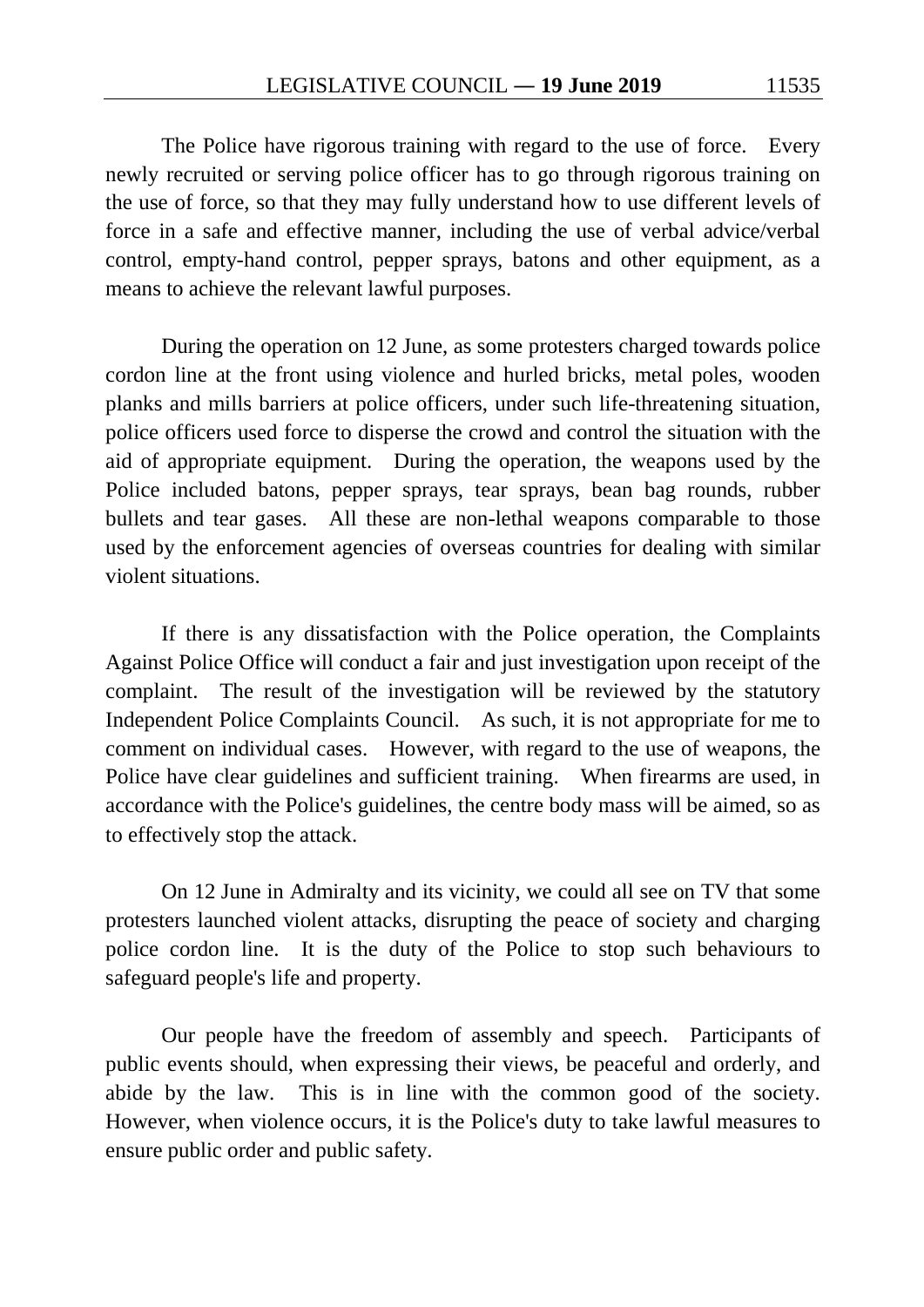**PRESIDENT** (in Cantonese): Urgent question 2.

**Use of force by police officers against journalists performing duties in demonstrations**

2. **MR LAM CHEUK-TING** (in Cantonese): *President, I have a question for John LEE, who has adamantly pressed ahead with the draconian bill to sell out Hong Kong for personal gains* …

**PRESIDENT** (in Cantonese): Mr LAM Cheuk-ting, please state your urgent question directly.

**MR LAM CHEUK-TING** (in Cantonese): *On the 12<sup>th</sup> of this month, a large-scale confrontation between police officers and demonstrators occurred outside the Legislative Council Complex. According to a foreign journalist, he witnessed that despite some journalists having identified themselves, their equipment was searched, and they were insulted, chased, assaulted and sprayed with tear sprays by police officers, who even hurled tear gas rounds at them. Since over a million of members of the public took to the streets to protest on the Sunday just passed, some members of the public are worried that journalists will be treated in the aforesaid manner when large-scale demonstrations take place again in the near future. In this connection, will the Government guarantee that the Police will not treat journalists in the same manner again?*

**SECRETARY FOR SECURITY** (in Cantonese): President, the Police all along respect press freedom and the media's right of reporting, and will also endeavour to facilitate media reporting …

(A number of Members spoke loudly in their seats)

**PRESIDENT** (in Cantonese): Will Members please keep quiet. Secretary, please continue with your reply.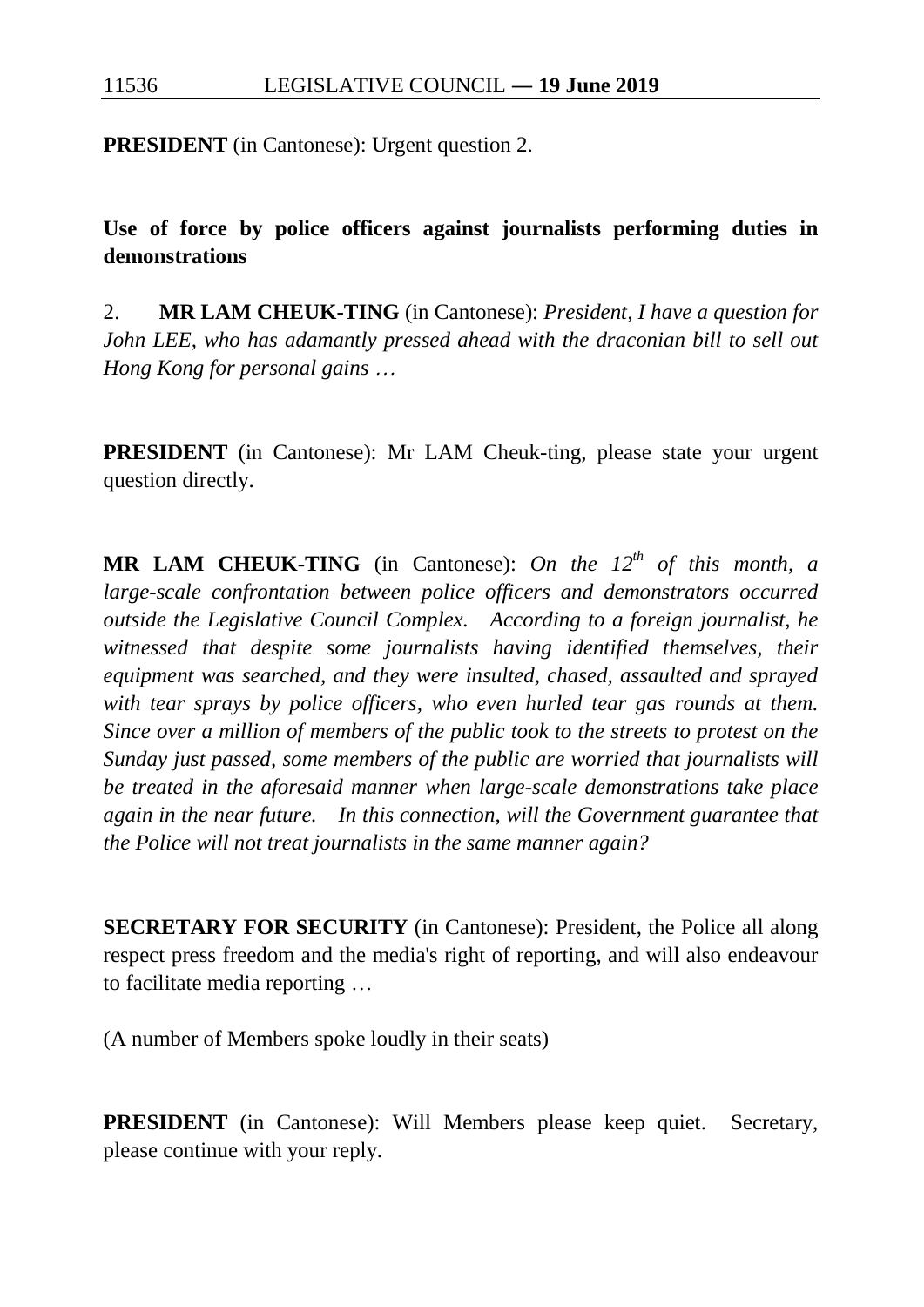**SECRETARY FOR SECURITY** (in Cantonese): … President, the Police all along respect press freedom and the media's right of reporting, and will also endeavour to facilitate media reporting …

(A number of Members kept speaking loudly in their seats)

#### **MS CLAUDIA MO** (in Cantonese): *Lying.*

**PRESIDENT** (in Cantonese): Ms Claudia MO. This is my second warning. Members may put their questions to the Secretary at the later session for supplementary questions. As for now, Members will please remain quiet in your seats. Secretary, please continue with your reply.

**SECRETARY FOR SECURITY** (in Cantonese): President, the Police all along respect press freedom and the media's right of reporting, and will also endeavour to facilitate media reporting and maintain effective communication and cooperation with the media. Therefore, the Police have been taking measures to facilitate media reporting as far as practicable.

In handling public order events, the Police will conduct holistic risk assessment based on the objectives, nature, number of participants, past experience and the latest situation of individual events for manpower deployment and formulation of operational plans and contingencies. The Police will also deploy manpower flexibly and implement crowd management measures in light of the prevailing circumstances to ensure public safety and public order.

The Police have formulated relevant guidelines for officers to identify and verify the identity of media practitioners during public order events or other police operations with the proof of identity or documents issued by media organizations or associations. While covering public order events, media practitioners should bring along the proof of identity of reporters or testimonials issued by their companies and can wear easily recognizable clothing and armbands so that police officers at scene can easily recognize them. The Police will examine relevant guidelines from time to time and will consider the opinion of frontline police officers in the process.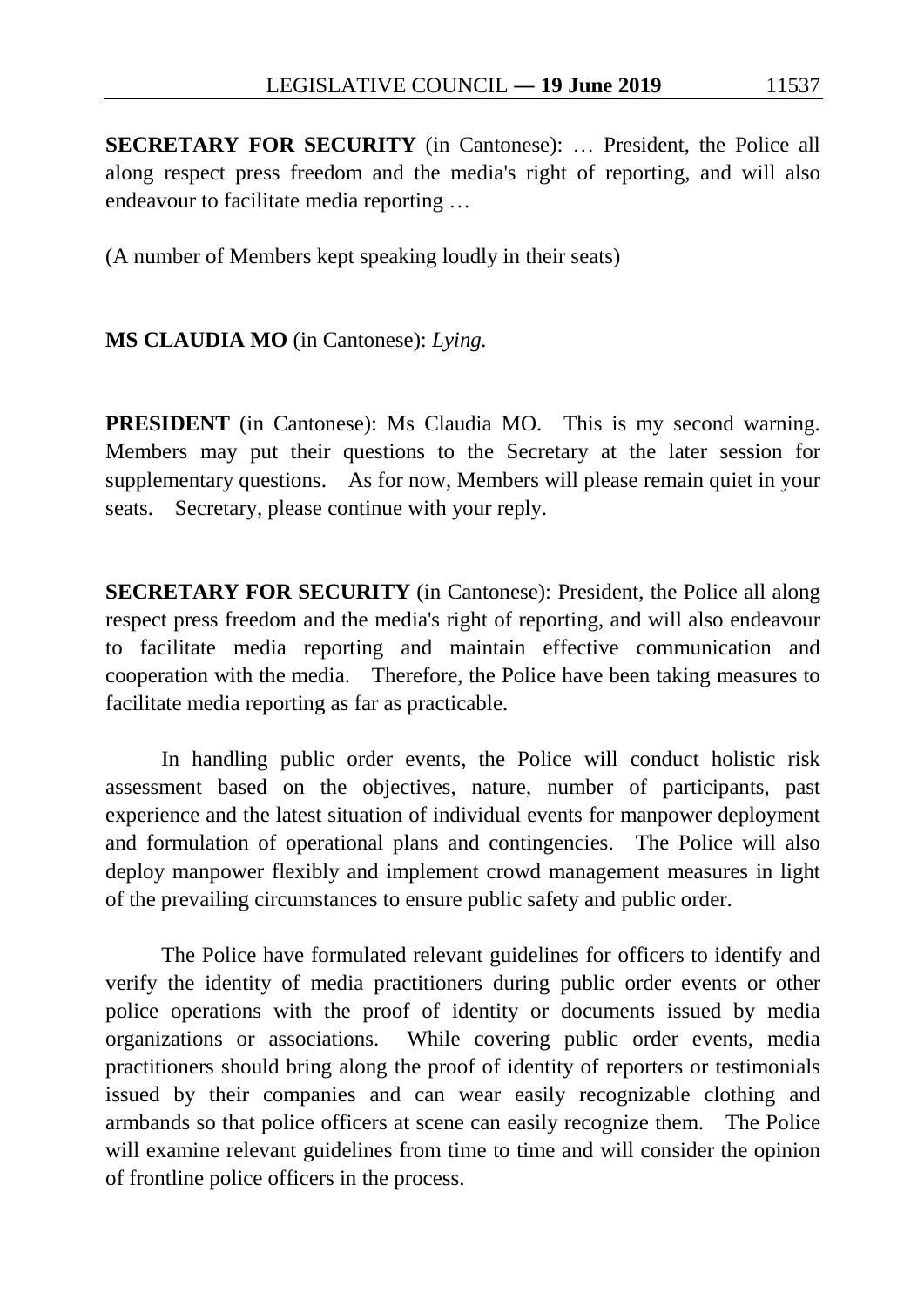On the condition of not affecting operations, the Police have all along been assisting in media reporting as far as possible. Generally speaking, unless designating a press area will provide a vantage point for the media to cover the events, in principle the Police will not designate a press area in public place, where the media like other members of the public are allowed free access. If a designated press area is set up under the above mentioned circumstances, the media are still free to move in and out of that press area. If a police cordon is set up for operational or investigative purpose such as at a scene of crime, traffic accident or emergency incident, the Police will consider setting up a designated press area where practicable to facilitate media reporting.

To further enhance communication and cooperation with the media, the Police officially established the Force Media Liaison Cadre in December 2015. When necessary, the Police will deploy Cadre members to the scene of public order events or other police operations to provide facilitation and assistance to media practitioners covering the events at scene. Information officers of the Information Services Department staffed in the Police Public Relations Branch ("PPRB") of the Hong Kong Police Force will also provide support and assist in handling media enquiries. If necessary, media practitioners conducting reporting at scene can seek assistance from the Force Media Liaison Cadre or liaise with the PPRB Newsroom which operates 24 hours round-the-clock.

On 12 June, tens of thousands of protesters gathered in the vicinity of Tim Mei Avenue, Admiralty and Tim Wa Avenue. The scene was chaotic with the occurrence of violent acts. At all times, the Police have to protect the people and to maintain public order and public safety. The objective of the Police operation was against those using violence, with a view to controlling the scene and restoring order as soon as possible. The Police operation was only against unlawful acts, but not against persons of any industry.

In fact, on the day of operation, although manpower was tight, the Police had arranged 32 officers of the Force Media Liaison Cadre to provide facilitation to members of the media at the scene as far as practicable. The police officers at the scene on that day worked in the highly stressful and dangerous environment, with certain operations undertaken in a split-second. The Police have always appealed to media practitioners to put their own personal safety first and comply with the instructions of police officers at the scene while covering public order events or large-scale or chaotic demonstrations.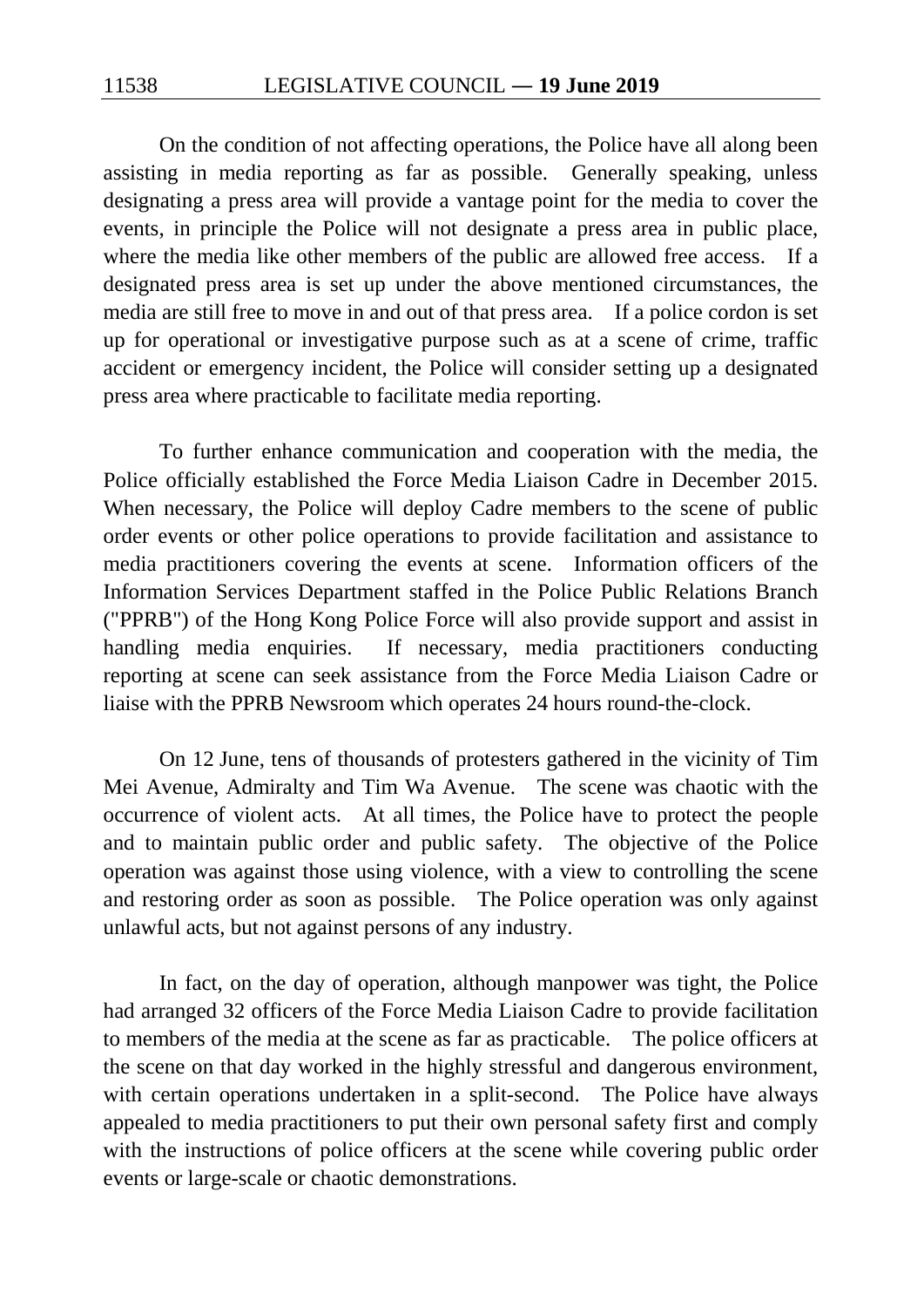We understand the concerns expressed by some media practitioners regarding the Police's operation on the day. I reiterate that the Police attach great importance to the relationship with the media, and all along respect press freedom and the media's right of reporting. If anyone is dissatisfied with the Police, he or she may complain to the Complaints Against Police Office ("CAPO"). The existing complaints against police mechanism operates under the Independent Police Complaints Council Ordinance (Cap. 604), with a clear legal basis, as well as effective and independent monitoring. The first tier of the mechanism is CAPO of the Police which receives and investigates into complaints. The second tier is the Independent Police Complaints Council ("IPCC") which is statutory and independent. Under the two-tier police complaints system, any complaint against the Police will be handled in a fair and just manner. As such, it is not appropriate for me to comment on individual cases.

With regard to the Police's operation on 12 June, CAPO has received 27 complaints referred by the Hong Kong Journalists Association ("HKJA"). CAPO has set up a designated team to follow up the complaints where the relevant staff were not involved in the operation concerned to ensure that the complaints are handled properly.

On the basis of mutual respect and understanding, the Police will continue to maintain close communication and cooperation with the media and provide necessary assistance.

**PRESIDENT** (in Cantonese): Ms Tanya CHAN, please raise your question.

(A number of Members tapped on the bench)

**MS TANYA CHAN** (in Cantonese): *President, I will not get angry today. But a moment ago, he* …

**PRESIDENT** (in Cantonese): Sorry, I should ask Mr AU Nok-hin to raise his question first.

(Mr AU Nok-hin and a number of Members shouted, "Down with John LEE!")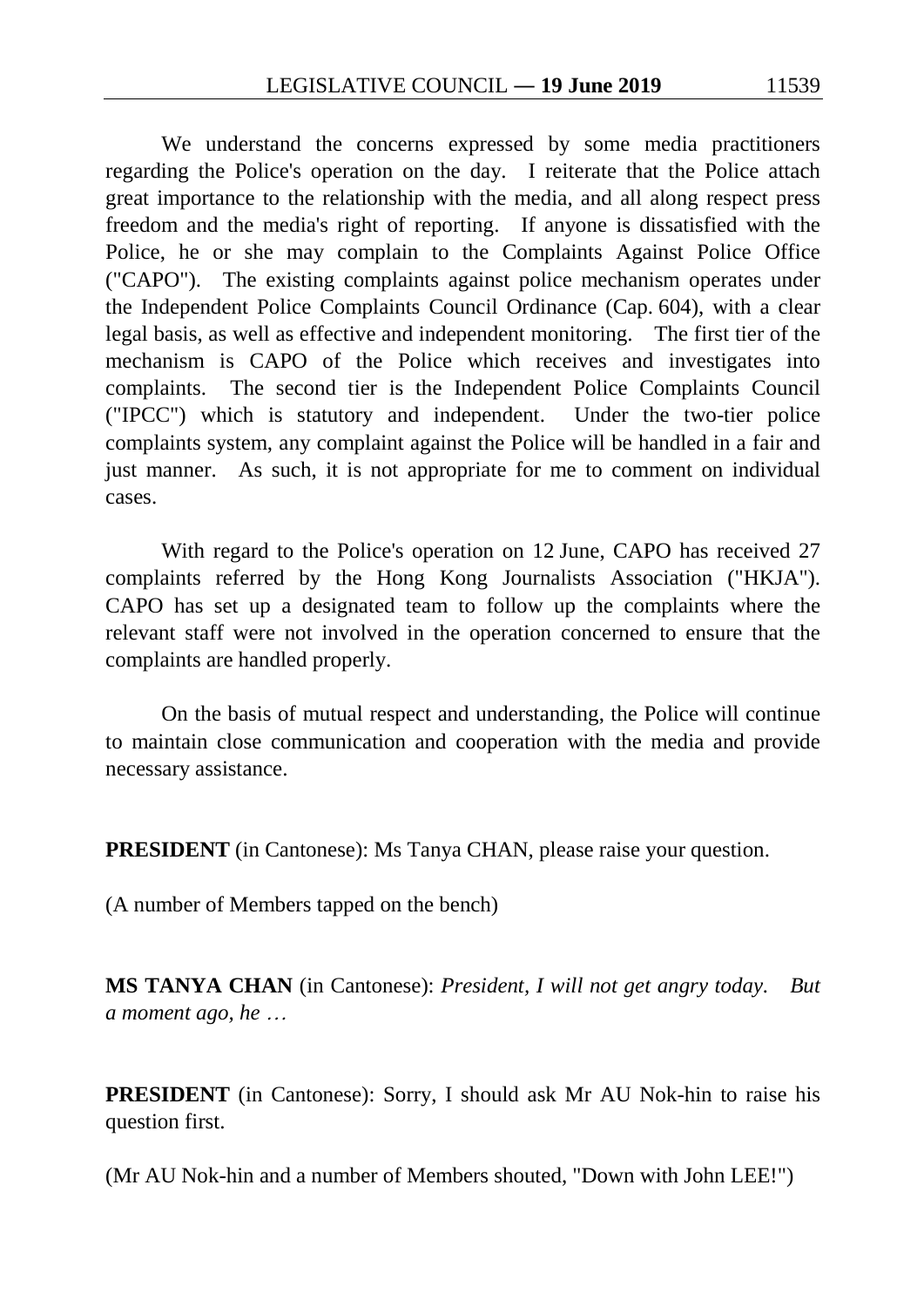**MS TANYA CHAN** (in Cantonese): *Yes, you should let those two Members raise their questions first.*

**MR AU NOK-HIN** (in Cantonese): *It is stipulated in the Police General Orders that police officers shall give verbal warning prior to the use of force and the force used must be of the minimum level required to achieve the purpose. Last Wednesday, the Police fired and hurled tear gas rounds at protesters in various places, including Tim Wa Avenue, Tim Mei Avenue, Lung Wui Road, Lung Wo Road, Harcourt Road and the designated demonstration areas outside the Legislative Council Complex. After watching the media's footages, we could not find that police officers stationed at those places had, before shooting, displayed the black banner to warn the protesters.*

*Also, shooting protesters in their head or eyes can cause permanent injuries. As far as we understand, the protester who was shot in the eye by the Police may lose 20% of his eyesight. I have the following supplementary question to the Secretary: Is shooting protesters in their head or eye the minimum force required for the purpose of dispersion? Yes or no?*

(A number of Members shouted again, "Down with John LEE!")

**PRESIDENT** (in Cantonese): Will Members stop yelling in their seats. Secretary, please answer.

**SECRETARY FOR SECURITY** (in Cantonese): President, I have already stated very clearly in my reply just now that on that day, the police cordon lines, especially the ones set in front of the Legislative Council Complex, were seriously stormed. The protesters acted violently, such as hurling bricks, metal poles and mills barriers at the Police. We can all see from television news coverage the violent acts of frontline protesters. Hence, the Police had to take appropriate measures to ensure the safety of all persons present, including journalists and police officers.

The Police had indeed given warnings before using force. They had to take appropriate actions in response to each act of violence. I have said very clearly in my answer just now that when using certain accoutrement, the Police would aim at the centre body mass of the targets to stop their attack.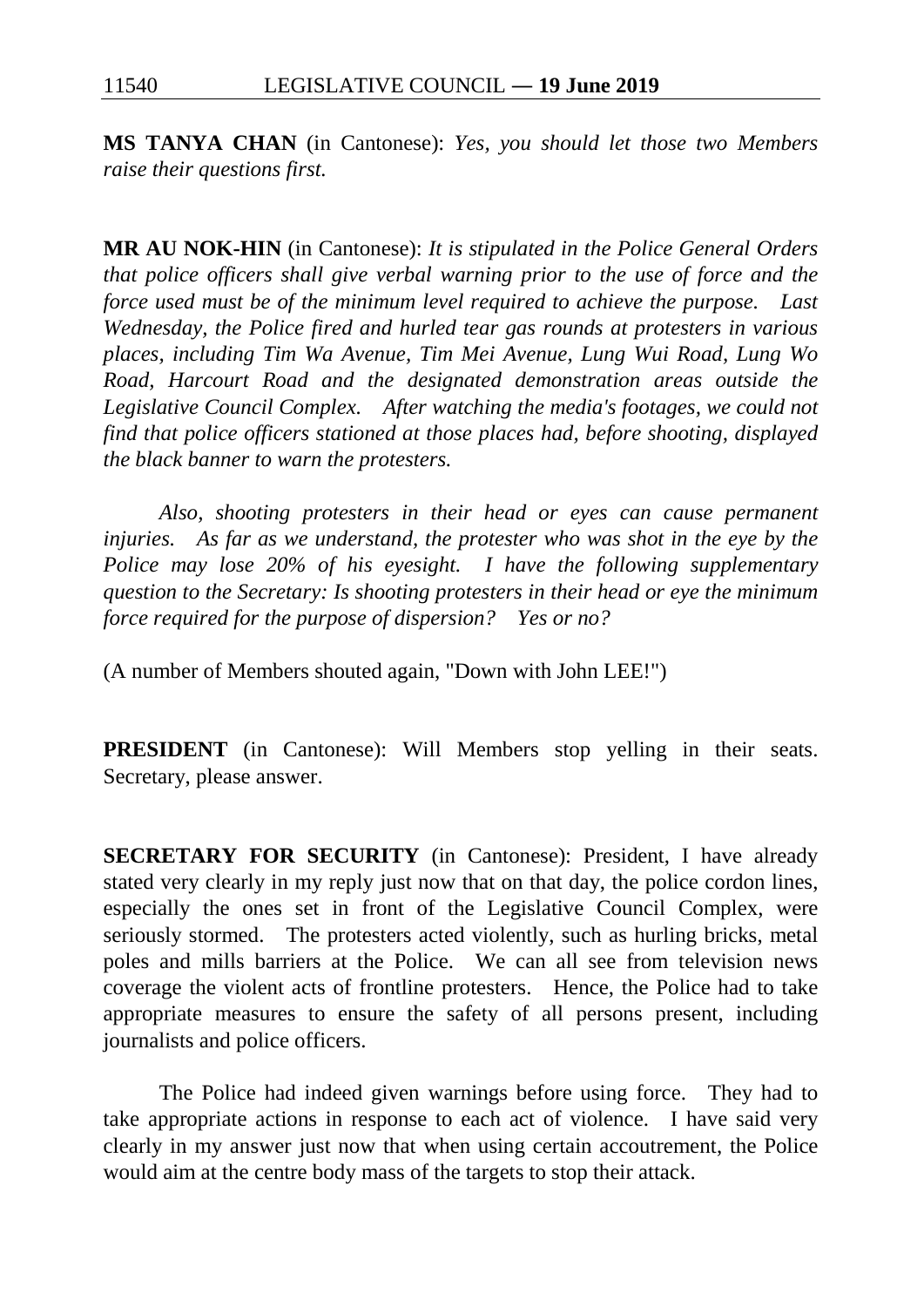**MR AU NOK-HIN** (in Cantonese): *He has not answered my question.*

**PRESIDENT** (in Cantonese): Mr AU, which part of your supplementary question has not been answered?

**MR AU NOK-HIN** (in Cantonese): *Did the Secretary mean to say that the protester who was shot in the eye engaged in violent acts and the Police had to shoot him in the eye? I just want to say that according to the international standard, it is forbidden to shoot people in the head.*

**PRESIDENT** (in Cantonese): Mr AU, this is not your supplementary question. But, Secretary, do you have anything to add?

(A number of Members spoke loudly in their seats)

**PRESIDENT** (in Cantonese): Secretary, please answer.

**SECRETARY FOR SECURITY** (in Cantonese): President, I repeat again. I have already made it very clear in the main answer that when using firearms, the Police aim at the centre body mass, so as to effectively stop the attack. Of course, in chaotic circumstances, everyone is moving. When complaints expressing dissatisfaction with the Police's actions are received, they will be submitted to CAPO for just and fair investigation and then reported to IPCC for examination. We will handle all complaints solemnly.

**MR LAM CHEUK-TING** (in Cantonese): *President, we heard John LEE, the guy who sells out Hong Kong for his glory, say that he respected the press and upheld press freedom. These remarks really grossed the people of Hong Kong out.*

*HKJA has collated 27 cases concerning the abuse of force by the Police, including 10 cases of firing tear gas objects at journalists at a short distance, 3 cases of shooting journalists directly in the head, 3 cases of assaulting*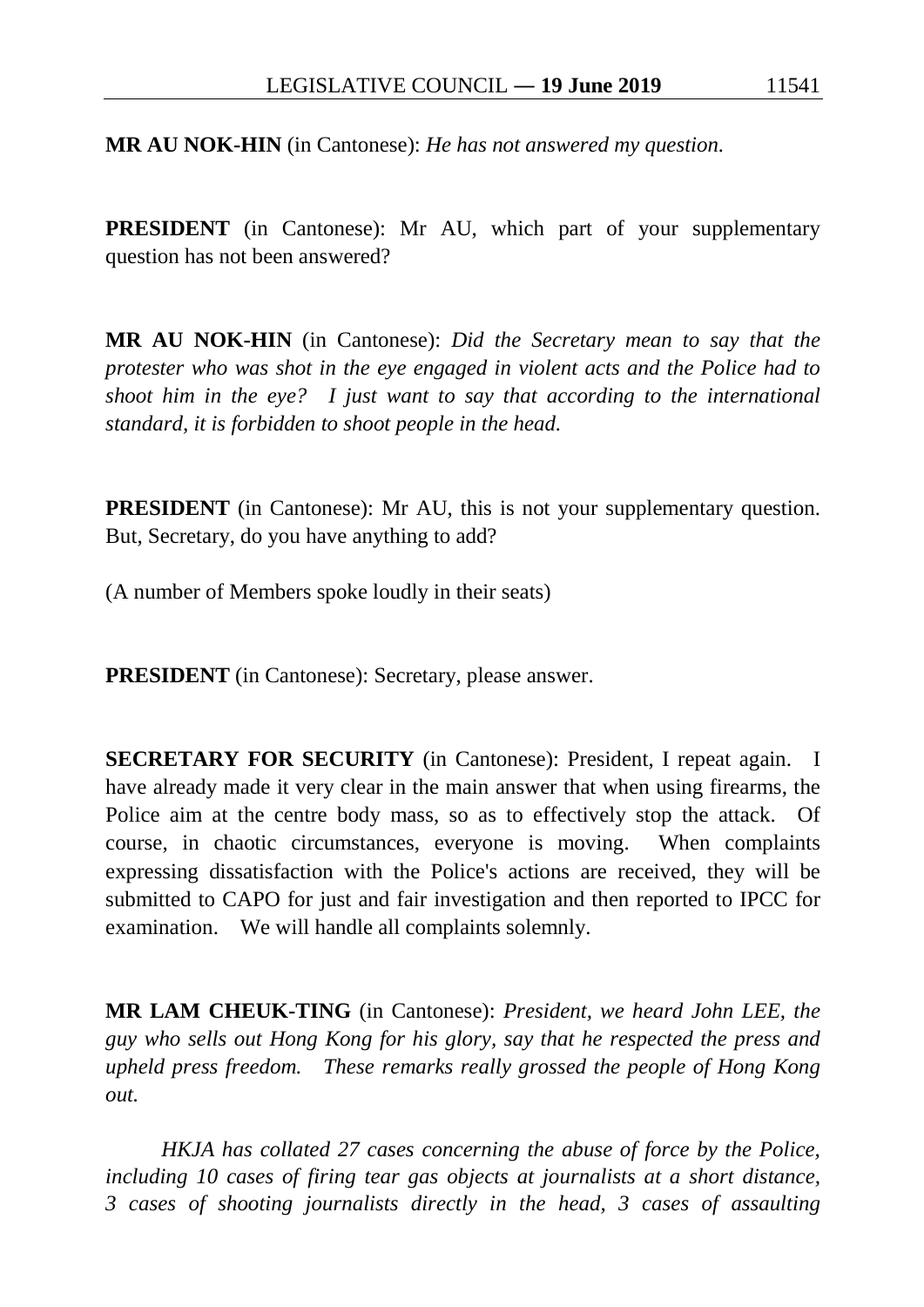*journalists using batons, 1 case of journalist wounded by object believed to be bean bags rounds or rubber bullet, 8 cases of police officers pushing journalists away from the scene with shields or batons, 2 cases of the Police projecting strong lights at cameras, 3 cases of search without cause and obstructing journalists from reporting. The case of a police officer saying "Fuck you, journalists" to a journalist who declared his status is not included.*

*President, according to HKJA, these journalists had at that time worn clothing which could reveal their status, such as reflective vests with the word "PRESS" and helmets, just like this picture I have in hand. They were also wearing their press cards, which clearly reflected their status as journalists; and the journalists being assaulted were not standing in the midst of protesters during the attack. HKJA has reasons to believe that police officers, being well aware of the journalists' status, still used unnecessary force and threats against them, far exceeding the legal power to maintain public order.*

*President, John LEE said that anyone who was dissatisfied with the Police might lodge complaints with CAPO*. *May I ask John LEE how we can lodge complaints? Those police officers were fully geared, wearing helmets and masks; they did not display their identification numbers on their shoulders or did not produce their police warrant cards. Who then are the targets of our complaints? The Secretary has served as a police officer for 30 years. Can he help us identify those officers? Can we sit before a computer and use our sense of smell to identify the officers? Is this the approach to be taken?*

*How come a large number of police officers did not display any information, such as identification numbers, to reveal their identity when they were suppressing the protesters? Did the Police deliberately condone frontline officers' abuse of violence so that they would not be held accountable in future? Did the Security Bureau condone such abuse of power? Will the Secretary bear the responsibility and step down?*

(A number of Members kept chanting "Down with John LEE!")

**PRESIDENT** (in Cantonese): This is my last time to remind Members that if they continue to yell in their seats, this question session cannot proceed. Secretary, please answer.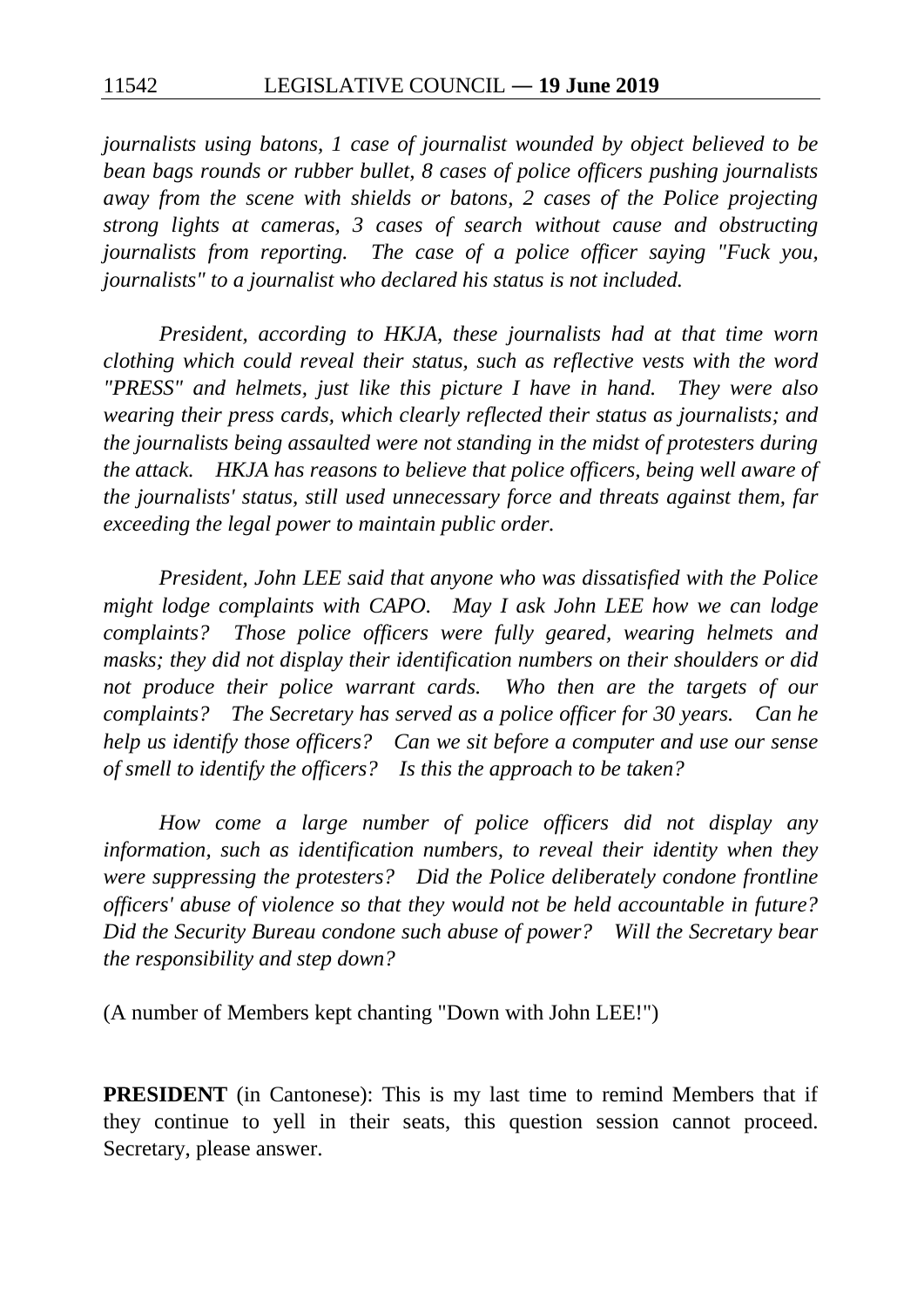**SECRETARY FOR SECURITY** (in Cantonese): IPCC held a meeting with the Police yesterday, at which the Police indicated that they had received 34 relevant complaints and also 27 complaints from HKJA. The 34 complaints were against the Police's misconduct, poor manners, abuse of power, and so on. In response to the 27 complaints from HKJA, the Police have formed a task force to conduct investigation. It is hoped that the investigation work will be completed expeditiously in a fair and just manner.

Ms Edwina LAU, Director of Management Services, Hong Kong Police Force said that a team of members who had not been involved in the demonstration operation on that day would be selected to conduct an investigation in a fair and just manner. Moreover, with regard to each complaint case, IPCC members or observers may likely attend the interview for taking the statement, or attend other related investigation operations, so as to ensure that the procedures will be conducted fairly and justly. This system has enabled us to handle many cases involving complaints against the Police in the past. I believe that IPCC and CAPO will continue to uphold the longstanding tradition of fairness and justice, and at the same time ensure that all complaints will be followed up appropriately.

**PRESIDENT** (in Cantonese): Mr LAM, which part of your supplementary question has not been answered?

**MR LAM CHEUK-TING** (in Cantonese): *The Secretary has not answered my supplementary question. I have already laid this photo on his desk, which shows that the police officers have no identification numbers and no police warrant cards. The Secretary keeps saying that the investigations will be conducted in a fair and just manner, but how can the investigation be conducted if you simply do not know which police officers are involved? In the end, will the Commissioner of Police or you, John LEE, bear the responsibility for each beating inflicted on the protesters by police officers?*

**PRESIDENT** (in Cantonese): Mr LAM, you have pointed out the part in your supplementary question that has not been answered. Please sit down.

(Mr LAM Cheuk-ting continued to speak loudly in his seat)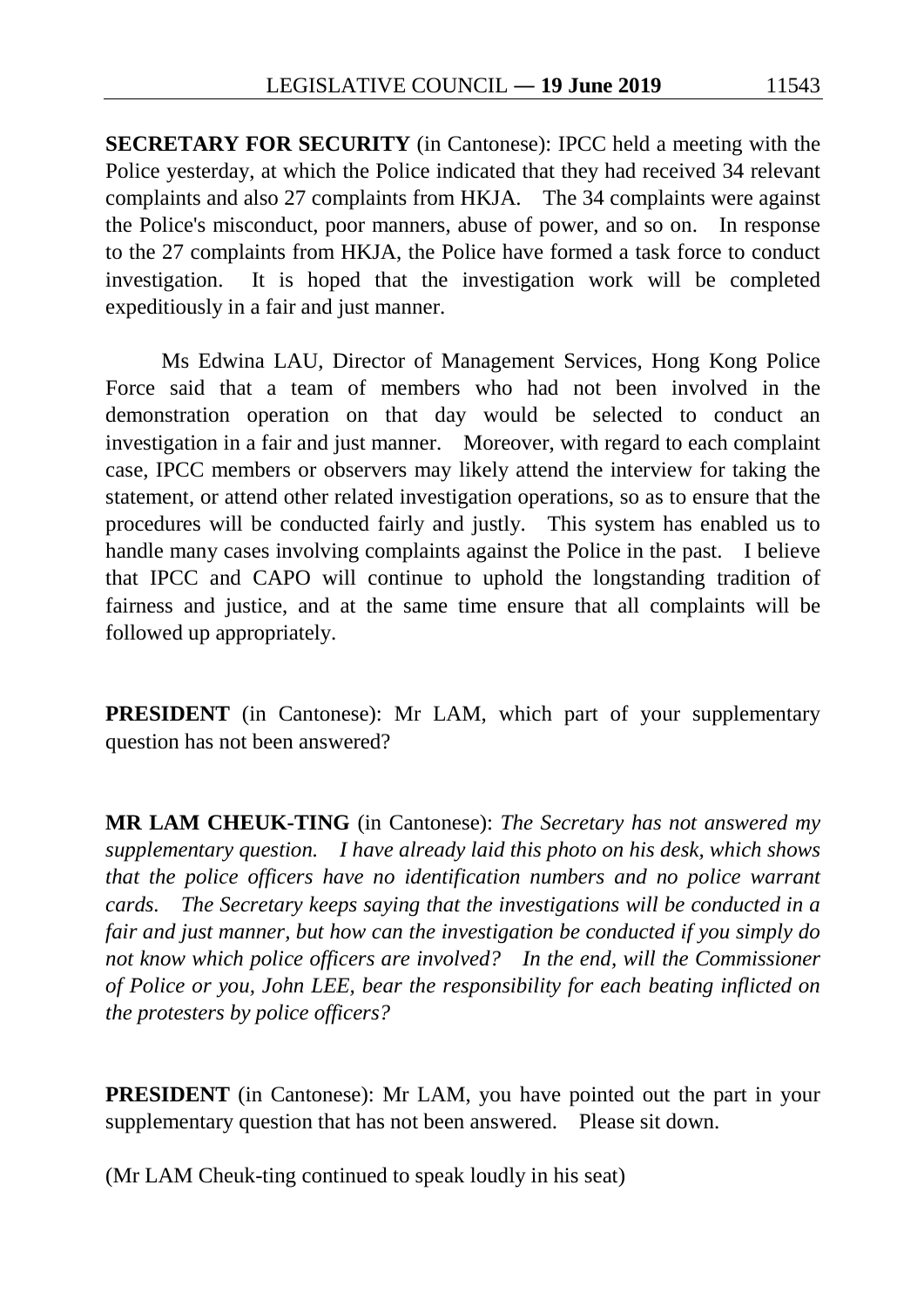**PRESIDENT** (in Cantonese): Secretary, please answer.

**SECRETARY FOR SECURITY** (in Cantonese): The Police will comprehensively examine all evidence and various records of what happened at the scene in relation to each complaint, so as to ensure that the evidence required will be found during the investigation.

**MS TANYA CHAN** (in Cantonese): *As an accountability official, the Secretary has all along taken part in pressing ahead this China extradition bill, resulting in this predicament. At first, 1.03 million people took to the streets and then almost 2 million people took to the streets. Some people even suffered from head injuries. The Chief Executive laid the blame on the Police and the Commissioner of Police laid the blame on the frontline commanders.*

*May I ask Secretary John LEE: As a bridge between the Government and the public and as an accountability official, do you have the intent to apologize to members of the general public; and to show your sincerity, will you not only bow but also bear the responsibility and step down?*

**SECRETARY FOR SECURITY** (in Cantonese): When the Chief Executive met with the press yesterday, she made it very clear that there were deficiencies in this legislative amendment exercise. She did apologize to every citizen in Hong Kong for the conflicts, disputes and anxieties caused in society due to our adequacies.

As a member of the team that initiated the legislative amendment, I certainly must bear my responsibility. Hence, like the Chief Executive, here I apologize for the conflicts, disputes and anxieties caused to the general public.

I hope Members will understand that the Chief Executive has already stated to the public that in the next three years, we have to do a lot of work, including livelihood related work to promote the continuous development in society. The Security Bureau will tie in with the Chief Executive's governance in the next three years. Within the ambit of the Security Bureau, there are also a lot of tasks, such as redefining the offence of access to a computer with dishonest intent, so as to legislate for handling offences such as voyeurism. At the same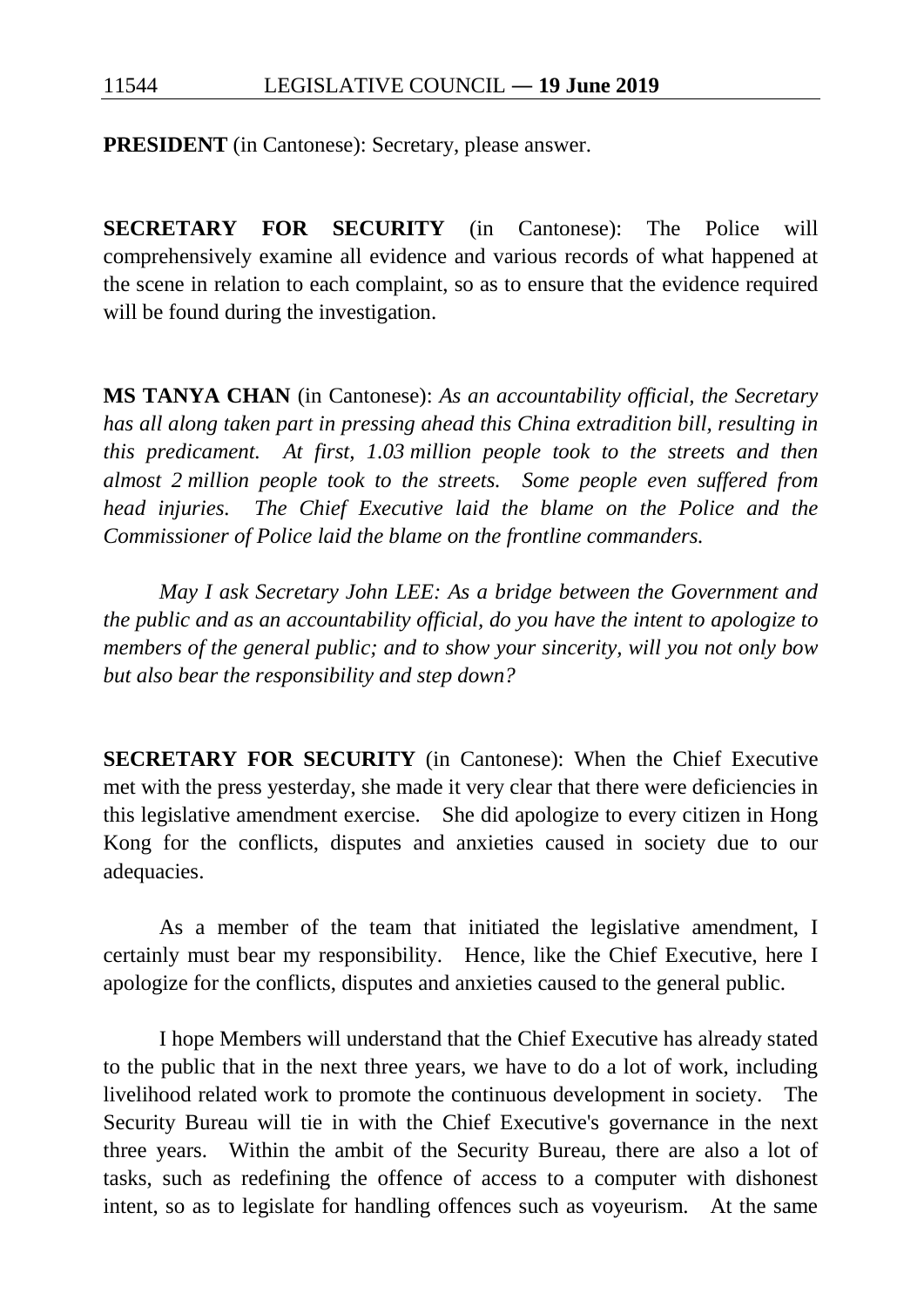time, regarding the handling of non-refoulement claims, we have also promised to enact the relevant legislation. The Security Bureau will tie in with the Chief Executive's work in the next three years.

**MR DENNIS KWOK** (in Cantonese): *All along, during the process when the Administration has been pushing through the Bill, we have explicitly asked the Secretary not to exploit the Taiwan murder case or Hong Kong people's conscience to push through this draconian law. Yet, the Secretary refused to listen and pretended to be a "dead dog" at the Bills Committee. Secretary, do you know how many people asked you to be accountable to all Hong Kong people in the past week? The Secretary meekly apologized in a soft voice a while ago; does he think that Hong Kong people will accept his apology? Does the Secretary think that he has a clear conscience when facing Hong Kong people? I hope the Secretary can answer clearly whether he will resign and step down. When answering this question, I hope the Secretary will not speak in a soft voice, he should say in a loud and clear voice whether he will or will not resign and step down.*

**SECRETARY FOR SECURITY** (in Cantonese): President, I have explained time and again that the Chief Executive has admitted that there are deficiencies in the Government's work and has apologized to Hong Kong people. In this respect, my attitude is consistent with the Chief Executive's. The Chief Executive would like to continue to work for Hong Kong in different areas in the next three years. As an accountability official, I will work in conjunction with the Chief Executive. Therefore, I hope Members will understand that we will make greater efforts and work in conjunction with the Chief Executive in the next three years.

**PRESIDENT** (in Cantonese): Mr KWOK, which part of your supplementary question has not been answered?

**MR DENNIS KWOK** (in Cantonese): *I have not clearly heard the Secretary's answer as he was speaking very softly. I would like him to tell us again whether he will resign and step down.*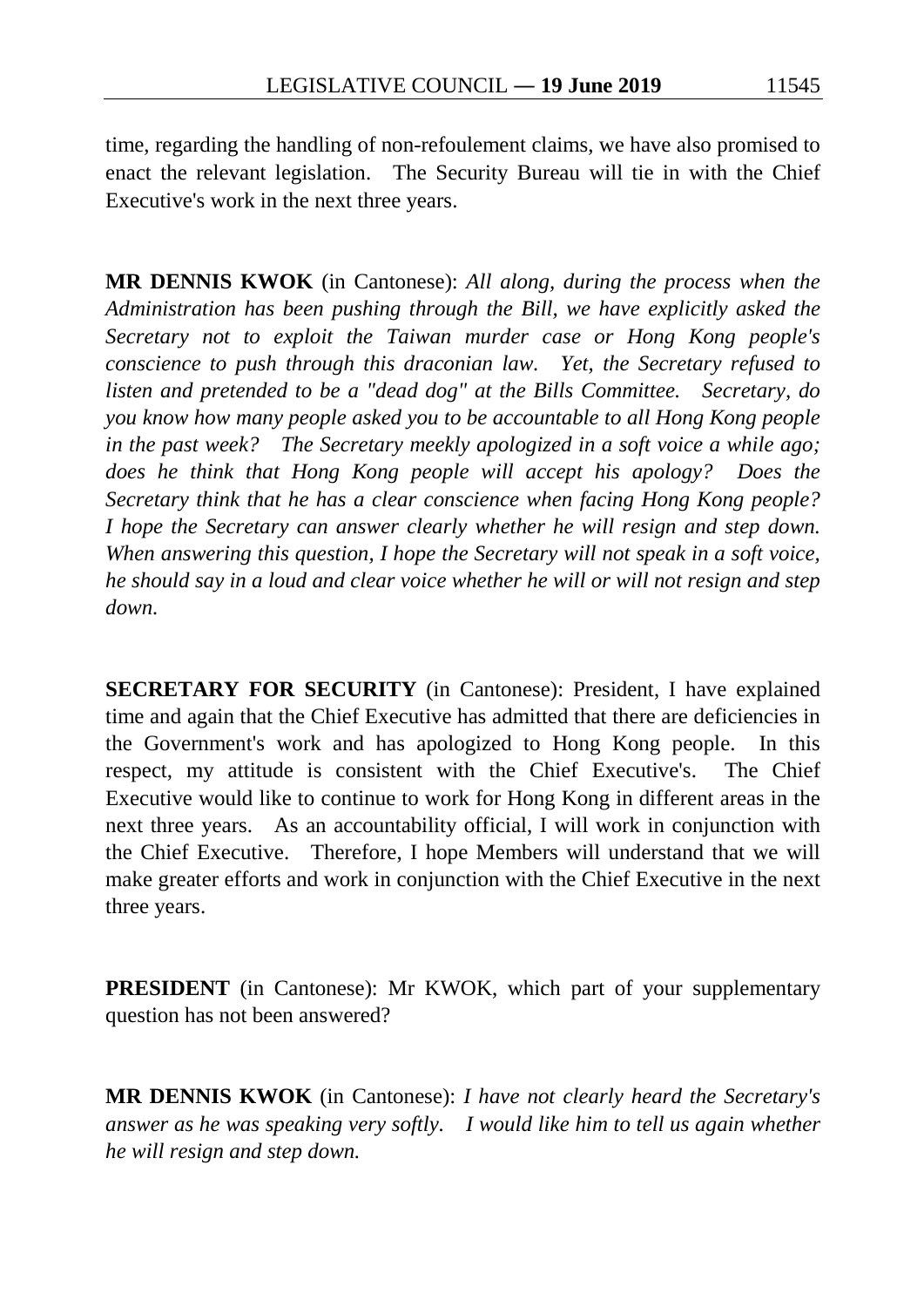**PRESIDENT** (in Cantonese): Secretary, do you have anything to add?

**SECRETARY FOR SECURITY** (in Cantonese): President, I have already answered the Member's question many times.

**MR ALVIN YEUNG** (in Cantonese): *President, in the past week, Hong Kong experienced unprecedented clashes between the Police and members of the public. Police officers of the Hong Kong SAR Government shot unarmed members of the public, most of them students.*

*The Fugitive Offenders Ordinance was introduced by John LEE who is currently present at the meeting and the Police Force which shot the public is also under his purview. However, the Secretary has the nerve to speak softly in the Chamber of the Legislative Council by merely uttering two words, thinking that the matter ends there. He has no regrets and has the nerve to shirk responsibilities onto the Chief Executive and frontline police officers. Doesn't the Secretary for Security have a role to play? Is the Secretary for Security a mere figurehead? Is he receiving salaries but doing nothing? We only want the Secretary to step down with a bow but he has the nerve to tell us that he has answered the question. Why does he not uprightly bow to Hong Kong people and apologize in a loud voice, telling Hong Kong people that he does not have the face to continue his service as the Secretary? John LEE, why have you not done so?*

**SECRETARY FOR SECURITY** (in Cantonese): President, I am a member of the team which initiated the legislative amendment exercise, I am also …

(A number of Members spoke loudly in their seats)

**PRESIDENT** (in Cantonese): Will Members please stop yelling in their seats. You can ask the Secretary questions later. Secretary, please continue with your answer.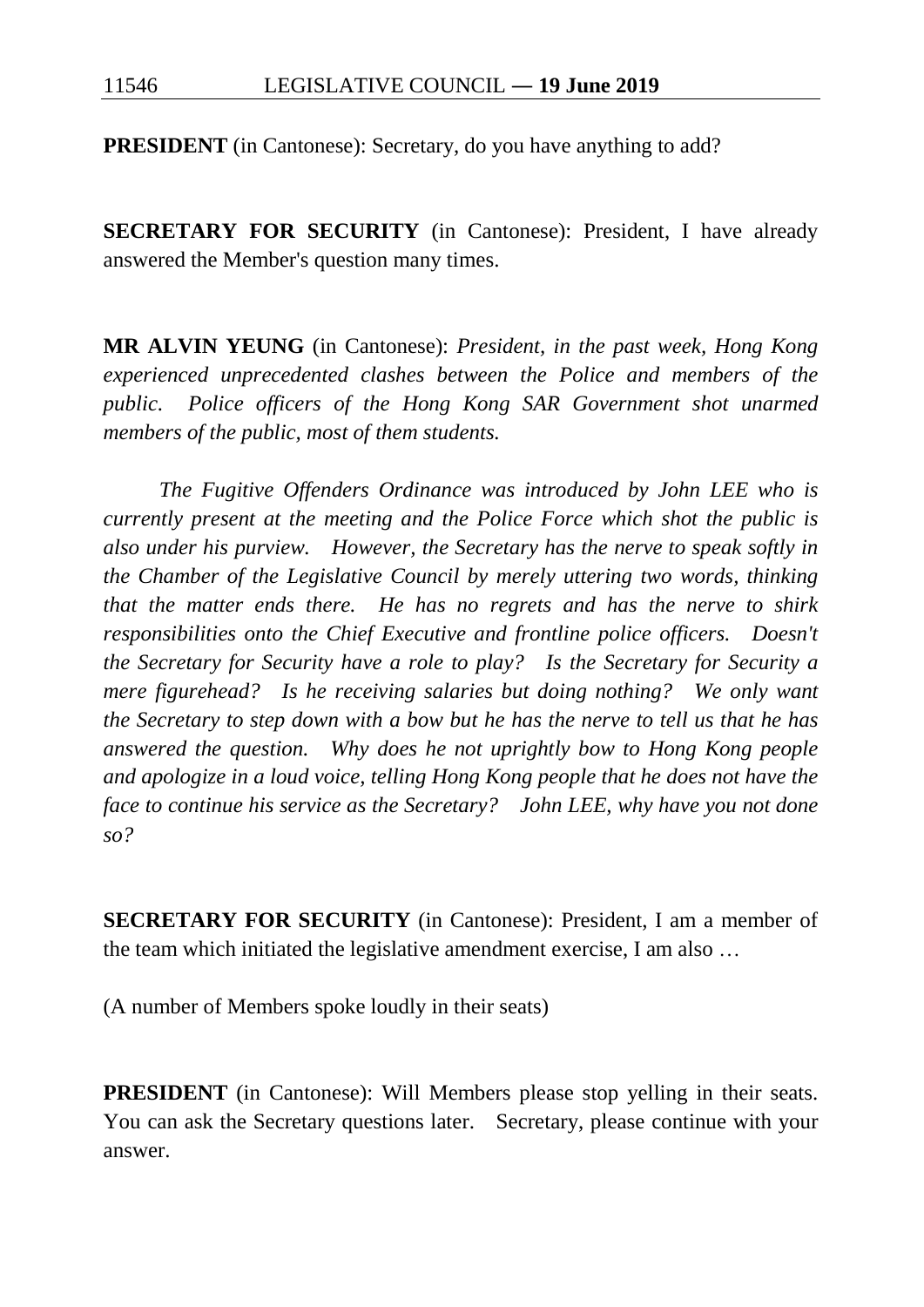**SECRETARY FOR SECURITY** (in Cantonese): We admitted that there were deficiencies in our work in implementing the amendment exercise, leading to social conflicts, disputes and anxieties in society, and we apologize for that. I have repeatedly said that the Government would like to continue to work in different areas in the next three years and I will work in conjunction with the Chief Executive. I have just mentioned the work that we will be dealing with in future and I hope Members will understand that we would like to do better and listen to more opinions. Certainly, we will listen more extensively to opinions before promoting policies in future.

**PRESIDENT** (in Cantonese): Prof Joseph LEE, please ask your question.

(Prof Joseph LEE was not present)

**PRESIDENT** (in Cantonese): Mr Gary FAN, please ask your question.

**MR GARY FAN** (in Cantonese): *John LEE, Teresa CHENG and Carrie LAM forced through the China extradition bill which adversely affected Hong Kong people; this is tantamount to putting the cat near the goldfish bowl. Their acts have aroused worldwide concern and all of them have become infamous. One million people took to the streets and more than 100 Hong Kong people were arrested or injured; 2 million people took to the streets and one person died in protest against the Bill. The SAR Government insincerely apologized afterwards but that is not enough. It must retract the riot characterization; withdraw the China extradition bill and step down with a bow. These are the demands of Hong Kong people.*

*The SAR Government is apathetic. On 12 June, the Civil Human Rights Front, having a letter of no objection issued by the Police in advance, held a gathering outside the CITIC Tower on Lung Wui Road. At 3:45 pm, after a conflict broke out in the demonstration area of the Legislative Council Complex, the Police unexpectedly besieged the assembly participants around Lung Wui Road without any warning, and fired at least four tear gas rounds. Hundreds of peaceful assembly participants thus rushed into the CITIC Tower and fled for their lives through one door; the situation was really dangerous. The videos taken on that day showed that people were forced into a dead end and there was*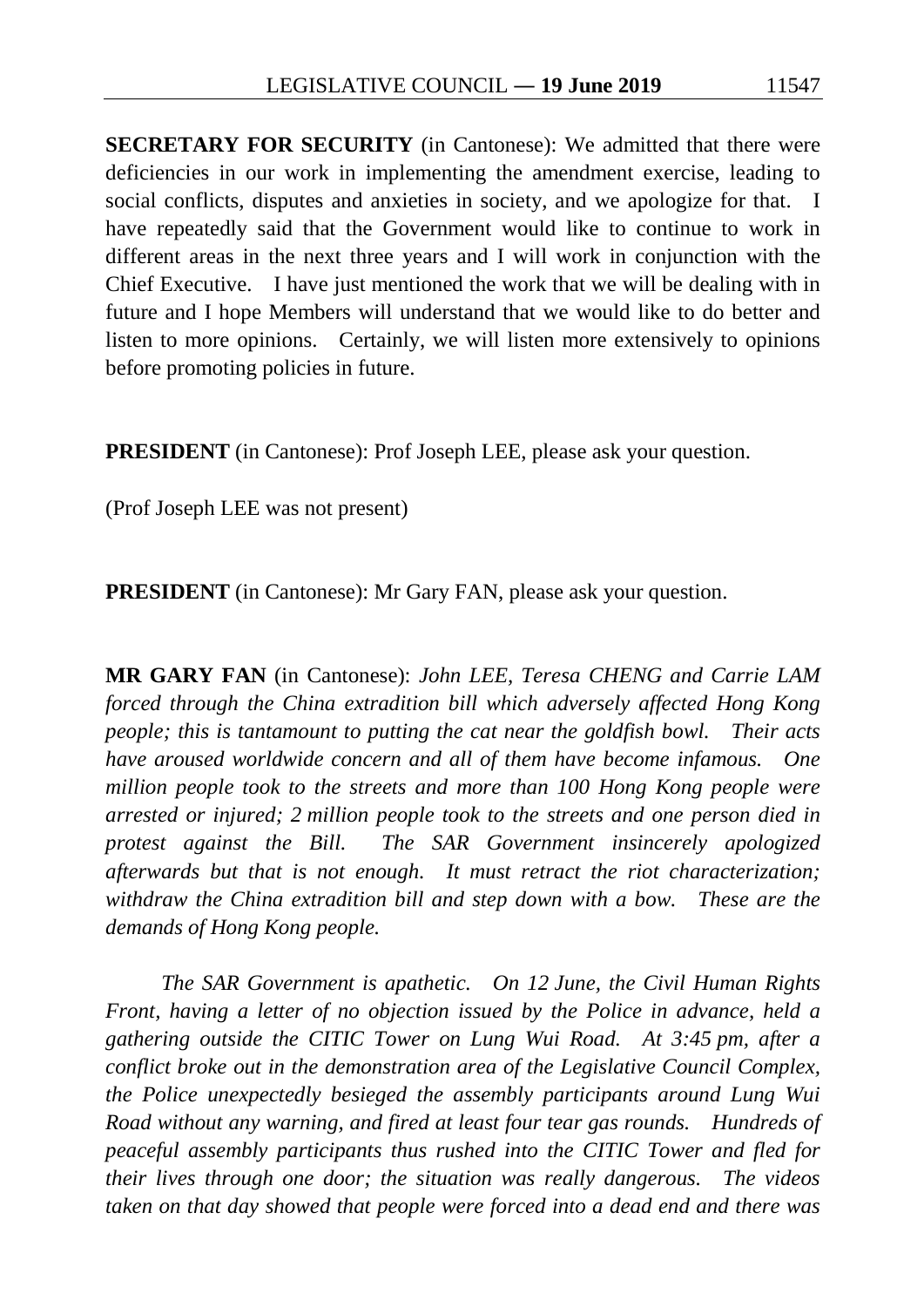*only one door for escape. The Police almost triggered an incident similar to the Lan Kwai Fong stampede. John LEE, do the Police have established guidelines? Have the Police used a minimum level of force? The Police did not issue a warning on that day; do the Police have intensive training in the use of force? Will the Secretary please answer to Hong Kong people?*

**SECRETARY FOR SECURITY** (in Cantonese): President, the on-scene commander is responsible for handling the situation in light of the actual circumstances and making professional judgment. Concerning information obtained from the media and other sources, I think CAPO should consider the overall situation, including the actual situation at the time, why the relevant decision was made and whether the decision made at that time was appropriate. Sometimes, the information from some video clips may not help us understand the overall situation. CAPO will holistically scrutinize the relevant information and evidence, conduct a fair and impartial investigation and submit the investigation report to IPCC, a statutory body, for scrutiny.

**PRESIDENT** (in Cantonese): Mr FAN, which part of your supplementary question has not been answered?

**MR GARY FAN** (in Cantonese): *John LEE has not answered my supplementary question. I have specifically referred to the remarks made by the Secretary just now. He said that the Police have established guidelines and received intensive training in the use of force, and that police officers would only use force when their lives were threatened. The Secretary has not answered my supplementary question and he has only shirked the responsibilities onto IPCC. Does John LEE still have the audacity?*

**PRESIDENT** (in Cantonese): Secretary, do you have anything to add?

**SECRETARY FOR SECURITY** (in Cantonese): President, the evidence to be collected by CAPO in investigating each case is related to …

(Mr Gary FAN spoke loudly while standing)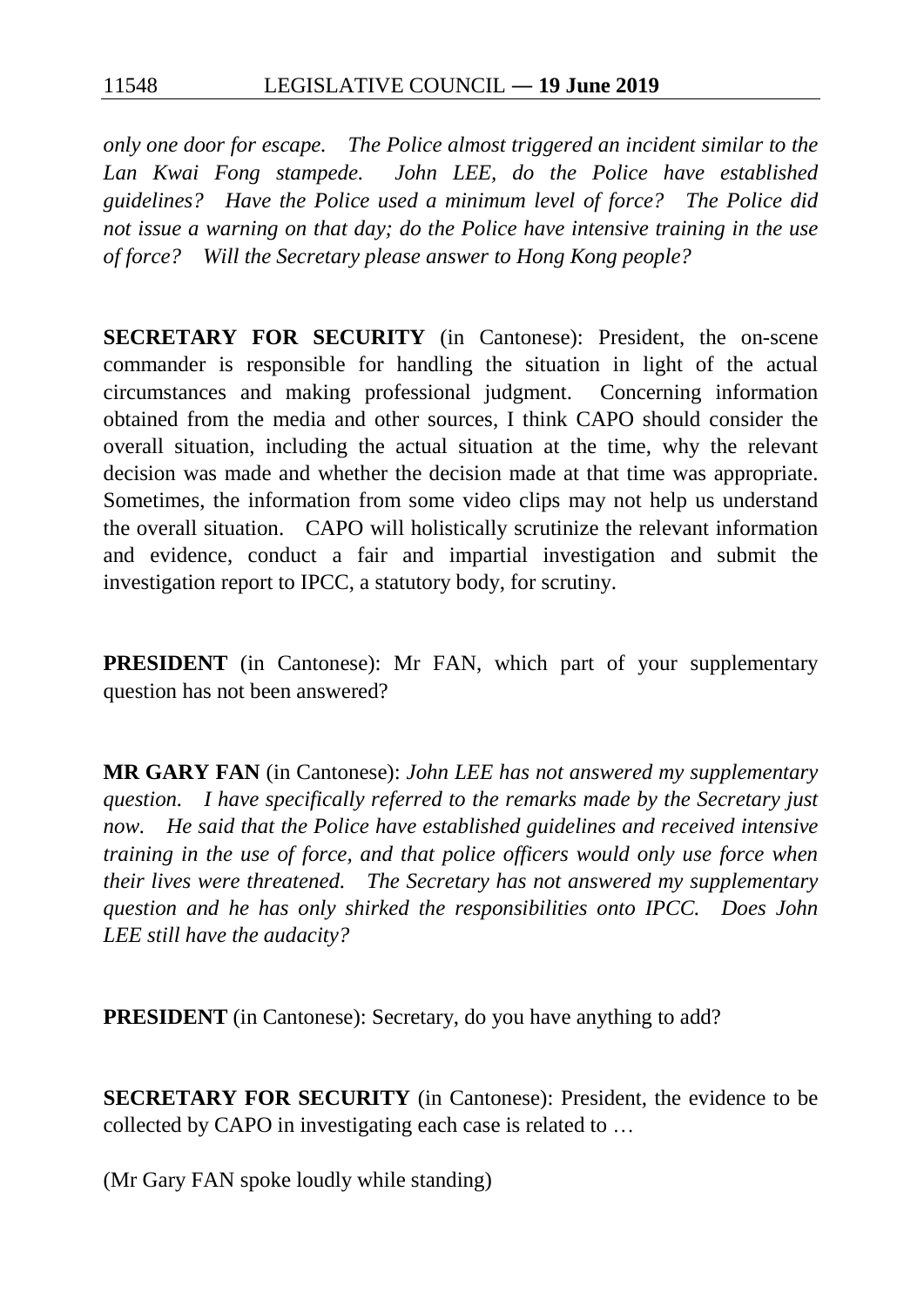**PRESIDENT** (in Cantonese): Mr Gary FAN, please sit down. Secretary, please continue with your answer.

**SECRETARY FOR SECURITY** (in Cantonese): When CAPO is investigating each case … as in the past …

(Mr Gary FAN continued to speak loudly while standing)

**PRESIDENT** (in Cantonese): Mr Gary FAN, please sit down and let the Secretary answer.

**SECRETARY FOR SECURITY** (in Cantonese): For each case, CAPO has to holistically scrutinize the evidence and it has always conducted investigations fairly and impartially. We also adopted this mechanism in dealing with large-scale incidents in the past and the investigation reports were also submitted to IPCC for scrutiny.

(Mr Gary FAN still continued to speak loudly while standing)

**PRESIDENT** (in Cantonese): Mr Gary FAN, please sit down. Prof Joseph LEE, please ask your question.

**PROF JOSEPH LEE** (in Cantonese): *President, simply based on the Secretary's reply I heard just now, members of the public might believe that a riot really took place in Hong Kong last week. According to what I heard from the radio this morning, a journalist said that the Police hurled tear gas rounds outside the CITIC Tower in Admiralty on that day. Although the crowd was retreating from the scene at that time, several tear gas rounds were hurled at the people who were retreating and ready to leave the scene via the CITIC Tower. Many people were standing outside the building as only one door was open at that time. Yet, the Police fired tear gas at them. I would like to ask the Secretary the reason for not depicting this scene in his main reply. The Secretary is responsible for supervising the Police Force. Which guideline or police general order stipulated that police officers could fire tear gas rounds at people who were*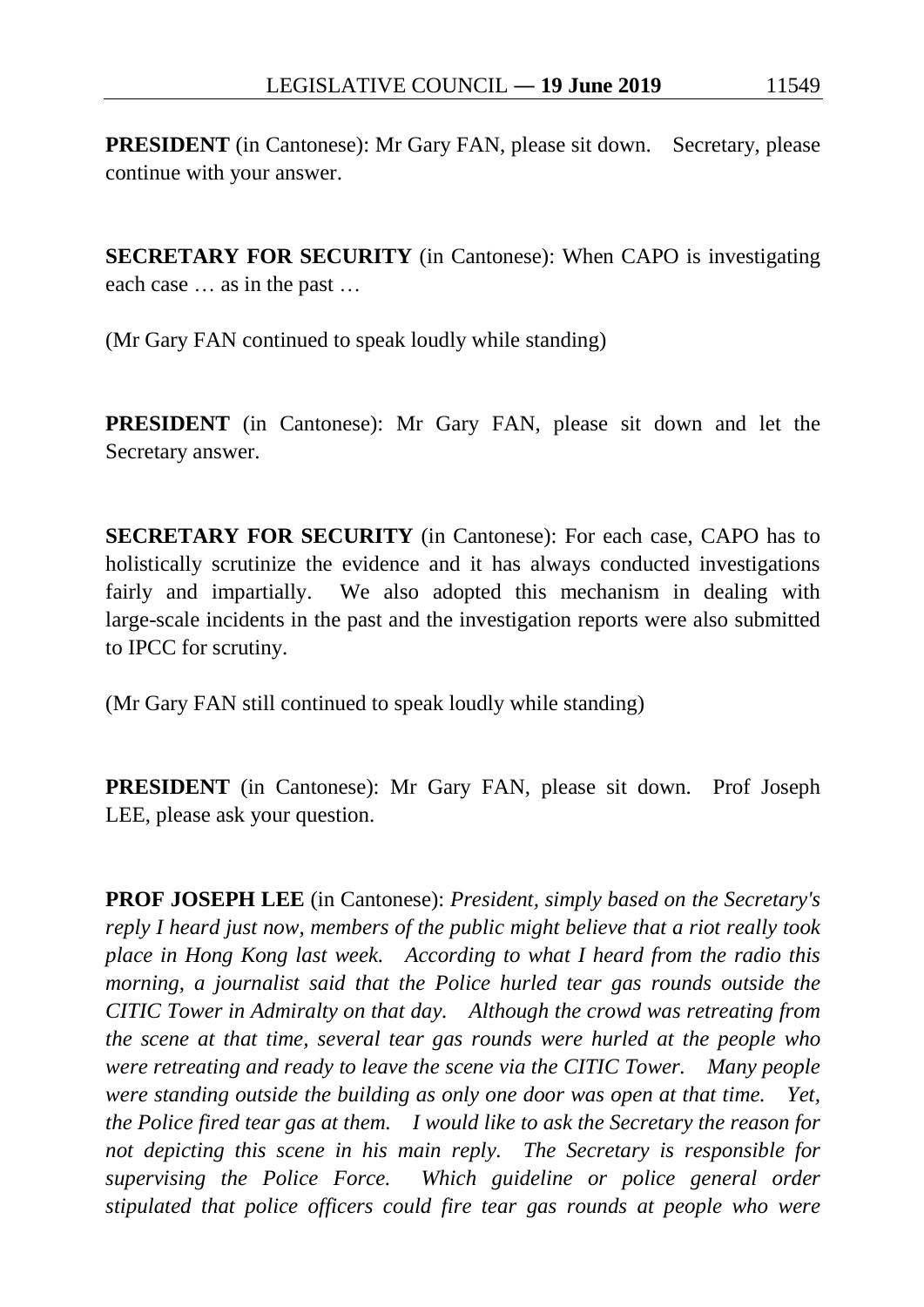*retreating? Which police general order allowed the Police to fire tear gas rounds at people who had no way to retreat outside the building? While the Secretary has called on members of the public to lodge a complaint with CAPO, it would be advisable for him to teach the public how to lodge complaints.*

*In what ways can IPCC clearly examine this incident? We request that the SAR Government set up a credible committee to look into the incident as a whole and inform the public whether the Police had used force improperly. Our suggestion is different from the Secretary's effort to deceive the public by simply telling lies and putting forward fallacious arguments. Please return justice to Hong Kong people. We were just staging a peaceful demonstration without resorting to violent acts. It was not necessary for the Police to open fire. Will the Secretary please answer my question.*

**SECRETARY FOR SECURITY** (in Cantonese): President, different incidents may happen during large-scale assemblies held in various places. We have seen on television the very chaotic situations in areas around Admiralty on that day. The Police had been subjected to serious and violent attack, such as being hurled bricks, metal poles and mills barriers. The Commissioner of Police had also urged the public against going to Admiralty because the situation would only become more chaotic if more people gathered there. As such, the Police hoped to achieve two objectives: First, urge the people to leave the scene in Admiralty; second, disperse the crowd from the scene as far as practicable. Of course, every commander will handle the matters confronted by the Police in the light of the actual circumstances. We also strongly believe that only by putting together all the information can we fully understand the situation at that time, the reasons for the commander concerned to make the relevant decision and the process whereby he had arrived at the relevant decision based on the matters that required handling at that time. All these aspects must be fully examined before a fair and just judgment can be made.

Hence, I hope Members will understand that the Police had only discharged their duties under the law in this operation to ensure the safety of people's life and property. Under the difficult situation at that time, anyone could possibly get injured as a result of the confusion and pressure. Such possibilities could not be ruled out. With only the afore-mentioned objectives in mind, the Police hoped to safeguard public order and safety as far as practicable so that no one would get injured. I hope that you will understand that it is the duty and responsibility of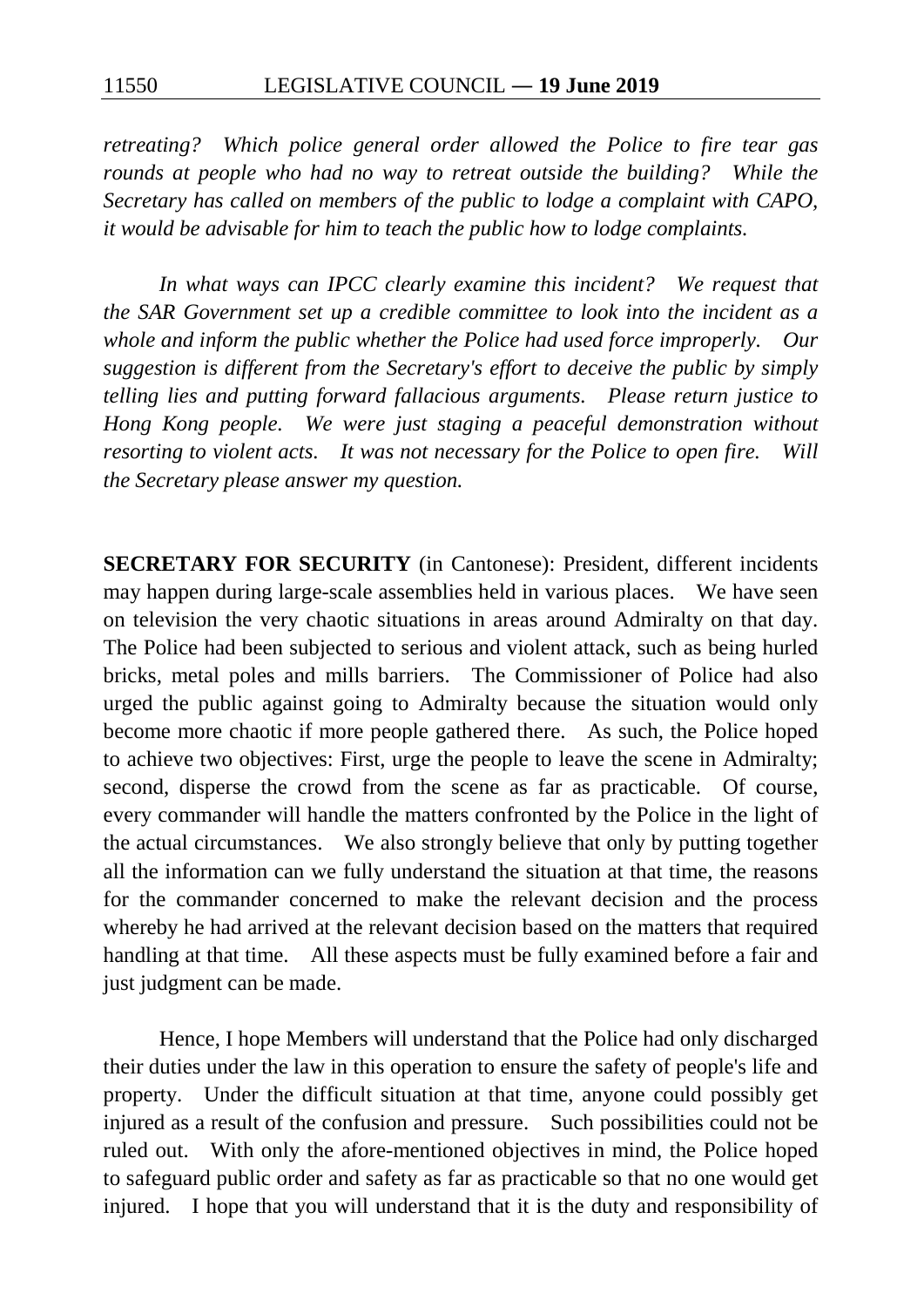the Police to minimize any damage to all people's life and property in public gatherings.

**PROF JOSEPH LEE** (in Cantonese): *The Secretary has not answered my supplementary question.*

**PRESIDENT** (in Cantonese): Prof LEE, which part of your supplementary question has not been answered?

**PROF JOSEPH LEE** (in Cantonese): *My supplementary question is clear enough. I asked the Secretary to tell us how to lodge a complaint with CAPO and how to enable IPCC to give play to its role. However, the reply given by the Secretary simply shows that they had committed atrocities under the law by allowing the Police to fire tear gas rounds at people who had no way to retreat. How could such acts help disperse the crowds? President, the Secretary has not answered my supplementary question.*

**PRESIDENT** (in Cantonese): Secretary, do you have anything to add?

**SECRETARY FOR SECURITY** (in Cantonese): President, in fact, as I explained just now, it might not be possible to grasp the actual situation as a whole just by watching certain video footage. CAPO will gather all evidence and information, including the information provided by witnesses and collected online, before examining the prevailing circumstances in a holistic manner, so as to carry out a fair and just investigation and determine whether the operation of the Police back then complied with the Police's guidelines.

**MR SHIU KA-FAI** (in Cantonese): *President, an unfortunate incident took place in Hong Kong on 12 June. I believe that no one in Hong Kong is the winner. I send my regards to the injured protesters and police officers.*

*On that day, pro-establishment Members gathered early; we watched the live broadcast of different television stations, including TVB, Cable TV and Now TV, on our mobile phones respectively. As members of the public could see, the*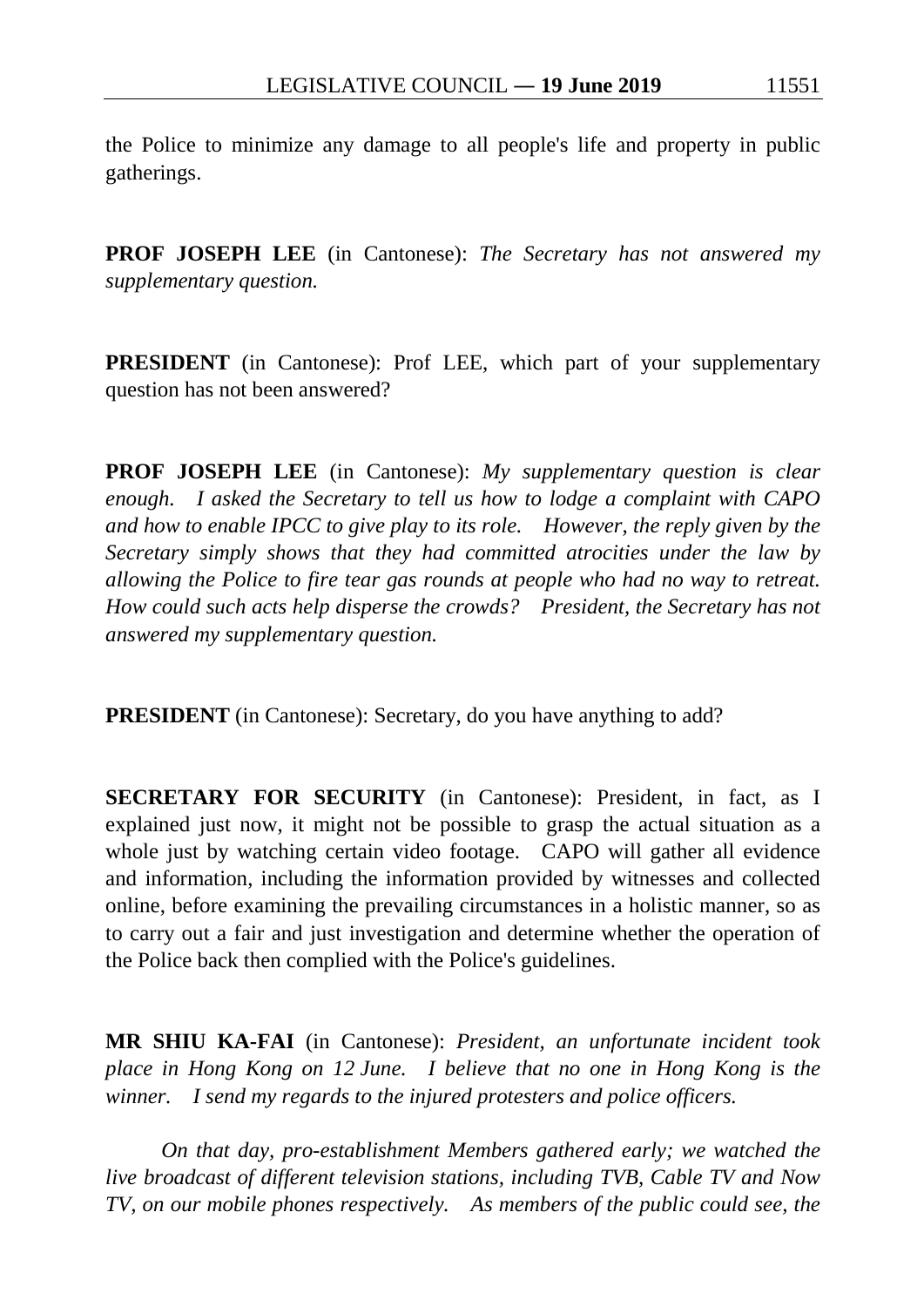*situation had been rather peaceful at first. It was not until 3:00 pm that, as clearly shown on the Now News Channel, a group of protesters attempted to charge towards and storm the Legislative Council Complex by attacking police officers with bricks, metal poles and wooden planks. Police officers had to retreat all the way to the glass facade. President, my colleagues found it so strange that no television stations except Now TV had aired this scene. Hong Kong people who were watching other television stations back then might think that the situation had been extremely calm. Yet, in fact, as clearly shown in the footage captured by Now TV, the protesters had attacked the Police and attempted to storm the Legislative Council Complex in the first place.*

*Subsequently, I also asked the security staff of the Legislative Council who were at the scene at that time. They also recalled that thousands of protesters at the scene had almost stormed their way into the Legislative Council Complex through the glass door. Would it be appropriate for the Police to retreat and allow the protesters who had apparently lost their reason to charge into the Legislative Council Complex at that moment? Other Members and a number of security staff and Members' assistants were inside the Legislative Council Complex at that time. Protesters might have lost their reason after entering the Legislative Council Complex, jeopardizing our personal safety. Was this the situation which we would like to see?*

*President, the Chief Executive has already announced the suspension of the legislative amendment exercise, thereby alleviating some grievances of many Hong Kong people. On the other hand, at present, quite a few police officers indicated that they have been bullied in various places. In an article I have read online, a police officer wrote a letter to his six-year-old daughter in reply to her question about whether he would like to stop working as a police officer. I almost came to tears after reading the article. President, police officers are responsible for protecting Hong Kong people, and they have always remained politically neutral. If a group of opponents attack non-establishment Members today, I believe that the Police will likewise come forward to protect those Members.*

*I would like to ask the Secretary: Are there any possible ways at present to help boost the morale of police officers? Some people in the community have recently vowed to bully their children; in hospitals, health care personnel have called them "black cops" and "police dogs". How can the authorities improve the situation?*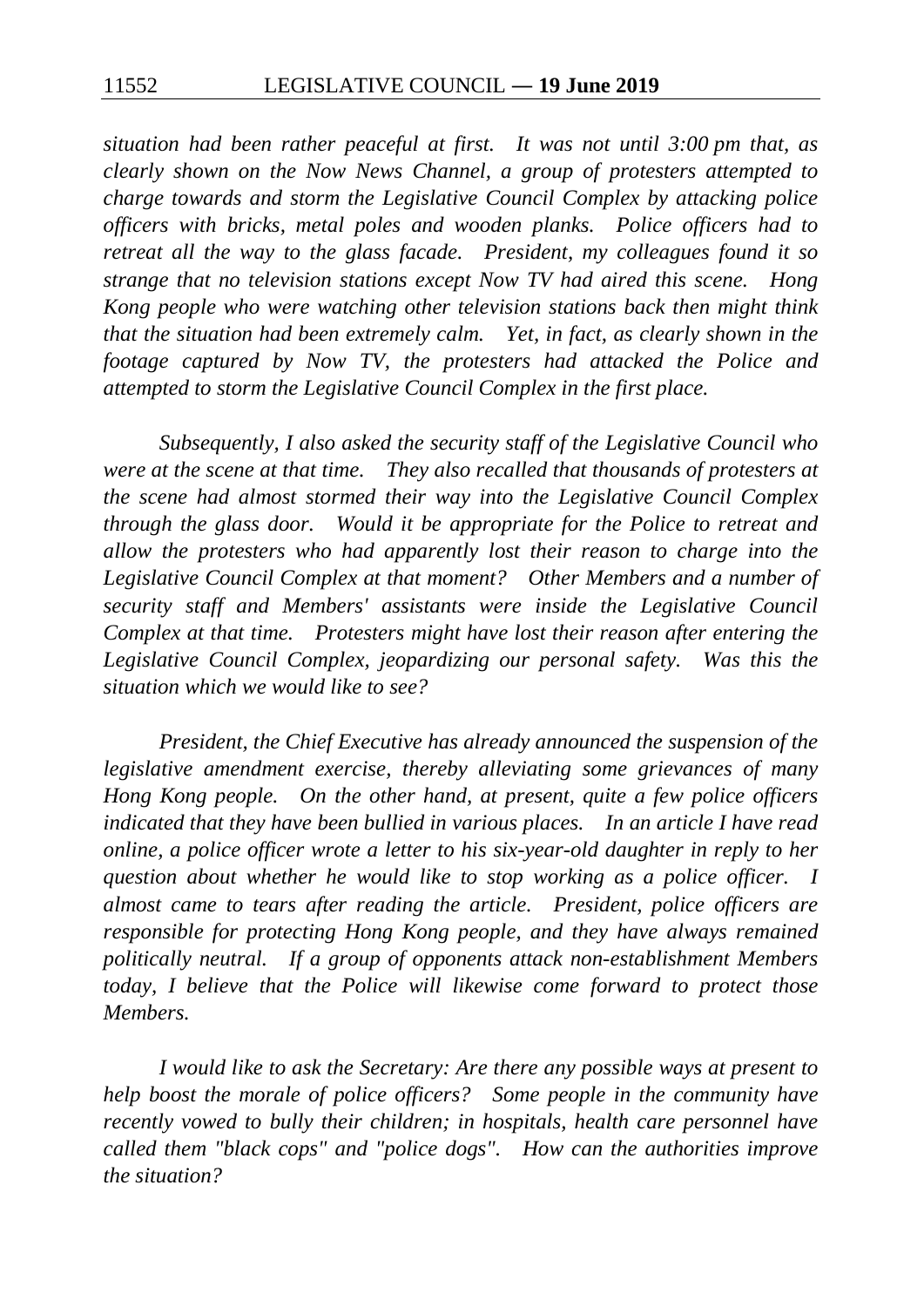**SECRETARY FOR SECURITY** (in Cantonese): President, first, I hope Members will understand that over tens of thousands of protesters gathered on 12 June. As Mr SHIU said just now, some of them had charged towards the cordon line outside the Legislative Council Complex with considerable violence. I concur that the protesters in other areas only assembled to express their views without using any violence.

Mr SHIU mentioned the live broadcast of a television station just now. I have also watched the relevant video footage. In this connection, I hope that you will understand, although the situation in other places might not involve violence and a majority of protesters had only intended to express their personal views, it was actually reported that after 3:00 pm on that day, various protesters, especially those at the front, dug up bricks from pavements and attacked police officers with considerable violence. This was the fact as reported by a journalist during the live broadcast of the television station concerned. It was also reported that at about 3:40 pm, some protesters broke through the police cordon line and charged towards the demonstration areas of the Legislative Council Complex all the way from Tim Wa Avenue, moving mills barriers to the demonstration areas along the way. Despite the additional manpower deployed by the Police, some protesters had managed to enter the Legislative Council Complex and continued to hurl miscellaneous objects, and some even started jostling with police officers directly. At that time, a journalist claimed that fire broke out at the scene. The situation turned chaotic as fire and smoke broke out after protesters had hurled objects. Meanwhile, police officers kept retreating. In this connection, I hope that you will understand that a serious and violent incident had indeed taken place back then, particularly at the scene of the Legislative Council Complex. The Commissioner of Police has also pointed out, for those people in other places who had not used violence, the Police had also tried hard to enable them to express their freedom of speech.

Regarding the online bullying mentioned by Mr SHIU just now, in any case, while some members of the public are not satisfied with the Police's operation, the Police have just been performing their duties in their official capacity. We still have to rely on the Police to investigate crimes which take place in Hong Kong. However, some Internet postings do beg the following question: Is it necessary for the public and the Police to be so hostile to each other? While it is certainly the right of the public to express their views, the Police are also duty-bound to discharge their duties to protect public safety and public order, thereby safeguarding the interests of the public.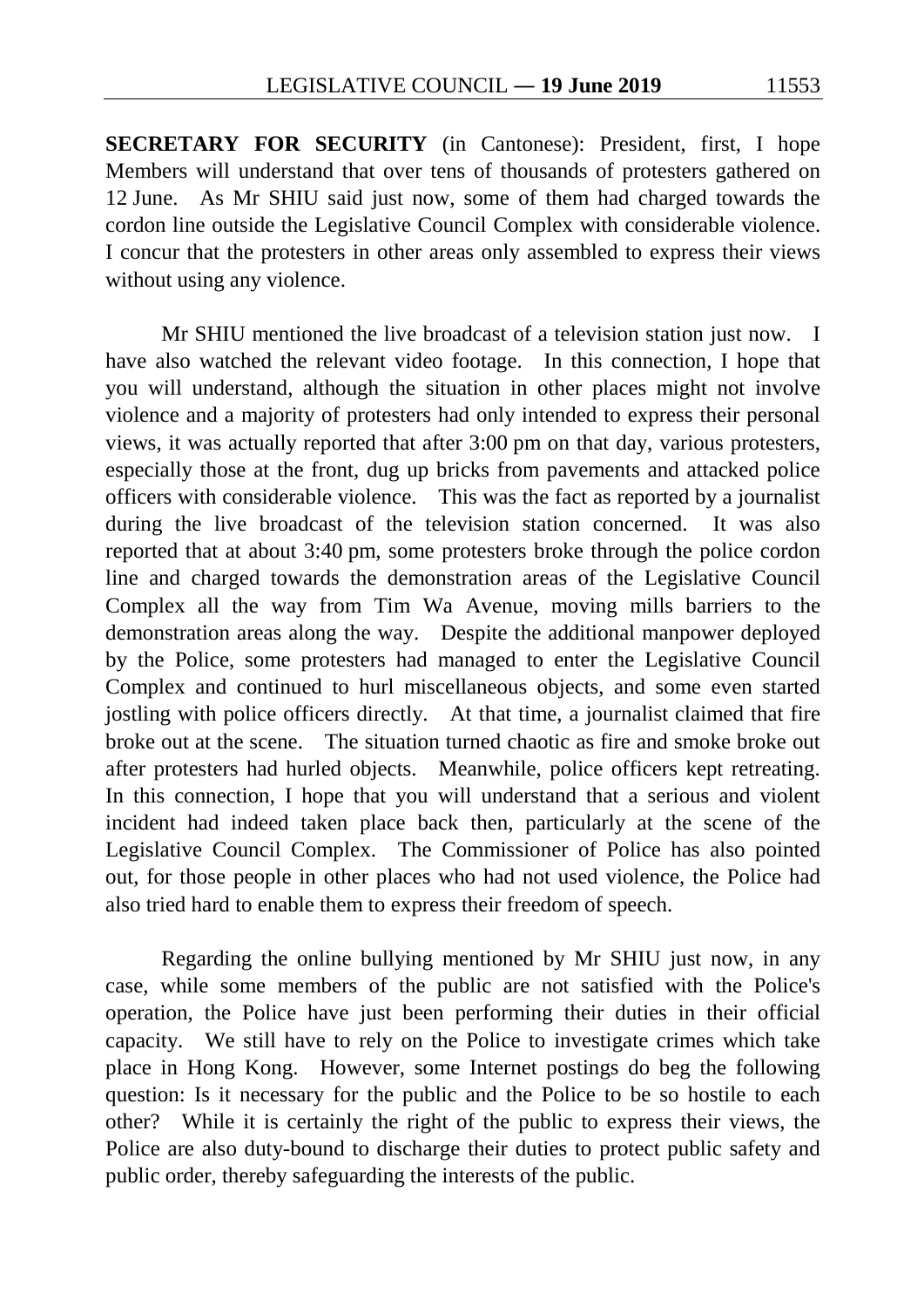In one posting I have seen, there are suggestions that building a culture of bullying the children of police officers in schools would enable those children to "take the right side"; there are even claims that those children should be bullied into jumping from height. There was also one view that building a culture of bullying police officers' children in schools, whereby instigating students to fight against police officers' children, will help convey a message to police officers that, as an extension of the hatred, their wife and children would definitely get embroiled. In my view, such a way of venting hatred will not benefit anyone.

I understand that an overwhelming majority of members of the public have been expressing their views in a peaceful and rational manner. Yet, I also hope you will understand that Hong Kong relies on the Police Force to maintain public order. When members of the public are in need of assistance, particularly in cases involving criminal offences, they will turn to the Police for help. Such hostilities between the two sides will not benefit anyone. Of course, I have also noticed that the Privacy Commissioner for Personal Data has expressed his views on some recent incidents and urged the public against disseminating the personal information of other people. While it is in nobody's interest to disseminate the personal information of other people, one may even breach the law by doing so.

I hope that members of the public will not vent their dissatisfaction with the Government on the Police Force. Police officers are dedicated to their work in maintaining public safety and public order. Whenever they are subjected to serious and violent attacks, they must take appropriate actions to remove the violent threats. I reiterate that the Police Force is dedicated to maintaining the stability and public order of Hong Kong as a whole. I hope that members of the public will understand this point, address different views with empathy, and expeditiously resolve the conflicts and disputes in Hong Kong in a peaceful and rational manner.

**MS CLAUDIA MO** (in Cantonese): *Hong Kong people are indeed filled with resentment when they saw John LEE, after speaking for some time, added one more remark "I apologize" in a totally reluctant manner. His remark will definitely add fuel to the fire, further aggravating Hong Kong's situation. When compared with the protesters, the Police were totally not on the same level as police officers have received training in using force and they are fully geared up with helmets, shields and a whole set of assault weapons. Subsequently, the Secretary said that since the lives of police officers were under threats, they used*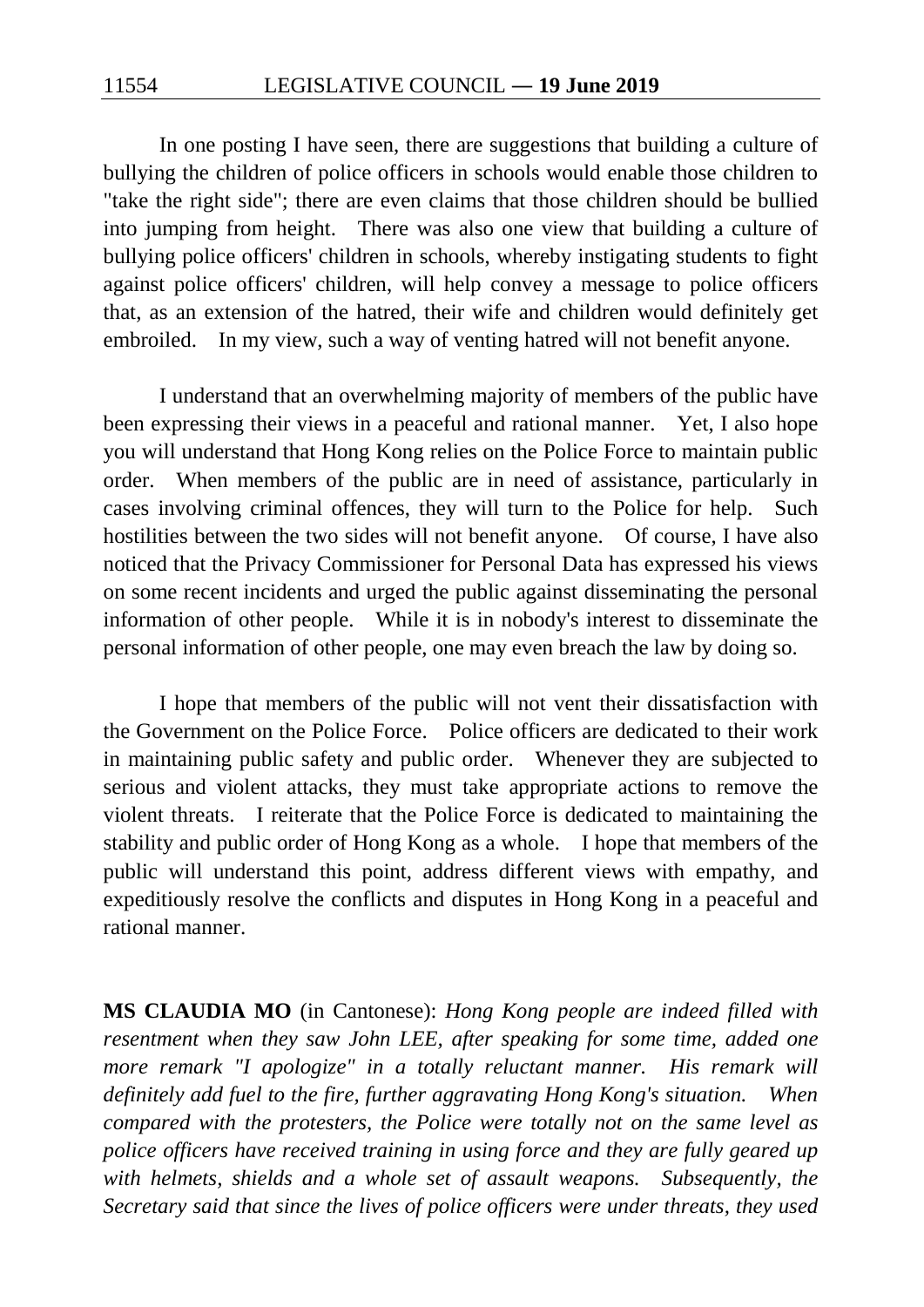*the minimum force required to "deal with" the protesters. His comments are indeed hardly convincing. Why did he add fuel to the fire? I really do not get it. On the one hand, the Secretary asked people to be considerate; on the other hand, he said that his subordinates used force only for self-defence. The Secretary should in fact watch the television coverage before speaking; do not quote hearsay from the Internet in this Chamber. I can furnish him with a lot of such hearsay, yet will this serve any purpose if we want to make Hong Kong a good place?*

*I have some photos of police brutality, but I am not going to show them here; let us just take a step back. I just want to ask John LEE: You keep saying that the Government strongly safeguards freedom of the press; yet journalists were berated "XX you, journalist" when they were reporting―I cannot say out the word "XX" for I am also a teacher besides a Member―how do you, as a father of two sons, interpret those words? I learnt that John LEE has even been awarded "the best father", so I ask him to answer my supplementary question. He is a caring father, indeed! So, how does he interpret the expression "XX you, journalist"?*

**SECRETARY FOR SECURITY** (in Cantonese): President, as I pointed out just now, if members of the public are dissatisfied with the Police operation, they can complain to IPCC.

I hope people will understand the chaotic situation and the pressure faced by each and every one at the scene on that day. Upon completion of the investigation, if CAPO finds any police officer not acting in a manner as stipulated by the Police Force, actions will definitely be taken. Nevertheless, as I also pointed out just now, this incident is attributed to the deficiencies of the SAR Government (including me) in pressing ahead the legislative amendment, leading to disputes and anxieties in society. Hence we express our apology for this.

Therefore, I hope members of the public will not vent their dissatisfaction of the Government on police officers, because they are only discharging their duties. Legally, they have the responsibility to safeguard the lives and properties of the public. They still stand fast at their posts even when facing such a difficult environment. I hope you will understand that everyone is now facing a tough situation.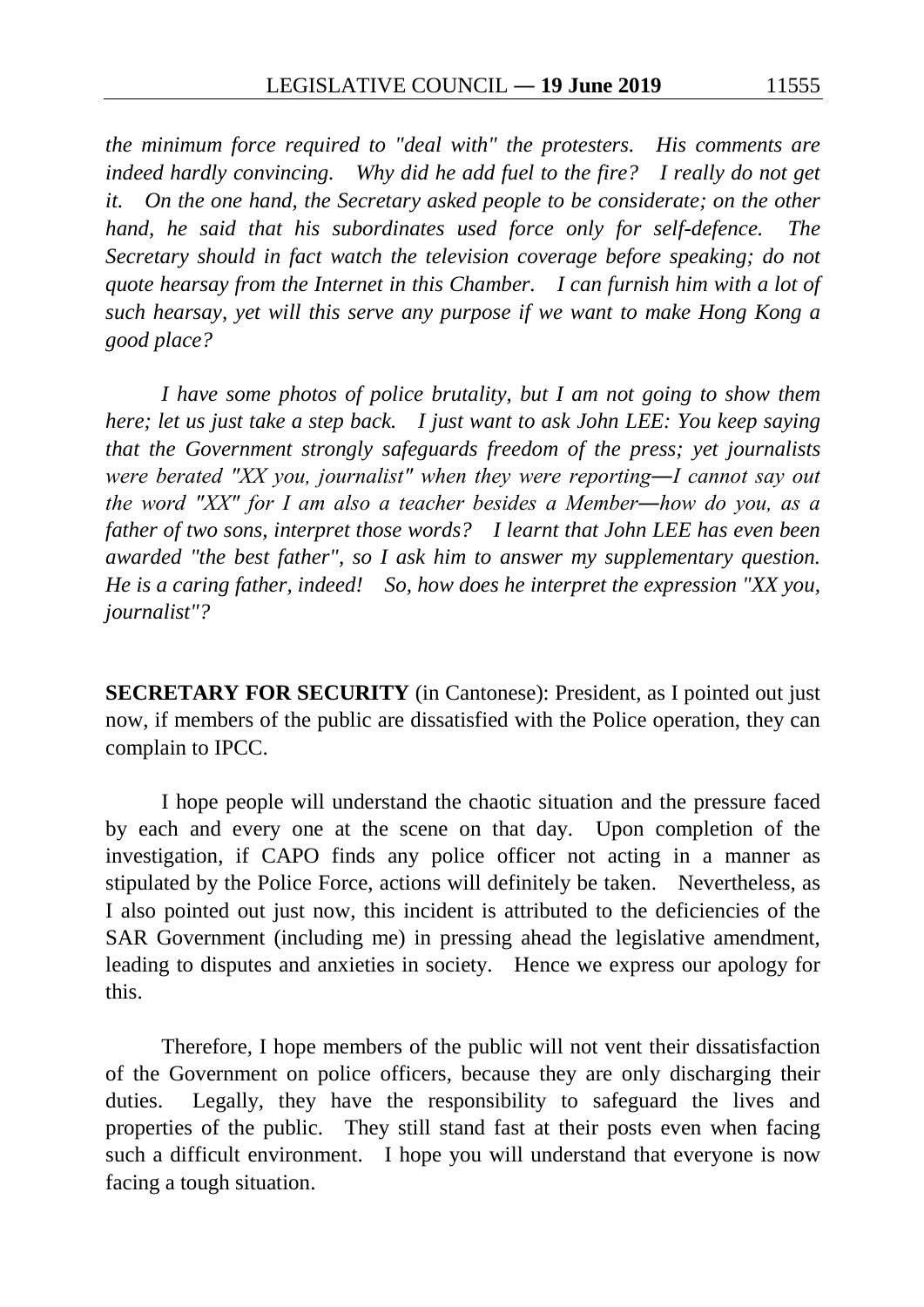**PRESIDENT** (in Cantonese): Ms MO, which part of your supplementary question has not been answered?

**MS CLAUDIA MO** (in Cantonese): *The Secretary has not answered my supplementary question. I asked this caring father how he interpreted the expression "XX you, journalist". Will the Secretary please tell me how he interprets this expression?*

**PRESIDENT** (in Cantonese): Secretary, do you have anything to add?

**SECRETARY FOR SECURITY** (in Cantonese): Any language-related question will be passed to CAPO for follow up and CAPO will handle the case in the light of the circumstances, evidence or facts at that time.

**DR CHENG CHUNG-TAI** (in Cantonese): *Secretary, when the Government initially introduced the amendment to the Fugitive Offenders Ordinance, it claimed that the purpose was to claim justice for the deceased in the CHAN Tong-kai case. Yet, it forced through the legislative amendment disregarding public opinions in Hong Kong and in the international communities. Eventually, a martyr surnamed LEUNG died for the country and Hong Kong.*

*I would like to ask the Secretary: Since the Government forced through the legislative amendment to claim justice for the deceased in the CHAN Tong-kai case, why did it not claim justice for Mr LEUNG? What is the difference between the Secretary and CHAN Tong-kai? Why does he refuse to release all persons arrested unconditionally? Please give a clear explanation.*

**SECRETARY FOR SECURITY** (in Cantonese): President, if anyone wishes to express any views, I certainly hope that he will do so in a peaceful and rational way. I do not want to see anyone getting hurt. We are saddened when someone gets hurt for expressing views.

I have pointed out many times about the Government's deficiencies in this legislative amendment exercise, in the hope that people will understand our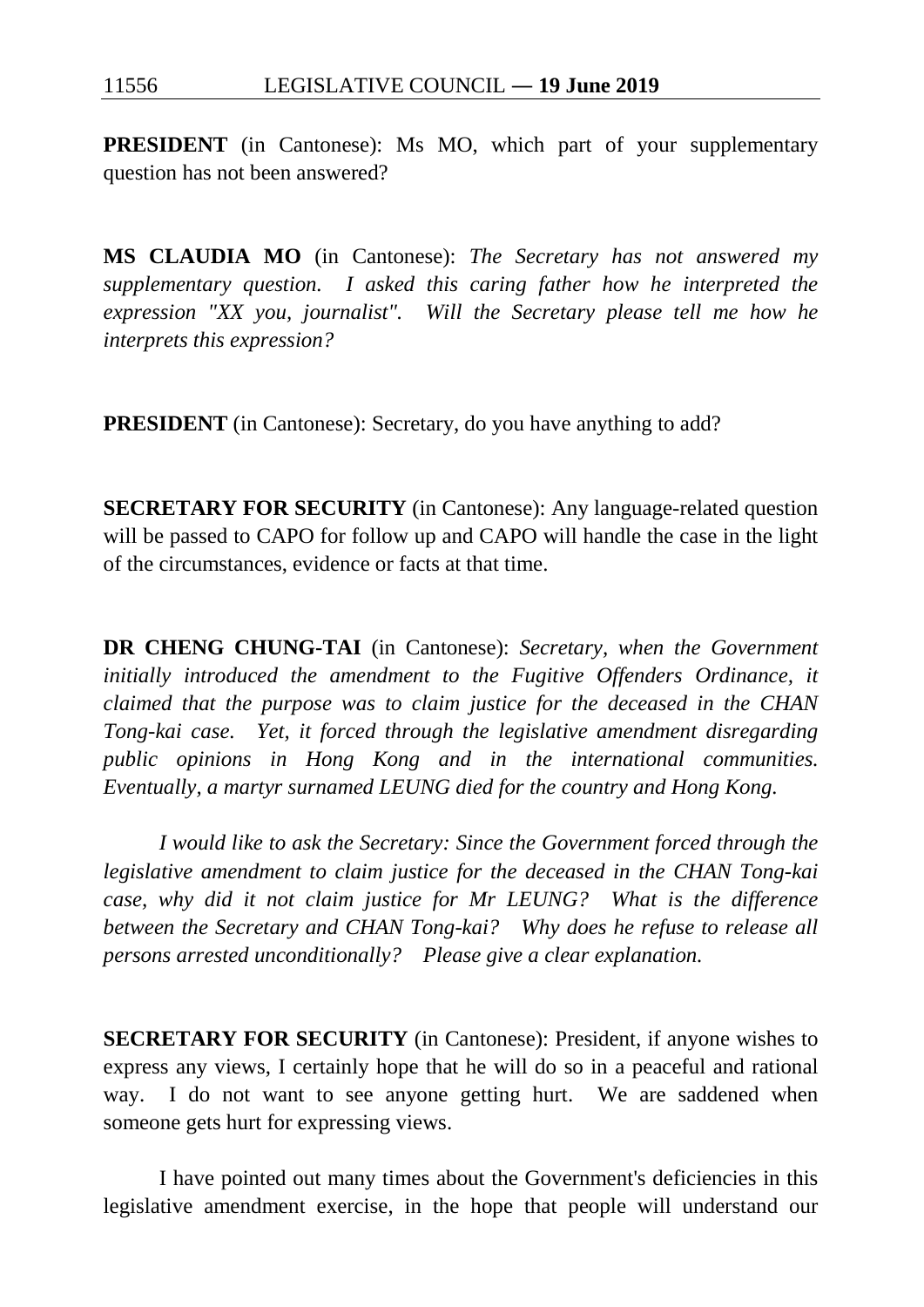apology and our wish to do better in future. As the Chief Executive has indicated expressly, she hopes to continue serving Hong Kong in the next few years, and we also hope to do more and to do better.

**DR CHENG CHUNG-TAI** (in Cantonese): *President, the Secretary has not answered my supplementary question.*

**PRESIDENT** (in Cantonese): Dr CHENG, which part of your supplementary question has not been answered?

**DR CHENG CHUNG-TAI** (in Cantonese): *Should the Secretary pay with his life for doing justice to Mr LEUNG?*

**PRESIDENT** (in Cantonese): Secretary, do you have anything to add?

**SECRETARY FOR SECURITY** (in Cantonese): President, just now I pointed out that we do not want to see anyone getting hurt, and we are also saddened if someone gets hurt when expressing views.

**DR FERNANDO CHEUNG** (in Cantonese): *President, this legislative amendment pertaining to the extradition of fugitives is under the charge of Secretary John LEE as a principal accountability official. Having whipped up a public outcry, he is impenetrably thickheaded, ignoring the 1 million people who took to the streets. Consequently, 2 million people took to the streets, resulting in incidents of bloodshed.*

*Secretary, the Police under your purview used excessive and disproportionate force. We have watched a lot of footages. In one incident that happened in the Drum area of the Legislative Council Complex, a female protester who had fallen on ground with no ability to resist was beaten repeatedly by police officers with batons and big shields. Was this excessive and inappropriate force? How could you be so shameless as to state irresponsibly*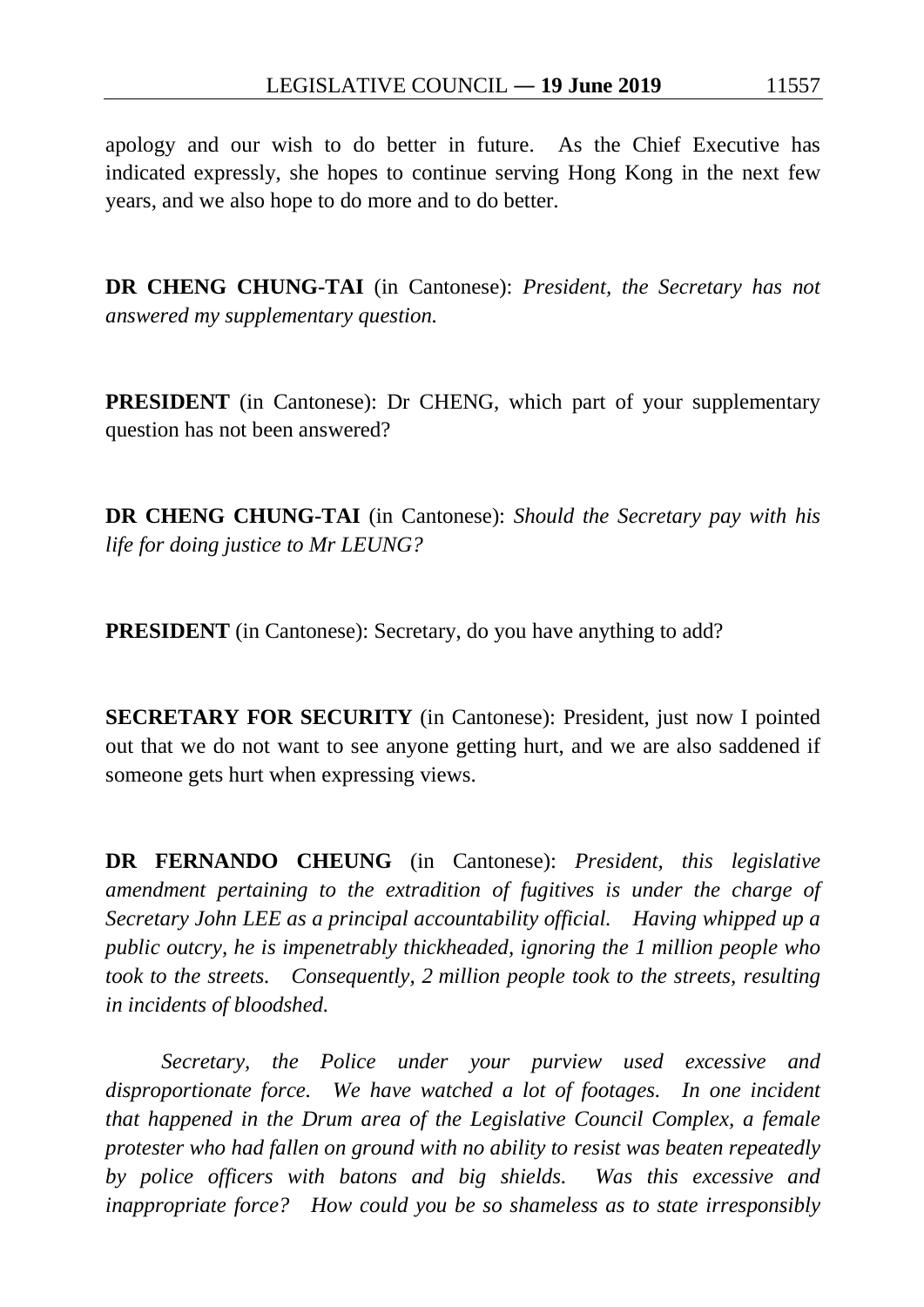*that members of the public might lodge complaints with CAPO? How could they possibly lodge complaints? We could not see the identification numbers of those police officers who wilfully beat a female protester already fallen on ground. Please tell us if such actions are appropriate use of force?*

**SECRETARY FOR SECURITY** (in Cantonese): President, regarding any such complaints, CAPO will certainly examine all evidence at the scene, and the situation mentioned by the Member just now would certainly be examined in detail during the investigation. In the course of investigation, CAPO will certainly examine evidence given by witnesses as well as information seen on the Internet. Such evidence will be considered when conducting comprehensive investigation. Regarding the entire process, a Member cited earlier the situation seen by some television reporters. In the demonstration area of the Legislative Council Complex, some police officers were severely assaulted. They were hit by metal poles, mills barriers and bricks hurled at them. If anyone is of the view that the Police had mishandled the situation on that day, we must examine all circumstances and evidence of the whole incident, because a particular footage only shows a particular situation back then. After consolidating all the evidence, we will definitely understand clearly the violent acts that took place in the demonstration area of the Legislative Council Complex on that day. I believe a fair and impartial outcome can be drawn consequent upon investigation.

**PRESIDENT** (in Cantonese): Dr CHEUNG, which part of your supplementary question has not been answered?

**DR FERNANDO CHEUNG** (in Cantonese): *President, I was asking him whether the Police had used excessive force in the case of a female protester already fallen on ground with no ability to resist being beaten up by seven or eight police officers with batons and shields. Was this the appropriate level of force used by the Police?*

**PRESIDENT** (in Cantonese): Secretary, do you have anything to add?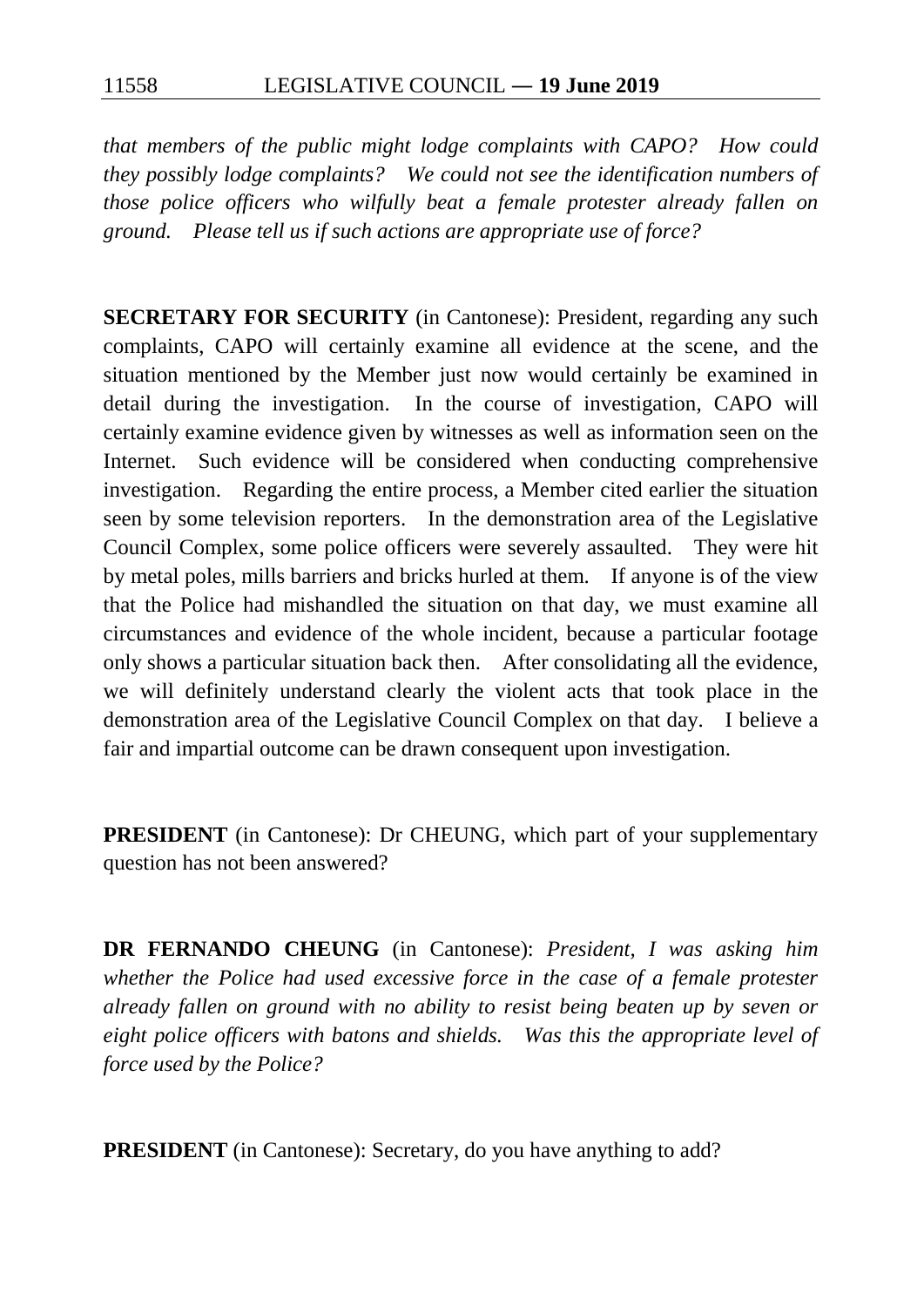**SECRETARY FOR SECURITY** (in Cantonese): President, I have already pointed out just now that every aspect must be investigated. Upon examination of all evidence, we will come up with a fair judgment.

(Dr Fernando CHEUNG kept speaking loudly while standing)

**PRESIDENT** (in Cantonese): Mr Charles Peter MOK, please state your question.

**MR CHARLES PETER MOK** (in Cantonese): *John LEE, some 2 million people took to the streets and asked you to step down. All these people are your boss. Carrie LAM is not your only boss, but all members of the public are your boss. Have you ever come across a case in which the boss asks an employee to resign, yet the employee's response is that he still has a lot of work to do? This case is happening now. Because there are people like you, police officers―particularly those who take a neutral stance―are at a loss as what actions should be taken. When the Chief Executive and the Commissioner of Police spoke to the public, they at least put on an act to downplay the issue. However, when the Secretary speaks at the Legislative Council today, he creates division and escalates the issue. What are you up to? Are you acting against the wishes of your boss? Or is this your genuine intention? In every reply you give, you exaggerated people's use of violence, but made no mention of the acts of violence on the part of the Police. Instead, you ask people to lodge complaints. What do you mean by this? Why is it that you only see one side of the issue, and ask people to lodge complaints in respect of the other side that you fail to see? Do you have only one eye? For the sake of social stability, for the sake of the work of civil servants, for the sake of genuine* … *I believe that there are also some good officers in the Police Force. For the sake of their normal work, will you seriously consider resignation, so as to cause no hindrance to them and avoid politicizing their work?*

*President, my supplementary question is as follows. Many young people are very concerned about their arrested "brothers"―a term used by Mr KWONG Chun-yu. In his reply, the Secretary said that 32 people have been arrested. How many "brothers" among these people have been released? Last night I learnt that some of them are university students. Can you provide the number of arrestees? And, can you tell us when you will respond to the demand of the 2 million people to release the arrestees? If you do not have such numbers at hand, when will you have it and when will you release all arrestees?*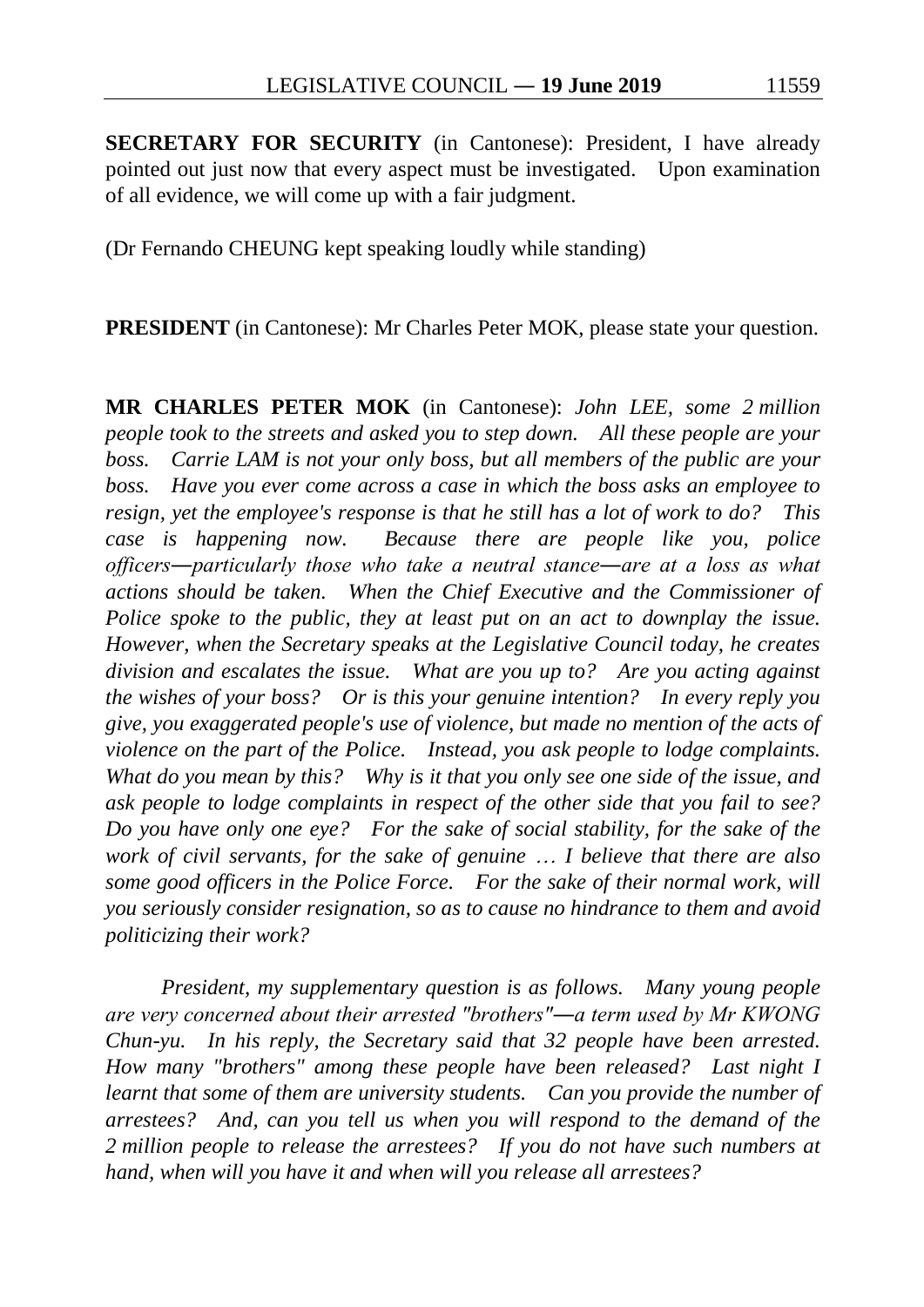**SECRETARY FOR SECURITY** (in Cantonese): President, as I have pointed out in my reply to various supplementary questions just now, most of the assembly participants expressed their views in a peaceful manner. As for the scenes concerning the cordon lines, particularly those who stood in the forefront assaulting the Police, I believe Members can see such scenes on television. I have no intention to further argue over such scenes back then …

(Mr Charles Peter MOK spoke loudly in his seat)

**PRESIDENT** (in Cantonese): Mr MOK, please allow the Secretary to answer first.

**SECRETARY FOR SECURITY** (in Cantonese): President, as I have said clearly just now, a large crowd of people gathered at various places, and many of them are peaceful assembly participants. I have already pointed out this point. I also learnt that the Police have released eight arrestees because upon investigation, the Department of Justice has decided not to take further actions and has notified these persons to get back their bail money.

In respect of each case, Hong Kong certainly upholds the rule of law. We certainly understand that most demonstrators expressed their views in a peaceful manner. For those who were truly involved in violent acts, they would certainly be dealt with in accordance with legal procedures. We also understand that members of the public expect us to deal with such cases as soon as possible. When the Police have completed the investigatory work, the Department of Justice will examine the evidence, the environment and facts; take account of the overall situation, and make a final decision based on the established prosecution policy. According to the Commissioner of Police, for those who were not involved in violent acts and expressed their views peacefully on that day, they did not have to worry that the Police would take actions against them. However, those who were involved in acts of violence should be dealt with under the established legal system of Hong Kong. In this connection, the Department of Justice will certainly examine the overall situation and environment, and make a final decision based on their prosecution policy.

**PRESIDENT** (in Cantonese): Mr MOK, which part of your supplementary question has not been answered?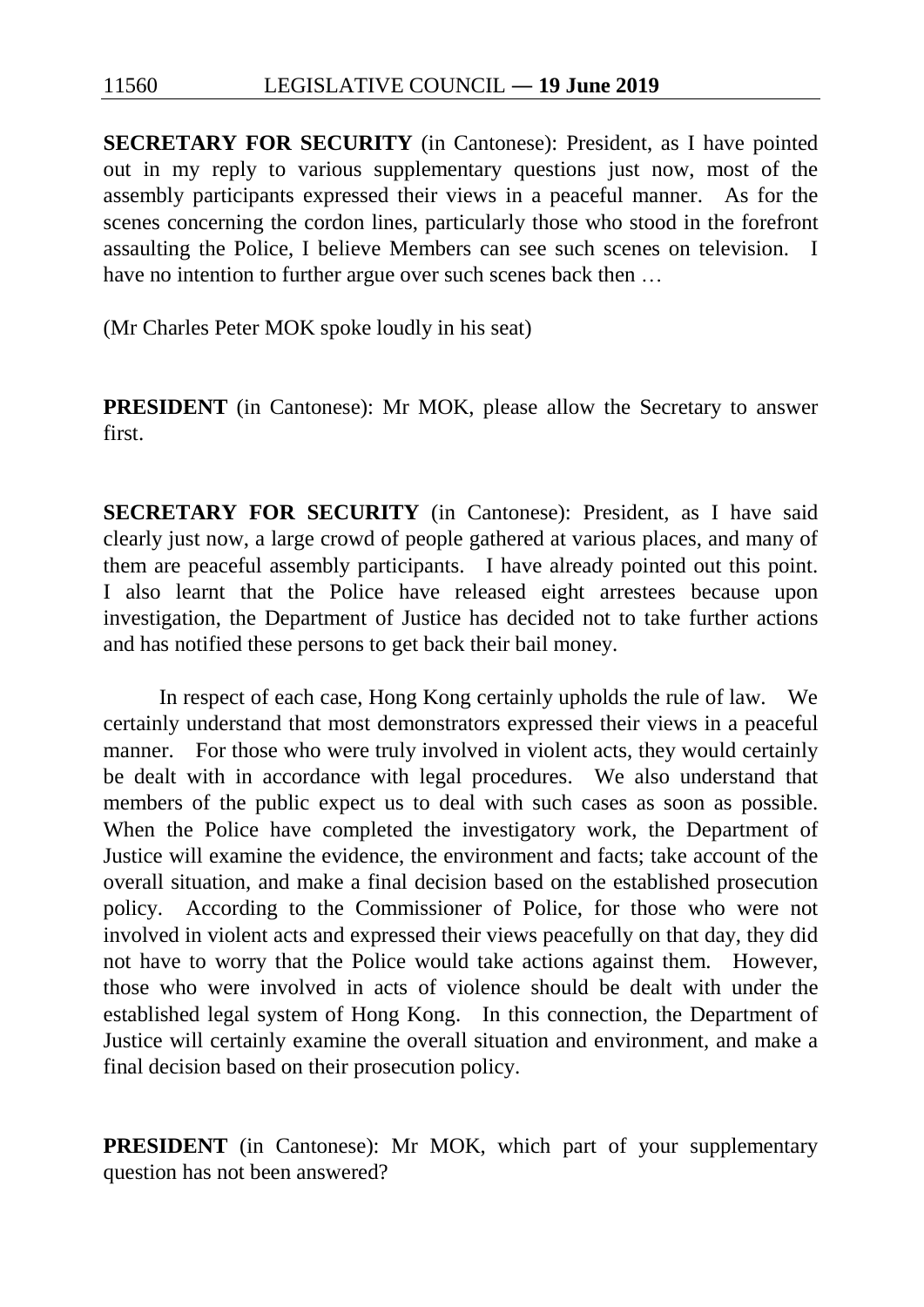**MR CHARLES PETER MOK** (in Cantonese): *President, the Secretary has failed to explain clearly how many people are still being detained. Is it 32 people minus 8 people? In addition, the Secretary has asked assembly participants to rest assured, but how can they rest assured? People who were shot and injured went to hospitals to receive treatment, but those who sustained more serious injuries would more likely be regarded by the Government as lawbreakers and were even arrested. How can the Secretary ask them to rest assured? How can they rest assured? Will the Secretary please clearly explain how many people are still being detained? Do not merely say that eight people have been released. Are these 8 people included in the 32 people mentioned by the Government?*

**PRESIDENT** (in Cantonese): Secretary, do you have anything to add?

**SECRETARY FOR SECURITY** (in Cantonese): I do not have an overall figure from the Police, for I was only informed yesterday of the urgent questions session to be held today. As for the accurate number of arrestees, I hope that it will be announced by the Police. I do not hope that the inadequate information I now have in hand will cause any misunderstandings among Members. That said, I know that at least eight people were notified yesterday that they could get back their bail money and the Government would not take any further actions against them.

(Mr Charles Peter MOK kept speaking loudly while standing)

**PRESIDENT** (in Cantonese): Mr MOK, you have already raised your supplementary question. If you are not satisfied with the Secretary's reply, you can follow it up with the Bureau through other channels.

**DR KWOK KA-KI** (in Cantonese): *President, I have really never seen anyone who is so brazen, thick-skinned and mean. Based on available information, John LEE was a British national before he became a Director of Bureau in August 2012. In other words, his family and children hold British citizenship, as in the case of Carrie LAM. As a result, he and Carrie LAM have piggybacked on the Taiwan murder case and eaten steamed buns dipped in human blood. They then sought to extradite all people in Hong Kong―his family excluded―to*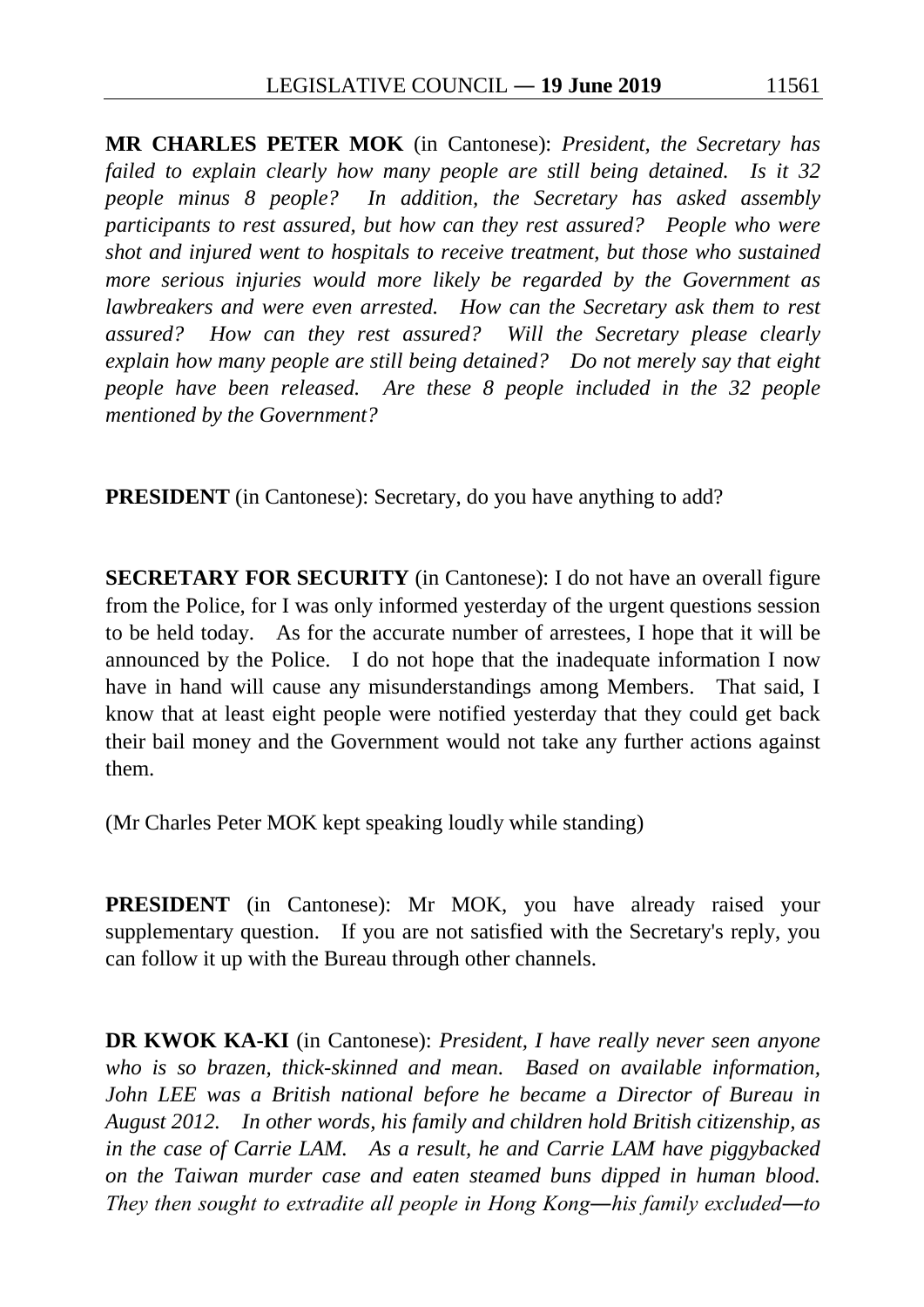*Mainland China. He further caused 1 million and then 2 million people to take to the streets. Now he wants to get the issue off his hands, saying that it had nothing to do with him, and he and Carrie LAM should not be held accountable. How can such a person still have the cheek to sit here?*

*In addition, police officers beat up journalists, young people, students and unarmed people. Such beatings took place at 3:00 am on that night. As we all know, since the crowd dispersed at around 3:00 am, the Police did not have the so-called pressure. But an officer said to a journalist, "XX you, journalist". What kind of pressure did they have? These police officers behaved like beasts in beating up people, and they all went crazy. I was also there watching them shooting arbitrarily. However, I will not ask a question in this regard. Stephen LO said that this had nothing to do with him and shifted the responsibility onto several frontline commanders, and these commanders would certainly say that this had nothing to do with them. John LEE, given such police brutality, were you and Carrie LAM in the know in advance? If you were not in the know, was this order made by the Liaison Office of the Central People's Government in the Hong Kong Special Administrative Region ("the Liaison Office")? Was this order made by the Liaison Office or John LEE? You must give us a clear explanation.*

**SECRETARY FOR SECURITY** (in Cantonese): All actions are undertaken by the Police Force, and the top person in charge of the Police Force is certainly the Commissioner of Police. I was not involved in any operation actions. In dealing with the incident, the Commissioner of Police and his colleagues took actions based on their consistent training, guidelines or requirements in this regard. Members must understand that in an assembly that involved such a large crowd, any chaos arisen would cause a number of injuries. For this reason, the Police must certainly take certain actions. Apart from taking corresponding measures when being violently attacked, the Police also endeavoured to disperse the crowd at the scene, with the aim of effectively minimizing chaos and avoiding casualties. I hope Members will understand that in dealing with such a large crowd under such difficult circumstances, police officers still performed their duties in a dedicated manner. For incidents that happened in a place or in an environment subjected to immense pressure, I hope we can perceive the incidents from the perspective of understanding the difficulties faced by the other side, and allow, as far as possible, the Police or CAPO to deal with the viewpoints or complaints raised about the incident.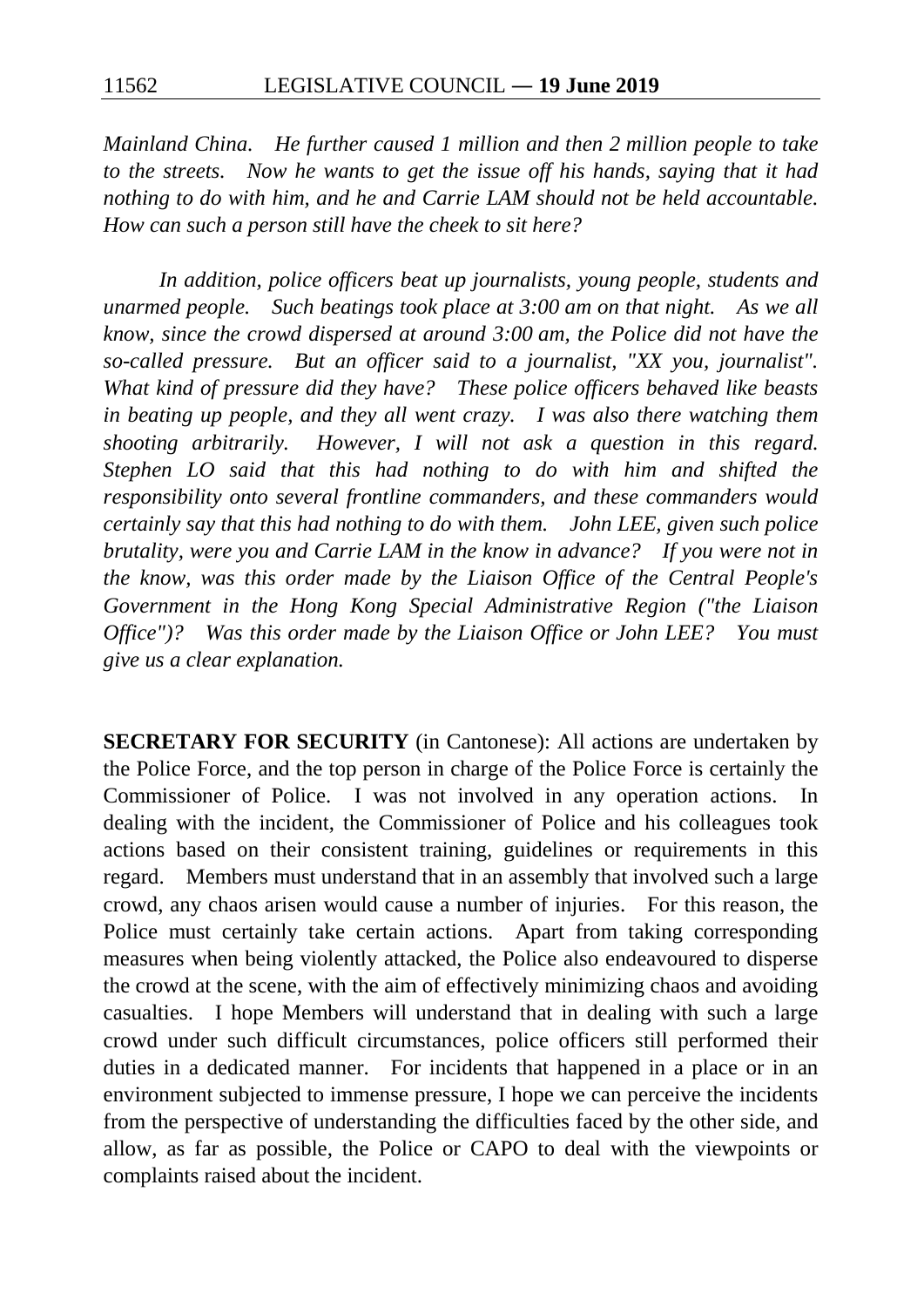**PRESIDENT** (in Cantonese): Dr KWOK Ka-ki, which part of your supplementary question has not been answered?

**DR KWOK KA-KI** (in Cantonese): *Police officers have the licence to beat up people. While those who were beaten up were unable to hit back or defend themselves, the Police could initiate investigations conducted by their peers. However, President, my follow-up question does not concern this aspect. Just now, I have clearly asked the Secretary whether he should shoulder some responsibilities, and whether he and Carrie LAM were in the know about the actions of the Police. If his answer is in the negative, is he conveying a message that he will continue to distance himself from the Police and let Stephen LO bear all the responsibility?*

**PRESIDENT** (in Cantonese): Secretary, do you have anything to add?

**SECRETARY FOR SECURITY** (in Cantonese): President, as I have pointed out time and again, police actions were undertaken by police officers, and they have steadfastly discharged their duties in a dedicated manner. They faced difficulties in this regard, but they must take appropriate measures to ensure public safety, maintain public order, and minimize threats to life or property. I hope Members will understand that the Police have such a duty.

(Dr KWOK Ka-ki kept speaking loudly while standing)

**PRESIDENT** (in Cantonese): Dr KWOK Ka-ki, please sit down.

**MR WU CHI-WAI** (in Cantonese): *President, the text of John LEE's reply reads: "Police officers may use minimum force as appropriate only when such an action is absolutely necessary and there are no other means to accomplish the lawful duty. Police officers shall give verbal warning prior to the use of force as far as circumstances permit, while the person(s) involved shall be given every opportunity, where practicable, to obey police orders before force is used".*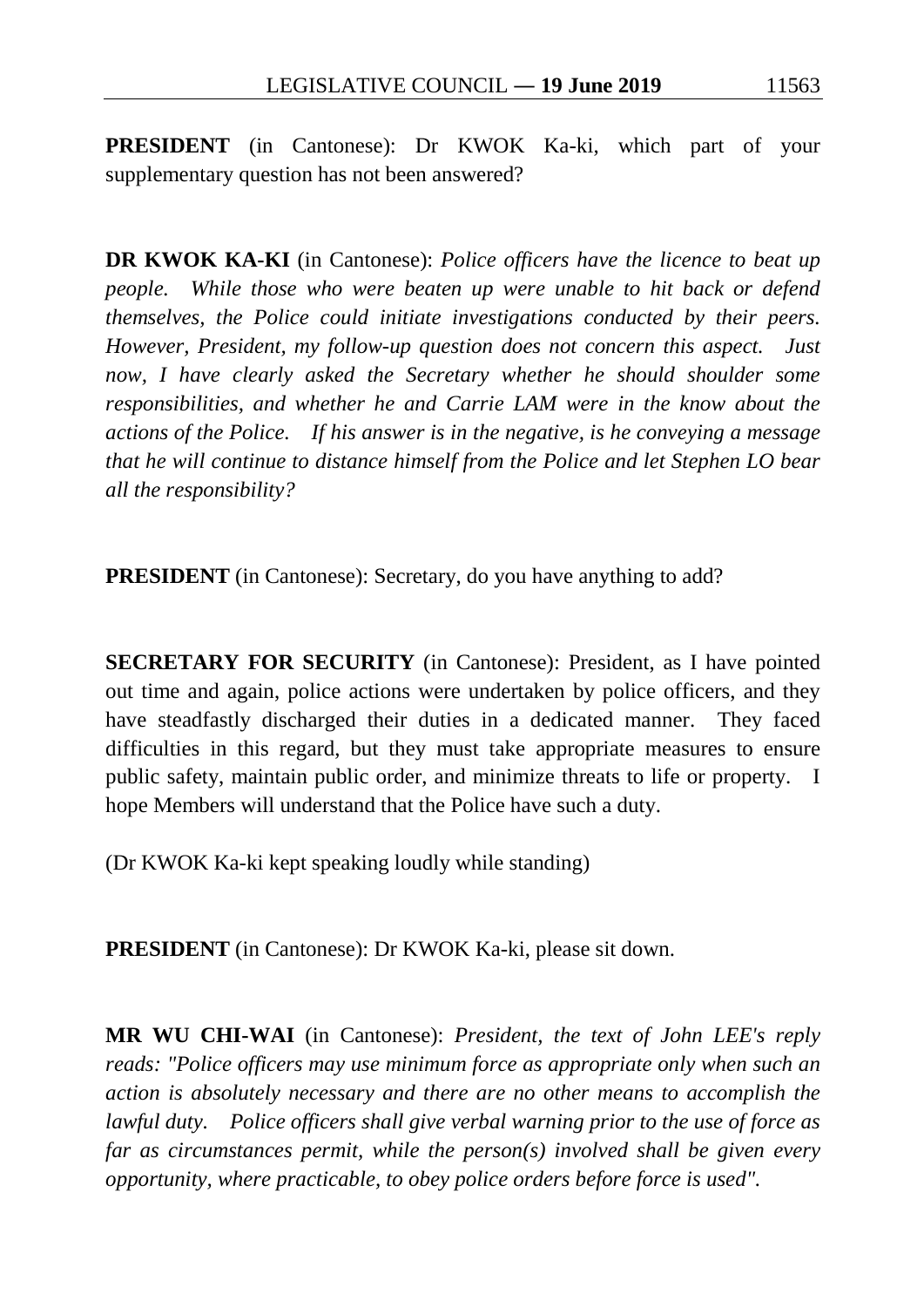*At that time, I was at Tim Mei Avenue where the Police and the crowd were some 50 to 100 ft apart. I stepped forward and requested to have a dialogue with the commander of that road section, so as to seek as far as possible a way―as stated by the Secretary―to make people leave the scene. However, not only was the relevant person-in-charge of the Police Force unwilling to have a dialogue with me, but some people fired tear gas rounds on my side. May I ask John LEE: As I am a Legislative Council Member, when the Police fired tear gas rounds at me, was such an action "absolutely necessary and there are no other means to accomplish the lawful duty"?*

**SECRETARY FOR SECURITY** (in Cantonese): President, the truth of each case will, upon investigation, be clear to all people, for we will collect all the facts. CAPO will make reference to and examine all evidence, including statements of the persons concerned, statements of other people, online information or evidence that can be collected in any other areas. I believe that CAPO will handle the relevant complaints in a fair and just manner, and IPCC will also examine all complaints in a fair and just manner. I will refer all complaints about the incident to IPCC and CAPO for comprehensive investigation.

**MR WU CHI-WAI** (in Cantonese): *President, he has not answered my question.*

**PRESIDENT** (in Cantonese): Mr WU, which part of your supplementary question has not been answered?

**MR WU CHI-WAI** (in Cantonese): *My question is simple enough. When I was standing between the crowd and the Police at a distance of some 100 ft, I had nothing in my hands and I also identified myself, but the Police still fired tear gas rounds at me. Does this mean that my behaviour at that time made the Police believe that the situation justified the requirement that "there are no other means to accomplish the lawful duty"?*

**PRESIDENT** (in Cantonese): Secretary, do you have anything to add?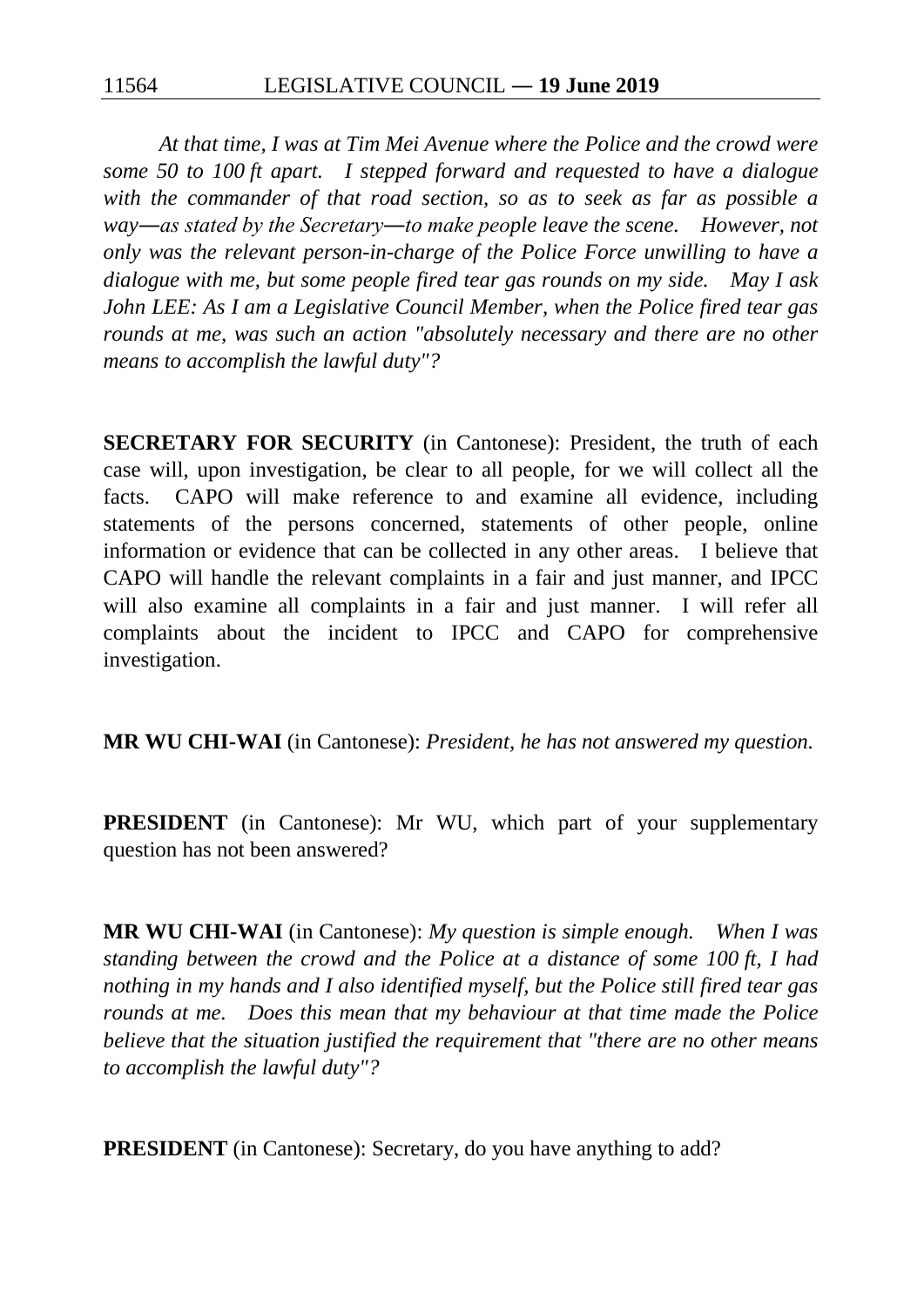**SECRETARY FOR SECURITY** (in Cantonese): President, what Mr WU said just now will certainly form part of the statement. In any investigation conducted by CAPO, statements provided by people at the scene and other people will certainly be considered and dealt with. As I have pointed out just now, as far as each complaint is concerned, IPCC members or observers will be present to ensure that statements are given in a voluntary and fair manner. These statements must be dealt with and examined when investigating individual cases.

(Mr WU Chi-wai kept speaking loudly while standing)

**PRESIDENT** (in Cantonese): The Secretary has already answered your supplementary question. If you are not satisfied with his answer, you can follow it up through other channels.

**MR KENNETH LEUNG** (in Cantonese): *President, Mr LEE, a letter was posted on the Internet today, which was also published in a number of newspapers. It was written by an uniformed ambulanceman of the Fire Services Department. According to him, he was trying to rescue a badly injured young person who had difficulty in breathing. The young person might be a passer-by or he might be a protester taking part in the peaceful demonstration. His identity was unknown. Although this injured young person had been carried into an ambulance by the ambulanceman and was about to be sent to the hospital, a police officer dragged him out of the ambulance and said to the ambulancemen "Don't obstruct our work". The ambulanceman wrote: "Taking off my uniform, I am just an ordinary Hong Kong people who wish to protect Hong Kong, just like everybody else in Hong Kong* … *Hong Kong has degraded into a society governed by an authoritarian regime and this makes me feel distressed and frustrated!"*

*My supplementary question is: President, if the above mentioned incident is true, has that police officer committed any criminal offence for obstructing another public officer from performing his duty?*

*Another question that I would like to ask is* …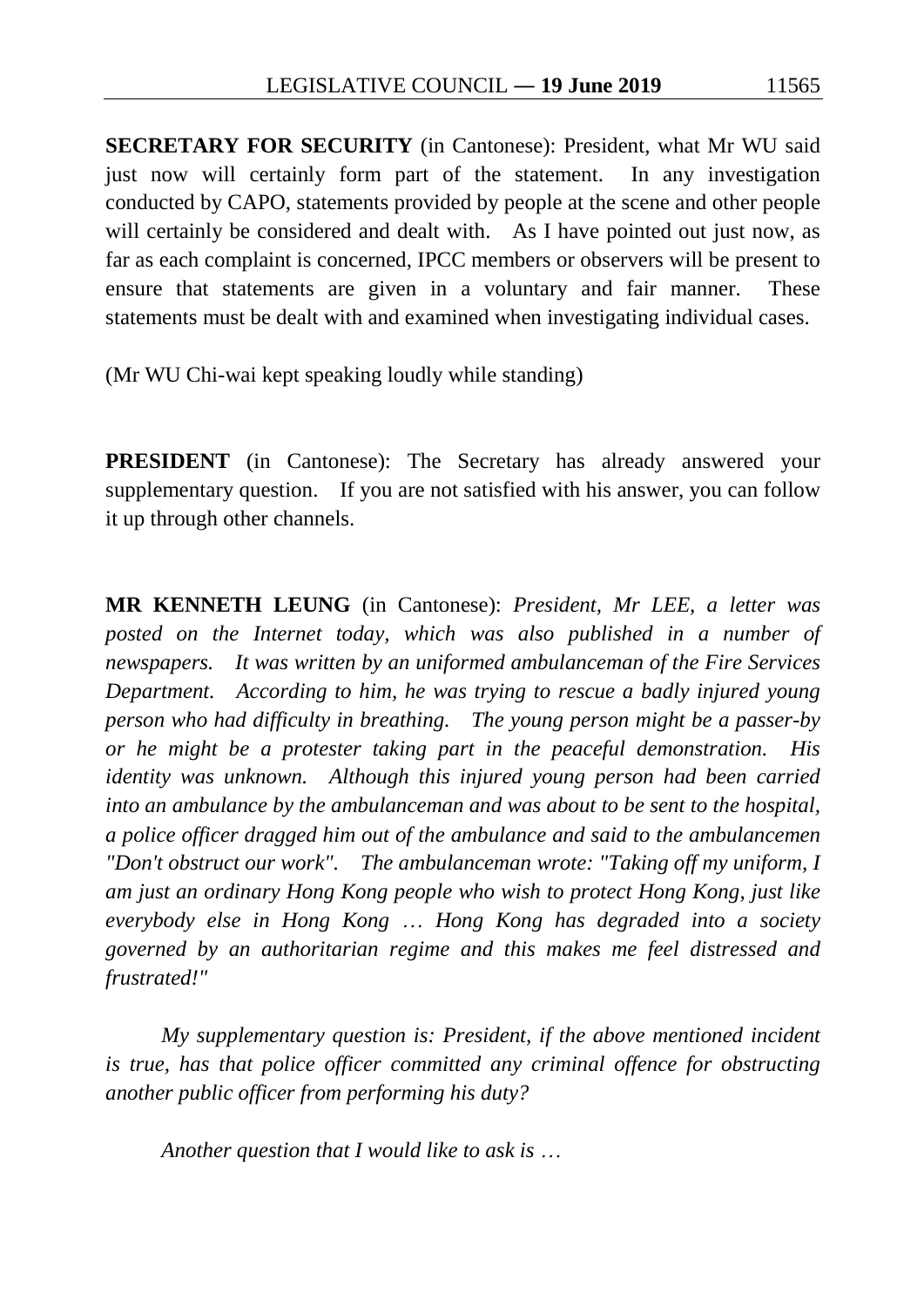**PRESIDENT** (in Cantonese): Mr LEUNG, you may only raise one supplementary question, so please sit down. Secretary, please answer.

**SECRETARY FOR SECURITY** (in Cantonese): We certainly understand that different people were involved in each case. Thus, when CAPO conducts an investigation, it will thoroughly examine evidence involving various parties. Given the chaotic situation, there is a need to take into consideration many other objective factors. There is no doubt that CAPO will, after consolidating all the evidence in the course of investigation, come up with a fair and just judgment.

**PRESIDENT** (in Cantonese): Mr LEUNG, which part of your supplementary question has not been answered?

**MR KENNETH LEUNG** (in Cantonese): *I am not lodging a complaint; I just want to know if someone has brought the case to the attention of the Bureau, will the Secretary take the initiative to conduct an investigation and institute criminal prosecution? President, it is definitely not my intention to ask about complaints against police officers.*

**PRESIDENT** (in Cantonese): Secretary, do you have anything to add?

**SECRETARY FOR SECURITY** (in Cantonese): If anyone reports to the Police through whichever channels, follow-up actions will be taken by the Police based on the information provided.

**MR LEUNG CHE-CHEUNG** (in Cantonese): *President, first of all, I would like to express my condolences to people who were innocently injured in this fiasco of amending the Fugitive Offenders Ordinance, including police officers, journalists and some young students.*

*On 12 June, I was also present in the Legislative Council Complex and I witnessed the storming acts on that day. Originally, the majority of demonstrators were peaceful. When I arrived at the Legislative Council*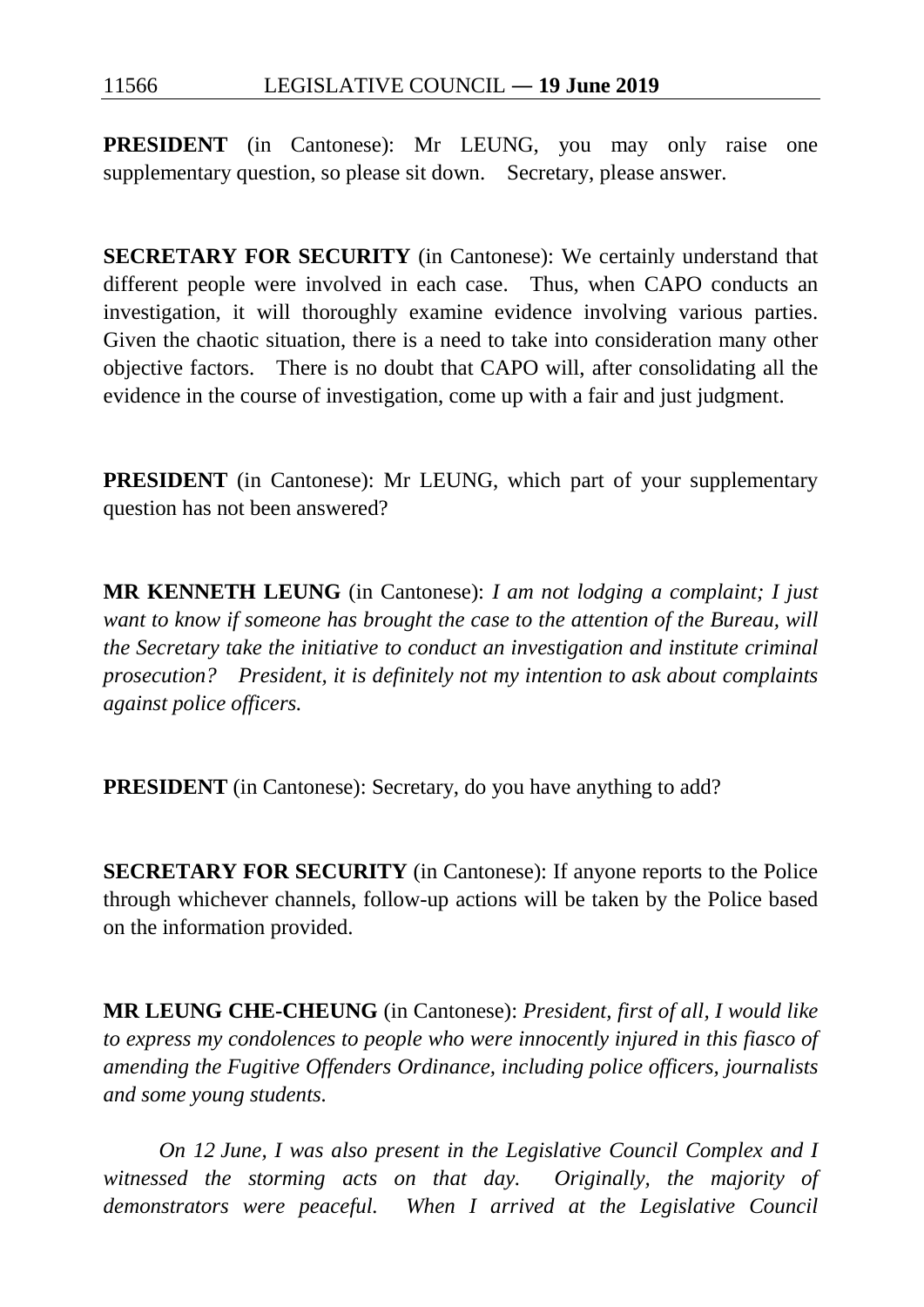*Complex, it was surrounded by people who were nonetheless very calm. However, some violent confrontations broke out when it was approaching 3:00 pm. Some demonstrators started to frantically attack police officers who were protecting the Legislative Council Complex by metal poles taken from a nearby construction site, bricks dug up from pavements as well as mills barriers and even helmets. Police officers were forced to retreat to the glass panels of the Legislative Council Complex. I even witnessed a police officer falling down after being hit on the head by a brick thrown from the side.*

*May I ask pro-democracy colleagues sitting on the opposite side if they had seen such scenes? The Police had used appropriate force at that time―I considered the force appropriate. Had tear gas rounds not been used to disperse or "control" the crowds under such a critical situation, police officers would have nowhere to retreat, and they might not be able to protect the hundreds of staff inside the Legislative Council Complex, including colleagues of the Legislative Council Secretariat. The situation was indeed very dangerous because I saw some rioters, after being forced to retreat by the tear gas rounds, subsequently regained their foothold and charged the police cordon line repeatedly for four to five times. This is indeed very shocking. Just imagine, how can this be regarded as a peaceful demonstration?*

*While the Civil Human Rights Front and the pro-democracy camp claimed that it was a peaceful demonstration, they had not condemned the violent charging acts or attacks, and even demanded the release of the rioters who had violently charged the Police. I think this is tantamount to calling a stag a horse.*

*May I ask the Secretary if the rioters arrested in this incident will be charged for violently attacking the Police, and if the mastermind behind the acts of the rioters to violently charge the Police be prosecuted?*

**SECRETARY FOR SECURITY** (in Cantonese): President, I thank Mr LEUNG for his supplementary question. I strongly believe that the majority of people who joined the assembly to express their views did not endorse any acts of violence and the creation of chaos to cause injuries to the participants. I fully understand that many participants who joined the procession and assembly expressed their views in a peaceful manner. And yet, on 12 June, the Police were duty-bound to defend the cordon line at the Legislative Council Complex so as to ensure that the Complex and the staff therein would not be assaulted.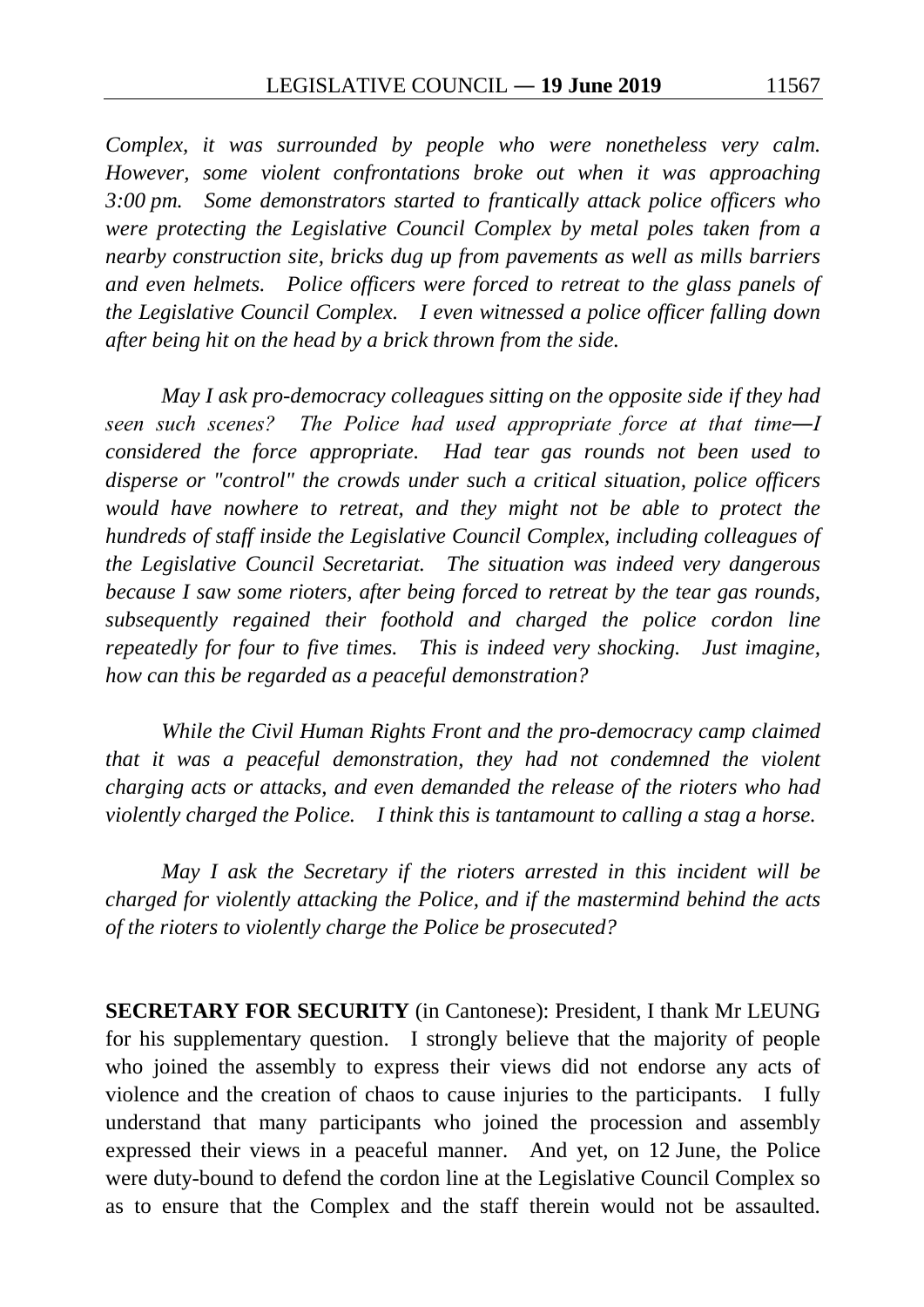Police officers had indeed been violently treated. I hope Members will understand that we did not think that all participants who joined the procession were involved in violent acts; in fact, the majority of them had actually expressed their views in a peaceful manner. I hope that Members will understand the view of the Government in this regard.

As shown on the television screen, some people violently stormed the Legislative Council Complex on that day and attacked the Police by bricks, metal poles and mills barriers. The Police had handled such cases according to the established practice. Of course, with regard to people using violence, the Police will surely collect evidence and conduct investigation. For cases relating to the public assembly, the Police will refer them to the Department of Justice. After comprehensively examining all the evidence and considering the circumstances of the case, the Department of Justice will decide whether or not to institute prosecution. In Hong Kong, we enjoy the rights of procession, assembly and expression, and I trust that our core values will not tolerate any violence. I understand that the deficiencies in the Government's legislative amendment work had led to various conflicts, the Chief Executive and I had already extended our apology. As always, we respect Hong Kong's spirit of the rule of law and entrust the Department of Justice to, after examining all the circumstances and thoroughly considering all the environmental factors, decide whether prosecution will be instituted based on their prosecution policy.

**MR CHAN CHI-CHUEN** (in Cantonese): *President, this morning, we have spent 90 minutes on the two urgent questions and have raised more than 15 supplementary questions. Secretary John LEE's replies were simply irrelevant to the questions. He kept repeating himself, failing to answer Members' questions at all. People watching the television broadcast are very angry for they consider that the Secretary's answers are even worse than those provided by 1823 Contact Centre. If John LEE was really sincere in apologizing to Hong Kong people, he should have proactively done so at the outset of his speech, instead of tendering an apology unwillingly when asked by a Member whether he would step down. He said that since the Chief Executive had apologized, he might as well do the same. All he said in the whole morning was that police officers were discharging their duties, keeping the Legislative Council Complex safe and maintaining law and order. In other words, police officers had no choice but inevitably used force to suppress the protesters. But, is it true that they had no choice?*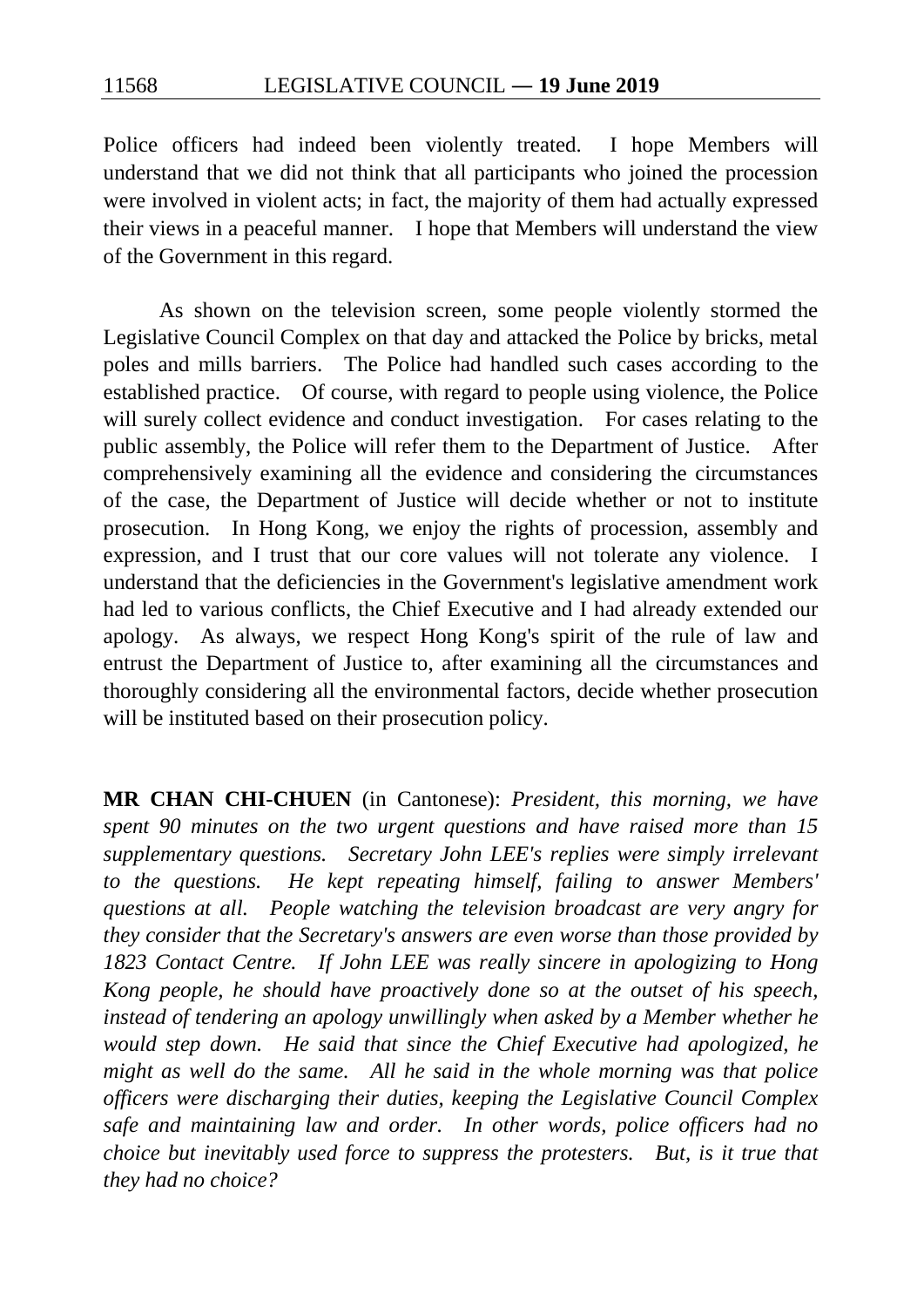*According to the main reply of the Secretary, "Around 3:00 pm, the situation at the Legislative Council Complex began to deteriorate". In fact, many people doubted the authenticity of this statement. Some police officers queried why Andrew LEUNG did not announce in the first place that no meeting would be conducted for the whole day, but instead said that the meeting would be postponed to a time to be decided by him. If he had said that the meeting on that day would be adjourned, some of the protesters would have left and would not have charged the Legislative Council Complex, and the confrontation would have been avoided. In fact, President, you can answer this question. Do you think you should apologize, and do you think you should bear some responsibility for the improper arrangement made by you?*

**PRESIDENT** (in Cantonese): Mr CHAN, you should put questions to public officers in this session.

**MR CHAN CHI-CHUEN** (in Cantonese): *OK. President, you may answer questions from the press when you go outside later. Friends of the press, please ask Andrew LEUNG this question.*

*My supplementary question is the one raised by Mr Kenneth LEUNG earlier which the Secretary has not answered. At Harcourt Road, an ambulanceman carried a young man into an ambulance. The young man had multiple injuries; he could hardly breathe and was on the verge of death, but a police officer surprisingly said that the young man could not leave. He dragged the young man out of the ambulance and did not allow him to get back into it. I am not asking the Secretary whether a complaint should be lodged; I am asking him what kind of guideline is this. Do not fool me by saying that this is an individual case. The Secretary has talked wildly about television footages of people digging out bricks, pushing mills barriers, and fixing metal poles on wooden planks, but he did not comment on cases in which police officers beat people up, dragged a person out of an ambulance and prevented him from going to the hospital. May I ask John LEE whether he has adopted double standards?*

**SECRETARY FOR SECURITY** (in Cantonese): President, any incident of this kind should be investigated. Investigations will be conducted on the basis of statements, whether the persons concerned lodged a complaint with CAPO or reported to the Police …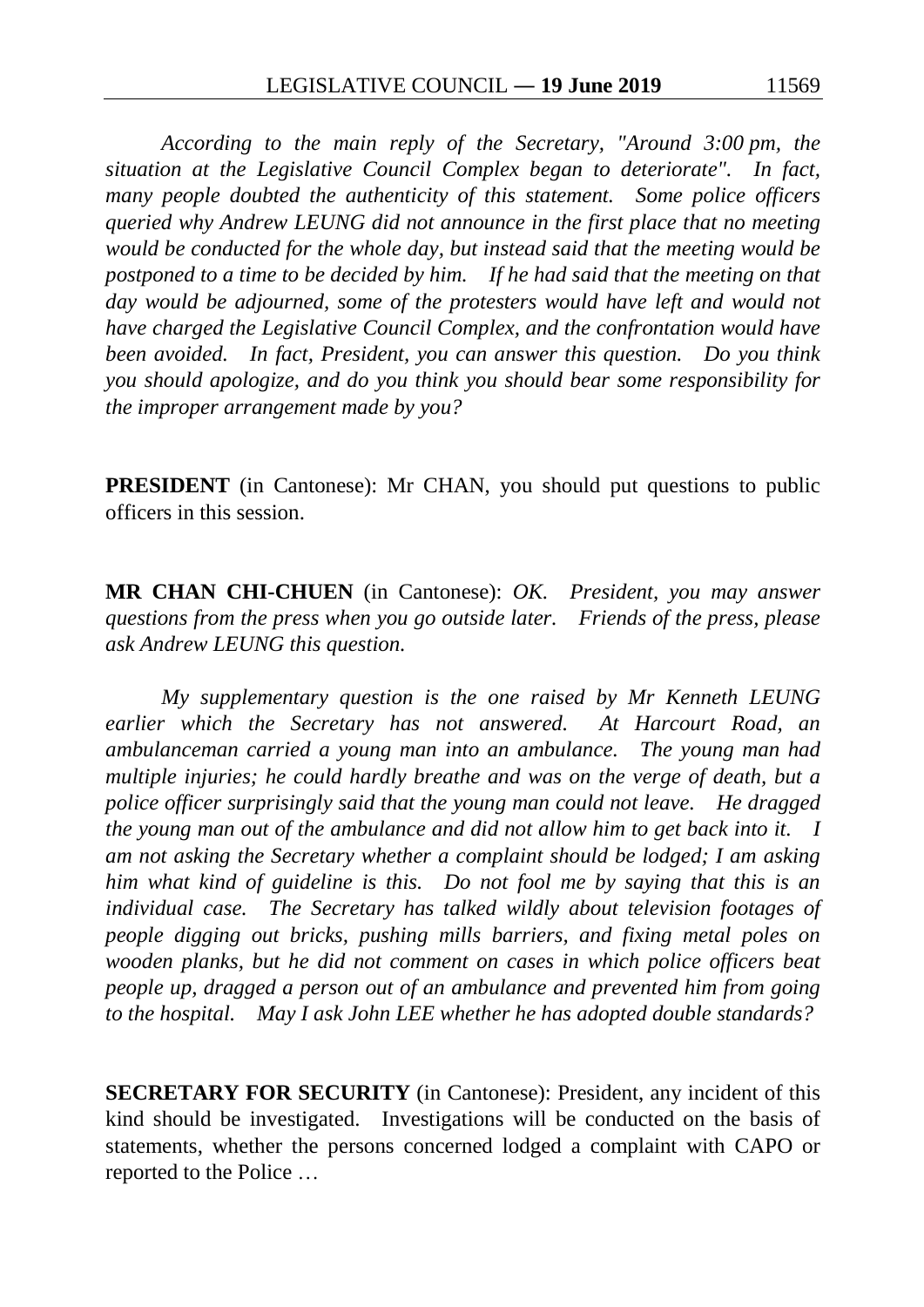**MR CHAN CHI-CHUEN** (in Cantonese): *President, I did not ask him about investigations. If a person, injured from beating, was in an ambulance and an ambulanceman told the Police that the man was on the verge of death and had to be sent to the hospital immediately, are there guidelines allowing police officers to drag the injured person out of the ambulance, arrest him and prevent him from going to the hospital? Are there such guidelines?*

**SECRETARY FOR SECURITY** (in Cantonese): President, that is certainly the situation described by Mr CHAN. If the Police receive any report or complaint in this regard, I will ask them to ascertain the facts and evidence in a fair and just manner before making a final decision.

**PRESIDENT** (in Cantonese): Mr CHAN, which part of your supplementary question has not been answered?

**MR CHAN CHI-CHUEN** (in Cantonese): *President, I did not ask him about complaints. My question was whether the Police have any guidelines which stipulate that arresting an injured person is more important than sending him to the hospital in an ambulance. Are there such guidelines?*

**PRESIDENT** (in Cantonese): Secretary, do you have anything to add?

**SECRETARY FOR SECURITY** (in Cantonese): I cannot comment on this case on the basis of some inadequate information. We should make a decision on the case after obtaining adequate information and conducting an investigation.

**DR PRISCILLA LEUNG** (in Cantonese): *President, I think many Members have already voiced the views of the protesters; and now I would like to speak on behalf of the silent majority, which includes family members of police officers who are also Hong Kong people. They would like me to ask the Secretary a question.*

*Since the case of Superintendent CHU, many people would not like their family members to be police officers owing to the great pressure. In their view, even if a police officer has acted according to the guidelines, he or she would not*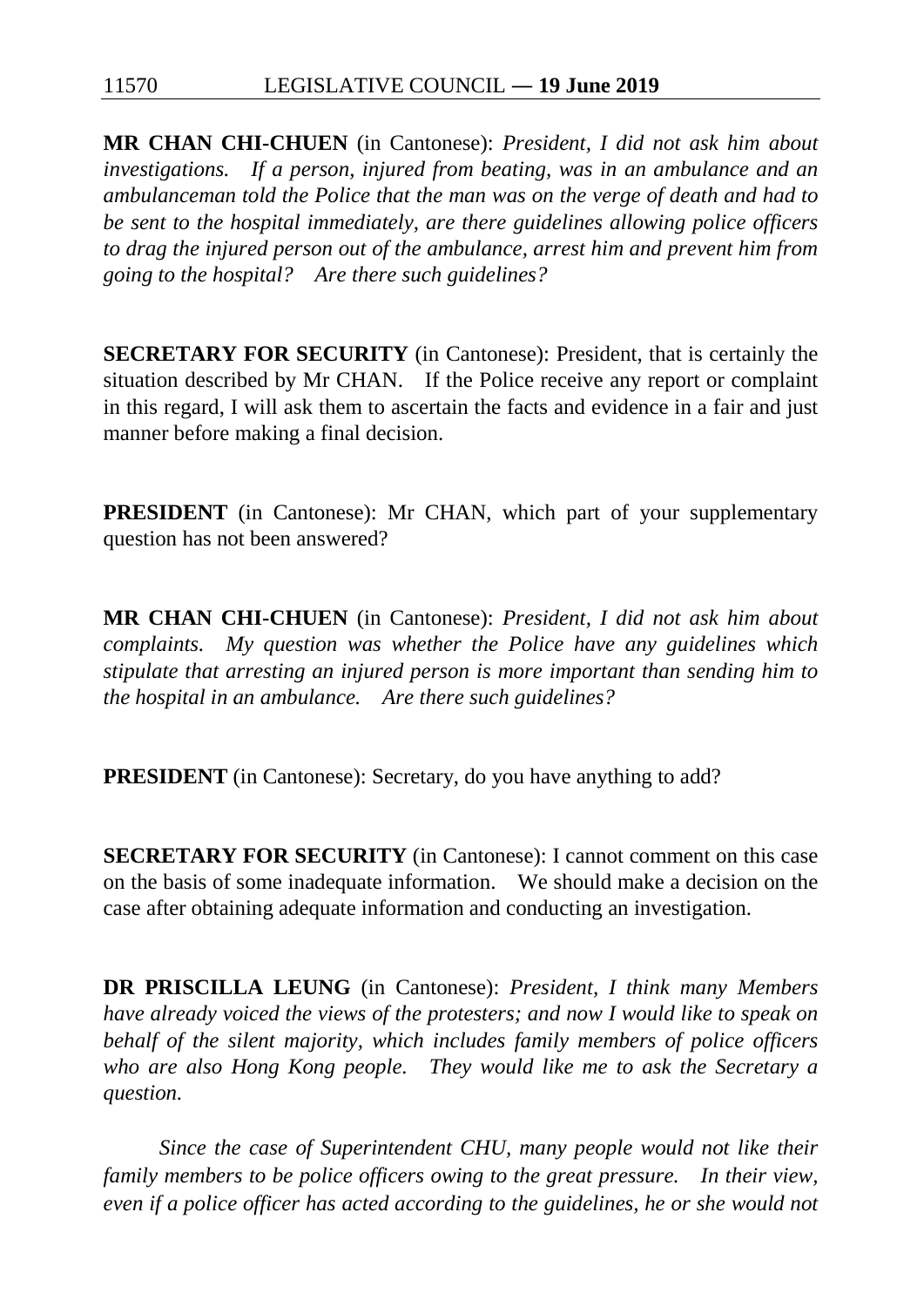*be protected by the law; and Superintendent CHU was not just a police officer, but a police trainer as well. Under the circumstances, the protesters or Members representing them asked* …

(Mr LAM Cheuk-ting indicated his wish to raise a point)

**PRESIDENT** (in Cantonese): Dr Priscilla LEUNG, please hold on. Mr LAM Cheuk-ting, what is your point?

**MR LAM CHEUK-TING** (in Cantonese): *President, may I seek an elucidation from Dr Priscilla LEUNG? Which guideline had Superintendent CHU followed when he hit pedestrians who were leaving the scene and were not committing any acts of assault? Did CAPO and the courts make a wrong decision? Dr Priscilla LEUNG is a legal scholar, will she not talk nonsense here.*

**PRESIDENT** (in Cantonese): Dr Priscilla LEUNG, you may choose whether to elucidate or not. If you do not elucidate, please continue with your question.

**DR PRISCILLA LEUNG** (in Cantonese): *President, I hope Mr LAM Cheuk-ting and other Members will show some respect as I ask a question on behalf of family members of police officers. If they dislike any question asked on behalf of family members of police officers, or if they think they can represent these family members, they can speak too, alright?*

**PRESIDENT** (in Cantonese): Dr Priscilla LEUNG, please put your supplementary question directly.

**DR PRISCILLA LEUNG** (in Cantonese): *President, I think we have heard and understood why some Members would not like a Member to ask a question on behalf of family members of police officers. There is no need for Members to be so anxious, for I have not finished putting my question and I am only voicing the views of family members.*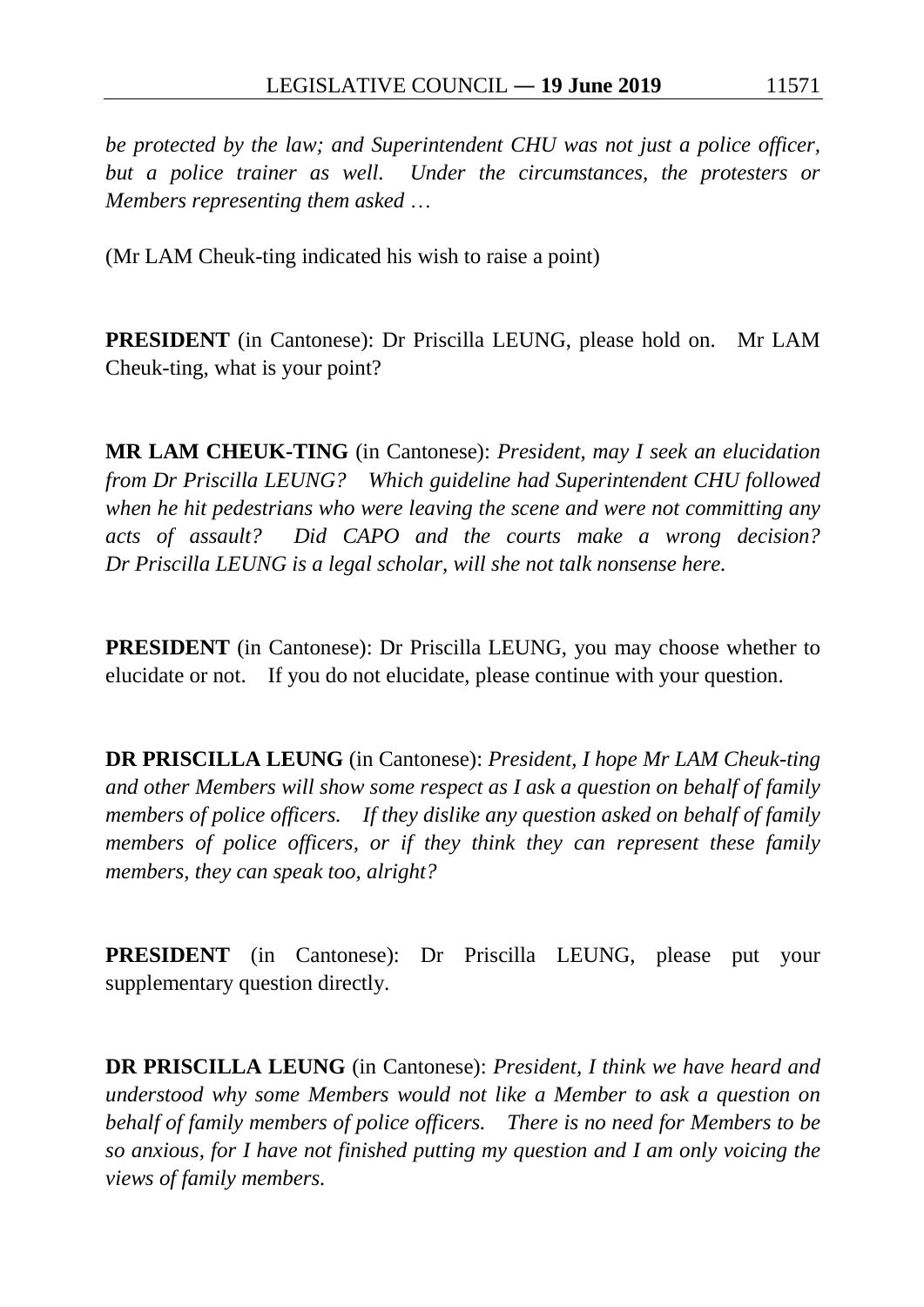*Family members of police officers think that the law cannot protect police officers even if they have followed the guidelines; has the Security Bureau reviewed the relevant guidelines after the case of Superintendent CHU? Is there any ambiguity in the guidelines? Family members of police officers hope that I can clearly convey the following message to the Secretary: If, after major protests, the authorities do not prosecute protesters regardless of their background, this would mean that matters which should have been handled according to the spirit of the rule of law will be handled by political means. They would rather police officers and protesters be treated in the same way by forwarding the cases of both sides to the court for fair handling.*

*It turns out that police officers may not be protected by the law even if they have taken actions in accordance with the requirements or the guidelines. May I ask the Secretary again whether the Security Bureau has conducted any review after the case of Superintendent CHU so that law enforcement officers can rest assured when they carry out orders according to the guidelines of the Security Bureau?*

**SECRETARY FOR SECURITY** (in Cantonese): President, I thank Dr Priscilla LEUNG for the supplementary question. The Police will conduct a review after every major operation and draw lessons from it.

In October 2017, the Police set up a steering committee to review different approaches and guidelines adopted by the Police in major operations. The steering committee, chaired by a Senior Assistant Commissioner of Police, was tasked with reviewing the relevant policies of using force, examining and following-up the recommendations. A working group has also been established under the steering committee, chaired by an Assistant Commissioner of Police. The working group, comprising representatives of staff members and the relevant departments, is tasked with reviewing guidelines and procedures of using force and training matters, as well as making recommendations on action strategies. After collating the views of different stakeholders and taking reference from overseas experience, the working group will report to the steering committee on areas where improvement is needed and implement the recommendations accordingly.

Reviews on guidelines and orders of using force will be conducted on a continuous basis. The Police will conduct a review after every major incident.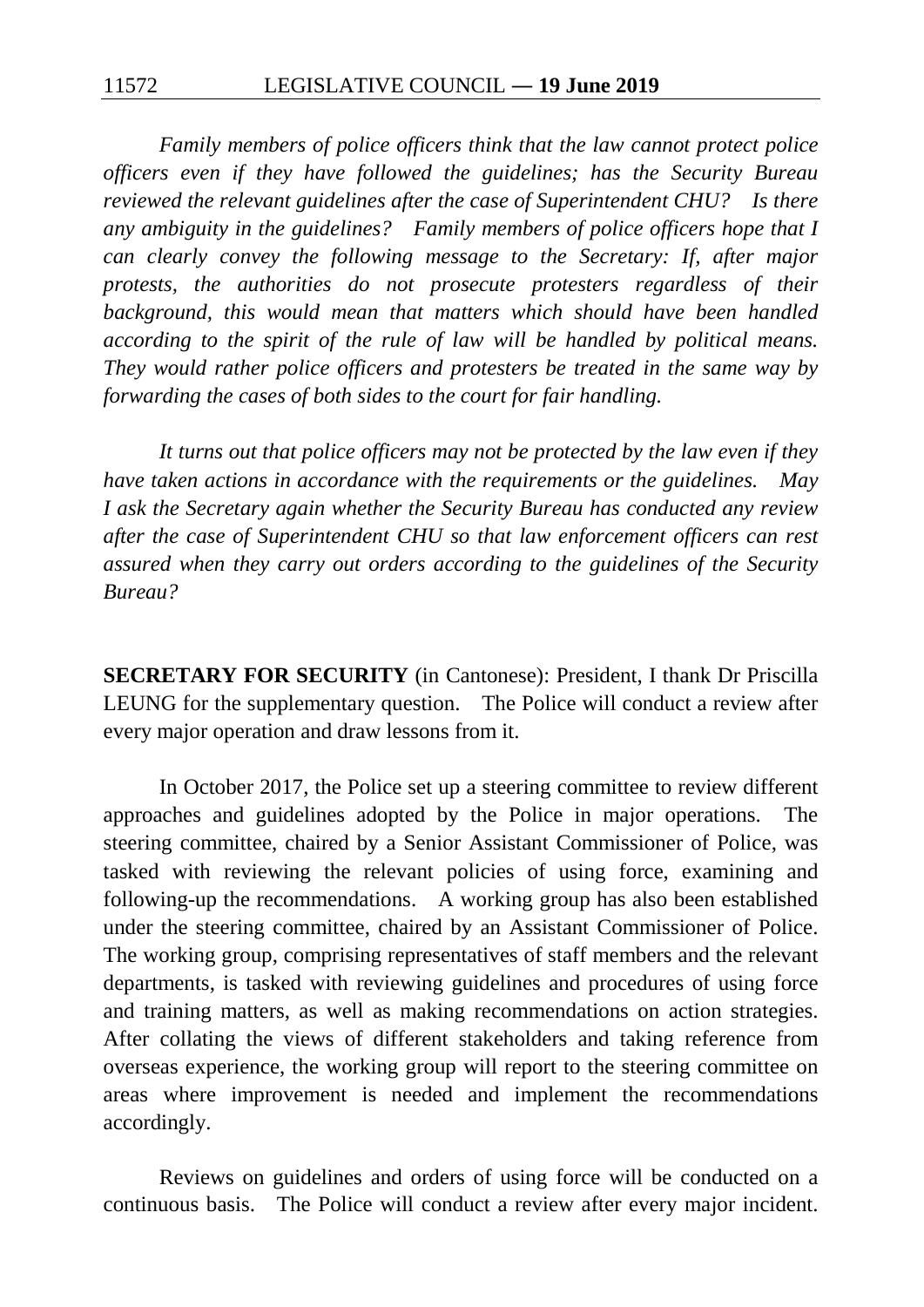At the press conference, the Commissioner of Police also mentioned that the approach of handling this incident would be reviewed and lessons would be drawn from it.

Members have to understand that the Police have really encountered various challenges and difficulties, which include manpower, accoutrements deployment and communication with the media. As I said in the main reply, the Police have established a standing mechanism of media communication and it will review on the issue of protective accoutrements for police officers. Thus, my reply to Dr LEUNG is that the Police will review these matters.

**PRESIDENT** (in Cantonese): Dr LEUNG, which part of your supplementary question has not been answered?

**DR PRISCILLA LEUNG** (in Cantonese): *The Secretary has not answered my question. After the case of Superintendent CHU, family members of police officers think that police officers may not be protected by the law even if they have followed the guidelines. Has the Security Bureau considered the matter from a legal perspective; has it drawn up a new set of clearer guidelines for the public or asked the Police to do the same so as to prevent any law enforcement officers from inadvertently breaking the law even if they believe they have enforced the law according to the guidelines?*

**PRESIDENT** (in Cantonese): Secretary, do you have anything to add?

**SECRETARY FOR SECURITY** (in Cantonese): President, I thank Dr LEUNG for the supplementary question.

As I said earlier, the steering committee has all along been reviewing the orders and guidelines on using force and it will also consult the Department of Justice to ascertain whether the principles for using force adopted by the Police are consistent with the Basic Principles on the Use of Force and Firearms by Law Enforcement Officials adopted by the United Nations. The Police will also pay attention to the work in this regard as they conduct the review.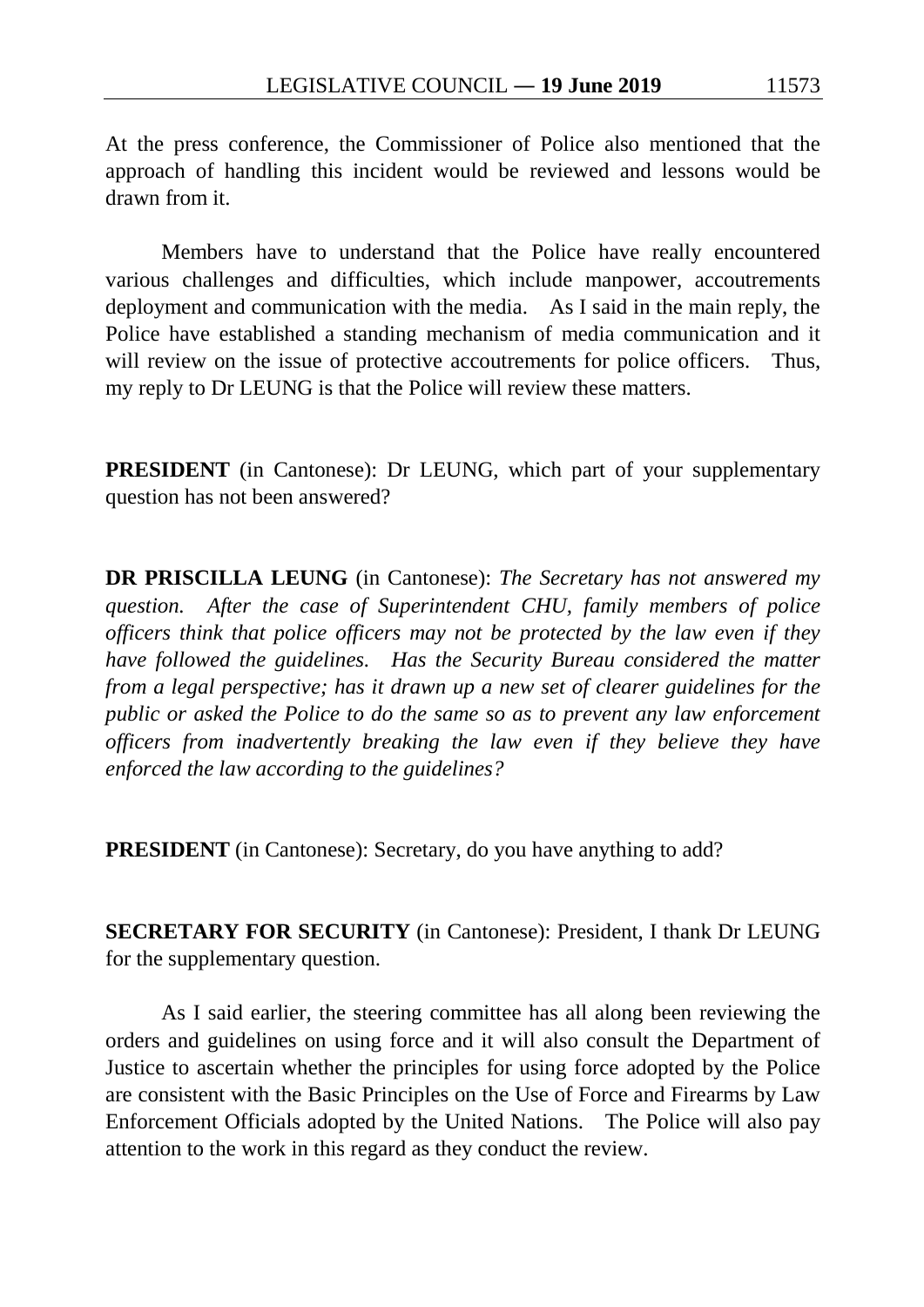11574 LEGISLATIVE COUNCIL ― **19 June 2019**

**MR HUI CHI-FUNG** (in Cantonese): *Mr LEUNG, yesterday, the Chief Executive gave her sincere apology to the public. But just one day later, when John LEE, the officer-in-charge, comes to the Legislative Council today, he continues to censure young protesters for being violent and say that the Police had used appropriate and proportionate force. How can his attitude convince people that the Government is truly sorry and its apology is sincere? The people will not be convinced.*

*Here is my question for John LEE. In handling the Taiwan murder case, he showed his sympathy and said in sadness that justice should be done. He also told the family of the deceased that he would do his best and hoped that they could move on. But what about the young people in Admiralty? They were hurt by the Police and a young man even fell from height and sacrificed his life. Does the Secretary have any words for him? How does the Secretary feel? What will the Secretary say to the young people and their family members? Should he apologize and step down to do justice to them?*

**SECRETARY FOR SECURITY** (in Cantonese): President, I must reiterate that a vast majority of people joining the processions on that day or some other days were peaceful, as stated clearly in my earlier replies to different supplementary questions. However, we cannot pretend that the violent attacks shown on television did not happen. I understand the grievances of people taking to the streets and expressing their views about the anxieties, controversies and disputes caused by deficiencies of the Government in this amendment exercise, and I have already apologized for that. The Government did have deficiencies in its relevant work.

I must emphasize once again that a vast majority of protesters were peaceful. They were not those referred to by the Police or targeted by the Police. We can see on television the confrontation in the demonstration areas of the Legislative Council Complex on 12 June. This incident was covered by various news reports, and I hope that people will not put words into my mouth regarding my comments on the storming of the Complex on 12 June. Most of the protesters were peaceful in their expression of views. I understand that they were there to express their views and dissatisfaction with the Government's deficiencies in this amendment exercise. I do understand their grievances and have heard their opinions.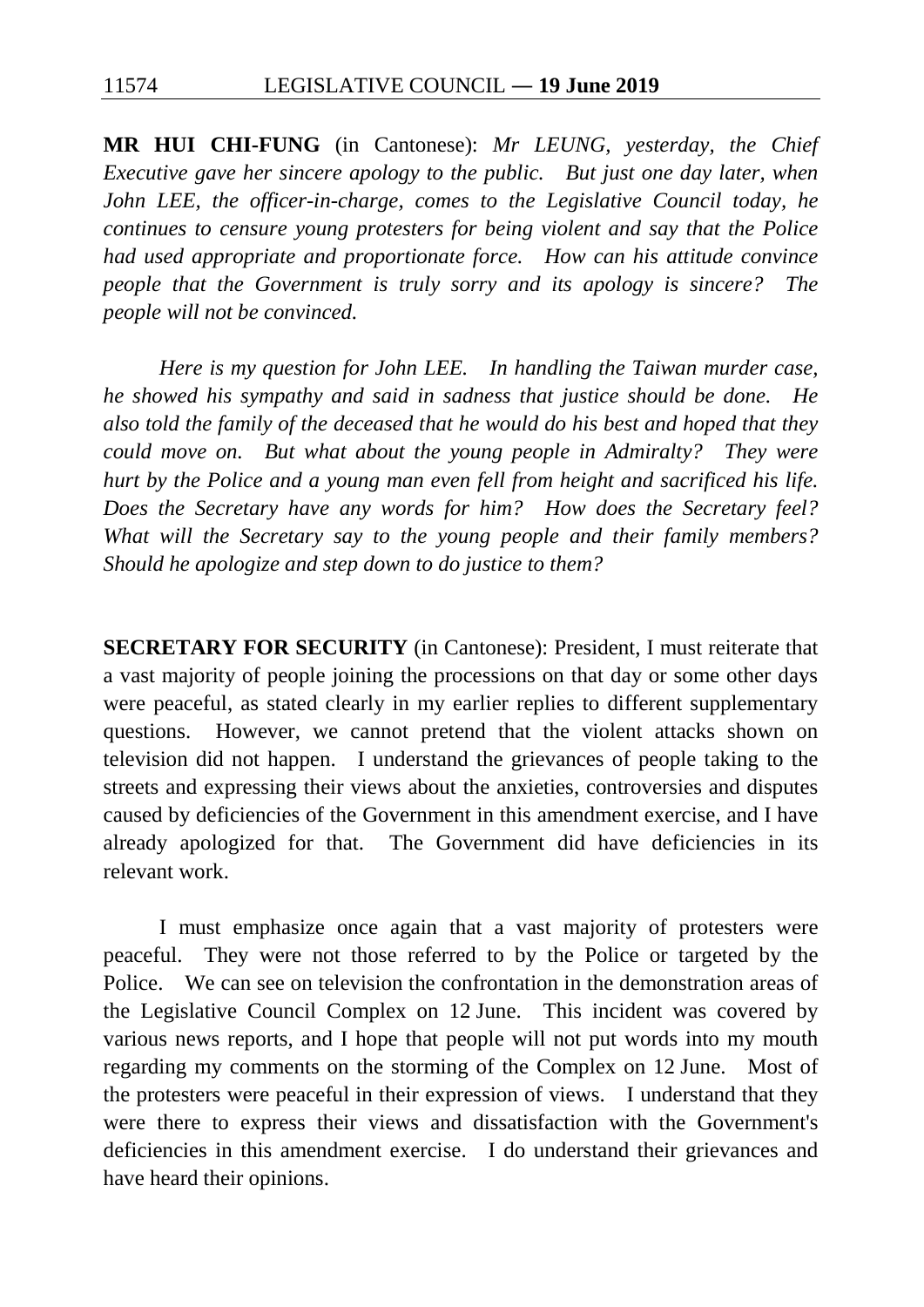Yesterday, the Chief Executive also apologized to the public for this matter, saying that it was her wish to continue serving the community and to do more and do better for Hong Kong in different areas. I hope members of the public will appreciate our wish to do more and do better in supporting the Government in different areas. I also appeal for an understanding from the people. No one would love to see violence, and please understand that the Police were just performing their duties to maintain public order and ensure public safety. They were just doing what the law asked them to do. The public should not vent their dissatisfaction with the Government on the Police.

**PRESIDENT** (in Cantonese): Mr HUI Chi-fung, which part of your supplementary question has not been answered?

**MR HUI CHI-FUNG** (in Cantonese): *The Secretary has showed sympathy and sadness for the deceased in the Taiwan murder case and extended his condolences to the deceased's family. How come he dares not say a word to the young people in Admiralty? How come he dares not resign, apologize or do justice to them?* Although the following question has just been put to the *Secretary for more than 10 times, I must ask him once again: Will he resign, step down and apologize?*

**PRESIDENT** (in Cantonese): Secretary, do you have anything to add?

**SECRETARY FOR SECURITY** (in Cantonese): President, my earlier reply was clear enough. For those who expressed their views in a peaceful and rational manner, we have heard every one of them and we have also apologized for our deficiencies in this amendment exercise. Of course, I do not want to see anyone getting hurt when they express their views, and I feel sad for the injured. However, we must understand that in a large-scale public assembly, it is the duty of the Police to minimize any potential risks while facilitating the assembly. The Police must perform their duties to ensure safety and order in large-scale public events.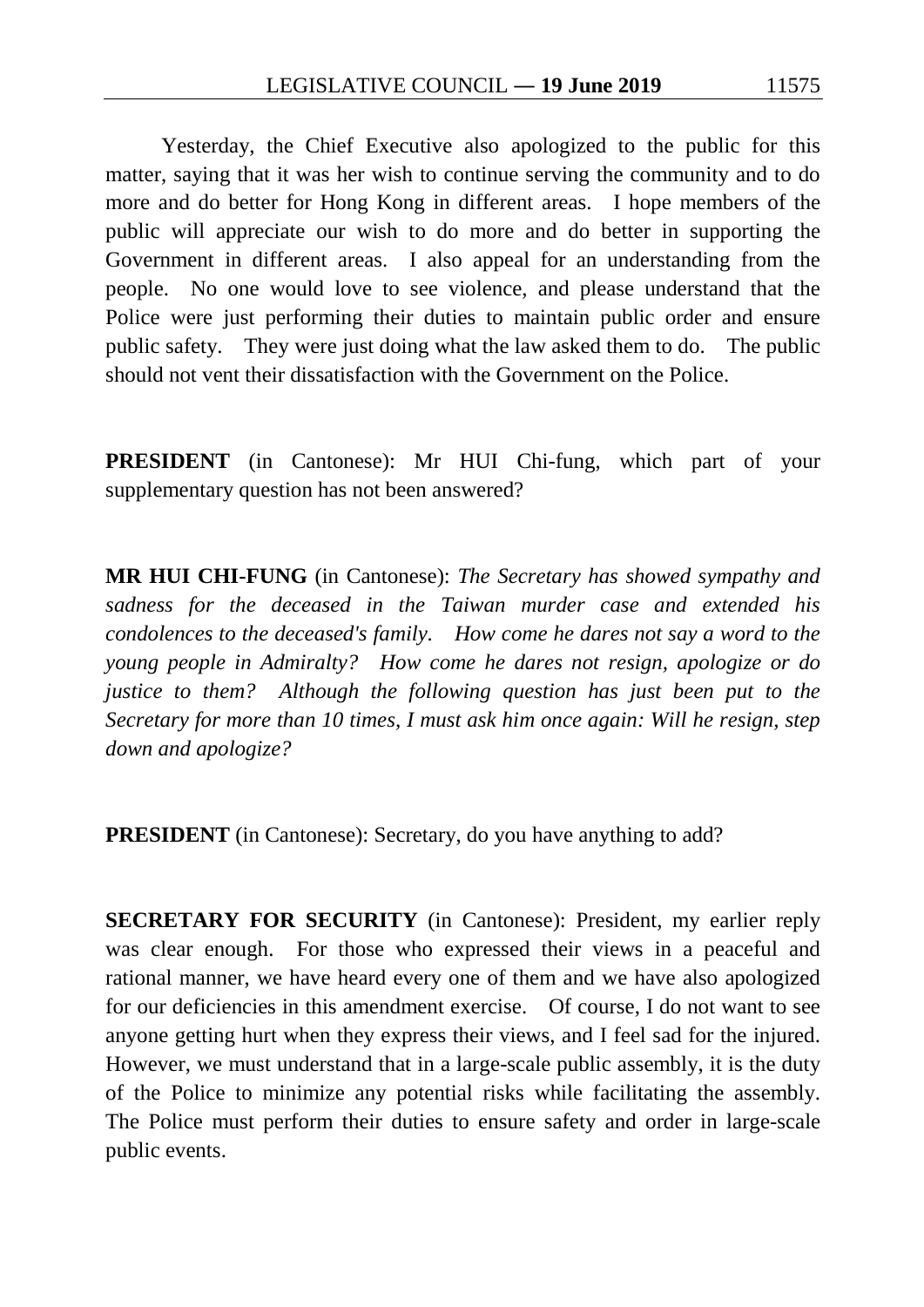**MR JEFFREY LAM** (in Cantonese): *President, on the whole, the 12 June protest was peaceful but a handful of protesters threw bricks, steel bars, metal poles and mills barriers, and confronted the Police. The confrontation had resulted in a number of police officers being injured. We clearly saw on television that a police officer, with blood on his face, was assaulted even when he had fallen on the ground. We should be fair to police officers who stood fast at their posts on that day. From what we saw, some protesters acted violently first and the Police took corresponding actions afterwards; the Police had not taken the initiative to act violently against the protesters.*

*President, we saw on television how different places suppressed violent acts. For example, when protesters in France took to the streets and had conflicts with the Police, the police officers in a western democratic country would, after being attacked, hurled tear gas rounds at the protesters and used force to control the crowd.* This approach has also been adopted in the United *States and other western countries. In fact, the degree of force used by police officers in overseas countries was higher than that used by the Police in Hong Kong on that day. Why should the Police in Hong Kong be criticized for their actions? At present, many police officers have been maligned viciously and insulted with abusive language, and their personal information has even been uploaded to the Internet. This is really outrageous. As the personal information of some police officers and their family members has been publicly disclosed, they have even been harassed and their personal safety is threatened. Has the Government received their appeals for assistance or complaints? How will the Government deal with and help the affected police officers?*

**SECRETARY FOR SECURITY** (in Cantonese): President, apart from the various posts and videos online attacking police officers, the personal information of some police officers or their relatives and friends have been publicly disclosed. I have also mentioned earlier that some people declared that they would hurt the family members of police officers, or even hurt their children at school. I believe that these actions are inappropriate and the persons concerned should not create confrontations in society as police officers are duty-bound to maintain public order and protect the lives and properties of the public.

According to the Privacy Commissioner for Personal Data, freedom of speech, free flow of information and protection of personal privacy are subject to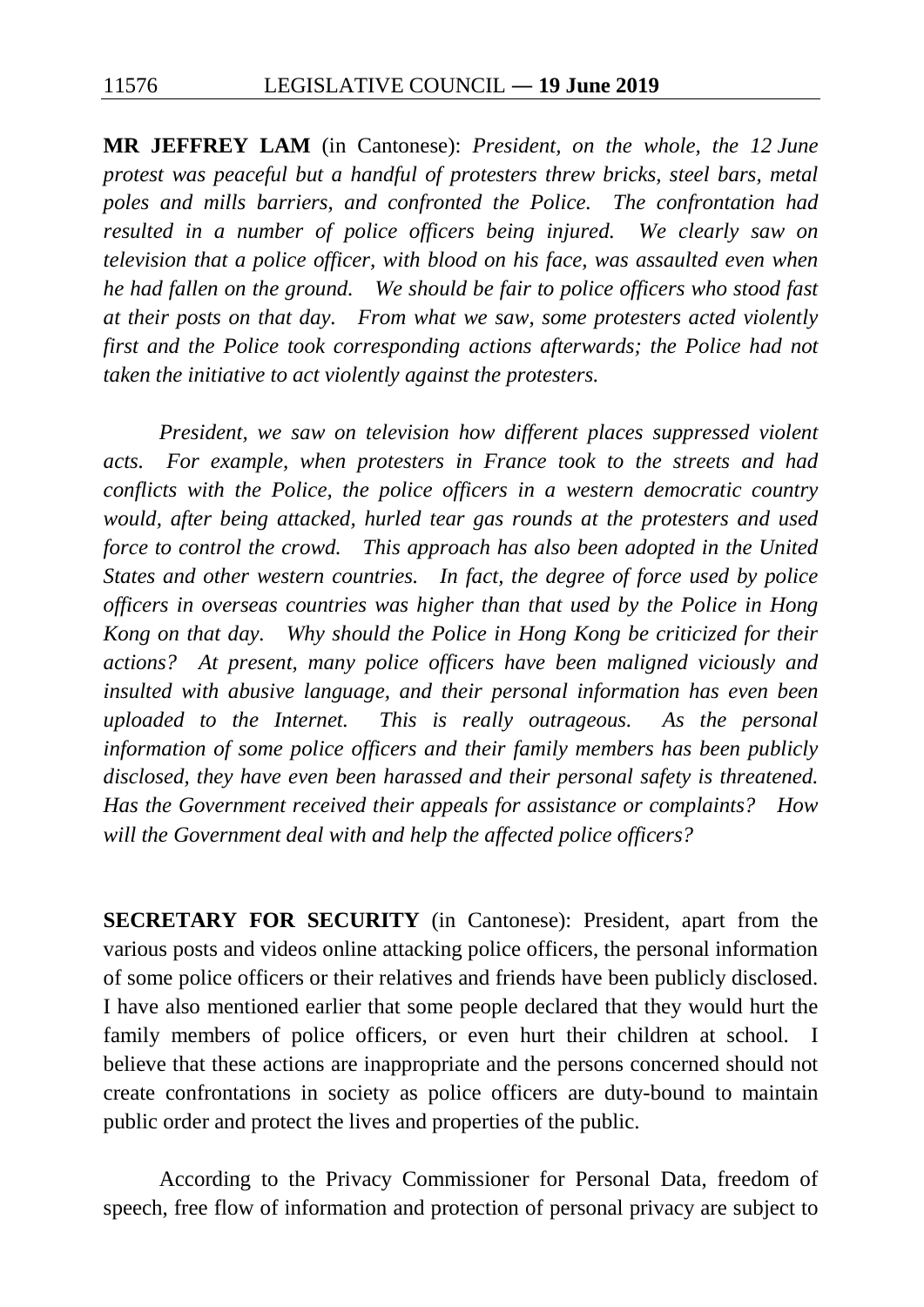statutory restrictions, and factors such as the reputation and privacy of individuals, public order, etc., must be taken into account. Any person posting the personal information of others on a social platform must consider whether the relevant information is collected in a lawful and fair manner. If the collection and disclosure of personal data have led to the unlawful purposes of bully, sedition and intimidation, such acts are certainly illegal. The Police have set up a hotline for police officers to report on cyberbullying. In fact, a large number of people have been affected, including those whose personal information has been publicly disclosed. The information of more than 400 police officers and nearly 100 relatives and friends of police officers has been publicly disclosed. I hope people will understand that the work of the Police is to maintain law and order as well as the safety of Hong Kong. Police officers have stood fast at their posts and have not retreated in times of difficulty. The actions taken to combat the attacks were meant to ensure the personal safety of all those at the scene, including people working inside the Legislative Council Complex and police officers. We should consider whether the creation of confrontation in society, especially confrontation against the Police Force, will be conducive to combating criminal offences in future or maintaining the current level of public security in Hong Kong? I believe we should all think about this question. Regarding this incident, there are deficiencies of the Government in this amendment exercise. The SAR Government should undertake responsibility and we have accepted criticisms and made pledges. I hope that the public will understand that the Police discharge their duties to maintain law and order and members of the public should not vent their dissatisfaction with the Government on the Police.

**PRESIDENT** (in Cantonese): Mr LAM, Which part of your supplementary question has not been answered?

**MR JEFFREY LAM** (in Cantonese): *The Police discharged their duties but their family members have been harassed. The Secretary has not answered the question about how to protect or help the affected police officers.*

**PRESIDENT** (in Cantonese): Secretary, do you have anything to add?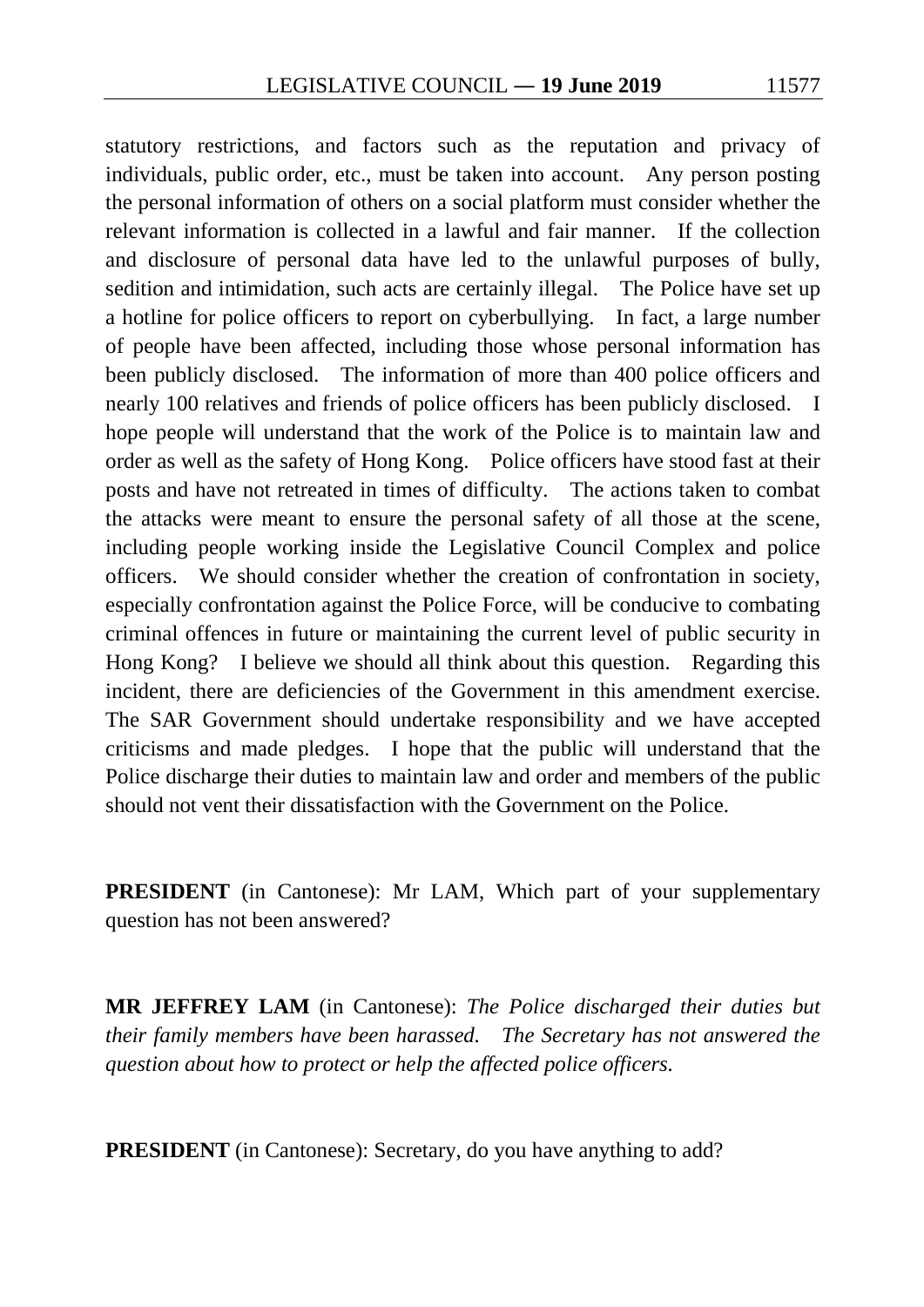**SECRETARY FOR SECURITY** (in Cantonese): I thank Mr LAM for his question. The Police have set up a 24-hour hotline to receive the relevant information or reports. For police officers and his family members, first, the Police Force will ensure their safety; second, if they need any support, including psychological or other support, the Police Force will make concerted efforts to help them overcome difficulties and protect them.

**MR LEUNG YIU-CHUNG** (in Cantonese): *President, I have recently received a short letter from a member of the public. Let me read it out. It reads, "Hello, Mr LEUNG. I am a peaceful demonstrator outside the CITIC Tower on 12 June, and I am also one of the persons being unreasonably and violently driven away by the Police firing tear gas rounds with the intent to kill. I am the boss of a local advertising company. In response to calls in society, I staged a strike on that day and, together with colleagues of my company, attended a peaceful assembly on a voluntary basis. As many young ladies of my company joined in, we decided to go to the area at Lung Wui Road where a letter of no objection for assembly was issued to the Civil Human Rights Front. We decided to stay there, so as to ensure that my co-workers could express their discontent with the Government in a safe environment. Regrettably, we were ultimately driven away by the Police unreasonably and violently. The scene was so chaotic that the danger of a stampede might take place any time. If people at the scene had not helped each other to flee from the dangerous areas, it would not be exaggerated to say that a disaster causing great casualties would have occurred. From that day on, my colleagues and I have been haunted by the terror on that day. Some people even seem to suffer from post-traumatic stress disorder with symptoms such as nightmare, insomnia and hyperarousal. As for me, apart from feeling indignant, I am also saddened. I believe that society cannot accept the saying that the Police were 'restraint in law enforcement' and their acts were 'perfectly justified'. Having learnt that you were also at the scene on that day, I urge Honourable Members to pursue those who should be held accountable for the seriousness of the incident. If the Police are not ultimately brought to book for their abuse of power and excessive use of weapons, the situation of the Police having excessive power, IPCC being incapable, and the Police and IPCC harbouring each other will go from bad to worse in the days to come; and members of the public will not be duly protected in Hong Kong in future."*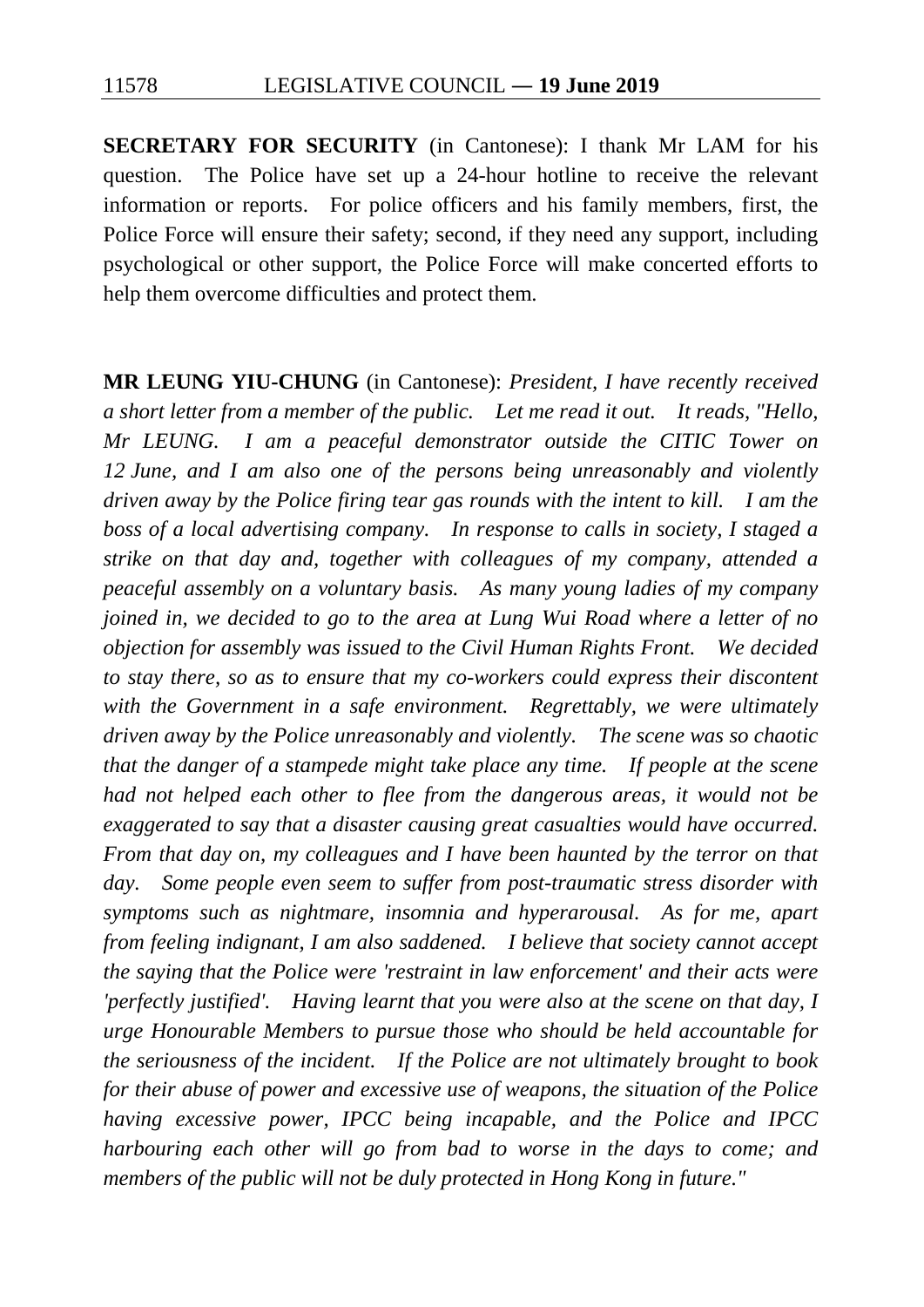*President, the content of the letter runs exactly counter to the Secretary's reply today. One paragraph of the Secretary's reply reads, "The Police shall, based on the circumstances at the scene, make assessments and exercise professional judgment to take appropriate actions, which include using necessary force in a bid to ensure public safety and public order." President, contrary to the content of the reply, the Police took inappropriate actions, used unnecessary force, and failed to ensure public safety and public order. For this reason, I join that member of the public to ask the Secretary if anyone should be held responsible for the incident. And, if the Police are not ultimately brought to book for their abuse of power and excessive use of force, should and can Hong Kong people be accorded the proper protection of their lives and properties if they demonstrate peacefully, given that the Secretary said just now that many people who joined the procession and assembly were peaceful?*

**SECRETARY FOR SECURITY** (in Cantonese): The first few lines of my reply to the first urgent question are as follows: In the morning of 12 June there was a peaceful assembly to be held outside the Legislative Council Complex originally. At around 8:00 am, a large number of people in mask suddenly rushed out to Lung Wo Road, Tim Mei Avenue, Queensway and Harcourt Road in an organized manner, occupying the roads, blocking the traffic and disrupting social order. As there were citizens being trapped inside a tunnel at Lung Wo Road, Police Negotiators were deployed, with the incident lasting for eight hours. Roads were congested and blocked, which nearly paralysed the traffic. The Police maintained a high degree of tolerance. Around 3:00 pm, the situation outside the Legislative Council Complex began to deteriorate, when demonstrators mainly at the front continuously charged towards the police cordon line violently. In my replies to the supplementary questions of other Members, I mentioned some violent attacks in front of the demonstration area of the Legislative Council Complex. The Police then retreated some 100 m to the demonstration area outside the Legislative Council Complex, with the hope of mitigating the attacks through a continuous retreat, but demonstrators continued to attack police officers, including hurling bricks, metal poles, wooden planks and mills barriers.

I would like to state clearly, as I said in the first sentence of my main reply, there was a peaceful assembly to be held outside the Legislative Council Complex originally. In my replies to various Members just now, I have also reiterated that most of the participants were not involved in violent acts. The cordon line set up by the Police in front of the Legislative Council Complex was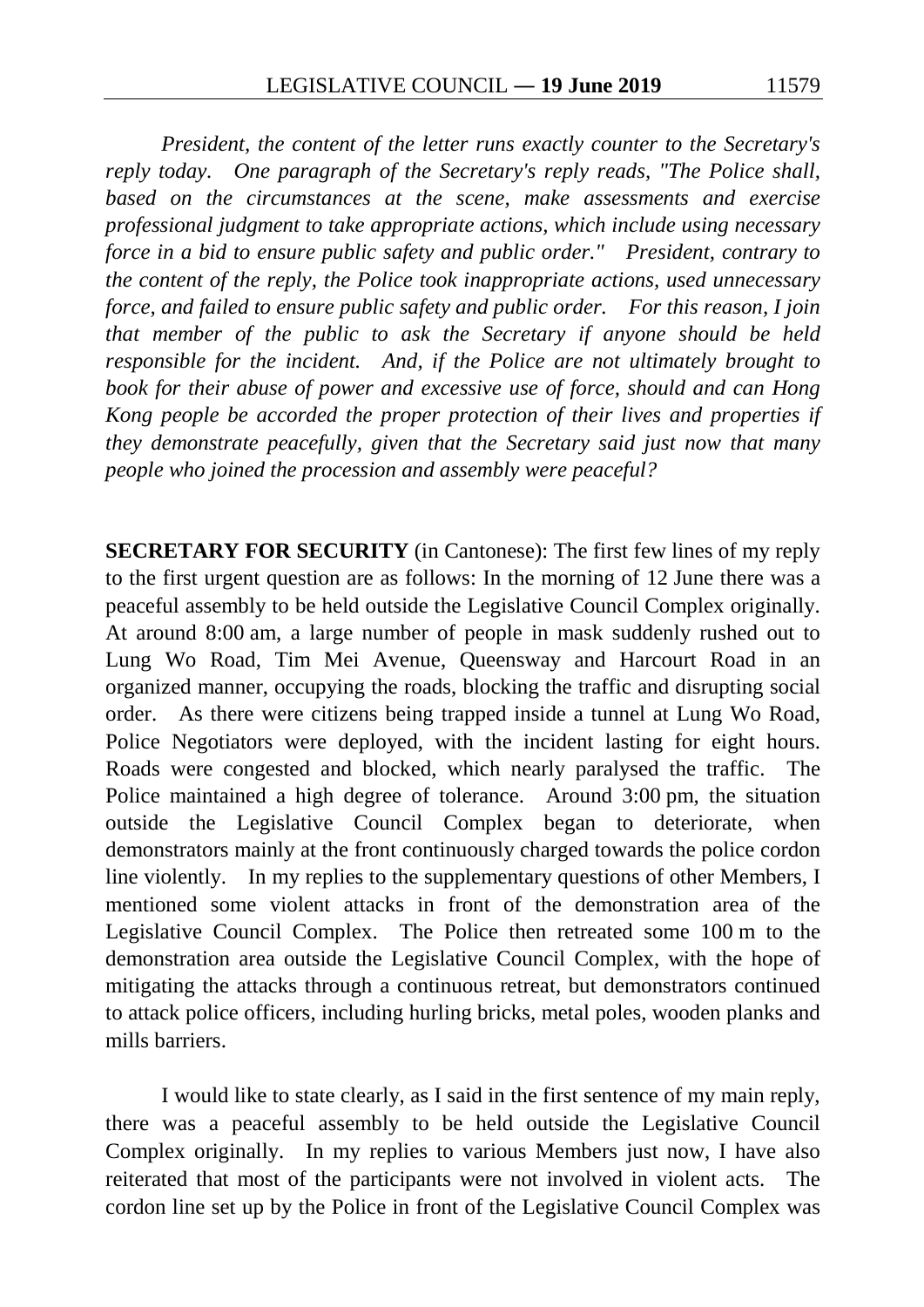mainly to safeguard the Complex and persons therein. I believe Members have watched such attacks on television, and I do not intend to describe again what happened back then.

## (THE PRESIDENT'S DEPUTY, MS STARRY LEE, took the Chair)

For those who are not involved in violent acts but merely exercise their freedom of speech and freedom of assembly, the Government will show its respect, and the Police will provide them with convenience as far as possible. This was the case with large-scale processions in the past, where people expressed their views in a peaceful and orderly manner. We have heard people's views, and the Chief Executive offered her public apology yesterday. I hope people will know that we have acknowledged our deficiencies. Following the conclusion of each large-scale event, the Police will invariably draw on their experience, with the hope that in dealing with similar incidents in future, they will be able to do a better job in terms of accoutrements, approach and communication with the crowd and media. The Police will pay heed to the relevant situations when drawing on their experience. The investigation into any incident will invariably be conducted by CAPO in a fair and just manner. As far as the incident is concerned, CAPO has set up a special team to deal with the relevant complaints on a priority basis and in a fair and just manner. For example, during the statement-taking or investigation process, IPCC members or observers will be present to ensure fairness and justice. I hope that Members will allow the relevant cases to be dealt with by CAPO and IPCC.

**DEPUTY PRESIDENT** (in Cantonese): Mr LEUNG Yiu-chung, which part of your supplementary question has not been answered?

**MR LEUNG YIU-CHUNG** (in Cantonese): *Deputy President, the Secretary has kept repeating his message like a "human tape recorder" just now. He has failed to address the core of my question.*

**DEPUTY PRESIDENT** (in Cantonese): Mr LEUNG, please point out directly the part of your supplementary question that has not been answered.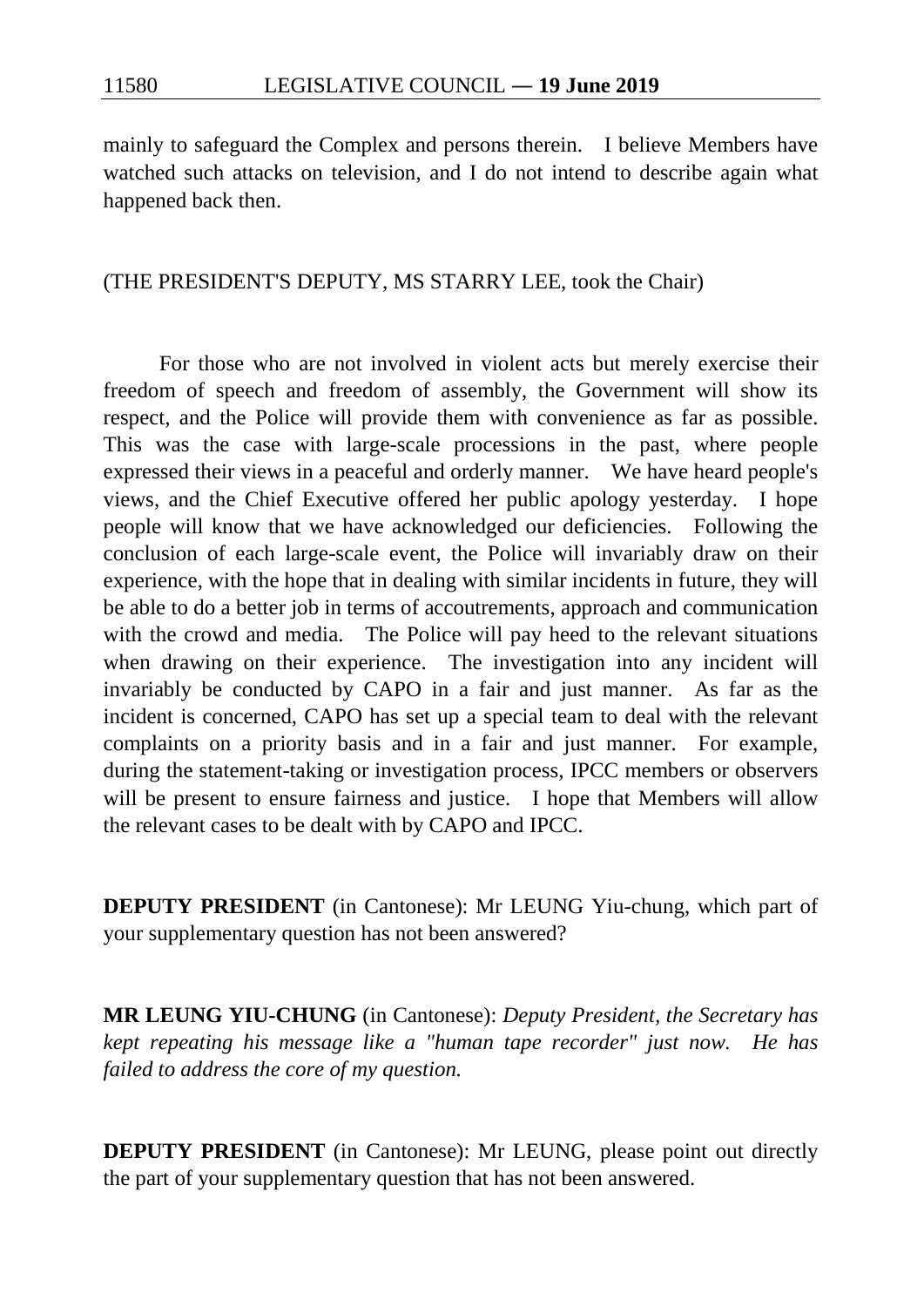**MR LEUNG YIU-CHUNG** (in Cantonese): *The core of my question is not about the locations he mentioned, but he evaded my question and merely raised other issues. Members of the public and I are concerned about people who assembled at Lung Wui Road, a location covered by the letter of no objection issued to the Civil Human Rights Front. At that time, apart from me, many colleagues assembled at that place. Since we were having a peaceful assembly, why did the Police abuse their power and hurl tear gas rounds to disperse the crowd? The Secretary has failed to answer my* …

**DEPUTY PRESIDENT** (in Cantonese): Mr LEUNG, you have clearly pointed out the part of your supplementary question that has not been answered.

**MR LEUNG YIU-CHUNG** (in Cantonese): … *Given the abuse of police power, how can the Police ensure the personal safety of people in future? If the relevant police officers are not brought to book, how can the Police ensure that people can participate safely in peaceful assemblies in future?*

**DEPUTY PRESIDENT** (in Cantonese): Mr LEUNG, you have clearly pointed out the part on which an elucidation is sought. Please stop speaking. Secretary, do you have anything to add?

**SECRETARY FOR SECURITY** (in Cantonese): Deputy President, as I have explained just now, the Police will draw on their experience after handling any large-scale event. In any event, the Police will take into account the personal safety of all people. However, if a handful of people in a large crowd stir up chaos, such chaos can easily extend to other locations. Under such circumstances, the Police must take actions to minimize chaos, and minimize the impacts on public safety and public order. As for the approach and accoutrements of the Police, we have fully considered the approach and accoutrements of foreign governments in handling similar incidents. In my reply to Dr Priscilla LEUNG just now, I said that the Police might, in their review, consult the Department of Justice about the guidelines on operation or other matters, so as to determine whether an appropriate approach had been adopted from the legal perspective. I believe that the Police will handle all the issues seriously.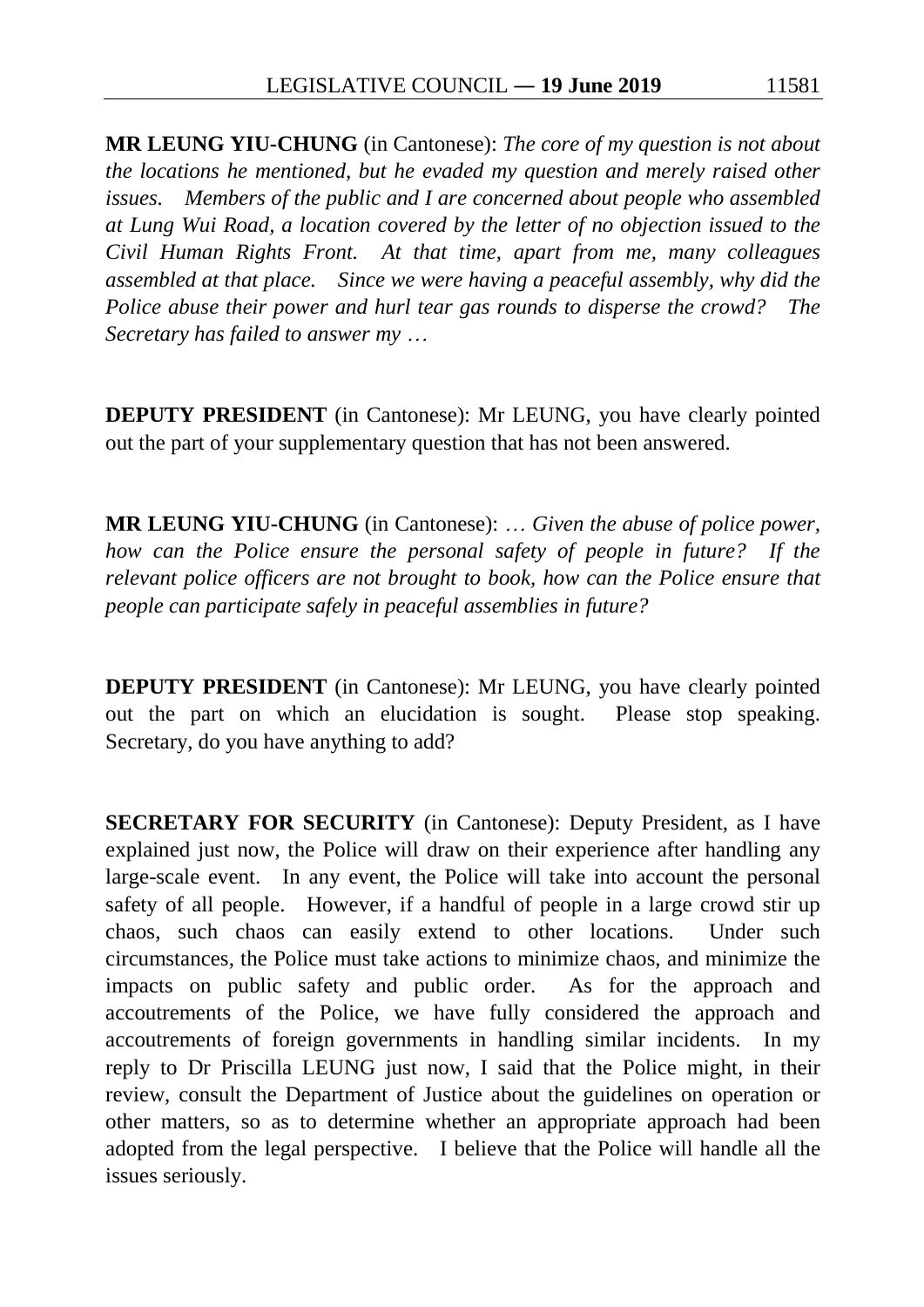**MR KWONG CHUN-YU** (in Cantonese): *Deputy President, to put it simply, the Police shot protesters in their eyes and bashed them in the head. They have become addicted to beating up journalists, students and members of the public. It is well evident that the Hong Kong Police Force treats human lives as if they were worthless.*

*Attending the Legislative Council meeting today, John LEE has been pretending to be submissive and has dissociated himself from the operation of the Police, claiming that he trusted and understood the frontline commanders and police officers concerned. The decision made by them back then was simply made at the behest of Secretary John LEE himself. Despite being repeatedly asked by a number of Members if he would step down, he has shied away from answering the questions. His supervisor Carrie LAM apologized publicly yesterday. When we asked him to bow, apologize and step down just now, he simply pretended to be submissive, slurred his replies and refrained from answering any questions.*

*Deputy President, it is very difficult for us not to get angry. At present, the fact before us is that the Secretary has suggested that we lodge complaints with CAPO and he has requested journalists to wear press cards in order to avoid being beaten. Have the officers of the Special Tactical Squad displayed their identification numbers, warrant cards or other form of identification? Even officers of the Criminal Investigation Department, etc. cannot be identified. Yet, the Secretary has asked us to lodge complaints.*

**DEPUTY PRESIDENT** (in Cantonese): Mr KWONG, please raise your supplementary question directly.

**MR KWONG CHUN-YU** (in Cantonese): *I know that the Secretary will, at the request of his supervisor, endure whatever criticisms directed against him now, so as to avoid disrupting peace in society. I will no longer ask the Secretary to step down, apologize and bow to the public because he has given the same reply while responding to over 10 supplementary questions just now; he has been acting like a tape recorder.*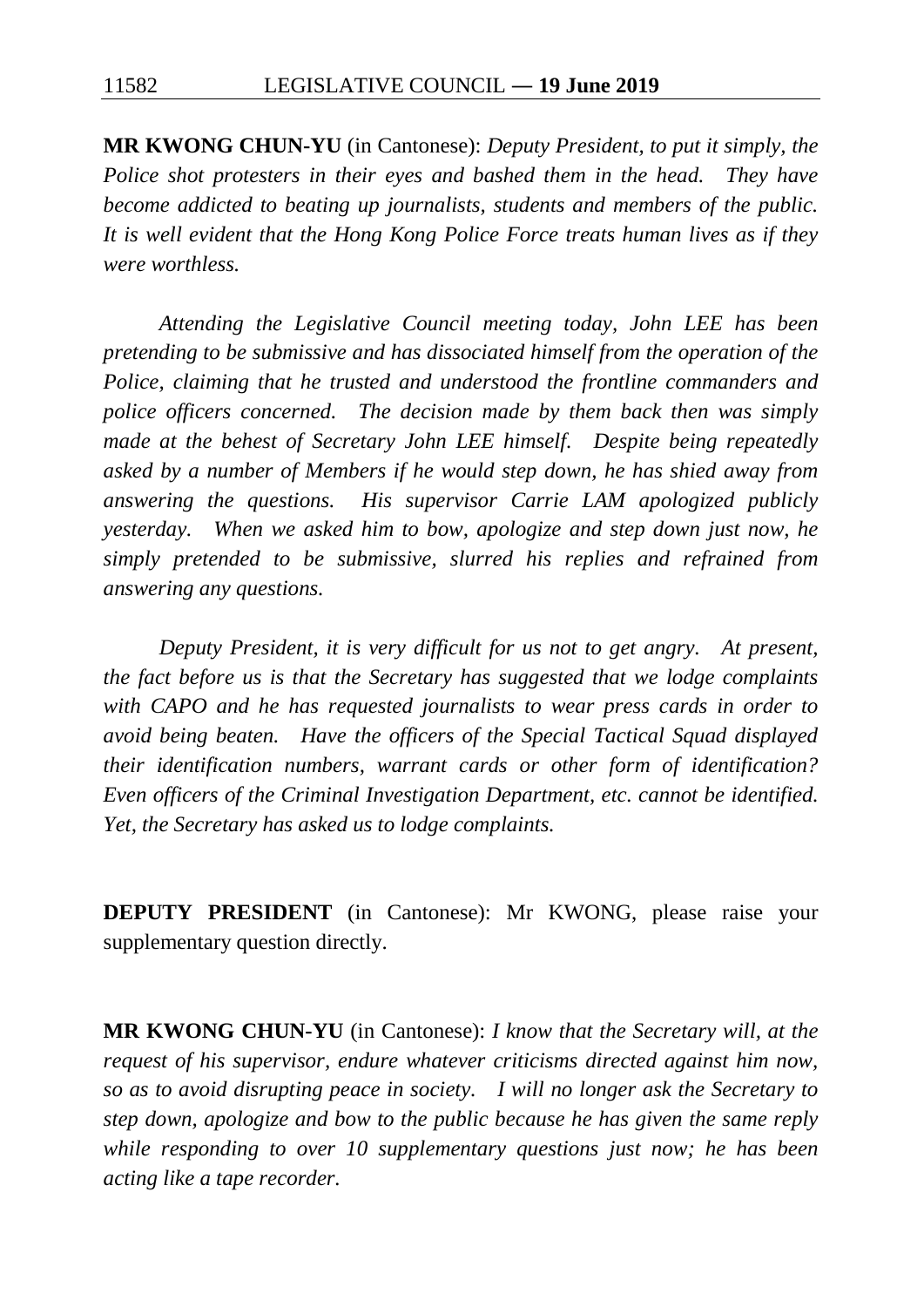*Deputy President, I now ask one question which the Secretary should be able to answer. First, will frontline police officers display their police identification numbers, identification documents and warrant cards in future?*

**DEPUTY PRESIDENT** (in Cantonese): Mr KWONG, you have raised your supplementary question.

**MR KWONG CHUN-YU** (in Cantonese): *In addition* …

**DEPUTY PRESIDENT** (in Cantonese): You may only ask one supplementary question.

**MR KWONG CHUN-YU** (in Cantonese): … *Will the Secretary disclose the information on police officers deployed on 12 June for Members to follow up?*

**SECRETARY FOR SECURITY** (in Cantonese): Deputy President, the uniforms of police officers for performing day-to-day duties are known to all; and the uniforms and accoutrements of police officers in various work units are all distributed by the Hong Kong Police Force respectively. The Police Force will try its best to cooperate with the investigation of CAPO and IPCC and will submit all information to CAPO for follow-up actions.

In response to the various complaints in the past, CAPO had taken action to investigate whether the acts of the people involved in the complaints complied with the established guidance and requirements of the Police. Hence, we should refer all complaints to CAPO for comprehensive investigation to be conducted. As I also told Members just now, CAPO has set up a designated team to accord priority to handling the complaints in this respect.

**DEPUTY PRESIDENT** (in Cantonese): Mr KWONG Chun-yu, which part of your supplementary question has not been answered? You may only ask one follow-up question.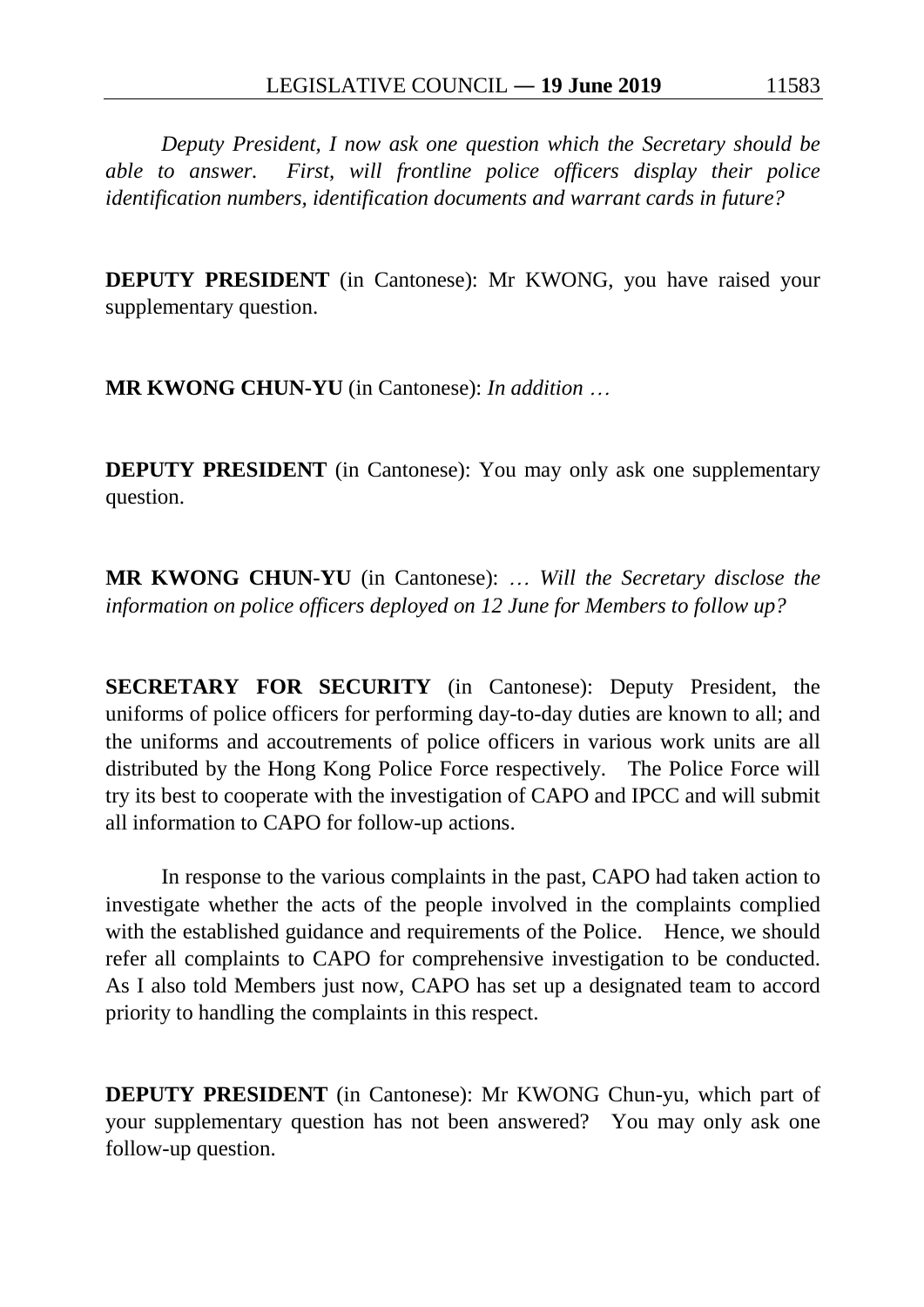**MR KWONG CHUN-YU** (in Cantonese): *Deputy President, the Secretary appeared to be panic-stricken while giving his reply just now. My "brothers" have shed blood and got injured in the incident. I would like to ask the Secretary if the Special Tactical Squad will carry identification documents, identification numbers and warrant cards in future, and whether he will submit the information on the police officers deployed on 12 June to the Legislative Council.*

**DEPUTY PRESIDENT** (in Cantonese): Mr KWONG, you have clearly stated the part of the question for which you request a follow-up.

**MR KWONG CHUN-YU** (in Cantonese): *Although I asked the Secretary in a very calm manner, he failed to answer my question. Deputy President, please let me add one point. While the Secretary asked us to lodge complaints, we do not even have the identification numbers of the relevant police officers. Secretary, where can we get the police identification numbers? Please do not read from your script again! You have already repeated three times!*

**DEPUTY PRESIDENT** (in Cantonese): Mr KWONG, your question is very clear. Secretary, do you have anything to add?

**SECRETARY FOR SECURITY** (in Cantonese): The Police keep all information on the identity, uniforms and attendance records of all police officers. According to internal requirements, the Special Tactical Squad is equipped with specific accoutrements and uniforms. In light of the actual needs, the Police Force will require its forces to implement the relevant requirements. When investigating complaints, CAPO will refer to the information on the police officers deployed on that day. Based on previous investigation experience, CAPO will examine all the information to ensure that investigation is conducted in the fairest and most impartial manner.

(Mr KWONG Chun-yu indicated his wish to ask a follow-up question)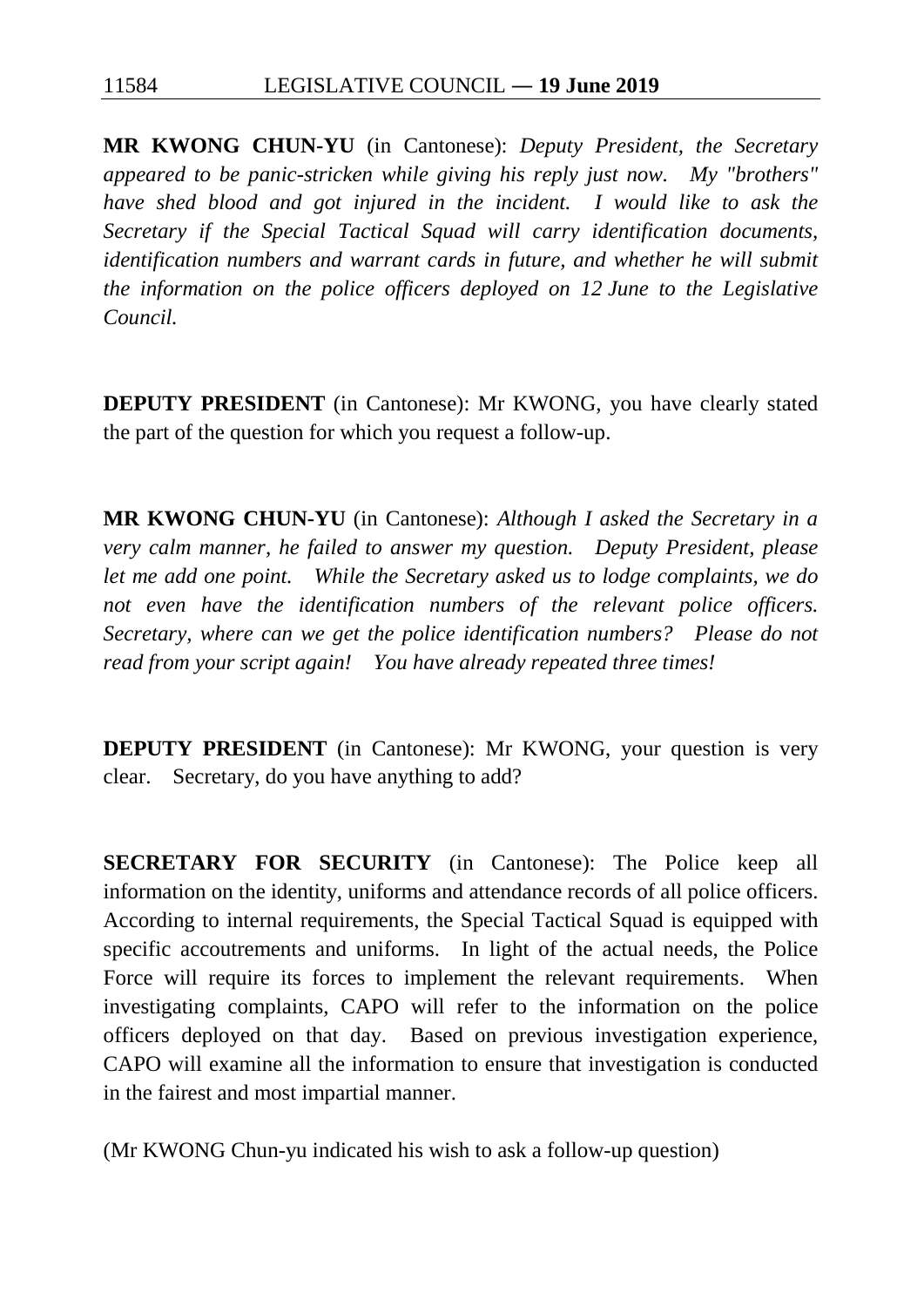**DEPUTY PRESIDENT** (in Cantonese): Mr KWONG, you have asked your follow-up question, and the Secretary has also provided additional information in his reply. I know that you are dissatisfied with the answer, but please follow up the matter on other occasions. This has been the established practice of the Legislative Council. Please stop speaking.

(Mr KWONG Chun-yu continued to indicate his wish to ask a follow-up question)

**DEPUTY PRESIDENT** (in Cantonese): Traditionally, Members may only ask one question as a follow-up to their supplementary question.

(Mr KWONG Chun-yu continued to indicate his wish to ask a follow-up question)

**DEPUTY PRESIDENT** (in Cantonese): Mr KWONG, please ask your question expeditiously.

**MR KWONG CHUN-YU** (in Cantonese): *Deputy President, to put it simply, the Secretary has apparently tried to protect the information of police officers. How come the authorities failed to protect the information of patients? We do not even know which police officers were deployed on that day. Just now, the Secretary completely failed to answer the question of whether he will provide the information to the Legislative Council.*

**DEPUTY PRESIDENT** (in Cantonese): Mr KWONG, this is not a debate session. Please stop speaking.

**DR HELENA WONG** (in Cantonese): *Deputy President, I was once a member of IPCC. We have pointed out many times in IPCC that police officers must wear uniforms showing their identification numbers when they discharged duties in major operations. Does the Secretary know whether identification numbers are displayed on the uniforms, including helmets, of the Special Tactical Squad provided by the Police Force? We could hardly identify the police officers on*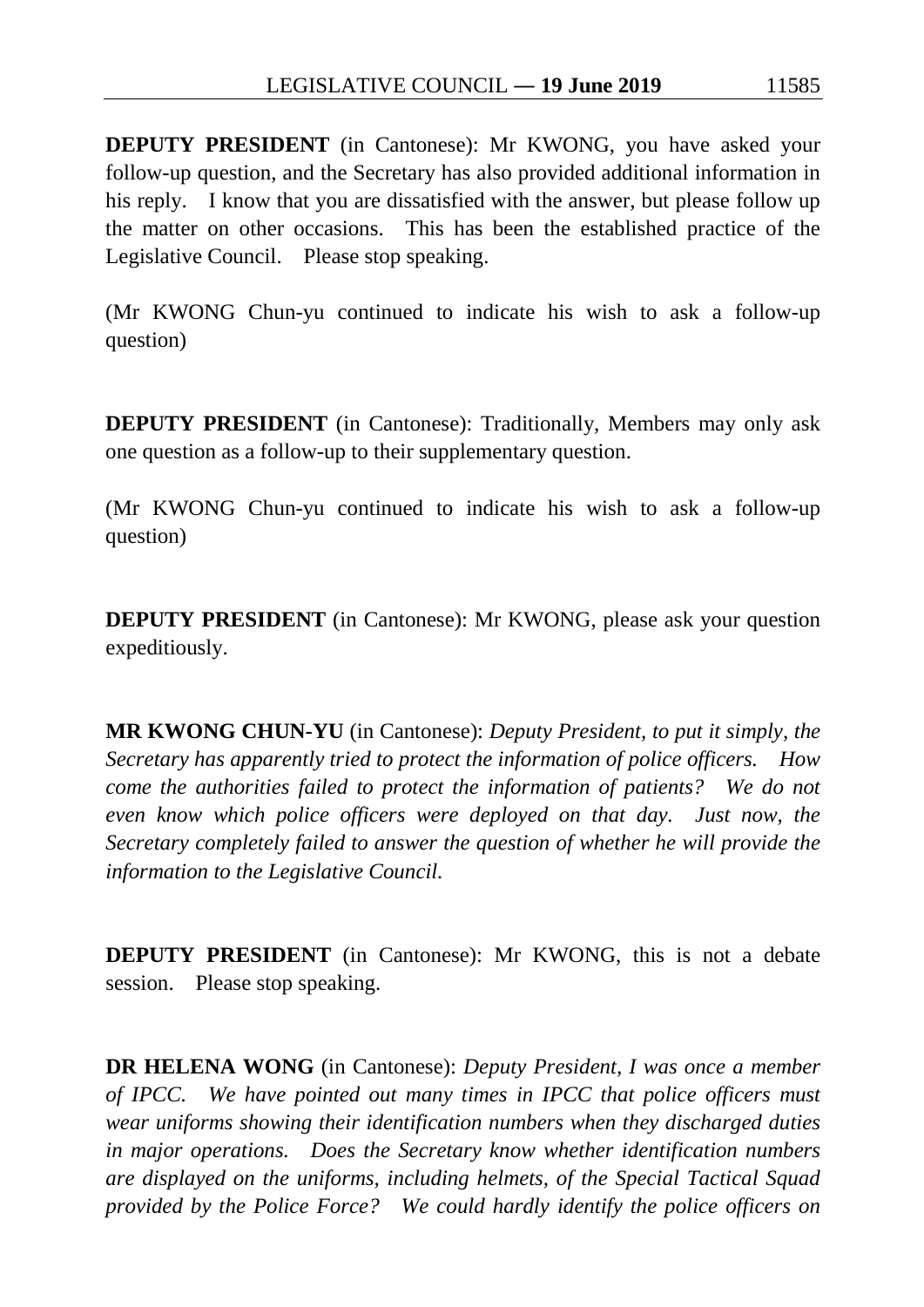## 11586 LEGISLATIVE COUNCIL ― **19 June 2019**

*that day. As police officers put on gas masks to hurl tear gas rounds, they looked like objects in black without any marking for identification. Given the Police's decision, does the Secretary know that members of the public cannot identify the police officers concerned and are therefore unable to lodge complaints? Does the Secretary endorse this practice?*

**SECRETARY FOR SECURITY** (in Cantonese): Deputy President, this is the internal operation of the Police Force. Regarding the uniform and accoutrements of the Special Tactical Squad, I do not have the information in hand. If Members wish to obtain such information, they may first ...

(Mr James TO stood up and spoke loudly)

**DEPUTY PRESIDENT** (in Cantonese): Mr James TO, please stop speaking.

(Mr James TO spoke loudly while standing)

**DEPUTY PRESIDENT** (in Cantonese): Mr TO, please stop speaking. Secretary, please continue with your reply.

(Mr James TO kept speaking loudly while standing)

**DEPUTY PRESIDENT** (in Cantonese): Mr TO, please stop speaking. Secretary, please continue with your reply.

**SECRETARY FOR SECURITY** (in Cantonese): The internal operation of the Police Force is its own …

(Mr Dennis KWOK indicated his wish to raise a point of order)

**DEPUTY PRESIDENT** (in Cantonese): Secretary, please hold on. Mr Dennis KWOK, what is your point of order?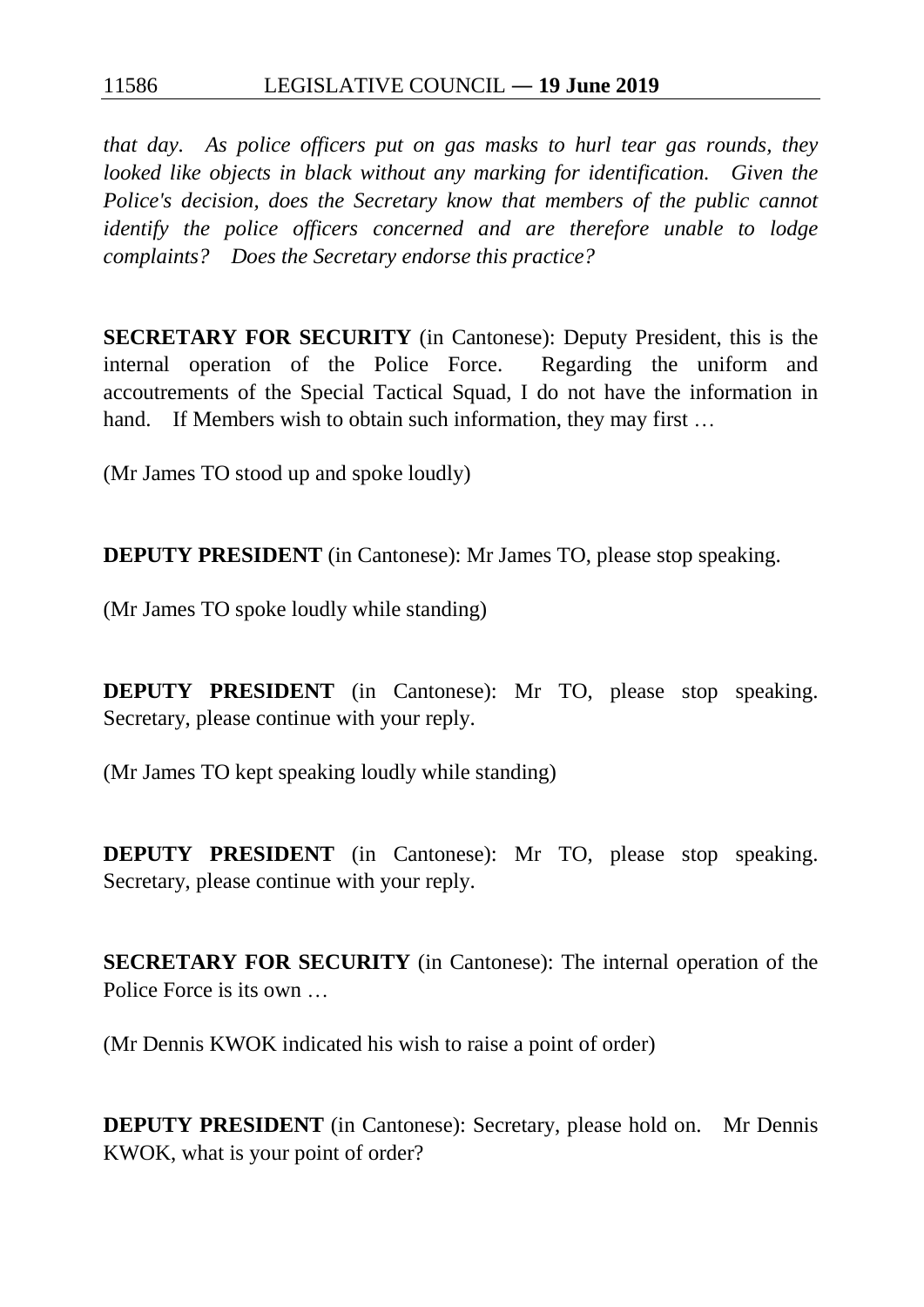**MR DENNIS KWOK** (in Cantonese): *Deputy President, as the Secretary is replying to a very important question, can we suspend the meeting so that he can obtain the information required? How come police officers had no identification while they discharged their duties? This is a very crucial point.*

**DEPUTY PRESIDENT** (in Cantonese): Mr KWOK, I understand your proposal, but that is not a point of order.

Secretary, do you need additional time for preparing the response to Member's question? Do you request to suspend the meeting to get the supplementary information? Secretary, please respond.

**SECRETARY FOR SECURITY** (in Cantonese): I need to obtain the information in this regard from the Police. Certainly, I can provide the information to Members after the meeting because I do not have the information they request right now.

(Mr James TO indicated his wish to raise a point of order)

**DEPUTY PRESIDENT** (in Cantonese): Secretary, please hold on. Mr James TO, what is your point of order?

**MR JAMES TO** (in Cantonese): *Deputy President, if the Secretary needs, say, 30 minutes to obtain the information, since we have already spent two hours on these two urgent questions today for the purpose of clarifying the facts in one go, I hope the Deputy President will give the Secretary sufficient time—say, 30 minutes―to obtain the relevant information. If the Secretary fails to obtain the information required within 30 minutes, I think he is just putting us off.*

**DEPUTY PRESIDENT** (in Cantonese): Mr TO, this is an issue about meeting arrangement. Just now I have already asked the Secretary if he needed additional time or if he requested that the meeting be suspended so that he could get more information to respond to Members' questions.

Secretary, please respond.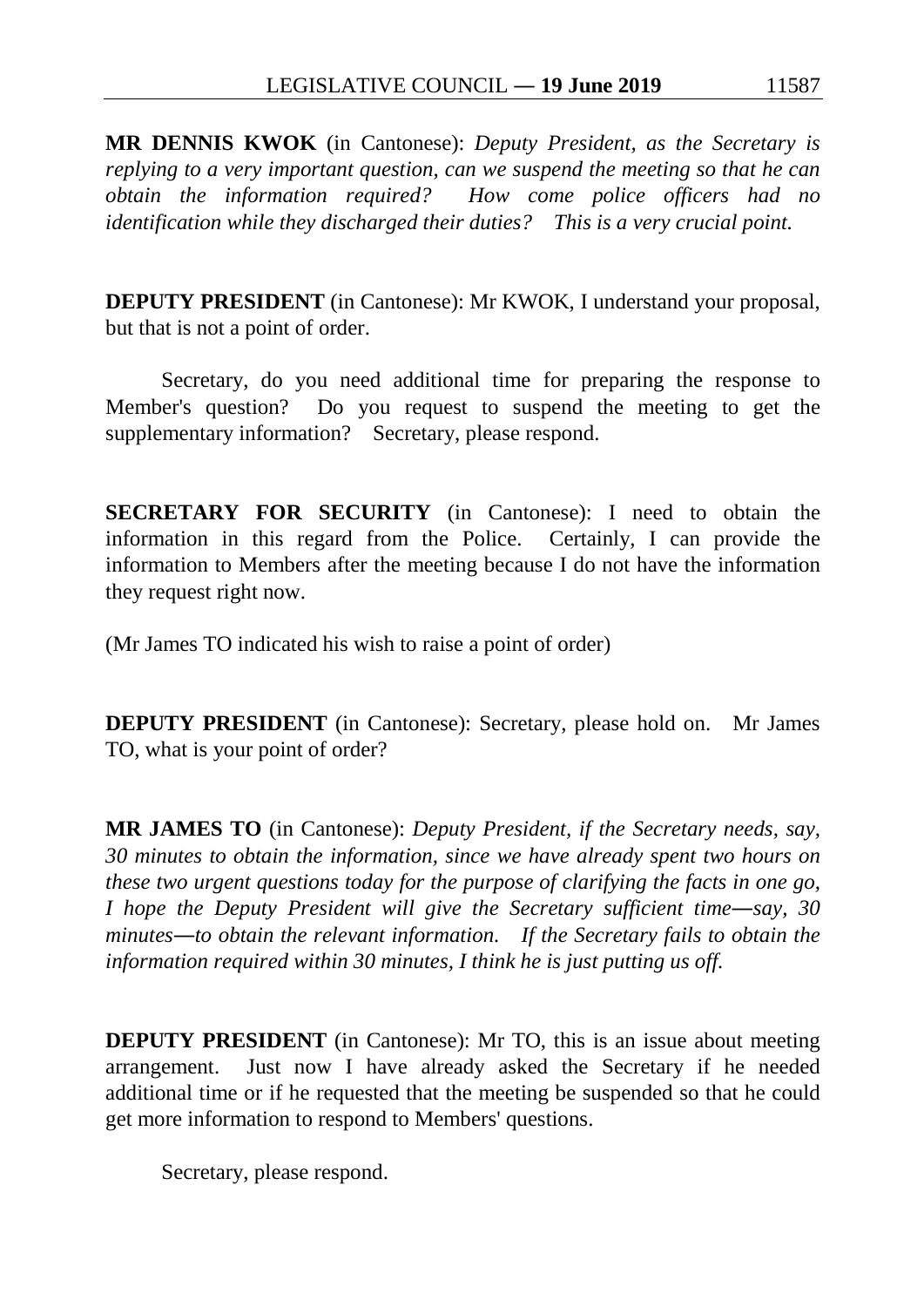11588 LEGISLATIVE COUNCIL ― **19 June 2019**

**SECRETARY FOR SECURITY** (in Cantonese): The information in this regard is related to the internal operation and accoutrements of the Police, which may be provided to Members by the Police after the meeting.

**DEPUTY PRESIDENT** (in Cantonese): Dr Helena WONG, which part of your supplementary question has not been answered?

**DR HELENA WONG** (in Cantonese): *Deputy President, just now I asked the Secretary whether he knew if the uniforms provided by the Police to the Special Tactical Squad had any identification tag. According to our observation at the scene, no identification tag was displayed on the uniform in question. My questions to the Secretary are: Is he aware of this practice of the Police and does he endorse the act because such a practice breaches IPCC's guidelines. Moreover, since the officers concerned did not display their identification numbers* …

**DEPUTY PRESIDENT** (in Cantonese): Dr WONG, you have pointed out clearly the part of your supplementary question that has not been answered.

**DR HELENA WONG** (in Cantonese): … *we could not possibly identify them and lodge complaints. Also, many members of the public were also worried whether such officers were actually members of the People's Liberation Army who had merely changed their hoods* …

**DEPUTY PRESIDENT** (in Cantonese): Dr WONG, please stop speaking. You have already asked a supplementary question, and now you can only ask the Secretary to respond to the follow-up issue. Secretary, do you have anything to add?

**SECRETARY FOR SECURITY** (in Cantonese): Deputy President, I have nothing to add.

(Mr IP Kin-yuen indicated his wish to raise a point of order)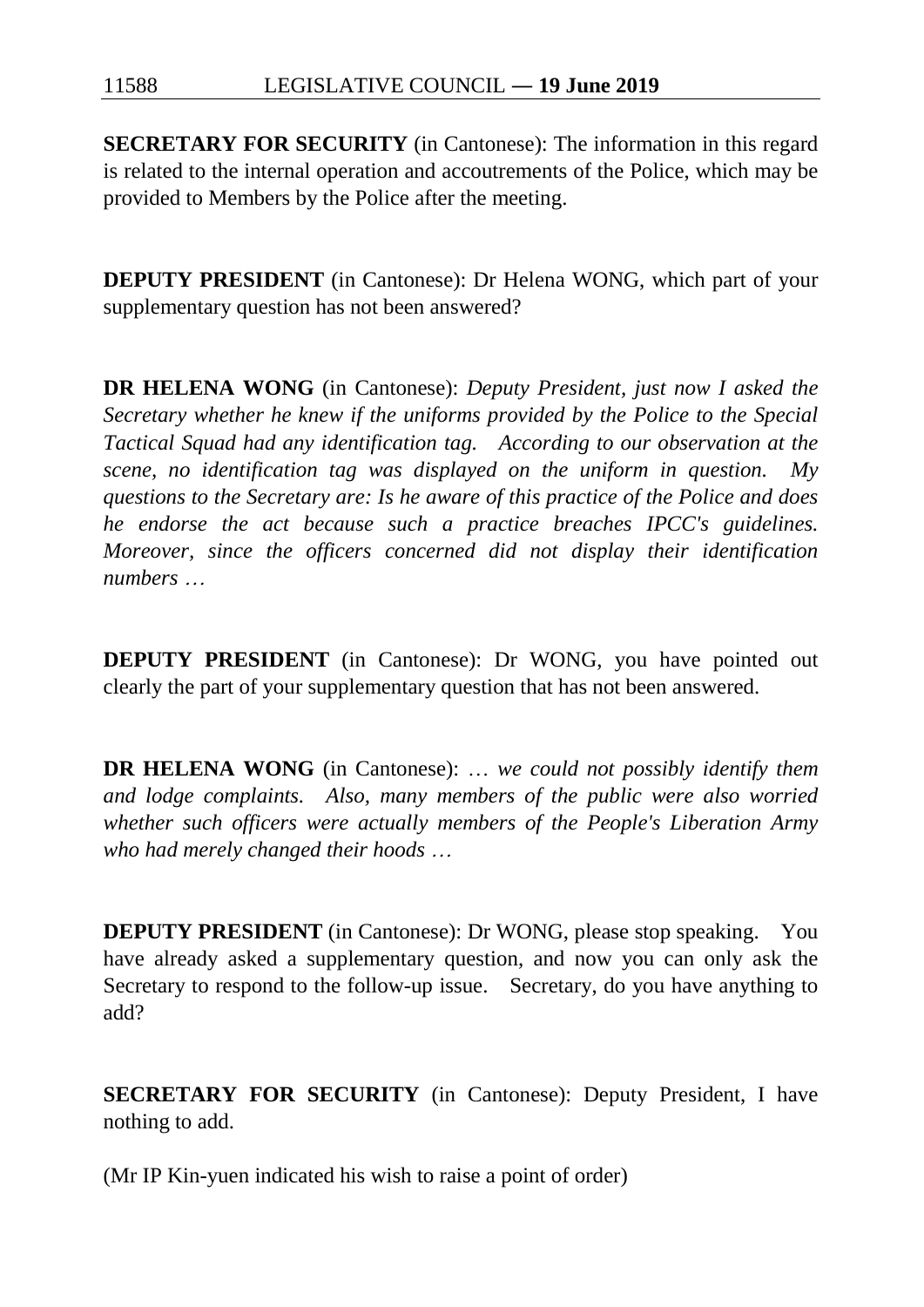**DEPUTY PRESIDENT** (in Cantonese): Mr IP Kin-yuen, what is your point of order?

**MR IP KIN-YUEN** (in Cantonese): *Deputy President, the Secretary said that the information requested was internal to the Police. At the moment, he was not going to ask the Police for the information, but he might provide the information to us after the meeting. I do not know why the time factor is so important. Why do we have to wait for the provision of the information after the meeting? If information can be obtained after the meeting, why not obtain the information now? I think the Legislative Council should make this very important request, i.e. the Secretary should immediately provide the relevant information.*

**DEPUTY PRESIDENT** (in Cantonese): Mr IP Kin-yuen, this is a matter of meeting arrangement rather than a point of order. Earlier, I directly sought the Secretary's view on this issue. Should the Secretary need additional time and request me to suspend the meeting, I will, in the capacity as the Deputy President, seriously consider the request. However, given that the Secretary has not made the request, the meeting should thus proceed.

(Mr James TO indicated his wish to raise a point of order)

**DEPUTY PRESIDENT** (in Cantonese): Mr James TO, what is your point of order?

**MR JAMES TO** (in Cantonese): *In my opinion, since so many colleagues wish to get hold of the relevant information expeditiously, and if the information is readily available, I―but not the Secretary―request the Deputy President to suspend the meeting for 30 minutes, so as to allow some time for the Secretary to gather the information. There are still close to 17 Members waiting to ask supplementary questions, and I am also waiting to ask a question in this regard.*

**DEPUTY PRESIDENT** (in Cantonese): This is not a point of order, but I understand that Members are very concerned about this issue. Secretary, do you need a suspension of meeting, so that you and your colleagues can have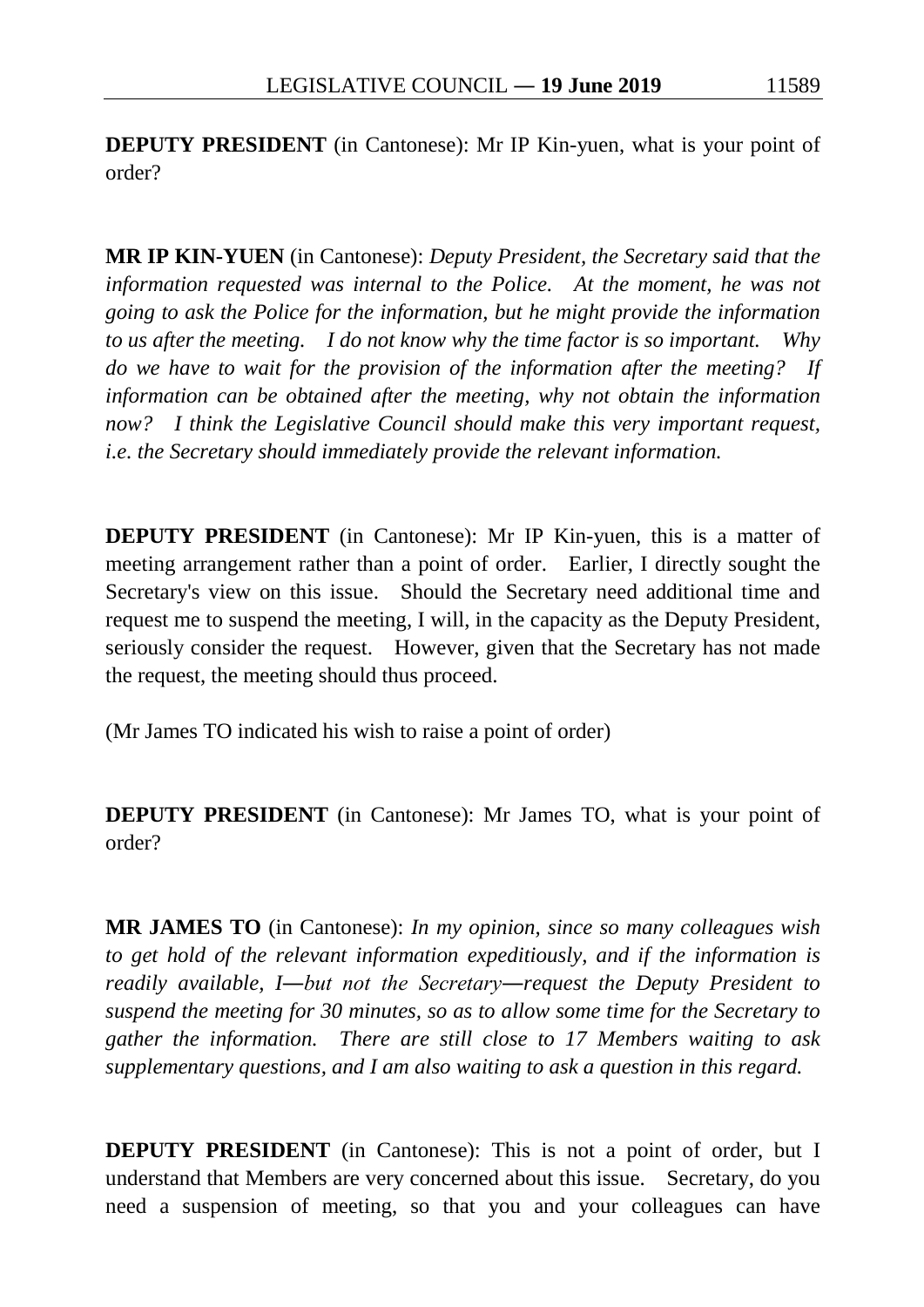additional time to obtain more information to respond to Members' questions? Your response is crucial to my consideration for a suspension of meeting. Secretary, may I have your response?

**SECRETARY FOR SECURITY** (in Cantonese): Deputy President, regarding the information required by Members, I think it may be answered by the Police directly. I do not have such information in hand. Also, such information is internal to the Police, thus the decision on how to handle the information must be made by the Police.

**DEPUTY PRESIDENT** (in Cantonese): Since Members are so concerned about such information, it will be conducive to the proceeding of this Council if the Secretary asks your fellow colleagues to gather the relevant information while the meeting is in progress. I hope the Secretary will handle the matter in a multi-pronged manner.

(Mr CHU Hoi-dick indicated his wish to raise a point of order)

**DEPUTY PRESIDENT** (in Cantonese): Mr CHU Hoi-dick, what is your point of order?

**MR CHU HOI-DICK** (in Cantonese): *Deputy President, the Secretary said that the information requested by Members was internal to the Police, so Mr James TO asked him if he could obtain the information from the Police within 30 minutes. However, the Secretary did not positively answer if he could obtain the information from the Police.*

**DEPUTY PRESIDENT** (in Cantonese): I have already sought the Secretary's views on Members' proposal, and advised the Secretary to ask his fellow colleagues to collect the relevant information. I think the Secretary has already responded clearly to Members' concerns. The meeting shall proceed.

Dr Elizabeth QUAT, please state your question.

(Mr Jeremy TAM indicated his wish to raise a point)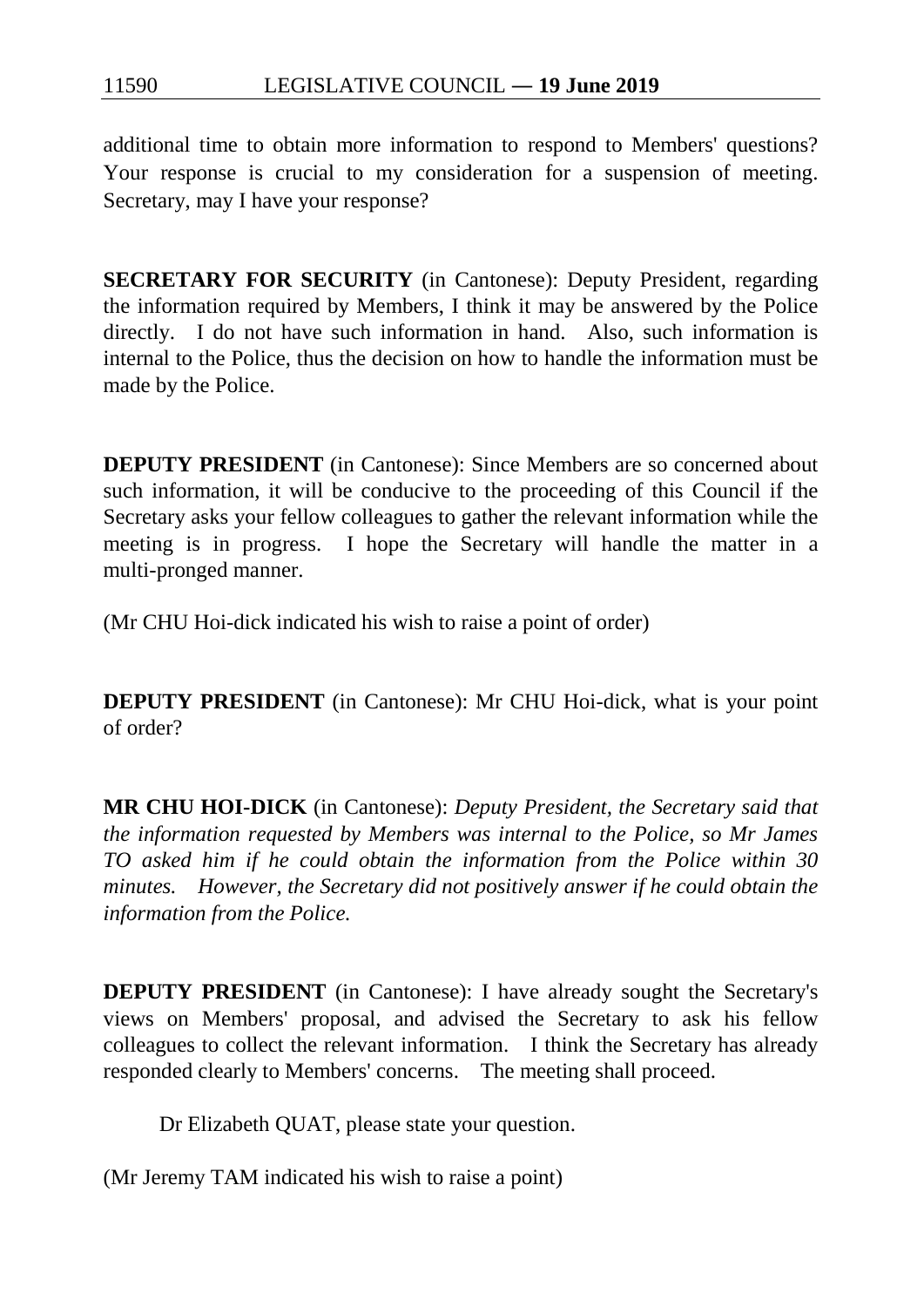## **DEPUTY PRESIDENT** (in Cantonese): Mr Jeremy TAM, what is your point?

**MR JEREMY TAM** (in Cantonese): *Deputy President, since the Secretary has reiterated that only the Police can answer the questions, would it be more desirable for us to suspend the meeting for 30 minutes so that you can ask Mr Stephen LO to attend the meeting to answer the questions raised just now? Every Member has raised the same question: Why wasn't there any identification number on police uniforms? An officer of the Criminal Investigation Department has even claimed that plainclothes officers are not required to show their warrant card if they are wearing a police vest. Is that really the case? In response to the questions raised by Members just now, the Secretary has reiterated that he would ask the Police to provide the relevant information after the meeting. What is the reason for not asking the representative of the Police to attend the meeting now?*

**DEPUTY PRESIDENT** (in Cantonese): Mr TAM, you have clearly expressed your view. Please stop speaking.

I asked the Secretary just now to expeditiously gather the relevant information in response to Members' views. At present, a number of Members are still waiting for their turn to speak. If time allows, I believe that the Secretary will inform Members after acquiring the up-to-date information. I have just directly consulted the Secretary on the suggestion to suspend the meeting, but the Secretary has not indicated that he needed additional time to gather the relevant information.

As to which public officer will answer Members' question, I believe that, after getting an understanding of the views expressed by Members just now, the Secretary will make arrangement for other public officers to respond if he considers it necessary to do so.

Dr Elizabeth QUAT, please ask your question.

(Mr James TO and a number of Members chanted repeatedly: "Down with John LEE!")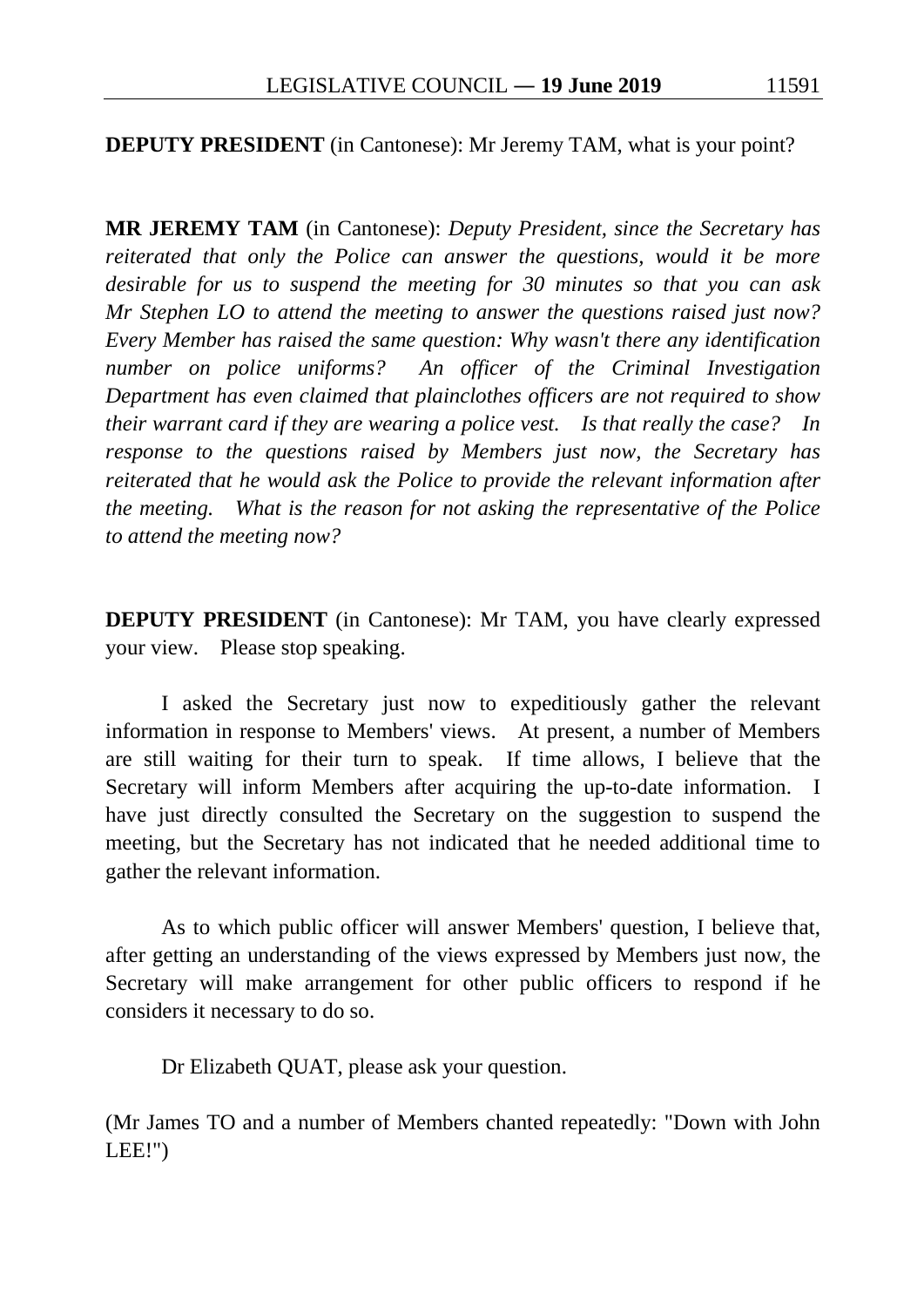**DEPUTY PRESIDENT** (in Cantonese): Will Members please stop shouting.

(Mr James TO kept chanting repeatedly: "Down with John LEE!")

**DEPUTY PRESIDENT** (in Cantonese): Mr James TO, please stop shouting. I am giving you a warning.

(Mr James TO still kept chanting repeatedly: "Down with John LEE!")

**DEPUTY PRESIDENT** (in Cantonese): Mr James TO, please stop shouting.

(Mr James TO kept chanting and a number of Members talked loudly in their seats)

**DEPUTY PRESIDENT** (in Cantonese): Dr Elizabeth QUAT, please raise your question.

**DR ELIZABETH QUAT** (in Cantonese): *How can I ask my question when it is so noisy?*

**DEPUTY PRESIDENT** (in Cantonese): Mr James TO, I warn you for the second time. Please stop shouting.

(Mr James TO and a number of Members kept yelling repeatedly: "Down with John LEE!")

**DEPUTY PRESIDENT** (in Cantonese): Will Members please remain calm. The atmosphere of the meeting is relatively tense now. Dr Elizabeth QUAT, please raise your question.

(A number of Members still kept chanting repeatedly: "Down with John LEE!")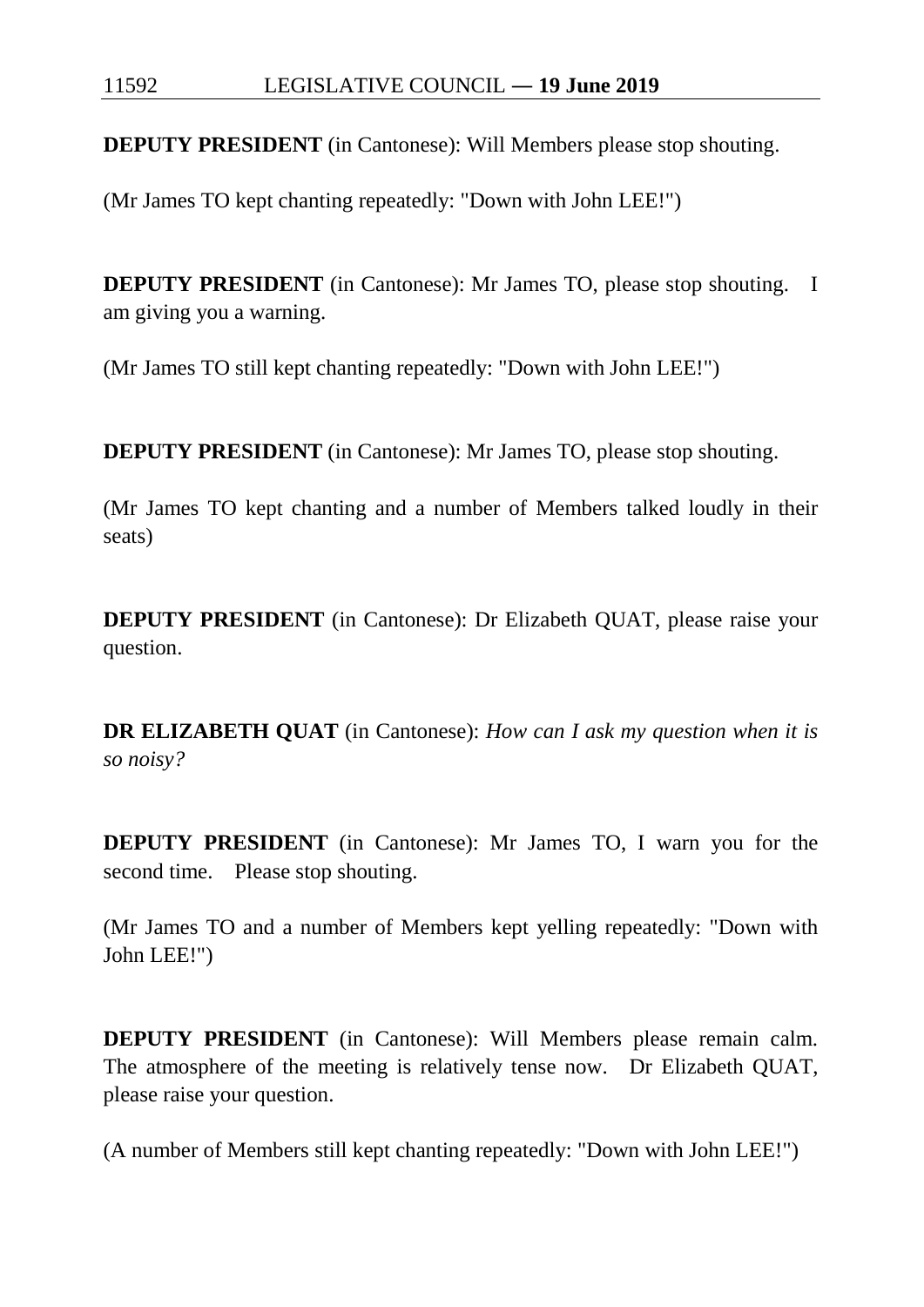**DR ELIZABETH QUAT** (in Cantonese): *Deputy President, they are so noisy that it is impossible for me to raise my question. Will you please ask them to keep quiet and respect other Members who intend to ask a question?*

**DEPUTY PRESIDENT** (in Cantonese): Will Members please keep quiet. I have just dealt with a point of order raised by a Member. However, since it is almost 2:00 pm now and the Secretary has been answering Members' questions for a long time since this morning, I will now suspend the meeting for a while. On the one hand, Members may calm down so that the meeting can resume to normal; on the other hand, I hope that the Secretary will try his best to gather the information requested by Members in the meantime.

**DEPUTY PRESIDENT** (in Cantonese): I now suspend the meeting.

1:51 pm

Meeting suspended.

2:16 pm

Council then resumed.

**DEPUTY PRESIDENT** (in Cantonese): Council resumes. I remind Members that you did not always get a satisfactory reply from public officers in the past question sessions. I urge Members to raise questions in the usual manner to keep the meeting going. As I notice, the atmosphere in the Council is tense for the moment, but I hope our meeting will proceed smoothly, so that members of the public can grasp the actual situation. The meeting now continues.

Dr Elizabeth QUAT, please ask your question.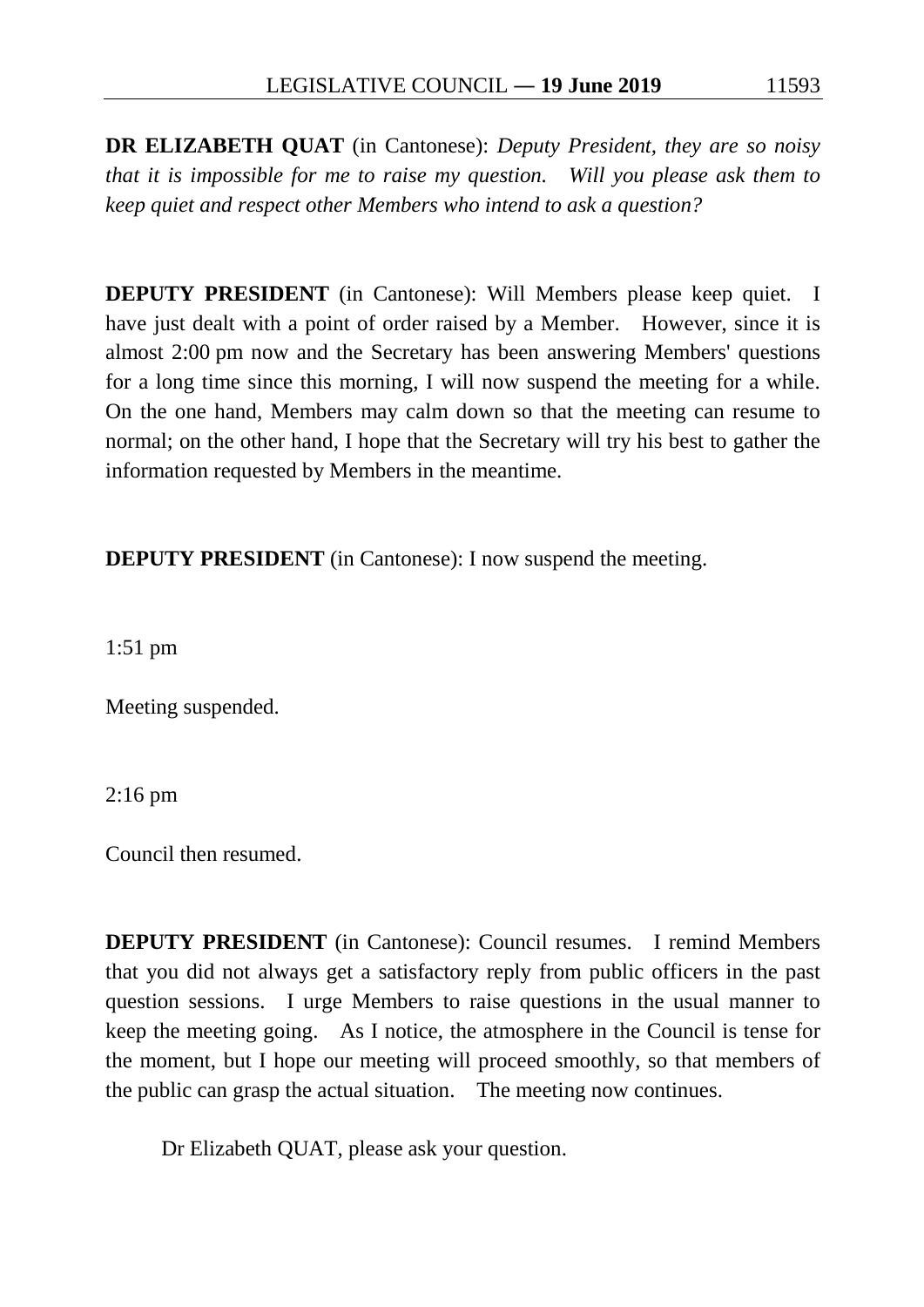**DR ELIZABETH QUAT** (in Cantonese): *Deputy President, many people took to the streets on 9 and 12 June to express their views in a peaceful and rational manner, which was worthy of our respect. Yet, some of them violently charged towards the Police after the procession, attacking police officers with bricks, metal poles, mills barriers, and so on. These people were not unarmed. The Police were thus obliged to maintain and restore law and order. I have never seen any better ways in other countries for the Police to handle the same situation. Unfortunately, Hong Kong is now so ill that it is filled with hatred, with frontline police officers being caught in the cross-fire when performing their duties, being personally attacked and doxxed. Their family members and children are also intimidated and bullied. Some people even claim that they will hound the children of police officers to death. Many police wives told me in tears that they, as mothers, are deeply worried about the safety of their children. Some police officers are even afraid that they will be politically oppressed. Here, I would like to ask the Government: Were there unlawful assemblies on 9 and 12 June? Will frontline police officers be prosecuted for handling unlawful assemblies according to the law? How can the Government boost the morale of the Police?*

**SECRETARY FOR SECURITY** (in Cantonese): Deputy President, I thank Dr QUAT for the question. As explained in my earlier replies to different Members, the cordon line set up to protect the Legislative Council Complex on 12 June was violently charged. I have in hand some news summaries reporting how the Police were charged at that time. According to the description of certain reporters, some protesters pried up loads of bricks on the road, some carried bricks with them when moving towards the police cordon line, and some hurled bricks. The Police, who were under attack, retreated to the entrance of the Legislative Council Complex but the attacks continued. The Police must hence take action to ensure public safety and order. During the lawful performance of duties, police officers are bound by the law and, at the same time, protected by the law. They are required to take appropriate action and use reasonable force to handle the situation when performing their duties according to the law.

Noting that the family members of police officers, particularly their children, have fallen prey to doxxing and cyberbullying, the Police will definitely take the necessary action to protect our officers and, especially, their family members. As I just said, these doxxers are likely to have violated the law. The Privacy Commissioner for Personal Data has already made a statement in this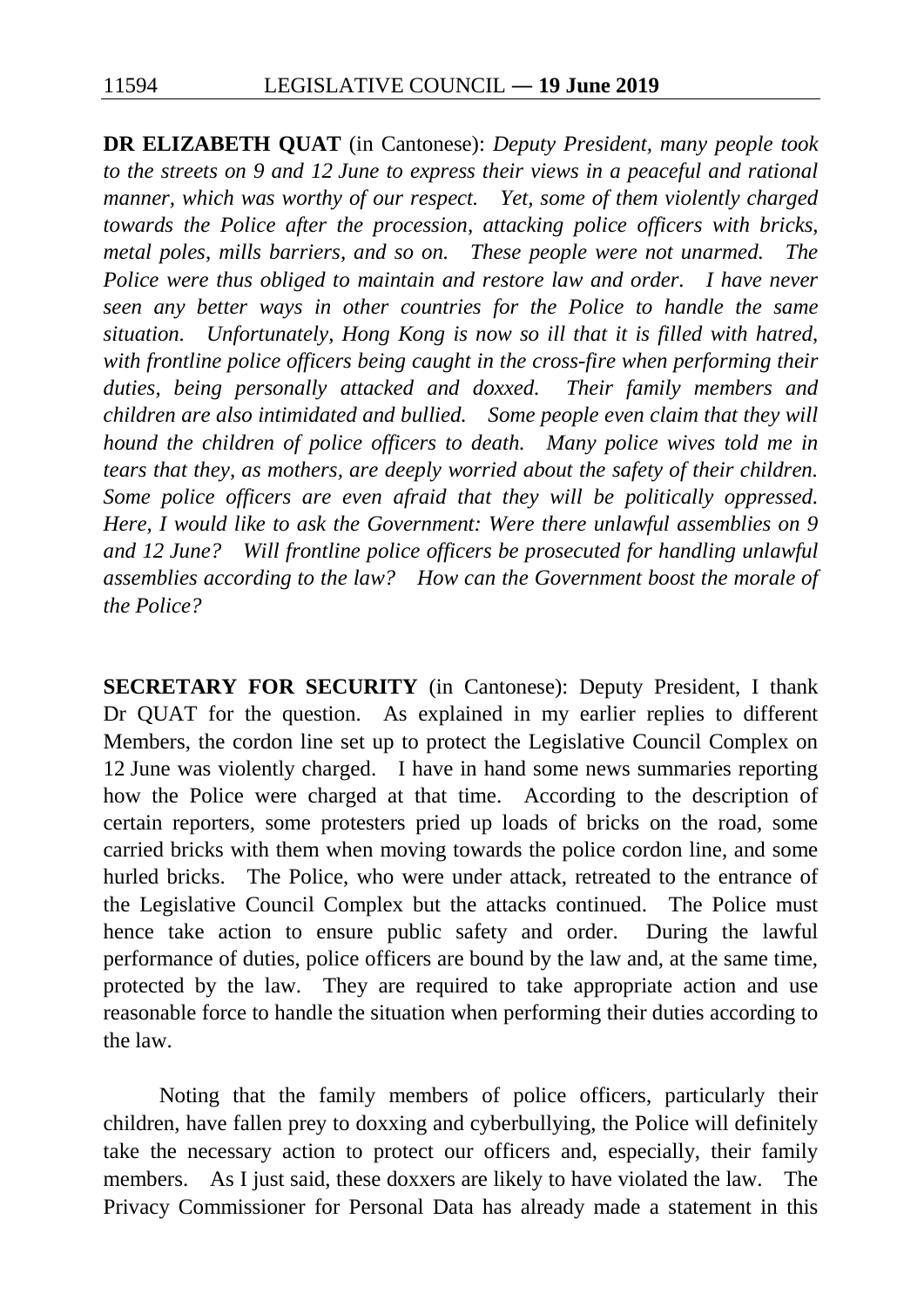regard to call on the people to stop doxxing. I repeat once again: The Police are required to take appropriate action to protect the personal safety of individuals and safeguard public order in case of violent attacks.

**DEPUTY PRESIDENT** (in Cantonese): Dr QUAT, which part of your supplementary question has not been answered?

**DR ELIZABETH QUAT** (in Cantonese): *My questions for the Secretary are: Were there unlawful assemblies on 9 and 12 June? Will police officers be prosecuted for handling unlawful assemblies according to the law? The Secretary has not answered my supplementary questions directly.*

**DEPUTY PRESIDENT** (in Cantonese): Dr QUAT, you have already clarified the issues that you want a direct answer from the Secretary. Secretary, do you have anything to add?

**SECRETARY FOR SECURITY** (in Cantonese): Any attacks on the Police are certainly against the law. If police officers must take action to combat the attacks, they are just discharging their duties.

(Dr Elizabeth QUAT indicated that her supplementary question had not been answered)

**DEPUTY PRESIDENT** (in Cantonese): Dr QUAT, we had the same arrangement for the question session in the past. You were specific in asking your question and the Secretary had responded as he thought fit.

Mr Andrew WAN, please ask your question.

**MR ANDREW WAN** (in Cantonese): *Deputy President, Cantonese people have a saying that "a person will not weep until he sees the coffin" and the remark made by the Secretary precisely shows that our Government "will not weep even when it sees the coffin". Not only has the Secretary not wept, he has even continued to respond to the Legislative Council in a pretentious and generalized*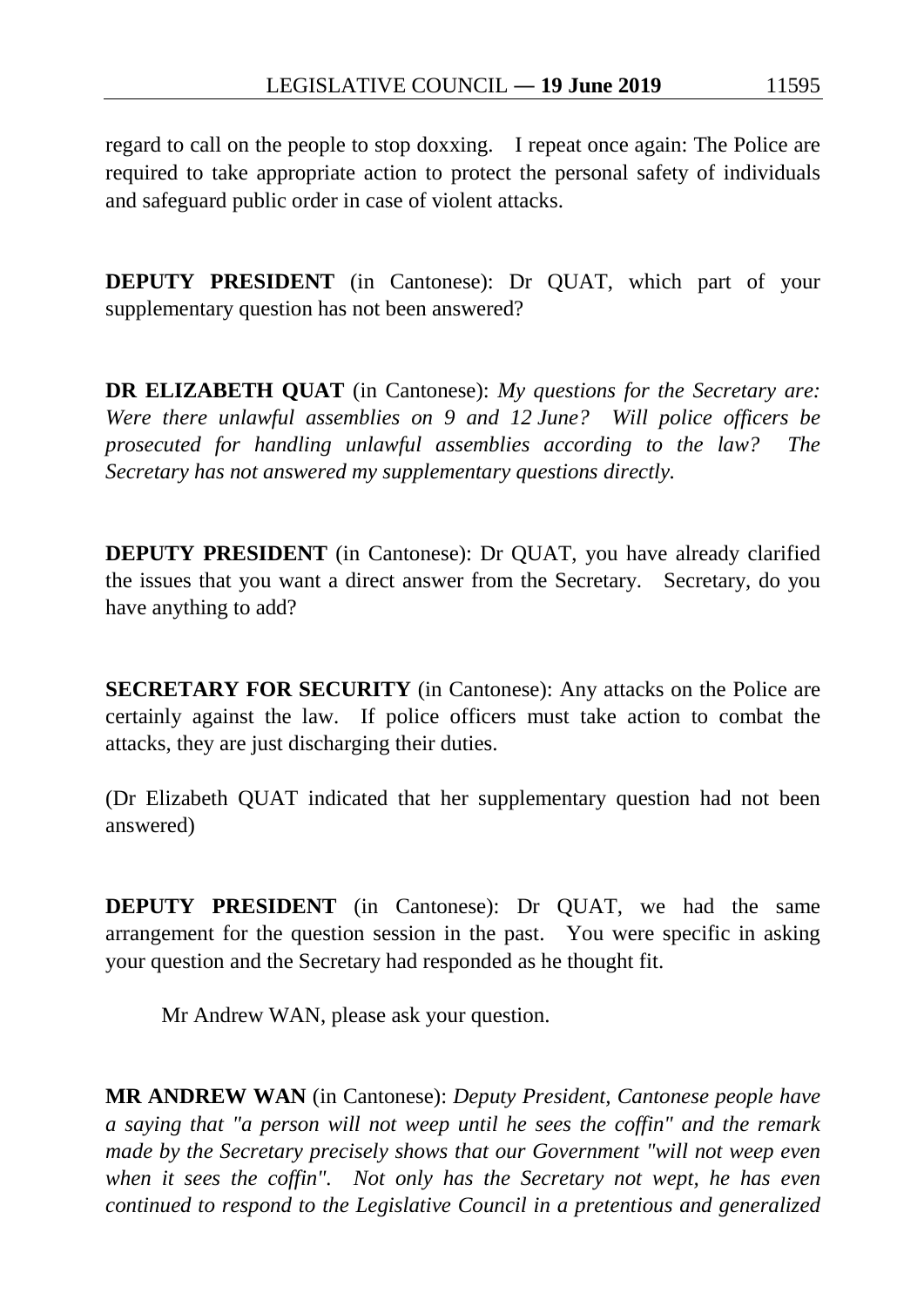*manner in a bid to divert our attention. In my opinion, the only thing that the Secretary should feel gratified is that "there is nothing better than having a genuine friend in life" as some pro-establishment Members dared to talk nonsense. Just now, I heard a number of pro-establishment colleagues say that the Police had seemingly obtained some concrete evidence, and with supporting evidence from many news reports, footages, photographs and Members present at the meeting, the conclusion drawn was that the Police were not well armed on that day. Should the Police be adequately armed as in the "4 June massacre"?*

*Furthermore, a Member suggested that we should act in accordance with the law. Deputy President, this is exactly the issue under discussion. Why did the Police not act in accordance with the law? We have never thought that unlawful acts are justified, nor has anyone said that bullying is right. Will Members please do not be too generalized by focusing merely on the few inadvertent or occasionally exaggerated messages on the Internet, which vowed to bully the family members of police officers. Bullying is definitely not right and I can tell Members that bullying is not right, but is it right for the Police to blatantly ill-treat members of the public and snipe at them?*

*Deputy President, just now colleagues have said very clearly that our discussion today is about whether the Police have enforced the law unlawfully. Acts of opening fire without displaying any warning banner, opening fire without warning, opening fire at the unarmed public, frantically firing tear gas rounds or shooting people in their head had all violated the requirement of the Police General Orders on the use of minimal force. In the course of it, many colleagues* …

**DEPUTY PRESIDENT** (in Cantonese): Mr WAN, please state your supplementary question directly.

**MR ANDREW WAN** (in Cantonese): *I get it, Deputy President, just now many colleagues also put their questions in a very detailed manner. I need to describe what I saw before putting a question to the Secretary.*

*We saw a large number of police officers at the scene. Members of the Special Tactical Squad and ordinary police officers of the Criminal Investigation Department wearing vests had no police identification number or police warrant card.* When Mr Jeremy TAM and I questioned them, they replied "When I say I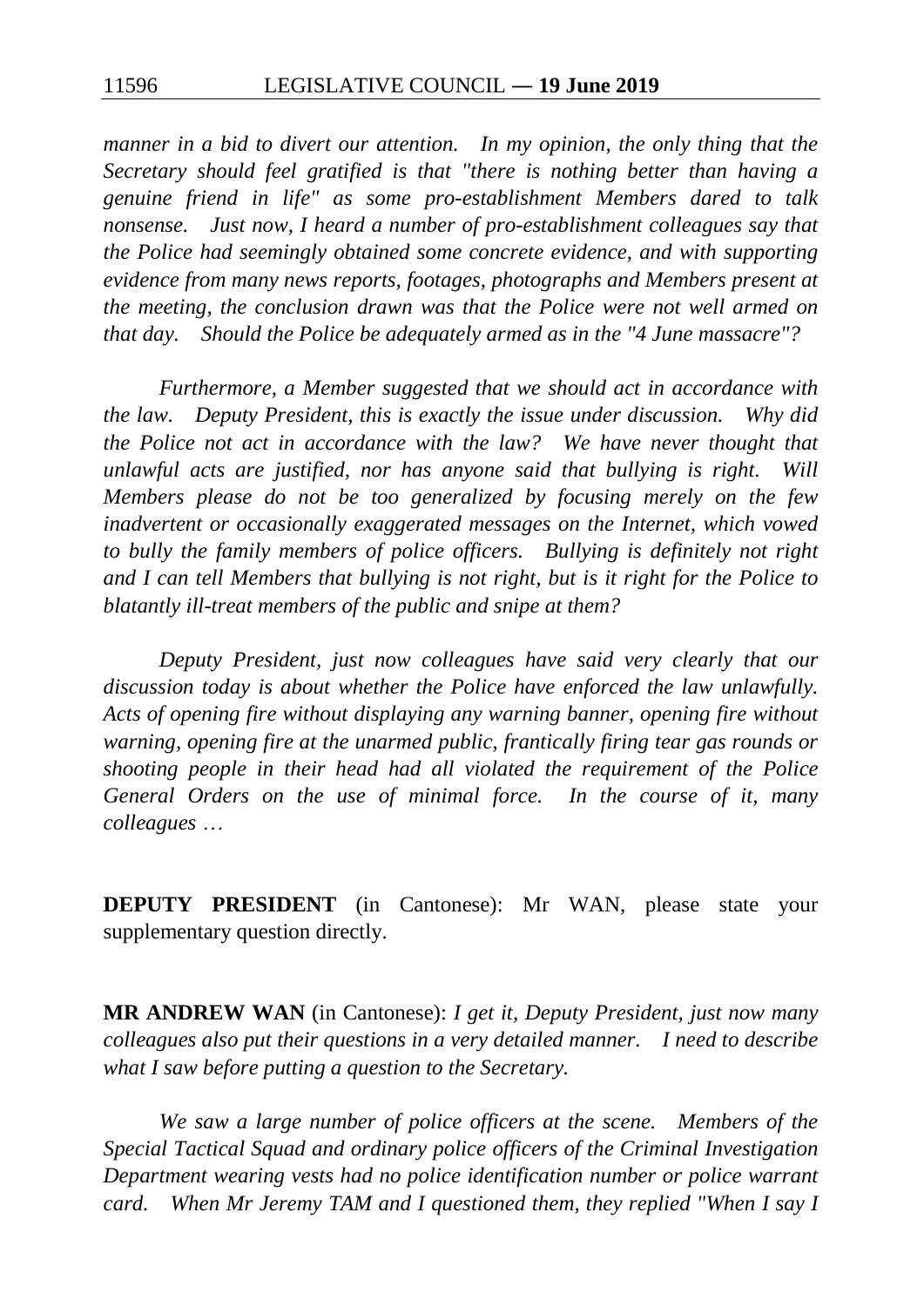*am a police officer, I am a police officer". That is outrageous. I also witnessed at the CITIC Tower police officers pointing their guns at people leaving the scene, and frantically beating up young people while they were leaving the scene. Why did the Secretary still try to argue and deny?*

*Deputy President, my supplementary question is very simple. As I said earlier on, when a group of demonstrators were beaten up by some self-proclaimed police officers whose identities could not be verified as they did not have identification numbers and warrant cards, if these demonstrators used various means to protect themselves for self-defence or other reasons, will they be prosecuted?*

*Furthermore, Deputy President, just now I put forward a bunch of questions which are very simple, so will the Secretary please stop digressing from the question. Earlier on, Mr WU Chi-wai put a question to the Secretary, but the Secretary said that he would not comment on individual cases. I am not asking the Secretary to comment on individual cases now; I just want to ask a question concerning the above mentioned scenarios. Regarding acts of opening fire without forewarning or displaying warning banners; hurling incessantly tear gas rounds within a short distance at crowds who were leaving the scene, which had almost caused a stampede round the CITIC Tower; or sniping at demonstrators who were leaving the scene as if it was some kind of hunting or firing practice, will such acts violate the law if they are substantiated? Will the Secretary take disciplinary action or pursue criminal responsibility?*

**SECRETARY FOR SECURITY** (in Cantonese): Deputy President, when the Commissioner of Police met with the press on 13 June, he had already pointed out that before taking any action, especially the use of force, the Police had already repeatedly displayed warning banners and issued warnings, including verbal warnings. Thus, warnings had been issued by the Police before the use of force, and it could be seen on television that the Police did display warning banners.

The Police will, in accordance with the established practice, issue warnings before the use of force so that the people concerned will stop their violent acts; and if they stop violently attacking the Police, there is no need for the Police to use force. On 12 June, the Police's actions and use of force against the people were essential after repeated warnings had been issued.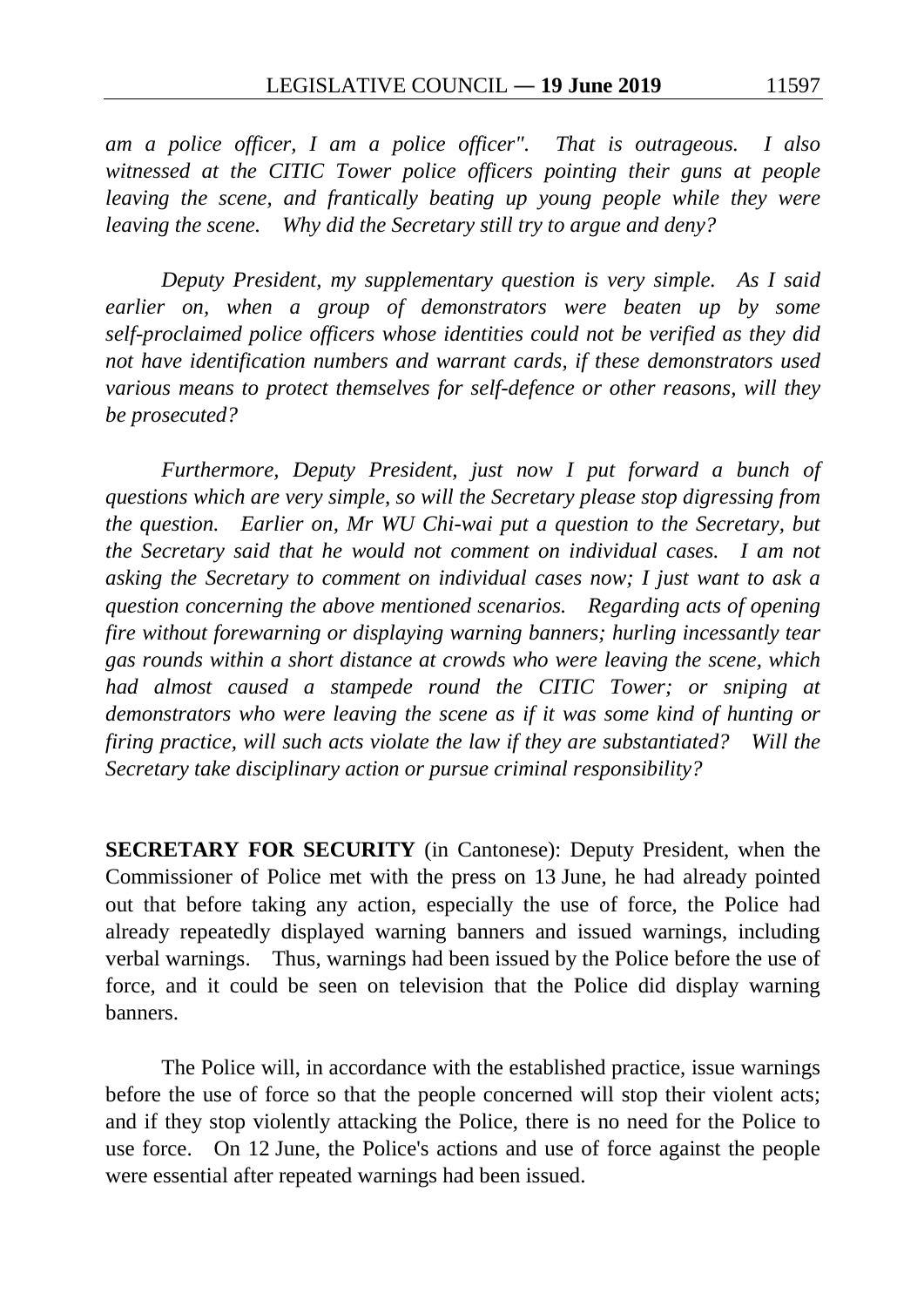**DEPUTY PRESIDENT** (in Cantonese): Mr WAN, which part of your supplementary question has not been answered?

**MR ANDREW WAN** (in Cantonese): *Deputy President, the Secretary still has not answered my supplementary question but continued to give generalized reply. My question is a specific example, so he should stop saying that warning banners had been displayed. I am certainly aware that warning banners had been displayed, but what I asked is, regardless of whether* …

**DEPUTY PRESIDENT** (in Cantonese): Mr WAN, please point out the part of your supplementary question which has not been answered.

**MR ANDREW WAN** (in Cantonese): … *from what was shown on television or from what I saw with my own eyes, if police officers had done what I have just described, that is, opening fire without warning, attacking demonstrators who were leaving the scene, which included sniping repeatedly for at least three times according to what I witnessed, or beating up demonstrators, had they violated the Police General Orders? Are these misconduct of police officers? Will they assume criminal liabilities?*

**DEPUTY PRESIDENT** (in Cantonese): Mr WAN …

**MR ANDREW WAN** (in Cantonese): … *stop shirking responsibility onto the lower tiers. Is the Secretary aware that* …

**DEPUTY PRESIDENT** (in Cantonese): You have clearly pointed out the question requiring direct response from the Secretary. Please stop speaking.

**MR ANDREW WAN** (in Cantonese): … *Deputy President, do you know what members of the public said lately? Let me add one last remark* …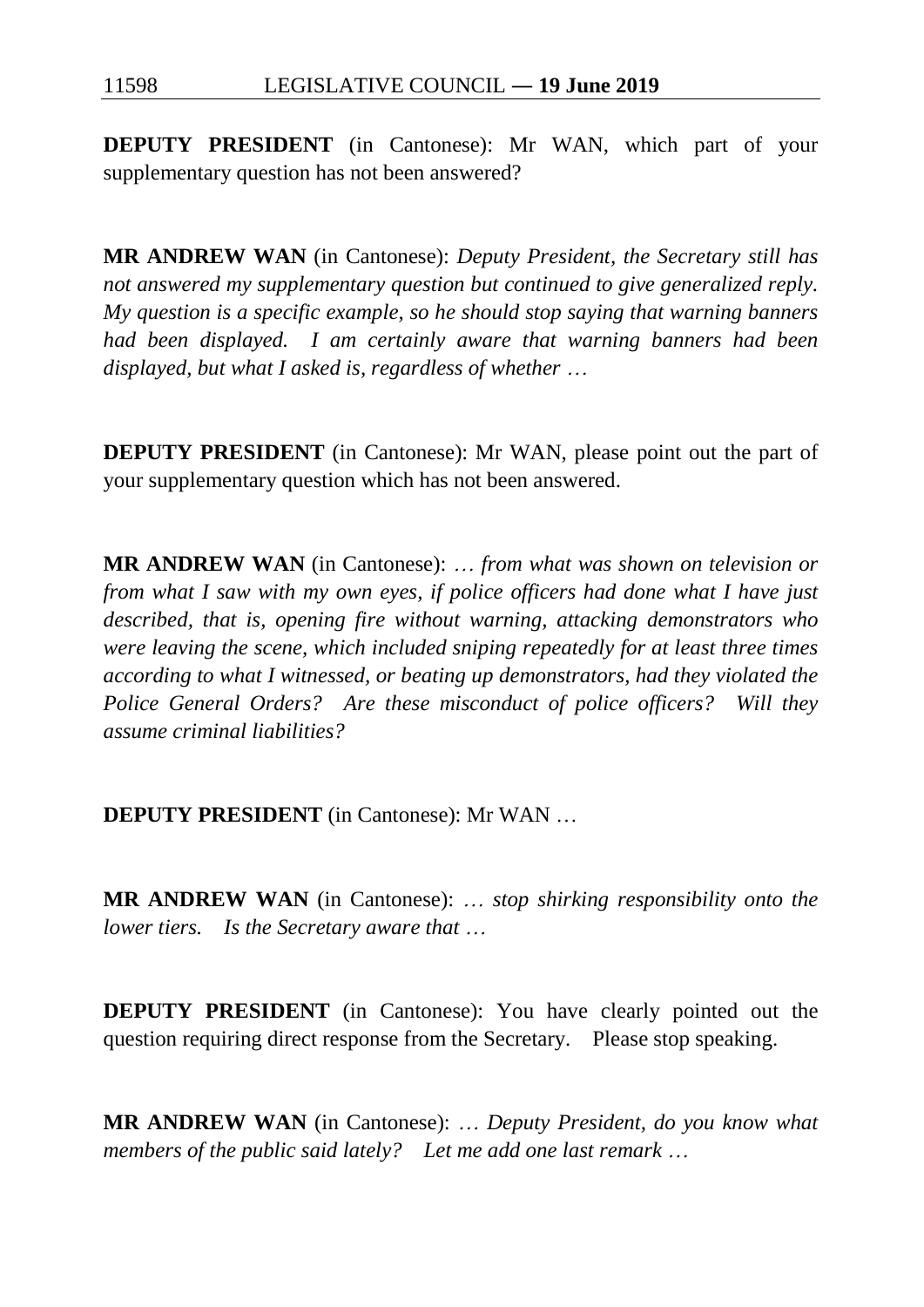**DEPUTY PRESIDENT** (in Cantonese): Mr WAN, you have clearly pointed out the question requiring elucidation from the Secretary. Secretary, do you have any response?

**SECRETARY FOR SECURITY** (in Cantonese): Deputy President, what the Member said just now were some allegations, which certainly require investigation. I will therefore ask CAPO to, upon receipt of these allegations or complaints, collect evidence and find out what had actually happened and the reasons for that. We will handle these cases in a fair and just manner.

**MR HOLDEN CHOW** (in Cantonese): *Deputy President, we certainly understand that not all demonstrators had taken part in the violent charging acts on 12 June. Yet, some demonstrators did take part in the violent attacks on that day. We all saw clearly on television that some demonstrators charged towards the Police by hurling bricks and metal poles. We also saw that the Police had, in the face of the violent charging acts of demonstrators who hurled bricks and metal poles, retreated all the way to the glass panels of the Legislative Council Complex. When the Police could retreat no further, they had no choice but to use appropriate force to disperse people who were violently charging.*

*Deputy President, I just want to say that in the past few days, many people from different strata of society, which certainly include families of police officers, reflected to us that during the riot on that day (12 June), police officers had to risk their lives discharging their duties. Just think, if the police officers on duty on that day were members of your families, will you worry about them? On that day, when families of police officers and many members of the public saw the riot scenes on television, they were indeed very anxious.*

*I trust that no Hong Kong people would wish to see anyone get hurt, therefore I want to say something on behalf of the police officers who risked their lives on that day in all fairness through this platform today.*

**DEPUTY PRESIDENT** (in Cantonese): Mr CHOW, please state your supplementary question directly.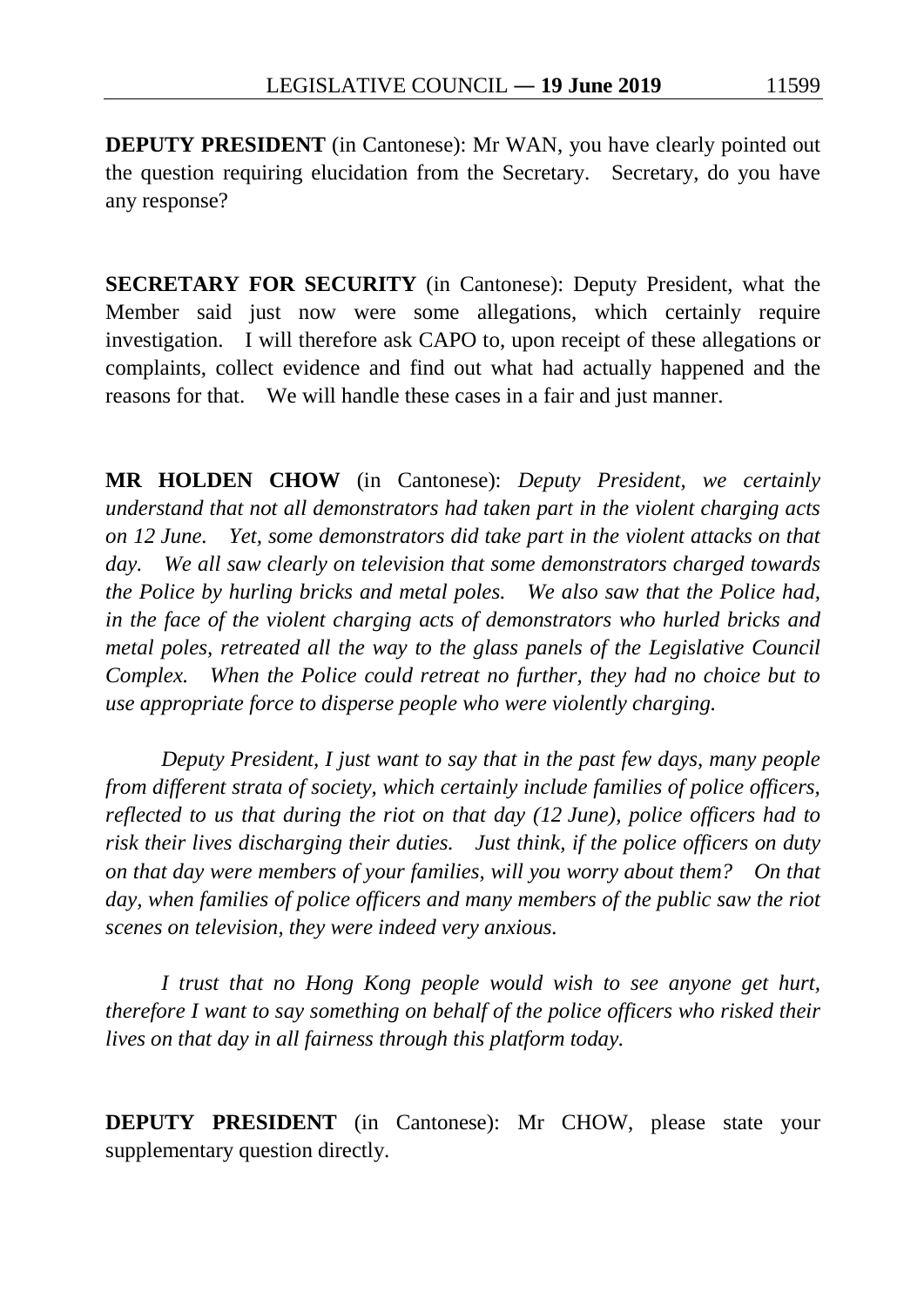**MR HOLDEN CHOW** (in Cantonese): *Deputy President, my supplementary question is: Given that police officers had to discharge their duties risking their lives in the face of violent attacks such as hurling bricks, may I ask the Bureau, on the question of whether there were someone masterminding behind the violent charging acts or riots on 12 June, how will the Police deal with the case and hold the persons responsible? As the incident has aroused the concern of Hong Kong people over the overall public security and order, especially what police officers should do when they face other charging acts and life-threatening conditions while on duty in the future, I therefore wish to clearly ask the Secretary about the handling of such incidents.*

**SECRETARY FOR SECURITY** (in Cantonese): Deputy President, I thank Mr CHOW for the question. With regard to the deliberate violent charging acts, the deliberate use of violence to inflict bodily harm on other people or the performance of dangerous acts, the Police will surely conduct investigations. As reflected from television footage or press reports, some people had taken premeditated actions on that day by prying up bricks from the pavements and moving them to the scene, while other people had seized metal poles from a construction site and brought them to the police cordon line. We will certainly combat these deliberate violent acts in accordance with the laws of Hong Kong. Although a vast majority of assembly participants were peaceful and did not involve in any violent acts, Members could see clearly from television broadcast or clips on the Internet that the charging acts were violent.

Before I came to the Legislative Council this morning, I watched a news footage of a foreign media―I believe Members also consider foreign news footages more impartial―which recorded the moment when some people deliberately staged violent charging acts and attacked police officers in the demonstration area of the Legislative Council Complex. Members may also watch the footage on the Internet. With regard to these acts, we will certainly act in accordance with the law. Under such a difficult situation, the Police had still faithfully performed their duties and risked their lives to stand fast at their post. Of course, we will consider how the matter should actually be followed up based on the evidence collected by the Police and subsequently referred to the Department of Justice.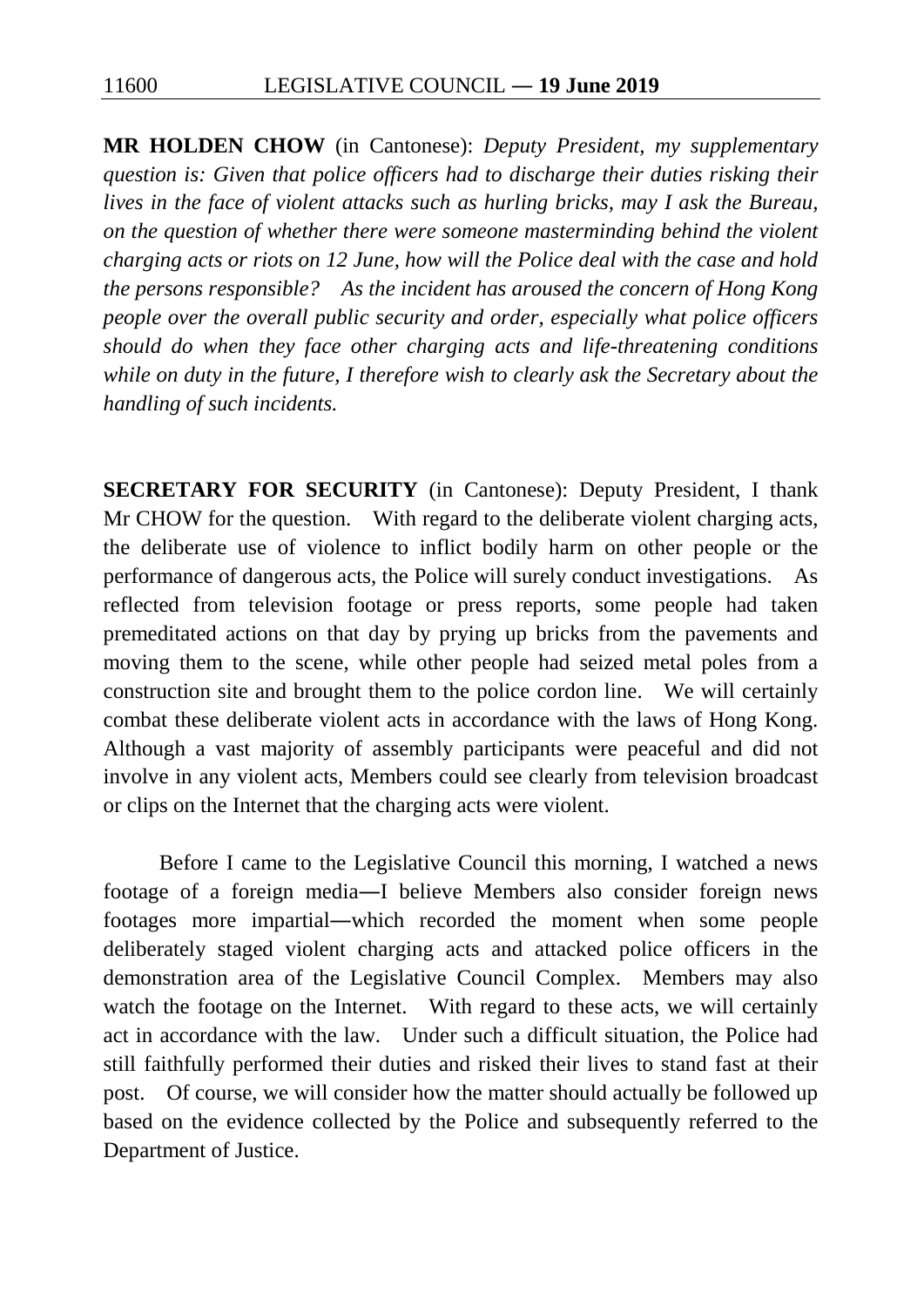**MR IP KIN-YUEN** (in Cantonese): *Deputy President, this incident has seriously tarnished the image of the Police. As a matter of fact, the image of the Police had been very good in the past. According to a public opinion poll conducted by the University of Hong Kong after the reunification, the satisfaction rate had once reached as high as 64.8%. However, it dropped to 22% before the two recent mass processions.* I trust that the image of the Police would be further *tattered by this incident.*

*The Police's image is built on the behavior and performance of police officers. If the Police had behaved responsibly and satisfactorily, I believe their image would have been better. However, the problem was very serious this time, and I think the Secretary or even the entire Government should face squarely.*

*In the main reply, the Secretary pointed out that the demonstration was largely peaceful and problems only arose around 3:00 pm. Many Members only mentioned the chaotic situation at that moment, but was silent on the fact that no violence had been committed by demonstrators at other times.*

*Can the Secretary please tell us clearly how long the violent acts which occurred at around 3:00 pm lasted? During which period of time and in which geographical location did the violent acts occur? Did the violent acts occur in the tiny area outside the Legislative Council Complex? If so, should the shooting or firing of tear gas rounds be confined to that period of time and that location in a bid to disperse people using violence? Or, were the actions not confined to that particular period of time and location with the intent to disperse the peaceful demonstrators? Should peaceful assembly participants be treated in these ways? I would like the Secretary to clearly point out the time slot and the geographical location of the violent acts, and why the Police used force beyond that time slot and geographical location. Will the Secretary conduct an*  investigation of the whole incident by, for example, setting up an independent *committee of enquiry?*

**SECRETARY FOR SECURITY** (in Cantonese): Deputy President, on that day, the most critical and serious violent charging acts occurred near the Legislative Council Complex, particularly around the cordon line set up by the Police to protect the people therein. As I mentioned just now, when the Police dealt with large-scale public events, they had to consider the fact that the chaos and attacks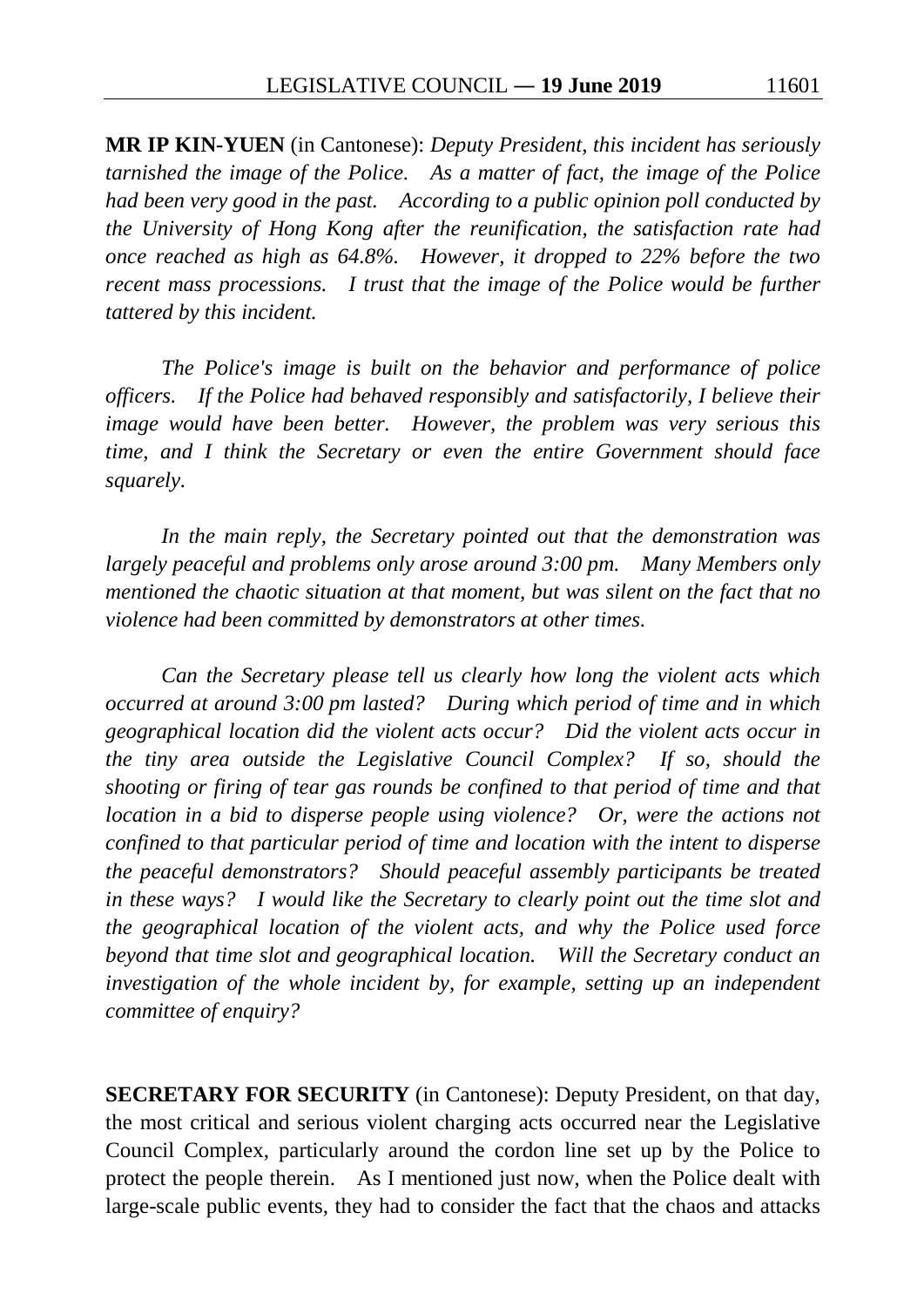at a certain hotspot could easily spread to other places. Therefore, the Commissioner of Police had called on the crowds to leave as the situation might become chaotic and spread to other places.

As to what had happened in individual location, we certainly need to consolidate all the information before any judgment can be made. And yet, the violent charging acts mainly occurred outside the Legislative Council Complex on that day, just as I have mentioned earlier on. The Police had already called on the crowds to leave the dangerous place at that time, and the Commissioner of Police had also publicly called on members of the public not to go to Admiralty and leave the place where serious incidents might take place at any time. The earlier they left the scene, the better. If the crowds continued to gather, the tense atmosphere might spread. Therefore, the Police took action to urge the crowds to leave the scene, and it was necessary to take such action to ensure public safety and order.

**DEPUTY PRESIDENT** (in Cantonese): Mr IP, which part of your supplementary question has not been answered. Please point out.

**MR IP KIN-YUEN** (in Cantonese): *Deputy President, the Secretary obviously has not answered my supplementary question. I asked the Secretary on which locations the violent charging acts occurred and whether the Police had used excessive force at the same location. Had the Police extended the use of force to the entire Admiralty to deal with the demonstrators? I think this is a critical question. Can the Secretary give a clear reply?*

**DEPUTY PRESIDENT** (in Cantonese): Secretary, do you have anything to add?

**SECRETARY FOR SECURITY** (in Cantonese): Deputy President, as the actual situation of different location was different, the changes might vary greatly, the Police will thus take this into account when they look into or conduct an evaluation of the incident. If anyone is not satisfied with the action taken by the Police at a certain location, he can surely lodge a complaint. We will look into the actual situation at the scene and deal with the relevant complaint.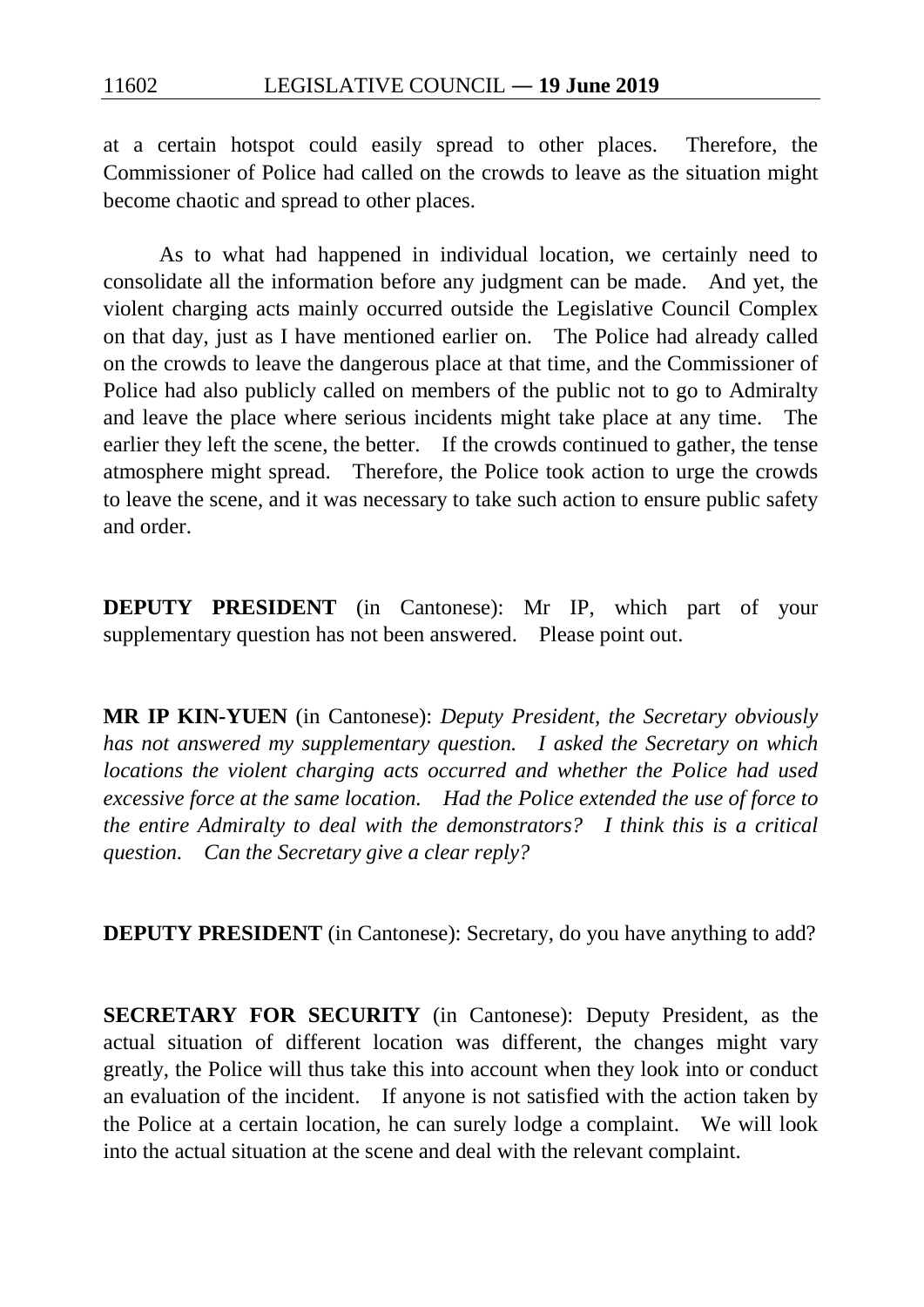**MR CHU HOI-DICK** (in Cantonese): *First of all, I would like to urge Mr Holden CHOW, the first person to piggyback on the Taiwan murder case to push through the China extradition bill, not to evade responsibilities anymore. He should immediately step forward to apologize to the public and the family members of the deceased.*

*The problem is that the Government and pro-establishment Members are still seemingly unable to understand why the Police are detested by the public. There are actually two reasons. First, some "black cops" have abused power. It is true that the protesters hurled objects, but it does not mean that police officers could beat, kick and punch the protesters after they were being suppressed. Second, senior government officials such as John LEE, Teresa CHENG and Carrie LAM and the supervisors of the Police are incompetent rascals. They refused to step down after the incident. I do not intend to ask John LEE to drop dead but I hope that he will learn from Mrs Regina IP. He must have the integrity and guts to bear responsible for the incident. He should not hurt Hong Kong anymore. He should try to step back and think from a broader perspective.*

*My supplementary question is: Stephen LO mentioned at a press meeting the night before yesterday that 32 people were arrested for the 12 June incident and five of them were involved in riots. Yet, the Secretary mentioned in the main reply that the offences committed by these 32 people included behaving in a disorderly manner in a public place, unlawful assembly, assaulting police officer, etc. At present, Hong Kong people objected to the Government's categorization of the 12 June assembly as a riot and the Government's prosecution of protesters for the offence of riot. Can the Secretary explain whether the content of the main reply mean that the judgment of the authorities is different from the judgment made by Stephen LO the night before yesterday, i.e. among the 32 people arrested on 12 June, will some others be prosecuted for the offence of riot?*

**SECRETARY FOR SECURITY** (in Cantonese): Deputy President, when the Commissioner of Police met with the press on 17 June, he said that 15 people were arrested on that day for various offences, and five of them were arrested on suspicion of rioting. However, after the Police have completed the investigation on any person, they will hand over the evidence to the Department of Justice for examination. The Commissioner of Police has also said that there are stringent evidence requirements for conviction of riot.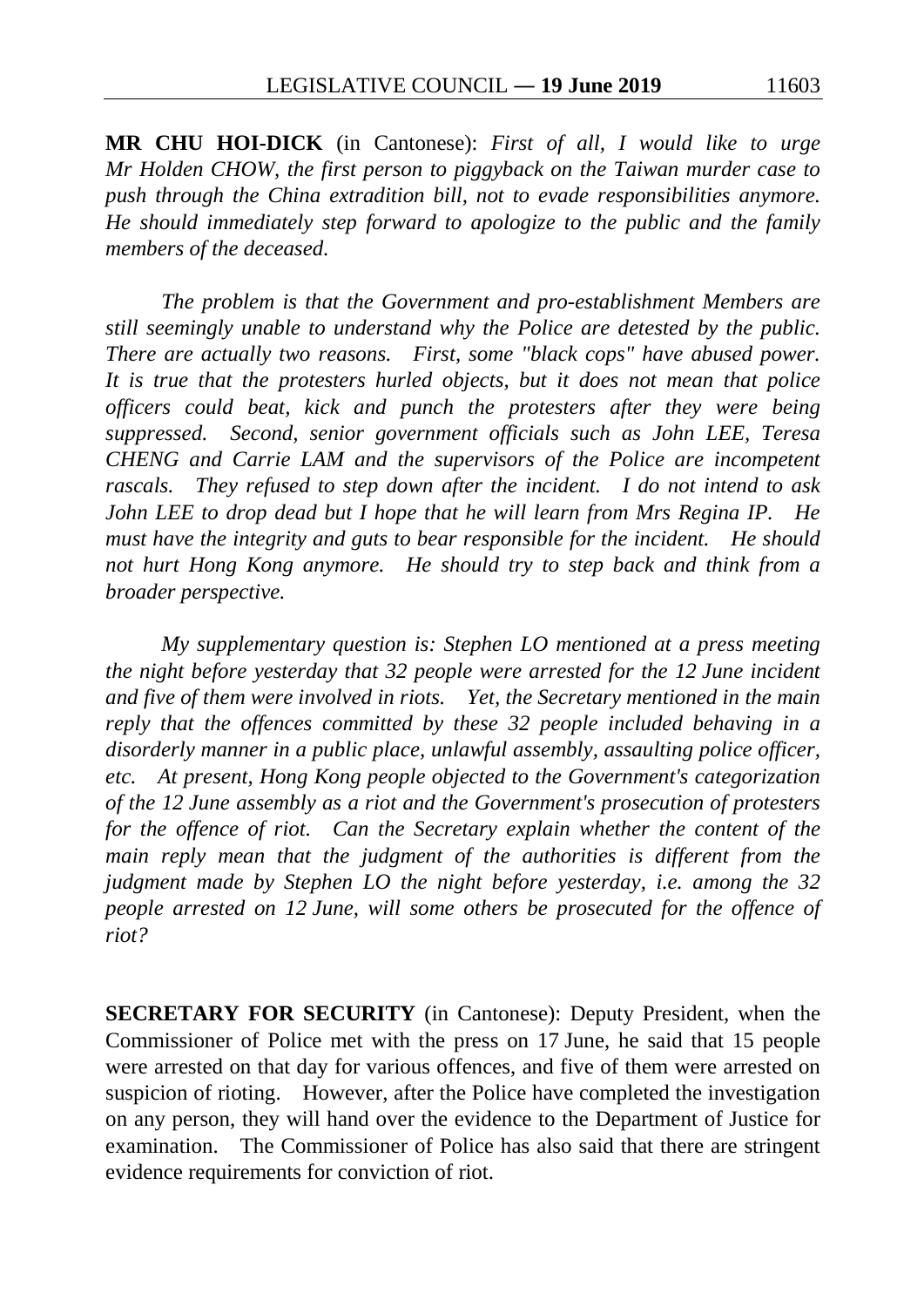11604 LEGISLATIVE COUNCIL ― **19 June 2019**

I noticed that in a media interview, a barrister talked about the elements involved in the offence of riot. He mentioned that assembly participants who were purely bystanders should have no risk and the offence of riot did not involve absolute liability. Hence, the prosecution must prove that a defendant's intentions and actions meet the definition of the offence of riot before initiating prosecution. The protesters who were purely watching the charging acts should not be prosecuted for the offence of riot. This was the explanation given by the legal professional during the interview.

Of course, the Police will collect evidence in the course of investigation. As regards the criminal offence committed by a person, evidence will be submitted to the Department of Justice so as to examine whether there is sufficient evidence and what the facts are before determining whether prosecution will be initiated or not. If prosecution will be initiated, the Department of Justice will also determine the offence for which the person will be prosecuted.

**MR CHU HOI-DICK** (in Cantonese): *The Secretary has not answered my question.*

*DEPUTY PRESIDENT* (in Cantonese): Mr CHU, which part of your supplementary question has not been answered?

**MR CHU HOI-DICK** (in Cantonese): *I notice that "the offence of riot" was obviously not mentioned in his written reply today but the offence of unlawful assembly was mentioned. Does the Secretary mean to say that he is not sure about Stephen LO's statement the night before yesterday that five people were involved in the offence of riot? He has not answered the question clearly.*

**DEPUTY PRESIDENT** (in Cantonese): Mr CHU, you have clearly stated the point that you asked the Secretary to clarify, please sit down.

**MR CHU HOI-DICK** (in Cantonese): *The main reply has not mentioned this point.*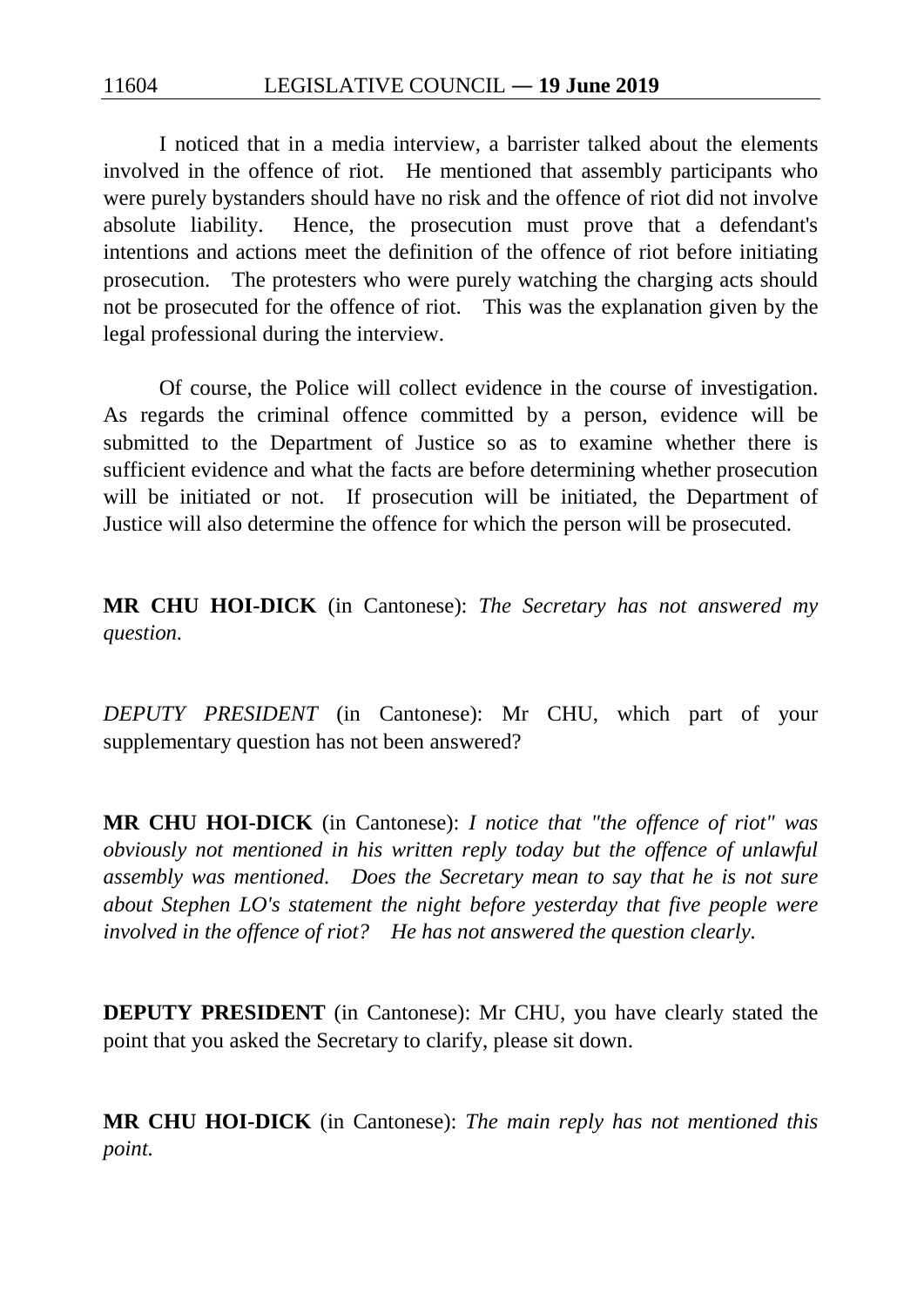**DEPUTY PRESIDENT** (in Cantonese): Secretary, do you have anything to add?

**SECRETARY FOR SECURITY** (in Cantonese): Deputy President, it is mentioned in my main reply that the offences involved included behaving in a disorderly manner in a public place, unlawful assembly, assaulting police officer, etc. I have not listed all the offences but this is not inconsistent with the remark made by the Commissioner of Police.

**MR CHAN HAK-KAN** (in Cantonese): *Deputy President, I saw that most of the demonstrations on 12 June were peaceful, but it was true that acts of violence and storming had occurred, resulting in police officers and ordinary citizens getting hurt. This is the situation that no one wishes to see.*

*Pan-democratic colleagues have displayed many pictures showing the law enforcement actions taken by the Police, but they have not mentioned the other side of the story, that is, protesters charged towards the Police with bricks and metal poles. To be objective and comprehensive, one should tell both sides of the story. I have in hand a picture captured from live broadcast on television, showing protesters throwing bricks at the Police. This is also an irrefutable fact.*

*On the day of 12 June, I was in the Legislative Council Complex. From early in the morning till 2:30 pm, the protest was very peaceful and the Police were only guarding their cordon lines. However, around 3:00 pm, I heard in my office someone shouting through a loudspeaker, "1, 2, 3, charge" and "1, 2, 3, charge again". Obviously, they intended to break the police cordon lines. I also saw the Police keep retreating under wave after wave of charging by protesters.*

*I understand that the Police set up cordon lines before the Legislative Council Complex to ensure the safety of Members, colleagues of the Secretariat and assistants of Members therein. The Police would not use force if protesters did not charge at them. If protesters did not use violence against the Police, the Police would not combat with force. I would like to ask the Secretary to confirm this point in front of the public.*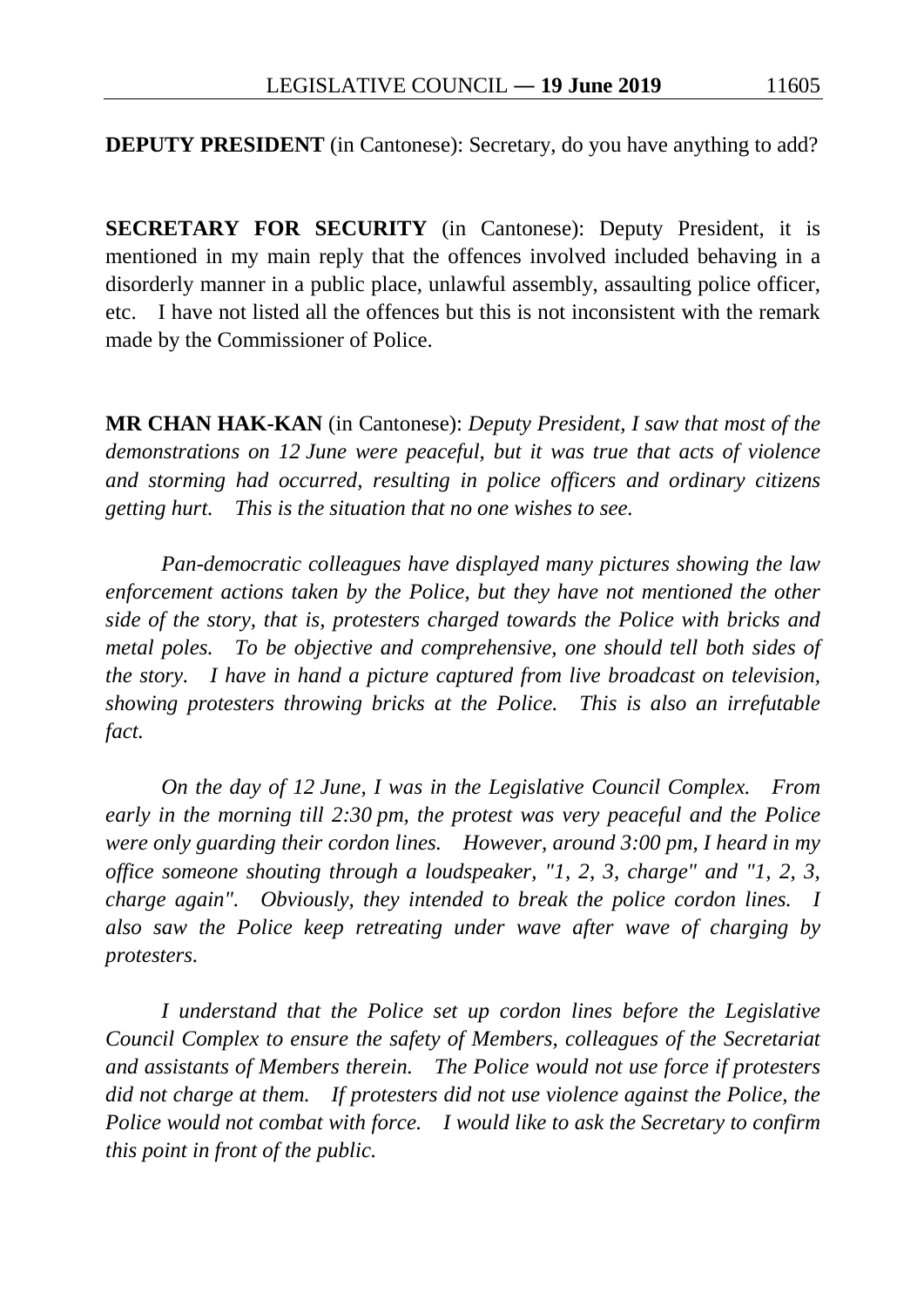**SECRETARY FOR SECURITY** (in Cantonese): Deputy President, thank you Mr CHAN. When handling any incident, the Police will certainly respond to the situations they are faced with. We all know that assemblies are often held in Hong Kong and no incidents had happened over the years because the assemblies had all been peaceful and orderly. However, on that day, someone with ulterior motives deliberately stirred up troubles and attacked the Police using bricks dug up from pavements, metal poles taken from construction sites, and wooden planks transported from elsewhere. These did not happen by chance. People deliberately attacked the Police violently and charged their cordon lines. After the Police had retreated repeatedly in the hope of reducing the attacks but to no avail and the attacks continued, they had to take action. As we can see from previous peaceful and orderly demonstrations and processions, the Police would, in their course of actions, make their best effort to facilitate protesters in expressing their views. Hence, I call upon all participants of assemblies to refrain from using violence and maintain law and order when expressing their views, which is in the interest of all people in Hong Kong. If people deliberately use violence against the Police, the Police will have to take appropriate actions.

**MR JEREMY TAM** (in Cantonese): *Deputy President, among the various Directors of Bureaux, I believe John LEE is the one who is most worthless. The Deputy President may think that I should retract this remark but I will not. Why? That is because we will not talk about "retract" now, for "suspend" is the right word. As such I will "suspend" my remark of saying that John LEE is worthless. I will not bring up the remark again in this legislative session, which practically means that I have withdrawn or retracted the remark.*

*Secretary John LEE, please listen clearly and try to understand why people are so furious. That is because there is no way for them to lodge complaints after they have been beaten up or shot at by a mob of police officers. On that*  day I was present at the scene and saw a group of police officers checking *people's identity cards, searching their body and belongings. The whole group of police officers only wore vests with the word "Police", but they did not show their police warrant cards. When I asked them to show their warrant cards, they refused. And then a self-proclaimed Superintendent CHAN said to me that he, being the highest ranking officer present, was in charge. He said, "When I say they are police officers, they are." That was really funny. Can police*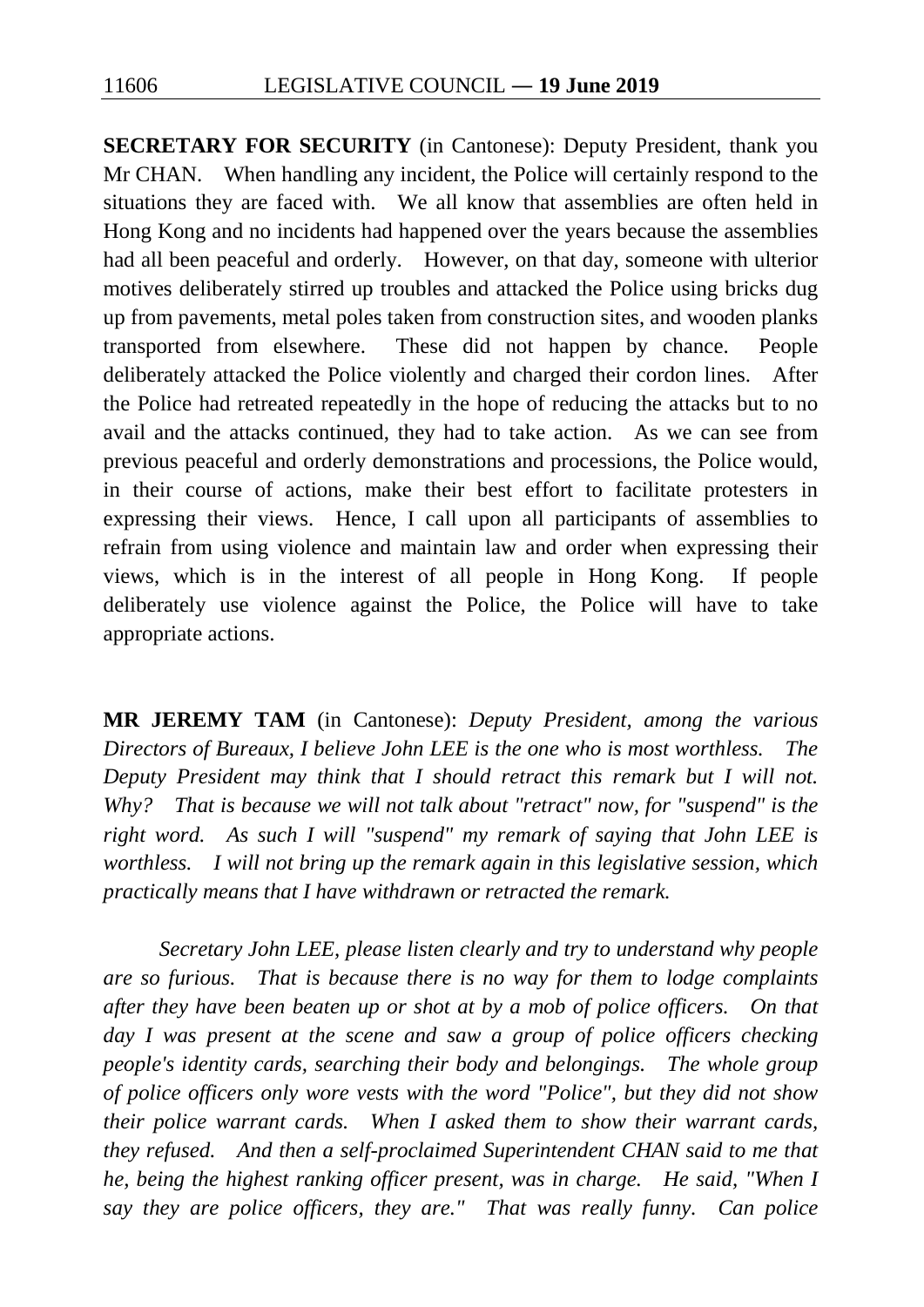*officers be self-proclaimed? Does it mean that from now on, people of Hong Kong do not have to carry their identity card when they go out, and they can just wear clothes with the word "Hongkonger"? Why is it necessary to check people's identity cards? That is totally absurd. When I pursued further, he grimaced cheekily, first claiming to be a reporter and then a police officer. When I asked him for his warrant card, he flatly refused and said, "You have taken pictures of everyone's face. We cannot run away." What did he mean by not running away? Did he suddenly think that he was a criminal? Did we besiege them and not let them go? Can we lodge complaints just by taking the pictures of their faces? How can we lodge complaints after taking the pictures of their faces? We do not know their names. Is him Andy LAU and when we show his picture at the police station, the police officers there will know who he is? Ridiculous! Is someone a police officer by just wearing a vest with the word "Police" on the back?*

**DEPUTY PRESIDENT** (in Cantonese): Mr TAM, please raise your supplementary question directly.

**MR JEREMY TAM** (in Cantonese): *If you wear a vest with the words "State President" on the back, do I have to call you President XI Jinping? Ridiculous!*

**DEPUTY PRESIDENT** (in Cantonese): Mr TAM, please raise your supplementary question directly.

**MR JEREMY TAM** (in Cantonese): *Secretary, we have given you sufficient time just now. Tell us once again clearly: when plainclothes police officers exercise their authority, do they need to show their warrant cards? When members of the public ask police officers to show their warrant cards, do they have the right to refuse? Also, is it true that members of the Special Tactical Squad are not required to show their police identification numbers on their uniforms? If so, will you change such a practice? If it is confirmed that police officers are required to show their identification numbers but they fail to do so, will you hold them accountable?*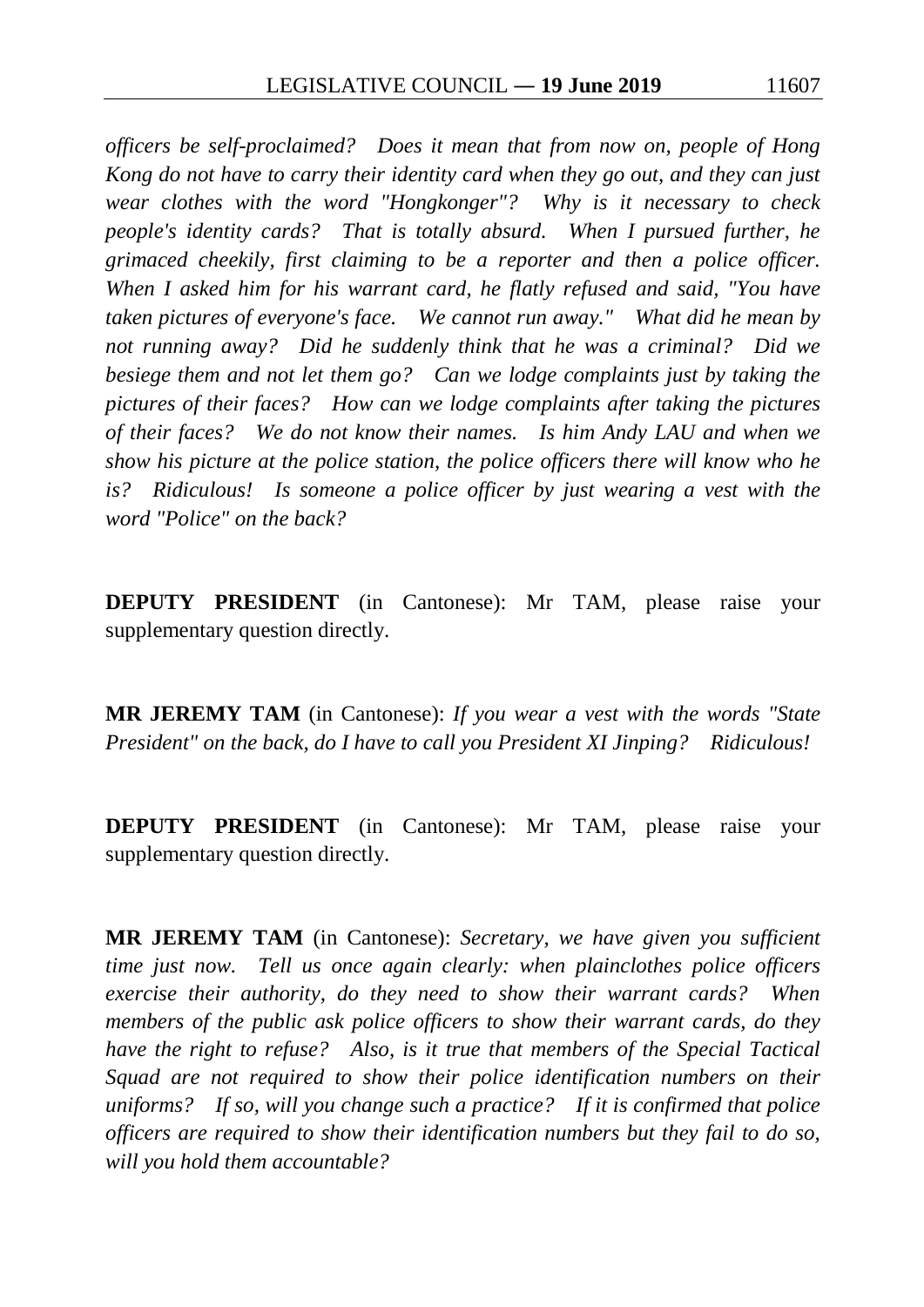**SECRETARY FOR SECURITY** (in Cantonese): Deputy President, I got the following information from the Police, "The special uniforms of the Special Tactical Squad are designed in the light of the practical and tactical needs. The design of the uniform leaves no space to display the police identification number. Police officers will endeavour as far as possible to show their identification numbers during their actions. The Police understand the public's concern and will review this practice and follow up as appropriate." That is the information I received from the Police. As regards the accusations or complaints mentioned by the Member just now, the Police will conduct a comprehensive review and investigation after complaints have been received, and will handle the complaints in a fair and just manner.

**DEPUTY PRESIDENT** (in Cantonese): Mr TAM, which part of your supplementary question has not been answered?

**MR JEREMY TAM** (in Cantonese): *He has not answered my supplementary question. He has admitted that there is no space on the uniforms of the Special Tactical Squad to display the police identification number. This means that the policy formulated is wrong and the uniforms made are also wrong. My question is clear enough: Is it true that plainclothes police officers are not required to show their warrant card when they wear a vest showing the word "Police" on the back? Is it true that even if the public asked for their warrant cards, they need not comply. The Secretary did not answer these questions.*

**DEPUTY PRESIDENT** (in Cantonese): Secretary, do you have anything to add?

**SECRETARY FOR SECURITY** (in Cantonese): Deputy President, under the actual circumstances, if the Police are unable to show their warrant cards while attending to certain matters during an operation, we hope that the public will understand. In case when police officers should show their warrant cards but have not done so, of course, after investigation by CAPO, such matters will be handled in a fair and just manner and we will review whether such matters are in compliance with the Police General Orders and other general guidelines.

(Mr Jeremy TAM indicated that his supplementary question had not been answered)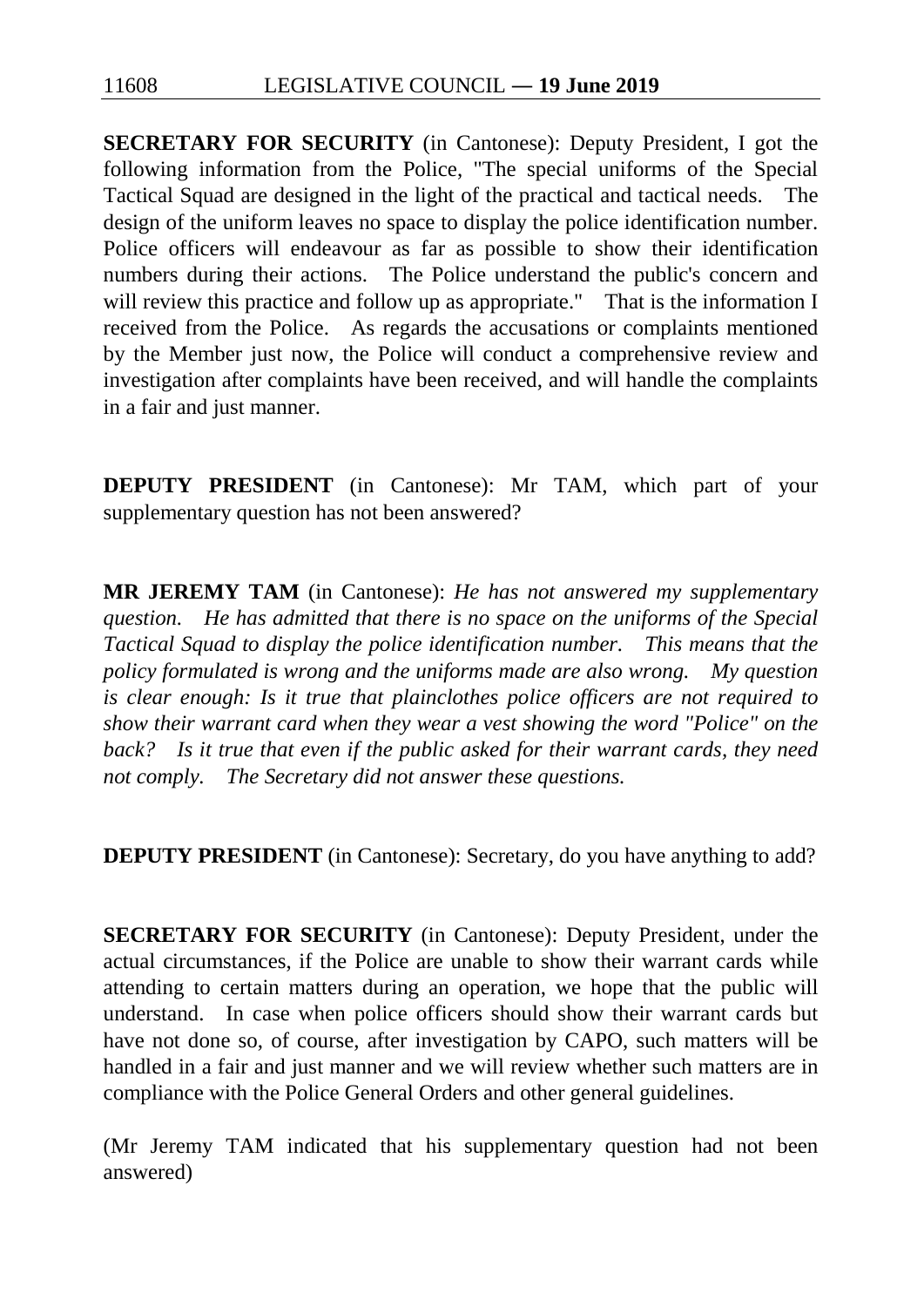**DEPUTY PRESIDENT** (in Cantonese): Mr Jeremy TAM, your question time is up.

This Council has spent close to four hours on the two urgent questions. As there are many items on the Agenda required to be attended to, I will only allow Members who have not asked questions before to ask questions and then the session for urgent questions will come to an end.

As a matter of fact, today is not the only occasion for Members to follow up on this matter. Members are still able to continue to follow up on other platforms later on. For Members who have not asked questions before, please press the "Request to Speak" button as soon as possible.

Ms CHAN Hoi-yen, please ask your question.

**MS CHAN HOI-YAN** (in Cantonese): *Deputy President, I am extremely unhappy and distressed about the large-scale protests and assemblies last week, as well as the serious dissension and confrontation in our society today. It could be seen from different media reports that the majority of assembly participants, including young people and parents, expressed their views and dissatisfaction peacefully. We also clearly saw from the news reports on television that some people deliberately attacked the Police, threw bricks, metal poles and mills barriers etc. and some even stormed into the Legislative Council Complex, threatening the lives of the police officers and the peaceful protesters at the scene. During the process, apart from participants who were on the spot and police officers who witnessed what happened, there were journalists who reported the situation to the public, photographers and press photographers who filmed and recorded what happened in a split second at the scene, as well as engineers and other assistants who helped transmit the images. Without their reports, the Secretary could not have said repeatedly "we watch the news reports" and "we can see on television". Without media reports, we basically cannot see these images, so I would like to talk about the second urgent question.*

*While frontline police officers work and perform their duties at the scene, journalists also have to perform their interviewing duties on the spot. No matter how chaotic the situation was, when journalists were conducting interviews, they had not deliberately obstructed the work of the Police. Hence, journalists definitely should not be berated with abusive language, unreasonably driven*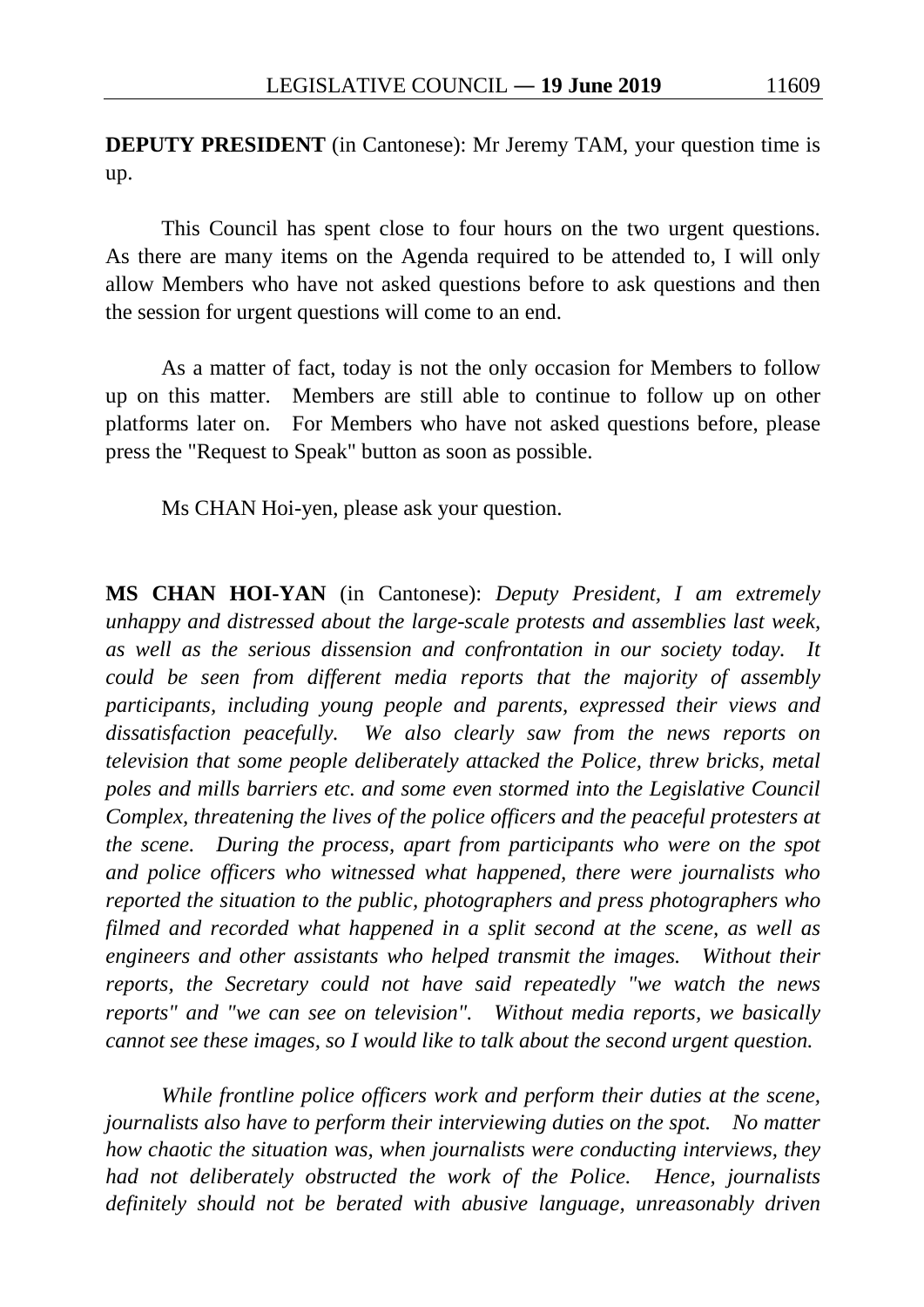*away or even beaten. When the Secretary replied earlier, he said that 32 officers of the Force Media Liaison Cadre were present. Can he tell me why the situation had come to such a pass? Why have so many journalists complained against police officers? Can the Secretary ensure that journalists will not be treated in such an unfriendly manner in the course of interviewing in the future? I believe that even CAPO cannot answer these questions, so I hope the Secretary would respond.*

**SECRETARY FOR SECURITY** (in Cantonese): Deputy President, I would like to thank Ms CHAN for her question. On the second urgent question, I clearly stated in the main reply that the Police will facilitate media reporting. Although manpower was tight, the Police had, as pointed out by Ms CHAN, arranged 32 officers of the Force Media Liaison Cadre to provide facilitation to members of the media at the scene as far as practicable. However, firstly, a vast number of locations were involved and secondly, the number of people involved was great and the charging scenes were quite chaotic. Of course, I respect that media workers have to film important scenes at the first instance to let the public know what is going on. Similarly, if there is a possibility of violence, police officers must take speedy and decisive actions to prevent the escalation of events and protect the lives and properties of other people. Of course, both sides are working under pressure. They should try to achieve mutual understanding that the other party is also performing their duties. After this major incident, the Commissioner of Police has indicated that he would sum up the experience e.g. explore how to strengthen communication with journalists or facilitate their work.

In addition, the Police Public Relations Branch has constantly reviewed the media liaison work and examined how both parties can maintain friendly relations. I believe that the Police have upheld this spirit in this incident. If any person is dissatisfied with the work of the Police in this respect and wish to complain, as I have just said, CAPO has set up a dedicated team to handle these complaints fairly and impartially.

**DR JUNIUS HO** (in Cantonese): *Secretary John LEE, many people, particularly opposition Members, one-sidedly denounced police officers as "black cops" today, but those who are clear-headed have clearly seen and understood the ins and outs of the incident. Anyway, the Secretary has been rebuked by many today. Some have condemned him and asked him to step down or to kneel down*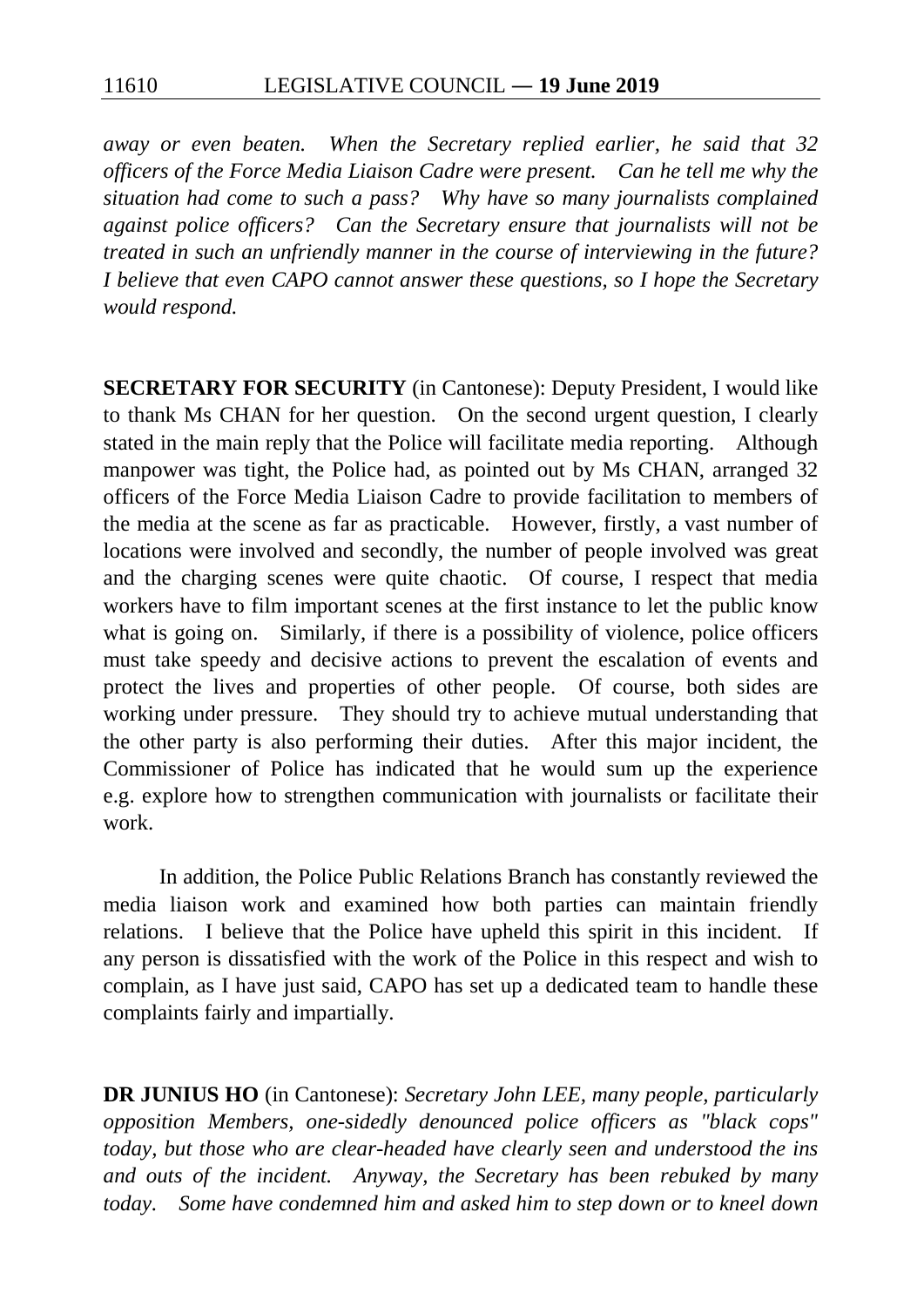*and apologize, etc. However, I can tell the Secretary that all pro-establishment Members support the Police in maintaining law and order in Hong Kong in accordance with the law. People should not think that the opposition camp will stand a better chance to win by speaking louder. In fact, such behaviour only shows that those Members have a propensity for violence and have forgotten that things should be done according to the rules and procedures. Thus, police officers should not be dejected; they should stand fast in their positions and Secretary John LEE should do his job well. Apart from pro-establishment Members, many members of the public will stand by the Police and give them support. When the time is ripe, these people will come forward to support the Government in its work.*

*From the questions asked by some opposition Members, they have apparently prejudged the existing 30-odd complaints. They think that the Government can hardly shirk its responsibilities and should be held accountable. These Members have spoken as if they were veteran police officers who knew how to handle the situation in question. Is it a must for Special Tactical Squad officers to show their identification numbers on their uniforms? If so, do special police have to show their identification numbers too? When these officers combat terrorists, do they really have to identify themselves by showing their warrant cards before arresting terrorists? No. Opposition Members are laymen, but they want to command police officers who are the professionals and throw them into great confusion. In this connection, I hope the Secretary* …

**DEPUTY PRESIDENT** (in Cantonese): Dr HO, please put your supplementary question directly.

(Mr LAM Cheuk-ting indicated his wish to raise a point of order)

**DEPUTY PRESIDENT** (in Cantonese): Dr HO, please hold on. Mr LAM Cheuk-ting, what is your point of order?

**MR LAM CHEUK-TING** (in Cantonese): *Deputy President, I wish to seek an elucidation from Dr Junius HO. When Dr HO mentioned terrorists earlier, was he referring to the protesters outside the Legislative Council Complex on the day in question?*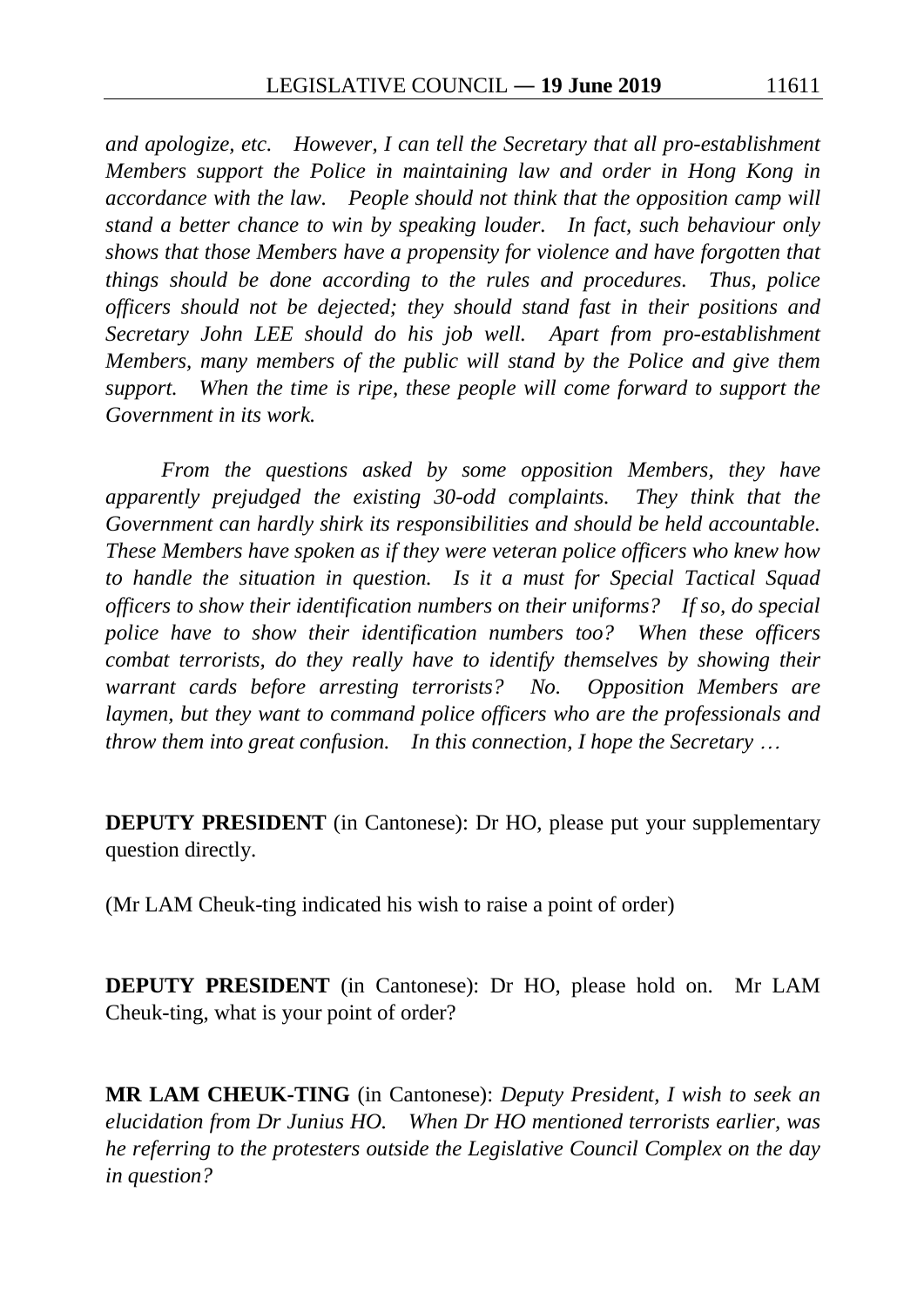**DEPUTY PRESIDENT** (in Cantonese): Dr HO, you may elucidate your point, or you may choose to continue with your question.

**DR JUNIUS HO** (in Cantonese): *I have not said anything to that effect. Such a junior investigator did not even understand what I said and asked me for an elucidation. Sorry, Deputy President, there is no need for me to elucidate the point.*

**DEPUTY PRESIDENT** (in Cantonese): Dr HO, please continue.

**DR JUNIUS HO** (in Cantonese): *I would like to make one point. In all that we do, we should not forget our original intent, nor should we fear or back down.*

*I heard Mr CHU Hoi-dick say earlier that Mr Holden CHOW should come forward to apologize. How can Mr CHU put the cart before the horse? The legislative exercise of amending the Fugitive Offenders Ordinance seeks to redress the grievances of POON Hiu-wing, the deceased. We must uphold justice and then assist in extraditing suspects to different jurisdictions within the same country for trial. It is that simple. However, some people have overplayed the issue. The United States, and I will name it, have actively participated in the matter. After the Bill was gazetted on 10 February, the Consul General representing the United States to Hong Kong already made criticisms and arbitrary comments after 20 February. Then, some opposition Members visited Washington and Europe. They have not only failed to perform their duty in explaining the main purpose of amending the Fugitive Offenders Ordinance, but also smeared the Bill as the "China extradition"* …

**DEPUTY PRESIDENT** (in Cantonese): Dr HO, please put your supplementary question directly.

**DR JUNIUS HO** (in Cantonese): *Deputy President, I hope you can be a little bit more tolerant. Many opposition Members have talked nonsense one after another earlier and you have not intervened, and I am only voicing righteous*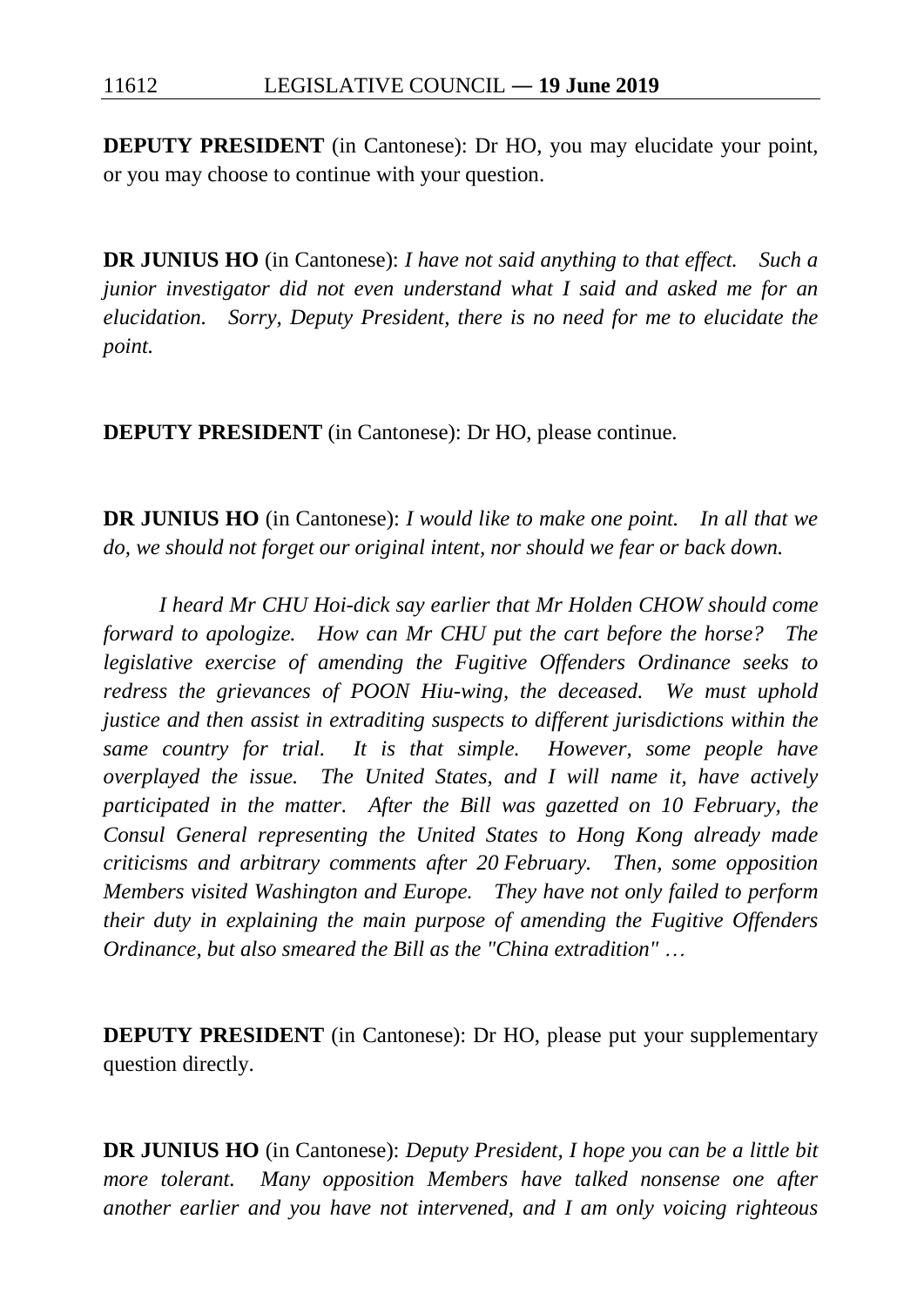*opinions and telling people the truth now. I hope you can be more tolerant. We are not frequent speakers, but when we speak, we surely have reasons and justifications for doing so.*

*Deputy President, last Saturday, the Chief Executive suspended the amendment of the Fugitive Offenders Ordinance with a view to pacifying the people, given the current situation and the overall development. But, unexpectedly, her retreat failed to create more leeway. Instead, 1 million more people joined the protest, making it a total of over 2 million people taking to the streets. The number was exaggerated by the opposition camp. Those people keep pressing on. One should not think that the problem can be solved if the Government tenders an apology. Those people want to spill people's blood and make heads roll. I think for the sake of upholding justice and redressing the grievances of POON Hiu-wing, the Government should not back down. The Chief Executive said that she was not withdrawing the Bill, but suspending the amendment exercise. I appreciate this approach. We must calm the people down. We must take a step back, stop and think. Yet, this does not mean that we do not strike back if others have pressed on after we have retreated; otherwise, how can the 30 000-odd police officers who have maintained law and order in accordance with the law work under the Secretary anymore? I highly commended the Secretary because he is committed in his work and he has stated the reasons* …

**DEPUTY PRESIDENT** (in Cantonese): Dr HO, please put your supplementary question directly.

**DR JUNIUS HO** (in Cantonese): *Deputy President, I will put my supplementary question now. The Government said that it would suspend the legislative amendment exercise, but it seemed that it had backed down a bit afterwards, saying that it had no time to consider holding further seminars to promote the amendment exercise. I think such work should be done to show that we have not forgotten the original intent of the amendment exercise. Even though we do not have a timetable for the Second Reading and Third Reading of the Bill, we should spare no effort in doing a good job since the work has already commenced. Although the authorities do not have a legislative timetable, it does not mean that they cannot set a timetable to further explain the amendment exercise to the*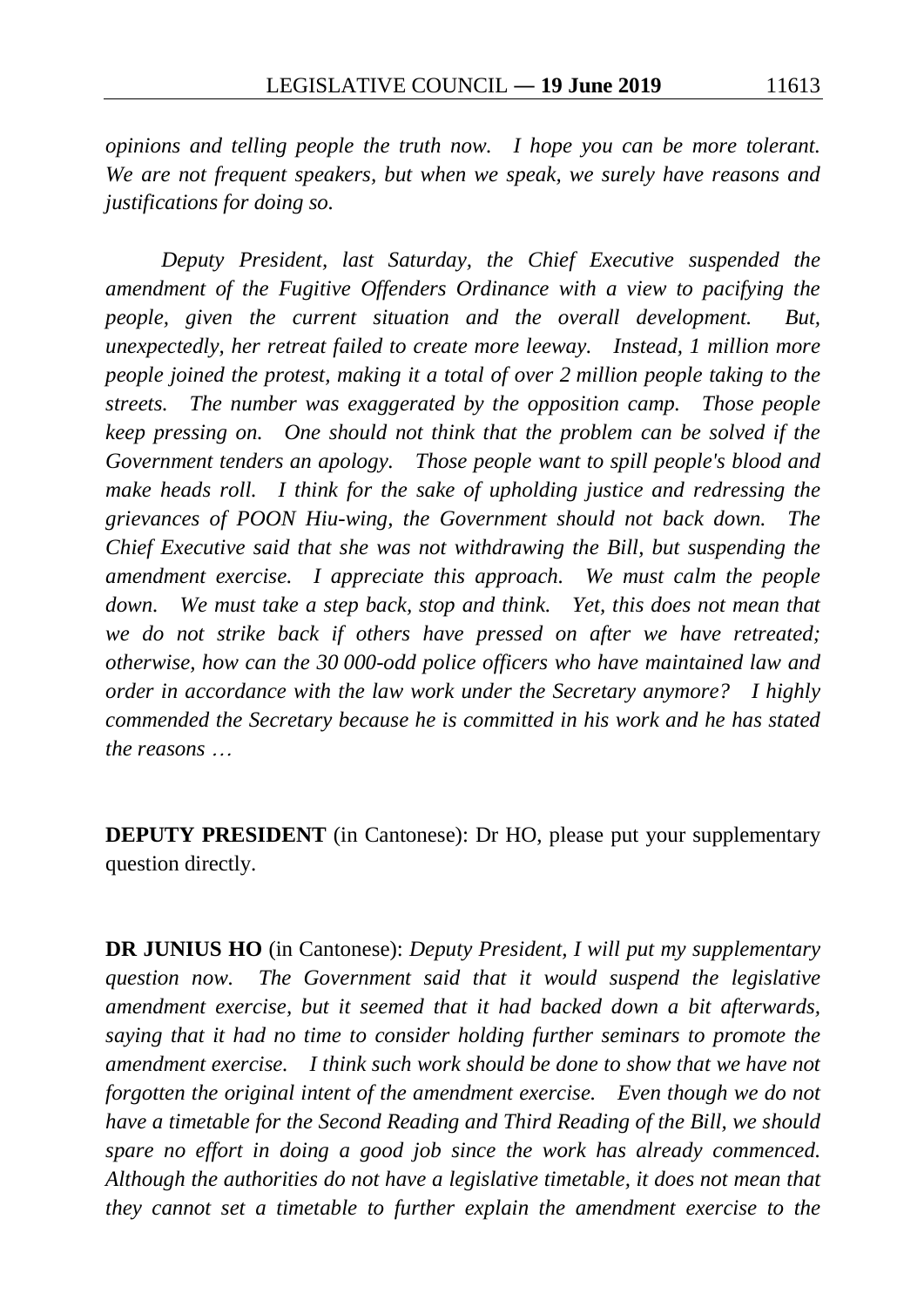*public. As the Government has admitted deficiencies in its work, can the Secretary make a pledge in this regard? If the authorities have a timetable, I will give my total support; if not, I will launch my first explanatory session on 30 June.*

*The 30 elite representatives of the legal profession and members of the Election Committee indicated that they would not make an appointment to meet with the Chief Executive, but when I asked them to discuss the matter with me, they challenged my standing because I was neither a public officer nor the Chief Executive's representative. I never claimed to be any of those, but since I am a Member of the Legislative Council* …

**DEPUTY PRESIDENT** (in Cantonese): Dr HO, you have put your supplementary question. Please sit down.

**DR JUNIUS HO** (in Cantonese): *Thank you, Deputy President.*

**SECRETARY FOR SECURITY** (in Cantonese): Deputy President, I thank Dr HO for the supplementary question. When the Chief Executive met with the press yesterday, she clearly pointed out that deficiencies in our work in the legislative amendment exercise had caused conflicts, dissensions and anxieties in society. We think that these conflicts, dissensions and anxieties were caused by deficiencies in our work, thus the Chief Executive apologized.

We also understand that in order to address these conflicts, dissensions and anxieties, time is needed to iron out differences in opinion. However, the Chief Executive also said that there were a number of more important tasks to be taken forward in Hong Kong society in the next three years. Thus, the Government understands that if we do not have time to deal with the legislative amendment exercise and if we cannot address all the conflicts, dissensions and anxieties which have arisen before the end of this term of the Legislative Council, we will accept the reality that the Bill will lapse upon that time.

I hope that Members will understand that the Chief Executive and her team, myself included, hope to improve people's livelihood, promote economic development and boost employment in various ways. We will continue to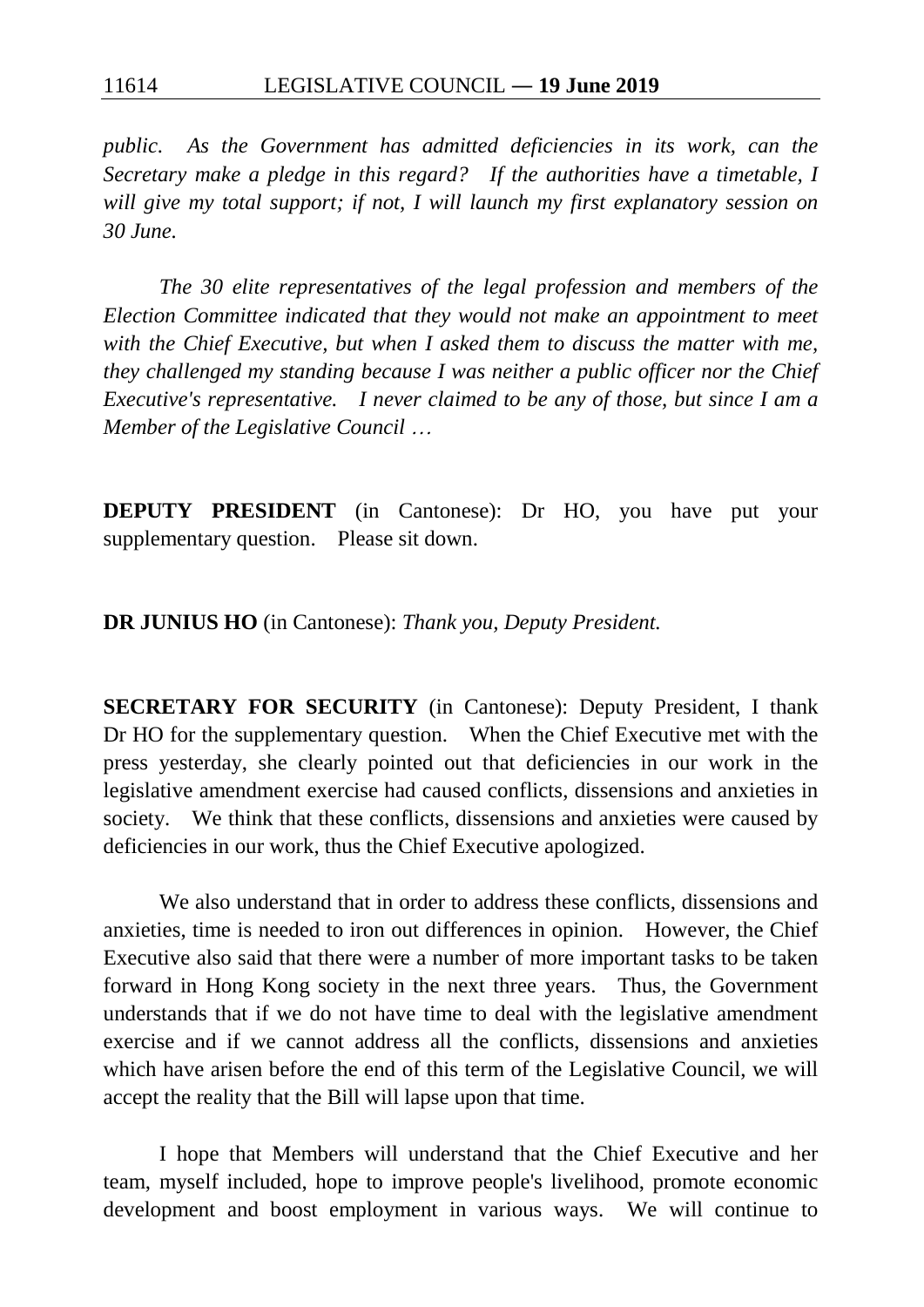facilitate the positive development of Hong Kong society and make everyone feel that Hong Kong is a place of hope. Accordingly, we will actively take these tasks forward.

**DEPUTY PRESIDENT** (in Cantonese): There are still nine Members waiting to ask their first question, with Mr WONG Ting-kwong being the last one. After that, this Council will proceed to other items on the Agenda.

Mr Vincent CHENG, please ask your question.

**MR VINCENT CHENG** (in Cantonese): *The outbreak of serious confrontation around the Legislative Council Complex and the Central Government Offices on 12 June caused injuries to a number of police officers and protesters. Before I start, I would like to first express my sincere hope for their speedy recovery. No one would want to see casualties, be they police officers or protesters. The scenes of injury are always distressing.*

*I, however, understand that the Police were just performing their duties and have hence been subjected to various pressures. On that day, the Police were responsible for ensuring the safety of hundreds of staff inside the Legislative Council Complex while maintaining public order and safety outside. We saw on television that some radical protesters had charged towards the last cordon line of the Police and the situation was extremely dangerous. As I know, this*  incident has put many police officers and their family members under *considerable pressure. I hope there will be no more bullying.*

*Deputy President, it is reported that―and as stated by the Secretary just now―CAPO has set up a designated team to handle the complaints about the operation of the Police on 12 June. Can the Secretary please explain how this designated team will enhance the impartiality of investigation to convince people that all relevant complaints will be handled fairly and impartially?*

**SECRETARY FOR SECURITY** (in Cantonese): Thank you, Mr CHENG. As advised by Acting Assistant Commissioner of Police Tammy MAK Wai-man at the IPCC meeting yesterday, the Police have already set up a designated team comprising of 13 colleagues who are completely independent of the Police's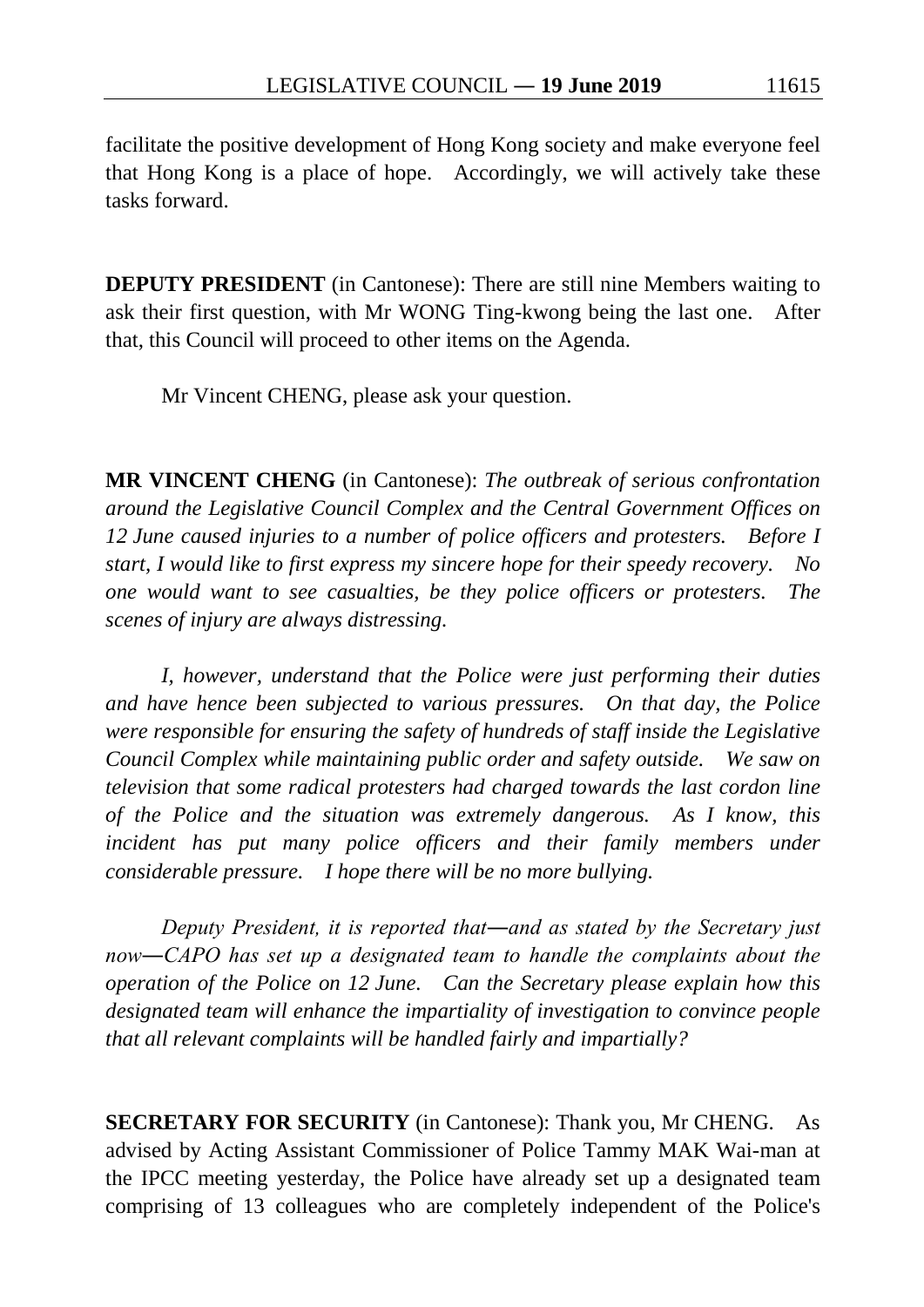operation in question. They are tasked to handle the complaints full-time. If necessary, they will invite IPCC members or observers to monitor their investigation, such as statement taking. They will also fully consider the evidence of each case and meet all relevant witnesses to take statements from them and obtain information. After that, they will submit a report to IPCC for review to ensure a completely fair and impartial investigation.

**MR CHAN HAN-PAN** (in Cantonese): *Secretary, I notice that some people have bullied police officers and their children online because of this incident. While most of the protesters have played up the importance of justice and claimed that they took to the streets to fight for justice, the current cyber abuses go against their claimed intention. It is very unfair to the children of police officers as well as police officers who have maintained the public order of Hong Kong faithfully.*

*Today, it is outrageous to see the opposition camp repeatedly defending, rather than condemning, these cyber abuses and violent attacks despite their violation of social justice. Secretary LEE, how will the Government protect the human rights of these faithful police officers and their family members to shield them from bullying?*

**SECRETARY FOR SECURITY** (in Cantonese): Thank you, Mr CHAN. Firstly, upon receiving the relevant complaints and enquires, the Office of the Privacy Commissioner for Personal Data has taken the initiative to contact the operators of the online platforms and discussion forums concerned, urging them to remove some of the online contents or posts, so that the illegal doxxing of police officers and their family members will not persist.

The Police have set up a 24-hour hotline for people to report cyberbullying of police officers. The Police will always respond to any dissemination of unlawful messages, given that the world of Internet is not lawless. A myriad of laws apply to the use of Internet. For example, verbal intimidation can be a criminal offence. The Police will also take action to care for police officers and their family members, ensure their safety and safeguard their rights. Should any police officers or their family members need psychological support, the Police will provide them with the necessary assistance.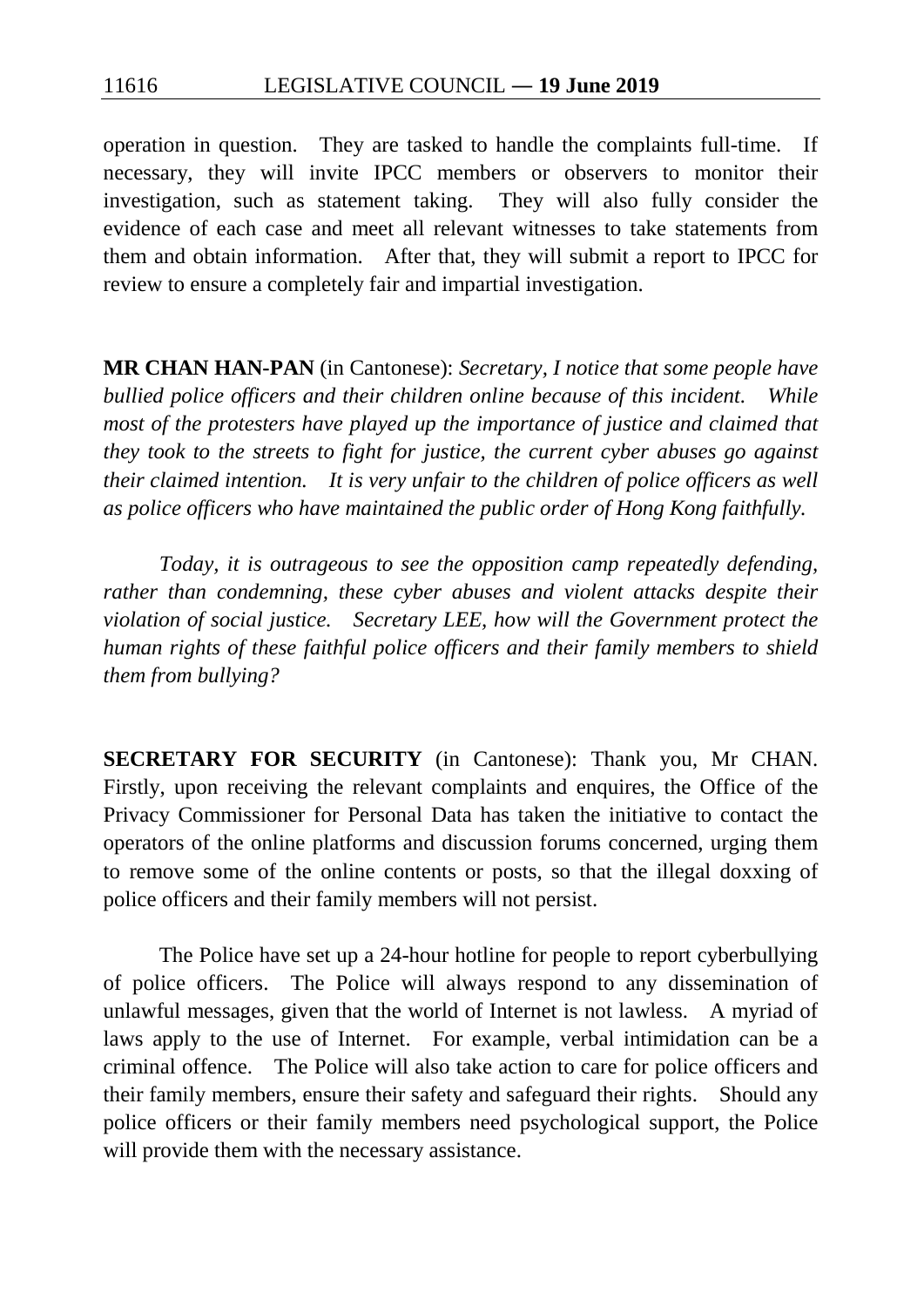**MR CHEUNG KWOK-KWAN** (in Cantonese): *Deputy President, most of those who participated in the demonstration and procession on 9 June and 12 June* … *I agree with the Secretary and the SAR Government that most of these people were peaceful protesters who wanted to clearly voice their political demands. This is undeniable but we also cannot deny that on 12 June, some people standing at the front of the procession and those who besieged the Legislative Council Complex committed violent acts, e.g. they attacked the Police and tried to charge the cordon line in the Legislative Council Complex.*

*I have just heard pan-democratic Members say to the media that the Government was creating division as it claimed that only a portion of people were involved in violent acts. In fact, this is not division but distinction. Why do they think this is division? That is because some people want to bundle these two groups of people, i.e. bundling the bad guys and the good guys.* When the *Police arrest the bad guys, they will arrest everybody and the good guys will shield the bad guys.*

*I strongly resist the comment made by pan-democratic Members that the protest was absolutely peaceful and the protesters were unarmed. If so, what did we see on television? Who were digging up bricks in the morning on 12 June? Some people were holding sharpened metal poles, throwing bricks, wearing helmets, masks and goggles; are these gears for peaceful protests? Why were they wearing these gears and carrying sharpened metal poles to participate in peaceful protests at the Legislative Council Complex? Deputy President, they were well prepared. How come pan-democratic Members failed to see these video clips? Have their speeches and their questions to the Secretary today shown that they are aware of the situation? Deputy President, the answer is no. Have they not seen what happened? I only noticed that Dr KWOK Ka-ki unthinkingly said "beat the police" a while ago. When Dr Fernando CHEUNG previously held a press conference, he also unthinkingly called upon the social welfare community to participate in the riot. I do not want to guess their motives but what actually do they have on their mind? Have they really not seen that some people attacked the Police and committed violent acts on that day? I hope the public can make clear judgments. Should we tolerate violence and these criminal behaviours for the sake of strong political demands?*

*A Member has just asked the Secretary a question about many people settling accounts on the Internet with the police officers who carried out the relevant actions on that day. The family members and children of these police*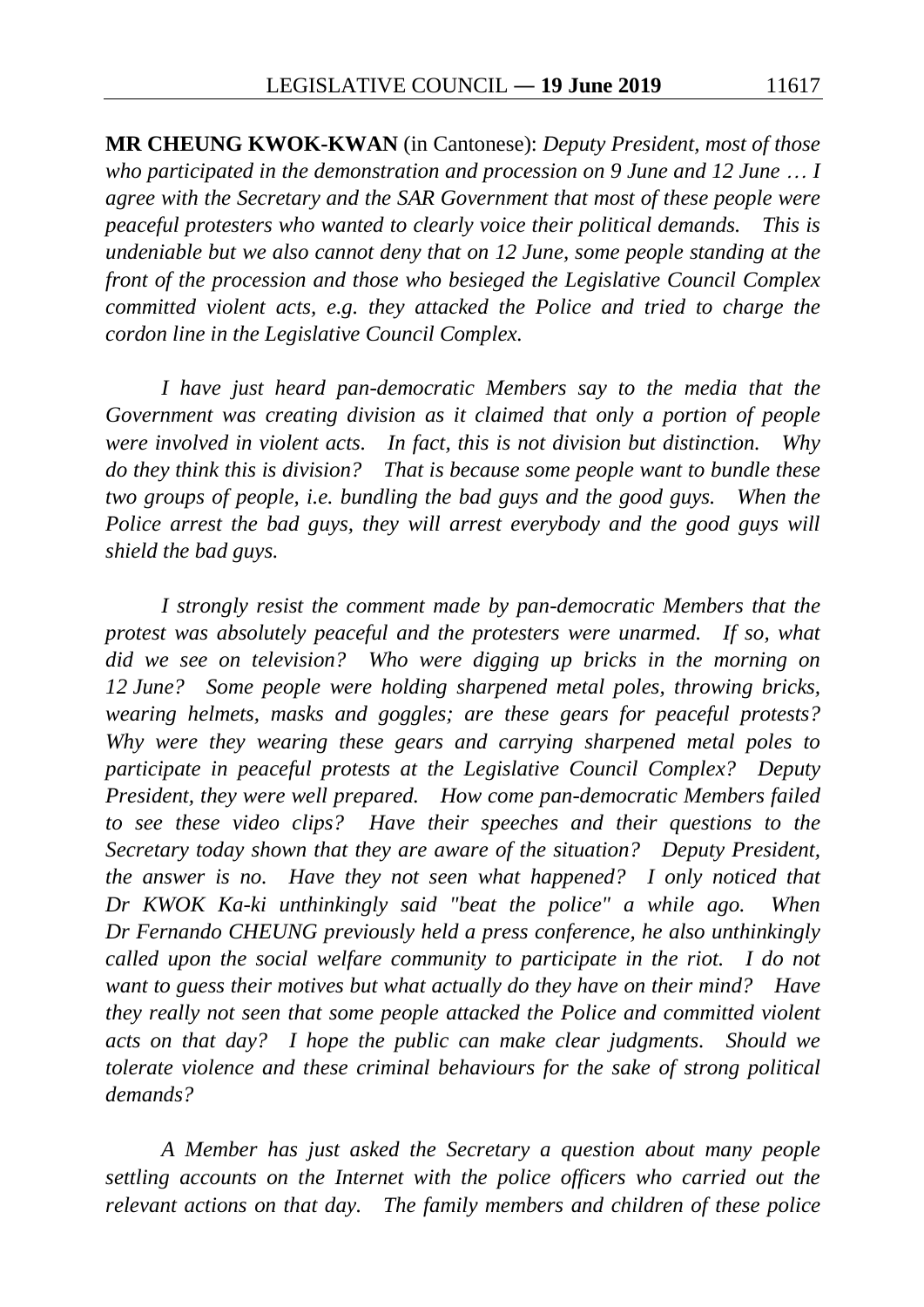*officers are also affected. I feel very sad after getting the information. One person has indicated on the Internet that he is an in-service teacher and he knows how to fix the students in his class whose parents are police officers. Have pan-democratic Members publicly called upon members of the public not to do so? They can request a suspension of the Bill, but I wonder if they can call upon members of the public not to do so. Have they stopped using white terror tactics? The pan-democrats have not said anything* …

**DEPUTY PRESIDENT** (in Cantonese): Mr CHEUNG, please put your supplementary question directly.

**MR CHEUNG KWOK-KWAN** (in Cantonese): *Deputy President, the supplementary question I would like to ask is related to the question raised by Mr KWONG Chun-yu. He asked the Secretary whether he could submit information on all police officers on duty at the scene on that day. I have never heard of such a request. Mr KWONG Chun-yu is really concerned about his "brothers". If his "brothers" committed the violent acts on that day, can he hand over their information to law enforcement officers?*

*A Member has asked a question about how to protect police officers who are subjected to white terror. The Secretary has just said that they can call the hotline. Do the Police or the SAR Government have more proactive ways to express their concerns to these police officers? Apart from asking them to call the hotline for assistance when necessary, can the authorities take the initiative to contact police officers who are victims of bullying and white terror on the Internet and express concern about their situation and the pressure on their family members? I believe it is better for the authorities to take the initiative to express concerns than asking police officers to call the hotline for assistance as they will realize that the SAR Government cares about them.*

**SECRETARY FOR SECURITY** (in Cantonese): Deputy President, I would like to thank Mr CHEUNG for his supplementary question. The Police were under great pressure in performing their duties this time. There are also online doxxing attacks on police officers and their family members have been bullied. As I said earlier, the Police will take actions to combat crime-related acts such as intimidation or bullying on the Internet. The Police attach importance to the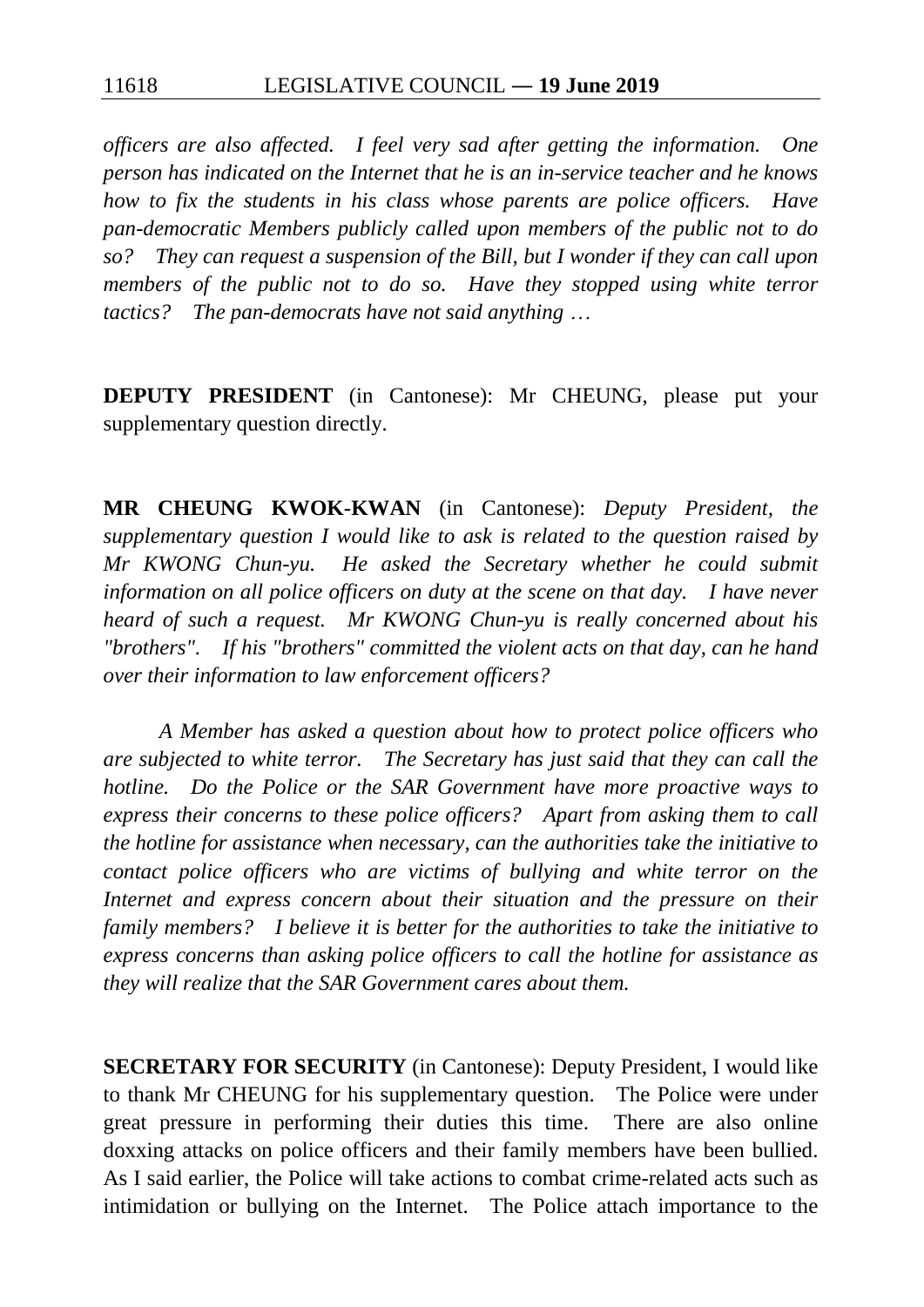well-being of all police officers and their family members. Police clinical psychologists will also intervene to ensure that the morale and emotions of police officers are taken care of. Different support teams in the Police will participate in the related work, for example the Welfare Offices have taken the initiative to provide assistance and support during this operation. The Police will take the initiative to understand and contact police officers and attend to their needs. Certainly, the Police will conduct investigations under the law on the dissemination of unlawful information on the Internet.

**MR LUK CHUNG-HUNG** (in Cantonese): *Deputy President, I feel helpless and sad that the amendment of the Fugitive Offenders Ordinance is suspended, as justice cannot be done and the loophole in the legislation cannot be unplugged. As a result, Hong Kong may continue to be a safe haven for fugitives. At the same time, I fully understand the reasons why the Government has to make this difficult decision because we did not want to see the escalation of violent attack, more bloodsheds and the society being ripped further apart.*

*Different people have different understanding of the Fugitive Offenders Ordinance but for whatever reasons, peaceful procession, assembly and demonstration are respected and protected in this city. I believe the vast majority of people, except those who are keen on stirring up more trouble, do not wish to see any bloodshed or confrontation between the Police and the public. As regards this urgent question, I think we must be clear about one point, i.e. we must call a spade a spade and avoid generalizing the whole issue. Most participants of the assembly and demonstration were peaceful but a handful of people resorted to violence and stormed various places illegally. I think it is fair to call these people rioters. We cannot turn a blind eye to the radical, law-breaking and violent actions of a small minority even though the vast majority of participants of assembly and demonstrations were peaceful. Similarly, we cannot call the majority of peaceful assembly participants rioters because a small number of people have acted violently. As such, we should not generalize the whole situation and we must discuss different issues separately.*

*Many opposition Members have kept saying that the majority of demonstrators were unarmed, ignoring the violent charging acts of a small number of people. By glossing over these people's crimes, they lied with their eyes open, which I consider a misery of this city. We saw that on 12 June, the Legislative Council Complex was besieged by a large number of demonstrators*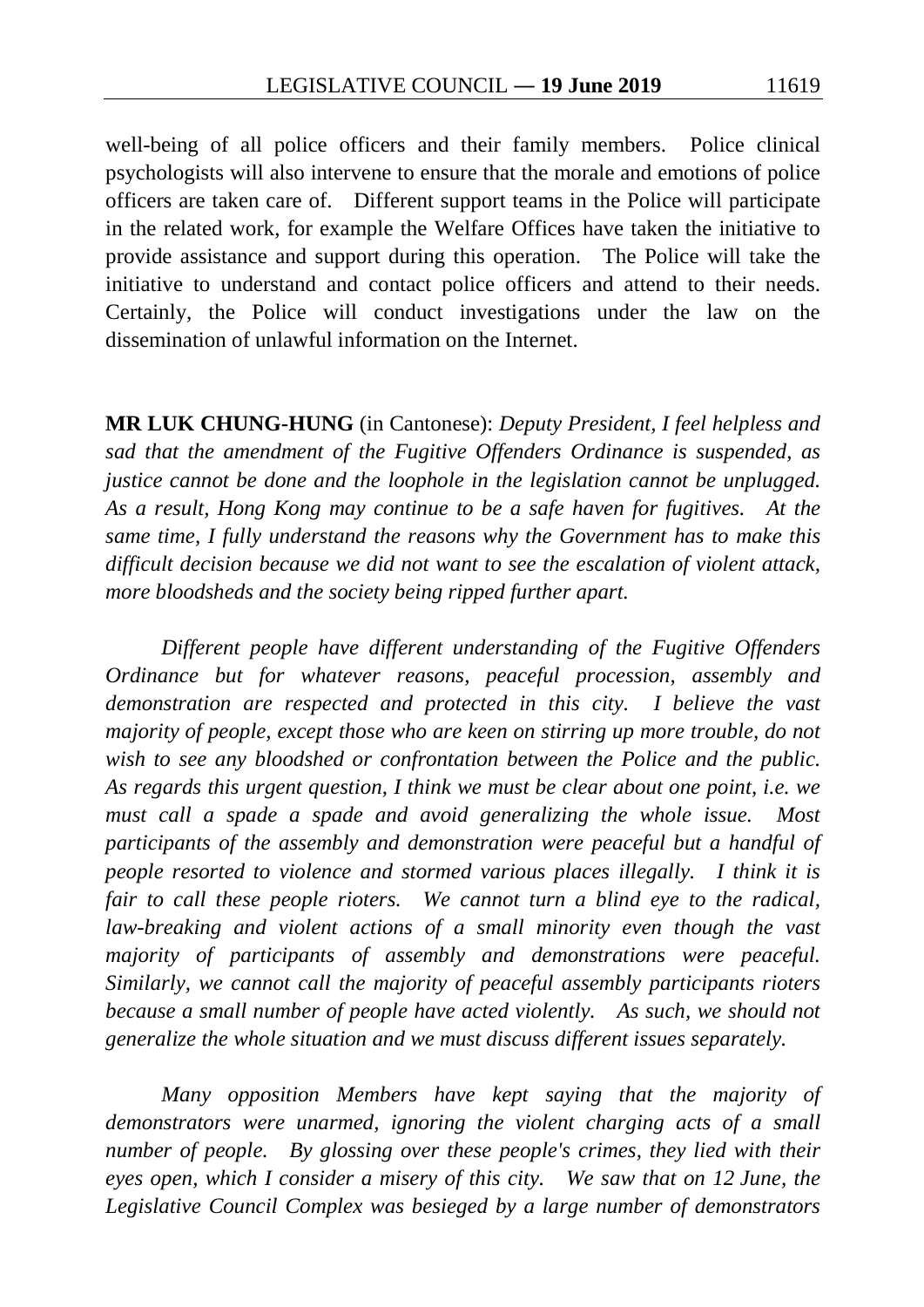*who barred us from holding meeting. At 3:00 pm, a small number of people charged the police cordon lines by bricks, sharpened metal poles and other tools that could cause injuries or even death. I watched the retreat of the Police until they were only a few feet from the glass panel of the demonstration area of the Legislative Council Complex. I saw about 20 to 30 police officers being cornered against the walls. One of the police officers, being my good primary school mate, told me there was almost no escape at that time.*

*Deputy President, demonstrators have parents, do members of this fine Police Force serving Hong Kong not have parents and families? Aren't their lives important too? May I ask the Secretary whether the authorities have recorded clearly which party started the confrontation first? Was it the demonstrators or the police officers who provoked the confrontation? If demonstrators were the ones charging the police cordon line first, how long did the charging continue before the Police retaliated, and what weapons did they use? What kinds of weapons did they use, how many bricks and sharpened metal poles were used? The opposition Members said that the demonstrators were unarmed. Indeed, they had no small weapon in their hands, but they had big weapons and super weapons in their hands.*

*Concerning those weapons, I wish to know whether the Police have conducted an accurate and scientific statistical analysis because that will facilitate the formulation of down the criteria on the degree of force that could be used for self-protection. Hence, I consider such an analysis very important. Do the authorities have such information?*

**SECRETARY FOR SECURITY** (in Cantonese): Deputy President, I thank the Member for raising the supplementary question. Around 8:00 am on 12 June, large numbers of people began to gather, reaching several ten thousand at the peak. Before 3:00 pm, the Police did not take any action and tolerated the gathering of the crowds, even though the traffic was seriously congested and some places were almost paralysed. Around 3:00 pm, at a section of Tim Wa Avenue, confrontations broke out between some demonstrators and the Police. News footages showed that the police had issued warnings, such as raising red flags warning demonstrators against charging the police cordon lines and that the Police might use force if demonstrators continued to do so. However, demonstrators gave no heed to the warnings but continued to attack the Police with bricks and other objects including metal poles and wooden planks. The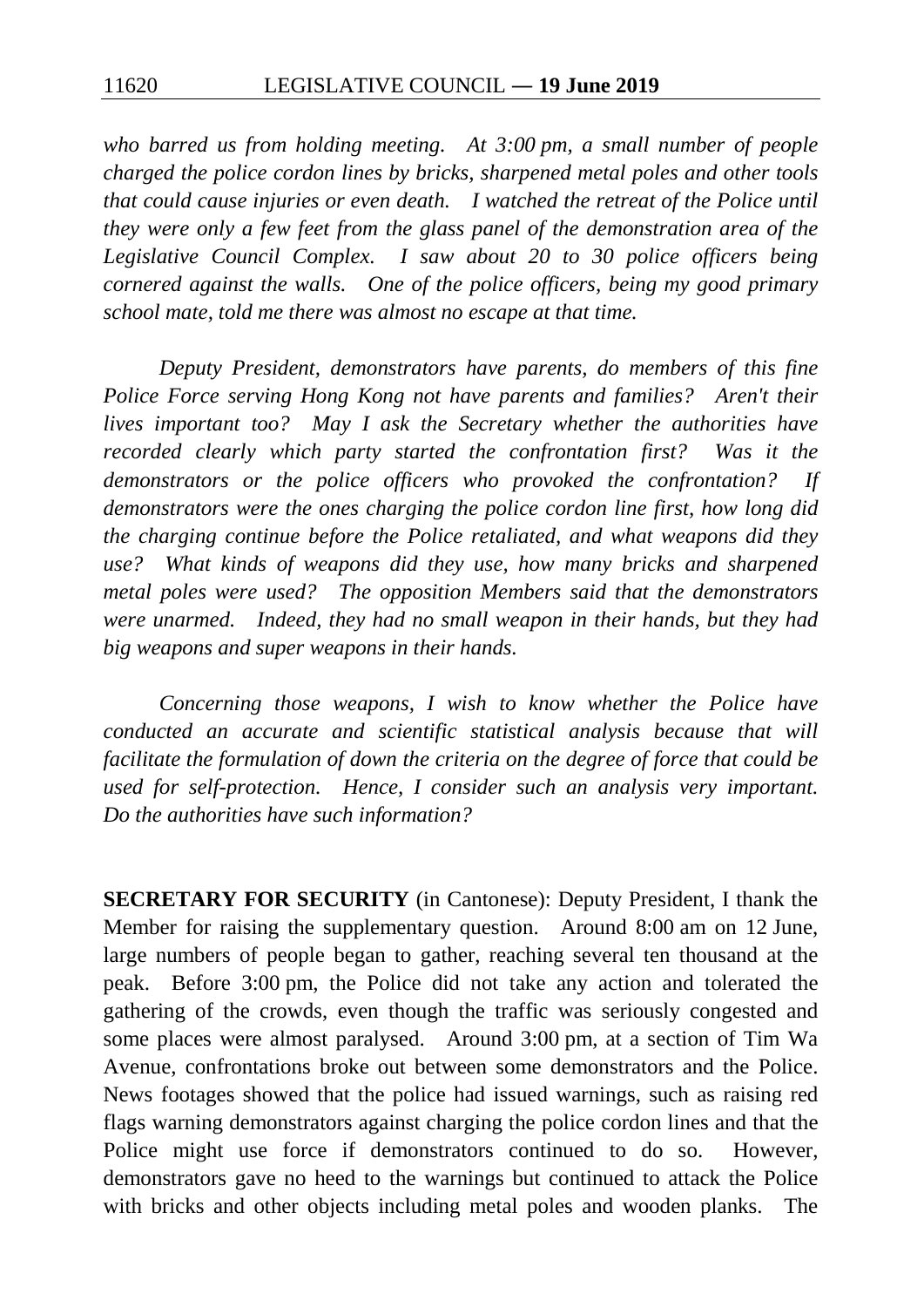Police kept retreating to about 100 m from the entrance of the Legislative Council Complex to ensure the intact of the Legislative Council Complex and the lives and properties of the people therein. However, under such circumstances, demonstrators did not stop charging the Police. Both news footages and evidence collected by the Police showed that some people threw bricks and other objects at the Police and some even threw objects that were burning with smoke. Therefore, we can see clearly from news footages that the Police took necessary actions only when they were under attack.

(THE PRESIDENT resumed the Chair)

There are also video recordings taken by the Police. The various objects used to attack the Police that I just mentioned included metal poles, mills barriers and bricks, which were also recorded in the footages taken by the Police. It is thus evident the violence used by demonstrators on that day was serious. Apart from news footages, the Police's information also revealed that the Police only took necessary actions when they were under violent attack.

**PRESIDENT** (in Cantonese): Mr LUK, which part of your supplementary question has not been answered?

**MR LUK CHUNG-HUNG** (in Cantonese): *I wish to further ask the Secretary whether he can* …

**PRESIDENT** (in Cantonese): Mr LUK, you cannot ask further questions. You can only point out the part of your supplementary question that has not been answered.

**MR LUK CHUNG-HUNG** (in Cantonese): T*he Secretary has not answered about the numbers of bricks dug up and the number of sharpened metal poles found at the scene on that day, neither did he provide the relevant statistics. If the Secretary is unable to provide the statistics for the time being, will he provide them after the meeting?*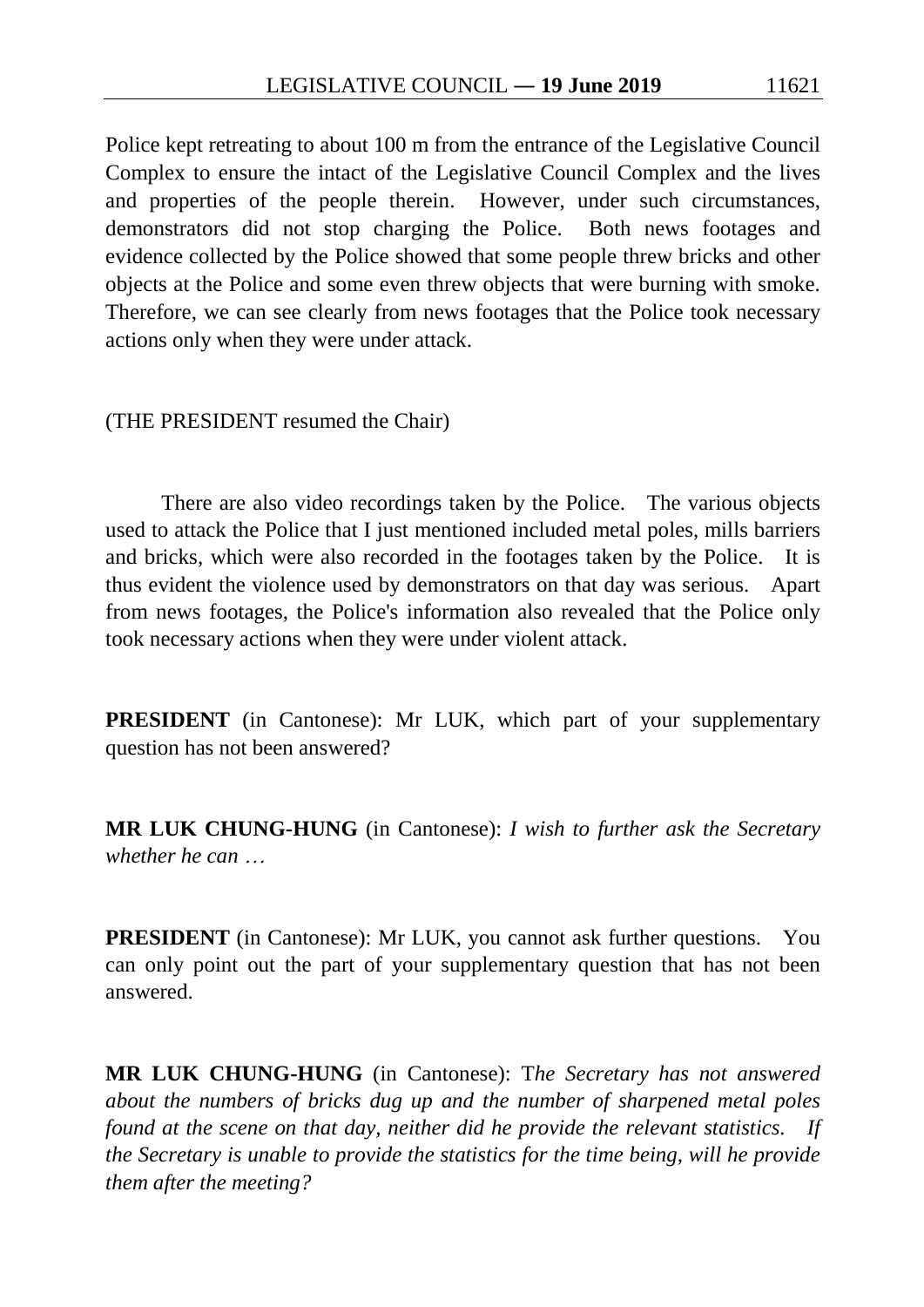**PRESIDENT** (in Cantonese): Secretary, do you have anything to add?

**SECRETARY FOR SECURITY** (in Cantonese): President, the Police's actions are still ongoing in the past few days and it takes time to compile the information, which may likely be handed to the Department of Justice after the completion of the investigation, as the information may be needed for relevant judicial procedures in future. Hence, I hope that the Member will understand we must respect the judicial system.

**DR PIERRE CHAN** (in Cantonese): *At the press conference held on 13 June, the Commissioner of Police admitted that demonstrators waiting for consultation and treatment at public hospitals were arrested, but he had not explained how he obtained the relevant information of the demonstrators. Spokesman of the Hospital Authority ("HA"), on the other hand, issued a statement on 17 June stating that HA had not disclosed any patients' information to the Police. May I ask the Secretary for Security if he is aware that the computer systems of the Police and HA are connected, and whether the Police had made use of the information in the computer system to arrest the demonstrators?*

**SECRETARY FOR SECURITY** (in Cantonese): I believe the Commissioner of Police had stated clearly at the press conference that the computer systems of the Police and HA are not connected, therefore it is completely impossible for the Police to access information in HA's computer system.

**PRESIDENT** (in Cantonese): Dr CHAN, which part of your supplementary question has not been answered?

**DR PIERRE CHAN** (in Cantonese): *What the Secretary has not answered is that as shown in a paper of this Council, the computer systems of HA and the Police are connected by a computer program called "MIIDSS", that is, Major Incident Investigation and Disaster Support System* …

**PRESIDENT** (in Cantonese): Dr CHAN, this is not the content of the supplementary question raised by you just now.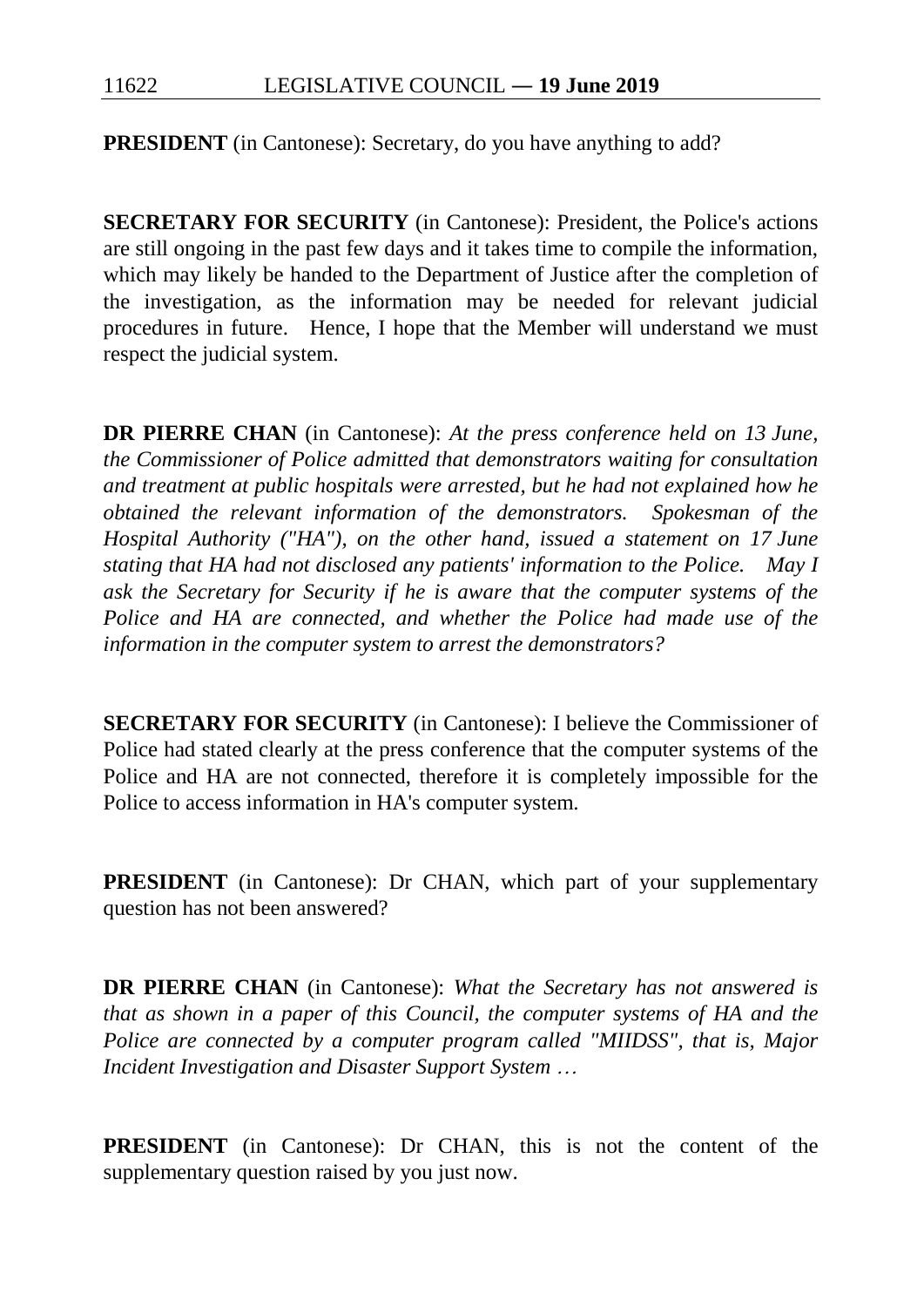**DR PIERRE CHAN** (in Cantonese): *According to this Council paper, HA does have a computer system that is connected with that of the Police. Can the Secretary elaborate on this?*

**PRESIDENT** (in Cantonese): Secretary, do you have anything to add?

**SECRETARY FOR SECURITY** (in Cantonese): I am not going to comment on HA's computer system, but I can tell Members unequivocally that the computer systems of the Police and HA are not connected in any way. But if in the case of major incidents, HA considers that information may concurrently be released to the Police, it may decide to do so. However, I can tell Members categorically that there is no connection between the computer systems of the Police and HA and they are two independent systems.

**MR KWOK WAI-KEUNG** (in Cantonese): *I always believe that justice is in the hearts of the people, but what makes me feel uneasy today is that justice has been abused. It seems that people who are willing to see the entire truth are getting fewer and fewer, while more and more people choose to see what they wish or prefer to see, or accept information that they know have been filtered, and even accept false and irresponsible information on the Internet which have been deliberately fabricated. They have turned a blind eye and a deaf ear to the legitimate information provided by the Government. No wonder in the lyrics of the song "Belief Without Complaint" rewritten by the Police to boost morale, it says "Grievances held, for reasons that are twisted".*

*President, as a matter of fact, the crime figures in Hong Kong have been declining. The overall crime figure in 2018 was 54 225 cases, which is a record low since 1974 (that is, for 45 years). Members of the opposition camp were simply using the Police's handling of the "12th June" political incident to create a buzz. This has not only trampled upon the dignity of the Police, but has also denied their previous contribution in fighting crimes, which is absolutely unfair to them.*

*President, the Government has announced that it would not proceed with the amendment of the Fugitive Offenders Ordinance in the current term of the Legislative Council. Our loopholes have been exposed worldwide, and criminals from different parts of the world should know what our loopholes are.*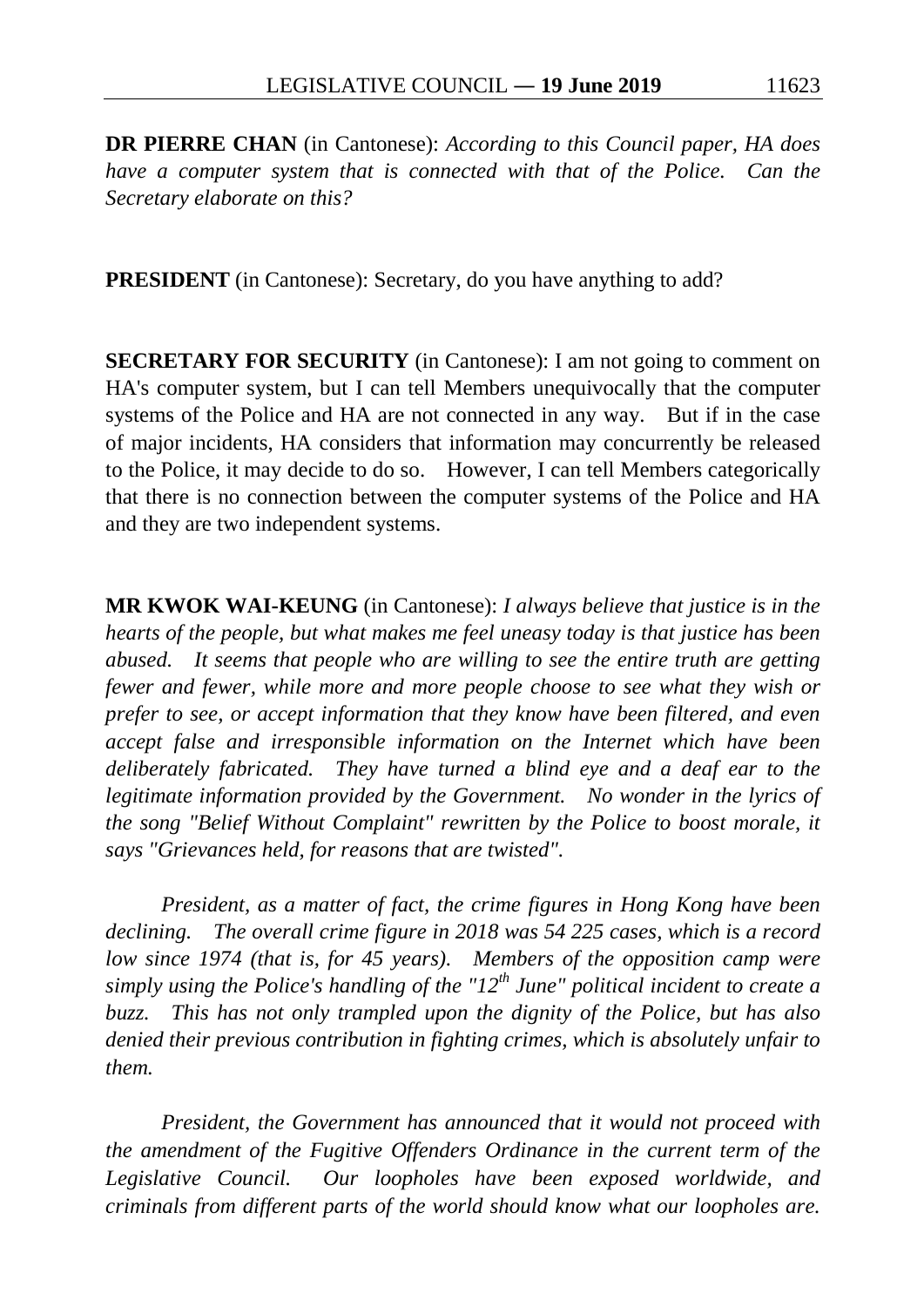*May I ask the Secretary if there are any ways to prevent Hong Kong from becoming the haven for fugitives at least in the next two years? Is it possible to refuse the entry of criminals to prevent an increase in the overall crime figure of Hong Kong?*

**SECRETARY FOR SECURITY** (in Cantonese): President, thank you Mr KWOK. With regard to the work on intelligence, all law enforcement departments should step up their efforts to ensure that we can grasp in the first instance any intelligence that are relating to crimes, having an implication on the overall law and order in Hong Kong and making Hong Kong more vulnerable to attacks. Also, we should step up our communication and intelligence exchange with overseas law enforcement agencies. In addition, we should enhance the capability of the Police or other law enforcement agencies in intelligence analysis. This would ensure that if a person involved in any crime comes to Hong Kong, we can refuse his entry to avoid putting Hong Kong at risk.

As for cooperation in other respects, including making concerted efforts to combat money laundering and other crimes, I believe the various disciplined services will work hard to ensure that outsiders involved in any crimes cannot enter Hong Kong so easily and put local law and order at risk. Of course, for those who may be involved in any crimes and have already entered Hong Kong, different government departments will keep a close watch to see if their activities would pose any threat to Hong Kong's law and order.

**MR JAMES TO** (in Cantonese): *President, the confrontation on 12 June was caused by the China extradition bill. In fact, just for the poor handling of the China extradition bill, the Secretary for Security should have resigned and stepped down from power to resume responsibility long ago. We now deal with the handling of confrontation on that day. In 2014, when tens of tear gas rounds were fired in the Umbrella Movement, the then Secretary LAI Tung-kwok told us that he and the Chief Executive had monitored the whole process in the Government House. My question for the Secretary is: Did he and the Chief Executive monitor the somewhat foreseeable large-scale confrontation on 12 June? If they had not, what were the reasons? If they had, what was his monitoring role when he saw the firing of tear gas rounds, particularly the firing of tear gas rounds from both sides and even into the crowd outside the Citic Tower, leaving the people with no way out?*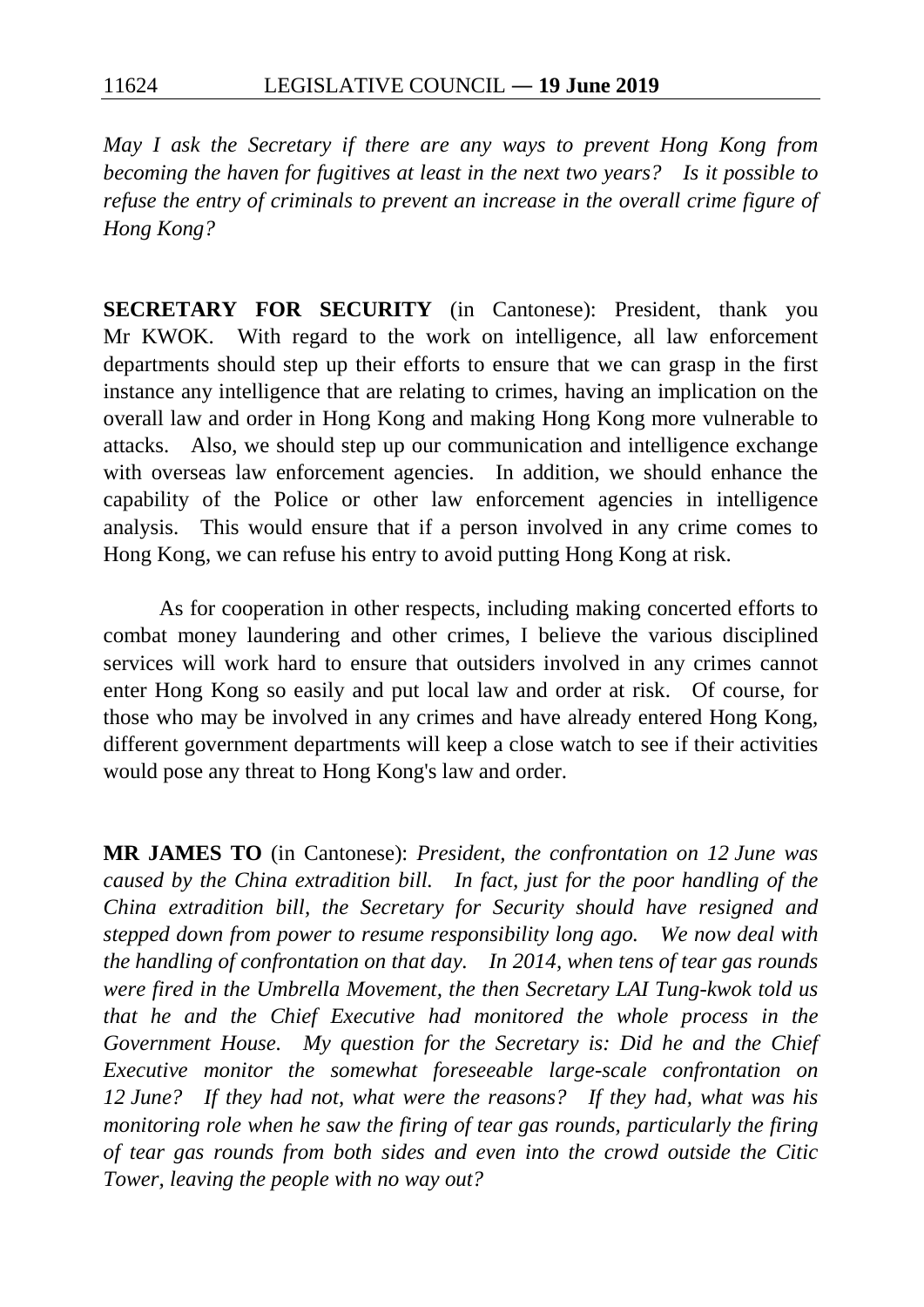**SECRETARY FOR SECURITY** (in Cantonese): President, I was in the coordination centre at the Central Government Offices on 12 June. The Police Force was fully in charge of the operation matters and details, with police officers taking measures and making deployment as appropriate in light of the actual situation.

**PRESIDENT** (in Cantonese): Mr TO, which part of your supplementary question has not been answered?

**MR JAMES TO** (in Cantonese): *The Secretary has not answered one point. Did he mean to say that he did not have any monitoring role?*

**PRESIDENT** (in Cantonese): Secretary, please answer.

**SECRETARY FOR SECURITY** (in Cantonese): President, I think I have already answered Mr TO's question.

**PRESIDENT** (in Cantonese): Mr YIU Si-wing, please ask your question.

(Mr James TO chanted repeatedly: "Down with John LEE!")

**PRESIDENT** (in Cantonese): Mr James TO, please stop shouting.

**MR YIU SI-WING** (in Cantonese): *President, on 12 June, I was not in the Legislative Council Complex but outside the Complex, terrified by the scenes shown on television. A crowd of armed rioters kept charging the police's cordon line. At that time, I was very much worried that they would break the cordon line and rushed to the area under the Drum, storming into the lobby. We all know that the door of the lobby is made of glass. If the crowd had stormed into the lobby, which is a small place, the personal safety of police officers, protesters, staff members as well as Members upstairs would have been at risk. In view of this, I would like to ask the Government, the then commander or the Secretary:*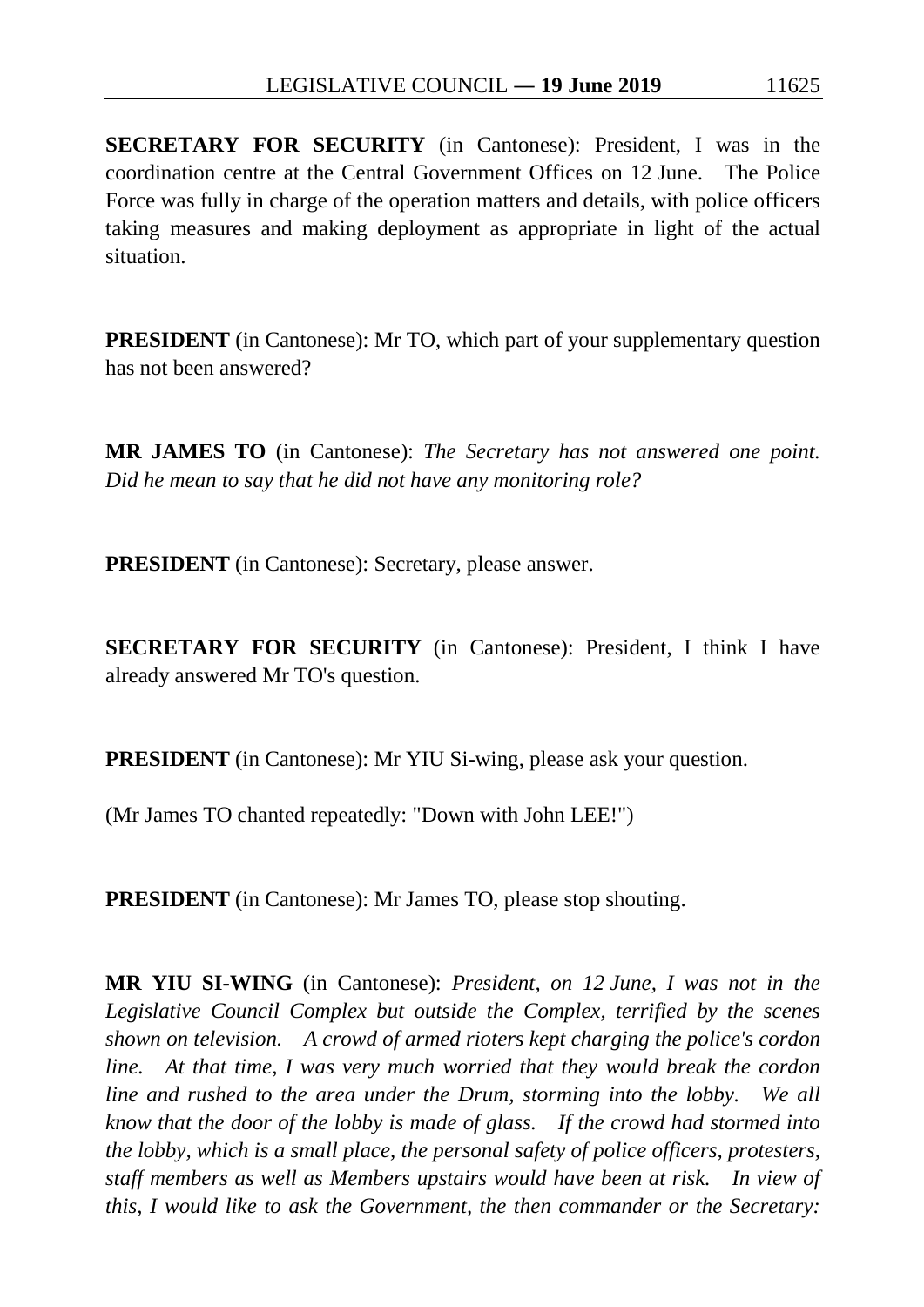*Has an assessment been made on the potential damage and personal safety risks in case the rioters or protesters stormed into the lobby of the Legislative Council Complex or even went upstairs? Had the Secretary made such an assessment? If he had, what was the risk level?*

**SECRETARY FOR SECURITY** (in Cantonese): President, I wish to thank Mr YIU. After assessment, we had concerns over the situation because the atmosphere back then was extremely tense. Protesters deliberately attacked the Police with violence and broke some of the Police's accoutrements. If protesters broke through the cordon line, they would storm into the Legislative Council Complex and might result in serious casualties as some other people were inside the building. That was why police officers insisted on guarding their posts to protect the Complex and the staff therein despite facing huge difficulties and personal safety risks. I urge members of the public not to vent their dissatisfaction with the deficiencies of the Government on police officers because they were the ones who strived to ensure the safety of lives and properties in the Legislative Council Complex regardless of difficulties.

**PRESIDENT** (in Cantonese): Mr YIU, which part of your supplementary question has not been answered?

**MR YIU SI-WING** (in Cantonese): *President, I do not think the Secretary has given a clear explanation. He only said that the Legislative Council Complex might likely suffer damage. Did he weigh the price of firing tear gas rounds or rubber bullets against the damage caused by the storming of the Complex lobby? Which one would outweigh the other?*

**SECRETARY FOR SECURITY** (in Cantonese): President, I thank Mr YIU for his supplementary question. For operations like firing of tear gas, all of the weapons used by the Police were non-lethal, and the accoutrements were more or less same as those used by the police officers overseas. The objective of these operations was to create a safe distance between the violent people and police officers as well as the Legislative Council Complex. That was very important because if there had not been such a safe distance, people who deliberately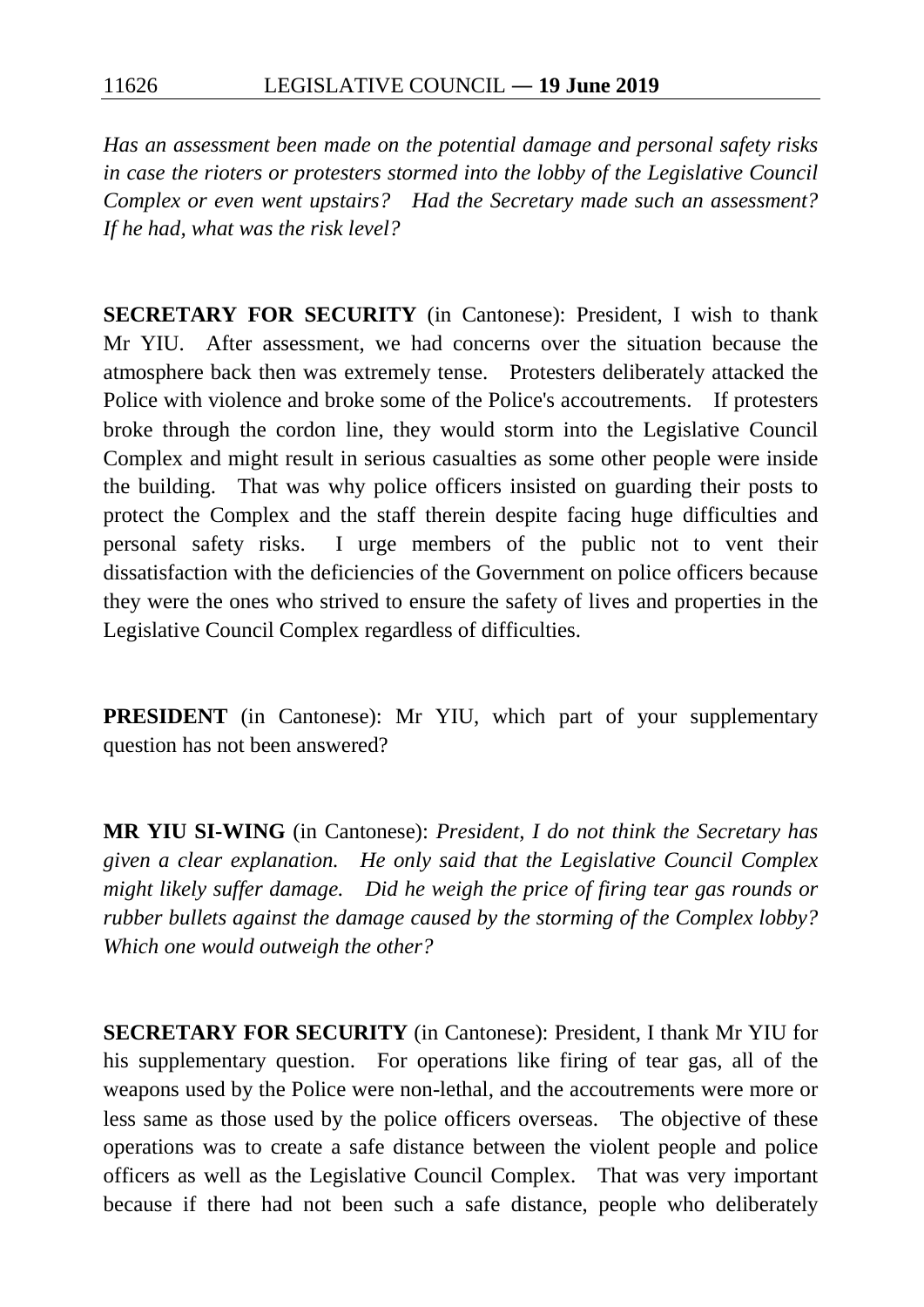attacked police officers would have stormed into the Legislative Council Complex and posed serious threat to personal safety. As it was hard to tell whether the storming would be life-threatening, the Police must take the necessary action to stop that from happening.

**MR WONG TING-KWONG** (in Cantonese): *President, the urgent questions raised by Mr AU Nok-hin and Mr LAM Cheuk-ting today provide us with a good platform to reveal to the public what happened on 12 June. On 12 June, I was one of the eight pro-establishment Members who stayed inside the Legislative Council Complex. I arrived at the Complex at 8 am, where I stayed there throughout the day. From the terrace on the fifth floor of the Complex, I could see what happened at Tim Mei Avenue and Legislative Council Road. Protesters were rather peaceful before around 2:50 pm. They sang and chanted slogans, and listened to speeches given by Members of the opposition camp. I saw police officers maintaining order while there was no contact between the two parties. It was a relieving sight, since I was very worried about possible clashes.*

*Unfortunately, at around 2:50 pm, the situation took a sharp turn when a group of people wearing yellow and white helmets, eye goggles and face masks began digging up pavement bricks at the construction site across the Legislative Council Complex―not just one or two, but hundreds of pavement bricks. They took metal poles from the construction site to the entrance of the demonstration area at the Legislative Council Complex, where they confronted the Police. At around 3:00 pm, protesters charged the police cordon line. They began by pushing mills barriers. After that, miscellaneous objects including bricks and metal poles were thrown around. I was frightened by the sight as I watched from the upper floors.*

*The Police were lightly equipped with shields and batons. What was the use of batons which were merely one or two feet long? As bricks kept being hurled, I saw with my own eyes a police officer being hit and injured. While I did not know how serious his injury was, Members could imagine the harm caused by a hit in the face with a brick, even if one has worn a steel helmet. As the Police were forced back, protesters continued to push the mills barriers, all the way from the pavement into the demonstration area and to the area outside the Legislative Council Complex's entrance, commonly known as the area under the Drum, where L-shaped barriers were placed. The Police then replaced their*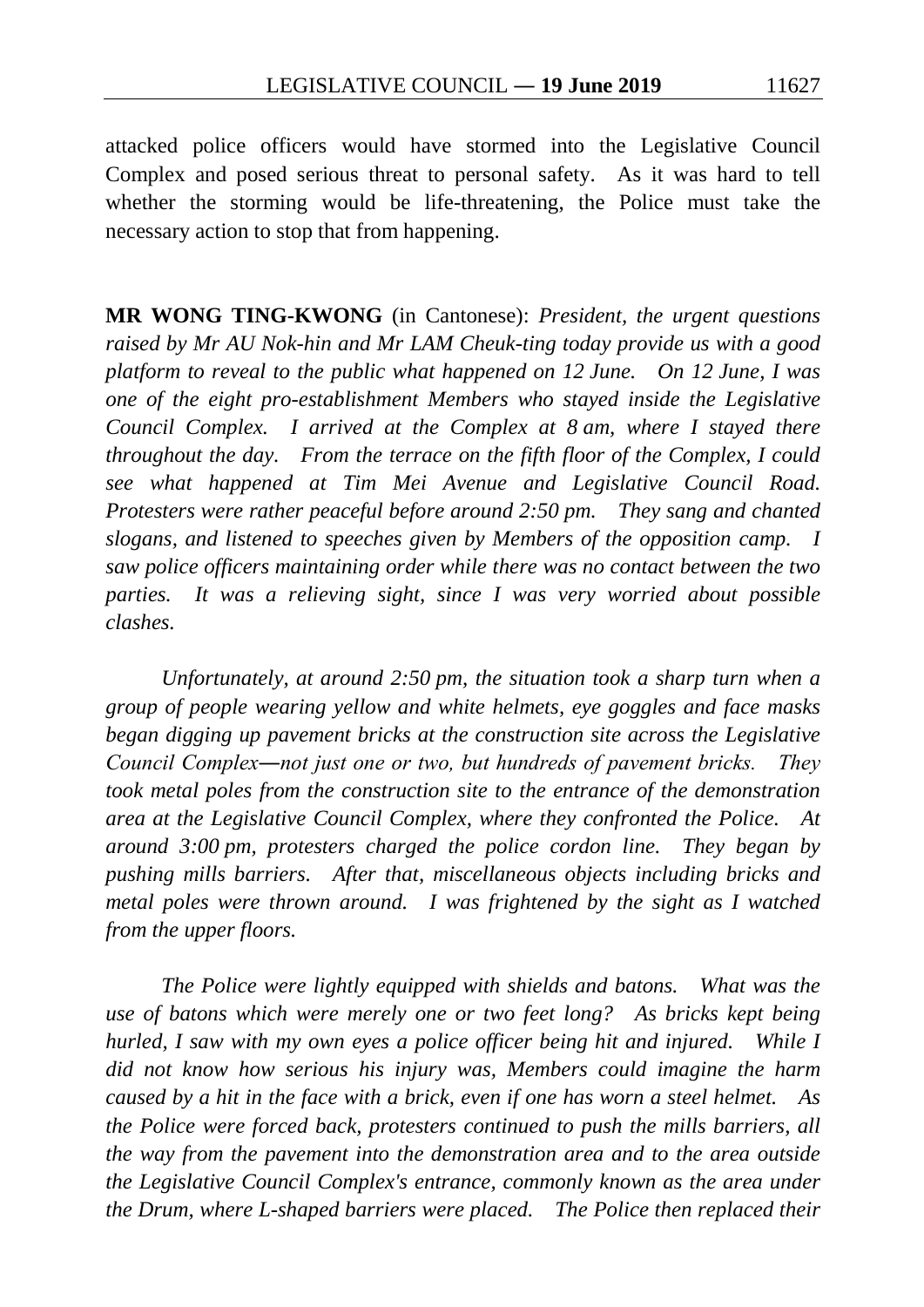*gear with tear gas, bean bag rounds and other riot control equipment. The Special Tactical Squad then arrived to provide reinforcement, driving protesters off and far away from Complex.*

*Frankly speaking, most protesters were peaceful; however, there were a handful among them who ruined the demonstration and turned it into a riot, dragging the peaceful protesters onto their chariot and making them commit the offence of riot. I believe that the SAR Government will make a clear distinction between the majority of peaceful protesters and the extremely small minority of rioters.*

**PRESIDENT** (in Cantonese): Mr WONG, please state your supplementary question directly.

**MR WONG TING-KWONG** (in Cantonese): *I must point out what actually happened on that day.* President, I was present at the scene on that day; it left *me with a deep and unforgettable impression.*

*Mr Charles Peter MOK was also on the fifth floor on that day, where he talked to foreign journalists. He should repeat what he told the journalists, which was far different from what actually happened. We could verify by watching the video. The journalists recorded what he said and reported the events. He was also on the fifth floor on that day, looking down from high above.*

*In relation to a supplementary question asked by a Member earlier on why the Special Tactical Squad did not display their identification number, here I would like to ask Secretary "Ka-chiu": Are Special Tactical Squad members deployed independently and in pairs, or as a whole team? Is the Special Duties Unit required to have their identification number displayed while on duty? The Special Duties Unit would even cover their faces with hoods when performing duties and make hasty departure when they leave a scene, without showing their faces. Even if the Special Tactical Squad did not have their identification numbers displayed, one should be able to tell from their gear that they were members of the Police.*

*Secondly, a Member of the opposition camp queried just now how come the Secretary could not answer a question about the Police's accoutrements. Are*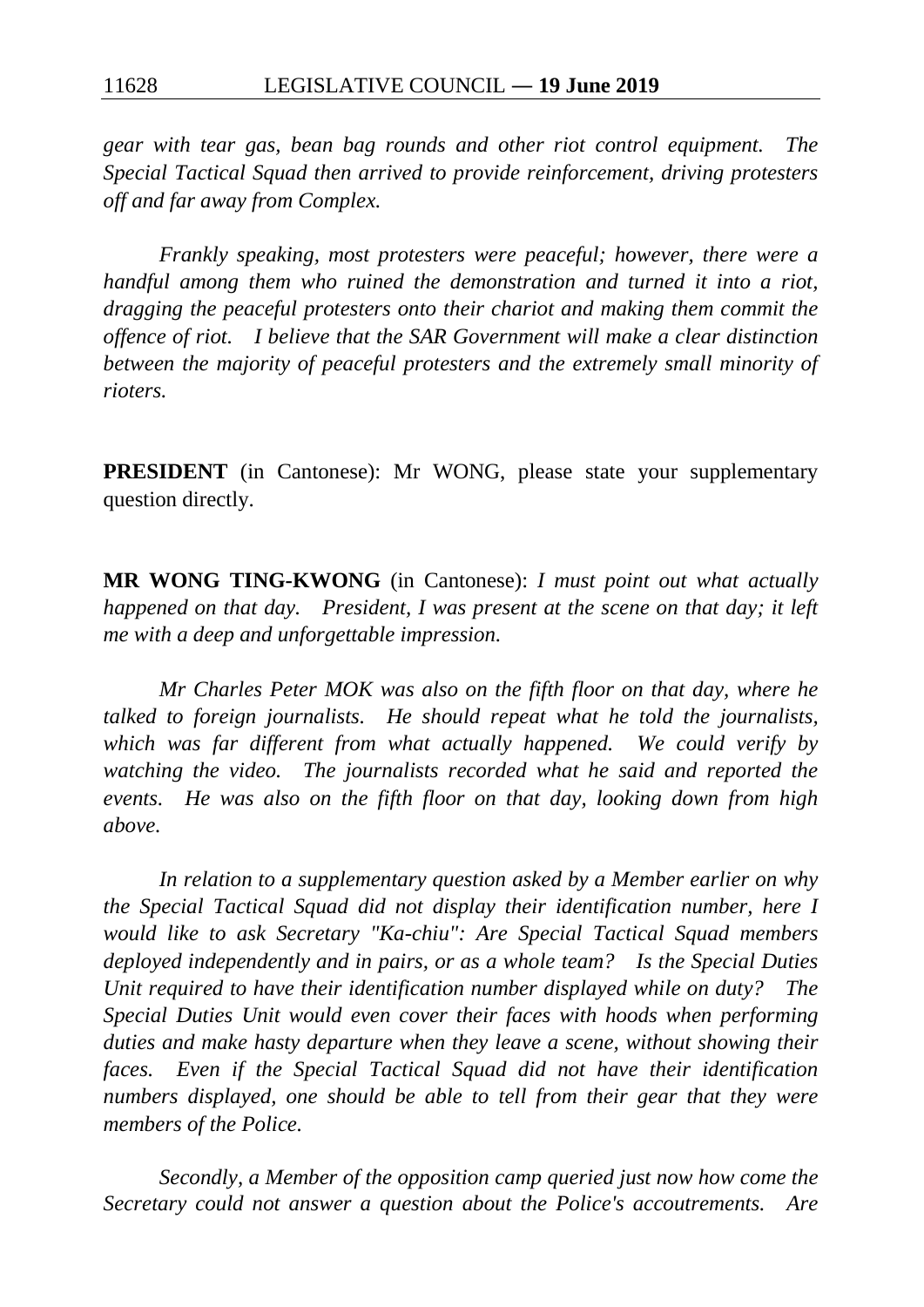*you really unable to answer the question, Secretary? Or is the question on accoutrements a confidential matter? Should the Police be required to display their accoutrements to the public at all times? I would like the Secretary to give me a reply to the question regarding the Police's identification number and their accoutrements.*

**SECRETARY FOR SECURITY** (in Cantonese): Thank you, Mr WONG. I have mentioned the actual circumstances of the Special Tactical Squad when replying to the questions asked by other Members. They are a Special Tactical Squad and their special protective uniform was designed with operational and tactical needs in mind. There is no space on their uniform to display their identification number. Since Members has raised the matter today, the Police will be willing to conduct a review afresh. I also agree with what Mr WONG said, that is, all accoutrements serve a different operational purposes and the Police will not disclose all their accoutrements. Of course, in reviewing the operation, I will leave it to the Police to assess whether new arrangements are necessary. However, as Mr WONG has said, the Police gear is designed according to specific tactical needs of each operation as well as an array of factors which I have mentioned.

**PRESIDENT** (in Cantonese): Last Member. Mr HO Kai-ming, please raise your question.

**MR HO KAI-MING** (in Cantonese): *Secretary, on 11 June, the U.S. Consulate General Hong Kong and Macau issued a "demonstration alert", warning Americans in Hong Kong not to go to demonstration areas on 12 June. However, as far as I remember, the situations in the areas concerned were actually quite peaceful on that night, without any large-scale conflicts. On the next day (12 June), no large-scale conflicts occurred before 3:00 pm. Has the Secretary inquired with the U.S. Consulate General Hong Kong and Macau how come they could have the foresight and vision to issue a "demonstration alert" to Americans in Hong Kong long before the occurrence of large-scale conflicts? Have we inquired with the Consulate General why it issued a "demonstration alert"?*

**SECRETARY FOR SECURITY** (in Cantonese): Thank you, Mr HO. Since we have not communicated with the U.S. Consulate General Hong Kong and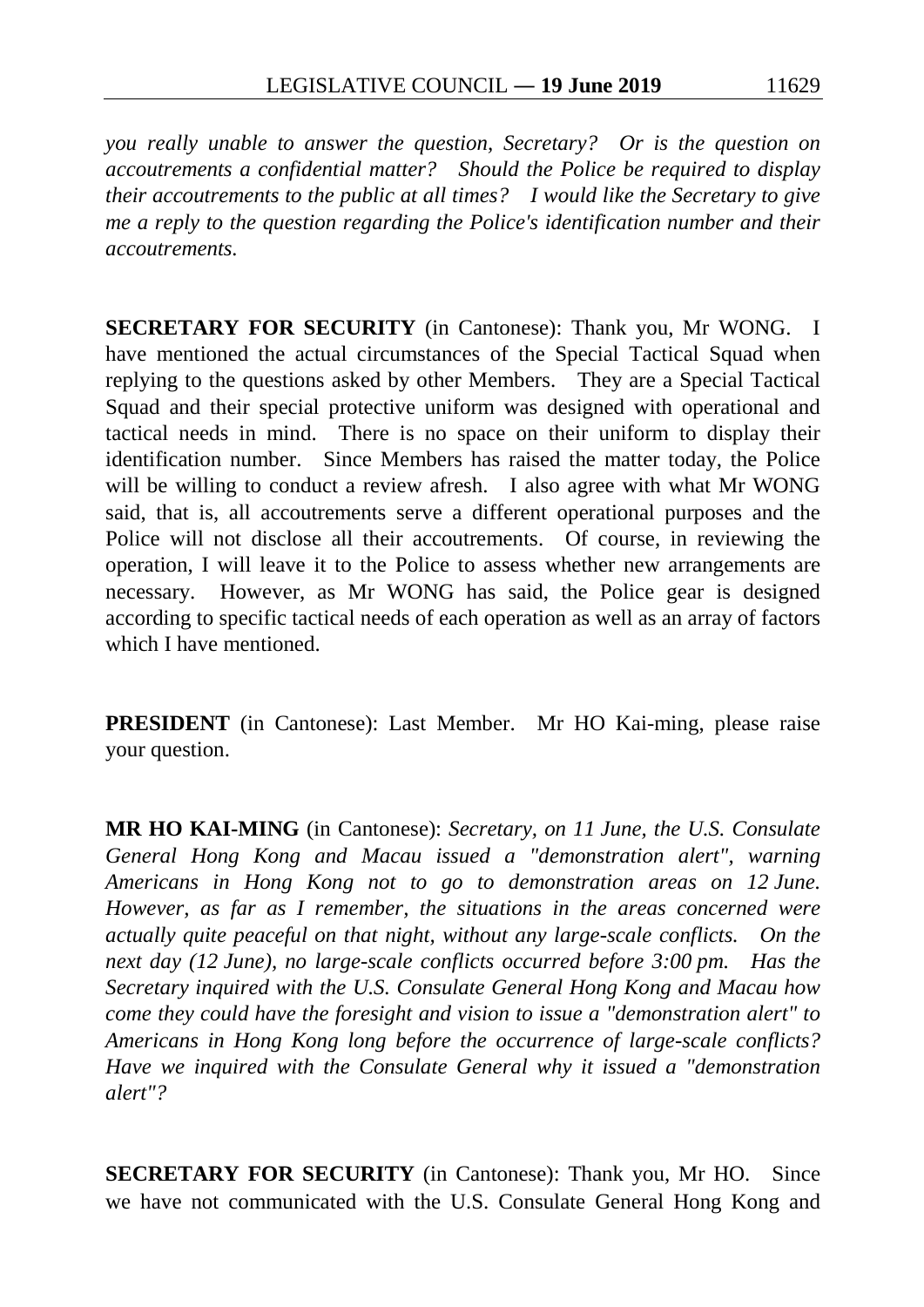Macau in this regard, I do not know their rationale for issuing the "demonstration alert", and I have no information thereof.

**PRESIDENT** (in Cantonese): The Council has spent five hours on these two urgent questions. Urgent questions end here.

## **ORAL ANSWERS TO QUESTIONS**

**PRESIDENT** (in Cantonese): First question. Mr HO Kai-ming, please raise your question.

(Mr Andrew WAN indicated his wish to raise a point of order)

**PRESIDENT** (in Cantonese): Mr HO, please wait a moment. Mr Andrew WAN, what is your point of order?

**MR ANDREW WAN** (in Cantonese): *I request a headcount.*

**PRESIDENT** (in Cantonese): Will the Clerk please ring the bell to summon Members back to the Chamber.

(The summoning bell stopped after ringing for 15 minutes)

## **ADJOURNMENT OF MEETING**

**PRESIDENT** (in Cantonese): As the summoning bell has rung for 15 minutes but a quorum is still not present in the Chamber, I now adjourn the meeting according to Rule 17(2) of the Rules of Procedure.

*Adjourned accordingly at 4:13 pm.* 

<span id="page-109-0"></span>Note of meeting:

 $\overline{a}$ 

Written answers to Questions 7 to 22 for this meeting are set out at Appendix.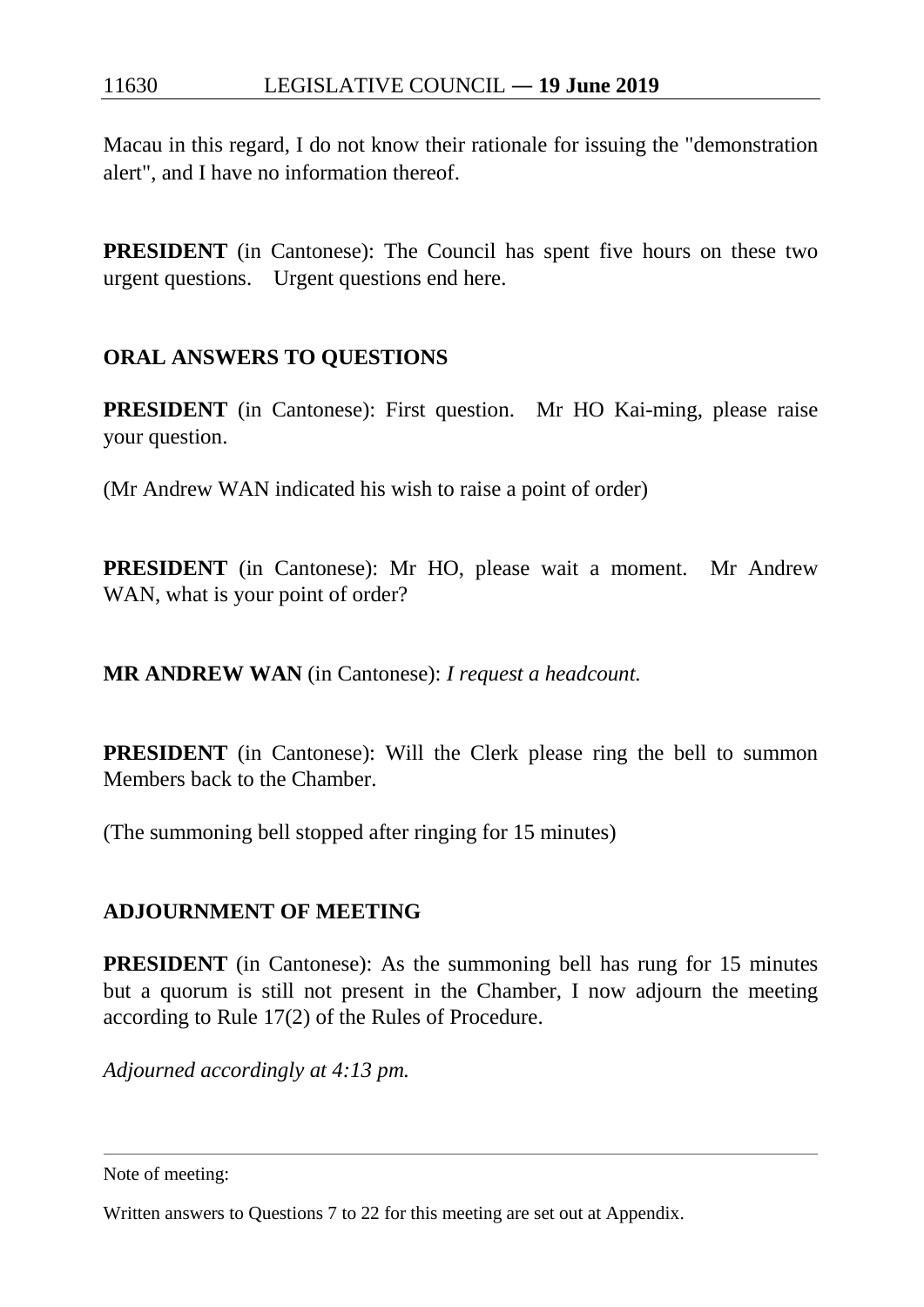#### **Appendix**

## **WRITTEN ANSWERS TO QUESTIONS**

#### **Elderly persons receiving specialist outpatient services**

7. **DR HELENA WONG** (in Chinese): *President, in 2015, around 75% of the elderly persons (i.e. persons aged 65 or above) in Hong Kong suffered from chronic illness. Some patient groups have pointed out that elderly patients with a number of chronic illnesses at the same time have to make a lot of efforts attending specialist outpatient clinics ("SOPCs") in various public hospitals on different dates for treatment. Besides, they may not have the ability to sort out the medications prescribed by different doctors in order to take the medications according to schedule. In this connection, will the Government inform this Council:*

- *(1) whether it knows in the past 12 months,*
	- *(i) the median and maximum numbers of SOPCs attended by the various elderly patients;*
	- *(ii) the number of elderly patients attending SOPCs for treatment, with a breakdown by the number of SOPCs attended by them (i.e. 1 to 2, 3 to 4, 5 to 6, and 7 or more) and the relevant percentages;*
	- *(iii) the median and maximum numbers of public hospitals visited by the various elderly patients for attending SOPCs for treatment; and*
	- *(iv) a breakdown of the number of elderly patients attending SOPCs for treatment by the number of public hospitals visited by them (i.e. 1 to 2, 3 to 4, 5 to 6, and 7 or more), and the relevant percentages;*
- *(2) whether it knows, in each of the past three years, (i) for how many days on average were medications prescribed for each elderly patient by SOPCs, and (ii) the number of elderly patients who were*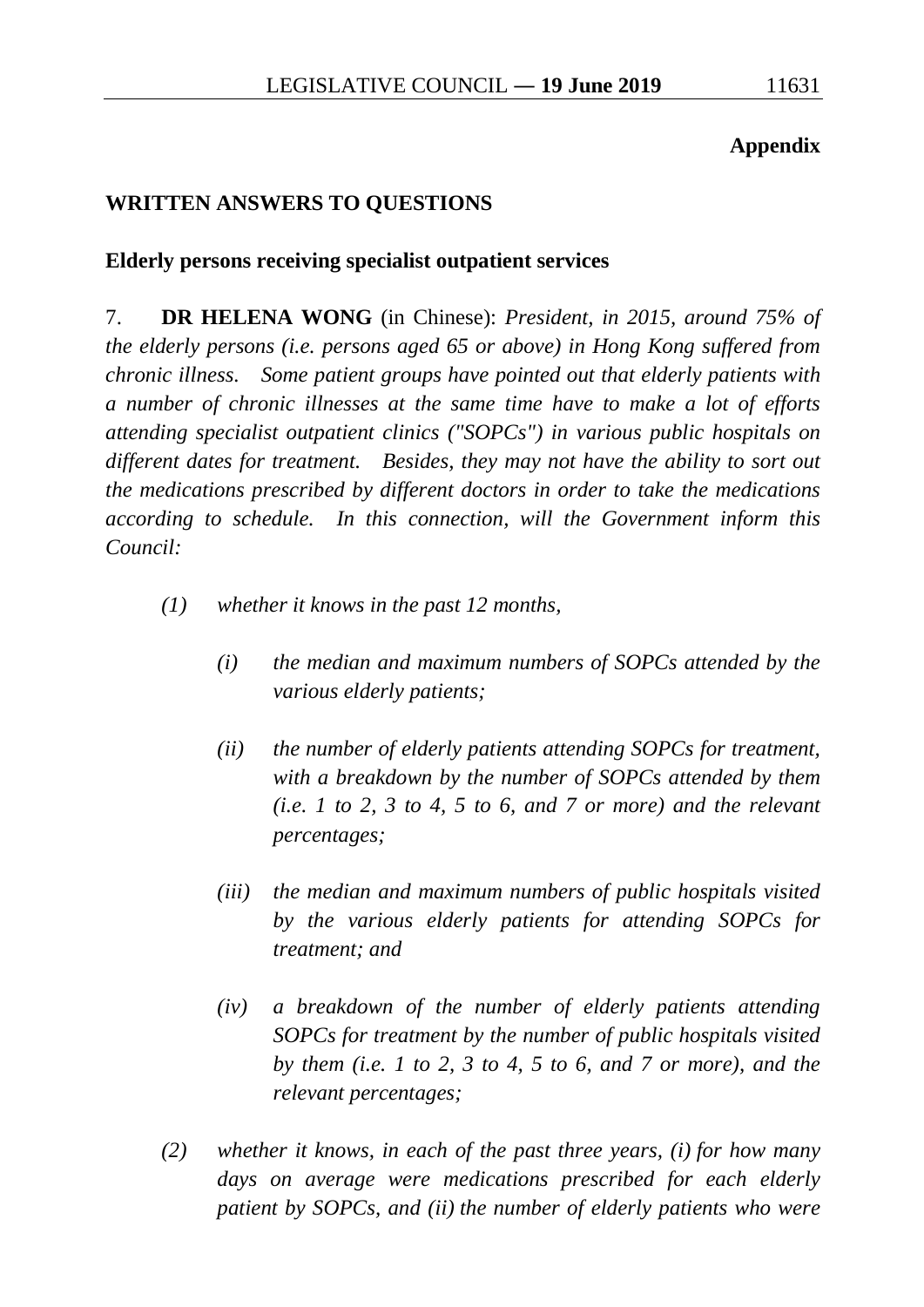*prescribed five or more medications and the percentage of that number in the total number of such patients;*

- *(3) given that under the Drug Refill Services E-Fill pilot programme launched by the Hospital Authority ("HA"), patients' prescriptions are split into smaller and manageable quantities, and pharmacists will review and reaffirm the latest condition of the patients before each refill, whether the Government knows the current number of patients covered by the pilot programme; and*
- *(4) given that while elderly patients who suffer from a number of chronic illnesses have to attend a number of SOPCs for treatment and take a number of medications, they may not have adequate care support and the ability to manage the medications, whether it knows if HA will consider providing health management services for such patients under a case approach; if HA will, of the details; if not, the reasons for that?*

**SECRETARY FOR FOOD AND HEALTH** (in Chinese): President, my reply to the various parts of the question raised by Dr Helena WONG is as follows:

- (1) In 2018-2019, the number of patients aged 65 or above who attended specialist outpatient clinics ("SOPCs") of the Hospital Authority ("HA") was about 687 000 (provisional figure), about 80% of them received treatment by one to two specialties. HA does not maintain statistics on the median and maximum number of specialties attended by each elderly patient and the number of public hospitals each elderly patient has visited for specialist treatment.
- (2) In each of the years between 2016 and 2018, the average prescription duration for HA patients aged 65 or above attending SOPCs with prescribed medications is around 94, 96 and 98 days respectively. The numbers of prescriptions involving five or more items were around 870 000, 900 000 and 940 000 in the past three years, accounting for about 40% of the total number of prescriptions for the above-said patients in each year respectively.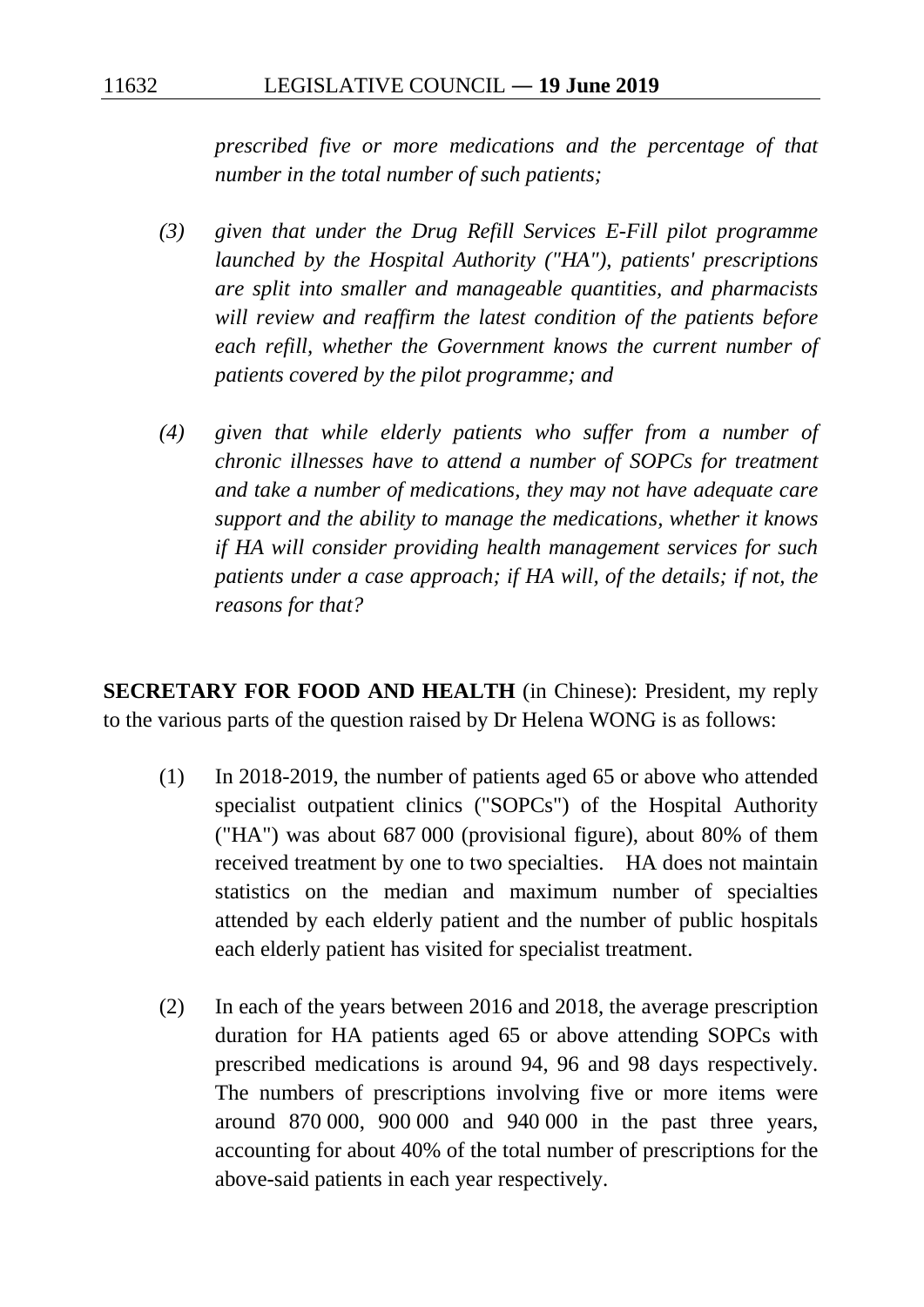- (3) Since December 2017, HA has implemented the Drug Refill Services "E-Fill" pilot programme in phases at the Prince of Wales Hospital, the Tuen Mun Hospital and the Pamela Youde Nethersole Eastern Hospital. Currently, the pilot programme covers about 25 000 Medical SOPC patients aged 60 or above who are typically prescribed with relatively more drug items. HA will review and refine the scope and operation workflow of the programme in a timely manner and extend its coverage to other hospitals progressively in order to benefit more patients.
- (4) At present, medication review clinics are set up in a number of public hospitals where clinical pharmacists provide individual patients and their care-givers with medication consultation, counselling and related drug education as needed so as to enhance patient compliance in use of drugs.

# **Tourism Federation of Cities in the Guangdong-Hong Kong-Macao Greater Bay Area**

8. **MR YIU SI-WING** (in Chinese): *President, to enhance tourism exchanges and cooperation within the Guangdong-Hong Kong-Macao Greater Bay Area ("the Greater Bay Area"), the Hong Kong Special Administration Region ("HKSAR") Government and the tourism departments of the other 10 cities in the Greater Bay Area established the Tourism Federation of Cities in the Guangdong, Hong Kong and Macao Greater Bay Area ("the Federation") and signed the Agreement on the Tourism Federation of Cities in the Guangdong, Hong Kong and Macao Greater Bay Area in December 2017. In this connection, will the Government inform this Council:*

- *(1) of the goals, mission and work schedule of the Federation, and the mode of cooperation and division of work among the various member cities;*
- *(2) of the expenditure involved in the work undertaken by the Federation on developing and promoting tourism in the Greater Bay Area since its establishment, and the effectiveness of the work; and*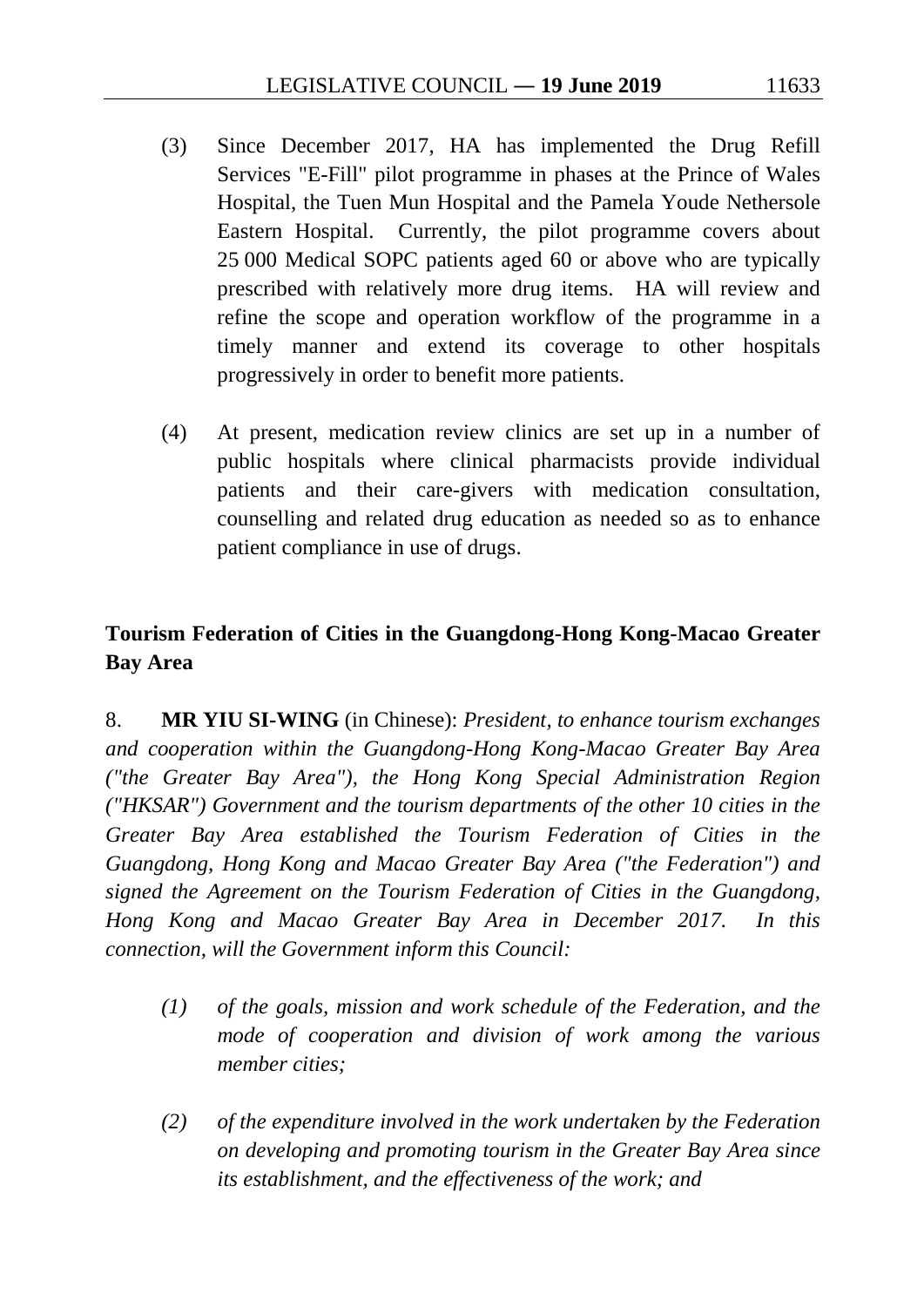*(3) of the future work priorities of the Federation; among them, the specific work for which the HKSAR Government is responsible, and the manpower and financial resources it will allocate for such work?* 

#### **SECRETARY FOR COMMERCE AND ECONOMIC DEVELOPMENT** (in

Chinese): President, the Tourism Federation of Cities in the Guangdong-Hong Kong-Macao Greater Bay Area ("the Federation") was jointly established by the tourism departments of the Hong Kong and Macao Special Administrative Regions as well as the nine Mainland cities in the Guangdong-Hong Kong-Macao Greater Bay Area ("the Greater Bay Area") in December 2017. The Federation's advisory unit and secretariat are the national Ministry of Culture and Tourism and the Department of Culture and Tourism of Guangdong Province respectively. The Federation's first annual meeting was held in April 2018 in Guangzhou. The Government has all along been actively leveraging the platform of the Federation to deepen cooperation with other cities in the Greater Bay Area in areas of tourism exchange and promotion, as well as strengthening market regulation.

As the Outline Development Plan for the Guangdong-Hong Kong-Macao Greater Bay Area announced in February 2019 expressly supports Hong Kong in developing into an international tourism hub, a core demonstration zone for multi-destination tourism, as well as a diverse tourism platform, the Government will actively grasp such opportunities to promote the overall tourism development within the Greater Bay Area for mutual benefits.

As such, the Commissioner for Tourism, as the rotating Chairman of the Federation's second Annual Meeting, convened the second Annual Meeting of the Federation on 12 June 2019 in Hong Kong to discuss with the tourism departments of the Macao Special Administrative Region and the nine Mainland cities in the Greater Bay Area in further enhancing tourism cooperation in various areas, including pursuing more facilitating measures for tourists travelling within the Greater Bay Area, strengthening cooperation in market regulation and publicity and promotion, and supporting the trade in developing more multi-destination tourism products, etc.

The work in relation to the Federation falls under the charge of the Tourism Commission. Relevant staffing and expenses are subsumed within the latter's establishment and provision, and can hardly be separately quantified.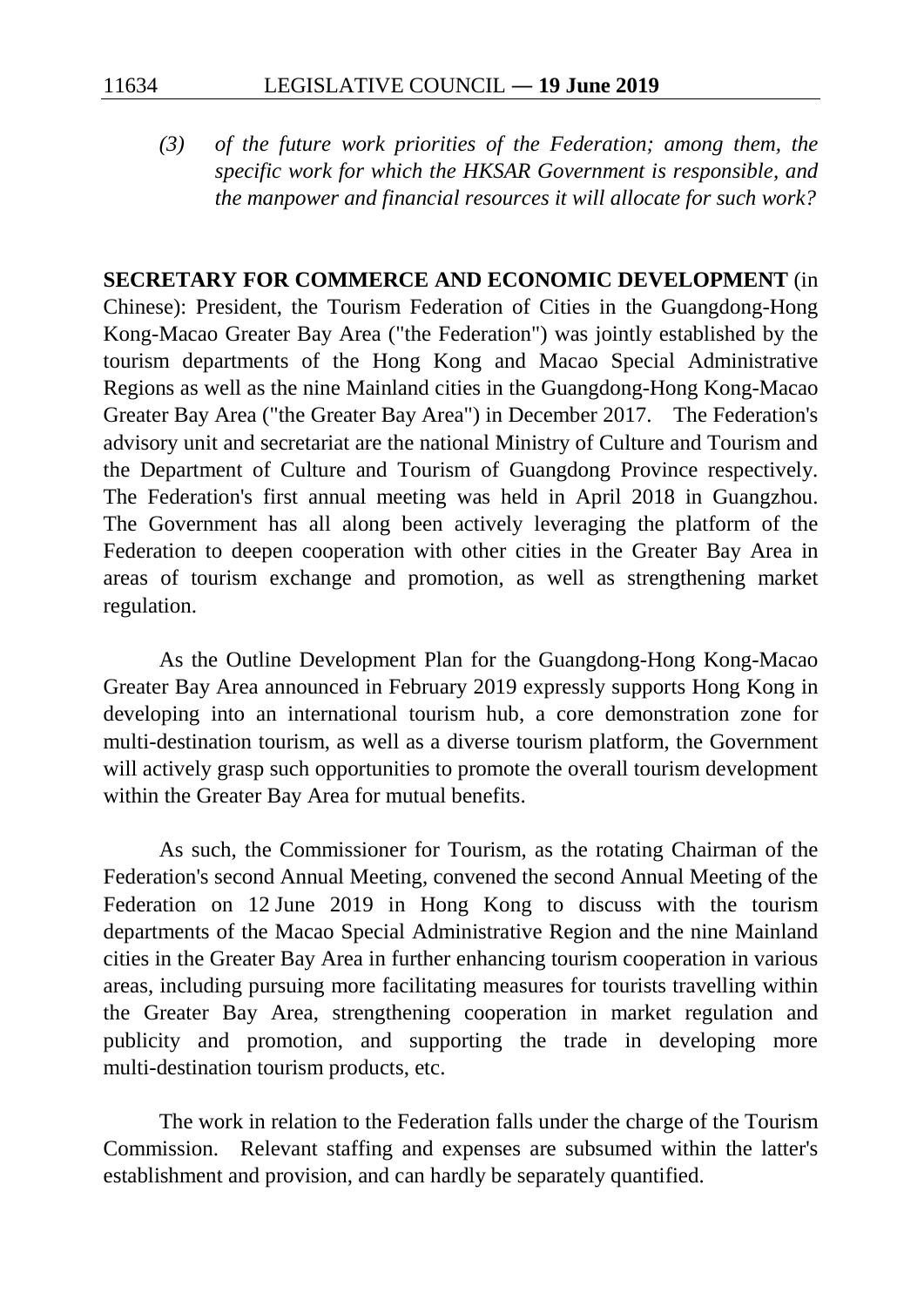## **Unsold private residential units**

9. **MR CHAN HAK-KAN** (in Chinese): *President, as at 31 March this year, out of the units in the private residential projects which had been completed in or after 2012 and issued with an occupation permit ("OP"), about 9 000 of them were unsold ("unsold units with an OP"). On the other hand, the Government has proposed to amend the Rating Ordinance (Cap. 116) to introduce "Special Rates" on private residential units that have been issued with an OP for 12 months or more, are unsold, and were not rented out for more than six months at a rent not lower than the market rent in the past 12 months. In this connection, will the Government inform this Council:*

- *(1) of the number of unsold units with an OP as at 31 March in each of the past three years, broken down by the unit floor area classification used by the Rating and Valuation Department in compiling its statistics;*
- *(2) as the Government has indicated that the figures of unsold units with an OP are consolidated based on the inputs from different government departments, of the specific calculation formula used;*
- *(3) of the respective justifications of the Government for (i) using the date of issuance of an OP and (ii) not using the date of issuance of the Certificate of Compliance, as the relevant date for the Special Rates;*
- *(4) in view of the public's strong demand for small and medium-sized units, whether the Government will introduce targeted measures, such as imposing a higher level of Special Rates on small and medium-sized unsold units with an OP; if so, of the details; if not, the reasons for that; and*
- *(5) whether it knows the current number of units being rented out as serviced apartments; whether it has estimated the changes in the number of such units in the first year upon the implementation of the Special Rates initiative?*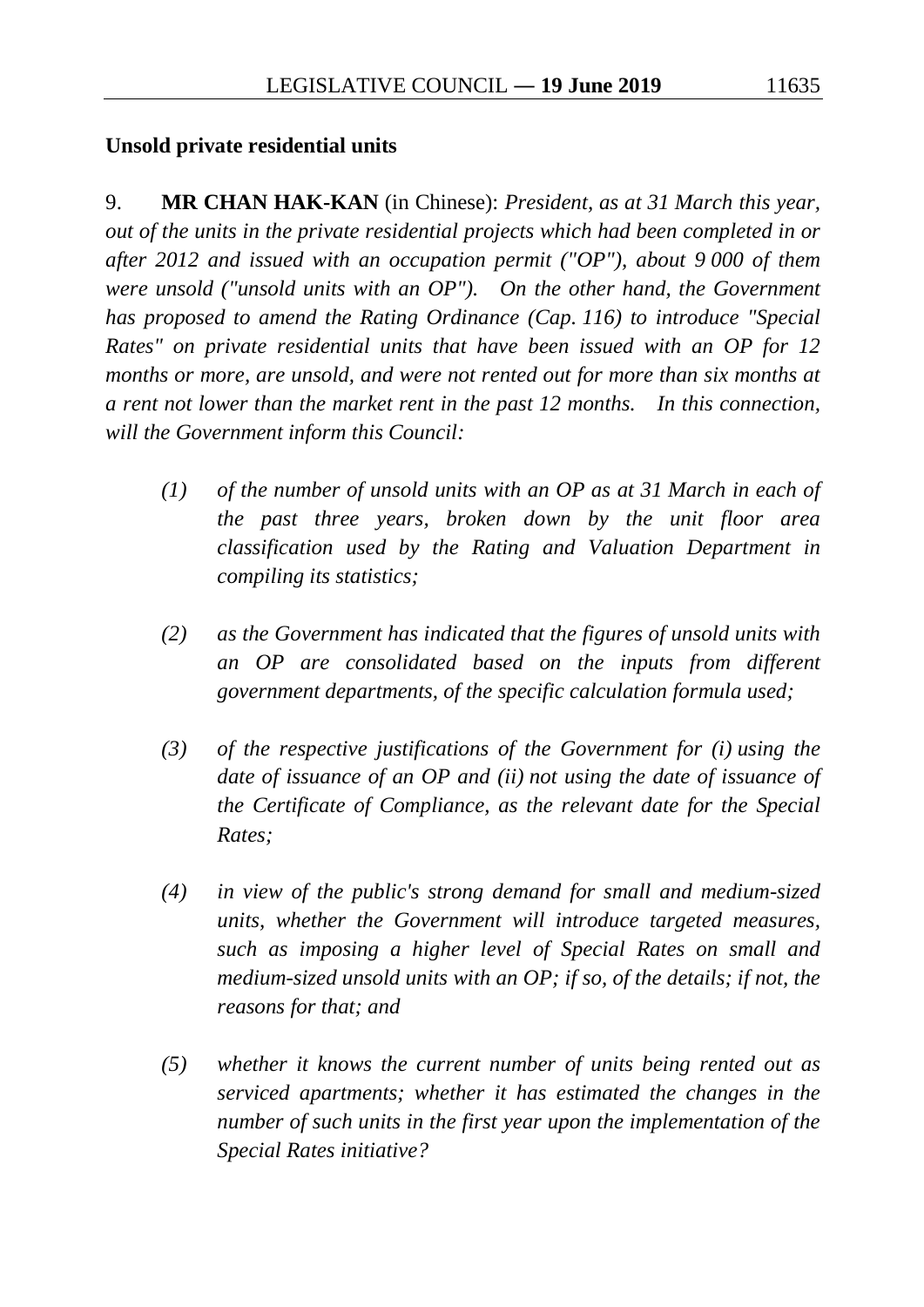**SECRETARY FOR TRANSPORT AND HOUSING** (in Chinese): President, the Chief Executive announced on 29 June 2018 the proposed introduction of "Special Rates" on vacant first-hand private residential units, with a view to encouraging a more timely supply of first-hand private residential units in the market. The Government proposes to amend the Rating Ordinance (Cap. 116) to require developers of first-hand private residential units with occupation permits ("OP") issued for 12 months or more to furnish annual returns to the Government on the status of these units. Unsold first-hand units that have not been rented out for more than 6 months during the past 12 months will be subject to "Special Rates". "Special Rates" will be collected by the Rating and Valuation Department annually at two times (i.e. 200%) of the rateable value of the units concerned. The Government is now formulating the details of the Rating (Amendment) Bill. My reply to various parts of the question raised by Mr CHAN Hak-kan is as follows:

(1) and (2)

The Government releases statistics on private housing supply in the primary market on the website of the Transport and Housing Bureau on a quarterly basis, including the number of unsold first-hand private residential units in completed projects (hereinafter referred to as "unsold units"). The number of unsold units is obtained by deducting the number of units sold from the total number of first-hand private residential units in completed projects, $^{(1)}$  $^{(1)}$  $^{(1)}$ i.e. projects that have obtained OP. If an agreement for sale and purchase was made in respect of a certain unit and has been delivered to the Land Registry for registration, that unit will be regarded as sold. The number and mix of unsold units keep changing as new first-hand private residential units are completed and sold from time to time. The number of unsold units as at 31 March in each of the past three years is at Annex 1.

<span id="page-115-0"></span>(1) The figure for each year includes only the number of units completed in that year or in the previous seven years. For example, the 2018 figure covers the units completed between 2011 and 2018, while the 2019 figure covers the units completed between 2012 and 2019, and so on. The purpose of compiling the number of unsold units is to reflect the projected supply of the first-hand private residential units in the coming three to four years. As unsold units which have been completed for eight years or more are unlikely to be offered for sale in the market in the coming few years, they are not included in the calculation.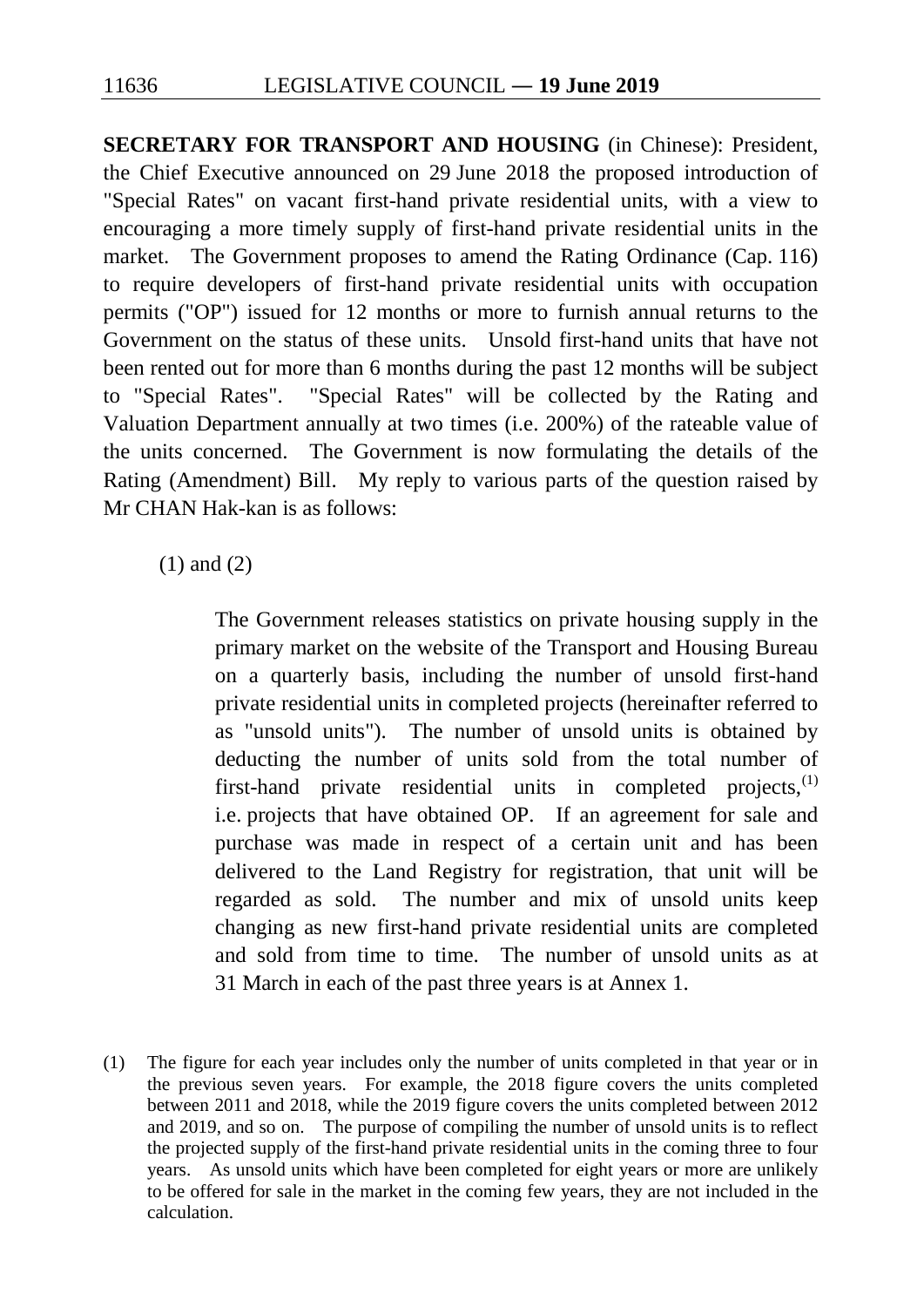The Government in the past did not compile breakdown of unsold units by flat size. For the number of unsold units of last quarter (i.e. as at 31 March 2019), the breakdown by saleable area of the units is at Annex 2.

- (3) The Government considers it appropriate to adopt the date of OP, rather than the date of Certificate of Compliance ("CC"), as the reference point in determining when the developers should start submitting returns on the status of the units. The justifications are as follows:
	- (a) In principle, the issue of an OP implies that the relevant unit can be occupied and put into effective use.
	- (b) According to the Consent Scheme, developers may apply to the Lands Department for pre-sale consent at a maximum of 30 months in advance of the completion of a residential property development. Developers may also choose to rent out the units after the issue of  $OP<sub>1</sub><sup>(2)</sup>$  $OP<sub>1</sub><sup>(2)</sup>$  $OP<sub>1</sub><sup>(2)</sup>$  In other words, developers do not have to wait till the issue of CC to sell or rent out the units.
	- (c) Some redevelopment projects covered by old leases are not subject to the Consent Scheme. Developers do not have to apply for pre-sale consent or CC prior to selling these units. Furthermore, even if the development projects are subject to the Consent Scheme, the lease conditions do not specify a time limit for developers to obtain the CC. We are concerned that adopting the date of CC as the reference point may induce circumvention, e.g. delay in applying for CC, or even not applying for CC on the grounds that the units are for rental only.

<span id="page-116-0"></span><sup>(2)</sup> Starting from 2002, lease conditions in general provide that developers can rent out completed units with OP issued. Developers who are able to fulfil certain requirements (e.g. the tenancy period shall not exceed 10 years) can rent out the units without the need to obtain prior consent from the Director of Lands.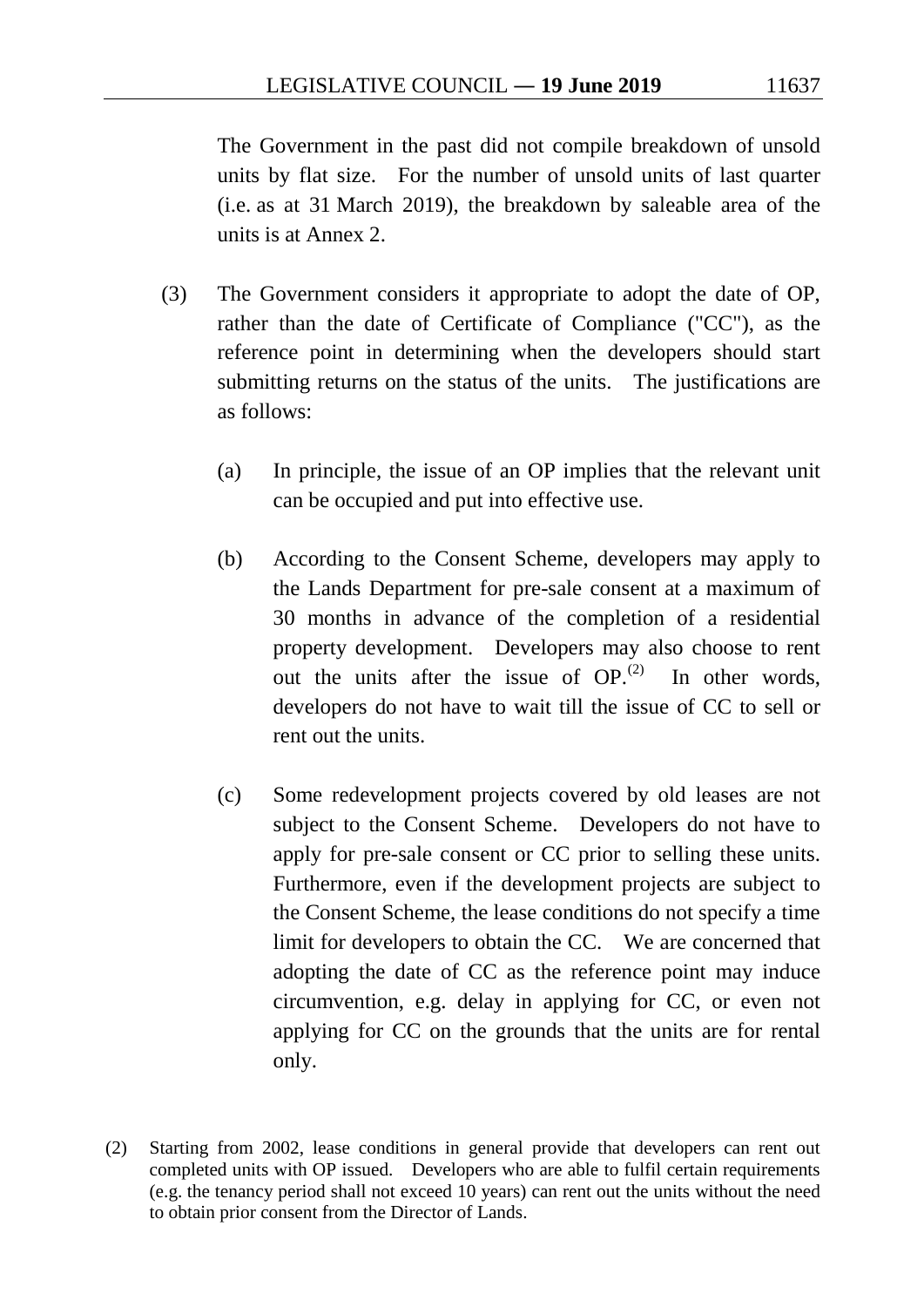- (d) On the contrary, in accordance with the "Building Covenant" clause in the land grant or lease conditions, developers are required to complete the construction of the minimum gross floor area specified in the land grant or lease conditions and obtain the OP within the specified period. Adopting the date of OP as the reference point help guard against possible circumvention.
- (4) The Government proposes that "Special Rates" are chargeable at two times of the rateable value of the concerned units (regardless of flat size), the amount of which is equivalent to about two years of market rent. Based on the average rental yield of 2.5% for residential units at present, the "Special Rates" chargeable is roughly equal to 5% of the property value. We consider that the amount is appropriate and is conducive to encouraging developers to sell or rent out completed first-hand private residential units within a reasonable time frame.

It may be fairly controversial to define the meaning of small and medium-sized units. Compared to applying different tax rates to units of different flat sizes, we consider that a uniform yet forceful tax rate will be easier to understand.

(5) Unsold units refer to those completed but unsold first-hand private residential units, which may therefore include vacant units or units rented out by developers (e.g. serviced apartments). As developers currently are not required to declare the status of these unsold units, we do not have information on how many of them have been rented out as serviced apartments.

Whether developers will rent out their first-hand private residential units as serviced apartments is subject to a number of factors, e.g. prevailing market demand and supply, property price, rental level, economic situation, business strategies of the developers, etc. It is difficult for the Government to estimate the changes in the number of such units after the implementation of "Special Rates".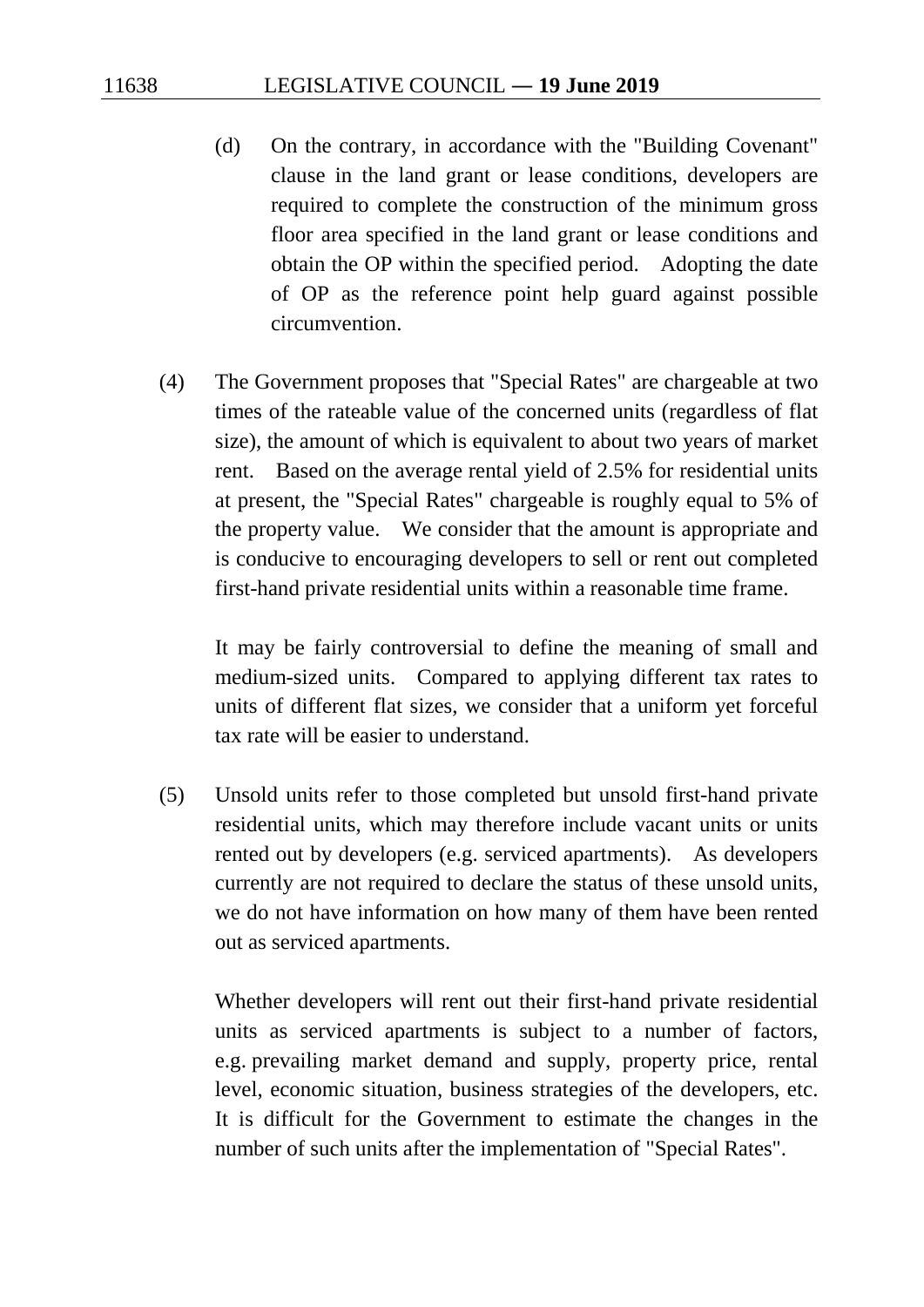#### Annex 1

## Number of Unsold First-hand Private Residential Units in Completed Projects (Between 2017 and 2019)

| Date                                   | Number of Unsold First-hand Private Residential Units<br><i>in Completed Projects</i> |
|----------------------------------------|---------------------------------------------------------------------------------------|
| As at 31 March 2017                    | 8.000                                                                                 |
| As at 31 March $2018$                  |                                                                                       |
| $\text{As at } 31 \text{ March } 2019$ |                                                                                       |

Notes:

- (1) The figure in each row only reflects the position as at 31 March of that year.
- (2) The figures are rounded to the nearest thousand.
- (3) "Completed projects" refer to projects with OPs issued by the Buildings Department.
- (4) The figure for each year includes only the number of units completed in that year or in the previous seven years. For example, the 2018 figure covers the units completed between 2011 and 2018, while the 2019 figure covers the units completed between 2012 and 2019, and so on.
- (5) The figures do not include village houses.

Annex 2

| Completed Projects by Saleable Area |                 |                            |         |            |            |  |  |  |  |  |  |
|-------------------------------------|-----------------|----------------------------|---------|------------|------------|--|--|--|--|--|--|
|                                     | Number of Units |                            |         |            |            |  |  |  |  |  |  |
|                                     |                 | (as a percentage of total) |         |            |            |  |  |  |  |  |  |
|                                     | Class A         | Class B                    | Class C | $Class\,D$ | $Class\ E$ |  |  |  |  |  |  |
| As at 31 March 2019                 | 2 8 0 0         | 2 600                      | 800     | 1 200      | 1 500      |  |  |  |  |  |  |
|                                     | (31%)           | $(29\%)$                   | (9%)    | (14%)      | $(17\%)$   |  |  |  |  |  |  |

## Number of Unsold First-hand Private Residential Units in Completed Projects by Saleable Area

Notes:

- (1) The figures are rounded to the nearest hundred.
- (2) Class A flats―saleable area less than 40 sq m Class B flats―saleable area of 40 to 69.9 sq m Class C flats―saleable area of 70 to 99.9 sq m Class D flats―saleable area of 100 to 159.9 sq m Class E flats―saleable area of 160 sq m or above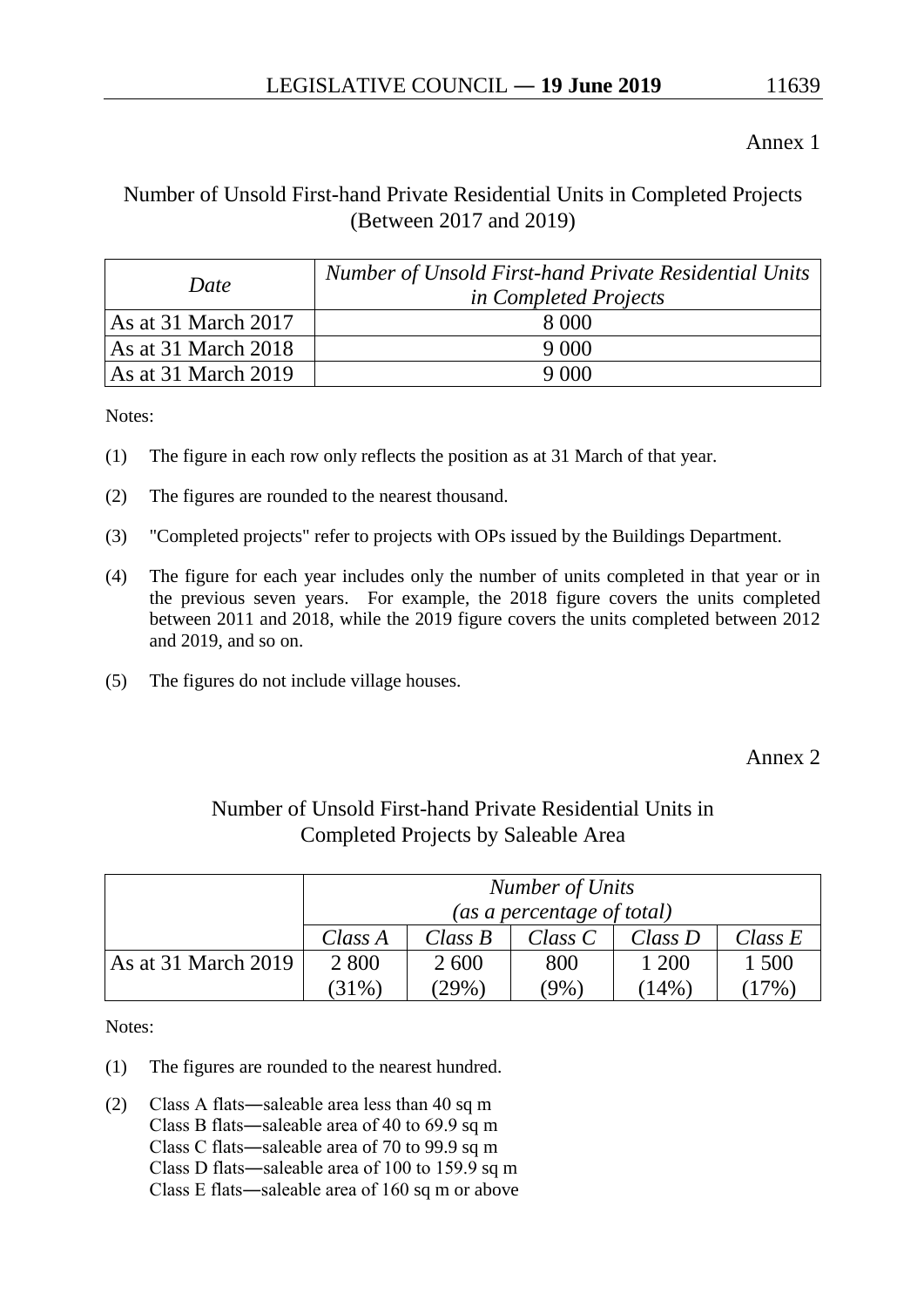#### **Rehabilitation services for pre-school children**

10. **MR IP KIN-YUEN** (in Chinese): *President, the Social Welfare Department ("SWD") provides three types of rehabilitation services for pre-school children with disability respectively through (i) the Early Education and Training Centre ("EETC"), (ii) the Integrated Programme in Kindergarten-cum-Child Care Centre ("IP/KGs") and (iii) the Special Child Care Centre ("SCCC"). It is learnt that due to the shortage of service places of SCCCs, quite a number of children waiting for such services attend ordinary kindergartens and kindergartens-cum-Child Care Centres (collectively known as "KGs"). Furthermore, SWD provides On-site Pre-school Rehabilitation Services ("OPRS"), under which inter-disciplinary service teams from non-governmental organizations provide on-site training services for children with mild disability who are studying in participating KGs. In this connection, will the Government inform this Council:*

- *(1) whether it knows the annual numbers of children waiting for SCCC services in 2017-2018 and 2018-2019 school years whilst studying in KGs, and the number of KGs involved;*
- *(2) whether it knows, among the children mentioned in (1), the respective annual numbers of (i) those receiving EETC services, (ii) those receiving OPRS and (iii) those not receiving any of these two types of services, in 2017-2018 and 2018-2019 school years (set out in the table below);*

|              | $2017 - 2018$ school year | $2018 - 2019$ school year |
|--------------|---------------------------|---------------------------|
|              |                           |                           |
|              |                           |                           |
|              |                           |                           |
| <b>Total</b> |                           |                           |

*(3) of the annual numbers of children in 2017-2018 and 2018-2019 assessed to be in need of SCCC services; among such children, the respective numbers of (i) those waiting for the services provided by IP/KGs, (ii) those waiting for EETC services, (iii) those waiting for OPRS, and (iv) those not waiting for any of those services (set out in the table below); and*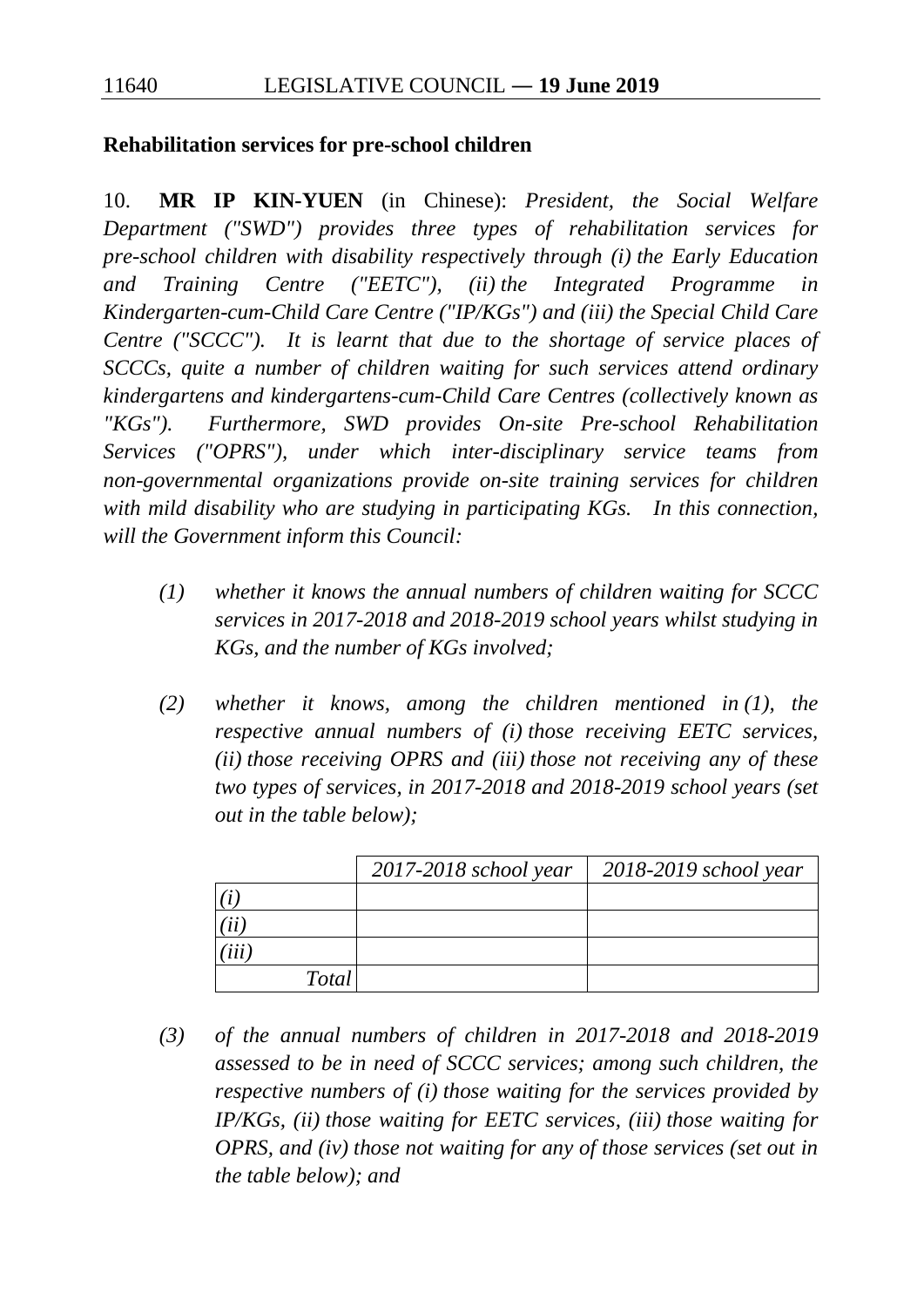|     | 2017-2018 school year | 2018-2019 school year |
|-----|-----------------------|-----------------------|
|     |                       |                       |
|     |                       |                       |
| iii |                       |                       |
|     |                       |                       |

*(4) whether the Education Bureau ("EDB") has provided additional resources to KGs which have admitted children who are waiting for SCCC services, so as to ensure that those children can receive appropriate education, training and care; if so, of the details; if not, whether EDB will, by making reference to the approach adopted by it for supporting non-Chinese speaking students with special educational needs, provide additional resources to those schools?* 

**SECRETARY FOR LABOUR AND WELFARE** (in Chinese): President, my reply to the Member's question is as follows:

(1) and (2)

Pre-school children on the waiting list of special child care centres ("SCCCs") may also apply for and receive transitional services of early education and training centres ("EETCs") or on-site pre-school rehabilitation services ("OPRS") until they are allocated SCCC places. Besides, pre-school children waiting for SCCCs and who have not received transitional services may apply for non-means-tested training subsidies under the Training Subsidy Programme for Children on the Waiting List of Subvented Pre-school Rehabilitation Services ("TSP"), so that they can receive self-financing pre-school rehabilitation services operated by recognized service providers as soon as possible to facilitate their learning and development.

In 2017-2018 and 2018-2019, there were 1 984 and 2 205 pre-school children on the waiting list of SCCC services respectively. Details of these pre-school children who received other pre-school rehabilitation services or training subsidies under TSP are set out in the table below: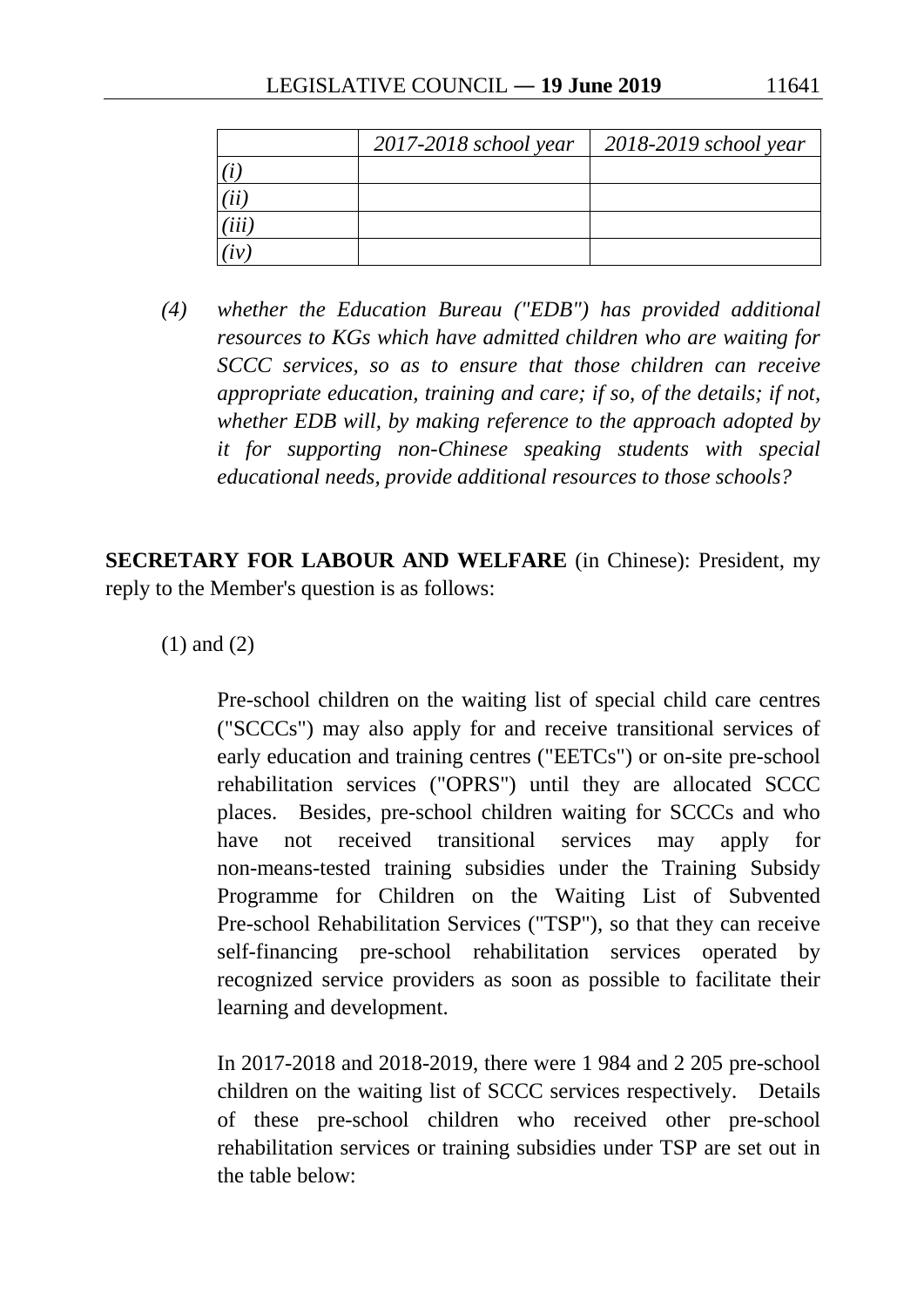|                                                                       | 2017-2018          | 2018-2019 |  |  |  |  |  |  |  |  |
|-----------------------------------------------------------------------|--------------------|-----------|--|--|--|--|--|--|--|--|
|                                                                       | (as at             | (as at    |  |  |  |  |  |  |  |  |
|                                                                       | 31 March           | 31 March  |  |  |  |  |  |  |  |  |
|                                                                       | 2018)              | 2019)     |  |  |  |  |  |  |  |  |
| Number of children who received other pre-school rehabilitation       |                    |           |  |  |  |  |  |  |  |  |
| services or training subsidies under TSP while on the waiting list of |                    |           |  |  |  |  |  |  |  |  |
| <b>SCCC</b> services                                                  |                    |           |  |  |  |  |  |  |  |  |
| Integrated<br>Programme<br>in                                         | 56                 | 63        |  |  |  |  |  |  |  |  |
| Kindergarten-cum-Child Care Centre                                    |                    |           |  |  |  |  |  |  |  |  |
| <b>EETCs</b>                                                          | 176                | 165       |  |  |  |  |  |  |  |  |
| <b>OPRS</b>                                                           | NA <sup>Note</sup> | 427       |  |  |  |  |  |  |  |  |
| Training subsidies under TSP                                          | 922                | 1 1 1 1   |  |  |  |  |  |  |  |  |
| Total                                                                 | 1 154              | 1766      |  |  |  |  |  |  |  |  |

Note:

OPRS commenced in October 2018. The Social Welfare Department ("SWD") does not have statistics on the number of applicants who received services under the Pilot Scheme on OPRS while on the waiting list of SCCCs.

SWD does not have information on the kindergartens ("KGs") where children on the waiting list of SCCCs are attending and the number of KGs involved.

(3) Pre-school children may ascertain the level of their disabilities and their special needs as well as the type of pre-school rehabilitation services required through assessments by relevant government departments/bodies, including child assessment centres of the Department of Health ("DH") and the Hospital Authority ("HA"), or paediatricians/clinical psychologists/educational psychologists/ psychiatrists, etc. in non-governmental organizations ("NGOs") or private practice. In 2017 and 2018, the child assessment service of DH arranged pre-school and school placements for training, remedial and special education for 14 294 and 17 539 children aged under 12 who were suspected to have problems during their growth respectively. DH does not maintain a breakdown by age of children who underwent assessments, nor does it maintain a breakdown of various types of support services for which the children concerned were referred. In 2017-2018 and 2018-2019, there were 218 and 232 cases referred for SCCC after assessment by HA respectively. The Government does not have statistics on the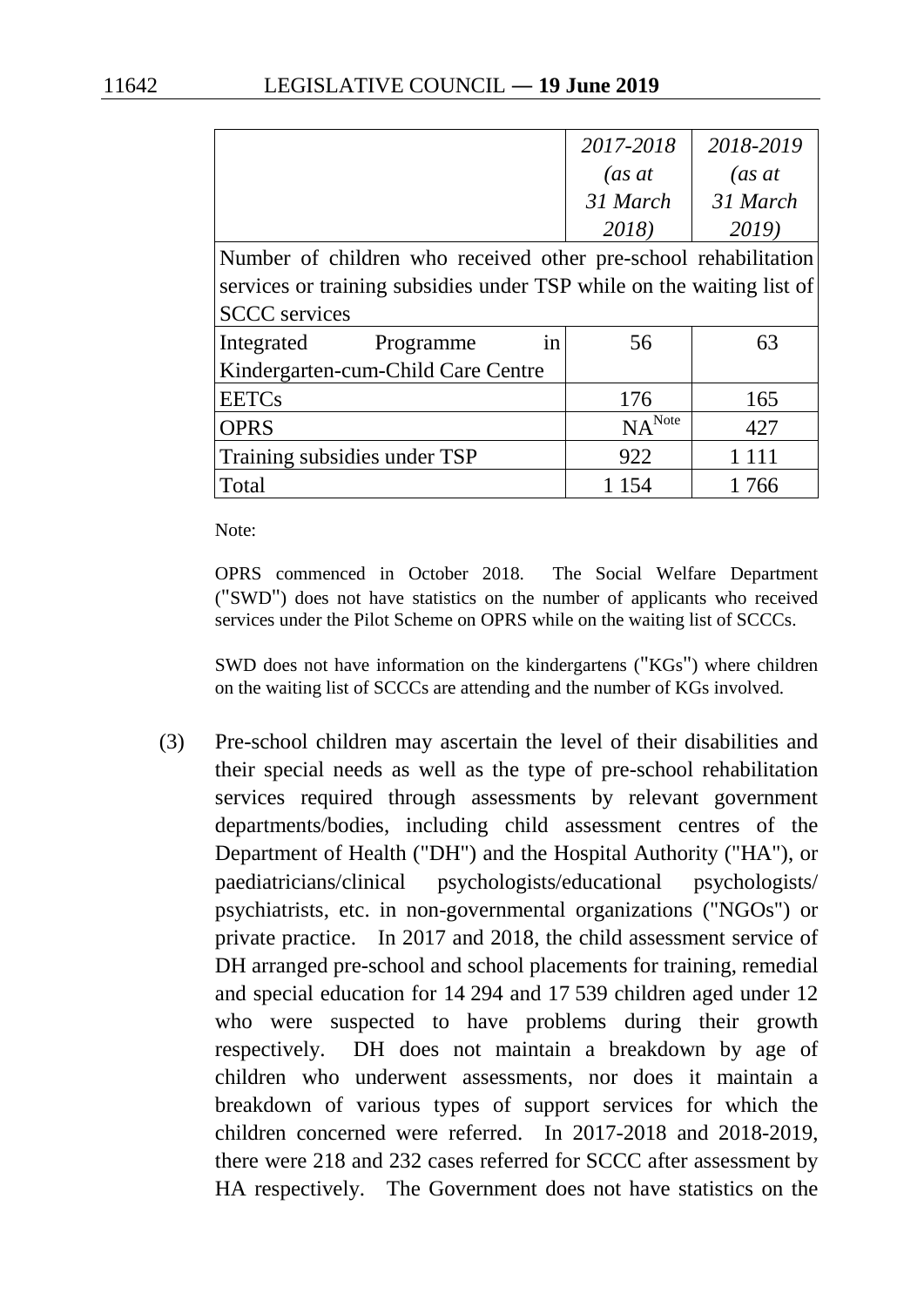number of cases where children were assessed by paediatricians/clinical psychologists/educational psychologists/psychiatrists, etc. in NGOs or private practice to be in need of SCCC services.

Pre-school children with disabilities or special needs may register their applications in the Central Referral System for Rehabilitation Services of SWD for designated services according to their assessment results. Those diagnosed as or suspected of having moderate to severe disabilities will be put on the waiting list of SCCC services, and they may also wait for and receive other pre-school rehabilitation services as transitional services. SWD does not have statistics on the number of cases assessed to be in need of SCCC services and not on the waiting list of any pre-school rehabilitation services.

(4) In view of the fact that children attending ordinary KGs and on the waiting list of SCCC services may wait for and receive other pre-school rehabilitation services as transitional services, and that the Education Bureau has been providing KG teachers with structured in-service training to enhance their professional capacity of catering for learner diversity, and has also enhanced the teacher-to-pupil ratio in KGs to strengthen support for teachers to address the developmental needs of KG students, the Education Bureau indicated that it has no plan to provide additional resources for KGs at this stage.

## **Support provided for the ethnic minorities**

11. **MR KWONG CHUN-YU** (in Chinese): *President, the Government has commissioned non-governmental organizations to run six support service centres for the ethnic minorities ("EMs") and two sub-centres ("support centres"). The services provided by the support centres include organizing language classes for EMs. One of these centres, namely the CHEER Centre operated by the Hong Kong Christian Service, also provides interpretation and translation services for EMs using public services. Regarding the support provided for EMs, will the Government inform this Council:*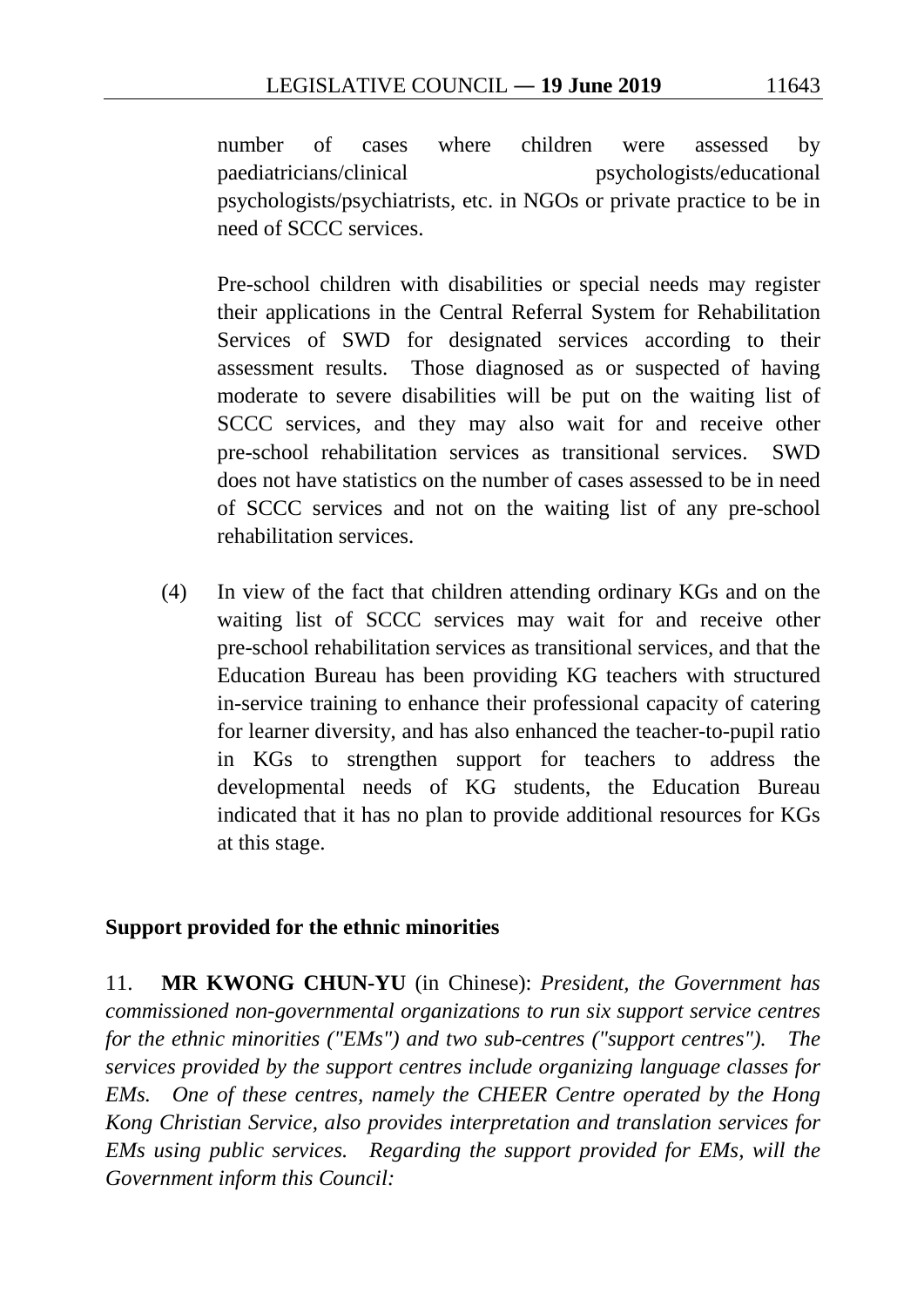- *(1) of the number of occasions in each of the past three years on which the various policy bureaux/government departments ("B/Ds") arranged interpretation and translation services for EMs using public services, with a breakdown by (i) B/D, (ii) name of service provider, and (iii) EM language;*
- *(2) of the number of occasions in each of the past three years on which the various B/Ds engaged the interpretation and translation services provided by the CHEER Centre, with a breakdown by (i) service category (i.e. telephone interpretation service, on-sight interpretation service, on-site (escort) interpretation service, simultaneous interpretation service, written translation service and proofreading service) and (ii) EM language;*
- *(3) of the following details of the Cantonese classes and English classes offered by each support centre in each of the past three years: (i) number of classes offered, (ii) medium of instruction, and (iii) number of students enrolled (with a breakdown by ethnicity); and*
- *(4) of the current population of EM who are aged 65 or above, and the number of those who are receiving the various types of allowances under the Social Security Allowance Scheme, with a breakdown by (i) type of allowances and (ii) ethnicity?*

**SECRETARY FOR HOME AFFAIRS** (in Chinese): President, in 2010, the Constitutional and Mainland Affairs Bureau issued the "Administrative Guidelines on Promotion of Racial Equality" to provide guidance to relevant bureaux and departments to promote racial equality and ensure equal access by ethnic minorities ("EMs") to public services in the key areas concerned, and to take this into account in the formulation, implementation and review of relevant policies and measures.

After consulting the relevant bureaux and departments, the consolidated reply to the question raised is as follows: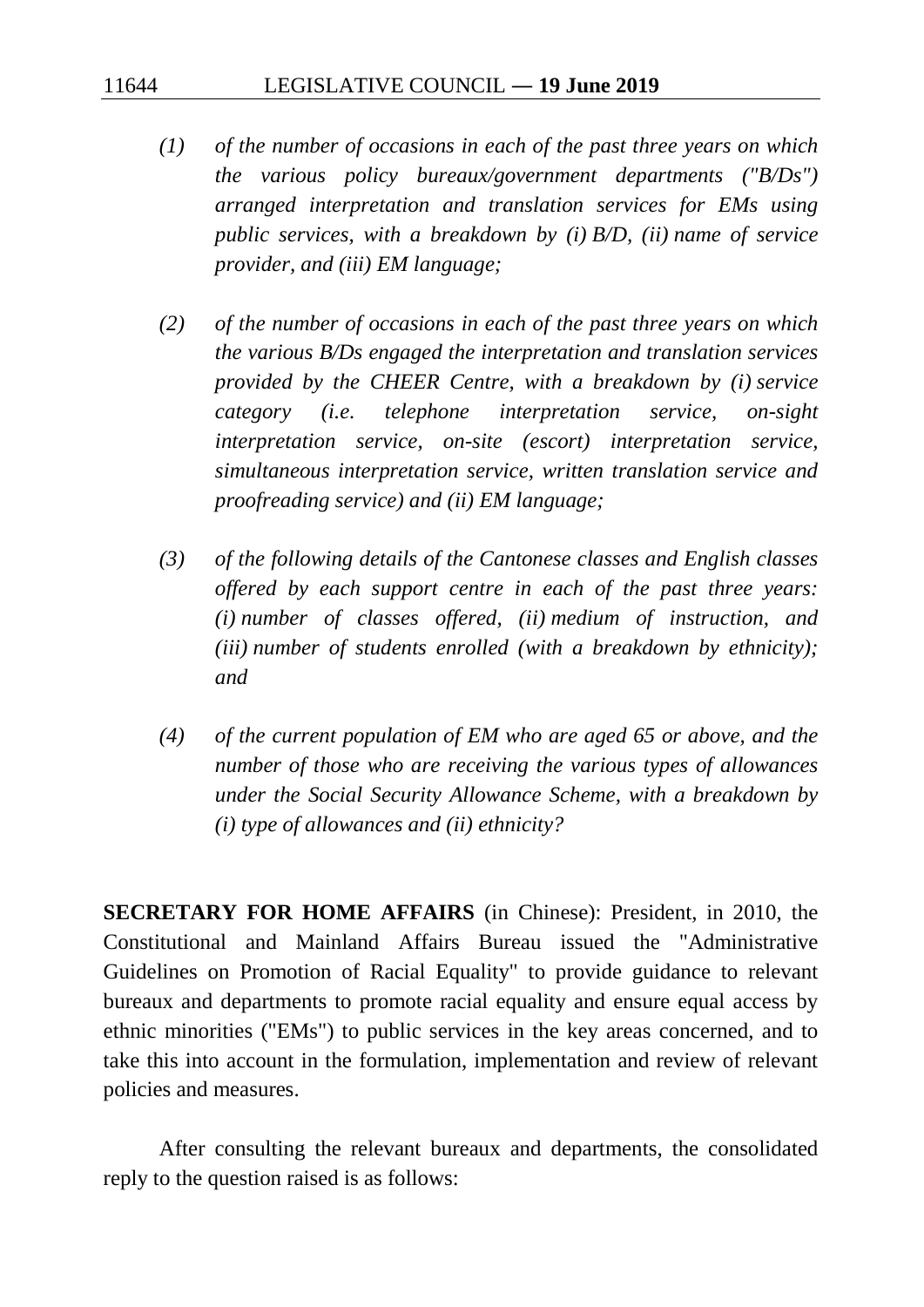(1) Various bureaux and departments will provide interpretation services for EMs in need to ensure their equal access to public services. The Constitutional and Mainland Affairs Bureau is conducting a review on the "Administrative Guidelines on Promotion of Racial Equality". To enhance the provision of interpretation services by bureaux and departments, the Bureau is exploring the feasibility of including guidance on the provision of interpretation services in the Guidelines.

The number of interpretation services for EMs arranged by bureaux, departments and public organizations under the scope of application of the Guidelines in the past three years and names of service providers are shown in Annex 1. The above bodies have not provided the breakdown of the number of interpretation services by EM languages.

(2) The Home Affairs Department provides support services for EMs to help them integrate into the community. Major services include the provision of language learning classes and integration programmes through six support service centres for EMs and two sub-centres. One of these centres, namely the CHEER Centre operated by the Hong Kong Christian Service, also provides interpretation and translation services in seven EM languages $^{(1)}$  $^{(1)}$  $^{(1)}$  for non-specialized areas. Bureaux and departments and EMs are welcome to make use of these services. Interpretation services include mainly instant telephone interpretation services. Subject to the availability of resources, on-site or simultaneous interpretation services can also be arranged. From 2019-2020 onwards, the Home Affairs Department will enhance the interpretation services provided by the CHEER Centre, including the introduction of interpretation services in Vietnamese.

The usage of CHEER Centre's interpretation and translation services with breakdowns by bureaux, departments, public organizations and EMs as well as by EM languages in the past three years are shown in Annexes 2 and 3 respectively.

<span id="page-124-0"></span><sup>(1)</sup> The seven EM languages are Bahasa Indonesia, Hindi, Nepali, Punjabi, Tagalog, Thai and Urdu.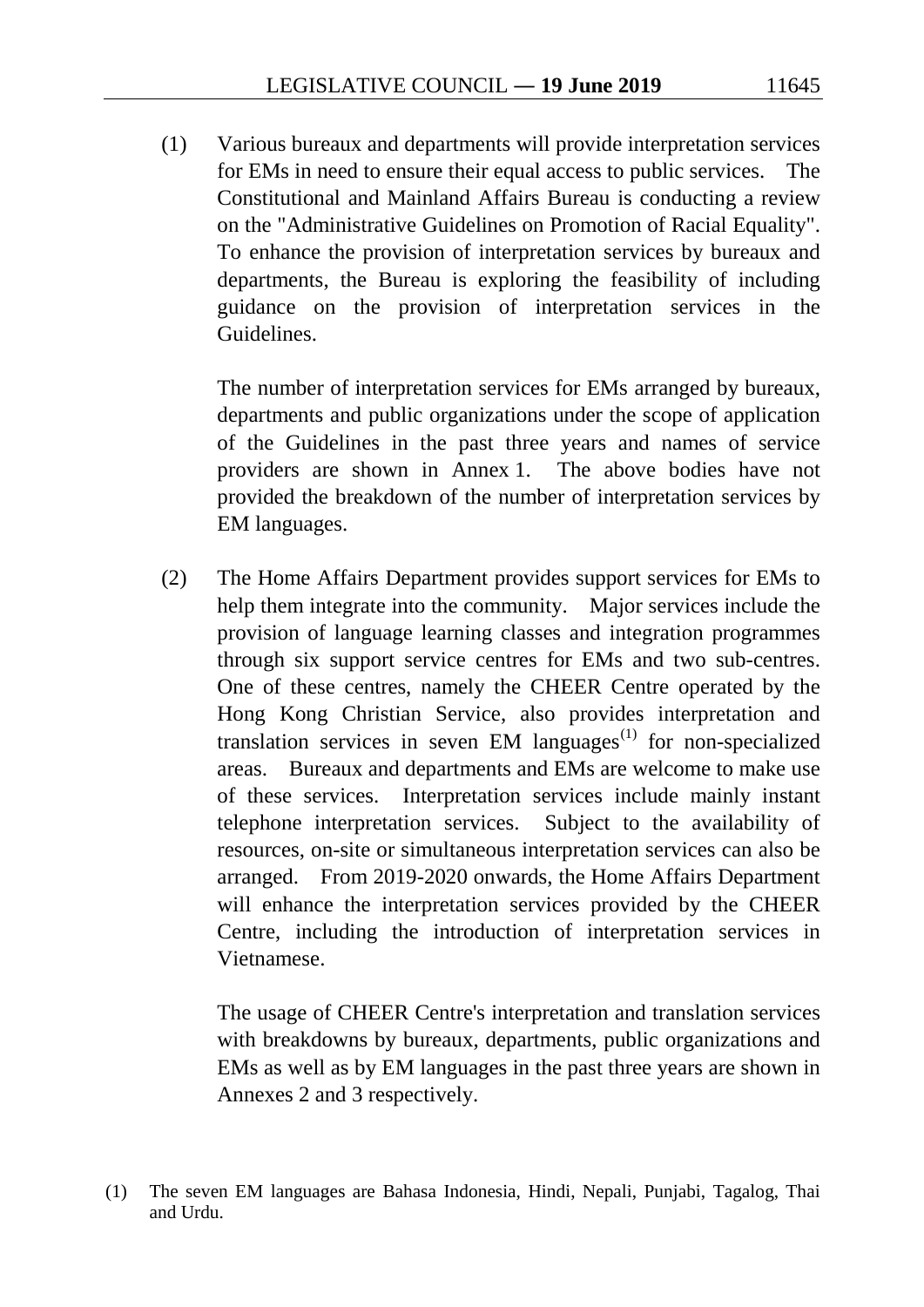(3) The support service centres for EMs and sub-centres of the Home Affairs Department provide Cantonese classes and English classes with the aim to help EMs meet the needs in their daily social lives and strengthen their capability and confidence to integrate into the community. The languages of instruction for Cantonese classes in the centres are mainly English and Cantonese, while English is the primary language of instruction for English classes. The centres will, depending on the situation, arrange EM teaching assistants to assist the teachers.

The number of Cantonese classes and English classes organized in the centres and the number of participants by ethnicities in the past three project years are shown in Annex 4.

(4) According to the information of the 2016 Population By-census by the Census and Statistics Department, there are 20 124 EMs (excluding foreign domestic helpers) who are aged 65 or above in Hong Kong, including 2 838 Indian, 713 Nepalese, 633 Pakistani, 1 256 Filipino, 1 400 Indonesian and 1 011 Thai. The total population of EMs who are aged 65 or above for the above mentioned six ethnicities is 7 851. The Social Welfare Department does not collect information on the ethnicity of the recipients of the Social Security Allowance Scheme.

Annex 1

Number of interpretation services for EMs arranged by bureaux, departments and public organizations under the scope of application of the Administrative Guidelines on Promotion of Racial Equity and names of service providers in the past three years

| Bureaux and | Interpretation service        | Total number of interpretation<br>services arranged $^{(1)}$ |  |  |  |  |  |  |
|-------------|-------------------------------|--------------------------------------------------------------|--|--|--|--|--|--|
| departments | providers                     | 2016-2017 2017-2018 2018-2019                                |  |  |  |  |  |  |
| Hospital    | Hong Kong Sheng Kung          | 12 3 93<br>15 257<br>12453                                   |  |  |  |  |  |  |
| Authority   | Hui ("HKSKH")<br>Lady         | (up to end                                                   |  |  |  |  |  |  |
|             | MacLehose<br>Centre;          | December                                                     |  |  |  |  |  |  |
|             | part-time court interpreters; | 2018)                                                        |  |  |  |  |  |  |
|             | Consulate Offices;<br>and     |                                                              |  |  |  |  |  |  |
|             | non-governmental              |                                                              |  |  |  |  |  |  |
|             | organizations                 |                                                              |  |  |  |  |  |  |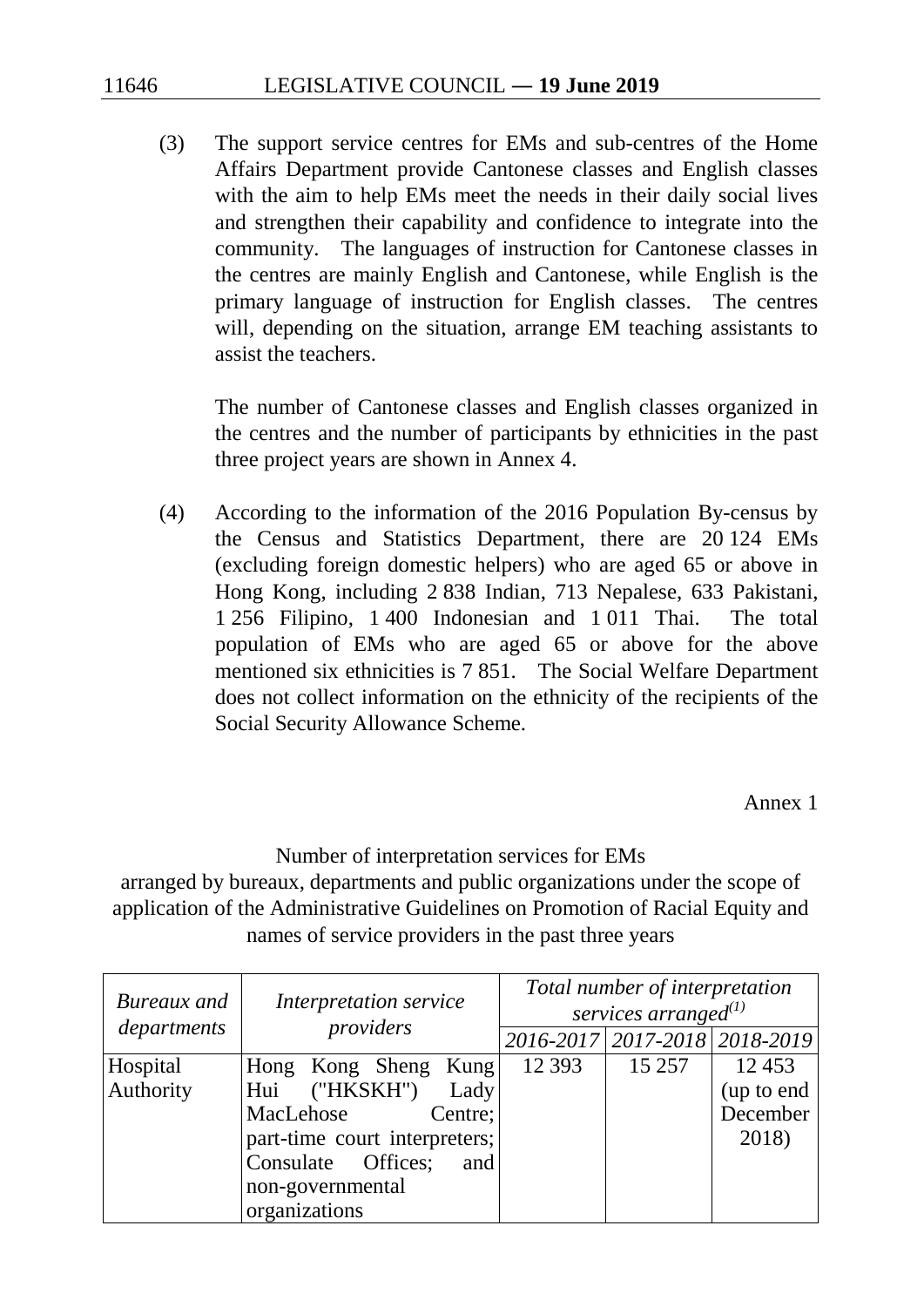|                                        |                                       | Total number of interpretation |                               |         |  |  |  |  |
|----------------------------------------|---------------------------------------|--------------------------------|-------------------------------|---------|--|--|--|--|
| Bureaux and                            | Interpretation service                |                                | services arranged $^{(1)}$    |         |  |  |  |  |
| departments                            | providers                             |                                | 2016-2017 2017-2018 2018-2019 |         |  |  |  |  |
| Immigration                            | Part-time<br>non-government           | 12 3 26                        | 11776                         | 12 2 33 |  |  |  |  |
| Department <sup><math>(2)</math></sup> | interpreters;<br>and<br>service       |                                |                               |         |  |  |  |  |
|                                        | contractors                           |                                |                               |         |  |  |  |  |
| Security                               | Full-time<br>in-house                 | <b>Not</b>                     | 3893                          | 9 3 2 1 |  |  |  |  |
| Bureau <sup>(3)</sup>                  | interpreters; and part-time           | applicable                     |                               |         |  |  |  |  |
|                                        | interpreters of the Judiciary         |                                |                               |         |  |  |  |  |
| Correctional                           | Part-time court interpreters          | 1 2 1 3                        | 1 278                         | 1487    |  |  |  |  |
| Services                               |                                       |                                |                               |         |  |  |  |  |
| Department                             |                                       |                                |                               |         |  |  |  |  |
| Construction                           | In-house EM staff                     | 654                            | 1508                          | 1428    |  |  |  |  |
| Industry                               |                                       |                                |                               |         |  |  |  |  |
| Council                                |                                       |                                |                               |         |  |  |  |  |
|                                        | Department of CHEER Centre; part-time | 731                            | 916                           | 1 0 9 1 |  |  |  |  |
| Health                                 | interpreters;<br>court<br>and         |                                |                               |         |  |  |  |  |
|                                        | <b>HKSKH Lady MacLehose</b>           |                                |                               |         |  |  |  |  |
|                                        | Centre                                |                                |                               |         |  |  |  |  |
| Legal                                  | Aid Part-time court interpreters      | 632                            | 691                           | 725     |  |  |  |  |
| Department                             |                                       |                                |                               |         |  |  |  |  |
| Labour                                 | CHEER Centre; part-time               | 364                            | 451                           | 546     |  |  |  |  |
| Department                             | interpreters;<br>court<br>and         |                                |                               |         |  |  |  |  |
|                                        | service<br>contractors<br>$\alpha$    |                                |                               |         |  |  |  |  |
|                                        | Government's purchase card            |                                |                               |         |  |  |  |  |
|                                        | list                                  |                                |                               |         |  |  |  |  |
| Customs                                | and Part-time court interpreters;     | 384                            | 431                           | 464     |  |  |  |  |
| Excise                                 | and service contractors               |                                |                               |         |  |  |  |  |
| Department                             |                                       |                                |                               |         |  |  |  |  |
| Social                                 | CHEER Centre; part-time               | 247                            | 178                           | 347     |  |  |  |  |
| Welfare                                | court interpreters; and other         |                                |                               |         |  |  |  |  |
| Department <sup>(4)</sup>              | service contractors                   |                                |                               |         |  |  |  |  |
| Working                                | <b>CHEER Centre; and service</b>      | 55                             | 80                            | 218     |  |  |  |  |
| Family<br>and                          | contractor                            |                                |                               |         |  |  |  |  |
| Student                                |                                       |                                |                               |         |  |  |  |  |
| Financial                              |                                       |                                |                               |         |  |  |  |  |
| Assistance                             |                                       |                                |                               |         |  |  |  |  |
| Agency                                 |                                       |                                |                               |         |  |  |  |  |
| Efficiency                             | <b>CHEER Centre; and service</b>      | 3                              | $\overline{2}$                | 121     |  |  |  |  |
| Office $(5)$                           | contractor                            |                                |                               |         |  |  |  |  |
| Education                              | <b>CHEER Centre; and service</b>      | 78                             | 96                            | 107     |  |  |  |  |
| Bureau <sup>(6)</sup>                  | contractor                            |                                |                               |         |  |  |  |  |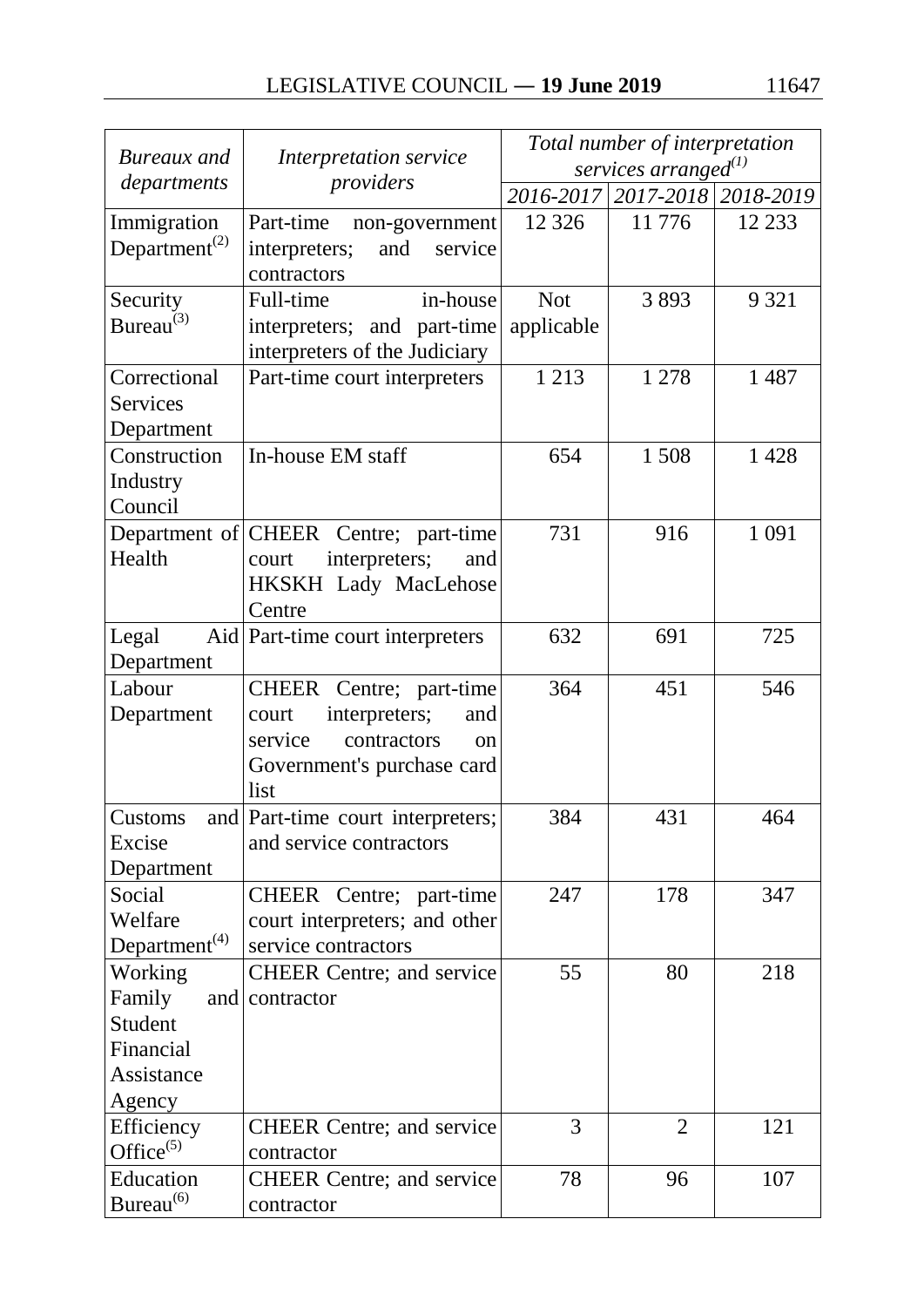| Bureaux and                            | Interpretation service                       |            | Total number of interpretation<br>services arranged $^{(1)}$ |               |
|----------------------------------------|----------------------------------------------|------------|--------------------------------------------------------------|---------------|
| departments                            | providers                                    |            | 2016-2017   2017-2018   2018-2019                            |               |
| Housing                                | <b>CHEER Centre</b>                          | 15         | 39                                                           | 31            |
| Department <sup><math>(7)</math></sup> |                                              |            |                                                              |               |
| Kong<br>Hong                           | <b>CHEER</b><br>Centre;<br>and               | 77         | 50                                                           | 21            |
| Police Force <sup>(8)</sup>            | part-time court interpreters                 |            |                                                              |               |
|                                        | Fire Services   Part-time court interpreters |            | $\theta$                                                     | 11            |
| Department                             |                                              |            |                                                              |               |
| Census                                 | and CHEER Centre;<br><b>HKSKH</b>            | $22^{(9)}$ | $\theta$                                                     |               |
| <b>Statistics</b>                      | <b>Lady MacLehose Centre</b>                 |            |                                                              |               |
| Department                             |                                              |            |                                                              |               |
| Registration                           | <b>CHEER Centre</b>                          | 3          | $\theta$                                                     | $\mathcal{O}$ |
| and Electoral                          |                                              |            |                                                              |               |
| Office                                 |                                              |            |                                                              |               |
| <b>Employees</b>                       | of<br>Teaching<br>assistants                 | 6 classes  | 21 classes                                                   | 12 classes    |
| Retraining                             | training bodies                              |            |                                                              |               |
| Board <sup>(10)</sup>                  |                                              |            |                                                              |               |

*Other bureaux and departments*

The following bureaux and departments have not arranged interpretation services for EM service users in the past three years:

Civil Service Bureau, Commerce and Economic Development Bureau, Constitutional and Mainland Affairs Bureau, Development Bureau, Environment Bureau, Financial Services and the Treasury Bureau, Food and Health Bureau, Home Affairs Bureau, Innovation and Technology Bureau, Labour and Welfare Bureau, Transport and Housing Bureau, Architectural Services Department, Buildings Department, Civil Aviation Department, Civil Engineering and Development Department, Companies Registry, Drainage Services Department, Electrical and Mechanical Services Department, Environmental Protection Department, Government Logistics Department, Government Property Agency, Highways Department, Home Affairs Department, Hong Kong Observatory, Information Services Department, Inland Revenue Department, Innovation and Technology Commission, Land Registry, Lands Department, Leisure and Cultural Services Department, Marine Department, Office of the Communications Authority, Office of the Government Chief Information Officer, Official Receiver's Office, Planning Department, Post Office, Rating and Valuation Department, Transport Department, Treasury, Vocational Training Council and Water Supplies Department.

Notes:

<sup>(1)</sup> Interpretation services include telephone interpretation and enquiry service, and on-site interpretation service.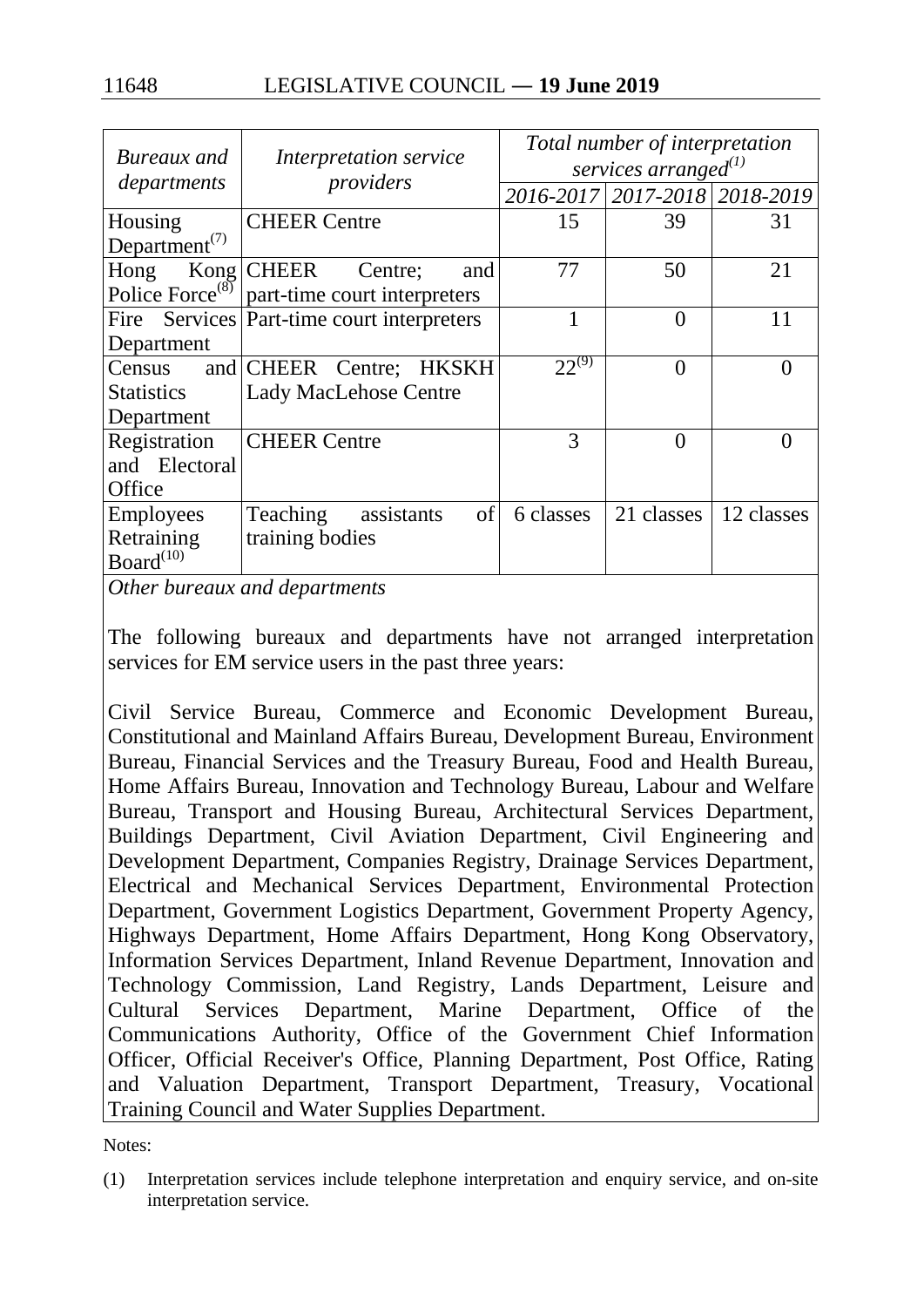- (2) The Immigration Department has currently employed a total of 19 in-house interpreters on non-civil service contract terms mainly for provision of relevant services to non-refoulement claimants.
- (3) Interpretation services provided by the Pilot Scheme Office for Provision of Publicly-funded Legal Assistance for Non-refoulement Claimants ("PSO"), which started its operation since 4 September 2017. Upon request from Pilot Scheme Lawyers, PSO arranges interpretation services for conferences between lawyers and claimants in processing non-refoulement claims. The number of interpretation services arranged is therefore the number of conferences arranged with interpretation services.
- (4) The Social Welfare Department has started collecting statistics on the utilization of interpretation services of part-time court interpreters, CHEER Centre and other service contractors since January 2019. The numbers of usage of interpretation in 2016-2017 and 2017-2018 as shown in the table only refer to the service provided by CHEER Centre.
- (5) The 1823 Centre under the Efficiency Office provides a round-the-clock one-stop service to answer enquiries for 22 departments and to receive complaints about any area of Government services. 1823 has handled the dedicated hotline for foreign domestic helpers set up by the Labour Department since 19 December 2018 and more requests for interpretation service from EMs have been received in that year compared to the previous years.
- (6) Every year, the Education Bureau arranges dedicated briefing sessions with simultaneous interpretation services of major EMs languages for parents of non-Chinese speaking ("NCS") students on various topics such as admission to kindergartens ("KG") (including KG education policy and financial assistance for pre-primary students), allocation systems of Primary One and Secondary One school places, and workshops for parents of NCS students organized by the Chinese Language Learning Support Centres. Besides, telephone interpretation and enquiry services are provided on a need basis through the CHEER Centre. The figures shown in the table only covered the number of participants who used the interpretation services in a total of 21 briefing sessions on Primary One Admission and Secondary School Places Allocation System for parents of NCS students in the past three years and those provided by the CHEER Centre according to their records, but not all of such briefing sessions and other events, as the Education Bureau did not collect such statistics.
- (7) The Estate Management Division of Housing Department does not have records on the figures for provision of interpretation services in respective estate offices.
- (8) At present, apart from providing instant telephone interpretation service at police report rooms and reporting centres in collaboration with CHEER Centre, the Police will also, with regard to the needs of the situation (e.g. taking statements from EMs), arrange for part-time court interpreters to provide interpretation service. However, the Police do not keep statistics on the usage of interpretation service provided by part-time court interpreters.
- (9) Refers to interpretation services rendered to respondents of the 2016 Population By-census.
- (10) Employees Retraining Board provides dedicated training courses for EMs. Where necessary, interpretation support will be arranged. The figures shown in the table are numbers of classes provided with interpretation support in the respective years.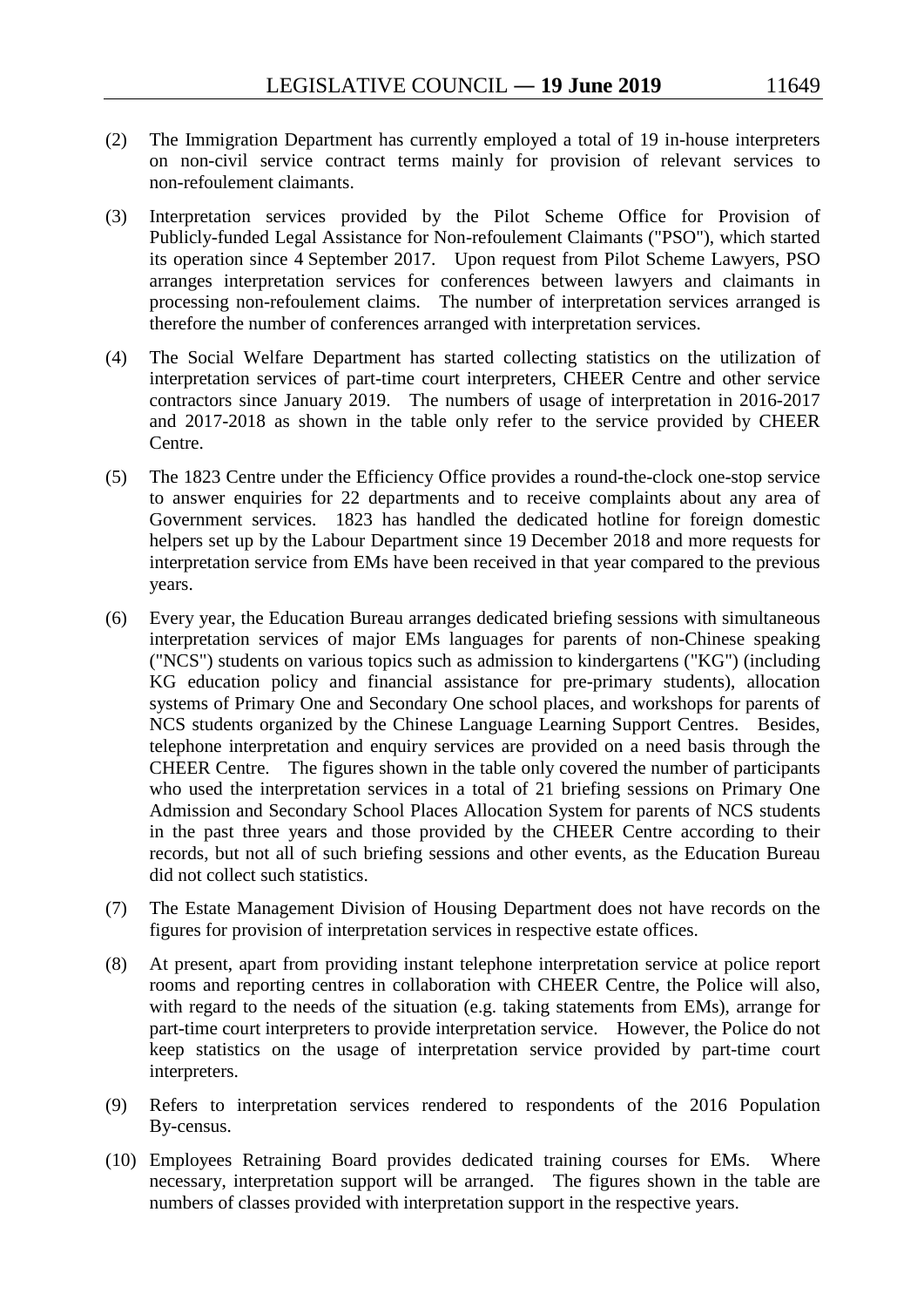### Annex 2

# Usage of CHEER Centre's interpretation and translation services by bureaux, departments, public organizations and EMs in the past three years

| Telephone                      |                  |                        |                | On-site (Escort) |                           |                |                  | On-Sight             |                  |                  | Written          |                  | <b>Simultaneous</b>                           |                  |                  |
|--------------------------------|------------------|------------------------|----------------|------------------|---------------------------|----------------|------------------|----------------------|------------------|------------------|------------------|------------------|-----------------------------------------------|------------------|------------------|
| Service                        |                  | Interpretation and     |                |                  | Interpretation            |                |                  | Interpretation       |                  |                  | Translation      |                  |                                               | Interpretation   |                  |
| requesters                     |                  | <b>Enquiry Service</b> |                |                  | Service                   |                |                  | Service <sup>*</sup> |                  |                  | Service          |                  |                                               | Service          |                  |
|                                | $2016-$          |                        |                |                  | 2017-2018-2016-2017-2018- |                |                  |                      |                  |                  |                  |                  | 2016-2017-2018-2016-2017-2018-2016-2017-2018- |                  |                  |
|                                | 2017             |                        | 2018 2019      | 2017             |                           | 2018 2019      |                  | 2017 2018            |                  | 2019 2017        | 2018             | 2019             | 2017                                          | 2018             | 2019             |
| Social Welfare                 |                  |                        |                |                  |                           |                |                  |                      |                  |                  |                  |                  |                                               |                  |                  |
| Social                         | 225              | 162                    | 252            | 22               | 16                        | 27             | N.A.             | N.A.                 | N.A.             | $\overline{4}$   | $\overline{2}$   | 7                | $\overline{0}$                                | $\theta$         | $\mathbf{0}$     |
| Welfare                        |                  |                        |                |                  |                           |                |                  |                      |                  |                  |                  |                  |                                               |                  |                  |
| Department                     |                  |                        |                |                  |                           |                |                  |                      |                  |                  |                  |                  |                                               |                  |                  |
| <b>EMs</b><br>and              | 174              | 157                    | 144            | $\overline{0}$   | $\overline{0}$            | $\overline{0}$ | 1                | $\overline{2}$       | $\overline{2}$   | $\overline{0}$   | $\overline{0}$   | $\Omega$         | $\theta$                                      | $\mathbf{1}$     | $\boldsymbol{0}$ |
| others                         |                  |                        |                |                  |                           |                |                  |                      |                  |                  |                  |                  |                                               |                  |                  |
| Housing                        |                  |                        |                |                  |                           |                |                  |                      |                  |                  |                  |                  |                                               |                  |                  |
| Housing                        | 10               | 24                     | 27             | 5                | 15                        | 31             | N.A.             | N.A.                 | N.A.             | $\overline{2}$   | $\overline{4}$   | $\overline{2}$   | $\boldsymbol{0}$                              | $\mathbf{0}$     | $\mathbf{0}$     |
| Department                     |                  |                        |                |                  |                           |                |                  |                      |                  |                  |                  |                  |                                               |                  |                  |
| <b>EMs</b><br>and              | 384              | 338                    | 461            | $\overline{0}$   | $\overline{0}$            | $\overline{0}$ | 5                | 23                   | 41               | $\overline{0}$   | $\overline{0}$   | $\overline{0}$   | $\overline{0}$                                | $\overline{0}$   | 1                |
| others                         |                  |                        |                |                  |                           |                |                  |                      |                  |                  |                  |                  |                                               |                  |                  |
| Medical and Health             |                  |                        |                |                  |                           |                |                  |                      |                  |                  |                  |                  |                                               |                  |                  |
| Department                     | 56               | 53                     | 20             | 595              | 727                       | 855            | N.A.             | N.A.                 | N.A.             | $\overline{0}$   | 11               |                  | $\Omega$                                      | $\mathbf{0}$     | $\boldsymbol{0}$ |
| of Health                      |                  |                        |                |                  |                           |                |                  |                      |                  |                  |                  |                  |                                               |                  |                  |
| Hospital                       | 6                | 17                     | 11             | $\mathbf{0}$     | $\mathbf{0}$              | $\mathbf{1}$   | N.A.             | N.A.                 | N.A.             | 1                | $\mathbf{1}$     | $\mathbf{1}$     | $\overline{0}$                                | $\overline{0}$   | $\boldsymbol{0}$ |
| Authority                      |                  |                        |                |                  |                           |                |                  |                      |                  |                  |                  |                  |                                               |                  |                  |
| <b>EMs</b><br>and              | 55               | 50                     | 32             | $\overline{0}$   | 3                         | $\mathbf{0}$   | 221              | 241                  | 181              | $\overline{0}$   | $\overline{4}$   | $\overline{2}$   | $\overline{0}$                                | $\mathbf{1}$     | $\boldsymbol{0}$ |
| others                         |                  |                        |                |                  |                           |                |                  |                      |                  |                  |                  |                  |                                               |                  |                  |
| <b>Employment and Training</b> |                  |                        |                |                  |                           |                |                  |                      |                  |                  |                  |                  |                                               |                  |                  |
| Labour                         | 222              | 142                    | 276            | 13               | 54                        | 51             | N.A.             | N.A.                 | N.A.             | 16               | 18               | 22               | 1                                             | 10               | 16               |
| Department                     |                  |                        |                |                  |                           |                |                  |                      |                  |                  |                  |                  |                                               |                  |                  |
| Employees                      | $\overline{0}$   | $\overline{0}$         | $\overline{0}$ | $\mathbf{0}$     | $\overline{0}$            | $\Omega$       | N.A.             | N.A.                 | N.A.             | $\overline{0}$   | $\mathbf{0}$     | $\theta$         | $\Omega$                                      | $\mathbf{0}$     | $\boldsymbol{0}$ |
| Retraining                     |                  |                        |                |                  |                           |                |                  |                      |                  |                  |                  |                  |                                               |                  |                  |
| Board                          |                  |                        |                |                  |                           |                |                  |                      |                  |                  |                  |                  |                                               |                  |                  |
| <b>EMs</b><br>and              | 89               | 88                     | 188            | $\overline{0}$   | $\overline{0}$            | 1              | $\theta$         | $\overline{0}$       | 13               | $\overline{0}$   | $\overline{0}$   | $\theta$         | $\overline{0}$                                | $\overline{0}$   | 5                |
| others                         |                  |                        |                |                  |                           |                |                  |                      |                  |                  |                  |                  |                                               |                  |                  |
| Education                      |                  |                        |                |                  |                           |                |                  |                      |                  |                  |                  |                  |                                               |                  |                  |
| Education                      | 1                | 5                      | $8\,$          | $\boldsymbol{0}$ | $\boldsymbol{0}$          | $\overline{0}$ | N.A.             | N.A.                 | N.A.             | $\mathbf{1}$     | $\mathbf{1}$     | 3                | $\overline{2}$                                | $\boldsymbol{0}$ | $\boldsymbol{0}$ |
| <b>Bureau</b>                  |                  |                        |                |                  |                           |                |                  |                      |                  |                  |                  |                  |                                               |                  |                  |
| <b>EMs</b><br>and              | 83               | 66                     | 23             | 14               | 20                        | 6              | $\mathbf{1}$     | $\mathbf{0}$         | $\overline{2}$   | $\mathbf{1}$     | 14               | 9                | $\overline{0}$                                | 3                | $\boldsymbol{0}$ |
| others                         |                  |                        |                |                  |                           |                |                  |                      |                  |                  |                  |                  |                                               |                  |                  |
| Legal/Law and Order            |                  |                        |                |                  |                           |                |                  |                      |                  |                  |                  |                  |                                               |                  |                  |
| Legal<br>Aid                   | $\boldsymbol{0}$ | $\mathbf{1}$           | 1              | $\boldsymbol{0}$ | $\boldsymbol{0}$          | $\mathbf{0}$   | N.A.             | N.A.                 | N.A.             | $\boldsymbol{0}$ | $\boldsymbol{0}$ | $\boldsymbol{0}$ | $\mathbf{0}$                                  | $\boldsymbol{0}$ | $\mathbf{0}$     |
| Department                     |                  |                        |                |                  |                           |                |                  |                      |                  |                  |                  |                  |                                               |                  |                  |
| Hong Kong                      | 77               | 50                     | 39             | $\boldsymbol{0}$ | $\boldsymbol{0}$          | $\overline{0}$ | N.A.             | N.A.                 | N.A.             | $\overline{2}$   | $\boldsymbol{0}$ | $\mathbf{1}$     | $\mathbf{0}$                                  | $\mathbf{0}$     | $\boldsymbol{0}$ |
| Police Force                   |                  |                        |                |                  |                           |                |                  |                      |                  |                  |                  |                  |                                               |                  |                  |
| <b>EMs</b><br>and              | 52               | 18                     | 59             | $\boldsymbol{0}$ | $\boldsymbol{0}$          | 56             | $\boldsymbol{0}$ | $\boldsymbol{0}$     | $\boldsymbol{0}$ | $\boldsymbol{0}$ | $\boldsymbol{0}$ | $\overline{0}$   | $\boldsymbol{0}$                              | $\mathbf{0}$     | $\boldsymbol{0}$ |
| others                         |                  |                        |                |                  |                           |                |                  |                      |                  |                  |                  |                  |                                               |                  |                  |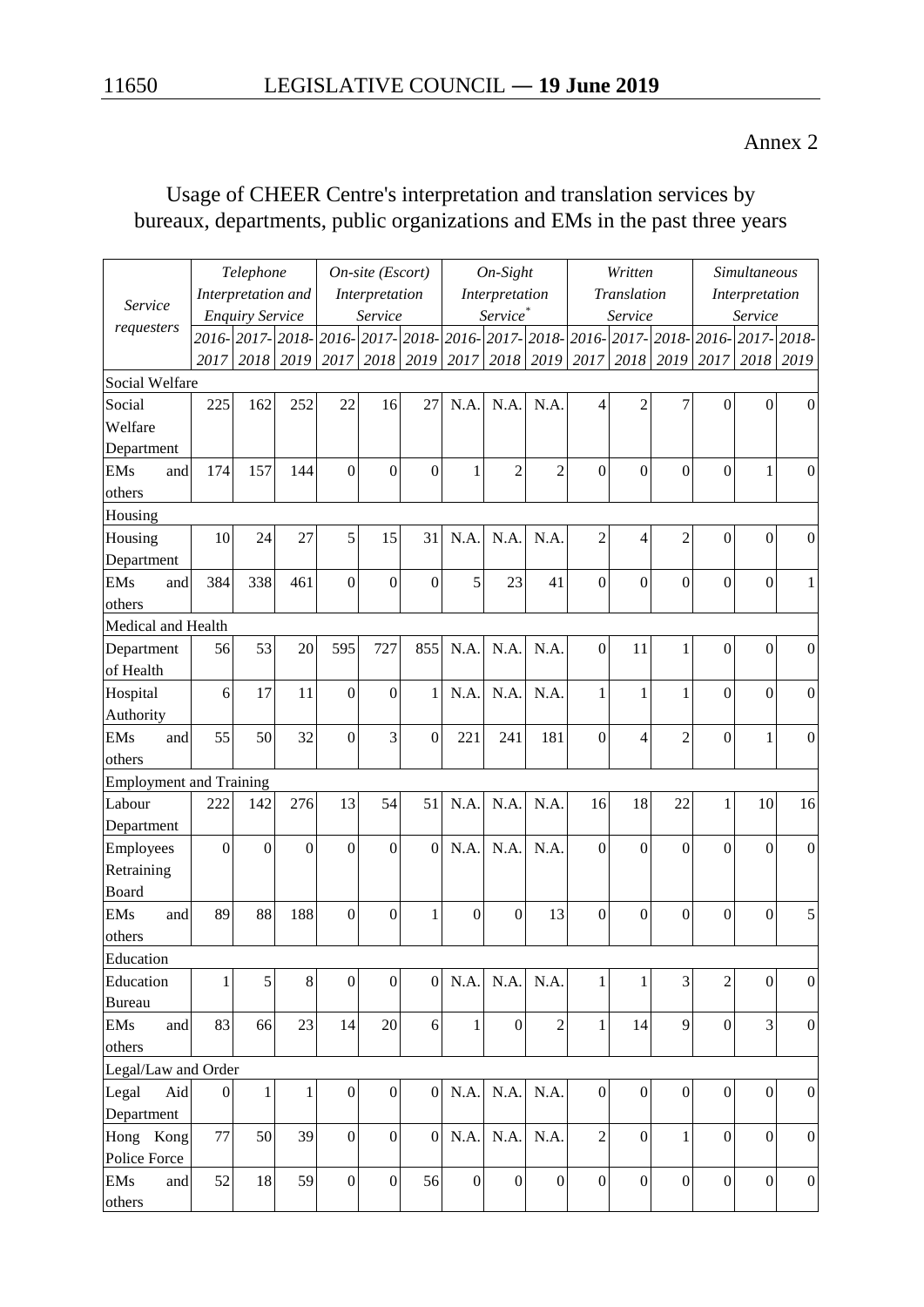|                      |                       | Telephone              |                | $On-site (Escort)$ |                  |          | $On-Sight$ |                      |      | Written                                               |                    |          | <i>Simultaneous</i> |                                                                                           |          |  |
|----------------------|-----------------------|------------------------|----------------|--------------------|------------------|----------|------------|----------------------|------|-------------------------------------------------------|--------------------|----------|---------------------|-------------------------------------------------------------------------------------------|----------|--|
| Service              |                       | Interpretation and     |                |                    | Interpretation   |          |            | Interpretation       |      |                                                       | <i>Translation</i> |          |                     | Interpretation                                                                            |          |  |
|                      |                       | <b>Enquiry Service</b> |                |                    | <i>Service</i>   |          |            | Service <sup>*</sup> |      |                                                       | <i>Service</i>     |          | Service             |                                                                                           |          |  |
| requesters           |                       |                        |                |                    |                  |          |            |                      |      |                                                       |                    |          |                     | 2016- 2017- 2018- 2016- 2017- 2018- 2016- 2017- 2018- 2016- 2017- 2018- 2016- 2017- 2018- |          |  |
|                      | 2017                  |                        | 2018 2019      |                    |                  |          |            |                      |      | 2017   2018   2019   2017   2018   2019   2017   2018 |                    |          | 2019 2017           | 2018                                                                                      | 2019     |  |
| Immigration and Visa |                       |                        |                |                    |                  |          |            |                      |      |                                                       |                    |          |                     |                                                                                           |          |  |
| Immigration          | 3                     |                        | $\overline{c}$ | 0                  | $\theta$         | $\Omega$ | N.A.       | N.A.                 | N.A. | $\theta$                                              | $\theta$           | $\Omega$ | 0                   | 0                                                                                         | $\Omega$ |  |
| Department           |                       |                        |                |                    |                  |          |            |                      |      |                                                       |                    |          |                     |                                                                                           |          |  |
| <b>EMs</b><br>and    | 40                    | 35                     | 31             | $\boldsymbol{0}$   | $\boldsymbol{0}$ | $\Omega$ | $\Omega$   | $\Omega$             | 4    | $\overline{0}$                                        | $\Omega$           | $\Omega$ | $\Omega$            | $\theta$                                                                                  | $\Omega$ |  |
| others               |                       |                        |                |                    |                  |          |            |                      |      |                                                       |                    |          |                     |                                                                                           |          |  |
| Other areas          |                       |                        |                |                    |                  |          |            |                      |      |                                                       |                    |          |                     |                                                                                           |          |  |
| Other                | 77                    | 47                     | 100            | 80                 | 107              | 65       | N.A.       | N.A.                 | N.A. | 13                                                    | 6                  | 17       | 4                   | 6                                                                                         | 2        |  |
| bureaux<br>and       |                       |                        |                |                    |                  |          |            |                      |      |                                                       |                    |          |                     |                                                                                           |          |  |
| departments          |                       |                        |                |                    |                  |          |            |                      |      |                                                       |                    |          |                     |                                                                                           |          |  |
| <b>EMs</b>           | and 2 439 1 925 2 217 |                        |                | 47                 | 111              | 52       | 13         | 5                    | 9    | 15                                                    | 13                 | 11       | 30 <sup>1</sup>     | 10                                                                                        | 108      |  |
| others               |                       |                        |                |                    |                  |          |            |                      |      |                                                       |                    |          |                     |                                                                                           |          |  |
| Total                |                       | 3 993 3 179 3 891      |                |                    | 776 1 053        | 1 1 4 5  | 241        | 271                  | 252  | 55                                                    | 74                 | 76       | 37                  | 31                                                                                        | 132      |  |

Note:

\* EMs can bring along documents in English to CHEER Centre for oral translation service provided by interpreters. This service is applicable to individual EM users only.

Annex 3

#### Usage of CHEER Centre's interpretation and translation services by bureaux, departments, public organizations and EMs with breakdown by EM languages in the past three years

|           |                    | Telephone              |            |          | On-site (Escort) |          |          | $On-Sight$     |                |          | Written Translation              |          |          | <i>Simultaneous</i> |                |  |
|-----------|--------------------|------------------------|------------|----------|------------------|----------|----------|----------------|----------------|----------|----------------------------------|----------|----------|---------------------|----------------|--|
| Service   | Interpretation and |                        |            |          | Interpretation   |          |          | Interpretation |                |          |                                  |          |          | Interpretation      |                |  |
|           |                    | <b>Enquiry Service</b> |            |          | Service          |          |          | <b>Service</b> |                |          | <i>Service</i><br><i>Service</i> |          |          |                     |                |  |
| Year      | $2016-$            |                        | 2017-2018- | $2016-$  | $2017 -$         | 2018-    | 2016-    | 2017-          | 2018-          | 2016-    | 2017-2018-                       |          | 2016-    | $2017 -$            | 2018-          |  |
|           | 2017               | 2018                   | 2019       | 2017     | 2018             | 2019     | 2017     | 2018           | 2019           | 2017     | 2018                             | 2019     | 2017     | 2018                | 2019           |  |
| Bahasa    |                    | 179                    |            |          |                  |          |          |                | $\mathfrak{D}$ |          |                                  |          |          |                     |                |  |
| Indonesia | 370                |                        | 291        | 33       | 46               | 37       |          | 2              |                | 21       | 29                               | 34       | 22       | $\overline{4}$      | 51             |  |
| Hindi     | 217                | 226                    | 177        | 23       | 41               | 57       |          | 9              | 7              | 22       | 40                               | 35       | 4        |                     | $\mathbf{0}$   |  |
| Nepali    | 952                | 850                    | 1 1 7 5    | 74       | 149              | 147      | 4        | 21             | 39             | 28       | 48                               | 36       | 9        | 13                  | 59             |  |
| Punjabi   | 343                | 338                    | 367        | 82       | 100              | 109      |          |                |                | 20       | 18                               | 32       |          | 0                   |                |  |
| Tagalog   | 98                 | 81                     | 168        | 16       | 125              | 43       | $\theta$ | 2              |                | 17       | 20                               | 29       |          | 0                   | $\overline{4}$ |  |
| Thai      | 139                | 98                     | 129        | 27       | 18               | 41       | 8        | 5              | 19             | 19       | 27                               | 30       |          | 10                  | 18             |  |
| Urdu      | 1 0 7 9            | 708                    | 622        | 521      | 574              | 711      | 226      | 231            | 177            | 43       | 53                               | 41       | 9        | ⇁                   | 3              |  |
| Other     |                    |                        |            | $\Omega$ |                  | $\theta$ |          | $\theta$       | $\Omega$       | $\Omega$ | $\Omega$                         | $\Omega$ | $\Omega$ | 0                   |                |  |
| languages | 795                | 699                    | 962        |          | $\theta$         |          | $\theta$ |                |                |          |                                  |          |          |                     | $\Omega$       |  |
| Total     |                    | 3 993 3 179 3 891      |            | 776      | 1 0 5 3          | 1 1 4 5  | 241      | 271            | 252            | 170      | 235                              | 237      | 44       | 35                  | 136            |  |

Notes:

- \* EMs can bring along documents in English to CHEER Centre for oral translation service provided by interpreters. This service is applicable to individual EM users only.
- \*\* More than one EM languages may be involved in a request of written translation service and simultaneous interpretation service.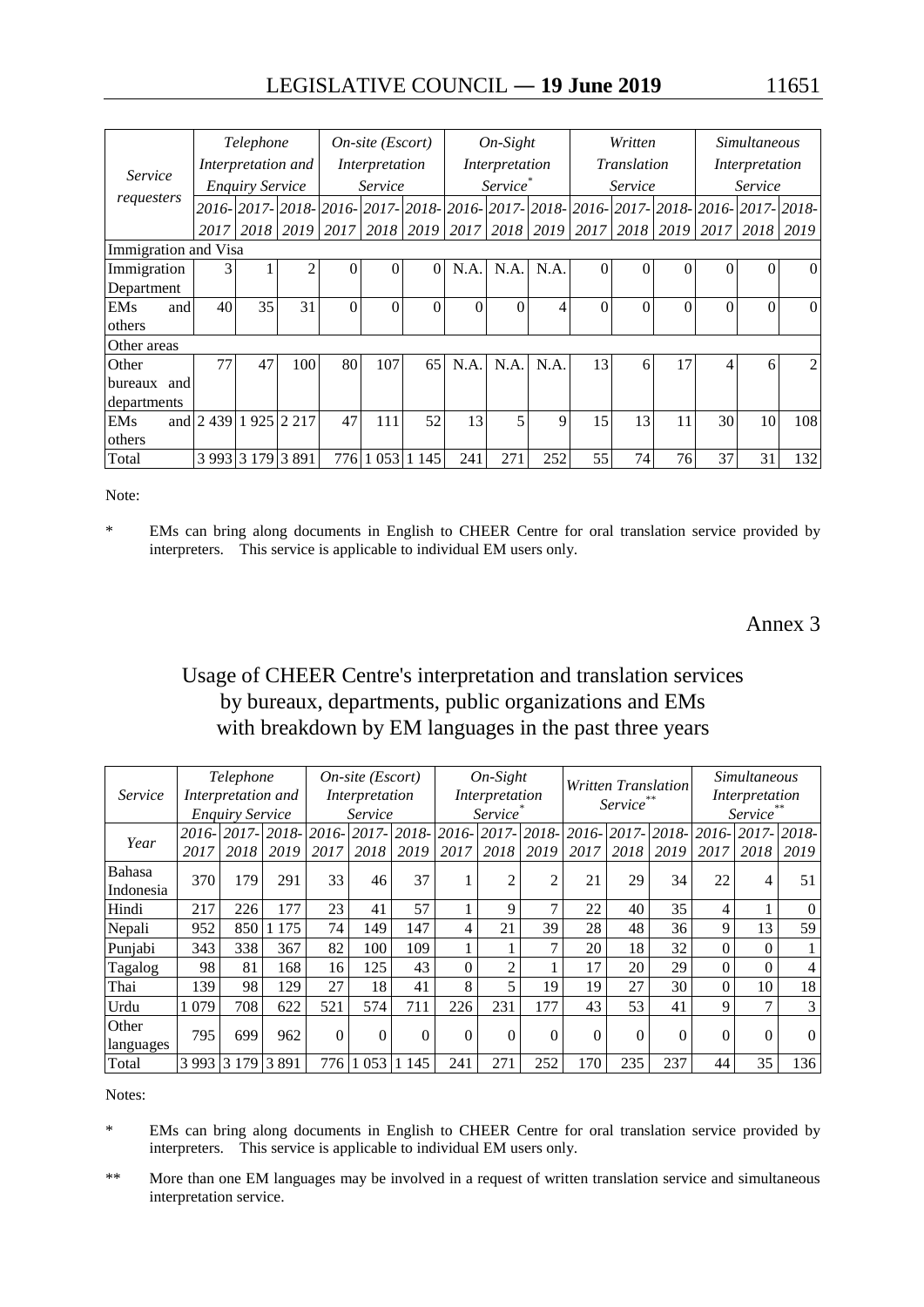#### Annex 4

## Number of language classes organized in support service centres for EMs and number of participants by ethnicities in the past three project years

# Cantonese classes (2015-2016 project year)

| Centre/<br>Sub-centre                 | <b>HOPE</b><br>Centre | <b>CHEER</b><br>Centre | <b>SHINE</b><br>Centre | YLTH Centre | <b>HOME</b><br>Centre and<br>Sub-centre | <b>TOUCH</b><br>Sub-centre | <b>LINK</b> Centre |  |
|---------------------------------------|-----------------------|------------------------|------------------------|-------------|-----------------------------------------|----------------------------|--------------------|--|
|                                       | $31$ May              | 5 September            | 1 August               | 28 June     |                                         | 11 December 21 December    | 30 October         |  |
| Reporting                             | $2015$ to             | $2015$ to              | $2015$ to              | $2015$ to   | $2015$ to                               | $2015$ to                  | $2015$ to          |  |
| period                                | $30$ May              | 4 September            | $31$ July              | $27$ June   |                                         | 10 December 20 December    | 29 October         |  |
|                                       | 2016                  | 2016                   | 2016                   | 2016        | 2016                                    | 2016                       | 2016               |  |
| of<br>Number                          | 29                    | 15                     | 16                     | 10          | 23                                      | 10                         | 17                 |  |
| classes                               |                       |                        |                        |             |                                         |                            |                    |  |
| Number of participants by ethnicities |                       |                        |                        |             |                                         |                            |                    |  |
| Indian                                | 191                   | 40                     | 76                     | 9           | 39                                      | 53                         | $\overline{4}$     |  |
| Nepalese                              | 22                    | 22                     | 54                     | 18          | 106                                     | $\Omega$                   | 6                  |  |
| Pakistani                             | 14                    | 17                     | 19                     | 20          | 135                                     | 10                         | 176                |  |
| Filipino                              | 147                   | 15                     | 75                     | 18          | 9                                       | 23                         | $\Omega$           |  |
| Indonesian                            | 64                    | 138                    | 12                     | 69          | 8                                       | $\Omega$                   | $\Omega$           |  |
| Thai                                  | 13                    | 42                     | $\Omega$               | $\Omega$    | 7                                       | $\Omega$                   | $\Omega$           |  |
| Others                                | 215                   | 18                     | 63                     | 16          | 31                                      | 26                         | 59                 |  |
| Not known                             | 54                    | $\Omega$               | $\Omega$               | $\Omega$    | $\Omega$                                | $\Omega$                   | $\Omega$           |  |
| Total                                 | 720                   | 292                    | 299                    | 150         | 335                                     | 112                        | 245                |  |

## Cantonese classes (2016-2017 project year)

| Centre/<br>Sub-centre                 | <b>HOPE</b><br>Centre | <b>CHEER</b><br>Centre | <b>SHINE</b><br>Centre | YLTH Centre | <b>HOME</b><br>Centre and<br>Sub-centre | <b>TOUCH</b><br>Sub-centre | <b>LINK</b> Centre |
|---------------------------------------|-----------------------|------------------------|------------------------|-------------|-----------------------------------------|----------------------------|--------------------|
|                                       | $31$ May              | 5 September            | 1 August               | $28$ June   |                                         | 11 December 21 December    | 30 October         |
| Reporting                             | $2016$ to             | $2016$ to              | $2016$ to              | $2016$ to   | $2016$ to                               | $2016$ to                  | $2016$ to          |
| period                                | $30$ May              | 4 September            | $31$ July              | 27 June     |                                         | 10 December 20 December    | 29 October         |
|                                       | 2017                  | 2017                   | 2017                   | 2017        | 2017                                    | 2017                       | 2017               |
| Number<br>of                          | 27                    | 13                     | 16                     | 10          | 25                                      | 10                         | 20                 |
| classes                               |                       |                        |                        |             |                                         |                            |                    |
| Number of participants by ethnicities |                       |                        |                        |             |                                         |                            |                    |
| Indian                                | 148                   | 46                     | 55                     | 17          | 49                                      | 53                         | 8                  |
| Nepalese                              | 23                    | 13                     | 25                     | 31          | 235                                     | 5                          | 14                 |
| Pakistani                             | 13                    | 8                      | 43                     | 21          | 68                                      | 6                          | 104                |
| Filipino                              | 113                   | 43                     | 62                     | 20          | 9                                       | 24                         | $\Omega$           |
| Indonesian                            | 35                    | 133                    | 6                      | 37          | 7                                       | $\Omega$                   | 16                 |
| Thai                                  | 9                     | 28                     | $\Omega$               | $\Omega$    |                                         | $\Omega$                   | $\Omega$           |
| <b>Others</b>                         | 227                   | 17                     | 68                     | 19          | 23                                      | 34                         | 119                |
| Not known                             | $\Omega$              |                        | $\Omega$               | $\Omega$    | $\Omega$                                | $\Omega$                   | $\Omega$           |
| Total                                 | 568                   | 289                    | 259                    | 145         | 392                                     | 122                        | 261                |

Note:

\* Ethnicity of some participants is not known.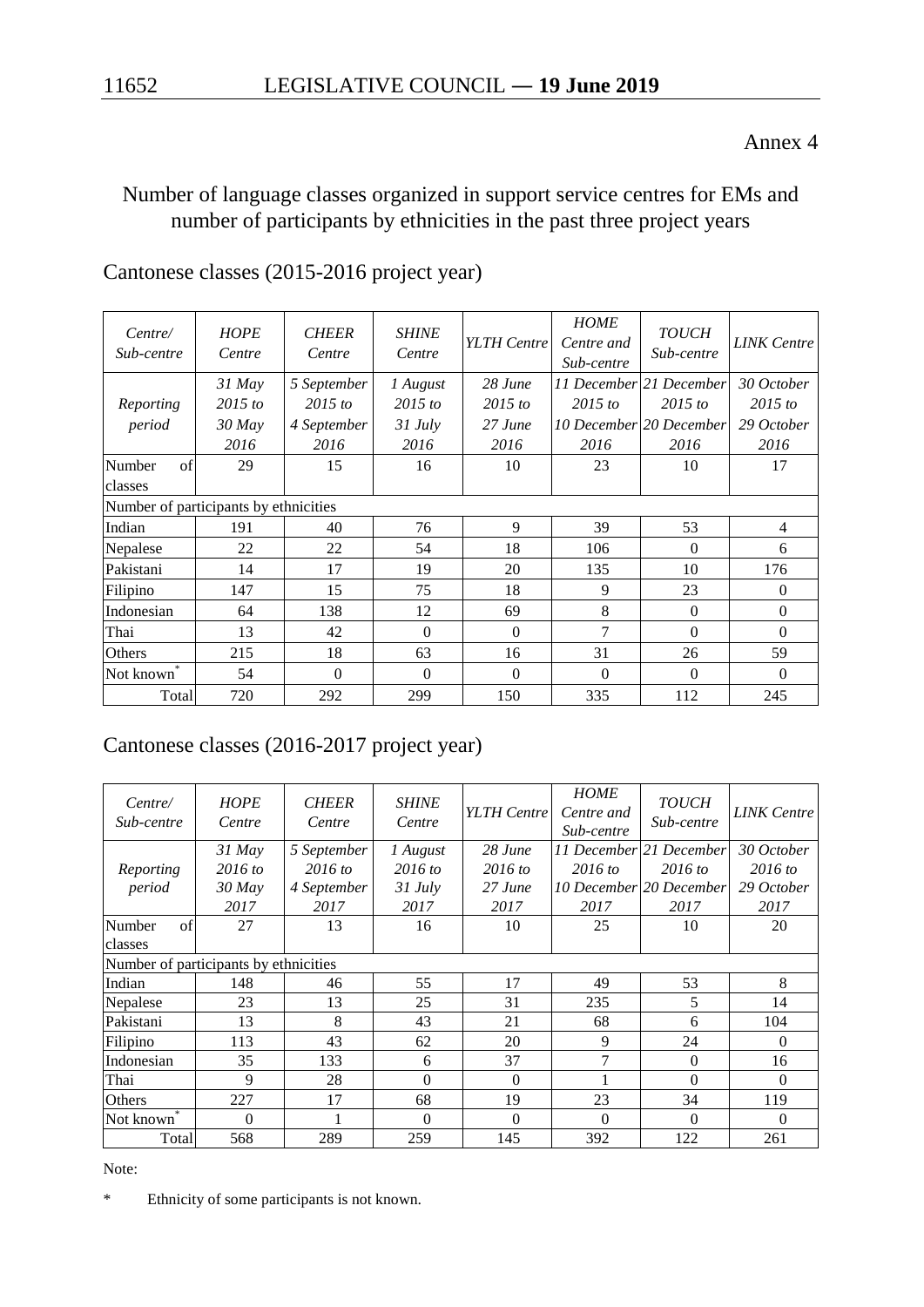| Centre/<br>Sub-centre                 | <b>HOPE</b><br>Centre | <b>CHEER</b><br>Centre | <b>SHINE</b><br>Centre | YLTH Centre | <b>HOME</b><br>Centre and<br>Sub-centre | <b>TOUCH</b><br>Sub-centre | <b>LINK</b> Centre |
|---------------------------------------|-----------------------|------------------------|------------------------|-------------|-----------------------------------------|----------------------------|--------------------|
|                                       | $31$ May              | 5 September            | 1 August               | 28 June     |                                         | 11 December 21 December    | 30 October         |
| Reporting                             | $2017$ to             | $2017$ to              | $2017$ to              | $2017$ to   | 2017 to                                 | 2017 to                    | 2017 to            |
| period                                | $30$ May              | 4 September            | $31$ July              | 27 June     |                                         | 10 December 20 December    | 29 October         |
|                                       | 2018                  | 2018                   | 2018                   | 2018        | 2018                                    | 2018                       | 2018               |
| of<br>Number                          | 40                    | 17                     | 14                     | 10          | 27                                      | 10                         | 17                 |
| classes                               |                       |                        |                        |             |                                         |                            |                    |
| Number of participants by ethnicities |                       |                        |                        |             |                                         |                            |                    |
| Indian                                | 187                   | 35                     | 95                     | 6           | 78                                      | 49                         | 13                 |
| Nepalese                              | 26                    | 16                     | 64                     | 13          | 240                                     | 2                          | 25                 |
| Pakistani                             | 21                    | 14                     | $\theta$               | 24          | 58                                      | 8                          | 156                |
| Filipino                              | 215                   | 75                     | 20                     | 43          | 8                                       | 11                         | 27                 |
| Indonesian                            | 55                    | 146                    | 15                     | 47          | $\overline{2}$                          | $\overline{4}$             | $\mathcal{F}$      |
| Thai                                  | 20                    | 18                     | $\Omega$               |             | $\Omega$                                | $\Omega$                   | $\Omega$           |
| Others                                | 369                   | 29                     | $\mathfrak{D}$         | 7           | 39                                      | 53                         | 42                 |
| Total                                 | 893                   | 333                    | 196                    | 141         | 425                                     | 127                        | 266                |

# Cantonese classes (2017-2018 project year)

# English classes (2015-2016 project year)

| Centre/<br>Sub-centre                 | <b>HOPE</b><br>Centre | <b>CHEER</b><br>Centre | <b>SHINE</b><br>Centre | YLTH Centre | <b>HOME</b><br>Centre and<br>Sub-centre | <b>TOUCH</b><br>Sub-centre | <b>LINK</b> Centre |
|---------------------------------------|-----------------------|------------------------|------------------------|-------------|-----------------------------------------|----------------------------|--------------------|
|                                       | $31$ May              | 5 September            | 1 August               | 28 June     |                                         | 11 December 21 December    | 30 October         |
| Reporting                             | $2015$ to             | $2015$ to              | $2015$ to              | $2015$ to   | $2015$ to                               | $2015$ to                  | $2015$ to          |
| period                                | $30$ May              | 4 September            | $31$ July              | $27$ June   |                                         | 10 December 20 December    | 29 October         |
|                                       | 2016                  | 2016                   | 2016                   | 2016        | 2016                                    | 2016                       | 2016               |
| Number<br>of                          | 19                    | 19                     | 4                      | 10          | 22                                      | $\theta$                   | 16                 |
| classes                               |                       |                        |                        |             |                                         |                            |                    |
| Number of participants by ethnicities |                       |                        |                        |             |                                         |                            |                    |
| Indian                                | 10                    | 5                      | 8                      | $\theta$    | 20                                      | $\Omega$                   | 13                 |
| Nepalese                              | 5                     | $\Omega$               | 9                      | 2           | 159                                     | $\Omega$                   | 30                 |
| Pakistani                             | 3                     | 4                      | 4                      | $\theta$    | 138                                     | $\Omega$                   | 176                |
| Filipino                              | 35                    | 9                      | $\overline{2}$         | 0           | $\theta$                                | $\mathbf{0}$               | $\Omega$           |
| Indonesian                            | 346                   | 355                    | 12                     | 149         | $\Omega$                                | $\mathbf{0}$               | $\Omega$           |
| Thai                                  | 32                    | 6                      | 30                     | $\theta$    | $\mathbf{0}$                            | $\mathbf{0}$               | $\Omega$           |
| Others                                | 10                    | 5                      | 3                      |             | 6                                       | $\Omega$                   | 56                 |
| Not known                             | $\overline{7}$        | $\Omega$               | $\Omega$               | 0           | $\Omega$                                | $\Omega$                   | $\Omega$           |
| Total                                 | 448                   | 384                    | 68                     | 152         | 323                                     | $\Omega$                   | 275                |

Note:

\* Ethnicity of some participants is not known.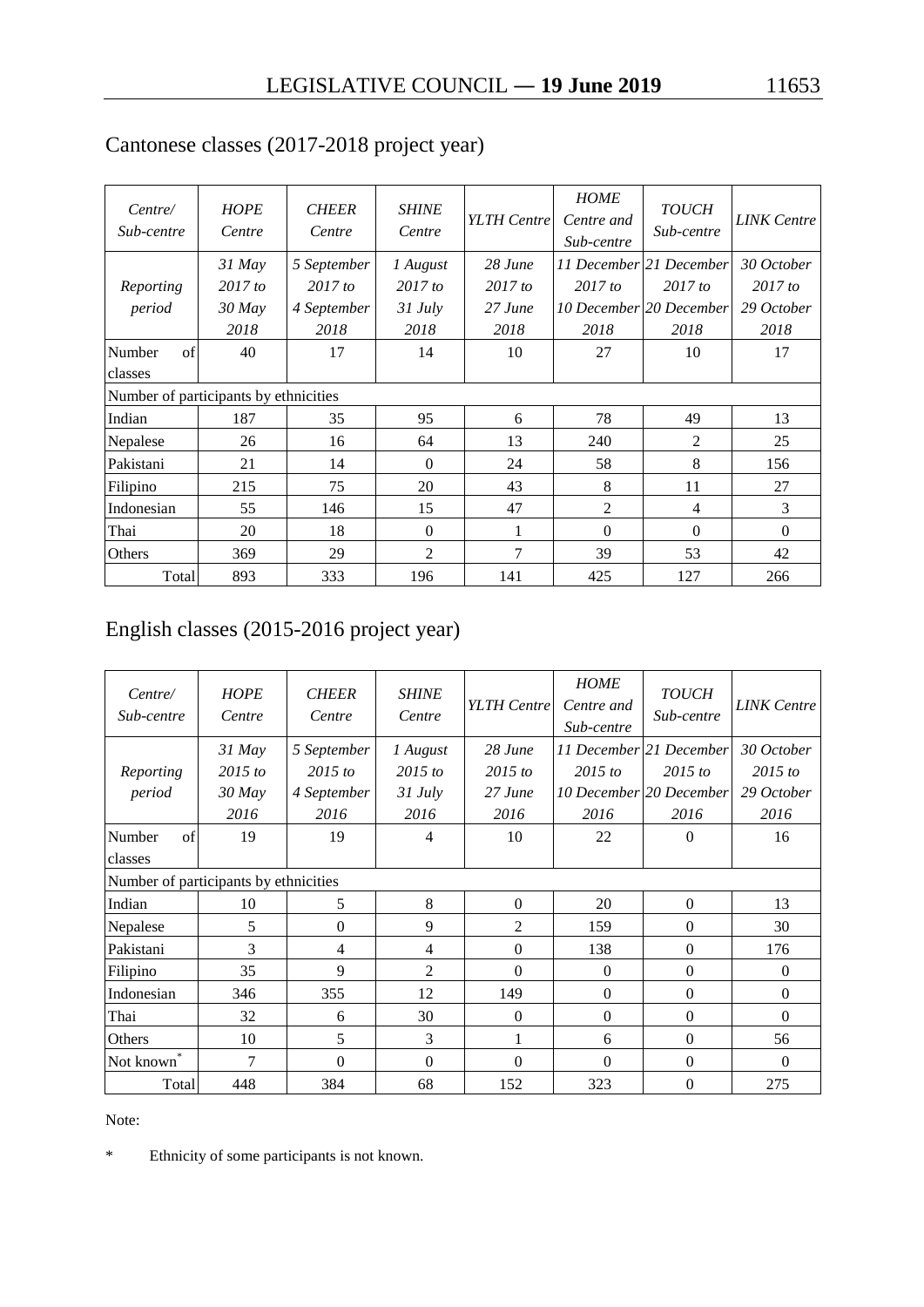| Centre/<br>Sub-centre                 | <b>HOPE</b><br>Centre | <b>CHEER</b><br>Centre | <b>SHINE</b><br>Centre | YLTH Centre  | <b>HOME</b><br>Centre and<br>Sub-centre | <b>TOUCH</b><br>Sub-centre | <b>LINK</b> Centre |
|---------------------------------------|-----------------------|------------------------|------------------------|--------------|-----------------------------------------|----------------------------|--------------------|
|                                       | $31$ May              | 5 September            | 1 August               | $28$ June    |                                         | 11 December 21 December    | 30 October         |
| Reporting                             | $2016$ to             | $2016$ to              | $2016$ to              | $2016$ to    | $2016$ to                               | $2016$ to                  | $2016$ to          |
| period                                | $30$ May              | 4 September            | $31$ July              | 27 June      |                                         | 10 December 20 December    | 29 October         |
|                                       | 2017                  | 2017                   | 2017                   | 2017         | 2017                                    | 2017                       | 2017               |
| Number<br>of                          | 17                    | 20                     | $\overline{4}$         | 10           | 20                                      |                            | 23                 |
| classes                               |                       |                        |                        |              |                                         |                            |                    |
| Number of participants by ethnicities |                       |                        |                        |              |                                         |                            |                    |
| Indian                                | 22                    | 5                      | 4                      |              | 30                                      | $\overline{0}$             | 17                 |
| Nepalese                              | 5                     | 1                      | 10                     | 18           | 221                                     | $\overline{0}$             | 139                |
| Pakistani                             | 18                    | 5                      | 8                      |              | 71                                      | 11                         | 90                 |
| Filipino                              | 62                    | 13                     | $\Omega$               | 12           | 1                                       | $\overline{0}$             | $\mathbf{0}$       |
| Indonesian                            | 209                   | 324                    | 10                     | 100          | $\overline{0}$                          | $\theta$                   | $\theta$           |
| Thai                                  | 11                    | 9                      | 44                     | $\mathbf{0}$ | $\overline{0}$                          | $\theta$                   | $\Omega$           |
| Others                                | 31                    | 2                      | $\Omega$               |              | 3                                       | $\Omega$                   | 90                 |
| Not known <sup>7</sup>                | 7                     | $\mathbf{0}$           | $\Omega$               | $\theta$     | $\overline{0}$                          | $\mathbf{0}$               | $\Omega$           |
| Total                                 | 365                   | 359                    | 76                     | 133          | 326                                     | 11                         | 336                |

# English classes (2016-2017 project year)

Note:

\* Ethnicity of some participants is not known.

# English classes (2017-2018 project year)

| Centre/<br>Sub-centre                 | <b>HOPE</b><br>Centre | <b>CHEER</b><br>Centre | <b>SHINE</b><br>Centre | YLTH Centre    | <b>HOME</b><br>Centre and<br>Sub-centre | <b>TOUCH</b><br>Sub-centre | <b>LINK</b> Centre |
|---------------------------------------|-----------------------|------------------------|------------------------|----------------|-----------------------------------------|----------------------------|--------------------|
|                                       | $31$ May              | 5 September            | 1 August               | $28$ June      |                                         | 11 December 21 December    | 30 October         |
| Reporting                             | $2017$ to             | 2017 to                | $2017$ to              | 2017 to        | $2017$ to                               | 2017 to                    | $2017$ to          |
| period                                | $30$ May              | 4 September            | $31$ July              | $27$ June      |                                         | 10 December 20 December    | 29 October         |
|                                       | 2018                  | 2018                   | 2018                   | 2018           | 2018                                    | 2018                       | 2018               |
| of<br>Number                          | 22                    | 17                     | 3                      | 10             | 17                                      | $\Omega$                   | 16                 |
| classes                               |                       |                        |                        |                |                                         |                            |                    |
| Number of participants by ethnicities |                       |                        |                        |                |                                         |                            |                    |
| Indian                                | 24                    | $\overline{4}$         | 2                      | 2              | 16                                      | $\mathbf{0}$               | 22                 |
| Nepalese                              | 13                    | $\overline{0}$         | 7                      | 5              | 198                                     | $\overline{0}$             | 15                 |
| Pakistani                             | 11                    | 8                      | 2                      | 4              | 60                                      | $\Omega$                   | 101                |
| Filipino                              | 119                   | 28                     | $\Omega$               | 11             | 6                                       | $\Omega$                   | 17                 |
| Indonesian                            | 179                   | 279                    | $\overline{2}$         | 107            | $\overline{2}$                          | $\Omega$                   | $\mathfrak{D}$     |
| Thai                                  | 22                    | 6                      | 20                     | $\overline{2}$ | $\Omega$                                | $\Omega$                   | $\Omega$           |
| Others                                | 51                    | 9                      | $\tau$                 | 6              | 13                                      | $\Omega$                   | 91                 |
| Total                                 | 419                   | 334                    | 40                     | 137            | 295                                     | $\Omega$                   | 248                |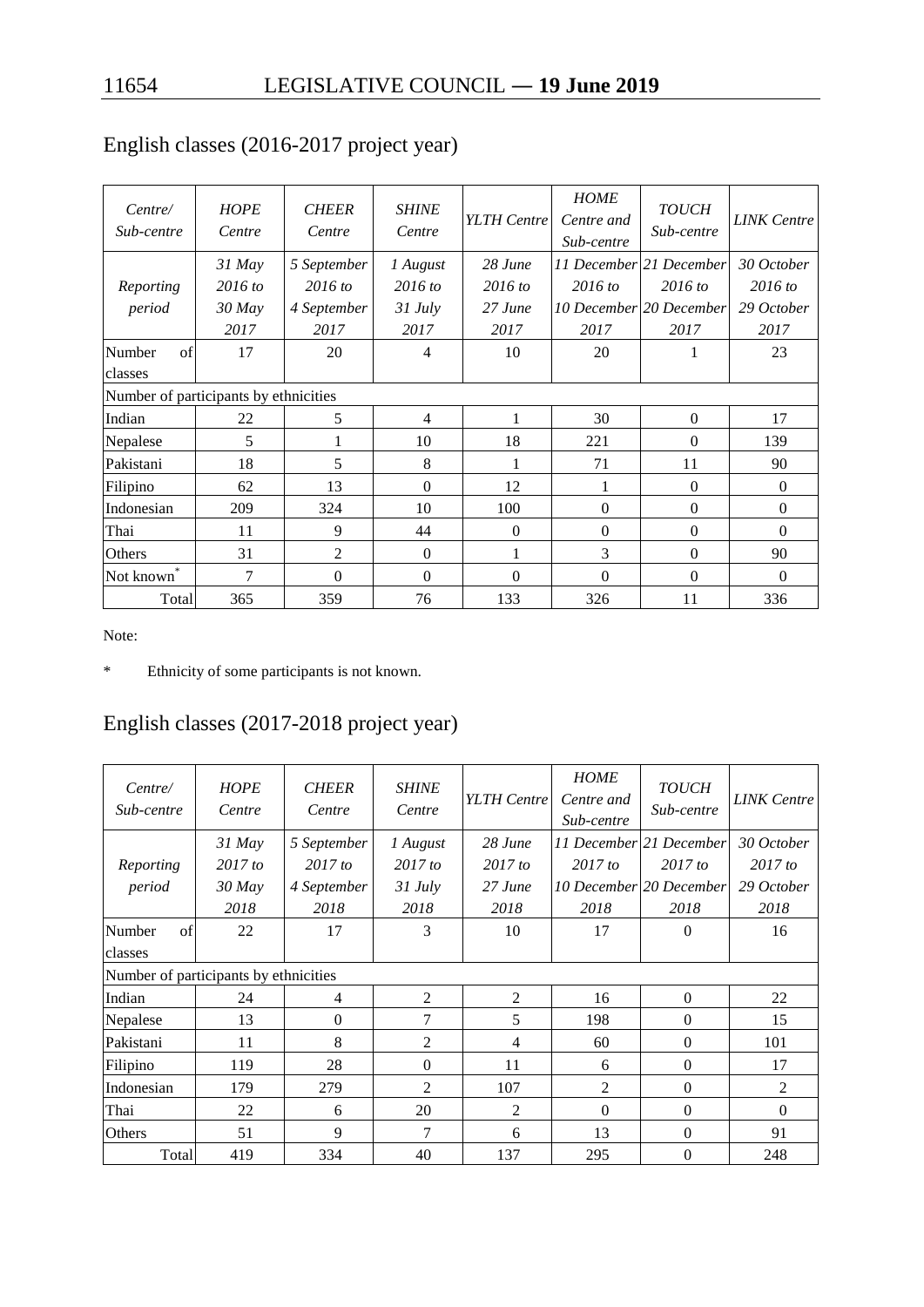#### **Parking spaces for tourist coaches**

12. **MR TONY TSE** (in Chinese): *President, some members of the tourism industry have relayed that, in recent years, with the Government developing the brownfield sites in the New Territories and gradually resuming, for long-term development, a number of temporary car park sites let by way of short-term tenancies, the number of parking spaces for tourist coaches has been reduced. Meanwhile, the rise in the number of visitors to Hong Kong year after year has resulted in a rise in the utilization rate of tourist coaches, leading to a more acute shortage of parking spaces for tourist coaches as well as aggravating the problems of illegal parking of tourist coaches and traffic obstruction. In addition, some parking spaces for tourist coaches in hotels and industrial buildings are available for picking up/dropping off passengers or stopping and waiting only. In this connection, will the Government inform this Council:*

- *(1) of the number of parking spaces for tourist coaches in the territory in each of the past three years, with a breakdown by the locations of such parking spaces (i.e. private premises, hotel, industrial building, roadside, and other places) and the modes of parking/stopping (e.g. available for parking 24 hours a day, for picking up/dropping off passengers only, and for those tourist coaches with drivers on board stopping and waiting); and*
- *(2) of the details and implementation timetable of the various measures to increase the number of parking spaces for tourist coaches?*

**SECRETARY FOR TRANSPORT AND HOUSING** (in Chinese): President, my reply to the various parts of Mr Tony TSE's question is as follows:

- (1) The numbers of parking spaces and picking up/setting down spaces for tourist coaches in Hong Kong over the past three years are provided in the Annex.
- (2) To cope with the parking demand of tourist coaches, the Government will continue to pursue actively the following measures to increase the supply of parking spaces: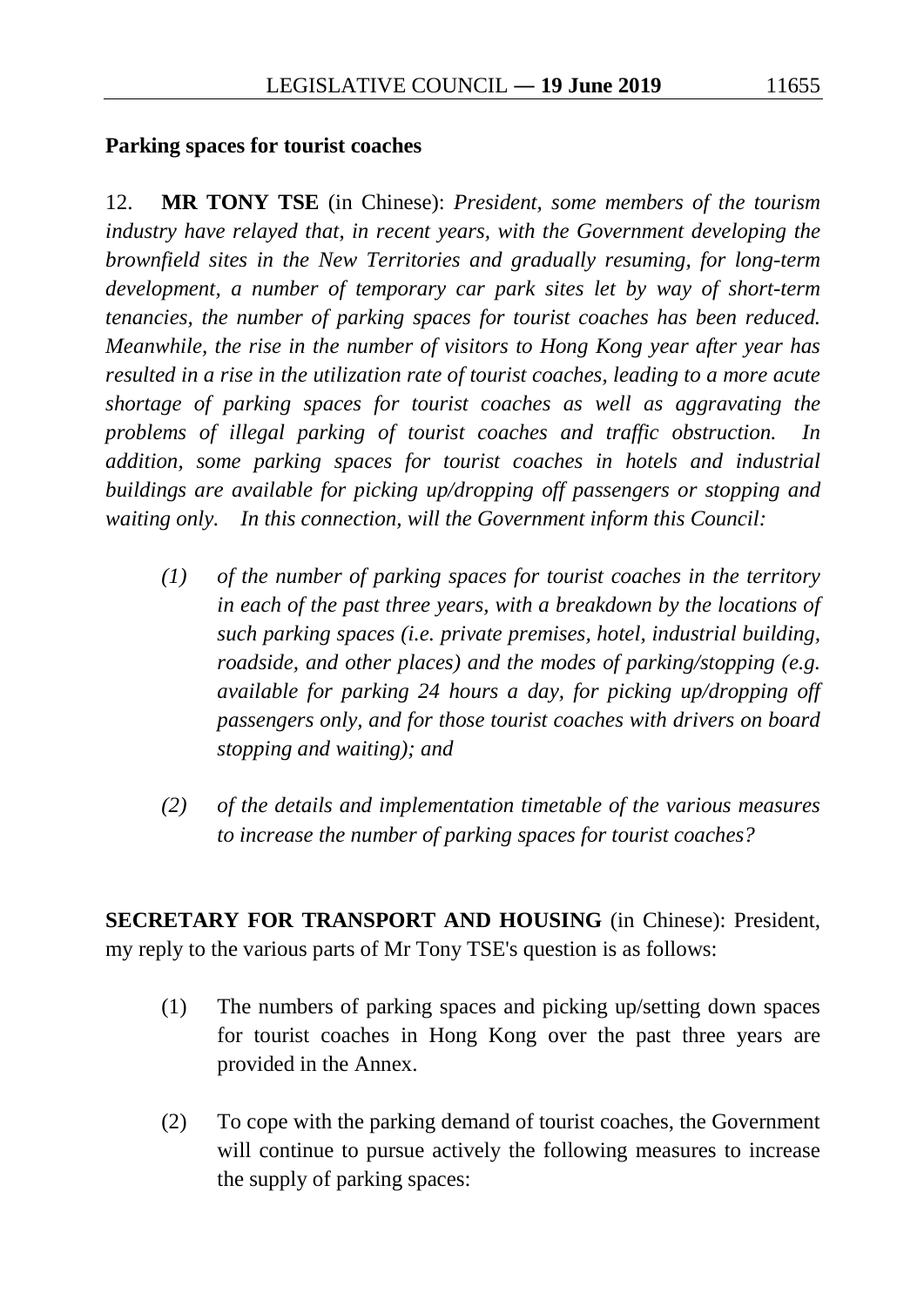- (a) designating suitable on-street locations as night-time parking spaces: From 2016 to end April 2019, a total of 18 night-time parking spaces for tourist coaches were newly provided, whereas 25 such parking spaces are under planning, with five of them expected to be put into service by 2020;
- (b) following the principle of "Single Site, Multiple Uses" to provide public car parking spaces in suitable "Government, Institution or Community" facilities, public open space projects and public housing developments: A total of about 20 works projects are under planning providing about 5 100 parking spaces, of which eight projects providing about 100 parking spaces for tourist coaches are anticipated to be put into service progressively in the next few years;
- (c) increasing the number of parking spaces and picking up/setting down facilities for tourist coaches: In 2018-2019, the Transport Department ("TD") increased a total of 41 on-street parking spaces and 85 picking up/setting down facilities for tourist coaches in such areas as Tsim Sha Tsui, Southern District, Wan Chai, Eastern District, Jordan (near the Express Rail Link station), Tsing Yi and Sai Kung. In 2019-2020, TD has planned to provide 137 additional parking spaces and 52 additional picking up/setting down facilities in Tsim Sha Tsui, Kowloon City, Wong Tai Sin, Kwun Tong, Wan Chai, Southern District, North Point, Tsuen Wan, Tuen Mun, Tung Chung, etc.;
- (d) specifying in the tenancy agreements of suitable short-term tenancy ("STT") car parks a minimum number of parking spaces to be reserved for commercial vehicles such as tourist coaches and goods vehicles: Currently, 21 STT car parks are required to provide a total of about 900 coach parking spaces in accordance with the tenancy conditions under this arrangement; and
- (e) continuing with the consultancy study to assess the parking demand of commercial vehicles (including tourist coaches) and formulating short, medium and long-term measures to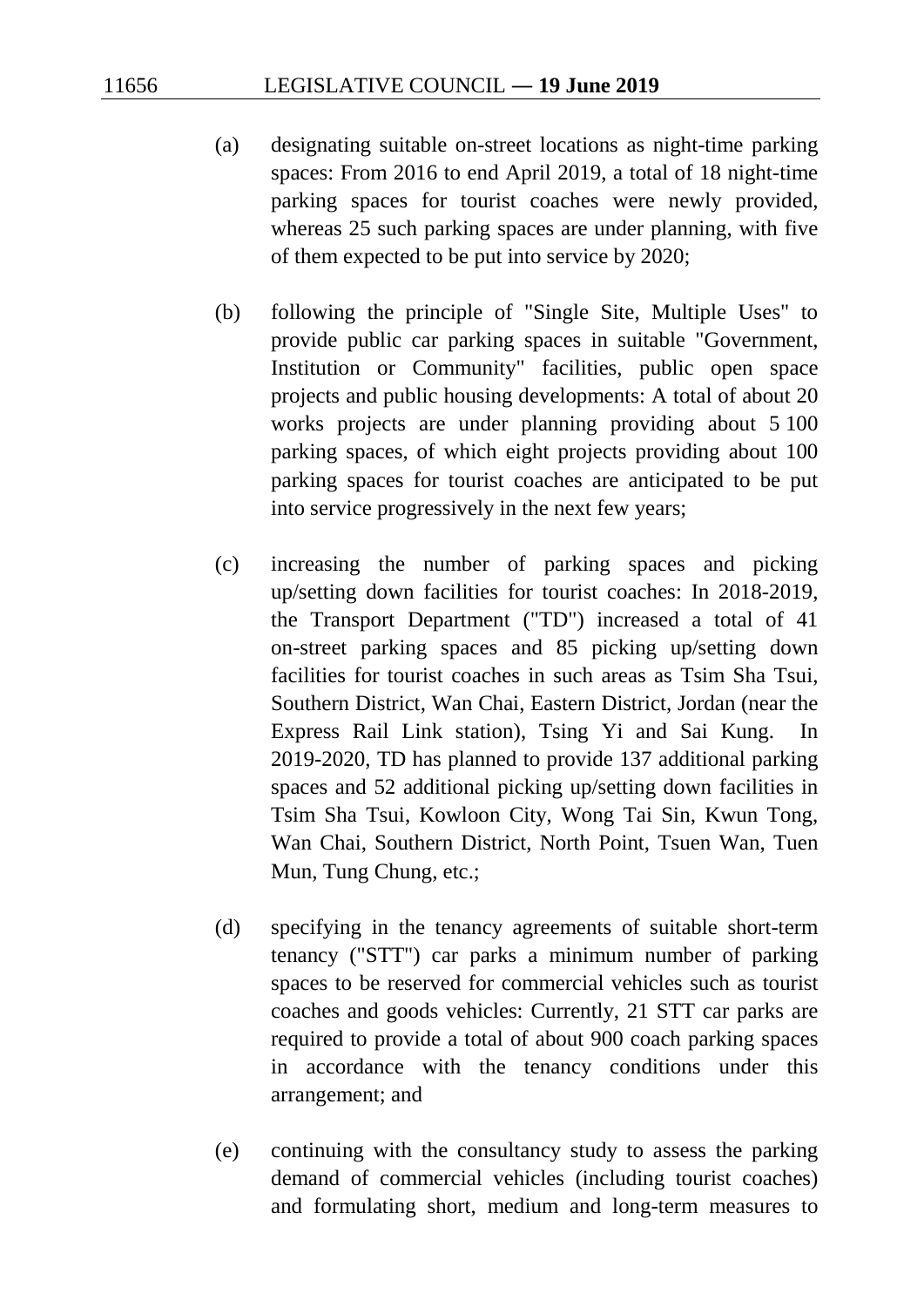address the anticipated demand: The study is scheduled to be completed in end 2019.

Annex

# Numbers of parking spaces and picking up/setting down spaces for tourist coaches in Hong Kong

|             |                 | Parking spaces<br>(available for parking round the clock) | Picking up/<br>setting down<br>spaces                       |                                       |                 |                |              |
|-------------|-----------------|-----------------------------------------------------------|-------------------------------------------------------------|---------------------------------------|-----------------|----------------|--------------|
| $Year^{\#}$ | $On-$<br>street | In<br><b>STT</b><br>car parks                             | In<br>government<br>premises and<br>community<br>facilities | <i>In private</i><br>$developments^*$ | $On-$<br>street | Off-<br>street | <b>Total</b> |
| 2017        | 1 0 8 7         | 1 3 6 1                                                   | 954                                                         | 1485                                  | 264             | 341            | 5 4 9 2      |
| 2018        | 1 1 2 0         | 1 3 7 4                                                   | 956                                                         | 1 3 9 7                               | 309             | 416            | 5 5 7 2      |
| 2019        | 1 1 1 9         | 1 3 7 4                                                   | 956                                                         | 1 4 0 5                               | 320             | 416            | 5 5 9 0      |
| (end March) |                 |                                                           |                                                             |                                       |                 |                |              |

Notes:

- # Unless specified otherwise, year-end figures are provided in the table above.
- \* As TD does not maintain statistics on the numbers of parking spaces broken down by the use of the premises in which the parking spaces are located, the numbers of parking spaces provided in premises such as hotels and industrial buildings for tourist coaches are not available.

## **Support for the development of the darts sport**

13. **MR JIMMY NG** (in Chinese): *President, in recent years, the darts sport has become increasingly popular in Hong Kong, and Hong Kong's darts athletes have repeatedly attained great results in international competitions. Quite a number of darts athletes and enthusiasts hope that the Government supports the development of the darts sport. In this connection, will the Government inform this Council:*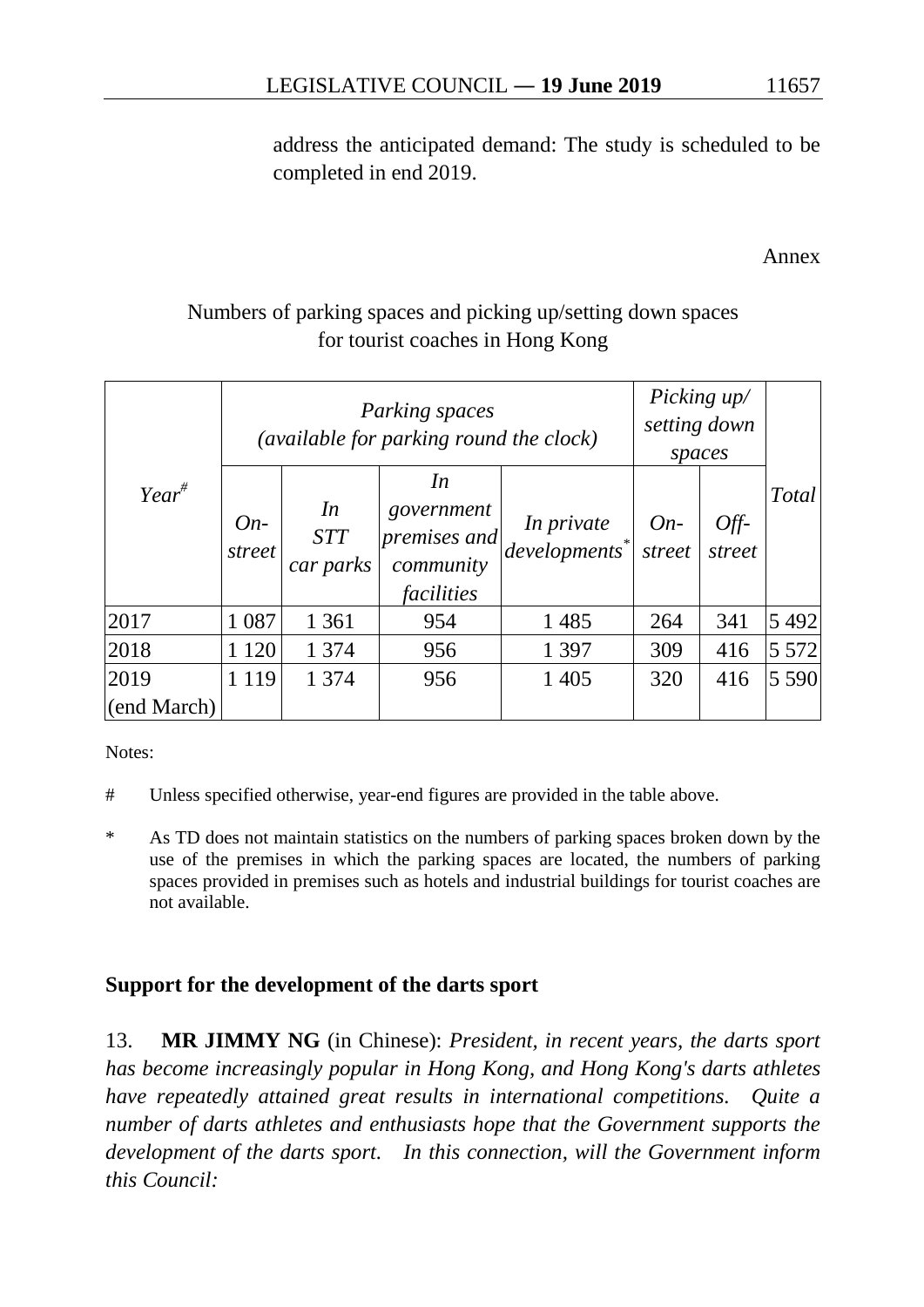- *(1) whether the Government provided, in the past five years, the darts sport with support on aspects such as finance, venues, organization of events and promotion; if so, of the respective details; if not, the reasons for that;*
- *(2) whether it has plans to provide, in the coming five years, the darts sport with the various support mentioned in (1); if so, of the respective details; if not, the reasons for that;*
- *(3) whether there is now any subvention scheme open for application by darts sport associations; if so, of the eligibility requirements and other details;*
- *(4) whether the Leisure and Cultural Services Department ("LCSD") has plans to provide, in the coming five years, venues for the darts sport; if so, of the details; if not, the reasons for that;*
- *(5) given that LCSD is conducting a review on the Sports Subvention Scheme, whether the scope of the review includes relaxation of the eligibility requirements so as to cover new sports such as the darts sport; if so, of the details; if not, the reasons for that;*
- *(6) whether LCSD will, in the coming five years, include the darts sport in the School Sports Programme so as to cultivate students' interest in the darts sport; if so, of the details; if not, the reasons for that; and*
- *(7) whether it will ask the Commissioner for Sports to (i) include the promotion of the darts sport in his work plan for the coming five years, (ii) strengthen his communication with darts sport associations, and (iii) assist in striving for the inclusion of the darts sport as a medal sport in the Asian Games and the Olympic Games; if so, of the details; if not, the reasons for that?*

**SECRETARY FOR HOME AFFAIRS** (in Chinese): President, the Government has been committed to promoting the development of different sports through the Sports Subvention Scheme ("the Scheme") of the Leisure and Cultural Services Department ("LCSD"), under which 60 eligible "national sports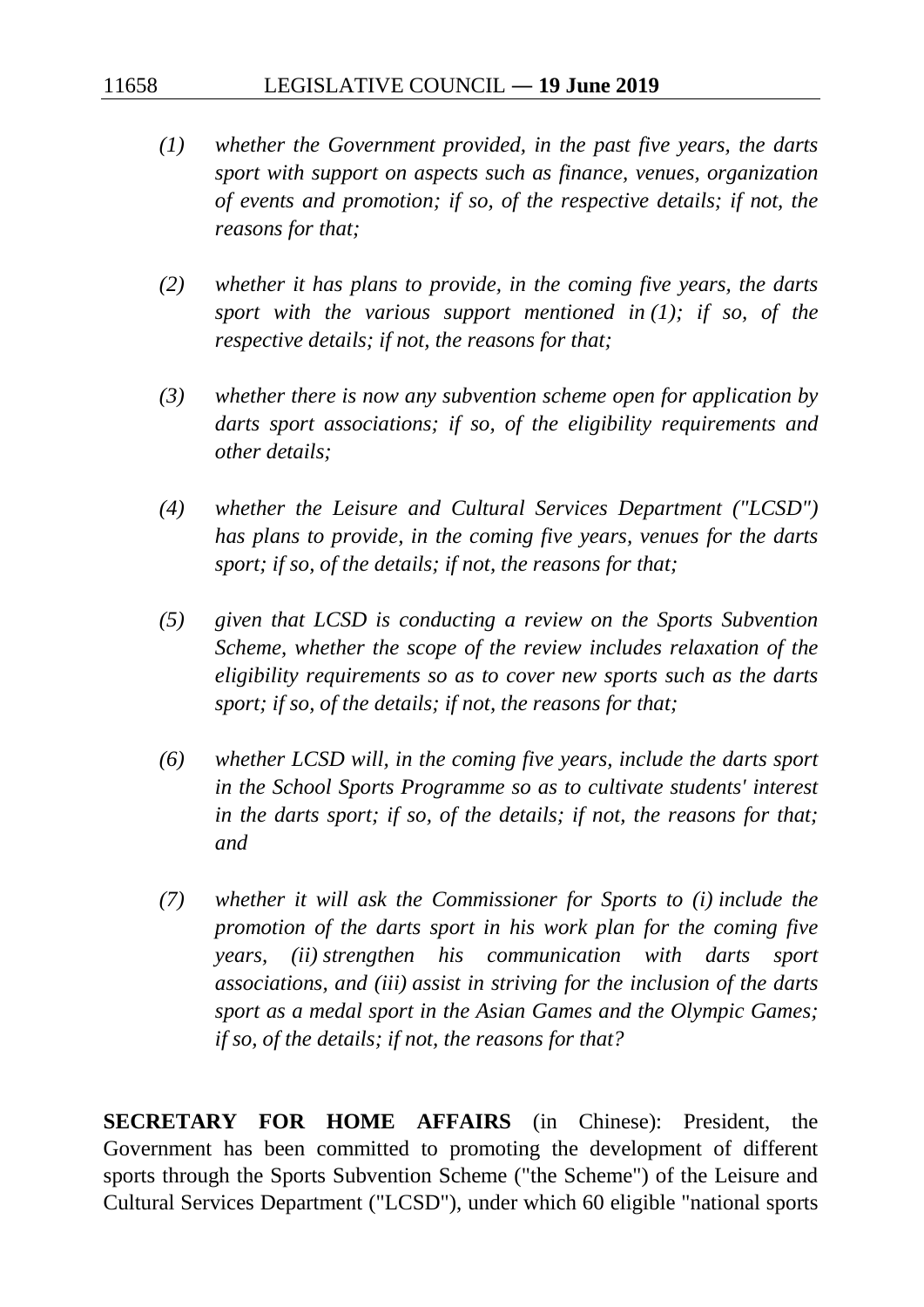associations" ("NSAs") are provided with subvention to organize various sports activities. Since 2011-2012, subvented NSAs under the Scheme must fulfil six criteria,<sup>[\(1\)](#page-138-0)</sup> including that NSA must be a member of the Sports Federation and Olympic Committee of Hong Kong, China ("SF&OC") and concurrently be affiliated to the relevant International Federation ("IF"). However, 26 organizations which could not fulfil all the six criteria had long been subvented under the relevant subsidy scheme of the two former municipal councils in the past, and were therefore transitioned and included in the current Scheme.

My reply to the enquiries raised is as follows:

(1) to (3)

Currently, there is no NSA responsible for darts among the members of SF&OC. However, the Hong Kong Darts Association ("HKDA") had long been subvented under the relevant subsidy scheme of the two former municipal councils in the past, and was therefore transitioned and included in the current Scheme. HKDA may apply for subvention from the Scheme to organize various activities, including promotional activities, training and local events. HKDA may also reserve venues for activities subvented under the Scheme and enjoy rental subsidy in accordance with LCSD's booking procedures for recreational and sports facilities. In addition, HKDA may apply for funding support from the Arts and Sport Development Fund ("ASDF") (Sports Portion) to organize international events in Hong Kong.

- <span id="page-138-0"></span>(1) Since 2011-2012, LCSD has required that any sports organization applying for the Scheme must fulfil all of the following criteria:
	- (1) it is a member of SF&OC;
	- (2) it is affiliated to IF of the respective sports;
	- (3) it is registered under the Companies Ordinance and has Articles of Association;
	- (4) it is a non-profit-making sports organization;
	- (5) it has been in operation and has organized sports programmes for at least three years; and
	- (6) the kind of sports it promotes is one of the medal sports/potential medal sports of the following major games: Asian Games, Asian Winter Games, Asian Youth Games, Asian Indoor and Martial Arts Games, Asian Beach Games, Asian Para Games, Asian Youth Para Games, Olympic Games, Olympic Winter Games, Youth Olympic Games, Winter Youth Olympic Games, World Games, Paralympic Games and Paralympic Winter Games.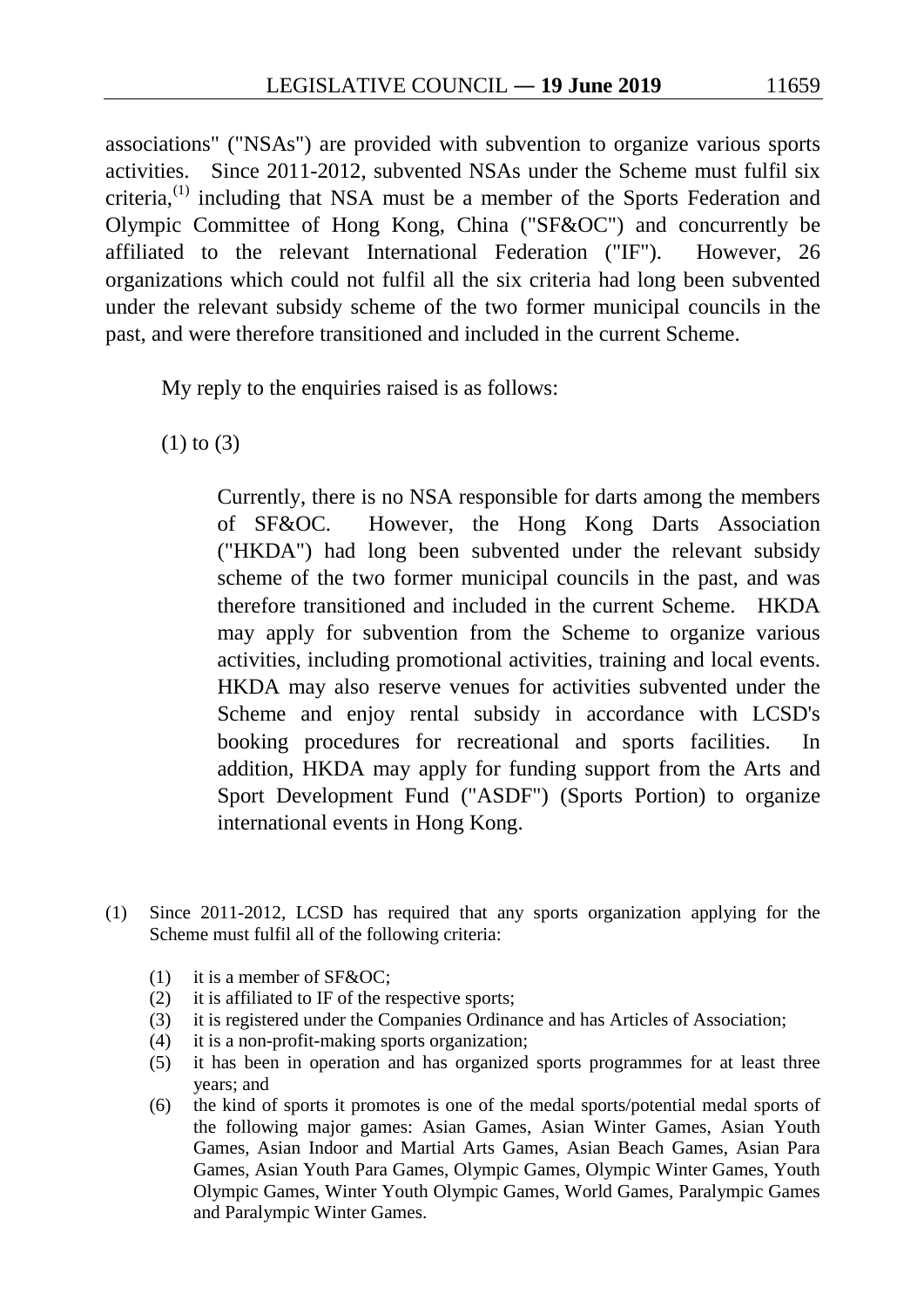In the past five years, we did not receive any application from HKDA on the Scheme or ASDF (Sports Portion).

- (4) To cater for the needs of different sports, most of the leisure venues under the management of LCSD are multipurpose sports venues. Some of these venues would be available for use by various new sports, such as darts. We have no plan to provide dedicated venues for darts at this stage.
- (5) To further enhance the development of sports in Hong Kong, LCSD is conducting a comprehensive review of the Scheme, covering the funding principles and eligibility for NSAs and/or sports organizations. The findings and recommendations will be announced upon completion of the review at the end of 2019.
- (6) LCSD has all along been committed to providing a wide range of sports and recreational activities for the public. It would keep in view the development of new sports. Relevant eligible organizations may request to include new sports in the School Sports Programme. LCSD would take into consideration a number of factors, including community adoption, venues and relevant technical support, when making a decision.
- (7) The work of the Commissioner for Sports includes promoting and implementing the policy objectives of promoting sports in the community, supporting elite sports and developing Hong Kong into a centre for major international sports events, as well as taking forward the various initiatives for promoting and supporting sports development. If NSAs or other organizations have relevant suggestions, they are welcomed to put them forward to the Commissioner for Sports.

The International Olympic Committee ("IOC") and the Olympic Council of Asia ("OCA") are responsible for the events and organization of the Olympic Games and the Asian Games respectively. Both IOC and OCA are non-governmental organizations. SF&OC, which is a member of both IOC and OCA, is responsible for the participation of the Hong Kong Special Administrative Region in these two major games.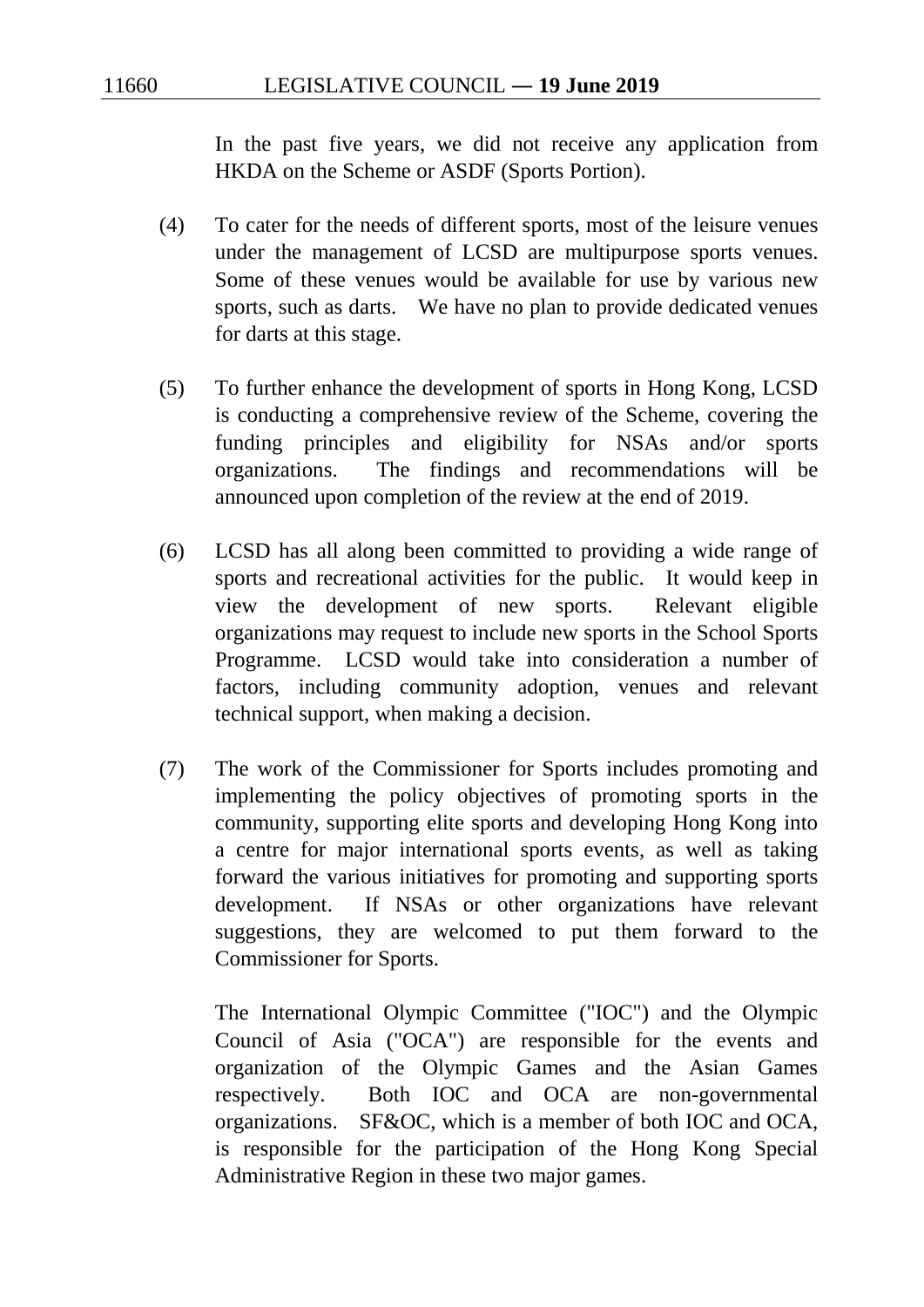#### **Work of civil service lifeguards**

14. **DR ELIZABETH QUAT** (in Chinese): *President, regarding the work of civil service lifeguards under the Leisure and Cultural Services Department ("LCSD"), will the Government inform this Council:*

- *(1) given that candidates for civil service lifeguards must pass a trade test of skin-diving to a depth of two metres,*
	- *(i) of the current number of public swimming pools with a depth of more than two metres, broken down by District Council ("DC") district in which the pool is situated and name of the public swimming pool complex to which the pool belongs; and*
	- *(ii) of the current number of public beaches provided with beach rafts, and set out a breakdown of such number and the names of the beaches concerned by DC district;*
- *(2) of the rank of the officers who are currently responsible for supervising lifeguards in performing skin-diving and scuba-diving at beaches for carrying out duties such as search and rescue operations, as well as inspections of seabed conditions and clearance of objects after the onslaught of typhoons;*
- *(3) whether LCSD has ensured that the supervising officers mentioned in (2) meet the qualification requirements for a diving supervisor (including having an adequate knowledge of the required diving mode and underwater work, possessing the experience required of a diver, as well as having received training on first aid and cardiopulmonary resuscitation and possessing the relevant experience); if so, of the details; if not, the reasons for that;*
- *(4) whether the regular drills of lifeguards include skin-diving or scuba-diving to a depth of five metres; if so, of the details; if not, the reasons for that; and*
- *(5) of the respective standard protective gear provided by LCSD for lifeguards for their (i) handling oil pollution and (ii) carrying out post-typhoon clearance work?*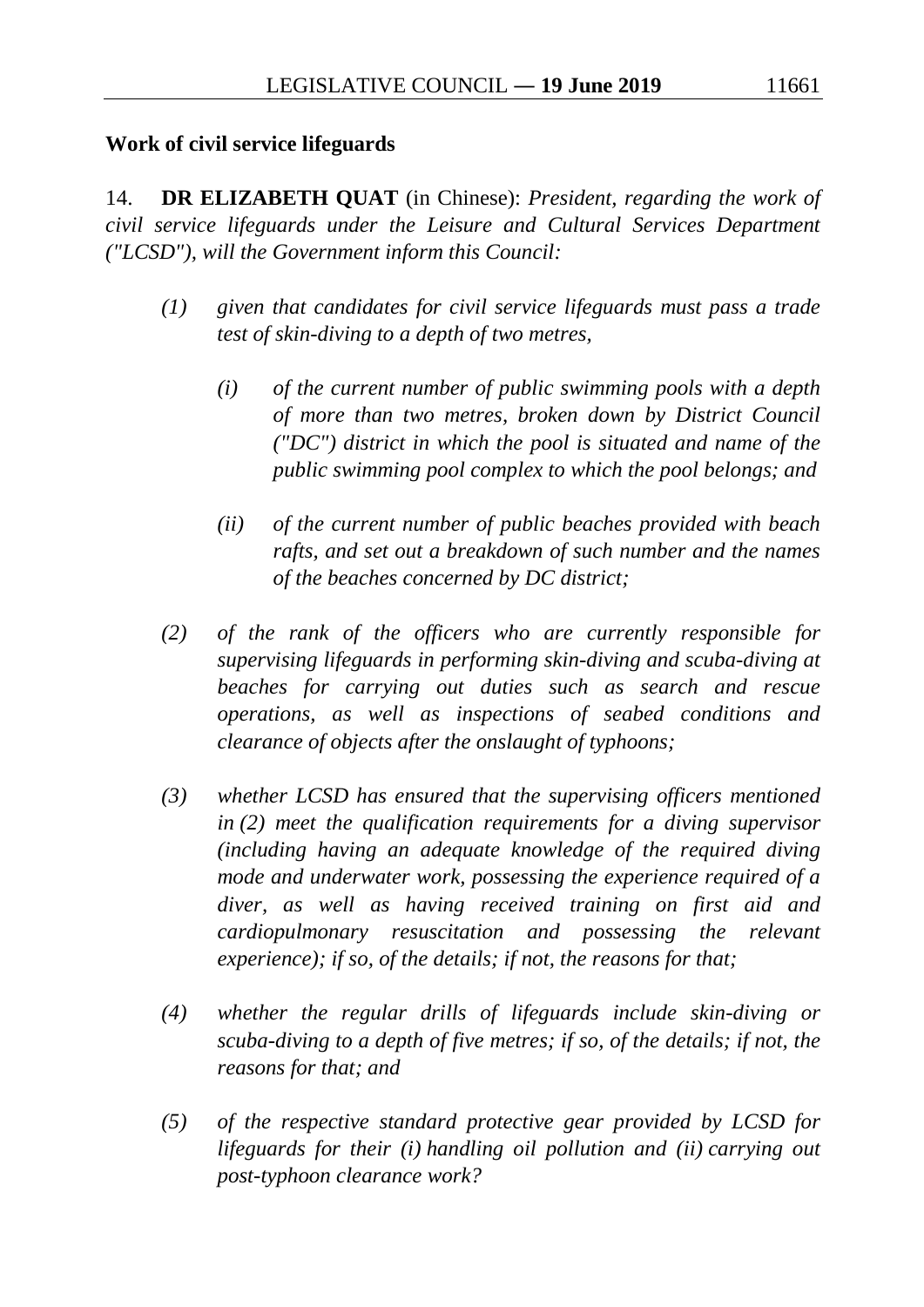**SECRETARY FOR HOME AFFAIRS** (in Chinese): President, the Leisure and Cultural Services Department ("LCSD") currently manages 44 public swimming pools and 41 gazetted beaches. Lifeguard services are provided at all public swimming pools and 38 gazetted beaches. My reply to Dr Elizabeth QUAT's question is as follows:

(1) Currently, the vast majority of LCSD's public swimming pools are swimming pools of 2 m or less in depth, except diving pools and individual pool facilities. A breakdown of the pool facilities with a depth of more than 2 m by District Council ("DC") district is tabulated at Annex 1. Raft facilities are provided at 18 gazetted beaches managed by LCSD. A breakdown of these beaches by DC district is tabulated at Annex 2.

(2) and (3)

The major responsibilities of civil service lifeguards of LCSD include lifesaving and first aid, assisting in law enforcement and maintaining order as well as assisting in cleansing work. The major responsibilities of senior civil service lifeguards include deputizing for Amenities Assistants, supervising lifeguards in performing daily tasks, leading and performing lifesaving and first aid duties, providing training to lifeguards, assisting in implementing departmental drill programmes, etc. The entry requirements for senior lifeguards, include the compulsory attainment of a valid Beach Lifeguard Management Award and Pool Lifeguard Management Award or above from the Hong Kong Life Saving Society within the last three years, and the possession of a valid First Aid Certificate issued by the St. John Ambulance Association, Hong Kong Red Cross or Auxiliary Medical Service. They are also required to possess five years of lifesaving experience in public swimming pool, beach or water sports centre. Hence, they should have adequate knowledge and experience to lead rescue operations.

Underwater search by skin-diving is one of the basic skills and responsibilities of lifeguards' daily lifesaving work. Lifeguards deploy skills taught and assessed in the training associated with lifeguard qualifications, including underwater search by skin diving, etc., in drowning incidents. Upon receiving a report of suspected missing swimmer in beach water, lifeguards will carry out a search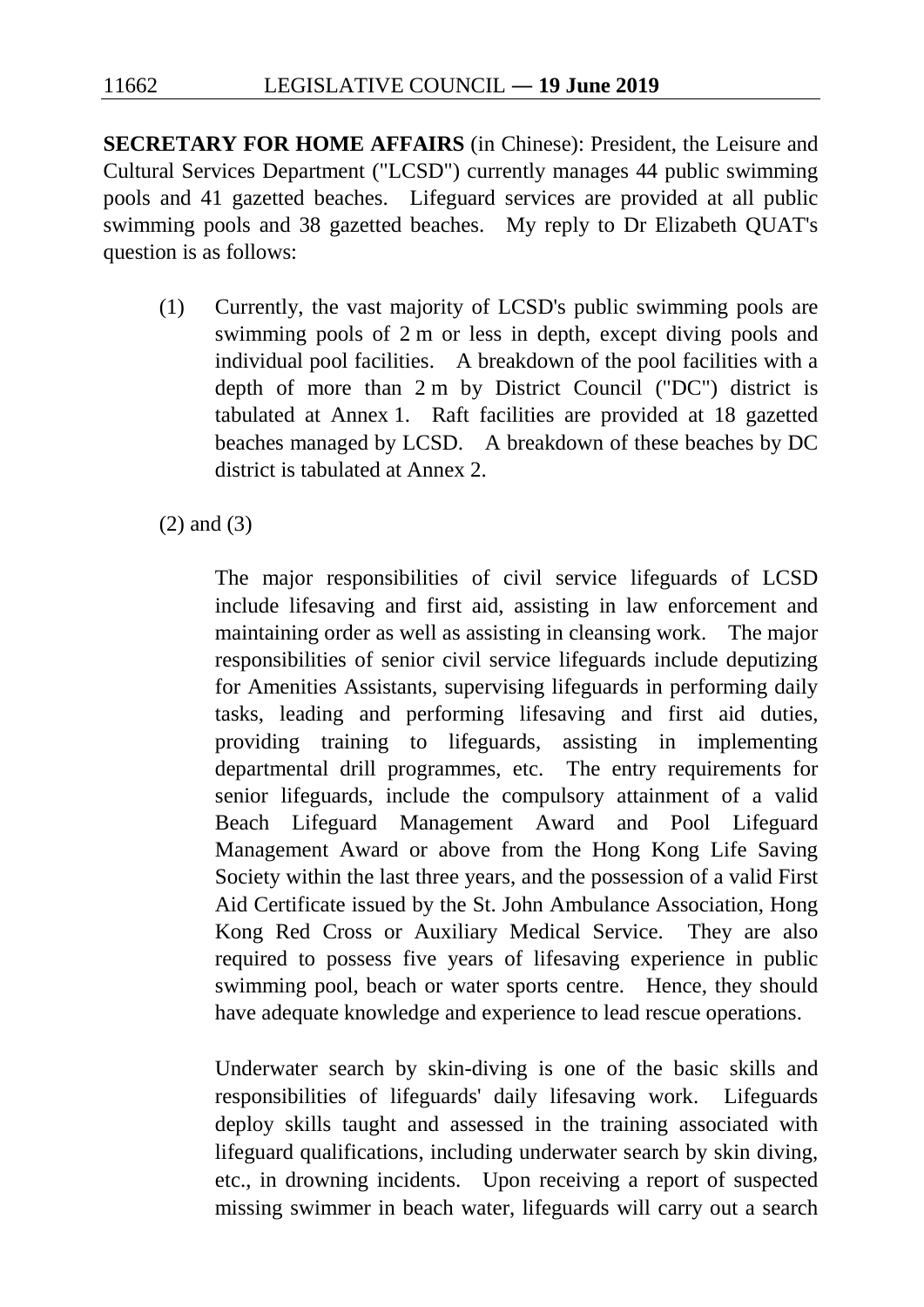operation and the officer in-charge of the venue will report to the Police and ask the Fire Services Department ("FSD") to deploy firemen to the scene to provide support. In addition to skin diving used in underwater search operations, trained and qualified lifeguards may carry out emergency underwater search for missing victim(s) using scuba diving equipment under the supervision of senior lifeguard and continue assisting in the rescue operation upon arrival of diving personnel of FSD where necessary.

Scuba diving is not a daily duty of lifeguards of LCSD. Contractors are normally hired by LCSD for tasks requiring diving for prolonged periods (e.g. underwater inspection or maintenance of facilities, etc.). For instance, two professional contractors have been engaged for the inspection and maintenance of shark prevention nets respectively, which involve the deployment of professional divers to carry out the work. Diving tasks involved in the inspection of seabed conditions and the clearance work in the aftermath of the passage of Typhoon Mangkhut in September 2018 were undertaken by outsourced contractors.

- (4) LCSD has established guidelines requiring all lifeguards to participate in regular rescue drills and drills for mobilization plans at their workplace to ensure that they are familiar with the corresponding rescue operation under different circumstances. In addition to drills on swimming and physical fitness, emergency operation plan, resuscitation skills, use of first aid equipment, etc., the regular drill programme for lifeguards also includes rescue by skin-diving into the deep end of a pool or deep-water zone of a beach.
- (5) One of the major responsibilities of lifeguards is to assist in cleansing work. In performing their daily cleansing work, lifeguards may be required to assist in cleaning up oil spill occasionally found at beaches or clearance work of beaches in the aftermath of typhoons. When LCSD is notified by the Marine Department of any oil spill incident near beach area or when venue staff find signs of oil contamination of beaches, officers-in-charge of the beaches will lead lifeguards and venue staff to assist in handling oil spill, including monitoring whether beaches will be contaminated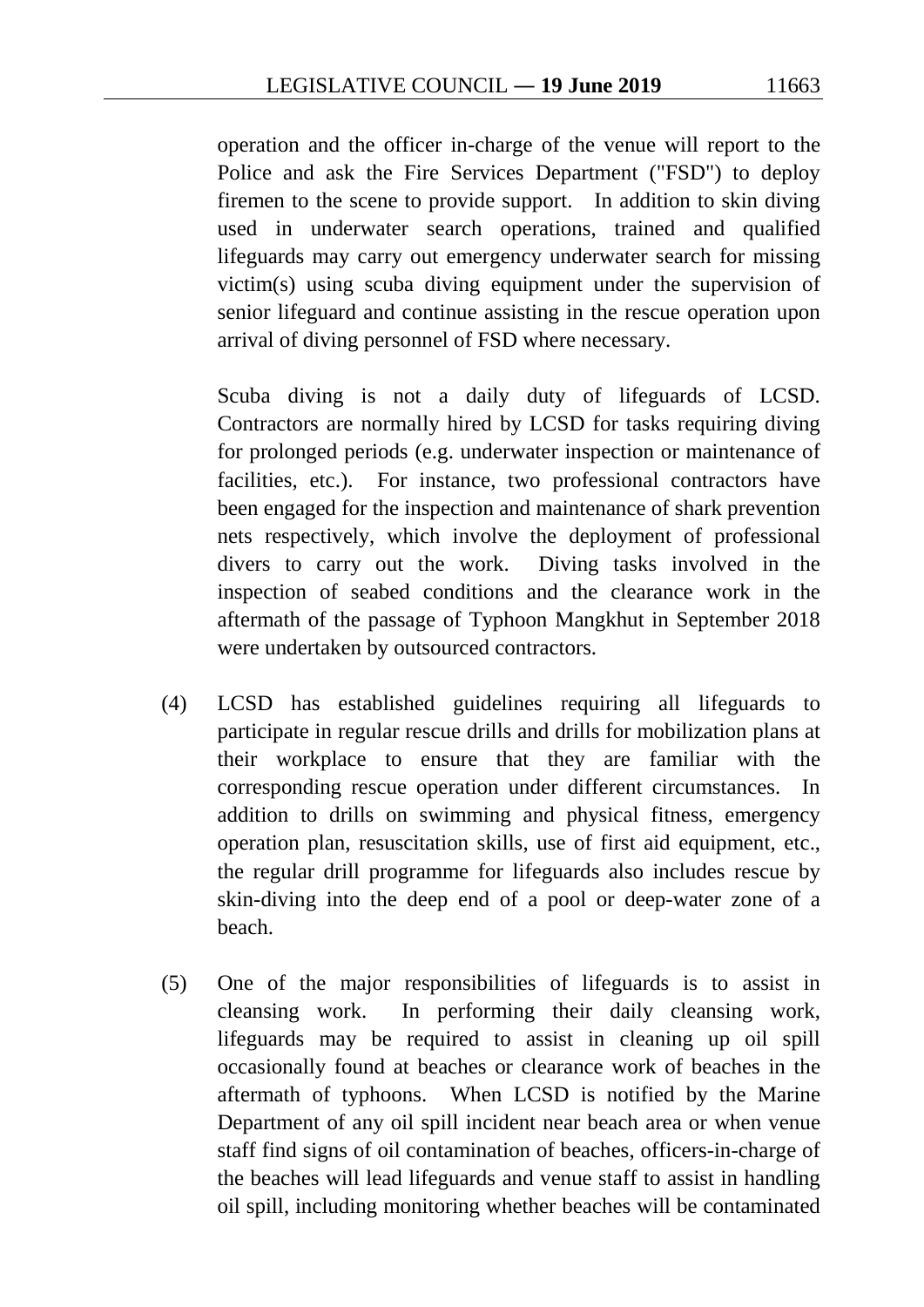with oil spills, assisting and advising swimmers to go back to the shore, preventing dispersion of oil to beaches as far as possible with the use of oil absorbent strips, in accordance with LCSD's contingency plan for oil pollutions. Where oil spill is found in beach area, the officer-in-charge of the beach will contact and seek professional assistance from relevant departments in cleaning up the contaminated sand on the beach. Besides, LCSD will provide appropriate personal protective equipment, such as plastic gloves and boots, for lifeguards to carry out these tasks. All oil-contaminated waste, such as used oil absorbent strips and contaminated sand, etc., will be disposed of by contractors of the department concerned. Service contractors will be hired by LCSD to carry out inspection of the seabed conditions and the clearance work following serious damage caused to beaches by typhoons.

Annex 1

| District            | Name of swimming pool                    | Main<br>pool | Multi-<br>purpose<br>pool | Diving<br>pool |
|---------------------|------------------------------------------|--------------|---------------------------|----------------|
| Eastern             | Chai Wan Swimming Pool                   |              |                           |                |
| Southern            | Pao Yue Kong Swimming Pool               |              |                           |                |
| Wan Chai            | Victoria Park Swimming Pool              |              | $1^{(3)}$                 |                |
| <b>Kowloon City</b> | Kowloon Tsai Swimming Pool               | $1^{(1)}$    |                           |                |
|                     | Tai Wan Shan Swimming Pool               | 1            |                           |                |
| Sham Shui Po        | Lai Chi Kok Park Swimming Pool           |              |                           |                |
|                     | Lei Cheng Uk Swimming Pool               |              |                           |                |
|                     | Sham Shui Po Park Swimming Pool          |              |                           |                |
|                     | Yau Tsim Mong Kowloon Park Swimming Pool | $1^{(2)}$    |                           |                |
| Wong Tai Sin        | Morse Park Swimming Pool                 |              |                           |                |
| <b>Kwai Tsing</b>   | Kwai Shing Swimming Pool                 |              |                           |                |
|                     | Kwai Chung<br>North<br>Jockey<br>Club    |              |                           |                |
|                     | <b>Swimming Pool</b>                     |              |                           |                |
| Sai Kung            | <b>Tseung Kwan O Swimming Pool</b>       | 1(1)         |                           |                |

### Swimming pool facilities with a depth of more than 2 m in LCSD's public swimming pools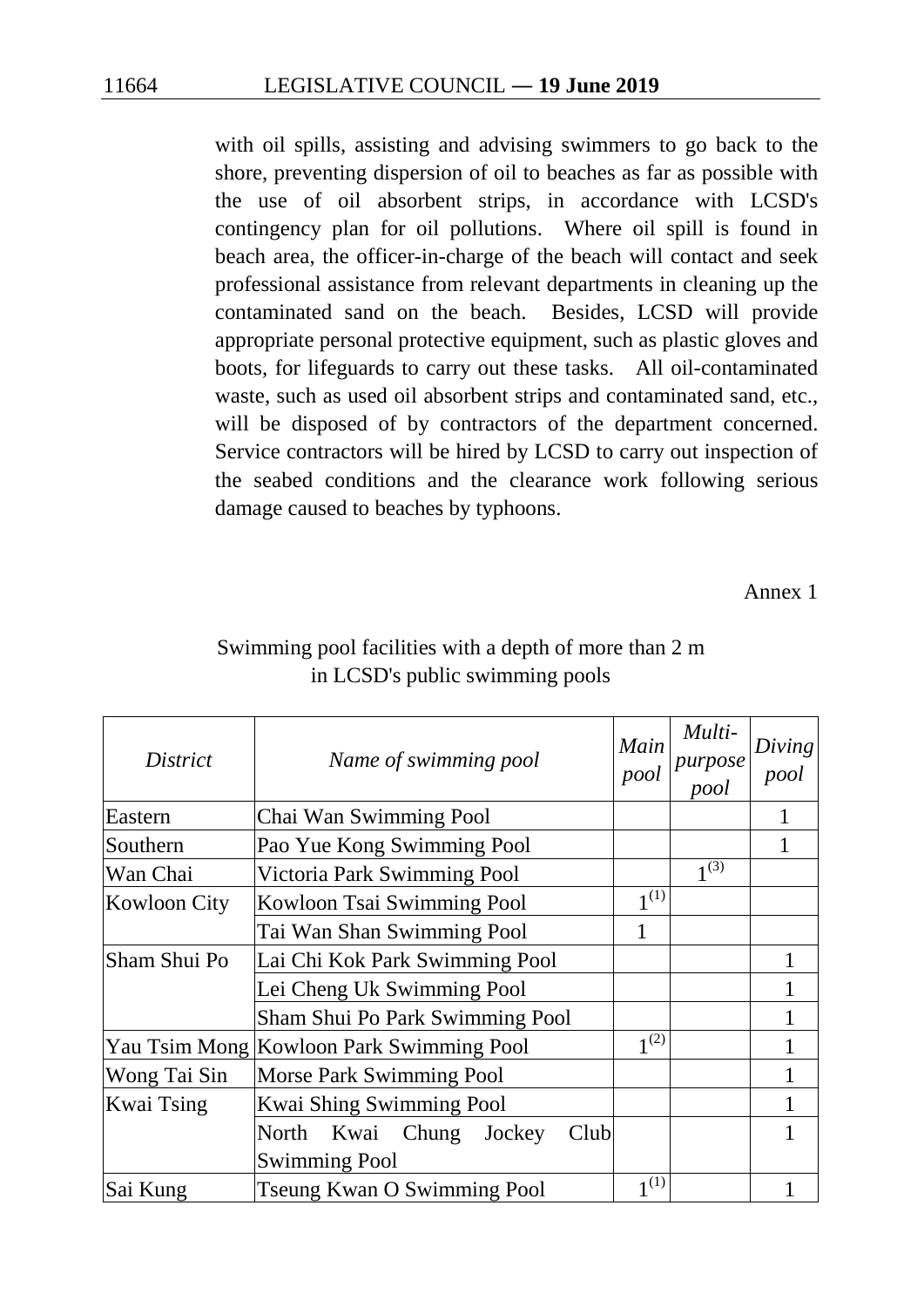| <i>District</i>                                    | Name of swimming pool             | Main<br>pool | Multi-<br>purpose<br>pool | Diving<br>pool   |
|----------------------------------------------------|-----------------------------------|--------------|---------------------------|------------------|
| Sha Tin                                            | Sha Tin Jockey Club Swimming Pool |              |                           |                  |
| Tai Po                                             | Tai Po Swimming Pool              |              |                           |                  |
| <b>Shing Mun Valley Swimming Pool</b><br>Tsuen Wan |                                   |              |                           | 1 <sup>(4)</sup> |
| Tuen Mun                                           | Tuen Mun Swimming Pool            |              |                           |                  |
| Yuen Long Swimming Pool<br>Yuen Long               |                                   |              |                           |                  |
|                                                    | Total                             |              |                           |                  |

Notes:

- (1) The main pools of Kowloon Tsai Swimming Pool and Tseung Kwan O Swimming Pool have a water depth of 3.7 m and 2.2 m respectively.
- (2) The main pool of Kowloon Park Swimming Pool has a water depth of 2.5 m. Part of the pool floor is adjustable which allows the water depth to be set at 1.2 m, 1.5 m or 1.8 m.
- (3) The multi-purpose pool of Victoria Park Swimming Pool is provided with an adjustable pool floor. The water depth is set at 5 m when it is used for diving, or 2.5 m for water polo and synchronized swimming, or 1.2 m when it is open for general public use.
- (4) The diving pool of Shing Mun Valley Swimming Pool is provided with an adjustable pool floor with a maximum water depth of 5 m, which is set at 1.2 m when it is open for general public use.

Annex 2

# Gazetted beaches of LCSD Raft facilities

| Name of beach                  | Number of raft $(s)$ |  |
|--------------------------------|----------------------|--|
| <b>Southern District</b>       |                      |  |
| Deep Water Bay Beach           |                      |  |
| <b>Repulse Bay Beach</b>       | 5                    |  |
| Middle Bay Beach               |                      |  |
| South Bay Beach                |                      |  |
| <b>Stanley Main Beach</b>      | 3                    |  |
| Chung Hom Kok Beach            |                      |  |
| <b>St. Stephen's Bay Beach</b> |                      |  |
| <b>Turtle Cove Beach</b>       |                      |  |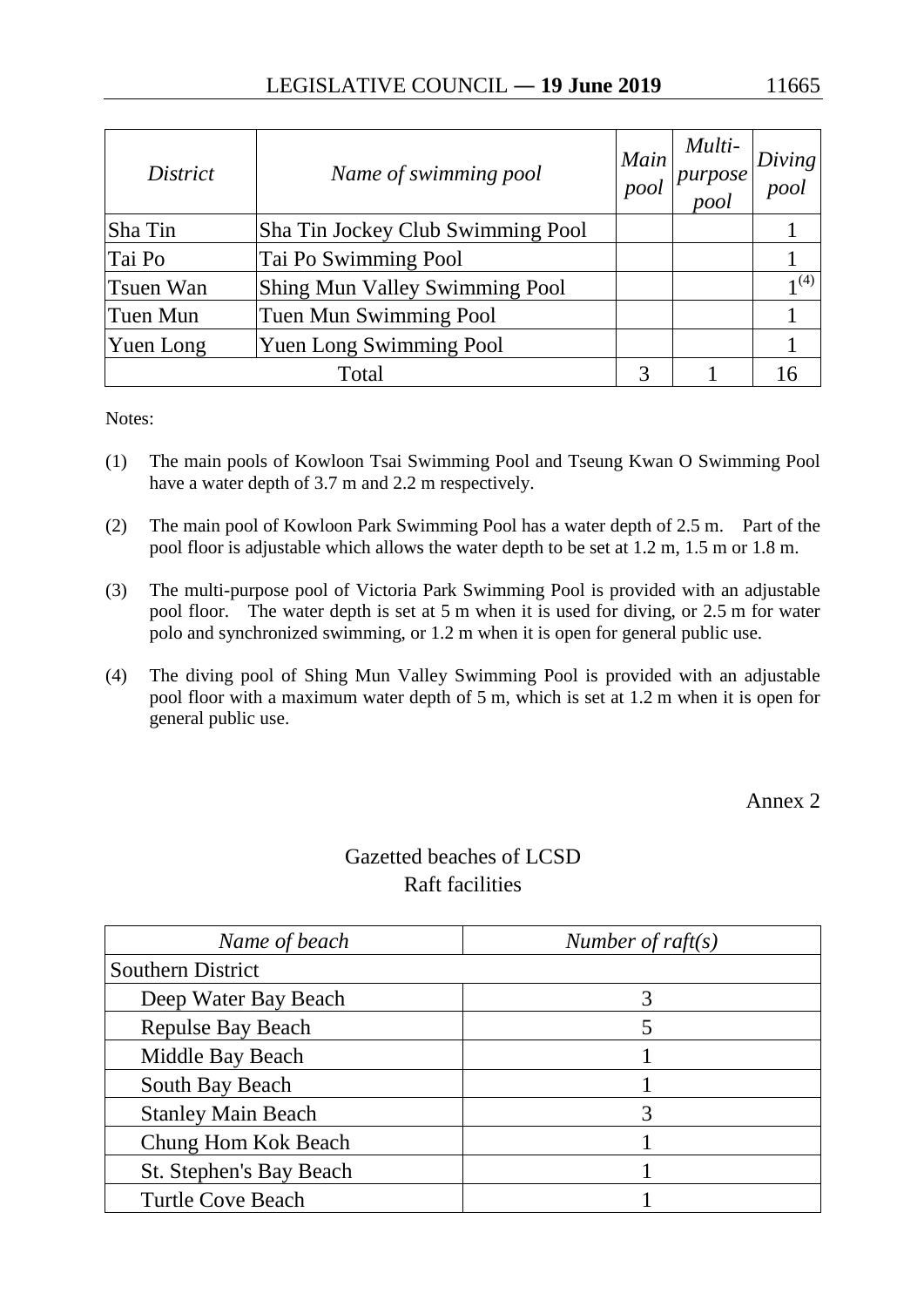| Name of beach                       | Number of $raft(s)$ |  |  |
|-------------------------------------|---------------------|--|--|
| <b>Island District</b>              |                     |  |  |
| Lo So Shing Beach                   |                     |  |  |
| Kwun Yam Beach                      |                     |  |  |
| Cheung Chau Tung Wan Beach          | 3                   |  |  |
| Sai Kung District                   |                     |  |  |
| Trio Beach                          | $\overline{2}$      |  |  |
| Kiu Tsui Beach                      |                     |  |  |
| Hap Mun Bay Beach                   | $\overline{2}$      |  |  |
| <b>Silverstrand Beach</b>           | $\overline{2}$      |  |  |
| <b>Clear Water Bay First Beach</b>  | $\overline{2}$      |  |  |
| <b>Clear Water Bay Second Beach</b> | 3                   |  |  |
| <b>Tsuen Wan District</b>           |                     |  |  |
| Lido Beach                          |                     |  |  |
| Total                               | 35                  |  |  |

### **Implementation of municipal solid waste charging**

15. **MR WU CHI-WAI** (in Chinese): *President, it has been reported that municipal solid waste ("MSW") charging will be implemented next year the earliest. In this connection, will the Government inform this Council:*

- *(1) given that the current population residing in public rental housing ("PRH") estates exceeds two millions, whether the Government will discuss with the Hong Kong Housing Authority ("HA") the implementation of a pilot scheme on MSW charging by amending the tenancy agreements signed with tenants, so as to grasp the actual situation of large-scale implementation of MSW charging;*
- *(2) of the details of the preparatory work, undertaken by HA up to 30 April this year, for the implementation of MSW charging at its PRH estates, e.g. formulating refuse collection procedure as well as modifying the design of and the usage arrangements for refuse stations and refuse chutes;*
- *(3) given the absence of a domestic food waste collection system at present, of the measures to be put in place by the Government to*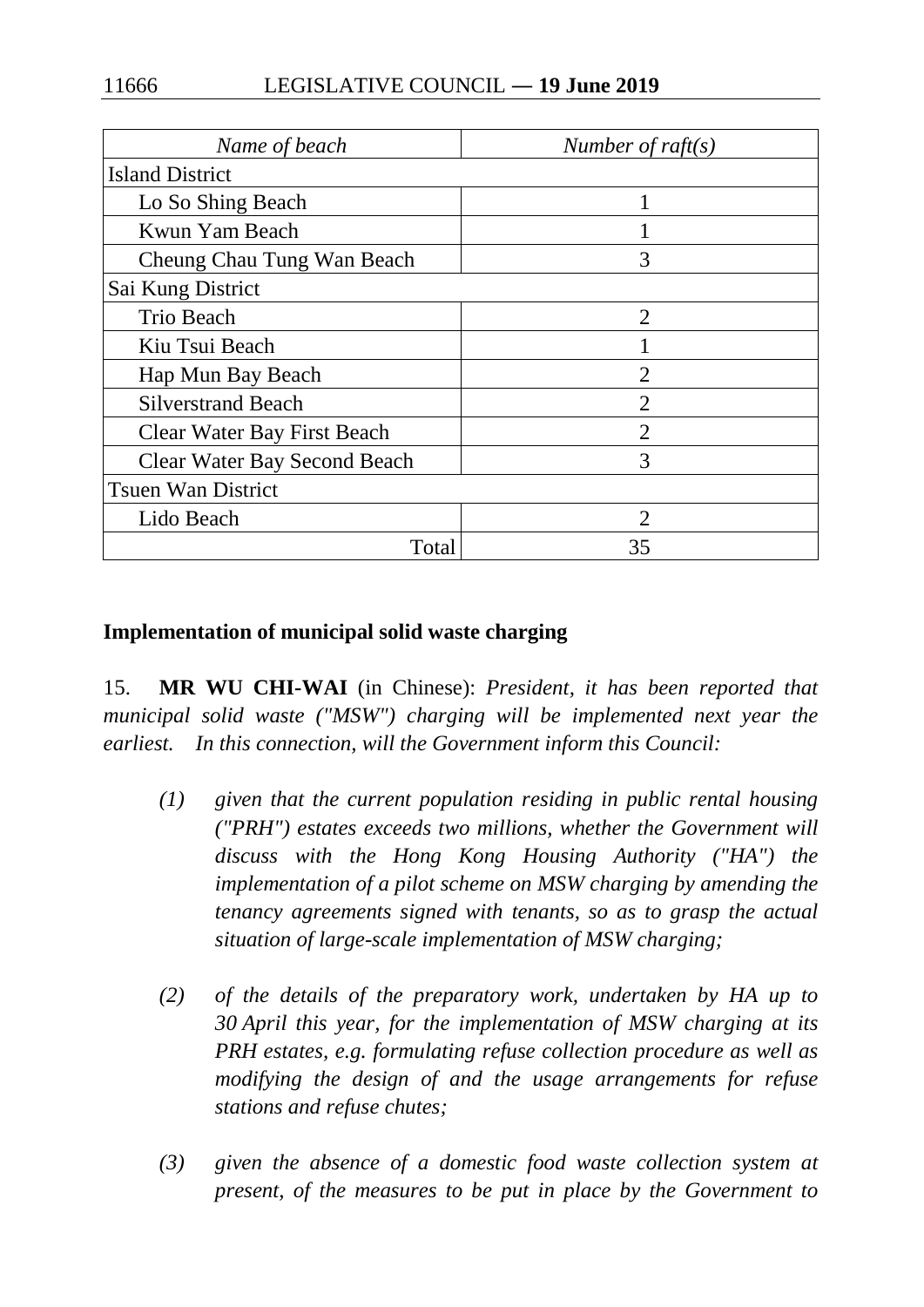*facilitate the proper handling of domestic food waste by the public, so as to lower the impact of MSW charging on general households; and*

*(4) whether it will extensively set up closed circuit television systems in various districts to curb illegal dumping of domestic waste that may occur after the implementation of MSW charging?*

**SECRETARY FOR THE ENVIRONMENT** (in Chinese): President, our responses to the question raised by Mr WU are as follows:

(1) Premised on the "polluter-pays" principle and built upon the existing municipal solid waste ("MSW") collection and disposal system as well as the recommendations made by the Council for Sustainable Development ("SDC") after conducting an extensive public engagement exercise, MSW charges are proposed to be levied across the territory through the dual modes of (a) charging by designated bags ("DBs")/designated labels ("DLs") and (b) charging by weight-based "gate-fee". Specifically, charging by DBs/DLs requires members of the public to wrap MSW in pre-paid DBs properly or attach with pre-paid DLs before disposal. This charging mode is applicable to most residential buildings, village houses, street-level shops, and institutional premises, accounting for some 80% of the daily MSW disposed of at landfills. Charging by weight-based "gate-fee" is applicable to the remaining around 20% of the daily MSW collected and disposed of by private waste collectors using waste collection vehicles without compactors (including grab lorries, demountable trucks, and tippers, etc.). Charges are calculated based on the weight of MSW disposed of at landfills or refuse transfer stations.

As most of MSW from public rental housing ("PRH") are generally collected by refuse collection vehicles with rear compactors (except for oversized waste subject to charging by DLs), charging by DBs will be applicable to PRH.

The Environmental Protection Department ("EPD") has launched different pilot schemes and involvement projects to facilitate different stakeholders to try out MSW charging in actual settings.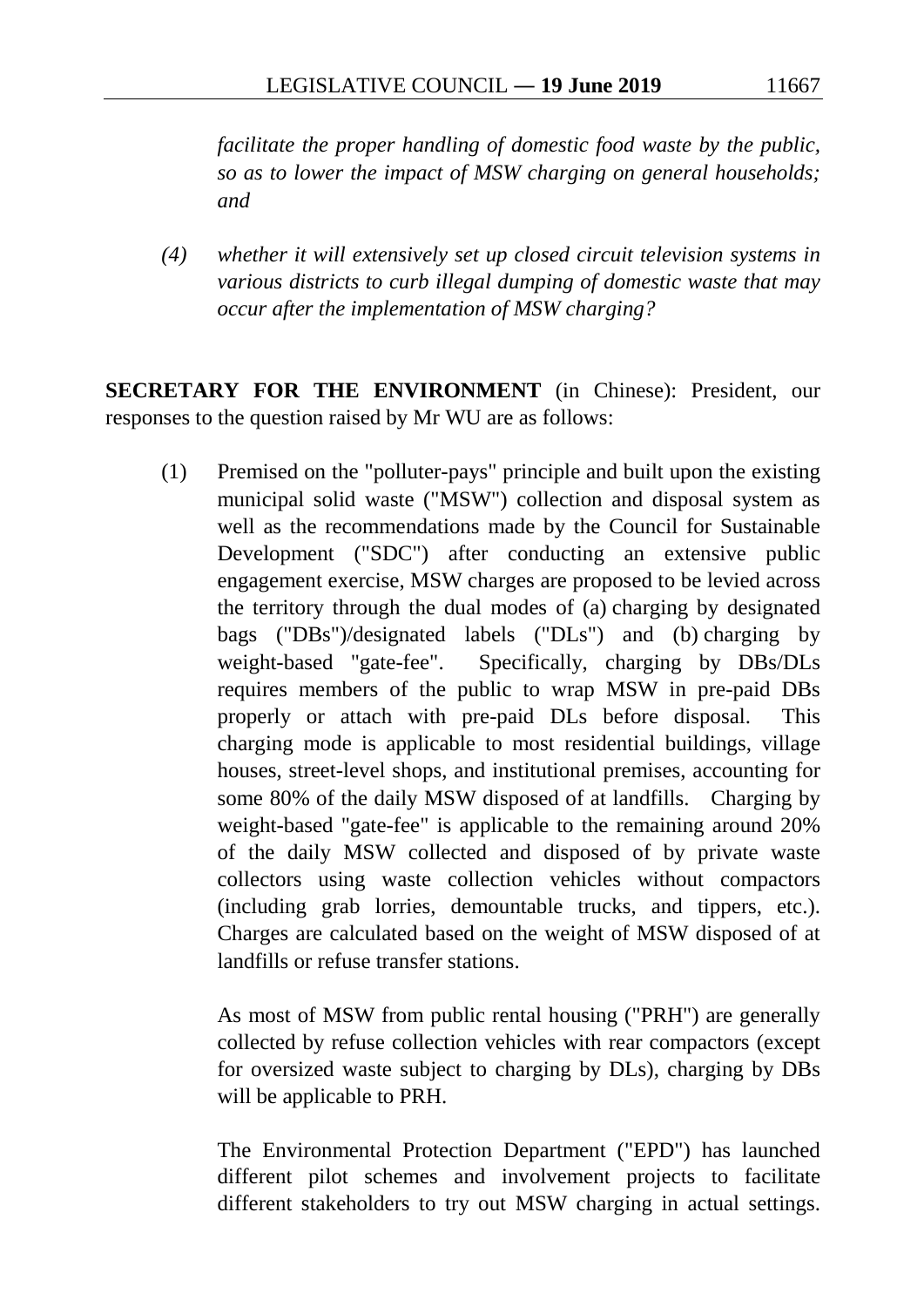We launched a six-month pilot scheme in some PRH estates and private housing estates in 2014 to try out the effectiveness of different modes of quantity-based charging. The Environment and Conservation Fund ("ECF") has been funding non-profit-making organizations and bodies since 2015 to carry out Community Involvement Projects ("CIPs") in different types of premises to try out MSW charging and prepare for its implementation. As at today, more than 80 MSW charging CIPs have been sponsored, of which three of them are PRH estates.

In addition, to enable more stakeholders in PRH estates to try out MSW charging in actual settings in advance and help PRH residents to get prepared for the implementation of MSW charging, EPD and the Housing Department ("HD") have jointly commenced Trial Projects in 10 PRH estates for a period of approximately six months each by batches in end 2018. EPD provides free dummy DBs to PRH residents for on-site trial and simulating MSW charging arrangements during the trial period. EPD also organizes various publicity and public education activities to enrich participants' understanding of MSW charging, source separation of waste and clean recycling.

(2) Based on the recommendations made by SDC, the proposed MSW charging implementation arrangements are built upon the existing MSW collection system. EPD and HD have maintained close liaison on implementation of MSW charging. To ensure effective implementation of MSW charging, EPD has taken into account the waste collection arrangements and relevant facilities in PRH such as waste chutes and waste collection rooms, etc. in devising the implementation arrangements.

Upon the passage of the Waste Disposal (Charging for Municipal Solid Waste) (Amendment) Bill 2018, HD will consult the Subsidised Housing Committee of the Hong Kong Housing Authority ("HA") on the implementation details of MSW charging at PRH having regard to the passed legal provisions and requirements. HD will also provide clear guidelines to estate management staff including property management companies and cleansing service contractors to ensure that waste would be handled in accordance with the legal requirements.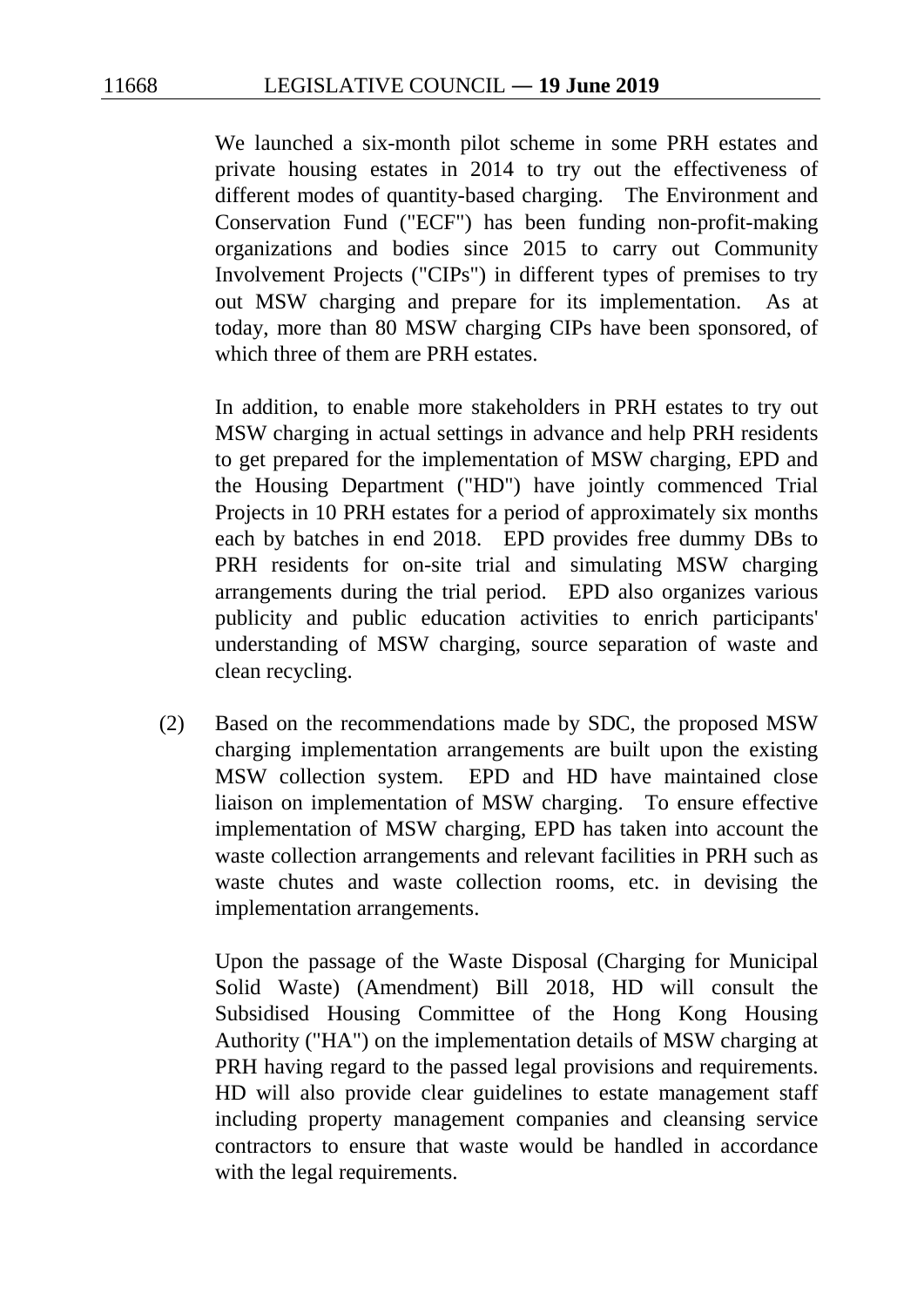(3) To promote proper recycling of food waste and make good use of innovation technology mainly on turning food waste into energy to suit the local situation in Hong Kong, the Chief Executive mentioned in her 2018 Policy Agenda that a pilot scheme would be introduced to examine the feasibility of implementing government-run free food waste collection services in the long run.

EPD will allocate a portion of the treatment capacity of the Organic Resources Recovery Centre Phase 1 (O‧PARK1) and the Food Waste/Sewage Sludge Anaerobic Co-digestion Trial Scheme at the Tai Po Sewage Treatment Works ("STW") to provide free collection and recycling services for about 50 tonnes of domestic food waste per day (the total food waste treatment capacity of the two facilities will be 250 tonnes per day). We will liaise with HD and the Hong Kong Housing Society to invite their participation in the pilot scheme. We will accord priority to and invite housing estates with experience in waste separation and/or handling food waste separation and recycling to join the pilot scheme. For example, housing estates that have participated in the food waste recovery trial under "Green Delight in Estates" organized by HA, or those PRH estates who have participated in aforementioned CIPs funded by ECF and Trial Projects etc.

We are planning to extend the "food waste/sewage sludge anaerobic co-digestion" technology to Sha Tin STW and seeking funding approval of the Legislative Council for the Organic Resources Recovery Centre Phase 2 ("ORRC2"). Upon commissioning of the two projects in 2022, we will allocate one-third of this treatment capacity to treat domestic food waste, which means the domestic food waste treatment capacity will be increased to around 200 tonnes per day.

We are conducting an engineering feasibility study and an Environmental Impact Assessment for the Organic Resources Recovery Centre Phase 3 ("ORRC3"). Depending on the progress in the preparation and subject to the approval of funds from the Legislative Council, we hope to commission ORRC3 in 2026 with a daily food waste treatment capacity of 300 tonnes.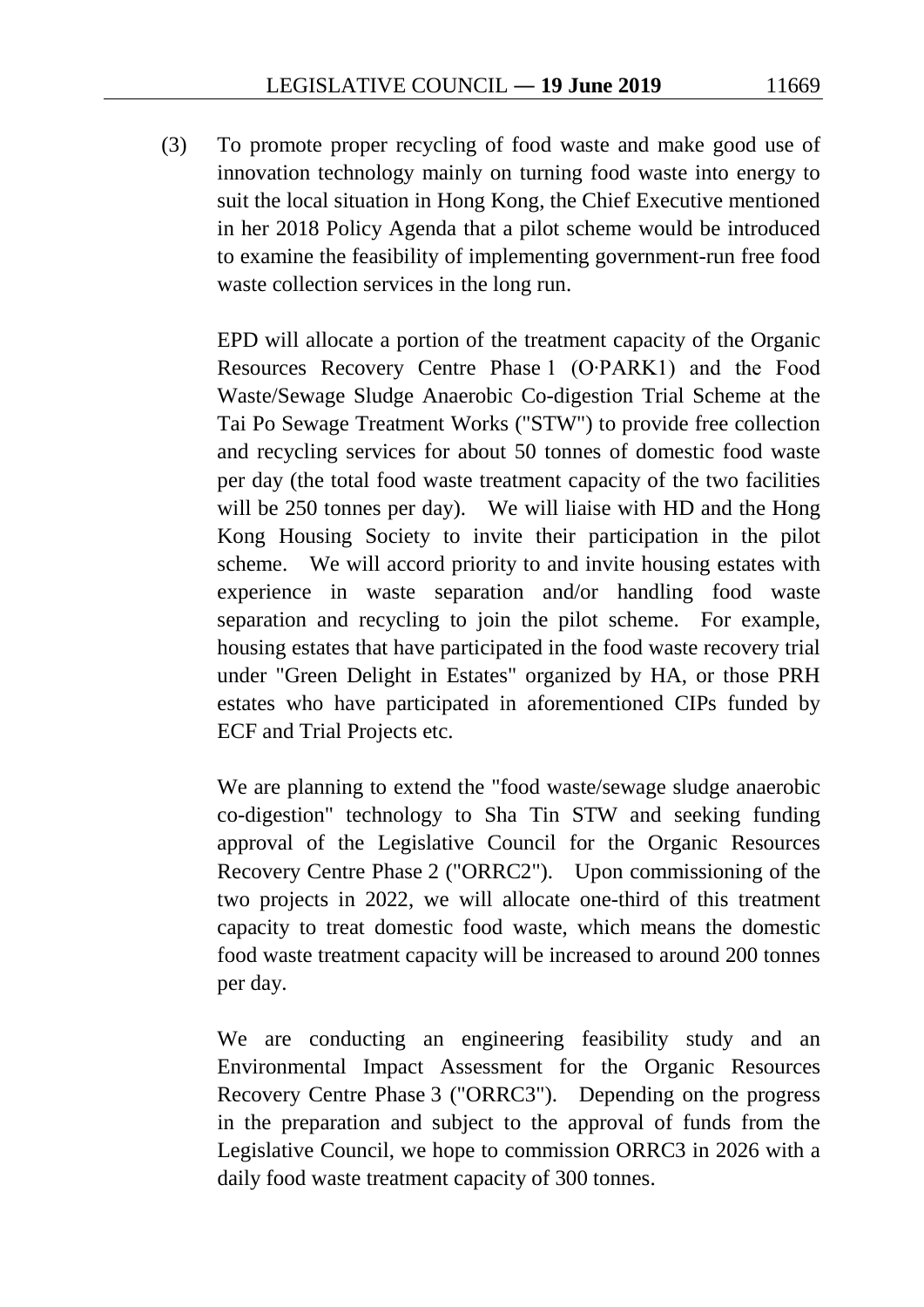Subject to the progress and development of the remaining food waste treatment facilities (including other ORRCs and food waste/sewage sludge anaerobic co-digestion facilities which may be built in the future), we anticipate that Hong Kong's overall food waste treatment capacity will be increased to about 1 800 tonnes per day by around mid-2030s. This would amount to 50% of food waste generated at present. According to overseas experience in food waste recycling, only around 50% of food waste can be recycled even if comprehensive food waste recycling facilities are available.

(4) In order to step up efforts in combating offences of illegal land filling and fly-tipping of construction waste, EPD has installed surveillance camera systems at about 80 locations, and plans to further extend with 35 sets of surveillance camera systems equipped with artificial intelligence by mid-2019, for enhancing the Department's enforcement tactics and mobility, including deploying the installation of systems to new black spot locations flexibly with reference to public concern on illegal waste disposal and intelligence shared among relevant departments. We will also deploy manpower resources for inspection having regard to risk assessments and actual conditions of the locations being monitored, and adopt appropriate enforcement strategy, to enhance enforcement effectiveness and deterrent effect.

On the other hand, from June 2018 to May 2019, the Food and Environmental Hygiene Department ("FEHD") installed surveillance cameras at 118 blackspots across the territory to curb the illegal dumping of waste. The surveillance cameras are used in conjunction with other enforcement strategies, including preliminary public education and targeted blitz operations, to achieve a deterrent effect on repeated offenders. FEHD often reviews its enforcement approach in tackling illegal waste dumping blackspots in various districts. If frequent illegal dumping of waste is detected in the vicinity of the blackspots with surveillance cameras installed, FEHD will plan and mount blitz enforcement operations.

FEHD intends to extend the surveillance camera scheme for two years starting from the third quarter of 2019 in consultation with the District Councils ("DCs"). Surveillance cameras will be installed at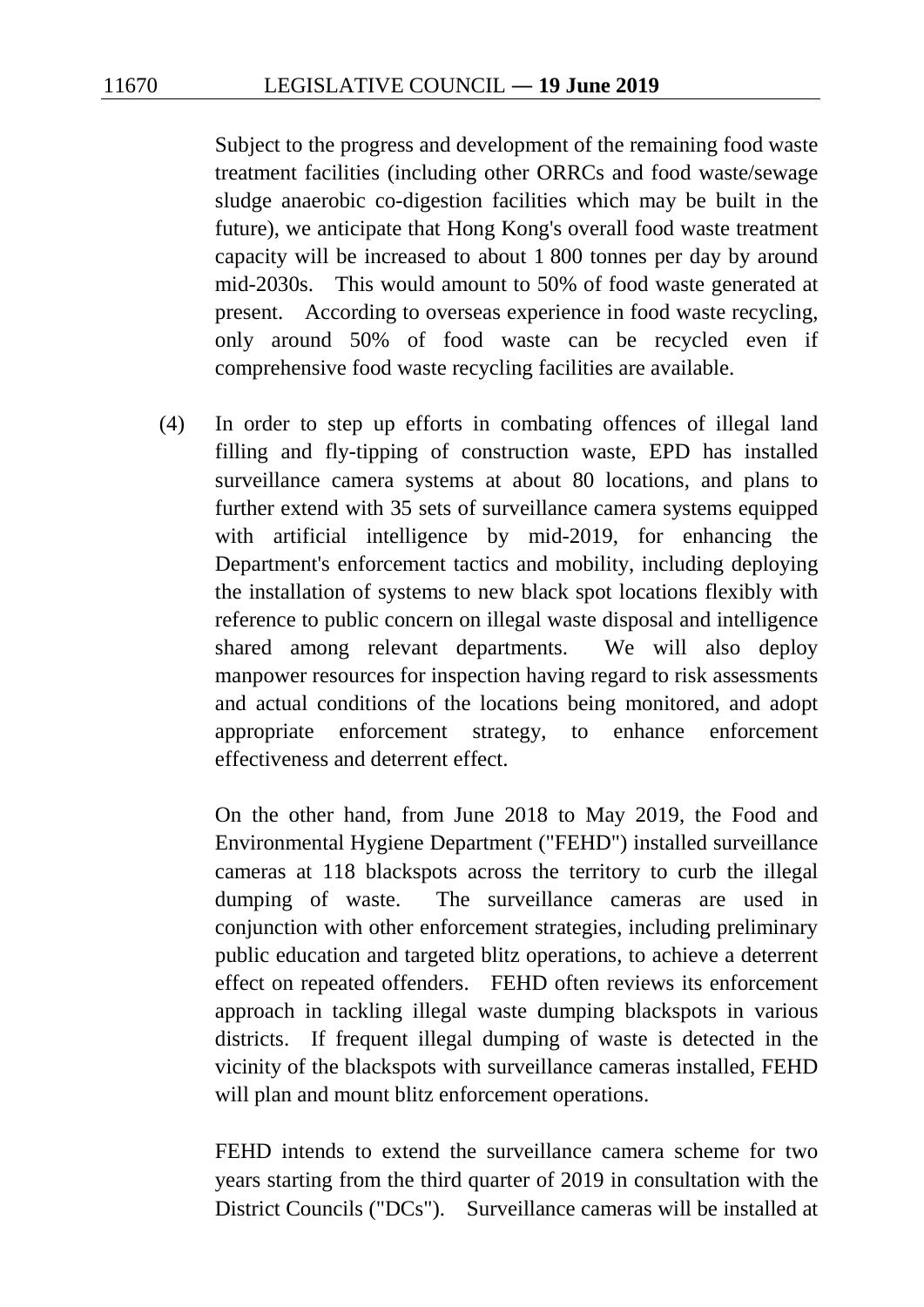some 150 illegal waste dumping blackspots in phases according to the locations and priorities proposed by DCs. If the hygiene conditions of a particular blackspot show significant improvement after the installation of cameras, the cameras will be relocated to other blackspots. FEHD will progressively extend the scope of the scheme to cover more than 300 locations.

EPD and FEHD will continue to combat fly-tipping under a multi-pronged approach. Apart from installing more surveillance cameras having regard to the actual circumstances, the two departments will enhance enforcement actions against those who violate the law.

### **Reindustrialisation and Technology Training Programme**

16. **MR CHARLES PETER MOK** (in Chinese): *President, in August last year, the Government launched a Reindustrialisation and Technology Training Programme ("RTTP") to subsidize staff members of local companies to receive training in advanced technologies. Training courses that are open for applications by various companies ("public courses") and training courses that are designed for particular companies ("tailor-made courses") are subsidized under RTTP. In respect of public courses, course providers should submit applications for course registration at least eight weeks before course commencement, and eligible companies should submit applications for training grants at least two weeks before course commencement. For tailor-made courses, eligible companies should submit applications for course approval and training grants in one go. Some members of the trade have relayed that the procedure for registration and approval of the training courses are cumbersome and time-consuming, leaving course providers and eligible companies only a very short time for recruiting students and submitting applications for training grants respectively. In this connection, will the Government inform this Council:*

*(1) of the number of companies subsidized under RTTP (broken down by type of business), and the number of staff members who participated in the training courses (broken down by post title), as at the end of last month;*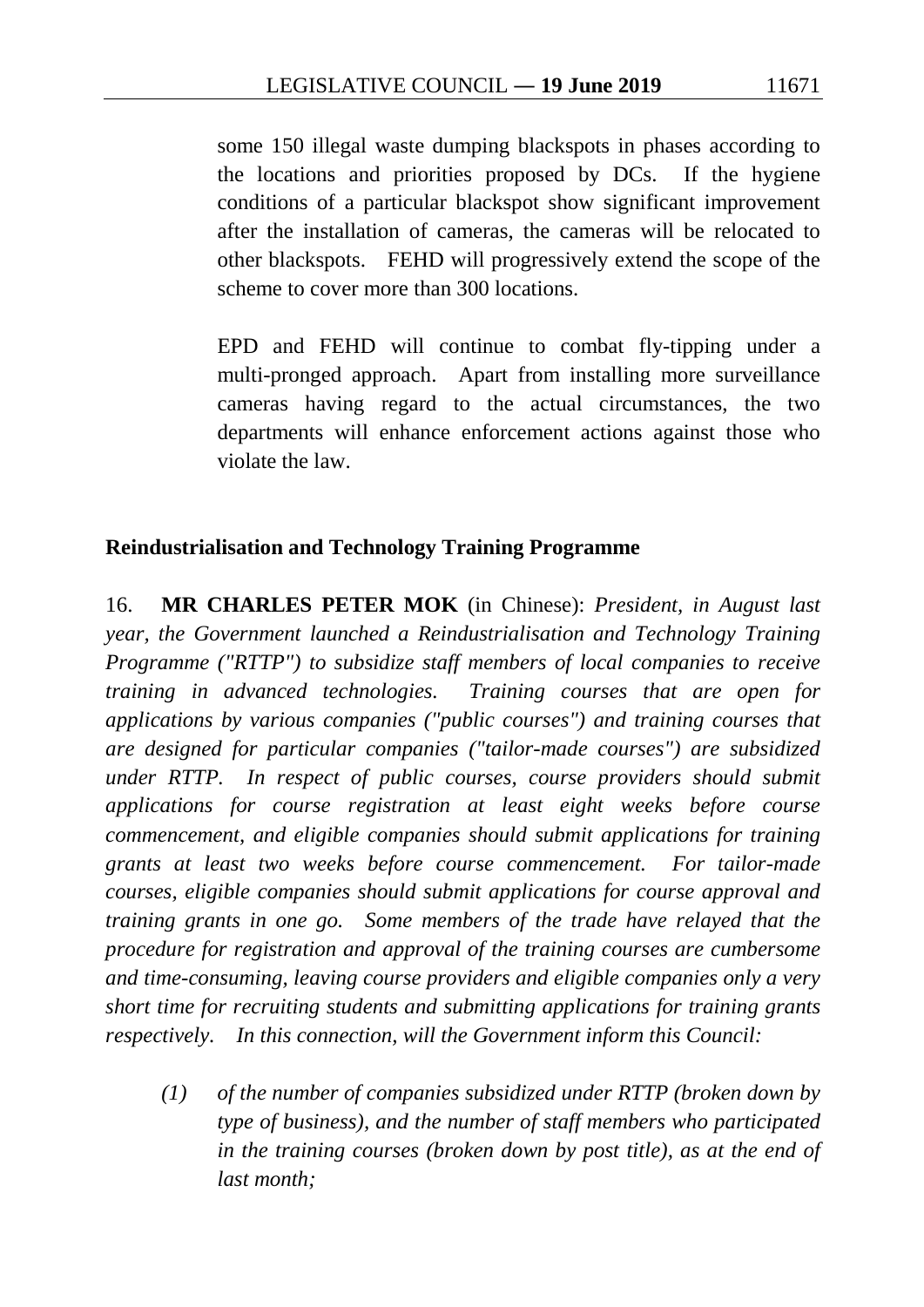- *(2) of the average number of working days taken for completing the registration of public courses, and the average number of working days prior to course commencement were course providers notified that registration was successful, as at the end of last month; and*
- *(3) whether it has plans to review and streamline the procedure for course registration and approval, so that more companies can make arrangements for their staff members to receive training in advanced technologies; if so, of the details?*

**SECRETARY FOR INNOVATION AND TECHNOLOGY** (in Chinese): President, in order to nurture local innovation and technology talent, the Government launched the "Re-industrialisation and Technology Training Programme" ("RTTP") in August 2018 to subsidize existing staff of local enterprises on a 2(Government):1(Enterprise) matching basis to receive technology training, especially those relating to "Industry 4.0". The Vocational Training Council administers RTTP and serves as its secretariat.

Our reply to various parts of the question is as follows:

(1) As at end May 2019, RTTP has funded a total of 831 staff from 335 local enterprises to receive technology training with a total funding amount of about \$5.57 million. The distribution of the type of business of these enterprises is as follows:

| Type of Business                          | <b>Number of Enterprises</b> |
|-------------------------------------------|------------------------------|
| <b>Manufacturing Technology</b>           | 99                           |
| Innovation and Technology                 | 44                           |
| <b>Fashion and Textile</b>                | 42                           |
| <b>Biomedical and Healthcare</b>          | 38                           |
| Import, Export and Wholesale Trades       | 31                           |
| Automobile                                | 25                           |
| <b>Retail Trade</b>                       | 19                           |
| <b>Electronics and Telecommunications</b> | 17                           |
| <b>Management and Supervisory</b>         |                              |
| (e.g. consultancy companies)              | 11                           |
| Print Media and Publishing                | 10                           |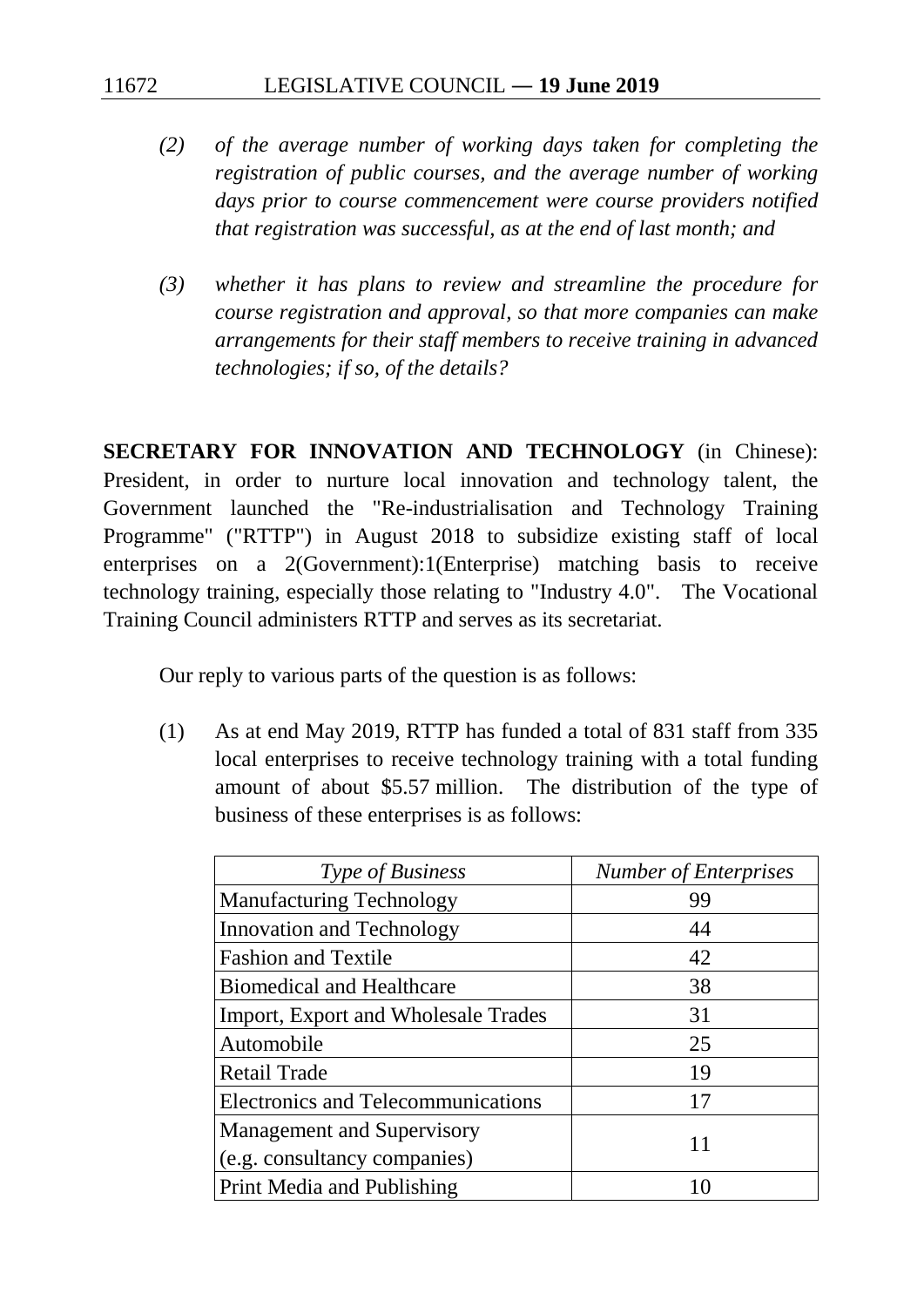| Type of Business                          | <b>Number of Enterprises</b> |  |
|-------------------------------------------|------------------------------|--|
| <b>Electrical and Mechanical Services</b> |                              |  |
| Hotel, Catering and Tourism               | 7                            |  |
| Building, Civil Engineering and Built     |                              |  |
| Environment                               | 6                            |  |
| Media and Communications                  | 6                            |  |
| <b>Banking and Finance</b>                | $\overline{4}$               |  |
| <b>Beauty Care and Hairdressing</b>       | $\overline{4}$               |  |
| <b>Transport and Logistics</b>            | $\overline{4}$               |  |
| Jewellery, Watch and Clock                | 3                            |  |
| <b>Real Estate Services</b>               | $\overline{2}$               |  |
| <b>Security Services</b>                  | $\overline{2}$               |  |
| Insurance                                 | 1                            |  |
| Others                                    |                              |  |
| (e.g. environmental protection industry)  | 19                           |  |
| Total                                     | 401                          |  |
|                                           | Note: As individual funded   |  |
|                                           | enterprises engage in more   |  |
|                                           | than one type of business,   |  |
|                                           | sum of the above<br>the      |  |
|                                           | breakdown is not equal to    |  |
|                                           | the total number of funded   |  |
|                                           | enterprises<br>(i.e.<br>335  |  |
|                                           | enterprises)                 |  |

RTTP requires enterprises applying for training grants to fill in, among others, the post of the staff nominated for training in the application form. As the post titles of different industries and enterprises vary, the secretariat has received a large variety of post information and does not maintain a breakdown by different post titles. In general, the staff subsidized to receive technology training are engaged in a broad range of duties, such as quality management, product design and research and development, information technology, marketing and promotion, sales and human resources, etc. They also include senior management of the enterprises (such as chief executive officers and chief financial officers), other management personnel and frontline staff, etc.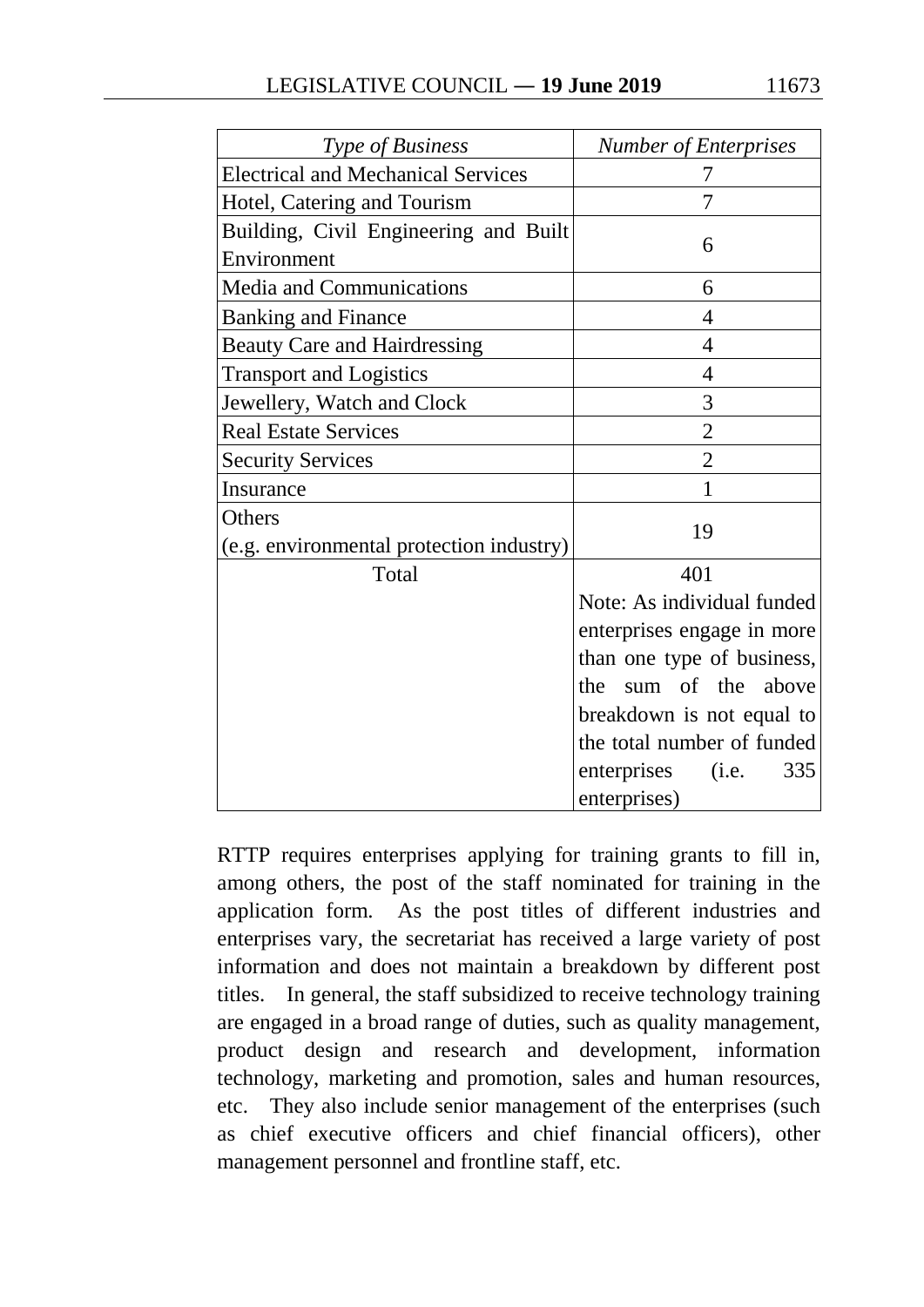- (2) As at end May 2019, the secretariat takes an average of 30 working days to process applications for public course registration submitted by training providers, and on average, training providers would be notified of the result of application 71 working days before the start of the training course.
- (3) Since the launch of RTTP, the Innovation and Technology Commission ("ITC") and the secretariat have been closely monitoring the application and vetting situation, and have implemented enhancement measures. For example, since May 2019, training providers could re-run the same public course previously registered for a maximum of two times by notifying the secretariat in writing, without the need to go through the secretariat vetting process again. In addition, we launched an online application system on the website of RTTP <https://rttp.vtc.edu.hk/> in March 2019 to facilitate training providers in submitting applications for registration of public courses. Enterprises can also submit applications through the system for organizing tailor-made courses and training grants. We have also enhanced the design and function of the website to enable enterprises to search registered public courses that suit their staff more easily.

ITC and the secretariat will continue to maintain contact with training providers and enterprises, and will review and improve the arrangements of RTTP as appropriate.

### **Sponsors and listing applications**

17. **MR KENNETH LEUNG** (in Chinese): *President, in recent months, a number of sponsors were reprimanded, fined and/or had their licences suspended by the Securities and Futures Commission ("SFC") for failing to discharge their obligations. In this connection, will the Government inform this Council whether it knows:* 

*(1) the respective numbers of complaints or reports about sponsors failing to discharge their obligations (i) received, (ii) an investigation into which was launched and (iii) the investigation of which was completed, as well as the number of cases in which*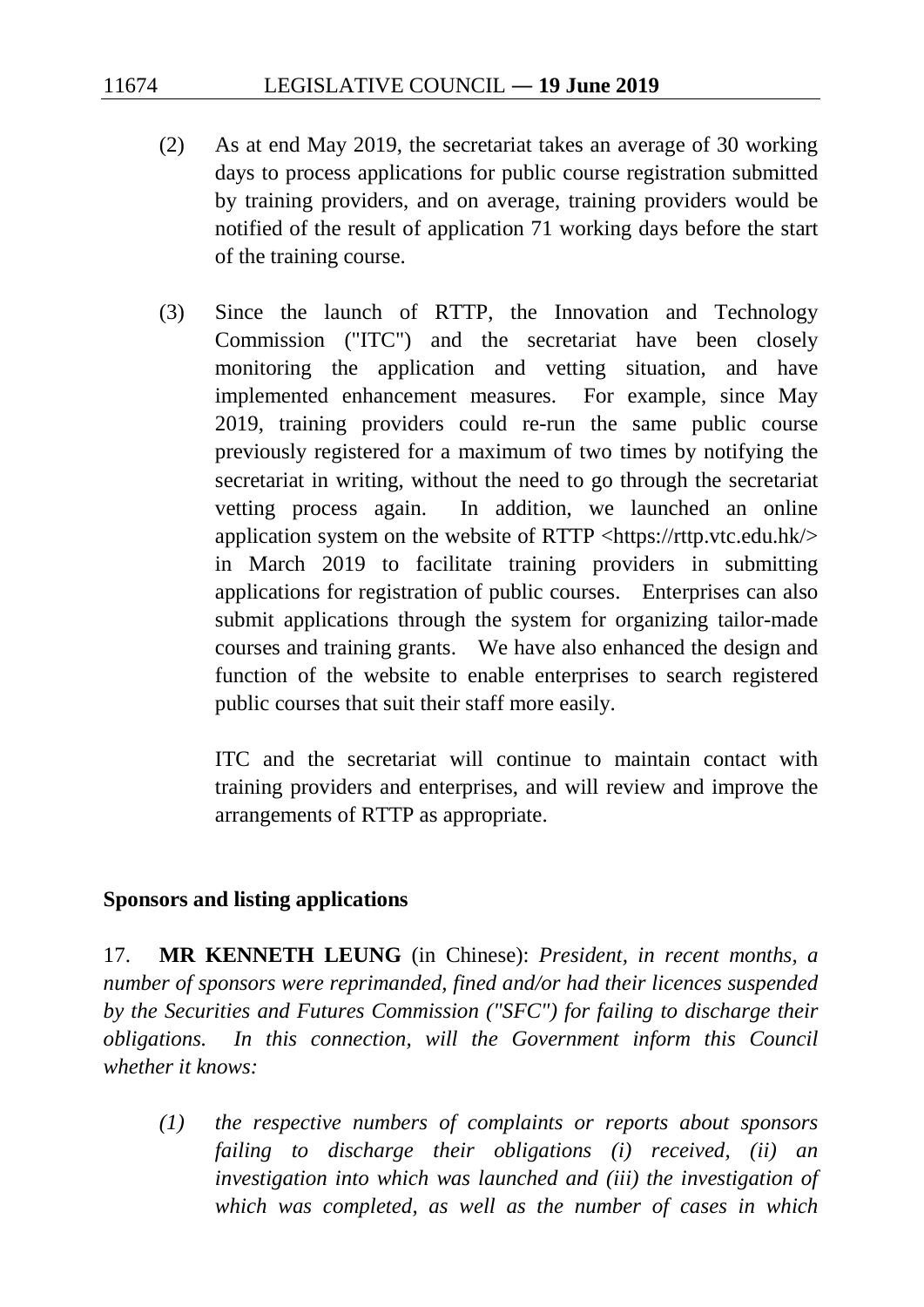*disciplinary sanctions were imposed on sponsors found guilty of misconduct (and the details of each case), by SFC in each of the past five years;* 

- *(2) if SFC has studied new measures to make issuers of listed securities, their directors and underwriters shoulder greater responsibilities for ensuring the accuracy and completeness of the contents of the prospectuses, so as to avoid such responsibilities being borne solely by sponsors; and*
- *(3) if SFC maintained, in the past three years, communication with the various parties involved in the issue of listed securities, with a view to understanding their needs and adjusting from time to time the measures concerned; if SFC did, of the details; if not, the reasons for that?*

# **SECRETARY FOR FINANCIAL SERVICES AND THE TREASURY** (in Chinese): President,

(1) During the period from January 2014 to May 2019, the Securities and Futures Commission ("SFC") received a total of 113 complaints or reports related to alleged sponsors failures. The details are set out in Annex 1. During the same period, SFC has taken 16 disciplinary actions against the failures of sponsors and/or sponsor principals (including cases that are originated from complaints or reports received outside the said period). The respective penalties of these cases are set out in Annex 2.

SFC will take follow-up actions on every complaint and report received. However, the position of the follow-up actions of the complaints and reports and the progress of investigations are details that are subject to the secrecy provisions of the Securities and Futures Ordinance ("SFO"). SFC cannot disclose such information.

(2) The existing legislation has already prescribed the respective responsibilities of the sponsors, listing applicants and their directors involved in an initial public offering. Following the established in strictly adhering to the provisions of SFO, SFC may object to listing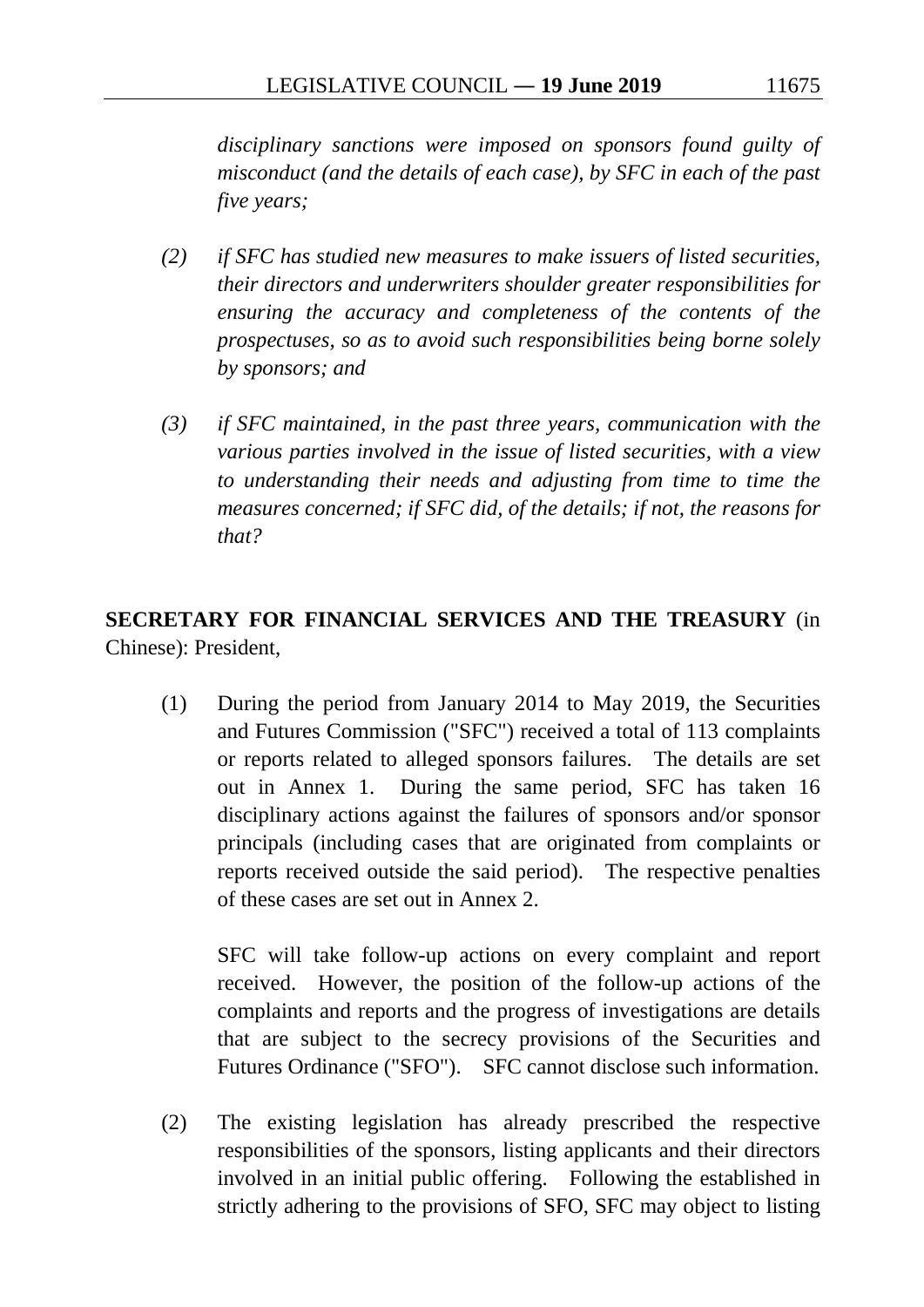applications that contain false or misleading information and prosecute the persons involved, including listing applicants and their directors.

According to the Companies (Winding Up and Miscellaneous Provisions) Ordinance, directors of a listing applicant shall bear legal liability in respect of the contents of the prospectus.

According to the Securities and Futures (Stock Market Listing) Rules, SFC may object to a listing application on certain grounds, including that if it appears to SFC that the listing applicant has provided false or misleading information regarding a material fact (or through the omission of a material fact).

In addition, according to SFO, if SFC has reasonable cause to believe that a person (including the directors of a listing applicant) has knowingly or recklessly provided false or misleading information in its statutory filing with SFC, SFC may exercise its statutory power and conduct investigation against that person. Where appropriate, SFC may prosecute the offenders.

(3) SFC conducts regulatory supervision of sponsors based on its risk-based supervisory approach, and with particular attention to the possible deficiencies in their due diligence work. During the regulatory supervision, SFC communicates with the sponsors about the concerns that it may have on the sponsors' work. SFC also provides the industry with examples of cases that fall short of the expected standards through publishing circulars or thematic reports. For example, SFC issued a thematic report in March 2018 which draws the industry's attention to specific deficiencies and the instances of non-compliance as observed by SFC during its regulatory supervisions. The report also highlights the practices that meet SFC's expected standards. In addition, SFC issued a circular in March 2018 to remind licensed corporations engaging in sponsors work of SFC's expected standards on conduct and due diligence practices and to urge them to critically review and enhance their internal system and control measures.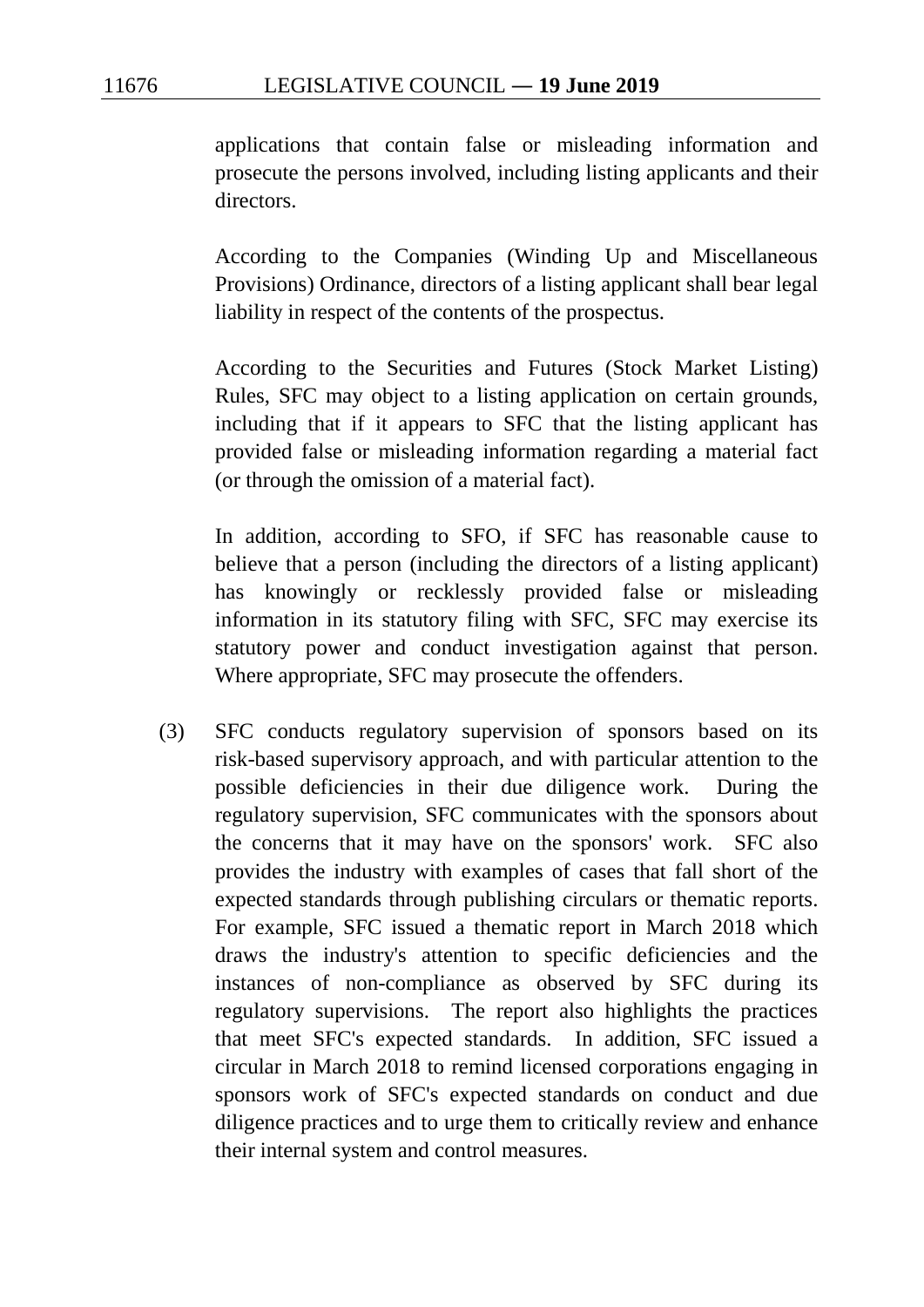Annex 1

# Complaints or Reports Related to Alleged Sponsors Failures Received by SFC from January 2014 to May 2019

| Calendar Year      | Number of Complaints/Reports Received |
|--------------------|---------------------------------------|
| 2014               | 19                                    |
| 2015               | 25                                    |
| 2016               | 20                                    |
| 2017               | 20                                    |
| 2018               | 14                                    |
| $2019$ (up to May) | 15                                    |
| Total              |                                       |

Annex 2

Details of SFC's Disciplinary Actions Against Sponsors and/or Sponsor Principals Failures from January 2014 to May 2019

| Serial<br>No.  | Sponsors and/<br>or Sponsor<br>Principals<br><b>Involved</b> | Disciplinary<br><b>Action</b>                                                                      | Listed<br>Companies/Listing<br><b>Applicants Involved</b> | Date                            |
|----------------|--------------------------------------------------------------|----------------------------------------------------------------------------------------------------|-----------------------------------------------------------|---------------------------------|
| 1              | Sun<br>Hung<br>International<br>Limited                      | Kai Public<br>reprimand,<br>\$12 million<br>of<br>fine<br>and<br>one-year<br>suspension<br>licence | Sino-Life<br>Group<br>of Limited                          | 27 Jan 2014                     |
| $\overline{2}$ | Eric<br>Shum Kam Three-year<br>Chi                           | of<br>suspension<br>licence                                                                        |                                                           | 16 Sep 2014                     |
| 3              | Quam<br>Limited                                              | Capital $\mid$ \$0.8 million of Gayety<br>fine                                                     | Limited                                                   | Holdings $ 1 \text{ Aug } 2016$ |
| $\overline{4}$ | <b>BOCOM</b><br>International<br>(Asia) Limited              | Public<br>reprimand<br>\$15 million<br>fine                                                        | China<br>and Capital<br>Group<br>of Company Limited       | Huinong $15$ Mar 2017           |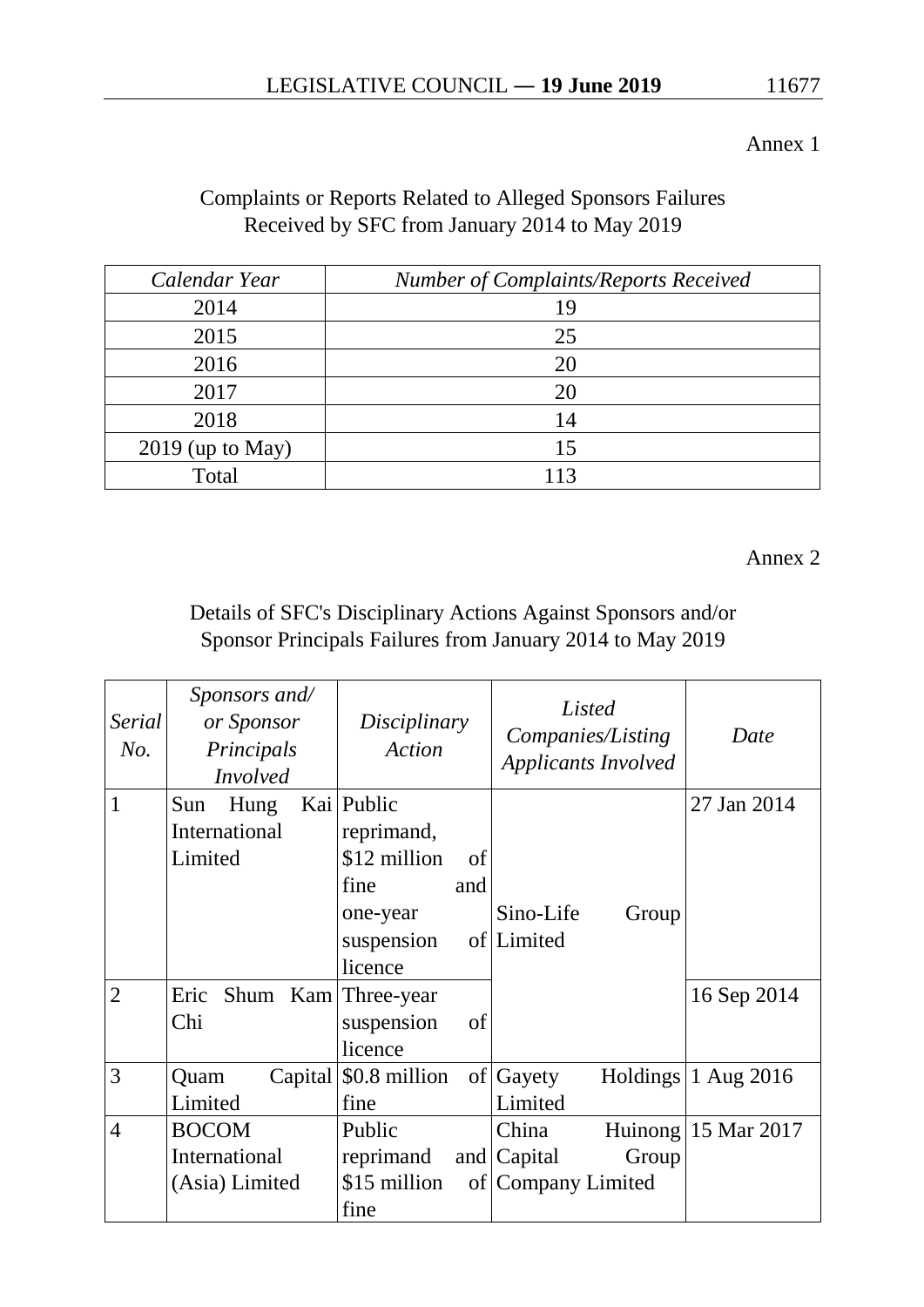| Serial<br>No.  | Sponsors and/<br>or Sponsor<br>Principals<br><b>Involved</b>  | Disciplinary<br><b>Action</b>                                                                                                             | Listed<br>Companies/Listing<br><b>Applicants Involved</b> | Date                  |
|----------------|---------------------------------------------------------------|-------------------------------------------------------------------------------------------------------------------------------------------|-----------------------------------------------------------|-----------------------|
| 5              | Global Public<br>Citigroup<br>Markets<br>Limited              | Asia reprimand<br>\$57 million<br>of<br>fine                                                                                              | Real Gold<br>and Limited                                  | Mining $ 17$ May 2018 |
| 6              | <b>CCB</b> International Public<br>Capital Limited            | reprimand<br>\$24 million<br>fine                                                                                                         | Fujian<br>Products<br>and Aquatic<br>of Co., Limited      | Dongya 9 Jul 2018     |
| $\overline{7}$ | AG<br><b>UBS</b><br><b>UBS</b><br>Hong<br>Limited             | and Public<br>Securities reprimand,<br>Kong $\frac{1}{375}$ million of<br>fine<br>and<br>one-year<br>suspension<br>of<br>licence $^{(1)}$ | Tianhe<br>Chemicals                                       |                       |
| 8              | Morgan<br>Stanley<br>Asia Limited                             | Public<br>reprimand<br>and<br>\$224 million of<br>fine                                                                                    | Group Limited                                             | 14 Mar 2019           |
| 9              | Merrill Lynch Far Public<br><b>East Limited</b>               | reprimand<br>and<br>\$128 million of<br>fine                                                                                              |                                                           |                       |
| 10             | <b>UBS</b><br>AG<br><b>UBS</b><br>Hong<br>Limited             | and Public<br>Securities reprimand,<br>Kong $\frac{1}{375}$ million of<br>fine<br>and<br>one-year<br>suspension<br>of<br>licence $^{(1)}$ |                                                           | 14 Mar 2019           |
| 11             | Standard<br>Chartered<br>Securities<br>(Hong<br>Kong) Limited | Public<br>reprimand<br>\$59.7 million of Limited<br>fine                                                                                  | China<br>Forestry<br>and Holdings<br>Company              |                       |
| 12             | Cen Tian                                                      | Two-year<br>suspension<br>of<br>licence                                                                                                   |                                                           |                       |
| 13             | Joseph<br>Hing                                                | Hsu Kar Three-year ban<br>from re-entering<br>the industry                                                                                |                                                           | 17 Jul 2018           |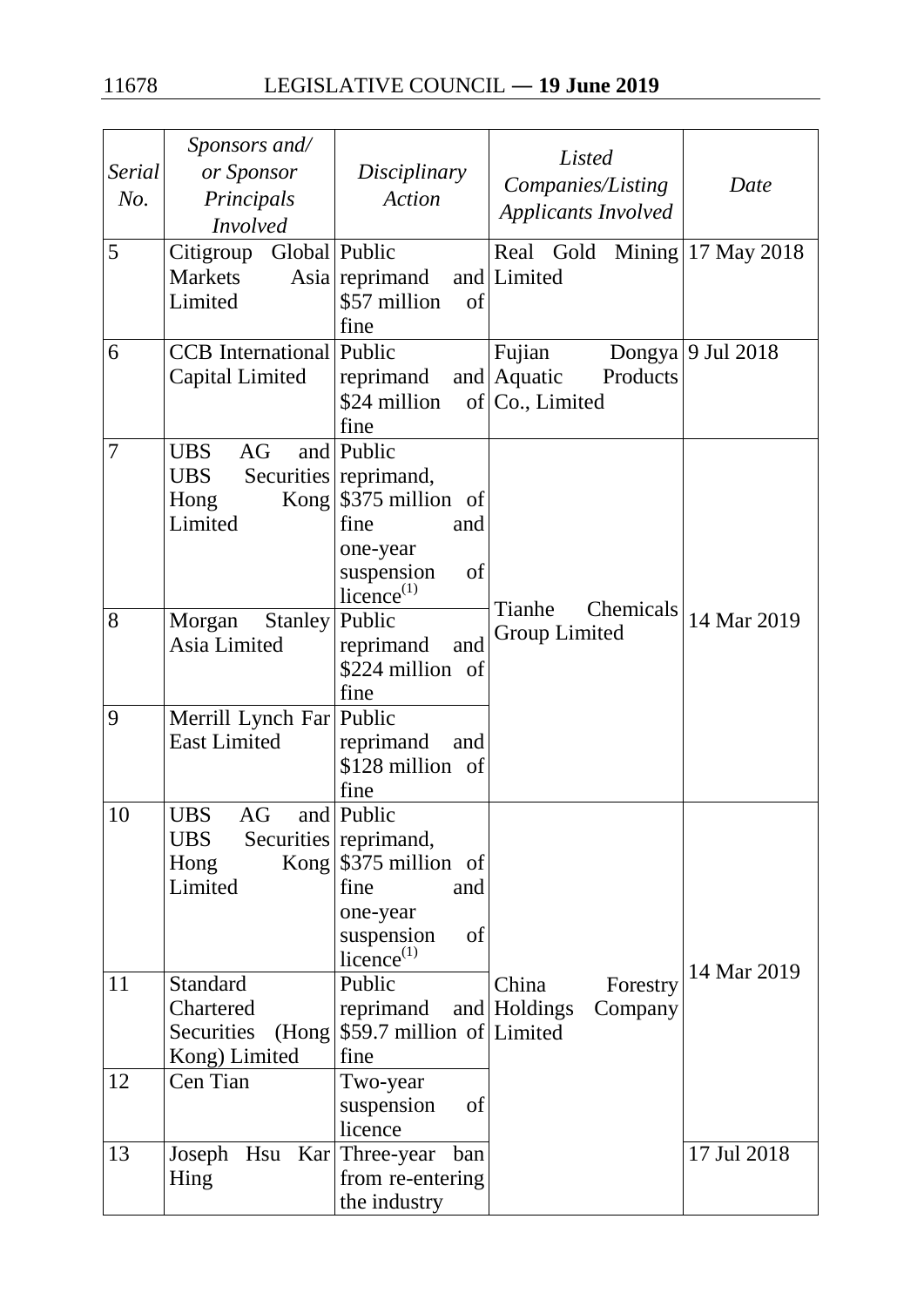| Serial<br>No. | Sponsors and/<br>or Sponsor<br>Principals<br><i>Involved</i>             | Disciplinary<br>Action                                                                                                                    | Listed<br>Companies/Listing<br><b>Applicants Involved</b> | Date                       |
|---------------|--------------------------------------------------------------------------|-------------------------------------------------------------------------------------------------------------------------------------------|-----------------------------------------------------------|----------------------------|
| 14            | <b>UBS</b><br>AG<br><b>UBS</b><br>Hong<br>Limited                        | and Public<br>Securities reprimand,<br>Kong $\frac{1}{375}$ million of<br>fine<br>and<br>one-year<br>of<br>suspension<br>licence $^{(1)}$ | Metal<br>China                                            | 27 May 2019                |
| 15<br>16      | China Merchants Public<br><b>Securities</b><br>Co., Limited<br>Wu Yinong | and<br>$(HK)$   reprimand<br>\$27 million<br>of<br>fine<br>18-month<br>suspension<br>of<br>licence                                        | Recycling<br>(Holdings) Limited                           | 27 May 2019<br>27 Feb 2019 |

Note:

(1) The disciplinary actions against UBS AG and UBS Securities Hong Kong Limited are the aggregate of three cases (i.e. Serial No. 7, 10 and 14).

# **Shortage of professionals in the banking industry**

18. **MR CHAN CHUN-YING** (in Chinese): *President, some members of the banking industry have relayed that the granting of eight virtual banking licences by the Hong Kong Monetary Authority so far may aggravate the shortage of manpower of the various professional grades in the industry, which will affect the operation and development of the banking industry in the long run. In this connection, will the Government inform this Council:* 

*(1) whether it knows the numbers of members of the various professional grades in the banking industry listed in the table below;* 

| Professional grade | Number of members |
|--------------------|-------------------|
| Fintech            |                   |
| Compliance         |                   |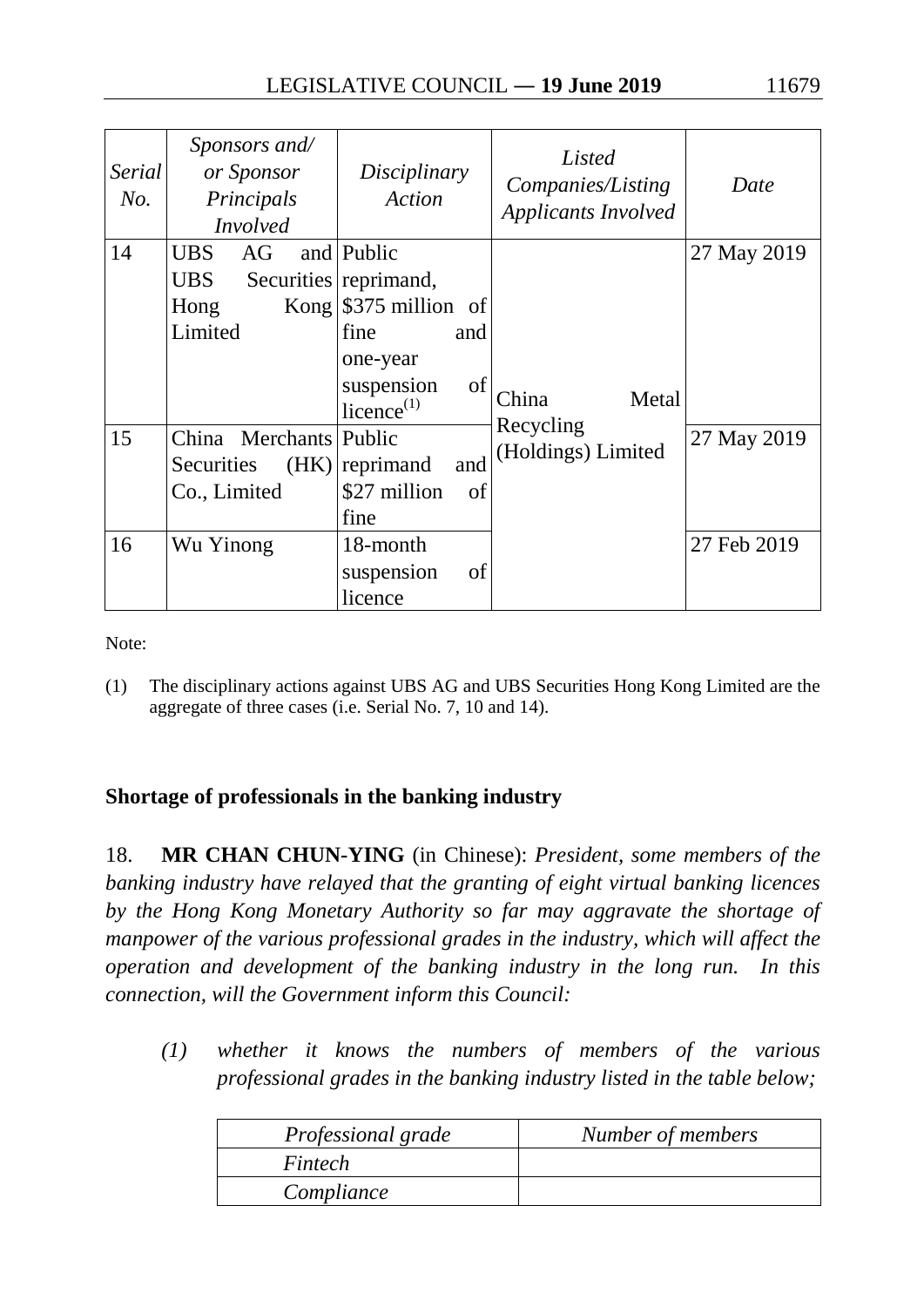| Professional grade | Number of members |
|--------------------|-------------------|
| Risk management    |                   |
| Data audit         |                   |

- *(2) whether it has estimated the numbers of members of the various professional grades to be employed by virtual banks in each of the coming three years; (i) of the respective percentages of such numbers in the relevant total numbers in the banking industry, and (ii) out of such numbers, the respective numbers of those who will come from conventional banks and from places outside Hong Kong;*
- *(3) given that experienced professionals in Fintech are included in the Talent List of Hong Kong promulgated by the Government in August*  last year, and such professionals may apply to work in Hong Kong *through the Quality Migrant Admission Scheme, of the respective to-date numbers of the relevant applications received and approved by the Government, and the average time taken for the vetting and approval of each approved case; of the measures in place to expedite the vetting and approval process; and*
- *(4) whether it will introduce incentive measures (e.g. accommodation, education allowances for children and medical allowances) to attract experienced professionals in Fintech from the Mainland and overseas to work in Hong Kong; if so, of the details; if not, the reasons for that?*

**SECRETARY FOR FINANCIAL SERVICES AND THE TREASURY** (in Chinese): President, having consulted the Hong Kong Monetary Authority ("HKMA") and the Security Bureau, our reply to the different parts of the question is as follows:

(1) and (2)

HKMA does not collect statistics on the number of practitioners of professional grades in the banking sector. According to the business plans of the eight licensed virtual banks, the manpower required for the first three years of their operation only represents a tiny fraction of that of the banking sector in Hong Kong. HKMA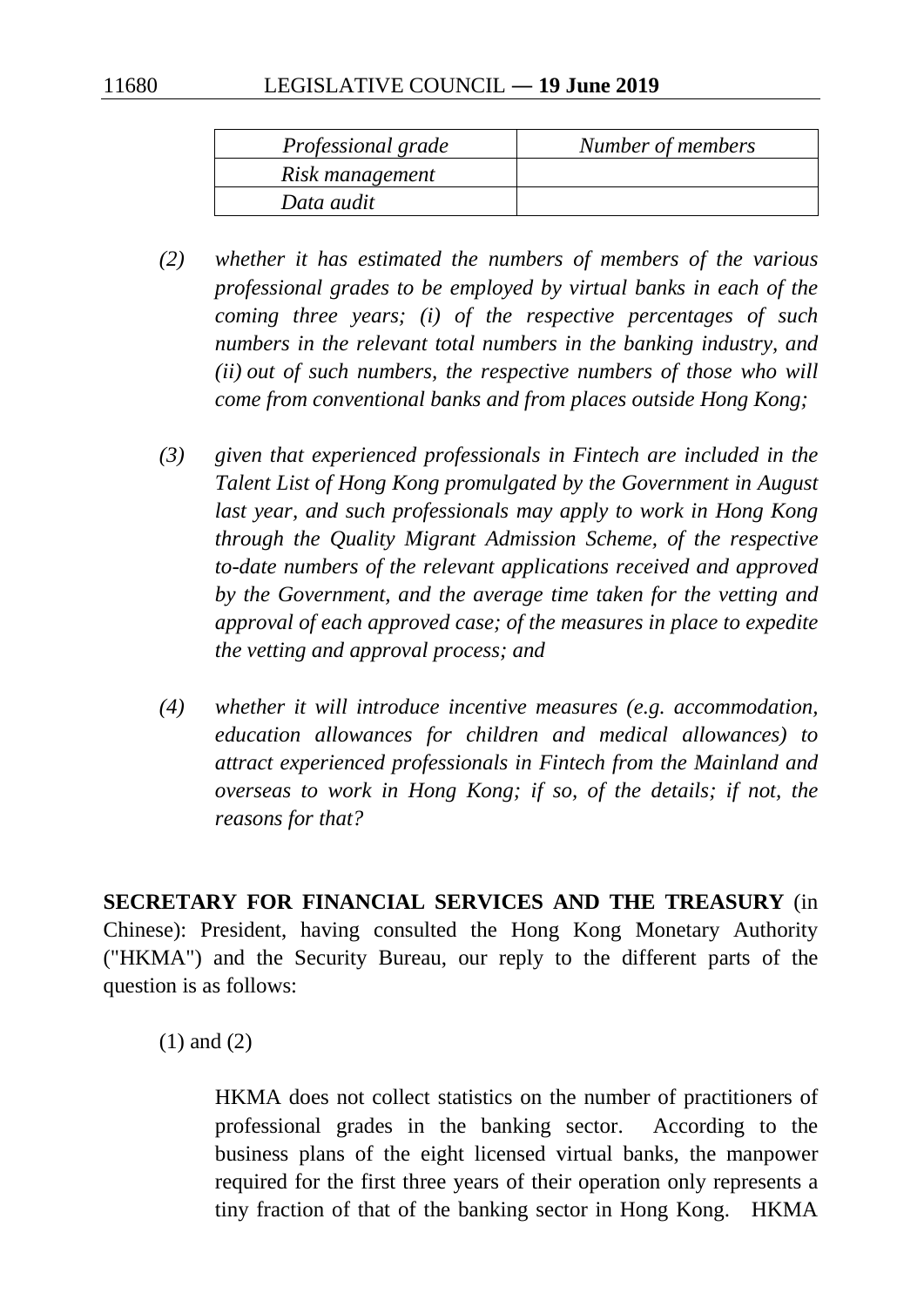expects that the impact of virtual banks on the manpower of the banking system should be manageable. HKMA does not collect information on the background of employees of virtual banks and is not in a position to provide any estimate to this end.

(3) and (4)

The Government promulgated on 28 August 2018 the first Talent List of Hong Kong. The Talents List covers 11 professions, including "Fintech Professionals", "Data Scientists and Cyber Security Specialists" and "Asset Management Professionals". Applicants who meet the requirements of the Talent List will be awarded 30 bonus points under the General Points Test of the Quality Migrant Admission Scheme ("QMAS").

As at April 2019, a total of 11 applicants under QMAS have met the eligibility criteria of the said professions, of which seven applicants have been allotted quotas. The remaining four applications are being processed by the Advisory Committee on Admission of Quality Migrants and Professionals ("the Advisory Committee"). The breakdown statistics on such applications and the quotas allotted are as follows:

|                              | Applications   Successful |            | Being      |
|------------------------------|---------------------------|------------|------------|
| Profession                   | received                  | cases      | processing |
| <b>Fintech professionals</b> |                           |            |            |
| scientists and cyber<br>Data |                           |            |            |
| security specialists         |                           |            |            |
| Asset<br>management          |                           | <b>Not</b> | <b>Not</b> |
| professionals                |                           | applicable | applicable |

The processing time mainly depends on whether the required documents and information are submitted by the applicant within the specified time frame. Upon submission of the required documents and information, it normally takes two weeks to process applications which will then be submitted to the Advisory Committee for further assessment. The Immigration Department may also seek professional advice from relevant trade and professional bodies having regard to individual cases and verify each application. In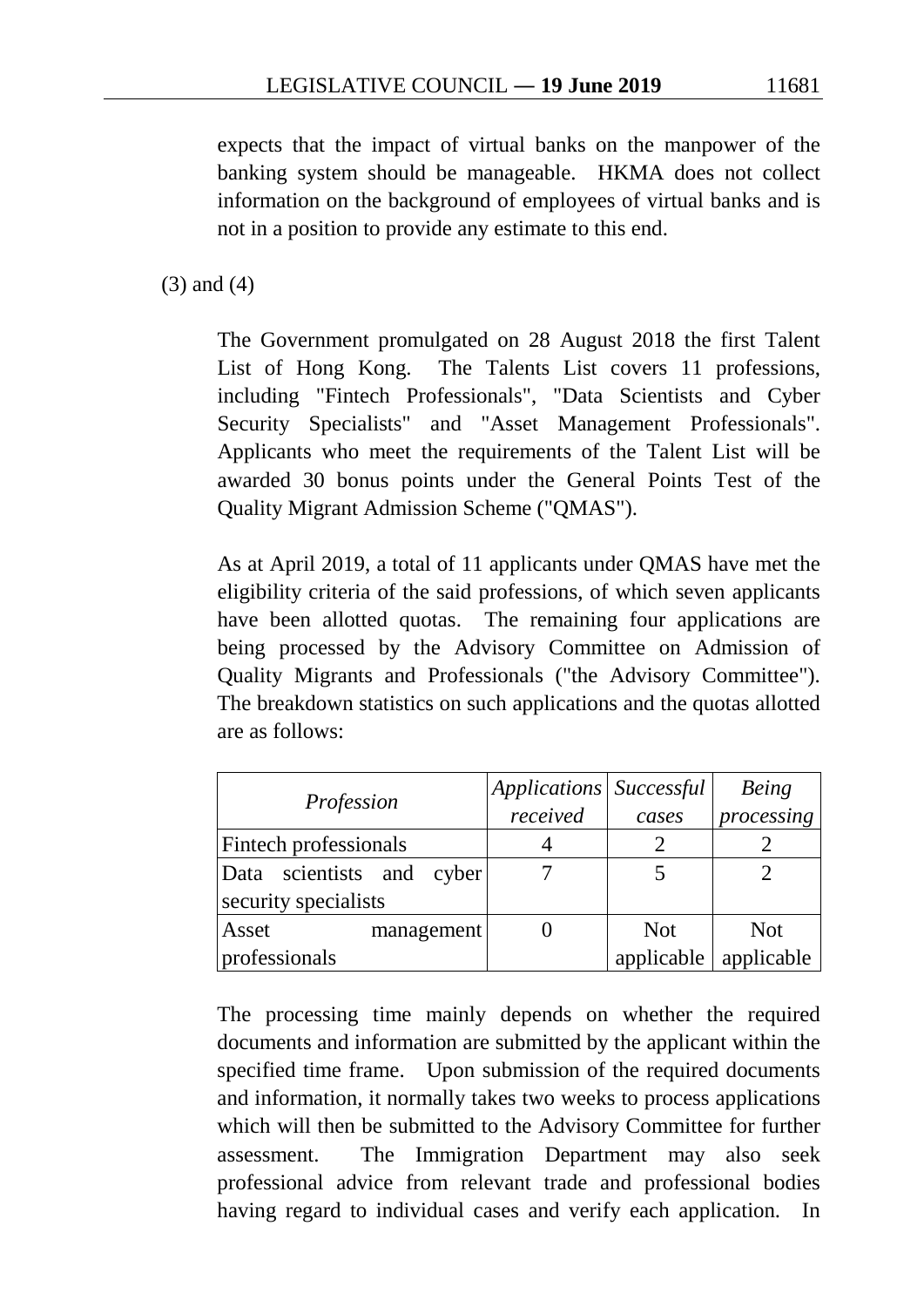accordance with the existing assessment criteria, all applications which satisfy the prerequisites and the minimum passing mark will be shortlisted and submitted to the Advisory Committee for further assessment.

The selection exercise is conducted quarterly for quota allocation to applicants and the Advisory Committee will recommend to the Director of Immigration how best to allocate available quota. Results of each selection exercise will be published on the Immigration Department website within 15 days.

The Immigration Department will ensure efficient processing of QMAS applications through flexible staff deployment and streamlined workflow.

Apart from QMAS, professionals can also apply to work in Hong Kong through the General Employment Policy ("GEP") for overseas, Taiwan and Macao residents and the Admission Scheme for Mainland Talents and Professionals ("ASMTP") for the Mainland residents. The statistics on applications approved under GEP and ASMTP from applicants who were from the "Financial Services" sector in the past three years are as follows:

| Year | <b>GEP</b> | <b>ASMTP</b> |
|------|------------|--------------|
| 2016 | 4 1 4 8    | 1433         |
| 2017 | 4 441      | 2 0 8 4      |
| 2018 | 5 0 5 7    | 2 1 4 1      |

The Government will review the relevant schemes and measures from time to time with a view to encouraging talents from the Mainland and overseas to work in Hong Kong.

#### **Projects to improve pedestrian and traffic networks in Kowloon East**

19. **MR PAUL TSE** (in Chinese): *President, some residents in Kowloon East have pointed out that a number of projects, implemented by the Energizing Kowloon East Office since its establishment to improve the pedestrian and traffic networks in an attempt to ameliorate the situation of traffic congestion, air*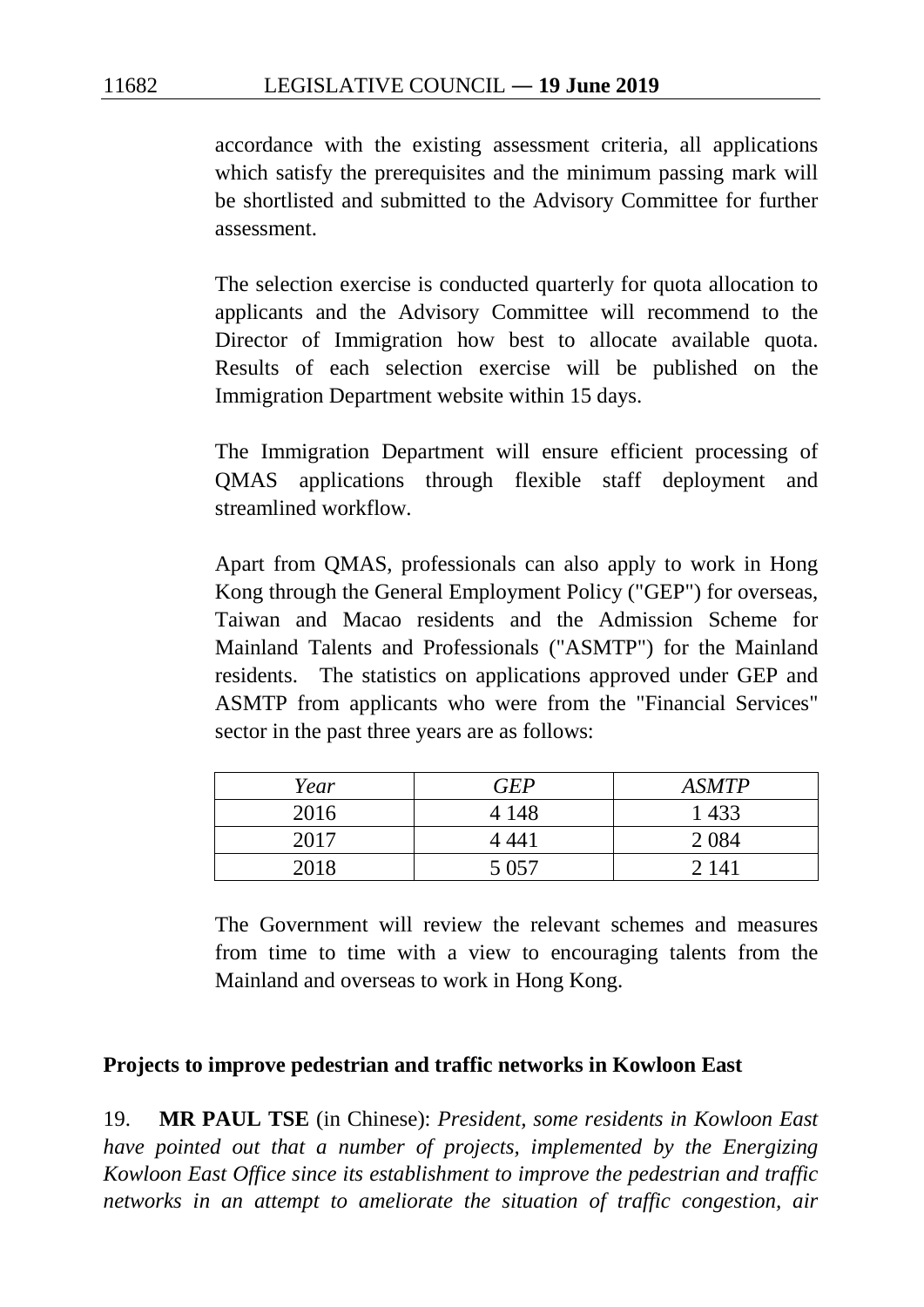*pollution and competition between pedestrians and vehicles for road space in Kwun Tong and the Kowloon Bay Business Area ("KBBA"), are ineffective. As at early this year, Kowloon East had over 2.6 million square metres of commercial floor area, which was expected to increase to 7 million square metres in future. By then, the working population in Kwun Tong and KBBA will inevitably increase rapidly, driving an even greater demand for road space. Currently on weekdays, roads in the vicinity of Kwun Tong Road and Hoi Yuen Road are clogged with pedestrian and vehicular traffic during the periods when people commute to and from work. The situation will only worsen when the working population in the district increases substantially in future. In view of the above, I raised a question on 7 June 2017 suggesting that the Government should model on the Mong Kok footbridge system and construct a footbridge system in Kowloon East connecting the MTR Kwun Tong Station, Hoi Yuen Road, Shing Yip Street and Kwun Tong waterfront, so as to divert the pedestrian flows on the ground and facilitate pedestrian circulation in the district. In this connection, will the Government inform this Council:* 

- *(1) as the Government indicated in reply to my question that it would study the feasibility of constructing a footbridge at Hoi Yuen Road of Kwun Tong, of the progress of the study; in view of the convoluted walking route to the waterfront via the MTR Kwun Tong Station at present and the strong demand of pedestrians for the footbridge, whether the Government will expedite the study;*
- *(2) as the Government has introduced an incentive, by way of land premium waiver since 2017, to encourage landowners in the business areas of Kowloon East to apply for constructing footbridges at their own cost, of the respective numbers of applications received and approved by the Government so far; the number of footbridges that will be completed in the coming three years; if only a few applications have been received, whether the Government has evaluated the causes for the lukewarm response for the initiative and considered the construction of pedestrian link bridges by the Government instead, so as to avert the situation that the pedestrian link network cannot be completed due to complicated title disputes involved in individual projects; and*
- *(3) whether it has assessed the increase and the rate of increase in the resident and business population in Kai Tak Action Area, Kwun Tong Action Area and Kowloon Bay Action Area in the coming five*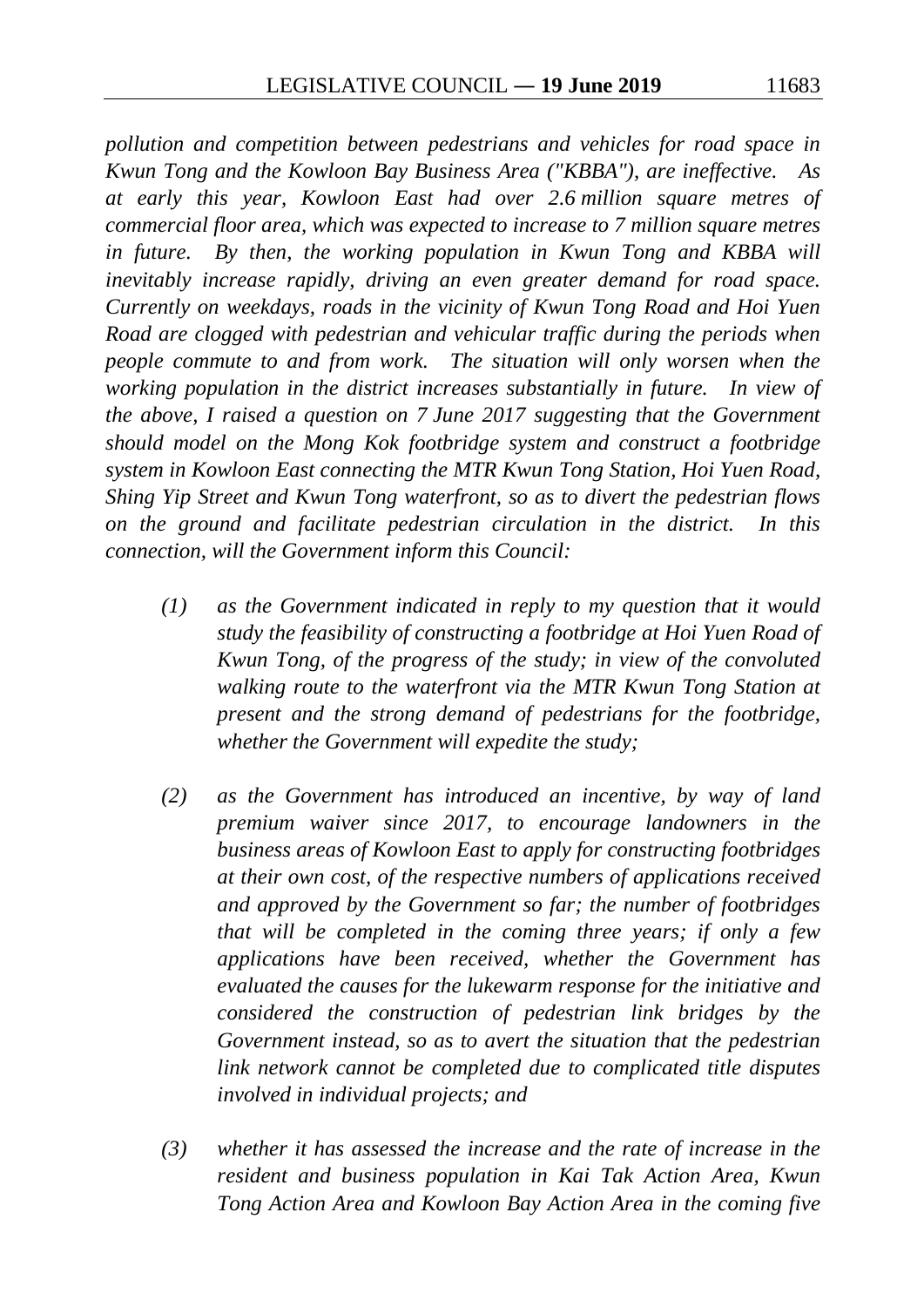*years; in the light of the additional traffic demand to be generated by the population growth and the comments of some members of the public that the construction of the Environmentally Friendly Linkage System for Kowloon East ("EFLS") to connect those Action Areas will effectively alleviate the current pressure on road traffic and facilitate the development of Kowloon East, whether the Government will expedite the feasibility study for EFLS, and decide and announce expeditiously if EFLS will be constructed?* 

**SECRETARY FOR DEVELOPMENT** (in Chinese): President, Kowloon East (including the Kai Tak Development Area ("KTDA"), the Kwun Tong Business Area ("KTBA") and the Kowloon Bay Business Area ("KBBA")) is transforming into the second Core Business District. Government departments concerned will continue to work on various fronts to improve the pedestrian environment and traffic in KTBA and KBBA to cater for the developments in the district.

The Energizing Kowloon East Office of Development Bureau promotes the concept of "Walkable Kowloon East" in the two Business Areas through such short-term measures as providing pedestrian crossings and traffic signals, widening footpaths, providing roadside loading and unloading areas and improving junction arrangements, etc. to improve the pedestrian environment and traffic. We are also taking forward various medium- and long-term improvement schemes in collaboration with relevant government departments, which include provision of three footbridges near MTR Kowloon Bay Station (i.e. footbridges near MTR Kowloon Bay Station Exits A and B and footbridge across Wai Yip Street near Siu Yip Street). In tandem, an investigation study is in progress to enhance walkability near MTR Ngau Tau Kok Station. The plan is to provide two pedestrian subways connecting to the area near Hoi Bun Road Park. We are also exploring the possibility of providing travelators along some road sections of Lai Yip Street and Sheung Yee Road.

On the traffic aspect, the Government is proactively taking forward transport infrastructure projects, including Route 6 (i.e. Tseung Kwan O-Lam Tin Tunnel and Central Kowloon Route under construction, and Trunk Road T2 and Cha Kwo Link Tunnel pending funding approval by the Legislative Council) would provide relief to the traffic loads on the existing key road links (including Kwun Tong Bypass and Kwun Tong Road). We will also leverage the future development of the two Action Areas in Kowloon East to improve the traffic condition. Proposals include a new through road extending from Kei Yip Lane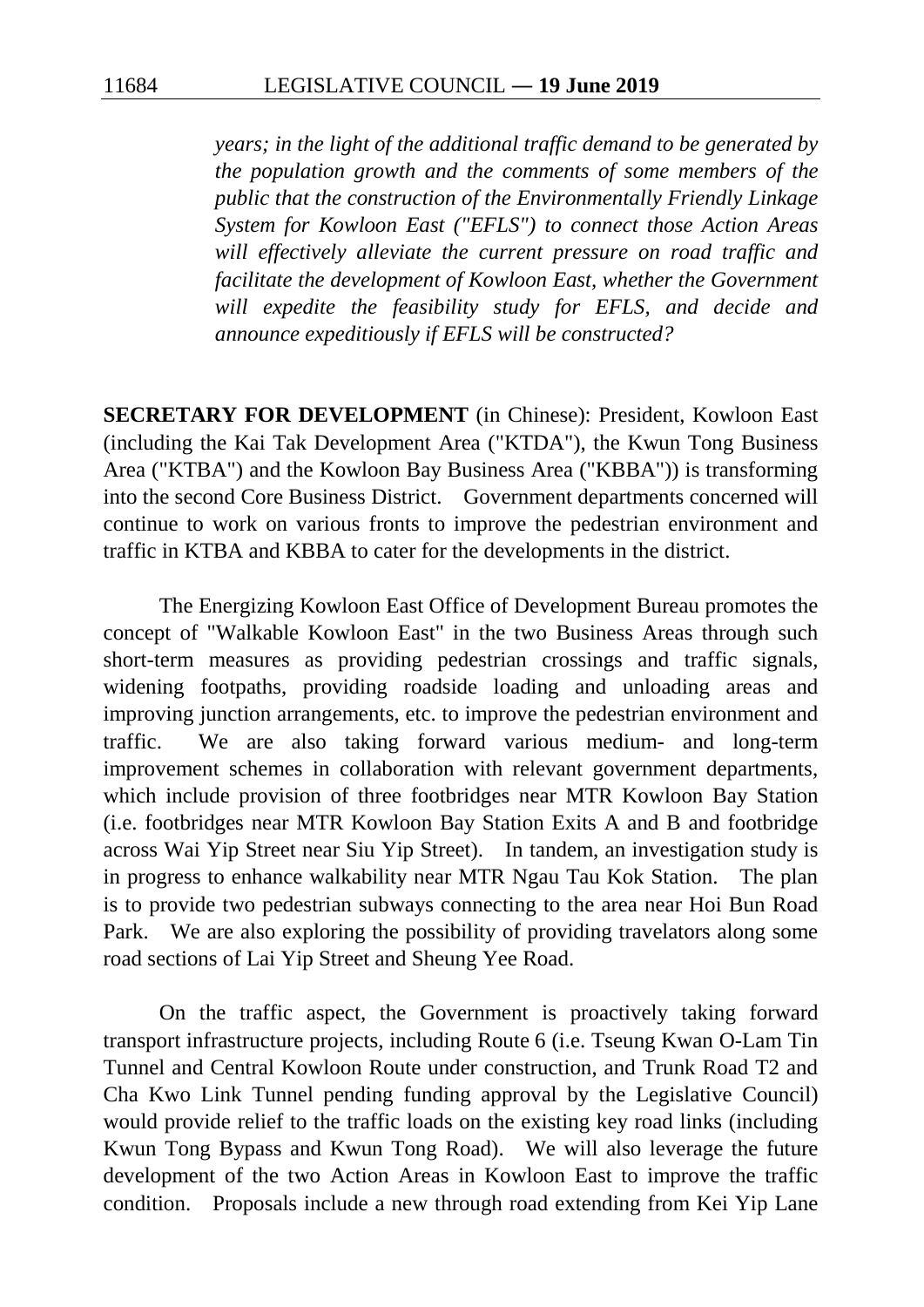in the Kwun Tong Action Area ("KTAA") to divert traffic away from the Wai Yip Street/Hoi Yuen Road roundabout, conversion of the roundabout to a traffic signal controlled junction to rationalize the traffic flows, and widening of Sheung Yee Road and modification of Hoi Bun Road/Cheung Yip Street junction in the vicinity of the Kowloon Bay Action Area to increase traffic capacity. In addition, the Police has stepped up enforcement actions against illegal parking to help ease the traffic flows.

Having consulted the views of relevant departments, my consolidated responses to the various parts of the question are as follows:

(1) Hoi Yuen Road is a major pedestrian corridor in KTBA. Formulation of pedestrian environment improvement measures thereat must take into account existing activities. We are widening the footpaths on both sides of Hoi Yuen Road in phases to improve the existing congestion situation on the footpaths. The "Planning and Engineering Study on Kwun Tong Action Area―Feasibility Study" recommends constructing a footbridge across Wai Yip Street to connect Hoi Yuen Road to KTAA and the promenade along with the proposed junction improvement scheme at Hoi Yuen Road/Wai Yip Street. On exploring the feasibility of constructing a footbridge along Hoi Yuen Road to connect MTR Kwun Tong Station and Wai Yip Street, after examining the actual site conditions, the footbridge proposal would affect the emergency vehicular access for buildings on both sides of Hoi Yuen Road and is therefore not feasible.

Moreover, the Kwun Tong "Government, Institution or Community" Composite Development Project is studying whether to use an elevated pedestrian platform to connect MTR Kwun Tong Station and the Kwun Tong Town Centre Redevelopment Project. A commercial site and a proposed footbridge at King Yip Street near the Composite Development Project, the Tsui Ping River Garden which has been completed for use, and the revitalization of Tsui Ping River project (including streetscape enhancement on streets linking Hoi Yuen Road and Tsui Ping River) pending funding approval by the Legislative Council will form a green river corridor connecting MTR Kwun Tong Station and the Kwun Tong Promenade, thereby help divert pedestrians away from Hoi Yuen Road and cater for the developments in the Business Area.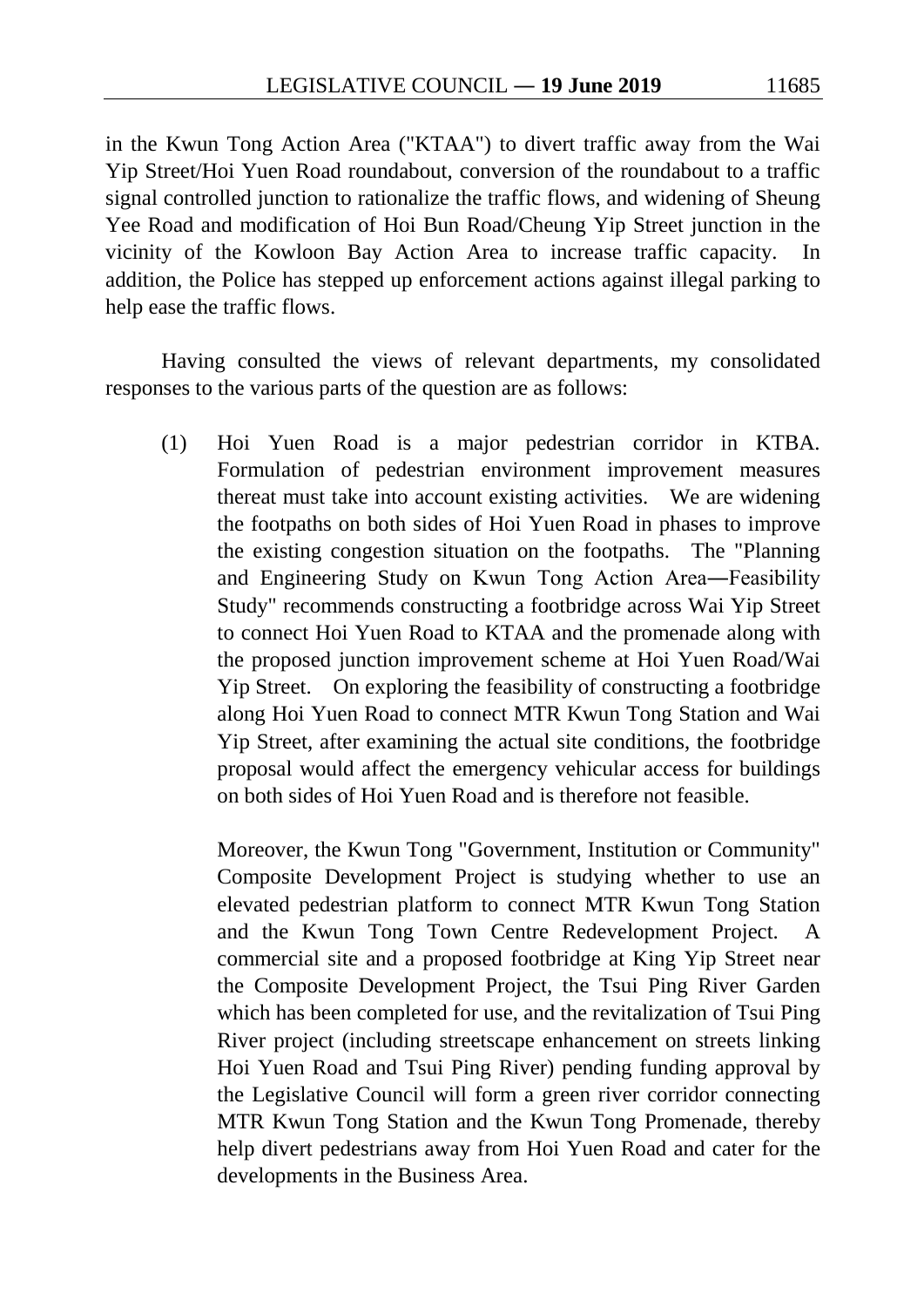(2) To enhance walkability and connectivity, the 2016 Policy Address announced a policy initiative, waiving the land premium payable for lease modification for provision of pedestrian links (including footbridges and subways). Kowloon East is the pilot area. From February 2017, landowners in KBBA may submit lease modification applications to the District Lands Office/Kowloon East for constructing pedestrian links at their own costs in accordance with the planned pedestrian network. As for KTBA, the Outline Development Plan showing the planned pedestrian network was promulgated in January 2019, landowners in the area may also submit applications in the same way.

We have received three applications in Kowloon East. The first application proposes to connect seven commercial buildings in KBBA which would make pedestrian movements between MTR Kowloon Bay Station and KBBA more convenient. The second application proposes to construct a footbridge to strengthen the connection between Ngau Tau Kok and the East Kowloon Cultural Centre. The third application proposes to construct two footbridges to enhance the connectivity between KTDA and the vicinity of Kowloonbay International Trade and Exhibition Centre. We could assess the completion time of the relevant footbridges exactly only after the landowners have submitted the detailed design of the relevant footbridges and completion of the gazetting procedures under the Roads (Works, Use and Compensation) Ordinance (Cap. 370). We are also conducting a mid-term review on the above mentioned policy initiative to evaluate its effectiveness.

(3) For the next five years, the residential and worker population of KTDA, KTBA and KBBA are estimated to increase as follows:

|             | <b>Estimated Residential</b> |        | <b>Estimated Worker</b> |         |         |                 |
|-------------|------------------------------|--------|-------------------------|---------|---------|-----------------|
| Area        | Population                   |        | Population              |         |         |                 |
|             | 2019                         | 2024   | <i>Increase</i>         | 2019    | 2024    | <i>Increase</i> |
| <b>KTDA</b> | 49 200                       | 72 400 | $+23200$                | 14 500  | 27 700  | $+13200$        |
|             |                              |        | $(+47%)$                |         |         | $(+91\%)$       |
| <b>KTBA</b> |                              |        |                         | 172 300 | 196 600 | $+24300$        |
|             |                              |        |                         |         |         | $(+14%)$        |
| <b>KBBA</b> |                              |        |                         | 87 800  | 102 400 | $+14600$        |
|             |                              |        |                         |         |         | $+17\%$         |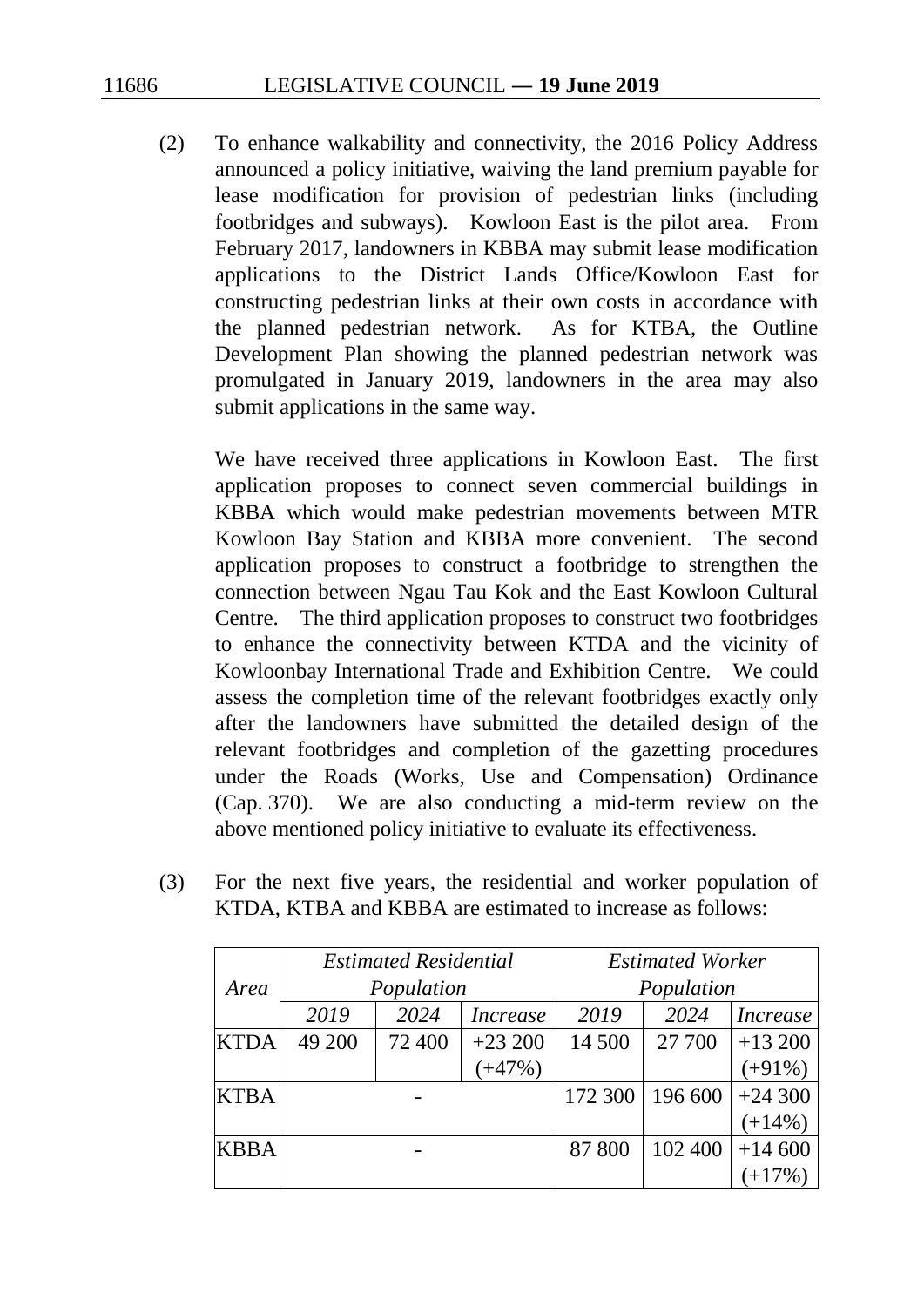The Civil Engineering and Development Department is conducting the second stage of the Detailed Feasibility Study of the proposed Environmentally Friendly Linkage System ("EFLS") in Kowloon East with a view to formulating a scheme that could meet the relevant statutory and technical requirements (including fire services and the Protection of the Harbour Ordinance), as well as coming up with a scheme which is generally acceptable to the stakeholders and cost-effective to the general public. The second stage of the Study mainly includes the coverage, alignment and station locations, etc. of the proposed system. We will also make reference to the latest development and experiences in the environmentally friendly transportation technology at home and abroad, with the associated technical and financial assessments being carried out concurrently (including considerations of patronage assessment and fare estimate, etc.), so as to ascertain the feasibility of the proposed EFLS. Upon completion of the Study, the Government will formulate the way forward for the proposed EFLS project. The precise implementation programme is not available at this stage.

### **Regulation of money lenders**

20. **DR ELIZABETH QUAT** (in Chinese): *President, the number of licensed money lenders (i.e. finance companies) in Hong Kong has increased substantially over the past decade from 760 in 2008 to 2 153 in 2018 (by about a twofold increase). Moreover, in recent years, quite a number of finance companies have launched massive advertising campaigns on television and the Internet and encouraged borrowing money. In this connection, will the Government inform this Council:* 

*(1) whether it knows, (i) the respective total amounts of loans offered by licensed money lenders and by authorized institutions (including licensed banks) under the supervision of the Hong Kong Monetary Authority, (ii) the change in the ratio between these two amounts, as well as (iii) the number of people borrowing money from the former and the median age of such borrowers, in each of the past 10 years in Hong Kong;*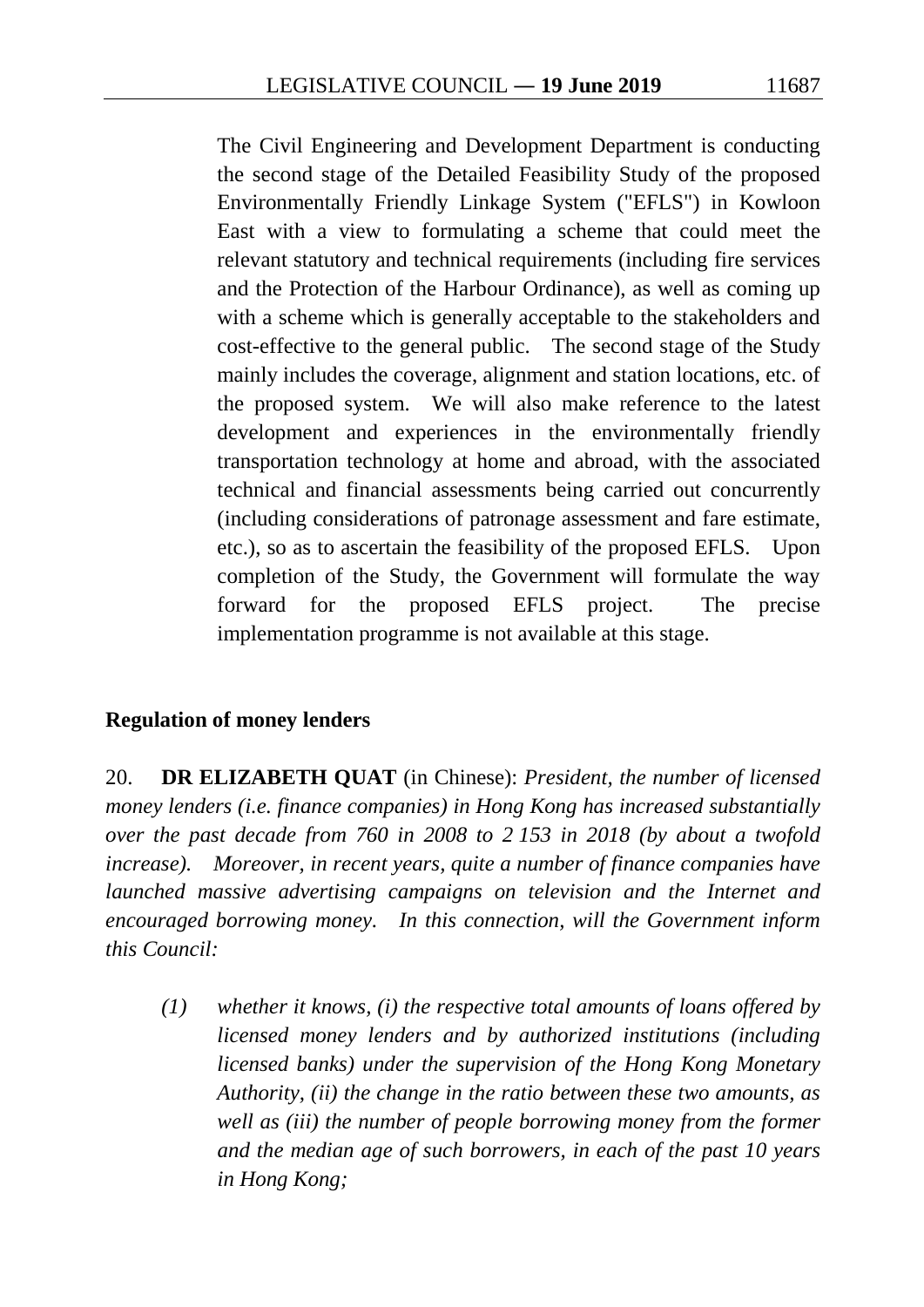- *(2) given that under the existing regulatory regime, the Licensing Court, the Police and the Money Lenders Unit respectively regulate money lenders according to the relevant provisions in the Money Lenders Ordinance (Cap. 163) ("MLO"), coupled with the facts that the number of licensed money lenders has increased substantially and cases of unscrupulous business practices of money lenders and financial intermediaries have occurred from time to time, whether the Government will examine (i) the establishment of an independent institution to regulate money lenders, and (ii) the introduction of legislative amendments to require that money lenders must, before approving a loan, conduct a test on the repayment ability of the loan applicant, so as to reduce the risk of over-borrowing by the borrower;*
- *(3) given that the operation modes of the money lending business and the ecosystem of the industry have changed along with technological development, whether the Government will conduct a comprehensive review on the provisions of MLO to see if they can still suit present-day needs (e.g. whether the ceiling set on the annual interest rate on loans should be lowered); and*
- *(4) in respect of finance companies' practices of launching massive advertising campaigns and encouraging borrowing money, whether the Government will take measures to prevent students and young people from being misled and corrupted by such messages, including (i) stepping up efforts in instilling correct money management and consumption attitudes in students and young people, (ii) imposing restrictions on the contents and airtime of finance companies' advertisements, and (iii) adding other appropriate warning messages in the advertisements concerned, apart from the existing warning message of "You have to repay your loans. Don't pay any intermediaries" required to be included in such advertisements?*

**SECRETARY FOR FINANCIAL SERVICES AND THE TREASURY** (in Chinese): President, in consultation with the relevant department and financial regulator, we have prepared a consolidated reply to Dr Elizabeth QUAT's question as follows: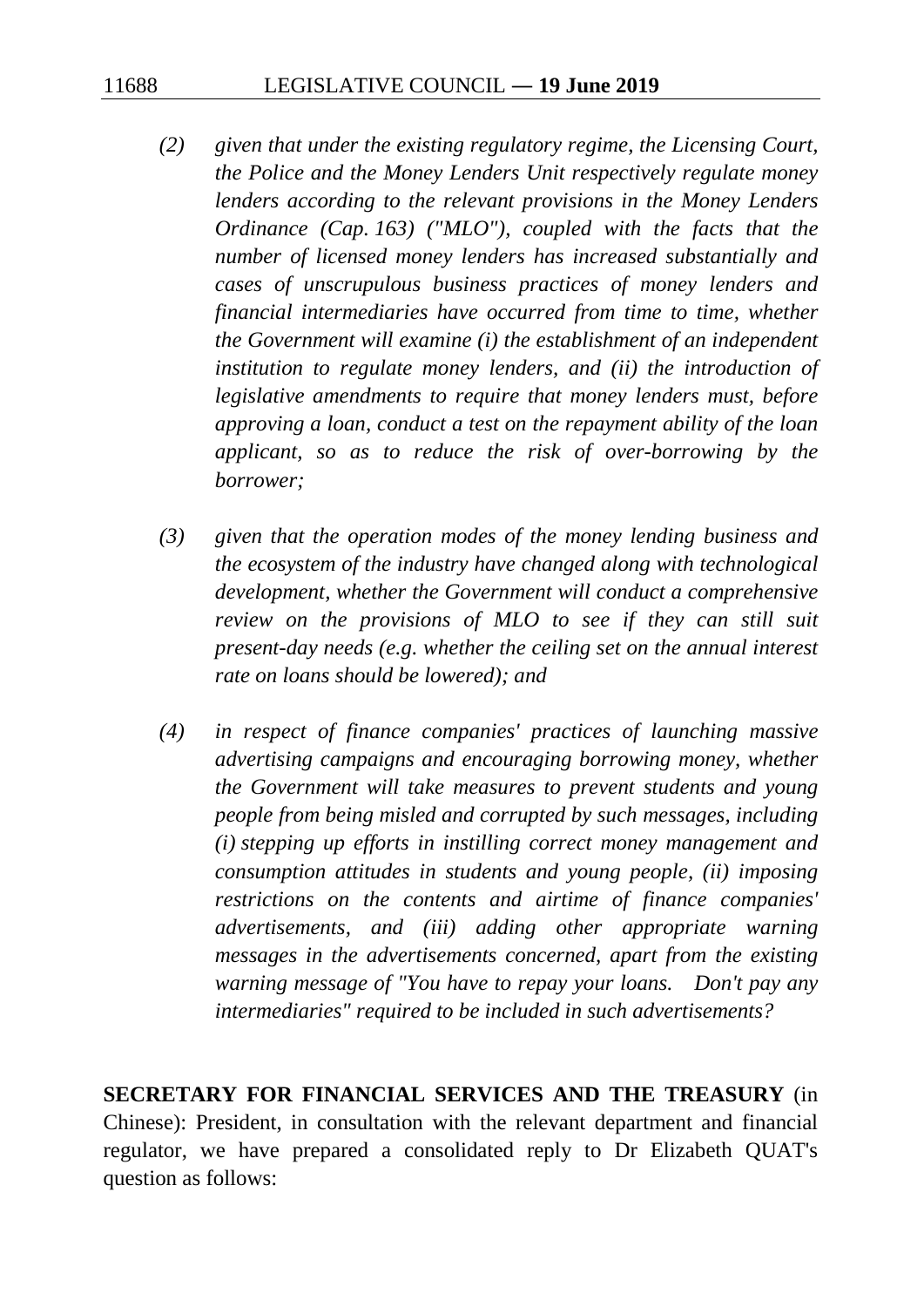(1) The Administration does not maintain statistics of the annual total amount of loans issued by licensed money lenders, nor the total number and median age of the borrowers. The total amount of loans offered by authorized institutions (including licensed banks) under the supervision of the Hong Kong Monetary Authority ("HKMA") in each of the past 10 years is set out at Annex.

(2) and (3)

Licensed money lenders provide an alternative source of finance for individuals and enterprises with financial needs outside the banking system. Currently, the Licensing Court, the Police and the Money Lenders Unit ("MLU") of the Companies Registry have respective roles to play under the regulatory regime for money lenders. The Licensing Court is responsible for the determination of applications for and granting of money lender licences as well as the imposition of licensing conditions. The Police is responsible for enforcing the Money Lenders Ordinance ("MLO"), including examination of applications for money lender licences and renewal of licences, and investigating complaints against money lenders. As for MLU, it is responsible for processing applications for money lender licences, maintaining a register of money lenders for public inspection, as well as adopting risk-based supervisory measures to monitor licensed money lenders' compliance with MLO and the conditions imposed by the Licensing Court when carrying on their money lending business. MLU also conducts site inspections to ensure licensed money lenders have appropriate systems and measures in place for their business operations.

As for the annual interest rate, section 24 of MLO provides that if any person lends at an effective rate of interest exceeding 60% per annum, he shall commit an offence punishable on conviction by a fine and/or imprisonment, and the relevant loan agreement shall also be unenforceable. Section 25 of MLO also provides that where proceedings are taken in any court by any person for the recovery of any money lent, or on application by a debtor, the court may, if satisfied that the loan transaction is extortionate, reopen the transaction and substitute just terms. A transaction where the effective rate of interest exceeds 48% per annum is presumed prima facie to be extortionate.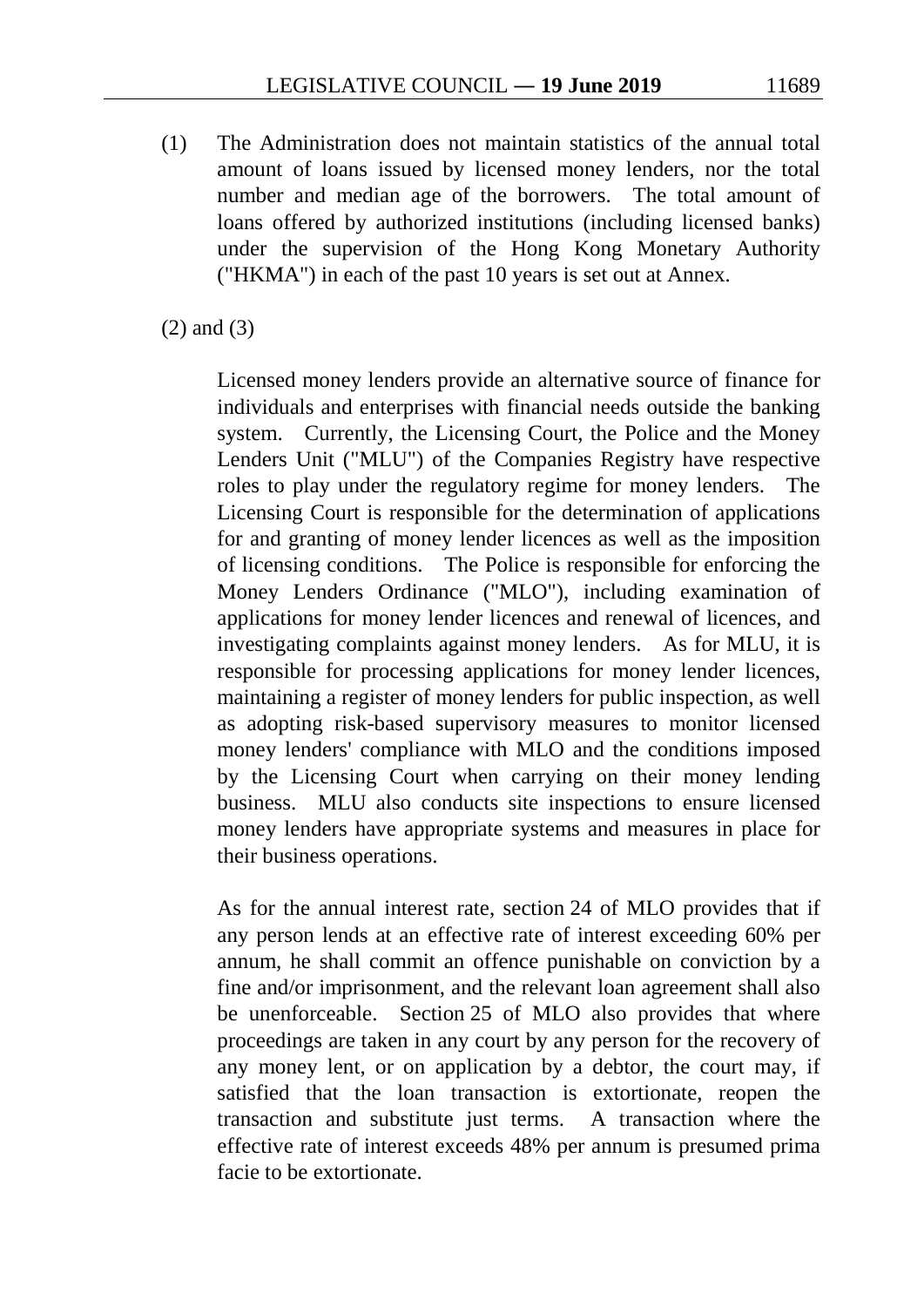The existing regime strikes an appropriate balance between combating the money lending activities of usury, and providing those in need a lawful channel to borrow money and suitable protection. We will continue to monitor the implementation of the relevant provisions in MLO. The Companies Registry and the Police will also maintain close liaison and strengthen enforcement actions.

(4) To remind the public of the risk of over-borrowing, more stringent licensing conditions have been imposed on all money lenders since 2016. Licensed money lenders are required to include a warning statement in their advertisements, namely, "Warning: You have to repay your loans. Don't pay any intermediaries". The Government has also rolled out public education and publicity activities, including collaborations with the Investor and Financial Education Council and the Consumer Council to remind the public of issues requiring attention when borrowing and to promote the message of prudent borrowing. We will continue to monitor the latest development in the market, and to review and update our public education activities as appropriate.

#### Annex

| As at end of  | Total loans (HK\$bn) |
|---------------|----------------------|
| December 2009 | 3,288                |
| December 2010 | 4,228                |
| December 2011 | 5,081                |
| December 2012 | 5,567                |
| December 2013 | 6,457                |
| December 2014 | 7,276                |
| December 2015 | 7,535                |
| December 2016 | 8,023                |
| December 2017 | 9,314                |
| December 2018 | 9,723                |

The total loans offered by authorized institutions (including licensed banks) under the supervision of HKMA in each of the past 10 years are tabled below: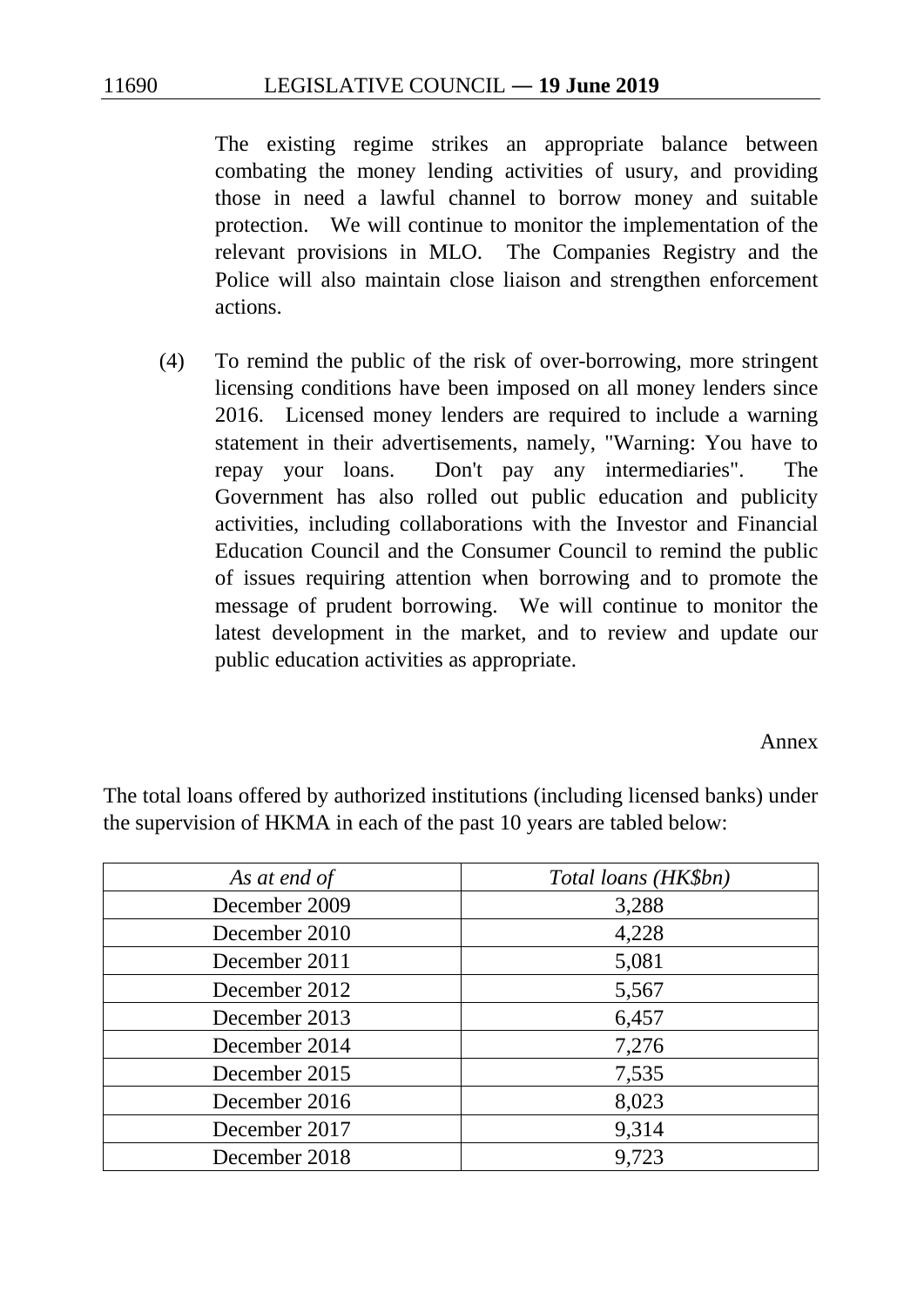21. **MR IP KIN-YUEN** (in Chinese): *President, earlier on, the Education Bureau indicated that it had set aside \$1 billion for implementing a programme under which funding would be provided, for carrying out minor internal conversion works, to those aided schools whose premises had facilities not up to the current standards for school premises. In this connection, will the Government inform this Council:* 

- *(1) of the objectives and the following details of the aforesaid programme: (i) the respective numbers of secondary schools, primary schools and special schools expected to benefit from the programme, and (ii) the number of conversion works projects in respect of which each school may apply for funding and the maximum amount of funding which may be allocated to each school;*
- *(2) of the specific differences in the nature of the works projects carried out under the programme and those under the regular Aided Schools Applications for Capital Subventions: Major Repairs/Alterations ("major works"); the number of schools which applied for subvention for major works, the number and nature of the alteration works projects involved in such applications, the number of alteration works projects for which subvention was granted and the total amount of subvention involved, and the percentage of that amount in the relevant estimated expenditure of that year, in each of the past five school years, together with a breakdown by type of schools (namely secondary school, primary school and special school);*
- *(3) whether that \$1 billion funding was included in the budgeted expenditure for the 2019-2020 financial year; if so, of the head and subhead of the expenditure, and the percentage of the funding in the total amount of expenditure under the relevant subhead; if not, the financial resources from which the funding was drawn and whether approval by the Finance Committee of this Council is required;*
- *(4) why it is stipulated that schools may submit applications for the programme only within this year and next year; whether it has assessed if the contractors concerned can cope with the conversion*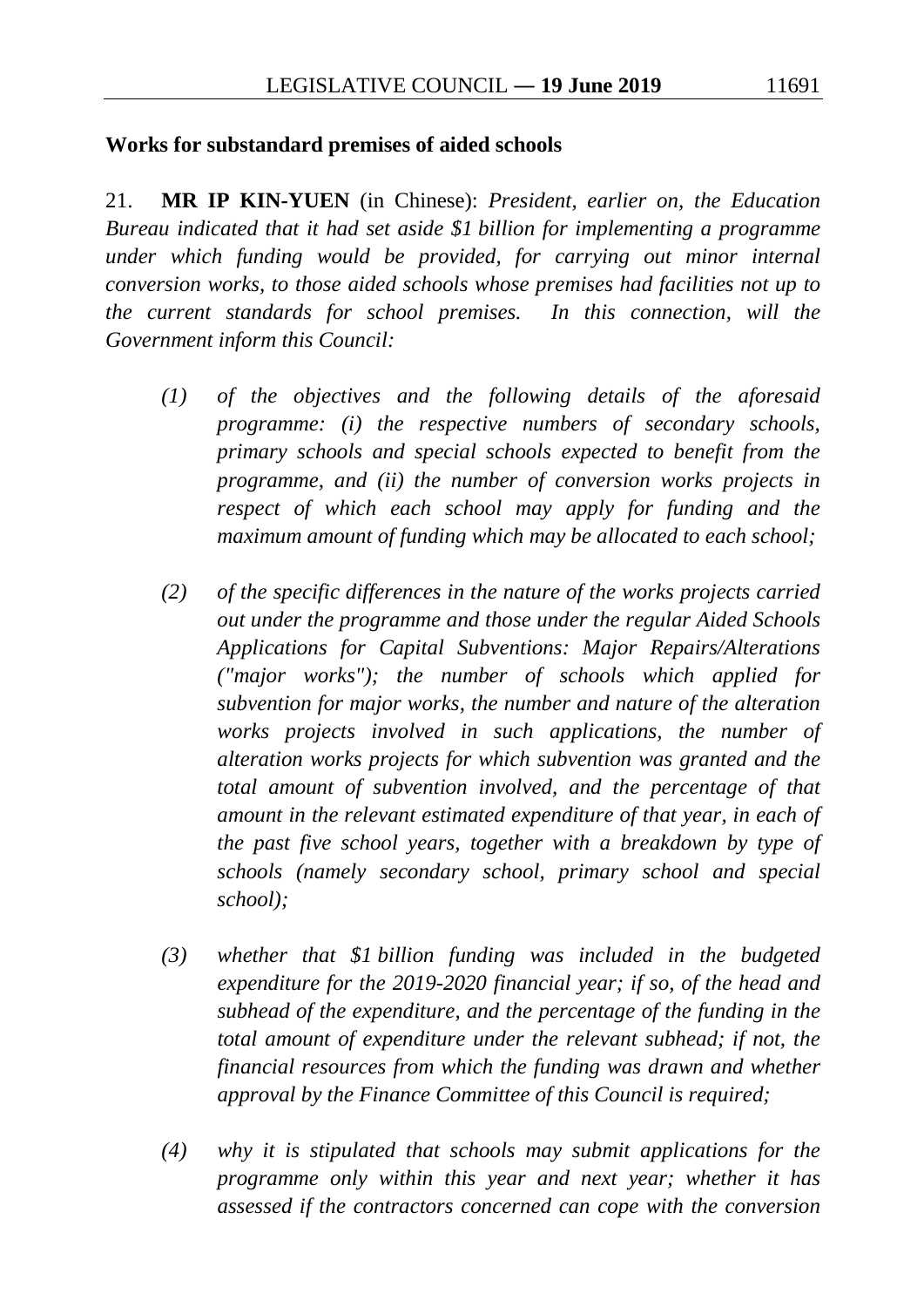*works to be carried out by a large number of schools in these two years; if it has assessed, of the outcome; if not, the reasons for that;* 

- *(5) of the expected number of schools whose premises will meet the current standards for school premises upon completion of the conversion works, as well as the types of school facilities that can be upgraded up to the current standards (together with a breakdown by type of schools); and*
- *(6) whether the priority accorded to, and the success rate of, the schools' applications for (i) subvention for major works and (ii) redevelopment/reprovisioning will be affected as a result of the funding allocated to the schools under the programme?*

**SECRETARY FOR EDUCATION** (in Chinese): President, in respect of the six questions asked by Mr IP Kin-yuen, our reply is as follows:

At present, there are about 900 public sector schools (including special schools) in the territory. Their premises were built in different periods in accordance with the building standards at the time of construction and facilities in the premises vary. While the standards have been changing over the years, existing school premises in operation are required to comply with prevailing statutory requirements. As at May 2019, about 200 of them were built according to prevailing standards.

Over the years, the Education Bureau has put in place various measures to enhance school facilities. These measures include the School Improvement Programme implemented between 1994 and 2006, where over 700 public sector schools built according to the planning standards when the schools were constructed have their school facilities enhanced (e.g. through provision of additional or conversion of classrooms and special rooms) as far as technically feasible. We have also sought to address shortfall in space and school facilities through reprovisioning and redevelopment programmes.

In addition, the Education Bureau is providing school premises maintenance and repair support to some 840 aided schools (including special schools) through the annual Major Repairs ("MR") and Emergency Repairs ("ER") mechanism. For the scope of works under the mechanism, apart from providing repairs to impaired items, we also seek to improve school premises facilities through, e.g. retrofitting of lighting systems, paving of non-slip floor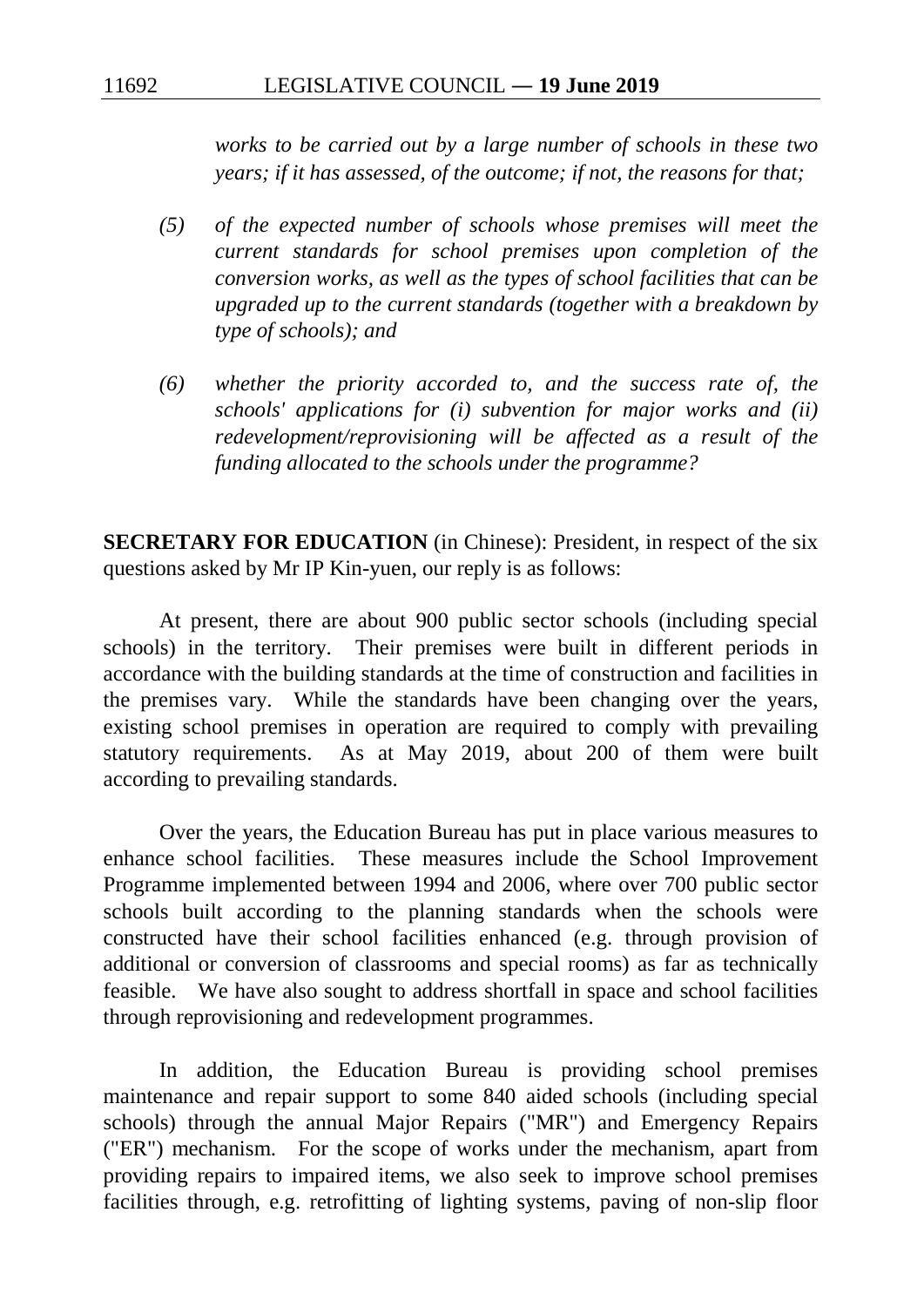tiles, improvement of ventilation systems, replacement of surfacing materials, etc. In the recent five financial years (i.e. 2015-2016 to 2019-2020), an annual average of about 840 aided schools submitted MR applications. When the Education Bureau considers the allocation of funding for taking forward MR requests from schools, priority will be accorded to those works items that are required under law and ought to be carried out from the repairs angle (i.e. "must-repair items"), e.g. items related to safety, health and hygiene or those that are statutorily required. During these five financial years, applications for must-repair items have all been approved. And, with the increase in resources allocation in recent years (the relevant non-recurrent subvention provision has increased from \$1 billion in 2015-2016 to \$1.5 billion in 2019-2020), on average, about 50% of the MR applications for other repairs and improvement works were approved in the recent two years. The total approved project estimates of approved MR works has increased from some \$560 million to over \$1 billion in the recent five financial years.

We understand that the community is concerned about conditions of facilities at old school premises. As provided in our response to the Legislative Council Education Panel on 19 March 2019,<sup>[\(1\)](#page-172-0)</sup> as well as in our reply to the Special Finance Committee Question raised by Mr IP about improvements to existing school premises,<sup>[\(2\)](#page-172-1)</sup> based on the consensus reached with the Legislative Council and the sector earlier on, the Education Bureau is carrying out improvement works for those primary schools operating in "matchbox-style school premises", $^{(3)}$  $^{(3)}$  $^{(3)}$  with a focus on addressing the problems arising from the unique architectural design of those premises. Under this programme, our works consultants have also explored technically feasible means for more flexible use of existing space, such as minor internal conversion and installation of moveable partition walls to turn existing facilities into temporary special rooms, with a view to improving the teaching and learning environment. Such minor internal conversion works were well received by the schools concerned.

- <span id="page-172-0"></span>(1) Re LC Paper No. CB(4)666/18-19(01).
- <span id="page-172-1"></span>(2) Re Reply Serial No. EDB506.
- <span id="page-172-2"></span>(3) The so-called "matchbox-style school premises" are cuboidal-shaped premises constructed between mid-1960s and 1980 in public housing estates for primary school use. Following the reprovisioning of one public sector primary school previously operating in "matchbox-style school premises" to a vacant school premises ("VSP") in September 2018, there are at present 27 public sector primary schools operating in "matchbox-style school premises". Among these 27 schools, 6 have been allocated with new school premises or VSP through the School Allocation Exercises for reprovisioning or expansion.